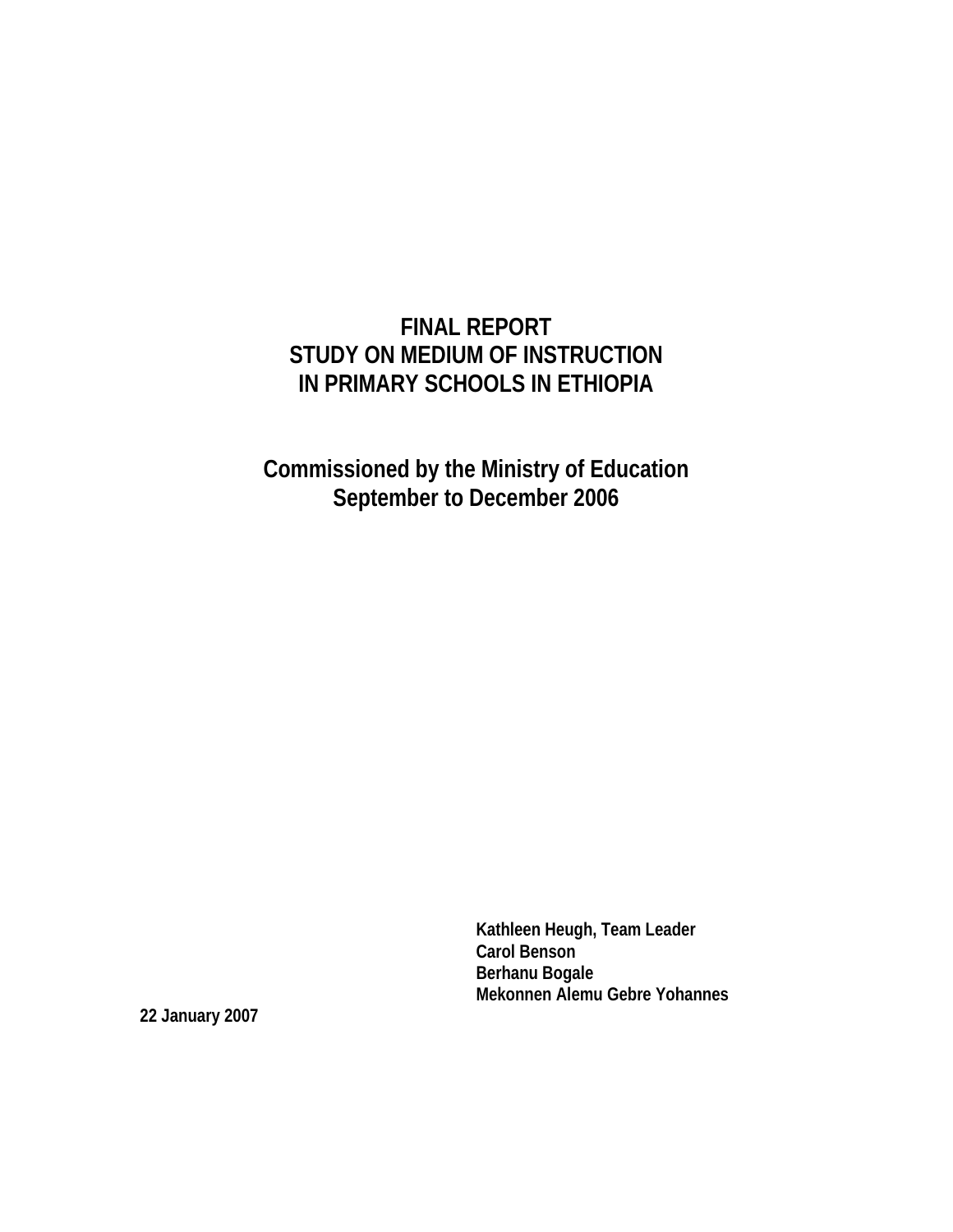#### **CONTACT DETAILS OF RESEARCH TEAM**

Dr Kathleen Heugh Education, Science and Skills Development Human Sciences Research Council Private Bag X9182 Cape Town 8000 South Africa +27+21+466 7841 kheugh@hsrc.ac.za

Dr Carol Benson Centre for Teaching and Learning (UPC) Stockholm University S-106 91 Stockholm, Sweden +46+816 4262 carol.benson@upc.su.se

Dr Berhanu Bogale Chairman, Department of Foreign Languages and Literature Institute of Language Studies Addis Ababa University PO Box 150410 Addis Ababa, Ethiopia 0911 206780 bbogale@yahoo.com

Mekonnen Alemu Gebre Yohannes Faculty of Education Mekelle University Tigray Ethiopia mekoalegb@yahoo.com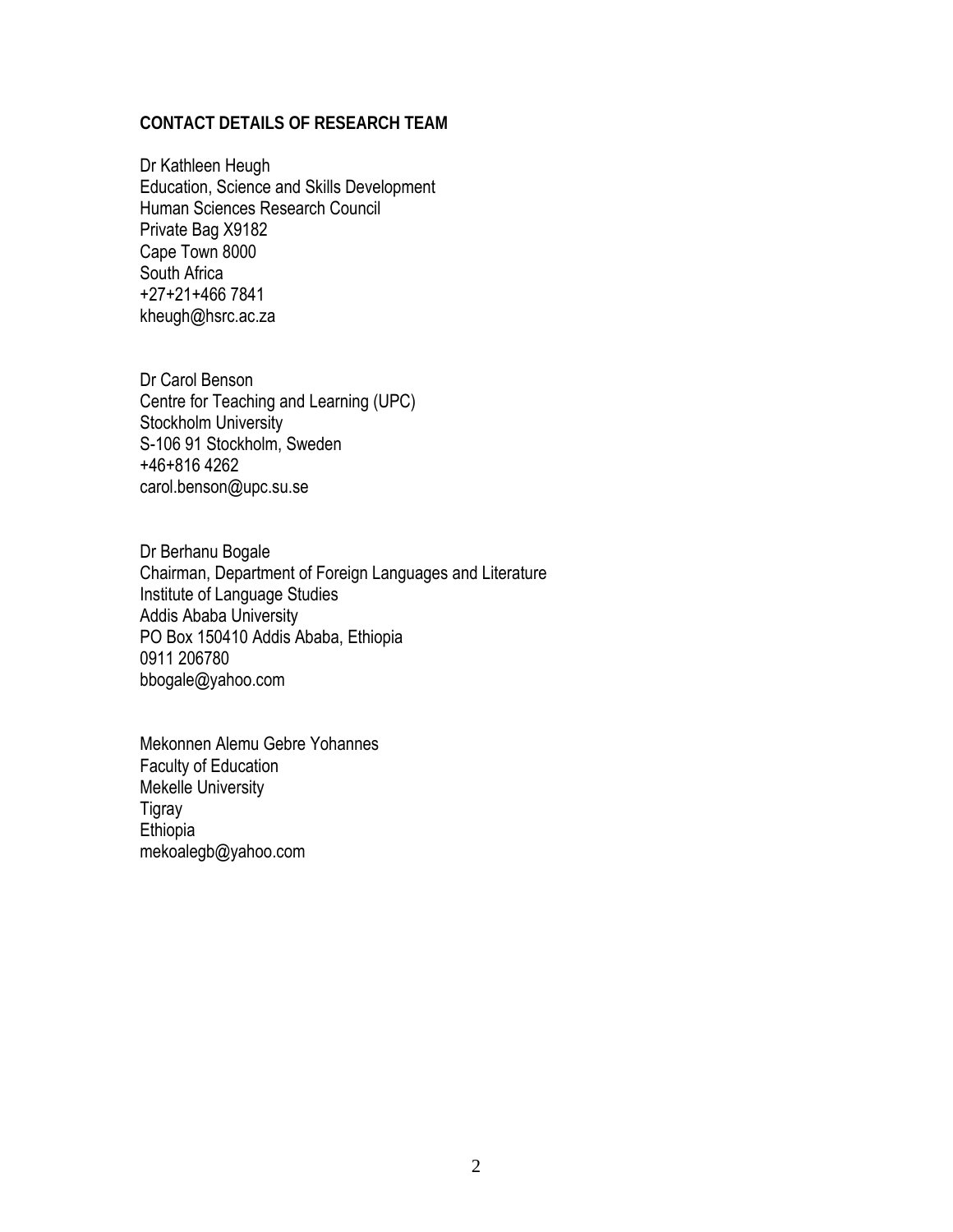# **Table of Contents**

| Acknowledgements                                                | 4                                      |
|-----------------------------------------------------------------|----------------------------------------|
| Executive summary (in English - available also in Amharic)      | 5                                      |
|                                                                 | 9                                      |
|                                                                 | 10                                     |
| 1.1 Purpose and background of the study                         |                                        |
| 1.2 Organization of the report                                  |                                        |
|                                                                 | 13                                     |
| 2.1 Objectives and justification                                |                                        |
| 2.2 Choice of regions and sites for research                    |                                        |
| 2.3 Methodology and instruments                                 |                                        |
| 3. Language education considerations for Ethiopia:              |                                        |
|                                                                 | 19                                     |
| 3.1 Language policy and planning                                |                                        |
| 3.1 Language learning theory and research                       |                                        |
| 3.3 Costs and the economics of education                        |                                        |
| 4. History and context of language education policy in Ethiopia | 44                                     |
| 4.1 Historical overview of Ethiopian languages in education     |                                        |
| 4.2 History of English in Ethiopian education                   |                                        |
|                                                                 | 56                                     |
| 5.1 Policy and practice in each region                          |                                        |
| 5.2 National assessment results and quality implications        |                                        |
| 5.3 Data from questionnaires administered in the regions        |                                        |
| 5.4 Research and resources in Ethiopian languages               |                                        |
| 5.5 Overall findings on policy and practice throughout Ethiopia |                                        |
|                                                                 | 103                                    |
| 6.1 Strengths of existing policies and practices                |                                        |
| 6.2 Challenges of existing policies and practices               |                                        |
| 6.3 Implications for policy and practice                        |                                        |
|                                                                 | 113                                    |
| 7.1 Language education policy recommendations                   |                                        |
| 7.2 Language education planning recommendations                 |                                        |
| 7.3 Language education status planning                          |                                        |
| 8. Conclusion                                                   | 126                                    |
| 8.1 Simple basic principles                                     |                                        |
| 8.2 Answers to frequently asked questions                       |                                        |
| 8.3 Language models for Ethiopian education                     |                                        |
|                                                                 | 132                                    |
|                                                                 |                                        |
|                                                                 | 143                                    |
| A. ToR                                                          | E. List of local language materials    |
| B. List of people consulted                                     | F. Workshop programme                  |
| C. Summary of data collected by region                          | G. Costs of bilingual and multilingual |
| D. Itinerary of data collection travel                          | education                              |
|                                                                 | H. Data collection instruments         |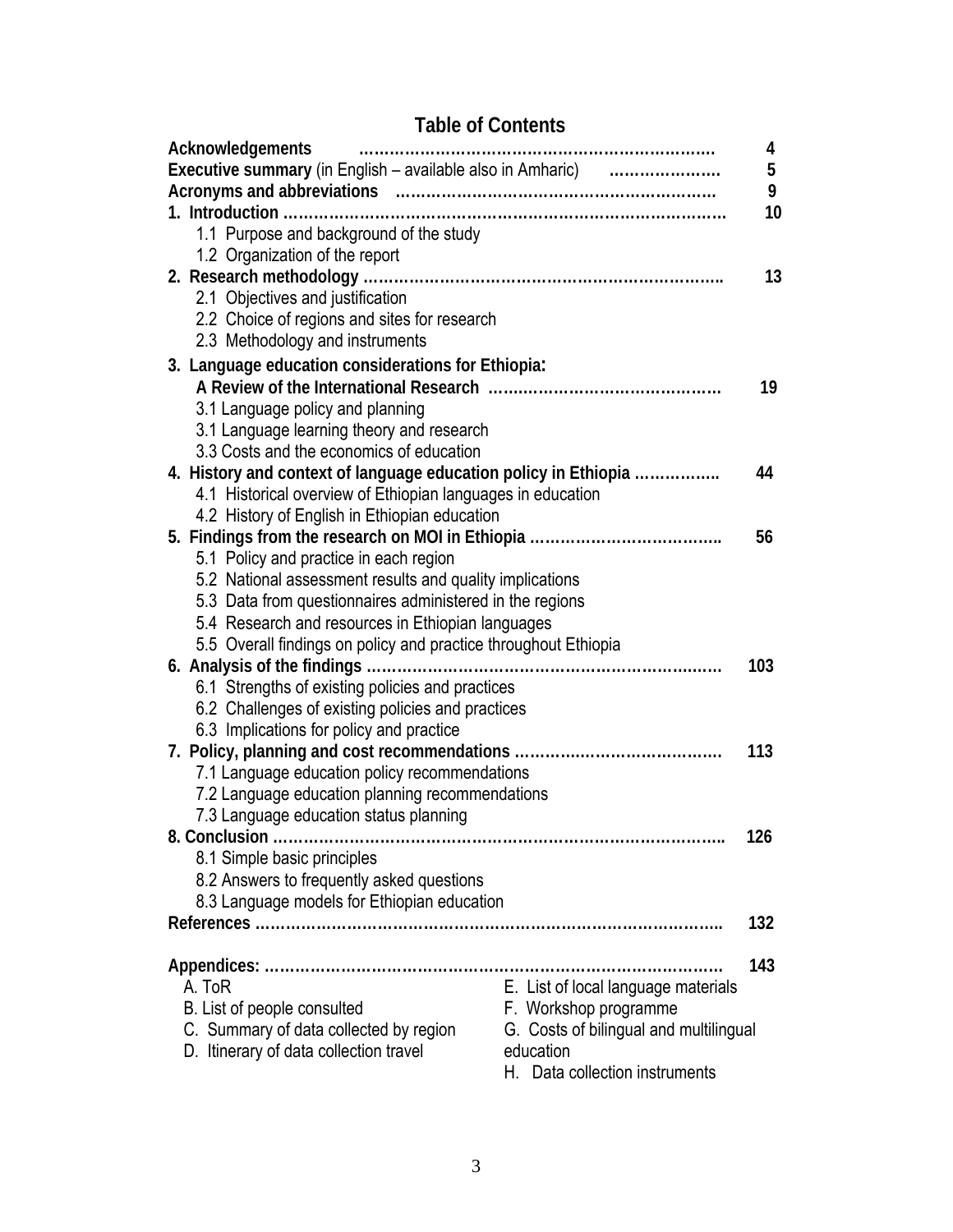### **Acknowledgements**

The research team members, Kathleen Heugh, Carol Benson, Berhanu Bogale and Mekonnen Alemu Gebre Yohannes, would like to express their deep appreciation of the courteous and generous assistance of the many people who assisted us during the course of this study.

In particular, we would like to thank the senior officials in the federal Ministry of Education: the State Minister Ato Fuad Ibrahim, Ato Yeshitla Mulat, Ato Mesfin Derash and Ato Bizuneh Takele who went out of their way to ensure that the team was able to establish the necessary contacts, gather a rich variety of data and have working space for processing the data collected during the study. The officials in the Regional, Zonal and Woreda Education Bureaus similarly went out of their way, patiently, to lend us hours of their time, often accompanying us on school visits and travelling with us to rural communities. We are also most grateful to the college and school directors, school management teams, college staff and teachers who accommodated our queries and willingly completed lengthy questionnaires at the educational sites we visited. The school students who, during classroom observations, allowed us to sit next to them and look into their exercise books, we thank you very much as well.

We would also like to acknowledge the time-consuming work of UNDP support staff that assisted with arrangements for the logistics of the fieldwork and workshop held in Mekelle in late November. We were fortunate to be accompanied on the fieldwork excursions by a few extraordinarily devoted drivers who took us through flash floods, over flooded causeways, off road, and literally through the bush to find nomadic community schools.

Finally, we would also like to thank the representatives of the Pooled Fund donors for their behind-the-scenes support for this study and sourcing of important documentation prior to and during the course of the study. In addition, a number of consultants engaged in longer-term educational development work in Ethiopia offered us both assistance and valuable advice for which we are most appreciative.

We are convinced that the role of language in education is one of the most important issues, which affect upon education and development in African countries. It is an area that is extremely complex and difficult to penetrate sufficiently well in order to provide a thorough analysis and set of recommendations. We would not have been able to arrive at a set of recommendations with which we are satisfied had we not had the level of co-operation which the very many informants and officials have offered us over the last several months. Thank you very much indeed.

Should the report contain any errors of fact, we apologise for this in advance and would be pleased to make necessary changes in this regard.

January 2007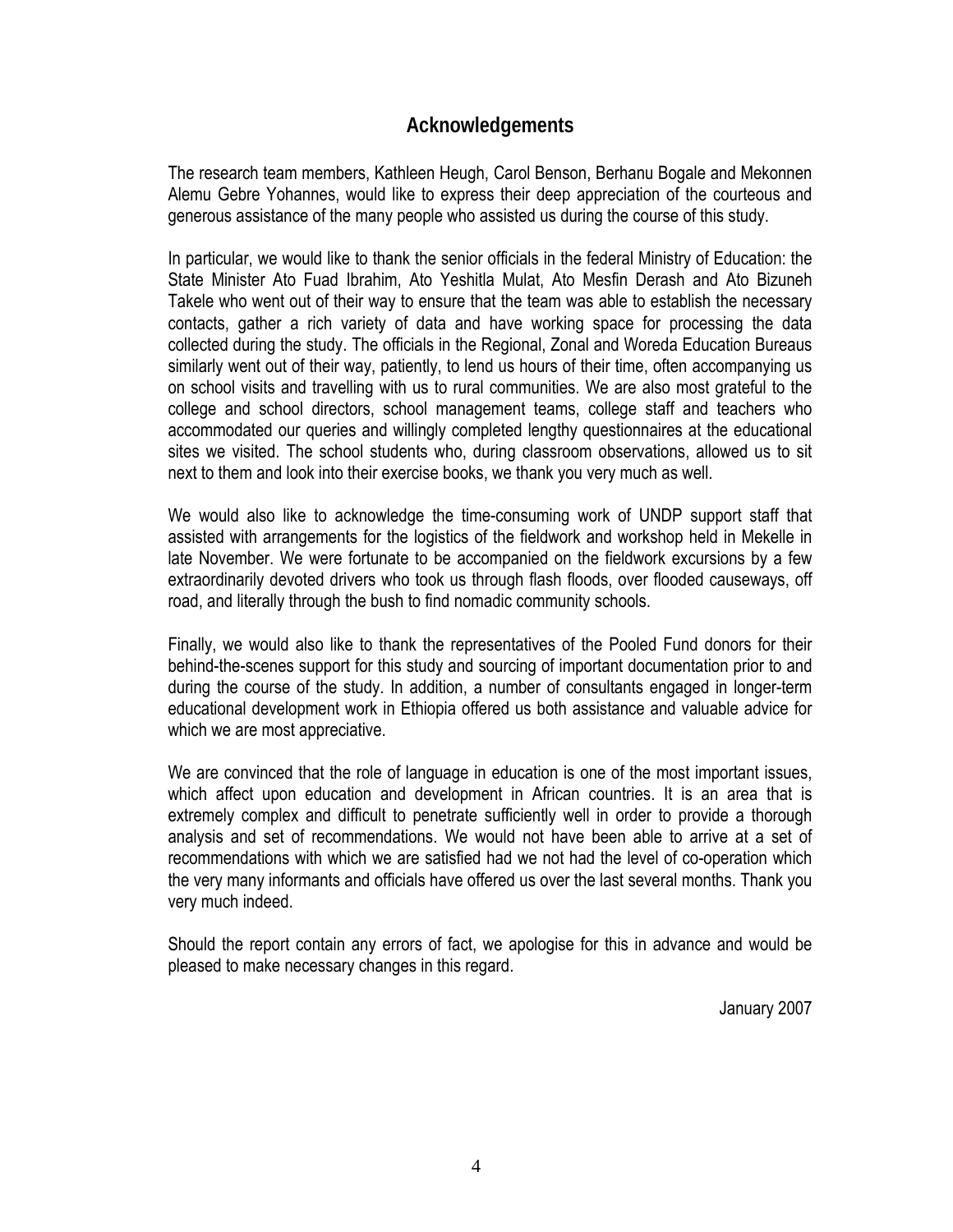## **EXECUTIVE SUMMARY1**

The purpose of this study on Medium of Instruction (MOI) in Primary Education in Ethiopia was to explore existing language learning models in Ethiopia and make evidence-based recommendations for language education policy and practice in Ethiopia. Two international and two national researchers with professional experience in language education policy and planning, as well as in, first, second and foreign languages in education were contracted by the Ministry of Education (MoE) with pooled donor funding to conduct this wide-ranging investigation of policies, practices, attitudes and beliefs across the decentralised regions and city administrations of the country.

Over a two-month period, the research team visited many parts of the country, applying a range of methodologies both qualitative and quantitative. The team conducted semi-structured interviews and/or focus group discussions with regional education bureau (REB), zonal, and woreda education officials, teacher training institution or college (TTI/TTC) deans and instructors, parent teacher association (PTA) members and other parents, primary and secondary school directors and department heads, school teachers, practicum (student) teachers and students. Many of these stakeholders completed detailed questionnaires regarding their attitudes, experiences and beliefs about language in education. Approximately 100 classroom observations were carried out at the primary and secondary levels, with a focus on rural primary schools at grade levels where instruction in the mother tongue, national language (Amharic) or the international language (English) was initiated or concluded. Educational reports, statistics and other data were collected nationally and from the regions, and National Assessment figures were compiled and analysed with regard to language of instruction.

The team drew on the international literature and research in regard to medium of instruction, mother tongue, bilingual and multilingual education. This includes the most relevant research in sub-Saharan Africa as well as that in other international contexts. The points of reference included the existing education legislation in Ethiopia as well as the international frameworks including UNESCO's Millennium Development and Education for All goals to which the MoE subscribes.

Finally, the team conducted a workshop on 30 November 2006 to discuss preliminary results of the research and gather feedback from regional educators and MoE leaders that would help ensure and facilitate the accuracy, finalisation and acceptance of this report.

The main findings are presented first by region or city administration, as there is a range of practices that correspond in varying degrees with the MoE language education policy as established in 1994. The federal policy calls for use of the mother tongue as medium of instruction (MOI) throughout primary 1st and 2nd cycles, i.e. from Grades 1 through 8. It also calls for teacher training to be in the MOI of primary schooling. At this time, only the Oromiya region and the Afan Oromo streams in Amhara region are completely consistent with this policy. Tigray and Somali regions are reasonably consistent because they use the mother tongue as MOI for all 8 years of primary schooling, but both use English as MOI for 2<sup>nd</sup> cycle (diploma) teacher training even though teachers trained for this cycle of primary will be teaching in the mother tongue.

 $\overline{a}$ 

 $1$  An Amharic version of the Executive Summary is available under separate cover.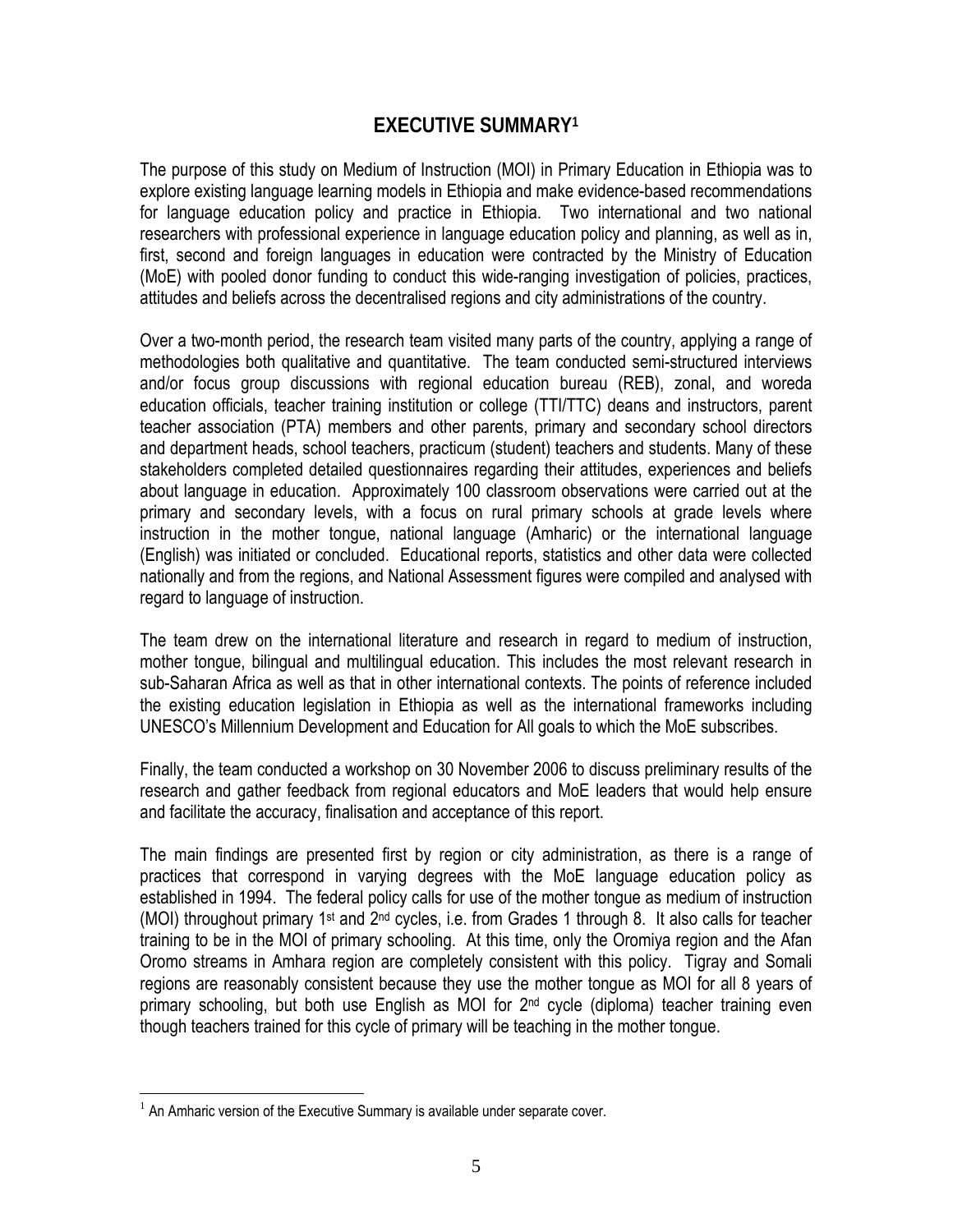Some regions initially introduced mother tongue medium throughout primary but later reduced mother tongue medium in some subject teaching in Grades 7-8 in order to introduce English medium prior to secondary school. For example: in the Amhara and Harari regions, as well as the Amharic streams in Somali, the mother tongue is MOI for all subjects except Mathematics/Sciences, and in Dire Dawa it is used only for the teaching of Civics in Grades 7-8. The mother tongue has been completely removed as MOI from the Grade 7-8 curriculum in Addis Ababa. Finally, Gambella and SNNPR have no mother tongue MOI in  $2<sup>nd</sup>$  cycle primary education, and Afar and Benishangul Gumuz have not had mother tongue medium at any level of primary (though Afar is used in alternative basic education and Benishangul Gumuz is now running pilots).

Regarding the teaching and learning of Amharic as a subject for speakers of all languages, there is great consistency with MoE policy across the country. Whether they start the teaching of Amharic from Grade 5 (in Oromiya and in Afan Oromo streams in Amhara region) or from Grade 3 (in other regions), all regions teach the national language as a subject according to MoE policy, which does not specify the beginning level or grade for the study of this language as a second language. The main concern noted is that second language teaching materials and methodology for Amharic are not always applied in contexts where they are needed.

The study of English as a subject begins at Grade 1 in all regions, precisely as federal policy states. Although the policy does not require or recommend that English should be used as MOI in primary school, and with the exception of Oromiya, Somali and Tigray regions, all other regions have adopted English as MOI at some point in upper primary schooling. Many have brought English medium into Grades 7-8, to varying degrees: in the Amhara and Harari regions, as well as the Amharic streams in Somali, English is MOI for Mathematics, Physics, Chemistry and Biology; Dire Dawa is using English to teach all subjects except Civics; and Addis Ababa and Afar are using English as MOI for all subjects. Benishangul Gumuz, Gambella and SNNPR use English as MOI for all of 2nd cycle primary schooling, beginning at Grade 5.

Interviews and questionnaire results demonstrate that there is a great deal of public pressure put on REBs to use English as MOI in primary schooling. There is a widespread belief that using English as MOI will help students gain the language competence that they need to deal successfully with secondary school, broadcasted plasma lessons, and the National Assessment at Grade 10 which are all in English. There is exceptionally high aspiration towards English as a language of higher education (including teacher training) and as an international language that is associated with modernity and future success.

However, classroom observation and assessment data demonstrate that English MOI does not necessarily result in better English learning; in fact, those regions with stronger mother tongue schooling have higher student achievement levels at Grade 8 in all subjects, including English. Students who learn in their mother tongue can interact with the teacher, with each other and with the curricular content in ways that promote effective and efficient learning. These findings are fully supported by international literature on language learning and cognitive development, which show clearly that investment in learning through the mother tongue has short, medium and especially long term benefits for overall school performance and for the learning of additional languages.

The MOI for teacher training should match the MOI teachers will be using because teachers themselves need to develop their mother tongue skills, as well as the technical and pedagogical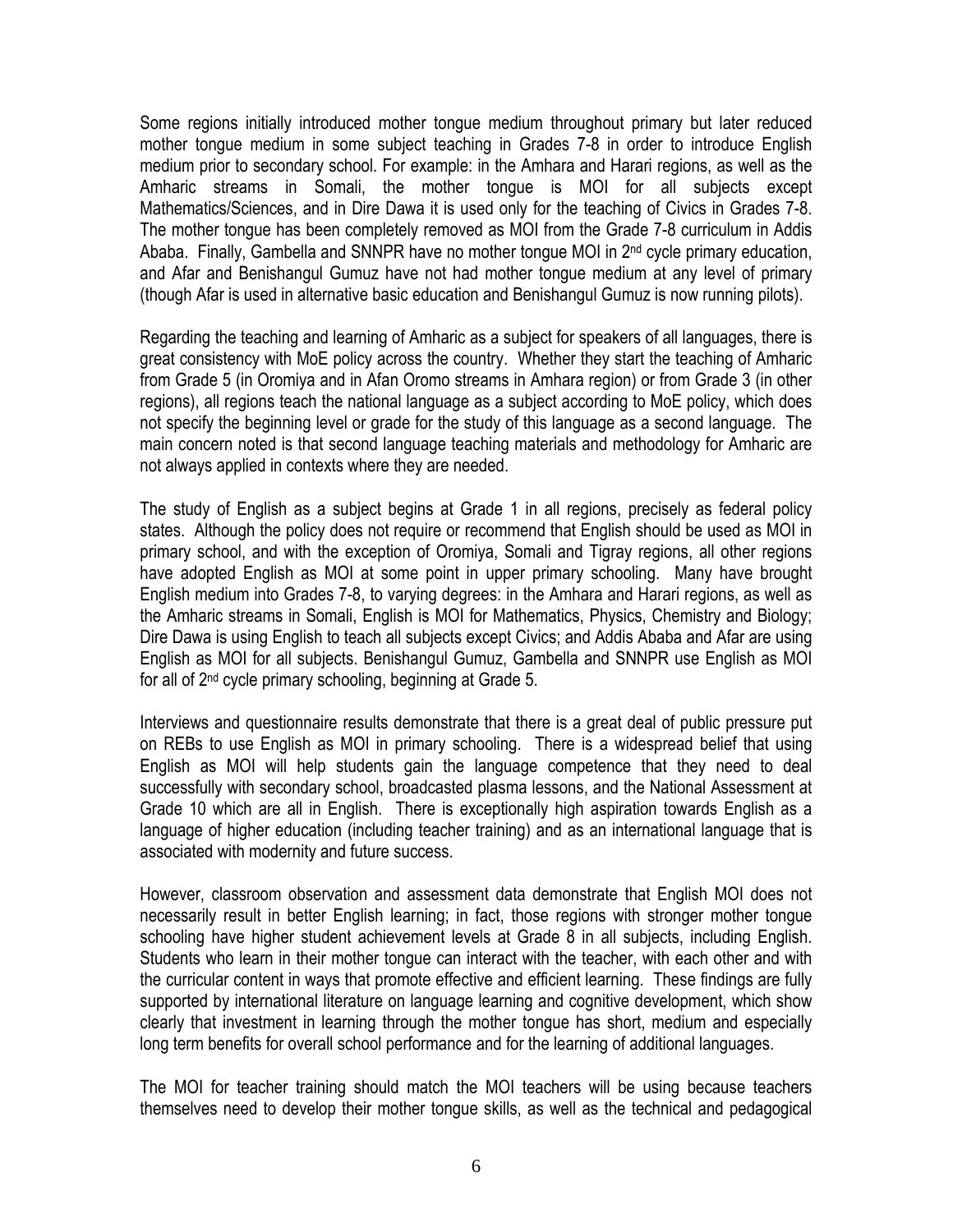vocabulary and language structures needed to convey concepts in their subject areas. We found that teachers who had not been trained through the mother tongue tended to believe that their language could not be used to express mathematical and scientific ideas, particularly at the upper primary level, while those who had training in their language knew it was quite capable of expressing abstract thought.

Meanwhile, despite implementation of the countrywide English Language Improvement Programme (ELIP), teachers throughout the system have extremely limited competence in the English language, and extremely limited exposure to English outside the classroom. Few can cope with the demands of teaching English as a subject, and even fewer with the challenges of using English to convey curricular content. There is a large gap between aspiration for English and what is possible within the socio-economic and educational realities of the country. The team attributes this to what is known as a 'washback' effect, where there is a cumulative and knock-on effect of one policy decision that generates a set of occurrences and beliefs. These, in turn, exert pressure towards a further set of actions. In this case, the 'washback' effect of promoting English language learning has been to make people question use of their own languages and lose focus on what is best for promoting teaching and learning.

From the perspective of this analysis, **the current MoE policy of eight years of mother tongue medium schooling is one of the best on the continent and promotes sound educational practice**. The decentralised system favours adoption of appropriate models and practices, and there are significant human and linguistic resources in the regions that can be built upon to support mother tongue as MOI throughout primary schooling and teacher training. We present a range of **recommendations** with various scenarios based on **a trilingual model for Ethiopian primary education:** mother tongue, Amharic as the national or second language of education and English as the international or foreign language. **Most important** is the proposal that a special **Department or Centre for the Promotion, Development and Use of Ethiopian Languages in Education** should be established within the MoE to support the policy through curriculum development, teacher training and leadership in mother tongue based schooling.

It is also recommended that **Amharic as the national language and English as international language are taught by adequately trained and qualified personnel** using appropriate materials. Teachers of English should be required to demonstrate appropriate (i.e. advanced) levels of competence through a system of standardised assessment.

The team recognises particular challenges in regions where there are numerous minority languages, e.g. SNNPR. The recommendations include short and medium term scenarios for such circumstances, but satisfactory decisions will need further careful research and planning at least in SNNPR.

It needs to be emphasised that the primary objective of quality education is the delivery of education which will best allow students to achieve high-level academic proficiency across the curriculum. The language education policy and practice should be to support this objective. Highlevel academic literacy and proficiency in the languages, which will be most useful to students in their lives beyond school, is one of the secondary objectives. In Ethiopia, students need high-level proficiency in the language/s of the immediate and regional community, Amharic as the national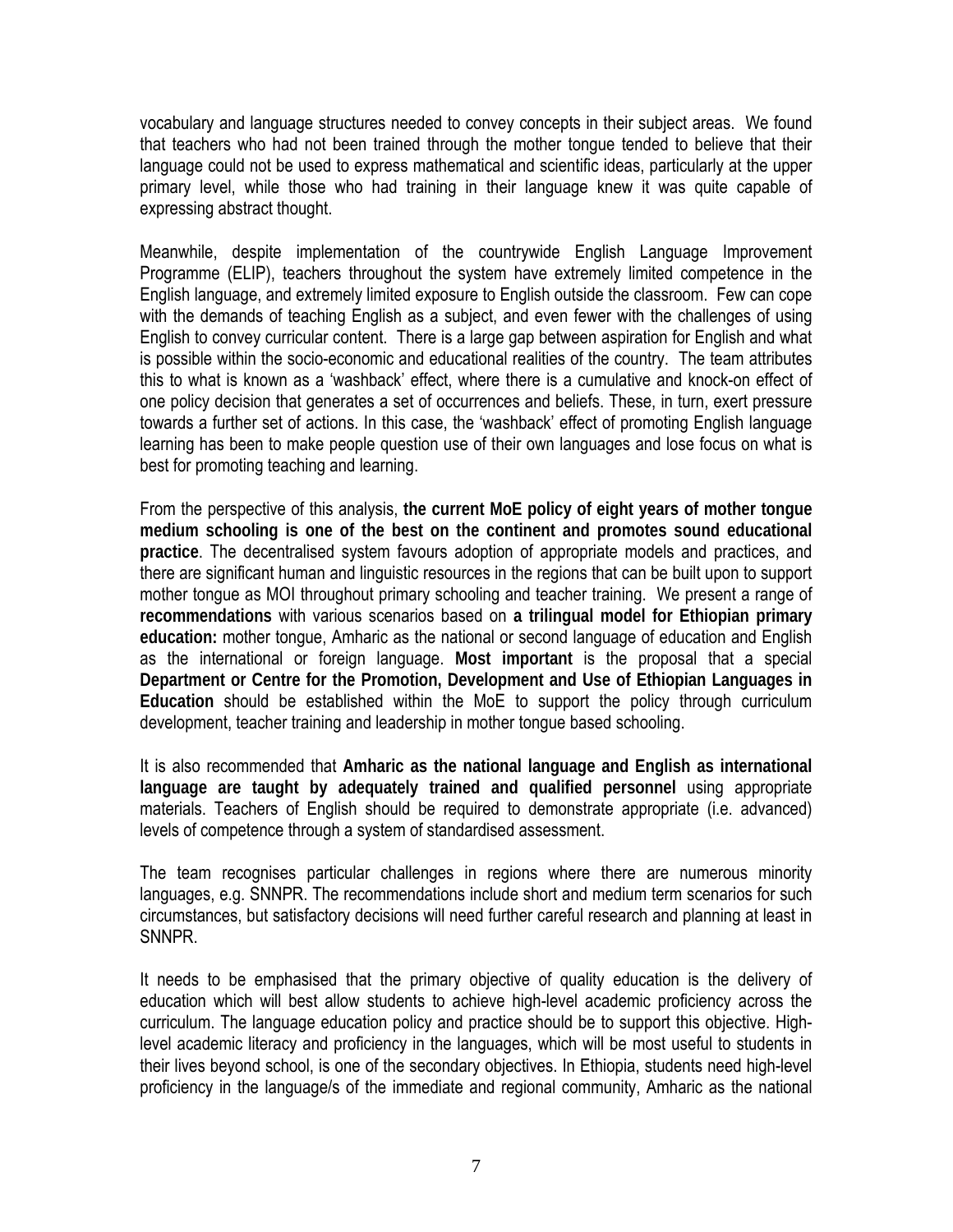language and English as the international language. Equally important as a secondary objective of the education system is high-level proficiency in mathematics, and the natural and social sciences.

While the objective of high-level proficiency in English by the end of the schooling period is likely to remain an educational priority in the near future, resources need to be focussed towards policy and management practices that will best achieve this. A thin dilution of resources, spread too widely across the entire Ethiopian school system, can only result in a diluted and unsatisfactory achievement in English language proficiency for the majority of learners. This is largely because English does not function as a mother tongue or a widely used second language in Ethiopia. It remains a foreign language for the majority of the population.

A dilution of resources towards improving the quality of English language teaching, across the entire education system also has the unintended consequence or washback effect of limiting students' academic achievement across the rest of the school curriculum. There are no shortcuts to high-level academic achievement and high-level proficiency in an international language, or foreign language (English in this case).

There is considerable evidence from within the Ethiopian education system, that the high level of investment in teaching and assessing students through the medium of English has a very low rate of return to the system. Given the evidence from the international and other recent African research in addition to that found in Ethiopia, the team presents a strong argument that similar amounts of investment in mother tongue education are likely to produce a much greater positive return to the teaching and learning processes, school performance and throughput.

Constructive interventions can reduce and even reverse the washback effect of the current aspiration to English. For example, overall academic achievement can be emphasised more than English proficiency at secondary and higher education levels. This can be achieved by using assessment methods that are bilingual (Ethiopian language plus English) or use Ethiopian languages mainly. Plasma programming could be continued with bilingual or Ethiopian language versions. English teaching could be delayed in (taken out of) the lower levels of schooling until specialised teachers can be trained to appropriate levels of competence. The important point is that students can only learn what they can understand and therefore they can only learn through language/s which they can understand.

The team concludes with the following simple but apt words from Ekkehard Wolff:

.

**'Language is not everything in education but without language everything is nothing in education'** (Wolff 2006).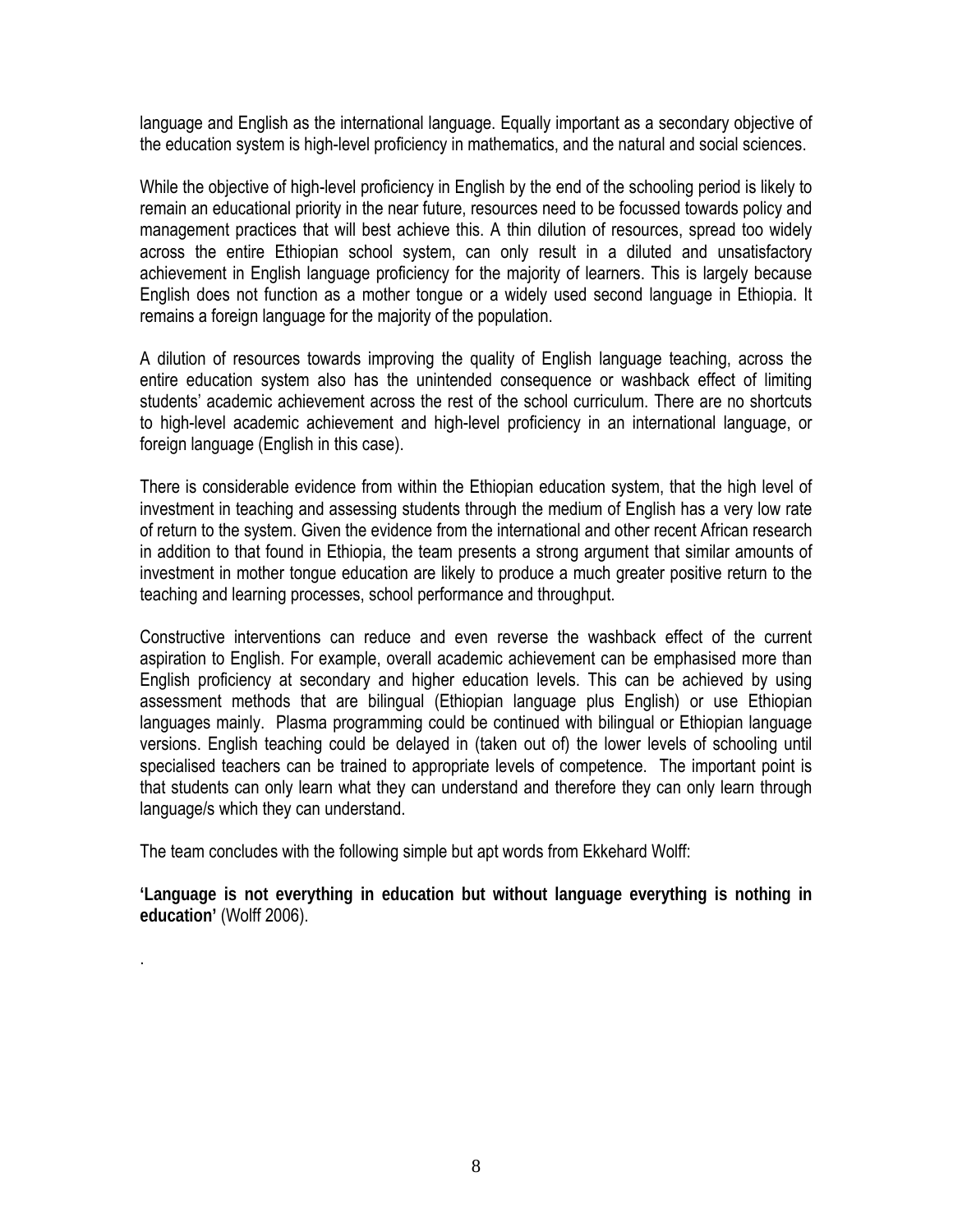## **ACRONYMS AND ABBREVIATIONS**

| <b>ABE</b>    | <b>Alternative Basic Education</b>                               |
|---------------|------------------------------------------------------------------|
| <b>EFA</b>    | <b>Education for All</b>                                         |
| <b>ENBA</b>   | Ethiopian National Baseline Assessment of Grade Eight Students   |
| ERGESE        | Evaluative Research of the General Education System of Ethiopia  |
| EB            | <b>Education Bureau</b>                                          |
| FL.           | Foreign language                                                 |
| <b>ICDR</b>   | Institute of Curriculum Development and Research                 |
| ILO           | International Labour Organization                                |
| L1            | First language/mother tongue                                     |
| L2            | Second language/Language of wider communication                  |
| MOI           | Medium of instruction                                            |
| MoE           | Ministry of Education                                            |
| МT            | Mother tongue                                                    |
| MTE           | Mother tongue education                                          |
| <b>NGO</b>    | Non-governmental organisation                                    |
| <b>NOE</b>    | National Organization for Examinations                           |
| <b>OECD</b>   | Organization for Economic Co-operation and Development           |
| <b>PISA</b>   | Programme for International Student Assessment                   |
| <b>PS</b>     | Primary school                                                   |
| <b>SNNPR</b>  | Southern Nations, Nationalities and Peoples' Region              |
| SS            | Secondary school                                                 |
| <b>TGE</b>    | <b>Transitional Government of Ethiopia</b>                       |
| TT            | Teacher training                                                 |
| <b>TTC</b>    | Teacher training college                                         |
| TTI           | Teacher training institute (phasing out)                         |
| UN            | <b>United Nations</b>                                            |
| <b>UNESCO</b> | United Nations Educational, Scientific and Cultural Organization |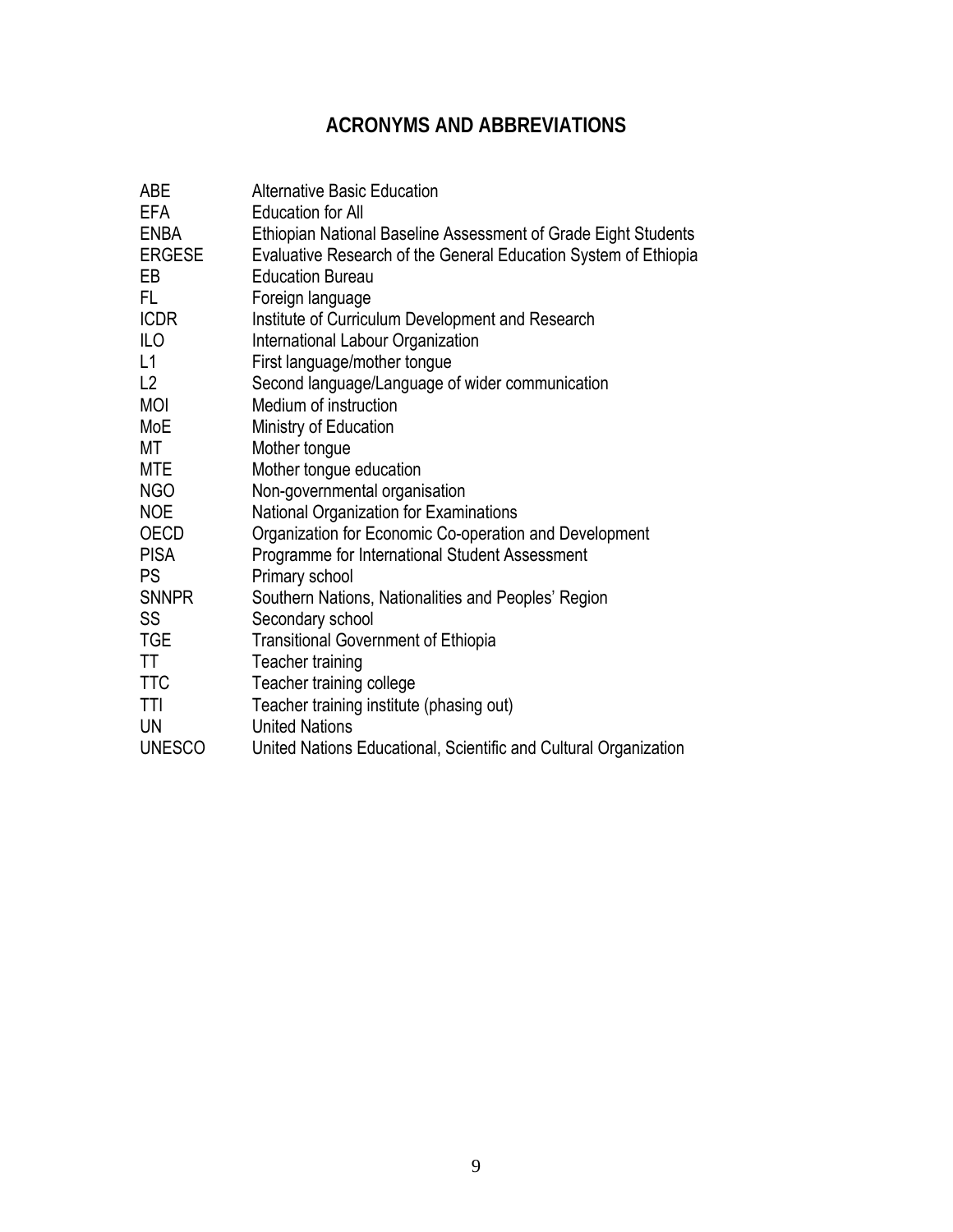## **CHAPTER 1: INTRODUCTION**

The Ministry of Education (MoE) is currently engaged in the third Education Sector Development Programme (ESDP3) (2005-2010) and has prioritised the international education framework concerns of Education for All (EFA), particularly *quality*, *access* and *equity* in the education system. At the same time, the MoE is reviewing its education policy, including its language education policy, as well as teacher education within the Teacher Development Programme (TDP) and the ESDP3 itself (which has a focus on finance, curriculum and women's leadership in education).

A mid-term review of TDP, completed in June 2006, identified language education, particularly the medium of instruction issue as one which required a detailed study of its own. This study has therefore arisen directly in response to the mid-term review, but it coincides also with the drafting of the new Education Policy Act, to be finalised in the first quarter of 2007, and also with the Joint Review Mission (JRM)'s evaluation of ESDP.

## **1.1 Purpose and background of the study**

 $\overline{a}$ 

The purpose of this study, according to the terms of reference, is to explore the existing models of language acquisition and learning in Ethiopia and determine which are more effective, in order to make evidenced-based recommendations for language education policy. A key concern is to identify which language/s should be used as medium of instruction (MOI) and at which level/s of the school system.

Language education policy, particularly in regard to the medium of instruction in primary education, is a key factor which can either facilitate and optimise access to the content of the curriculum or block learning, preventing both access and equity. The history of language education policy and practice across the continent has been a troubled one, but recent years have seen a series of studies that offer valuable new insights to assist policy makers and officials charged with implementation. Ethiopia has a particularly interesting and instructive history of language education, one which offers some extremely positive examples along with other less positive ones for other multilingual countries to consider. Historical and comparative perspectives are useful lenses through which to examine the effects of policy and implementation, and these will be employed in this report.

African societies and governments have a tendency to believe that there are more complex and diverse language education issues in their countries than in others. The truth is that each has a rich linguistic and cultural diversity, a diversity which has often been ignored or even denied by its education system. While it is possible to learn from the challenges and solutions found elsewhere, because of its own particular circumstances, each country must, in the end, find its own way.

Languages are used in a wide range of contexts in Ethiopia. There are significantly large Ethiopian languages (Oromifa, Amharic and Tigrinya) as well as numerous smaller languages<sup>2</sup>. For historical reasons, Amharic plays a role as the sometimes contested yet functional lingua franca of the

<sup>&</sup>lt;sup>2</sup> See Chapter 4. There are sometimes different orthographic systems and names currently in use for languages in Ethiopia, e.g. Afan Oromo and Oromifa. In this report, we use the different versions as they are found in use in the country.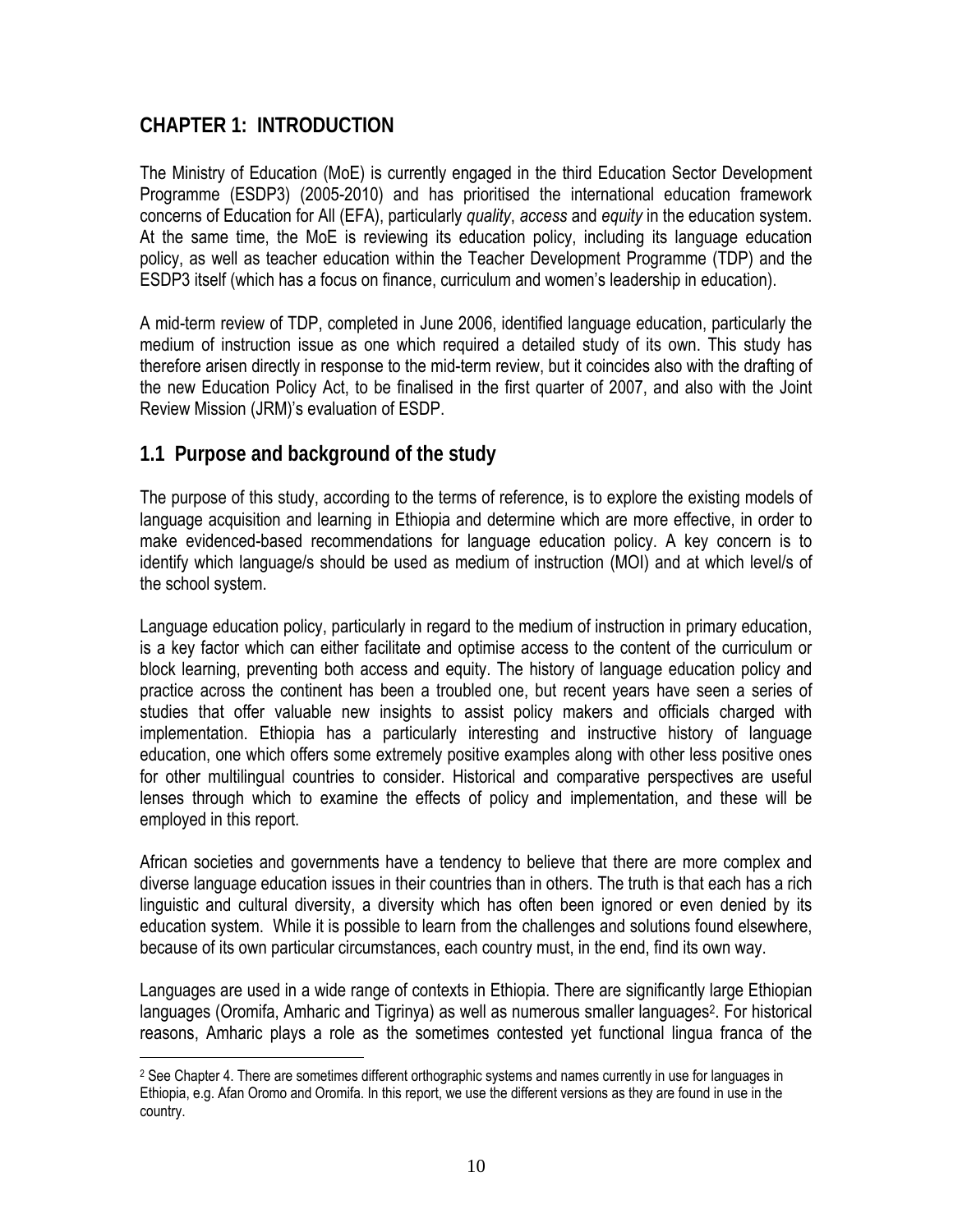country. English is highly prized as a language which may offer access to higher education and international opportunity; however, it is foreign to most, and is known and used only by a small minority of the educated economic and/or political elite. The practical diffusion of English in Ethiopia is limited to fewer functional domains than in many other African countries where the language enjoys similarly high status, aspirational value and use.

The current language education policy, which has been in place since 1994, accords high practical status to the mother tongue as medium of instruction, particularly at the primary level; transition to English at Grades 5, 7, or 9 depending upon the region; and the learning of Amharic as a subject by speakers of languages other than Amharic. The policy for most students, therefore, is trilingual (also known as multilingual) based on the mother tongue, Amharic as a national language, and English as an international language. The findings of contemporary research support extended educational use of the mother tongue, and the addition of other languages through bi- or trilingual policies. This means that Ethiopian language education policy falls broadly within the parameters of "best policy" in terms of multilingual developing countries. However, as is the case in many other countries, implementation is not always aligned with actual policy. There are always special circumstances, attitudes and other impediments which need to be identified and dealt with in order for policy to work efficiently and get the best return on investment. One of these is clearly the issue of how English can be used effectively alongside Ethiopian languages to support good teaching and learning of the curriculum.

A main concern of the MoE at present is the practical implementation of a workable language policy which will support the *equitable* delivery of *quality* education to which all have *access.* The goal of quality education is to facilitate optimal cognitive development of the pupil through schooling (UNESCO 2005). Research demonstrates that there is a continuum of interrelated connections between language and cognition, moving from the development of 'social language proficiency' to 'academic language proficiency' and then to academic achievement (Gottlieb 2003, following Cummins 1984, 1992 etc.). It is essential to ensure that the language education policy and its implementation take students along this continuum. Language education policy which is designed to satisfy these major concerns in addition to gender and minority concerns is dependent upon the following:

- o participation and buy-in of key stakeholders, including civil society;
- $\circ$  participation of university departments of languages and linguistics for development of local languages;
- o language development agencies supportive of education interests;
- o development of learning materials and dictionaries/glossaries;
- o provision of appropriate teacher education;
- o realistic consideration of the costs and timeframes involved; and
- o implementation plans with monitoring and evaluation mechanisms.

The objectives and tasks of this research consultancy are described in the Terms of Reference, which can be found in Appendix A.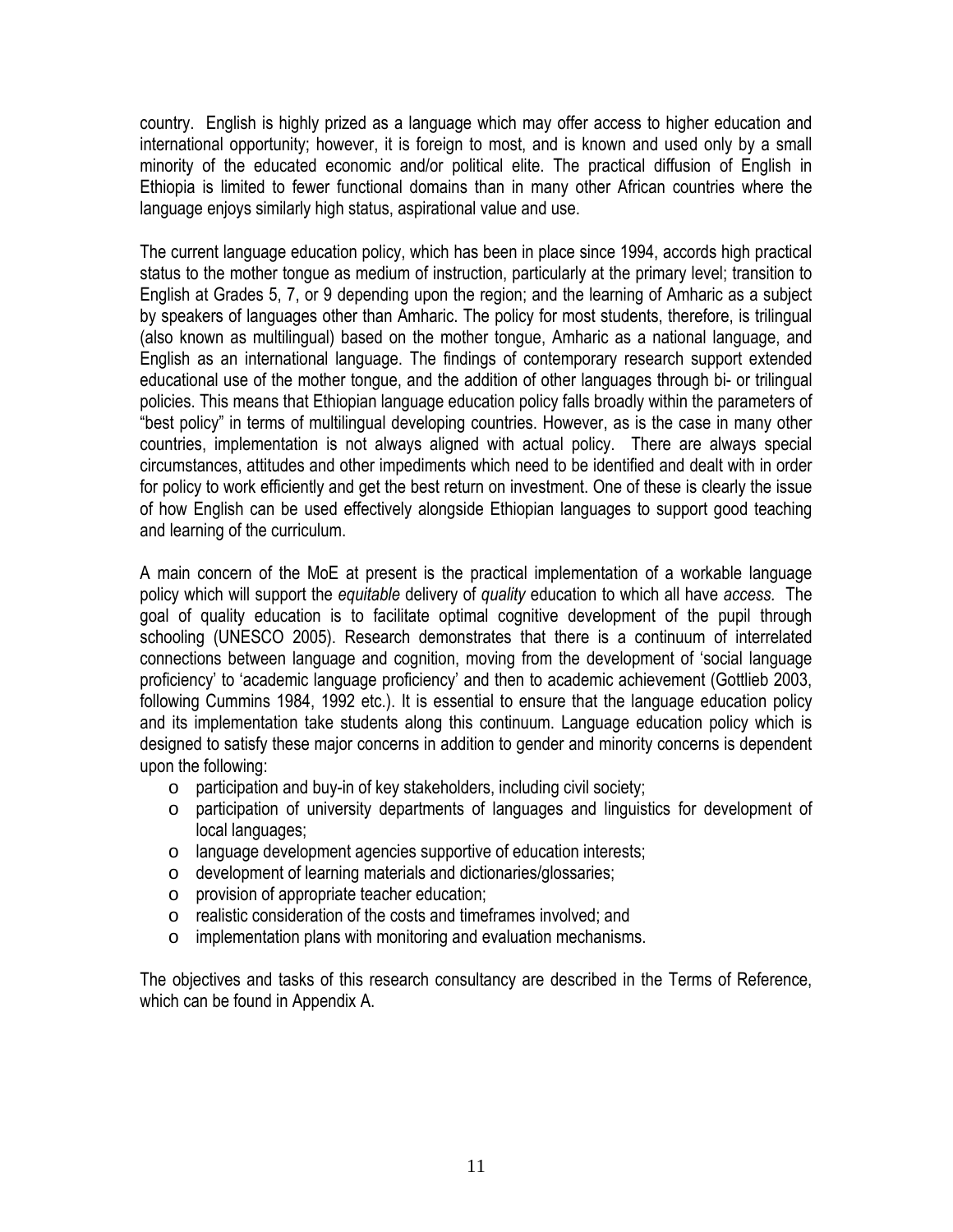## **1.2 Organization of the report**

This study has taken into account the newest research on language education in multilingual contexts. This research is evidenced-based and not reliant on anecdotal or self-reporting evaluations. The most immediately relevant but not only example is the recent UIE-ADEA study on mother tongue and bilingual education in Africa (see Alidou et al 2006). This and prior work by members of the research team (across Africa and other international as well as Ethiopian contexts) has provided the theoretical and practical underpinnings for our investigation to be carried out across the decentralised regions of Ethiopia.

A thorough review of international research and theory on language acquisition, second and foreign language teaching, where this is relevant to conditions in Ethiopia, is included in this study. Our findings are presented and analysed in relation to what is currently known about how students can develop optimal language skills to facilitate retention and throughput in their educational careers, and our recommendations, while considering practical issues, are grounded in pedagogical explanation.

Chapter 2 explains the methodology we adopted for this study, followed by Chapters 3 to 4 which give the international and then Ethiopian theoretical and historical background. The findings are presented first by region and then countrywide in Chapter 5, along with the results of national assessments interpreted with respect to medium of instruction. Chapter 6 provides our analysis of the findings, and in Chapter 7, we offer a set recommendations, arising from the study, for improving language education policy and practice in Ethiopia. The report concludes with Chapter 8 which sets out several possible scenarios for the implementation of language educational models which, arising from this study, are advised for different contexts across the regions in Ethiopia.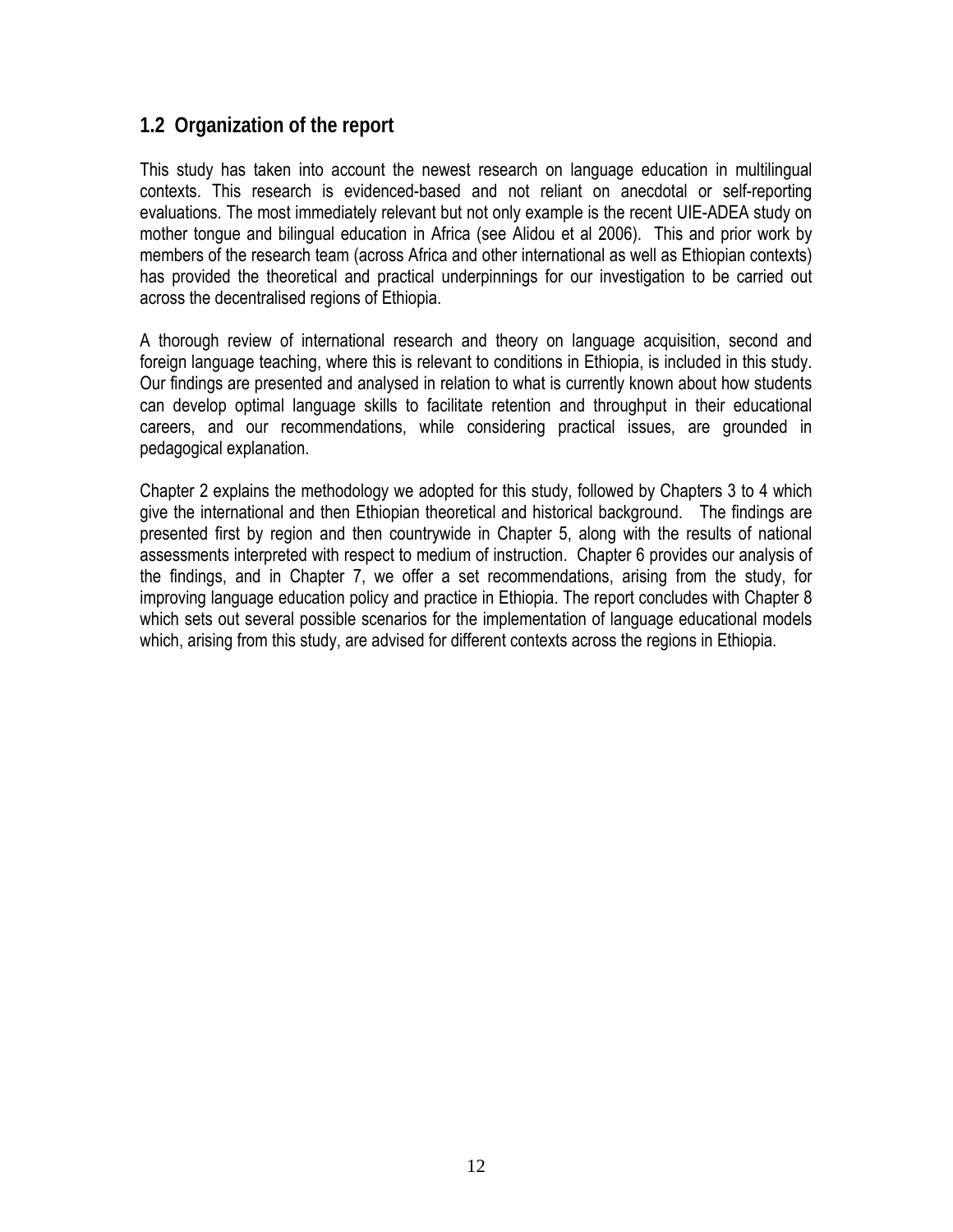## **CHAPTER 2: MEDIUM OF INSTRUCTION RESEARCH METHODOLOGY**

As discussed in the introduction and in our Terms of Reference, the overall purpose of this study is to explore existing language learning models in Ethiopia and elsewhere and make evidence-based recommendations for language-in-education policy and practice in Ethiopia. This has guided our decision-making related to methodology and site selection, as well as the design of this entire report.

## **2.1 Objectives and justification**

The team was tasked with providing empirical evidence related to language use and more specifically medium of instruction issues in primary education in Ethiopia and the implications for educational quality; we have added access and equity because they are concerns of the MoE and because they are closely related to the use of learners' home languages and cultures. The evidence provided, along with our analysis in the context of international theory and practice and an understanding of Ethiopian experience, form the basis for making recommendations to the MoE and to the regions regarding the most effective language education models and practices, including implications for short-, medium- and long-term measures.

The MOI data collection followed to the Terms of Reference (ToR) requirements as follows:

- 1. Map out current policy and practice in each region regarding languages used as MOI and taught as a subject at the primary level (including ABE).
- 2. Identify key language issues in teacher education in each region, assessing the quality and effectiveness of teacher training with respect to MOI.
- 3. Analyse the effectiveness of the models in operation in each region (possible correlation with efficiency, learning outcomes and classroom interaction).
- 4. Make a preliminary assessment of the most effective methods for optimal performance and return on investment, including:
	- o when and for how long should the mother tongue (or another familiar language) be used as a medium of instruction and taught as a subject;
	- o when and how should English be introduced as a subject and as a medium of instruction;
	- o what reforms should be made with respect to language in teacher training (pre-service and in-service), teaching materials and learning conditions;
	- o which management models and courses of action would be recommended to transform the current system.
- 5. Assess the short- and medium-term cost implications of the recommendations.

This section describes the research design both as it was originally planned (from about August of 2006) and as it developed throughout the period between 25 September, when the national consultants began the work, and 30 November, when the workshop was conducted in Mekelle with representatives from the regions and central level.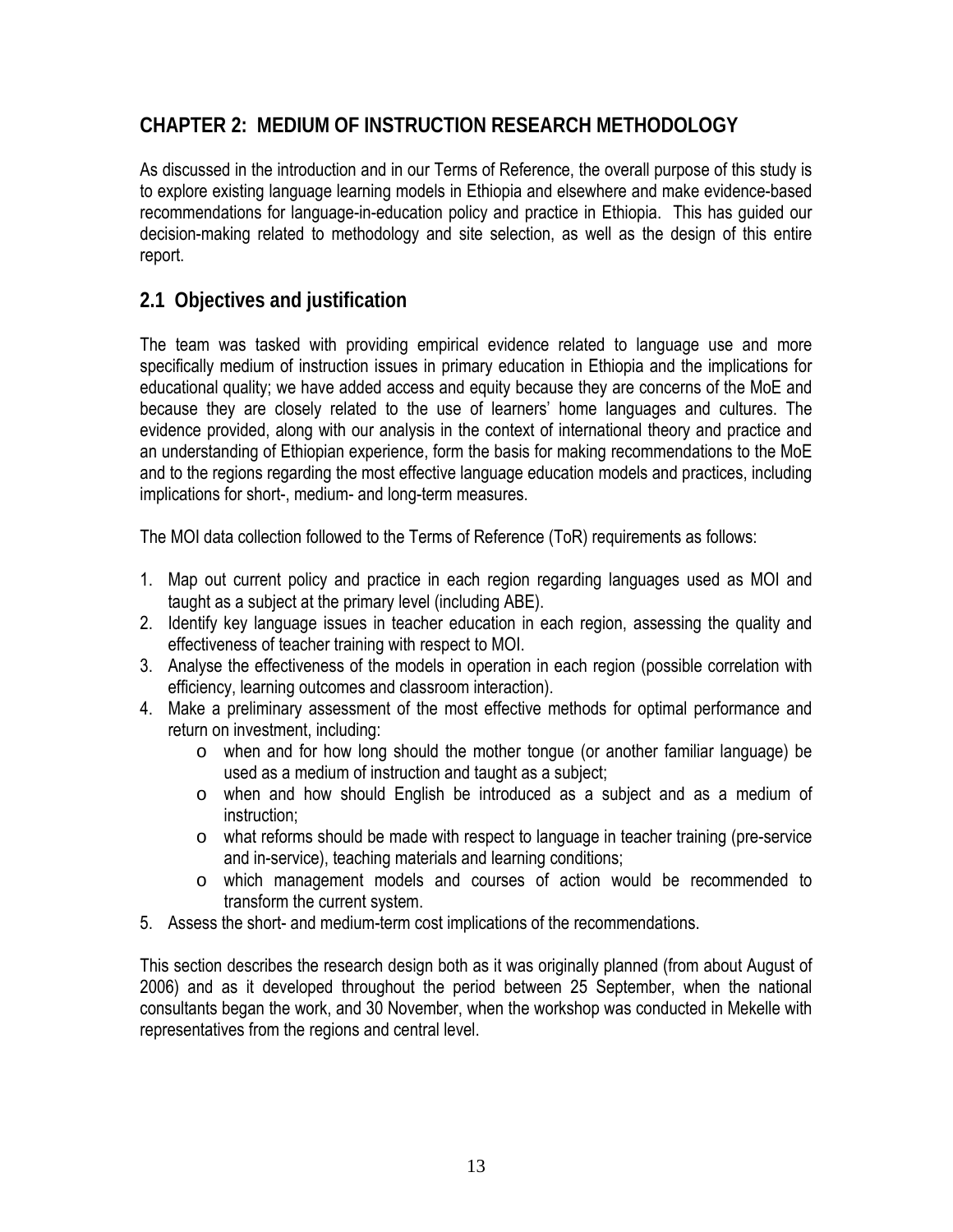## **2.2 Choice of regions and sites for research**

The original design of the study was framed by the two international researchers prior to the consultancy to include the city of Addis Ababa and five regions as indicated in the Terms of Reference (ToR) namely, Afar, Amhara, Oromiya, SNNPR and Tigray. Our aim was to get as much information about each region as possible, but there was some concern that the time was too limited to investigate such a large part of the country.

The travel plan was re-worked by the two national researchers, Berhanu Bogale and Mekonnen Alemu, prior to the arrival of the international researchers in Ethiopia. In discussions with State Minister Fuad Ibrahim, with Ato Bizuneh Takele at the MoE and with other stakeholders, Berhanu and Mekonnen were tasked with developing the plan further based on their insider knowledge as well as on time and logistical constraints. They advised the addition of three regions, despite time constraints, with the following justifications:

- o Gambella region: This region uses English as MOI from gr. 5, but showed the lowest student assessment (2004) results at gr. 8, which would seem to indicate that earlier English does *not* get better results.
- o Harari region: This region, as described by State Minister Ato Fuad, former REB head and president of the region, uses three different languages as MOI (Harari, Afan Oromo and Amharic), and showed very high student assessment (2004) results for gr. 8, which would seem to indicate that attention to mother tongue *helps* students.
- $\circ$  Somali region: This region uses Somali as MOI in gr. 1-8, yet showed one of best levels of student achievement in English at gr. 8 on the national assessment, which would seem to indicate that English achievement does *not* rely on using English as MOI.

Because some areas still had to be excluded owing to time and logistical constraints, the following were unfortunately left out of the study for the following reasons:

- $\circ$  Benishangul Gumuz region: This region, like Afar which was already included in the sample, uses Amharic as MOI for students from all language groups; we did not know at the time that the REB had already taken steps to begin mother tongue use in the 1<sup>st</sup> cycle of primary schooling.
- o Dire Dawa city administration: At the time, we believed that this city administration, like Addis Ababa which was already included in the sample, uses Amharic as MOI for students from all language groups; we did not know at the time that Afan Oromo and Somali are used as MOI up to Grade 6 for all subjects and in Grades 7 and 8 for Civics.

Since that time we have learned more about this region and city administration, both from documentation and from the participation of regional bureau representatives in the workshop on 30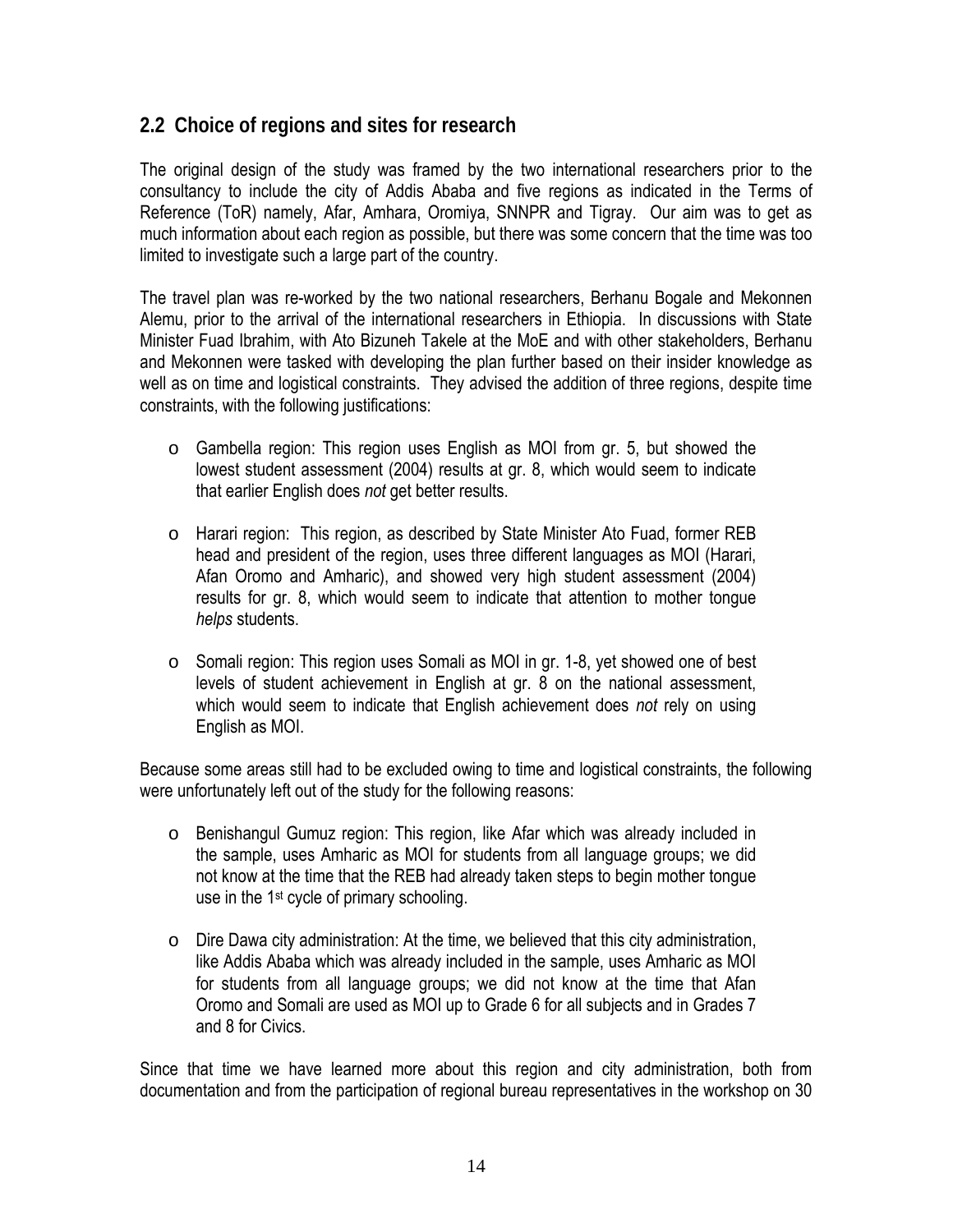November 2006, and it is clear that they both have unique features that would have been useful to explore further had time permitted. One limitation of this study that applies to all regions is that we had varying amounts of time and opportunity to collect information, therefore much of the data is impressionistic, i.e. could not be seen as statistically representative of all regions. Nevertheless, we have collected a considerable bank of various data, and this exceeds the ToR requirements and what had been originally planned. We are confident, therefore, that we are able to offer an effective overview and one that is as accurate as possible of the state of languages and medium of instruction in primary education in Ethiopia. The next section describes how the data were collected and analysed.

## **2.3 Methodology and instruments**

While the amount and quality of the data collected ultimately depended on time and availability of key informants, we aimed to get a range of data from each region visited. The main part of the data would be qualitative, because we needed to learn from education personnel at all levels about regional policies and practices and people's attitudes toward them. However, we also aimed to distribute written questionnaires and collect documents and statistical data that could be triangulated with results of the descriptive data to determine whether or not we had formed the correct impressions and sufficiently understood the oral information given to us by our informants. Since Ethiopian languages dominated many discussions and interviews as well as classroom discourse, the national researchers were relied upon for interpreting the data while the external researchers undertook most of the writing up of field notes which were then shared amongst the team and cross-checked for accuracy. Our recording methods and write-ups followed patterned templates designed specifically for this study.

The following are the principle means of data collection that we used, and for each we describe our justification.

**Semi-structured interviews** were conducted with REB, zonal, and woreda education officials, TTI/TTC deans and instructors, PTA members and other parents, primary and secondary school directors and department heads, school teachers, practicum (student) teachers and students. In some cases, we were also able to speak with regional and community leaders such as Women's Bureau representatives. We selected as needed from lists of possible questions that were guided by our objectives as discussed above, and had been piloted in Addis at the beginning of the fieldwork, but we also added our own questions as issues arose. All interviews were audiotaped, videotaped or recorded in detailed handwritten notes, and which were later transformed into field notes. The objective of the interviews was to determine regional policy and practice, respondents' attitudes toward these, and any other issues relevant to language education.

**Focus group discussions** were conducted with many of the people mentioned above, when they were in small groups. The objectives were the same, to explore educational practice related to language education policy and discover people's attitudes toward these. Focus groups enabled people like parents and students to hear each other's thoughts and agree or disagree with them, allowing for lively debate at times. We found that more open questions often generated relevant information, so discussions took directions of their own.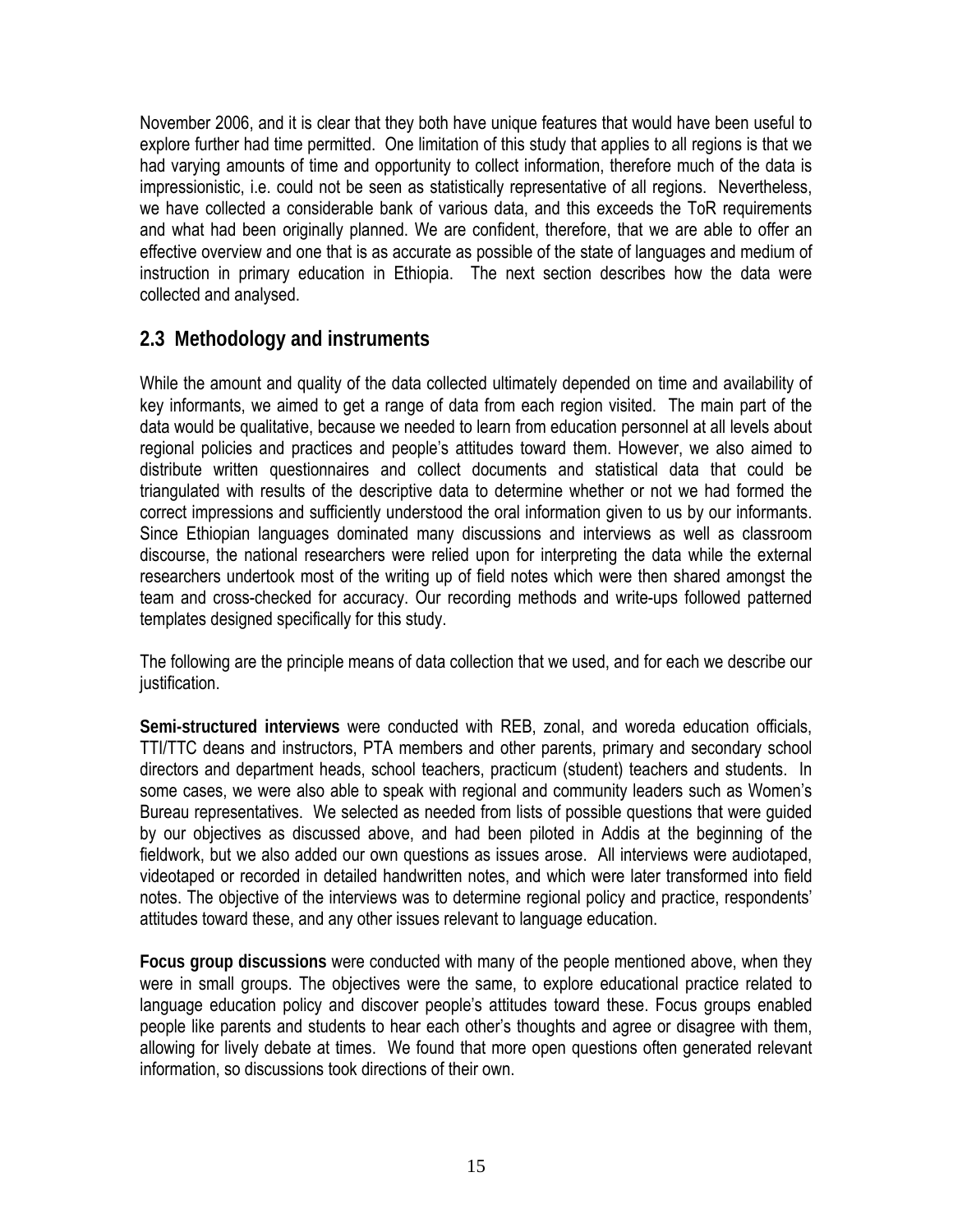**Classroom observations** were conducted in primary and secondary schools in both urban and rural settings, with the agreed focus on the medium of instruction in rural primary schools since we believe that language issues are most influential outside the city. We piloted an observation checklist, and while this was used in the first half of the fieldwork, it was not used in the second because of different data collection preferences of team members. A common purpose of the researchers was the need to make global observations of classroom conditions, classroom language practices, materials availability and what student notebooks revealed about teaching and learning. In the end, we had observed at all levels, but depending on the regional policy, we tried to focus on grade levels where the teaching of particular languages began or where the policy involved a shift in medium of instruction, for example:

| Level                         | Grade  | Rationale                                                             |  |
|-------------------------------|--------|-----------------------------------------------------------------------|--|
| Primary 1 <sup>st</sup> cycle |        | Methods and levels of beginning literacy in the MT                    |  |
|                               |        | How the mother tongue functions as MOI (or the other language, if the |  |
|                               |        | MT is not used)                                                       |  |
|                               |        | Methods and levels of beginning oral and written English & Amharic    |  |
|                               |        | as the national language                                              |  |
|                               | 4      | Methods and levels of MT literacy & MOI                               |  |
|                               |        | Methods and levels of Amharic and English                             |  |
| Primary 2 <sup>nd</sup> cycle | 5 or 7 | Where there is a transition to English MOI, how it is done and the    |  |
|                               |        | implications for classroom interaction (e.g. for maths and science)   |  |
|                               | 8      | Where there is no transition, check methods and levels of all         |  |
|                               |        | languages as subjects and MT as MOI at end of primary                 |  |
| Secondary                     | 9      | Adaptation of students and teachers to English MOI for all subjects   |  |
|                               |        | Methods of teaching (and plasma) used and their relationship to       |  |
|                               |        | language & learning                                                   |  |

However, the team also observed classrooms where students in other grades were being taught (e.g. Grades 2, 3, 6, 11). Classroom observations were recorded mainly through note taking, and at times through audio- or videotape recording, and then transformed into written field notes. The team members often discussed their impressions informally following the school visit, which led to deeper insight and analysis as well as additional questions for the REB, woreda or zonal representatives who often accompanied us. The MoE facilitated our visits by providing us with authorization to visit regional schools, and we were welcomed and in most cases escorted by local educational officials to the schools, we requested. In two cases, REB staff escorted us, which was especially helpful because we could continue our discussions of policy and practice along the way.

**Questionnaires** were administered to the same target groups as the interviews, i.e. to education officials, educators, parents and students. The original questionnaires contained both closed and open-ended questions on language policy and practice, attitudes, self-reported competence, and the languages of teaching, training and testing. They underwent their first change early in the study based on piloting and input from stakeholders and team members. The long versions were used in Harari, Somali and Gambella regions, but required careful and intensive administration by the team members in order to ensure that respondents understood the purpose of the questionnaire and particular items. While in the field in SNNPR, we cut down the number of questions, in order to focus on those items which had at that point revealed themselves to be most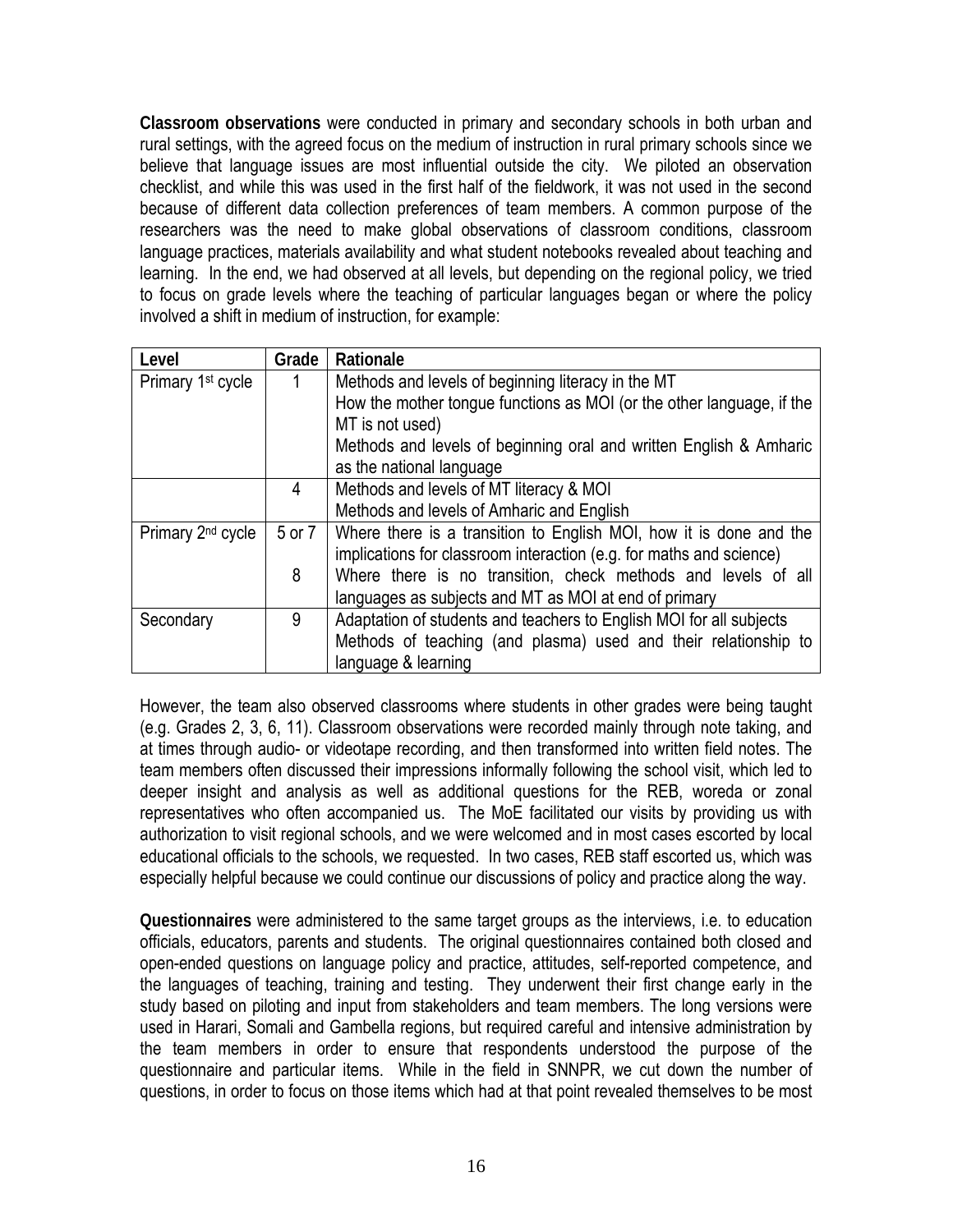essential mainly because of time constraints. (See Appendix H for English versions of the questionnaires.) The results of the selected questions were tallied (in the case of the quantifiable answers) and summarised (in the case of the open-ended questions), and have been triangulated with interview and classroom data to provide details for the findings (see Chapters 5 and 6).

**Data from the regions** were requested at the beginning and end of this study. First, a written survey schedule was faxed to the regions in early October (see Appendix H for the regional survey). In addition, focal people were requested from each REB and invited to Addis Ababa for a meeting on Saturday 7 October. Unfortunately, because of the short time frame only two representatives were able to come to the meeting: one from Tigray and one from SNNPR. When we still had not heard from other regions later in October, Ato Bizuneh Takele followed up with them by faxing the survey again, and we requested the information from regions we visited. At the time of this report, we have received the information from Tigray, SNNPR, Amhara and Oromiya regions. Fortunately, we were able to get the most essential information we were missing, i.e. the regional policy on primary MOI and languages as subjects, at the final workshop on 30 November. We conducted one workshop session where representatives from each region reviewed what we had written about their policy and practice and gave us oral and written feedback, including some important corrections.

**Document analysis** has also formed a part of this study. Most of the documents referenced in the ToR have been consulted, as well as MoE reports, assessment results and even some studies, reports and policy documents from the regional bureaus. In addition to these, the team drew upon a wide range of other Ethiopian and international literature and currently relevant research. All four researchers have specialised in research and development work relevant to this study. Mekonnen Alemu's M.A. thesis (2005) on mother tongue education in Ethiopia, Berhanu Bogale's work in English as a foreign language in Ethiopia, Carol Benson's research in bilingual education in many international contexts including African countries, and Kathleen Heugh's experience in language education policy, planning and the economy of language in sub-Saharan Africa, collectively provided a rich background for the study. Our main disappointment was not to be able to get access to the latest pilot national assessment data (2006), which is currently being analysed at NOE. These data, according to one statistician, show similar trends to the 2004 results. We understand that these data would have strengthened the qualitative evidence but we were not able to verify this in time for the completion of this report.

#### **Gender and equity**

A residing concern of the team was the issue of gender and equity in the schooling system. The team therefore paid particular attention to taking note of the extent to which gender and equity issues were addressed at each educational site visited. In particular, the team made note of gender related issues within classroom discourse, school attendance and attrition, and the representivity, or lack thereof, in regard to senior women educators and officials. Where gender data did not appear to be in evidence at each site, the team would request such information. Retention of girls in education is a key indicator of breaking the cycle of inter-generational transmission of poverty (e.g. McCain and Mustard 1999). The team therefore was concerned about collecting data which might indicate the effect of language related issues in relation to girls' education, wherever possible.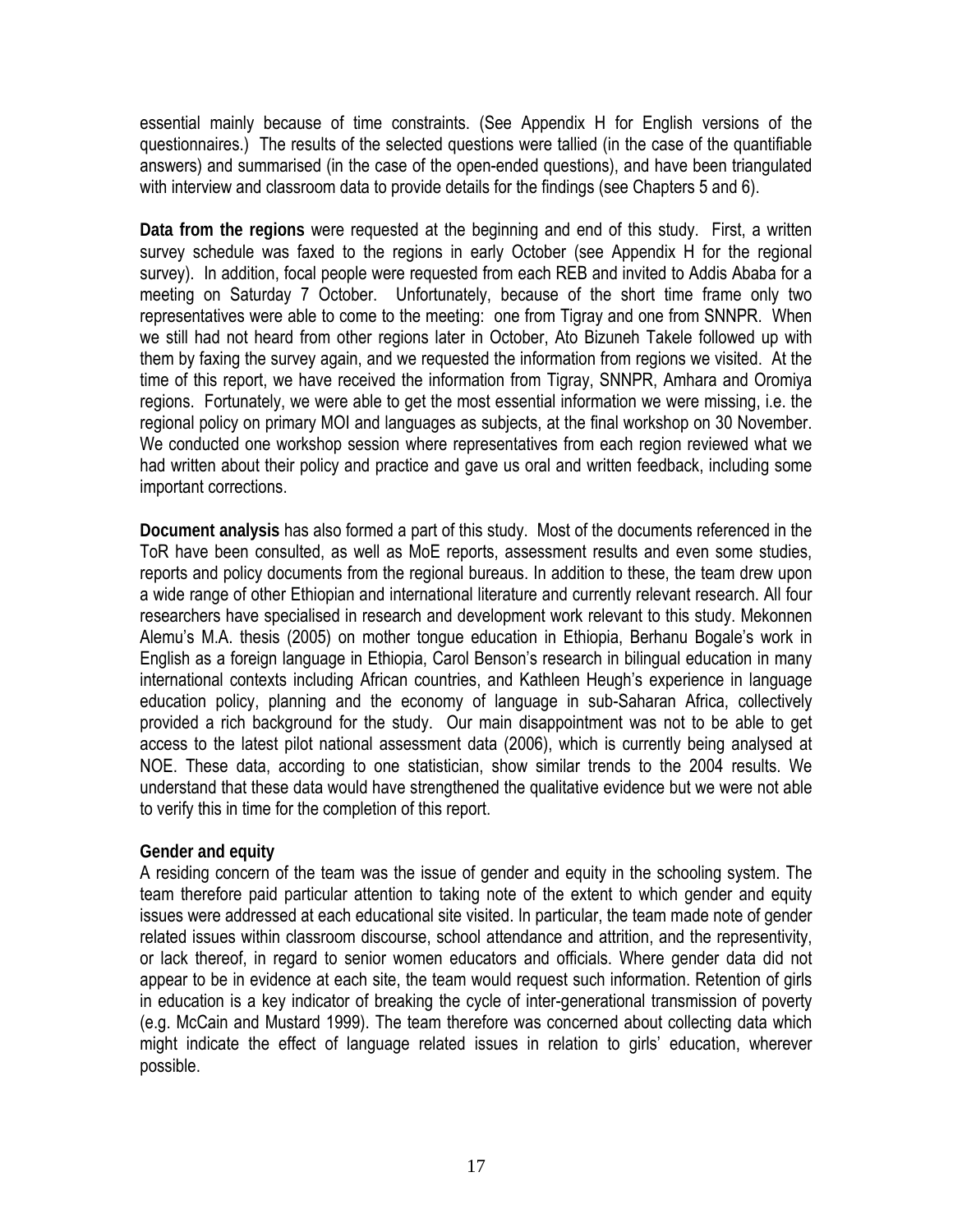#### **Workshop**

At the end of the data collection phase a participatory workshop was held and to which representatives from all of the regions, the MoE and the pooled fund donors were invited. This was an important means for getting feedback, not only from all of the regions and both city administrations, but also from MoE officials and other stakeholders. The workshop, held in Mekelle on 30 November to coincide with other education meetings that week, was designed to get feedback on our preliminary findings and analysis to better shape them into a report that could be agreed with and used by the MoE (see workshop programme in Appendix F).

#### **Report-writing and final analyses**

The report-writing process followed closely the requirements of the ToR. During early meetings between the team and the MoE and other stakeholders, the team was asked to pay attention to the implications for possible revisions to the education legislation arising from recommendations of this study. Although we were not able to collect the same amount of data from each region, we did collect a range of data from across the country that have been assembled into the findings in Chapter 5, first region by region and then countrywide. The actual data collected by region is listed in Appendix C, and Appendix D describes the activities of the four researchers throughout the research period. A completed report was submitted to the MoE on 23 December 2006, however, because the role of language in either facilitating or blocking successful learning in school education, the team requested additional time to engage in further editing of the text of the report in the hope that as many ambiguities could be clarified as possible. In the end, a report of this nature needs to be seen as a work in progress. The team has finalised the report while understanding that it has presented what it can at this time and new developments both in Ethiopia and elsewhere will inevitably offer further information and insight.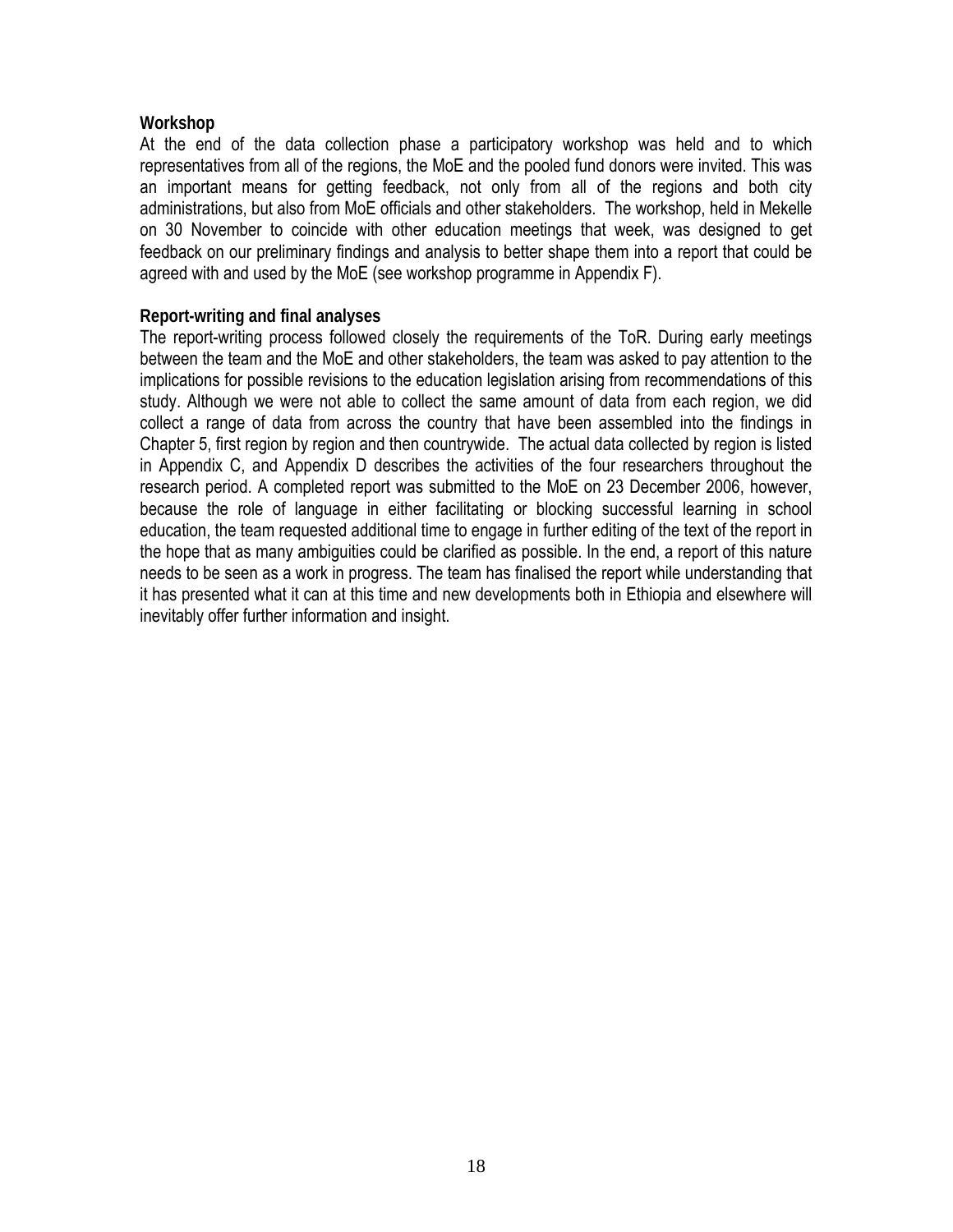## **CHAPTER 3: LANGUAGE EDUCATION CONSIDERATIONS FOR ETHIOPIA: A Review of the International Research**

In this chapter, the current literature in African and international research and knowledge of: language policy and planning; language acquisition (learning); and economics of language education, is discussed as it has relevance to language education developments and decisions in Ethiopia.

## **3.1 Language policy and planning**

#### **3.1.1 Language policy and language planning or language management**

Nowadays, many countries have language clauses included in their national constitution. This is almost always the case for countries which have diverse and multilingual societies. Usually, however, the constitutional clauses on language do not provide sufficient guidelines for the interpretation of language policy across the different domains of both government responsibility and civil society. In countries where language policy is not clearly spelled out, different sectors of society interpret policy in different, often contradictory, ways. Increasingly, over the last 20 to 30 years, it has become clear that language policy needs to include a clear set of principles which explicate the constitutional clauses, to indicate which languages are recognised for official purposes (e.g. in legislation, in government communication, in national, regional and local administration and in education). Language policy itself however is insufficient guarantee that the different sectors of government or civil society will understand how best to implement policy. This means that in order to ensure effective and consistent implementation across all sectors, it is important for government to develop a set of clear regulations and guidelines for language policy implementation. These, in turn, need to include the responsible agents, timeframes, budgetary considerations, and a monitoring and evaluation component.

The implementation of language policy is usually referred to as language planning or language management. Language planning is understood to include at least three elements:

- $\circ$  Status planning which involves decisions about which languages are to be used for high status functions like legislation (Acts of Parliament); national, regional and local government; in formal education etc.
- $\circ$  Corpus planning which involves the development of written language (orthography, dictionaries, terminology development, standardization of the spoken forms in written form).
- $\circ$  Acquisition planning which involves the development of language learning programmes, learning materials, and translation.

A language plan, therefore, should have each of these three elements. However, successful implementation usually requires further criteria:

- o Participation of civil society in the process of decision-making.
- o Advocacy or awareness raising about the approaches which are likely to offer educational success within the local, regional and national contexts.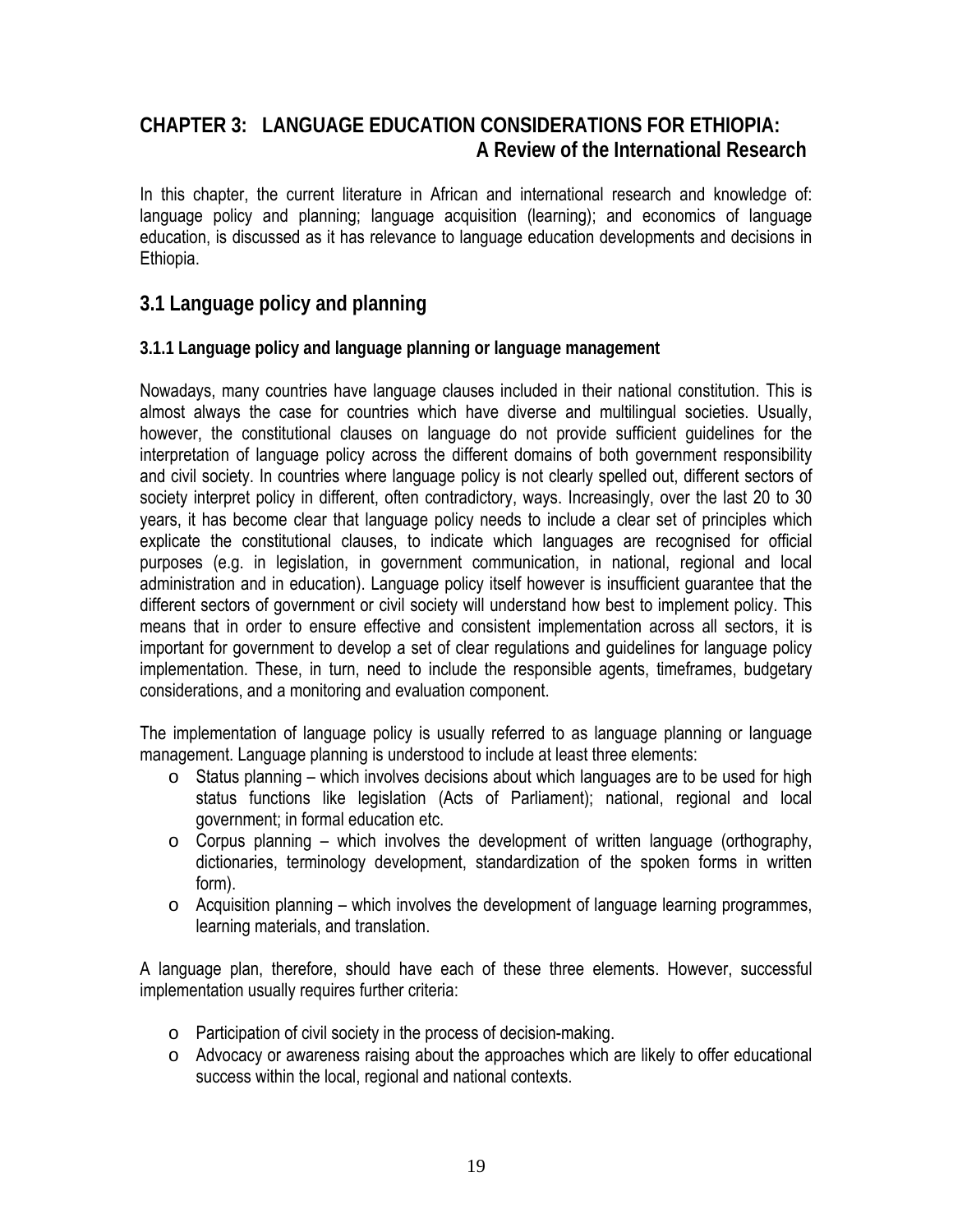- $\circ$  A realistic timeframe which sets out short, medium and long term objectives tailored to respond with some flexibility toward regional and local circumstances.
- $\circ$  A budget which has taken into account the cost-benefits of different approaches to education and the returns on investment which these are able to deliver.
- $\circ$  Monitoring and evaluation of policy and implementation in order to respond promptly to necessary modification, changes, and up- or down- scaling.

#### **3.1.2 Language education policy and planning in Africa**

Many of the continent's most respected scholars of languages and linguistics (e.g. Obanya 1999, Bamgbose 2000, Ouane 2003) point out that the implementation of language policy in Africa (i.e. language planning) does not follow logically from the actual policy. In other words, it is often the case that there is a mismatch between a well-considered language policy and a poorly thought through language plan. In other words, the actual language learning programmes (acquisition planning) and limited development of indigenous languages (poor corpus planning) result in a *de facto* process whereby the language policy is undermined or simply not implemented. A recent *Stock-taking study of Mother tongue and Bilingual Education in Sub-Saharan Africa*, for the UNESCO Institute of Education (UIE)3 and the Association for the Development of Education in Africa (ADEA) (Alidou et al. 2006), shows that for the last 100 years educators and linguists have insisted that mother tongue education (MTE)4 is necessary for students to be able to succeed across the whole school curriculum. Yet, most countries in Africa follow practices whereby MTE is limited and there is emphasis on a too early transition to one of the international languages (English, French, Portuguese or Spanish), and this leads to underachievement.

The literature on post-colonial developments, especially in Africa, demonstrates that colonial language policies tend to be replicated post-independence. In the case of Ethiopia, of course, there has been no history of colonial conquest, other than the short-lived Italian occupation in the  $20<sup>th</sup>$ century, and therefore no colonial policy to replicate. Nevertheless, language policy as it emerged across sub-Saharan Africa in conjunction with the emphasis towards the powerful international languages have left an imprint on the public perceptions about what may or may not be the appropriate choices for Ethiopia. For the last 20 years, language experts have thought that governments have been largely responsible for the wrong policies for Africa. While this is sometimes the case, there are also instances where governments have developed language policies which are progressive and ones which should be able to deliver successful, equitable and accessible education. The language education policy in the Ethiopian Education and Training legislation of 1994 is one of these.

In order for policy to be implemented, there need to be plans for implementation and the strategies put in place to manage language in education. However, in many countries, not only in Africa, education authorities either do not establish clearly thought through planning processes or the implementation plans are incompatible with the policy (e.g. Akinnaso 1991, Obanya 1999, and Bamgbose 2000). A difficult question which has puzzled analysts for some time is: 'How does government come to adopt the wrong practices?' Spolsky (2004) has suggested that the language experts may have to accept some responsibility for offering governments poor or inadequate

1

<sup>&</sup>lt;sup>3</sup> Recently renamed, the UNESCO Institute of Lifelong Learning (UIL).

 $4$  MTE is the process whereby the mother tongue is used as the main medium of teaching and learning,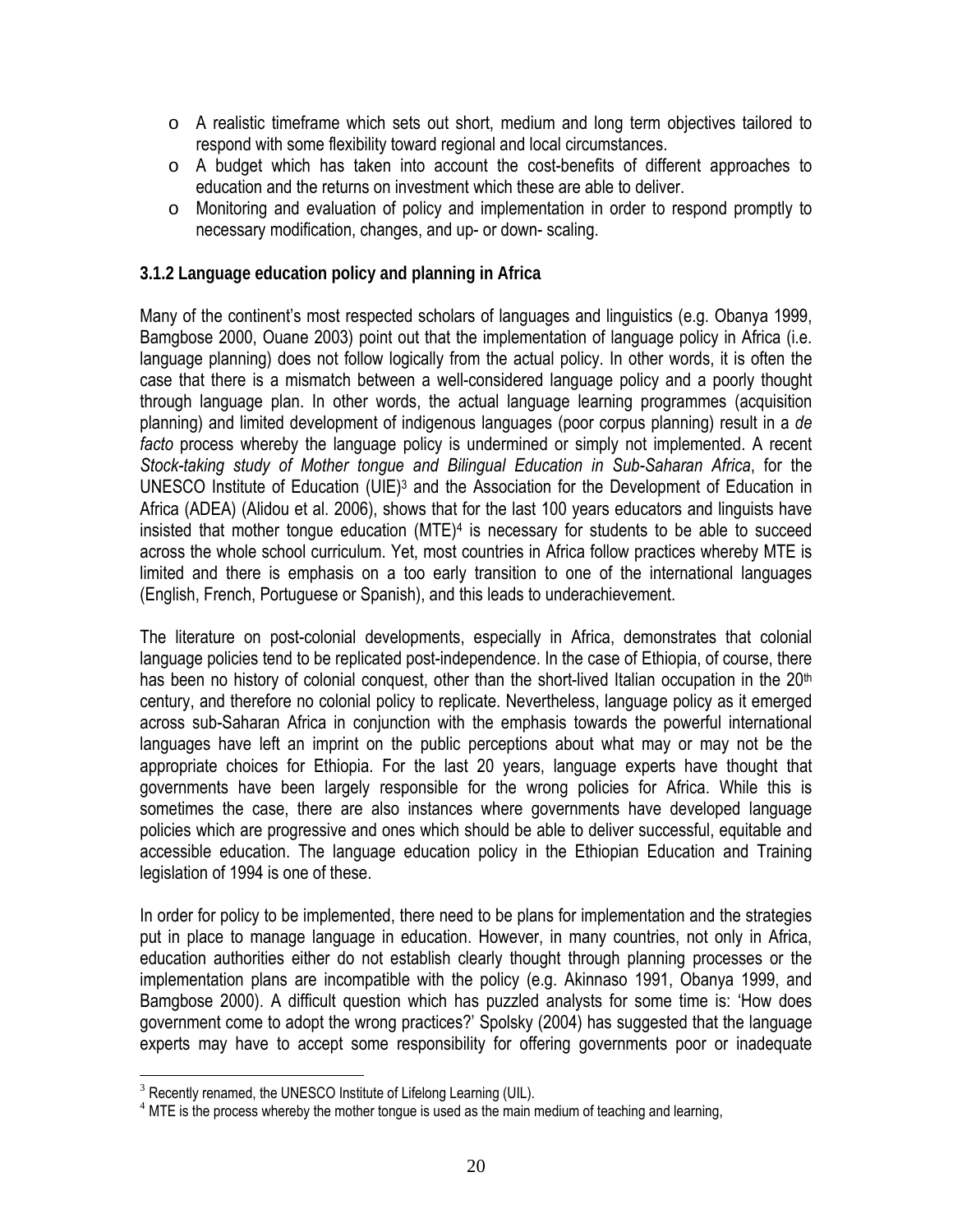advice in terms of how best to realise the language policy goals and objectives. Spolsky's suggestion follows serious criticism of language learning programmes in bilingual, multilingual and developing contexts in recent years (e.g. Tollefson 1990; Phillipson 1992; Skutnabb-Kangas 2000; Stroud 2001, 2002; Wong-Fillmore 2004).

Such influences, in combination with pressing domestic concerns which change with different political scenarios, affect the Ethiopian situation at present. The research team, which undertook the study on Mother tongue and Bilingual Education (Alidou et al. 2006), investigated the concerns raised by the Spolsky and others in relation to whether or not language experts were offering good or poor advice to governments, and whether or not they have been contributing to the delivery of the wrong models in African countries. The schematic diagram below illustrates the relationship, as found in Africa, between the language and education experts and how these, in combination, influence policy and planning decisions. 5



**Current International Phenomena: wrong language education models, theory, methodology, research** 

The education systems of Africa have largely turned towards Europe and North America for guidance about their language education policies and practices, particularly in relation to the use of the international languages English, French, Portuguese and Spanish. Colonial administration, accompanied by education systems (even if delivered to a small African elite), were serviced by programmes and materials (textbooks) designed in Europe for students who lived there. Largely

<sup>1</sup>  $<sup>5</sup>$  Diagram developed for the National Language Workshop for the national Minister of Education and the provincial</sup> counterparts in South Africa, 31 July 2006 (Heugh 2006c).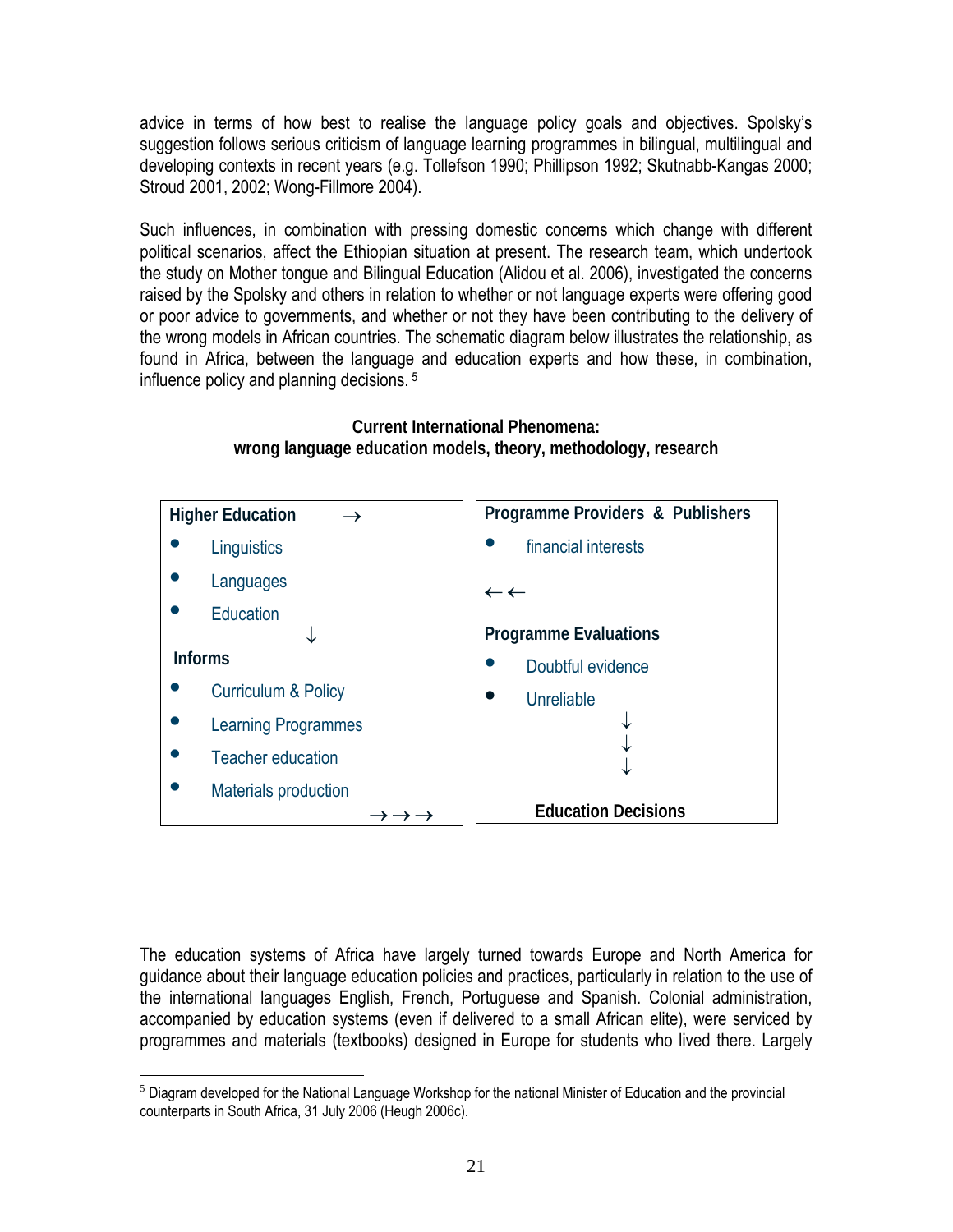these were brought to Africa and used in different contexts where the language competencies of students do not match or resemble those in Europe. The practice in Africa of making use of programmes and materials designed in European contexts, where the international languages are dominant and where they are spoken and used by majority populations in their daily lives has not facilitated educational success in Africa. Essentially, most African countries have engaged and continue to engage with the wrong language educational models. They are using ones which match neither the educational nor the language needs and aspirations of the learners, their parents and broader society. Since independence, direct control of Africa by the former colonial powers has been replaced by more subtle forms of indirect control. Phillipson (1992), Mazrui (2002), and several other scholars from the continent, point out that the use in Africa of educational programmes and materials designed for European students, continues a form of neo-colonial social, educational and economic dependency and control. Mazrui, particularly, urges that a multipronged plan needs to be activated in Africa, to ensure that the models and programmes which can work in Africa are identified and shared across sub-Saharan Africa. The plan includes research conducted by African scholars who are very well informed by international research, but who also have a very clear understanding of how the contexts of the continent require educational responses which are different from those in Europe, North America, and Asia.

#### **3.1.3 Language Education Policy in Africa – since the 1953 UNESCO Report**

One of the most influential reports on language education, the UNESCO *Report on the Use of the Vernacular Languages in Education* (UNESCO 1953), provided the international education context with a clear pedagogical principle, namely that school pupils need to begin their formal education in the mother tongue (MT). From the available literature and research evidence at the time, it was thought that it would take about two to three years to establish strong MT reading and writing skills, and that it might be possible and advisable to change over to the use of one of the international languages, e.g. English, French, Arabic etc., from the third or fourth year of school. We now know through newer research on language and learning (see below) that it takes between six to eight years to learn enough of a second language in formal school environments before this language can be used as a medium of instruction.

Until 1965, most former British Colonies used four to six years of MT medium followed by English medium. In those days, missionaries and highly trained MT speakers of English taught small numbers of students, often from the upper echelons of African society. The combination of teachers who were MT speakers of English plus the small elite group of students resulted in educational success. In the former Francophone or Lusophone (Portuguese colonies), the colonial administrations were not supportive of MT education (MTE) and expected the few elite students to have their education entirely through the colonial language. Consequently, most school children have not been able to understand very much of what was required of them in the classroom and only a very small percentage of people in the former French or Portuguese colonies (mainly in West Africa, Angola and Mozambique) have completed both primary and secondary school. This means that a very small percentage have academic expertise and expertise in an international language.

At this time in 2006 most countries in sub-Saharan Africa use 1 - 3 years MT followed by English, French or Portuguese medium. This constitutes progress in the Francophone and Lusophone countries, where zero use of MTE is being changed to accommodate one, two or three years of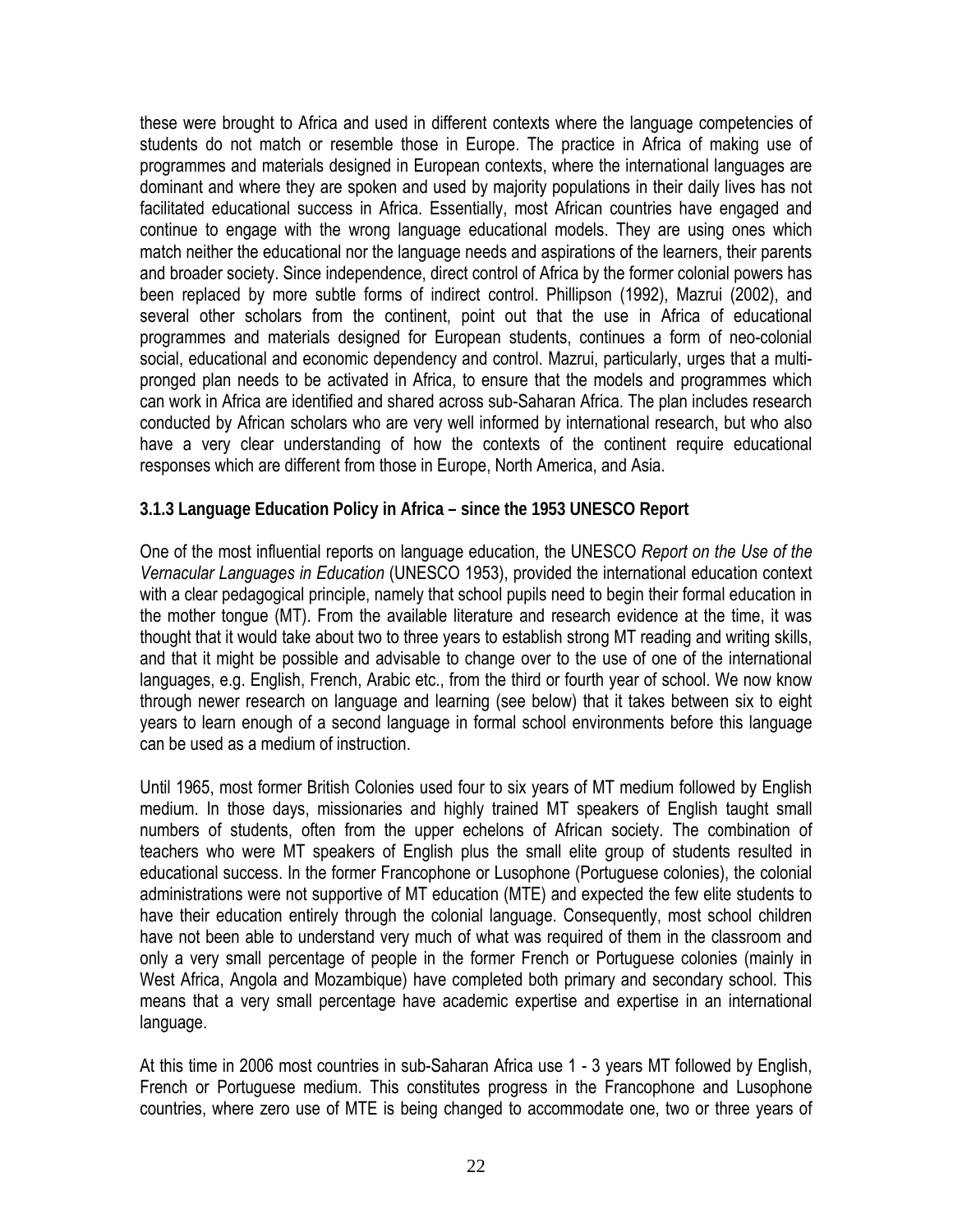MTE and bilingual programmes (e.g. MT and French) and this is a change in a positive direction. However, there is reverse (negative) planning in Anglophone countries where MTE has been reduced from 4 - 6 years to fewer than 4 years. Whichever approach is undertaken, MT continues to be phased out too rapidly as the medium of instruction and the academic achievement of students is poor and disappointing. Across the continent we find that the education systems of most countries continue to demonstrate the following:

- o Poor levels of literacy achievement
- o Poor numeracy/mathematics and science achievement
- o High failure, repetition and drop-out rates
- o Wastage of expenditure on education models which cannot succeed in Africa.

Only a few students can and do succeed in a rapid change to the use of a second or foreign language as medium of instruction.

#### **3.1.4 Current research: Implementation of policy through different language models**

In this report, we refer only to those models which have direct relevance to the situation in Ethiopia. There have been many studies conducted in different African countries over the last few decades which have researched different literacy, mother tongue and bilingual education programmes and models. Many of these studies include anecdotal reports, self-reported data, and research instruments which lack validity and reliability. In addition, evaluations of interventions are frequently compromised though inept or inappropriate relationships between the programme provider and the evaluator. In other words, many of the studies and evaluations are neither independent nor scientific. The recent UIE-ADEA stocktaking study, which was prepared ahead of the meeting of African Ministers of Education during the ADEA Biennale in Libreville, Gabon, March 2006, offers the most up-to-date analysis of current language education policy, models and programmes.6 The UIE-ADEA study found that:

o Students in initial mother tongue and early bilingual programmes followed by a transition to French, Portuguese, or English by Grades 2 or 3, show positive achievement over Grades 1 to 3 (e.g. Benson 2000, Hovens 2002). This early success has been (mis)understood by some researchers and many other education stakeholders to suggest that early transition to the international language is a viable option in Africa. There are countless evaluations of such programmes which show the early success e.g. in Mali (Traoré 2001), Niger (Halaoui 2003) and Zambia (Sampa 2003).This achievement, however, starts to slow down in Grades 4 and 5. By Grades 6 any positive effect of the early mother tongue programme seems to wear off and learners' achievement starts to decline as found, for example, in Mali (Traoré 2001), Niger (Halaoui 2003) and Zambia (Allsop et al 2005). This phenomenon has also been found and very carefully documented in recent longitudinal studies of learners in different kinds of mother tongue and bilingual programmes in North America (Thomas & Collier 1997, 2002). We now know that

 $\overline{a}$  $6$  This part of the report for the Ethiopian Ministry of Education draws substantially from Heugh 2006a & b in Alidou et al (2006). The entire report is available electronically and therefore only a summary of the findings is presented here.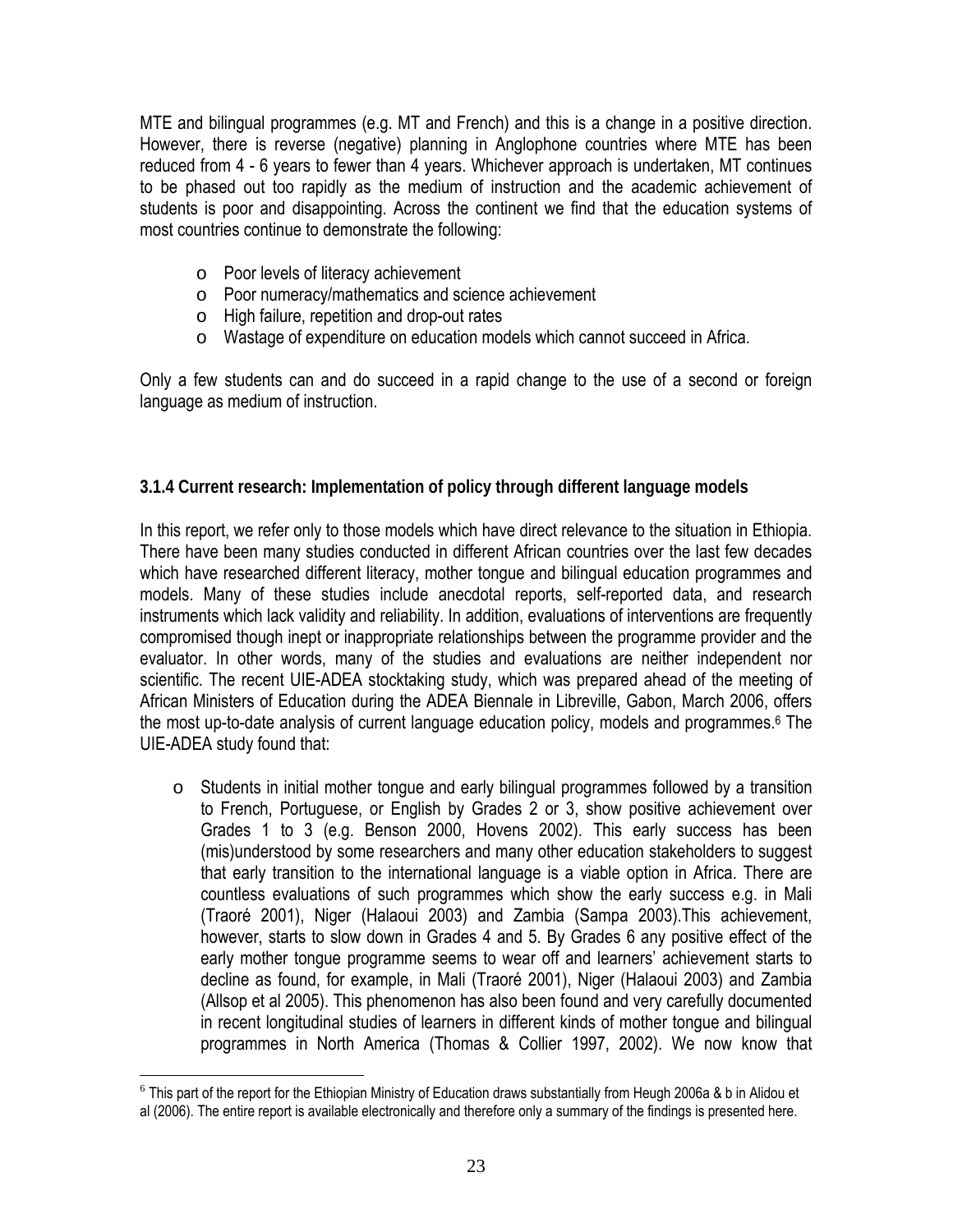language interventions need to be tracked longitudinally at least as far as Grade 6 in order to see the durability of their impact on achievement of learners in the school system. It cannot be assumed that the positive effect of initial mother tongue and early transition to a second or foreign language as medium extends further than about Grades 3 to 4. Claims of success beyond Grade 3 and which are not substantiated by evidence to Grade 6 should not be viewed as reliable.

- o No early-exit (from the MT) and transition to a second language (early-exit bilingual) model has been able to demonstrate lasting educational achievement for the majority of pupils in countries anywhere in the world. Only very few select students have ever been able to thrive educationally in such educational situations, and only when the teachers have 'native-like' or 'near native-like' proficiency of the second language, and class sizes are small (Alidou et al. 2006).
- o The Six Year Primary Project in Ife, Nigeria (1970-1976) shows that 6 years of MTE accompanied by very well trained teachers, specialised teaching of English as a subject, and new effective text books (learning materials) is sufficient to ensure that students can succeed in 6 year MTE programmes in well-resourced, optimal conditions (e.g. Bamgbose 2000, 2004).
- o More than 50% of learners never get to secondary school in African countries. Low enrolment, high repetition and dropout rates contribute to this. Although so few students remain in the system to the end of secondary, there has been no systematic study which has examined the extent to which the use of a medium of instruction, which neither students nor teachers can understand well, impacts on attrition vs. retention in the system.
- $\circ$  In countries where there is a high throughput rate in secondary, like South Africa, there have been studies which do show the correllation between high levels of achievement and mother tongue education, and low levels of achievement and premature use of a second language as medium of instruction. For example, from 1955-1975 when African language speaking students had 8 years of MTE followed by transition to mainly English medium the overall pass rate at the end of secondary increased to reach 83,7% in 1976, and pass rate in English as as subject reached 78% in 1978. However, the number of years of MTE decreased from 8 to 4 years from 1977, and this was followed by a serious drop in achievement in English as a subject and across the entire curriculum. The pass rate in English as a subject fell to 38,5% by 1984, and by 1992 the average overall pass rate for African students at end of Grade 12 dropped to 44% in 1992 (Heugh 2003). More recent evidence is discussed below.
- o Earlier research on bilingual education in South Africa in the 1930s and 1940s shows that students who have MTE throughout primary school plus bilingual (MT plus a second language as two mediums of instruction / dual medium in secondary school) can outperform students in MTE only programmes. In other words students gain academic and cognitive benefits from such programmes (Malherbe 1943). Additional research demonstrated that there were benefits in regard to social cohesion associated with these bilingual models. After 1948 the South African government phased out dual medium education and there were noticable signs of social fragmentation after this.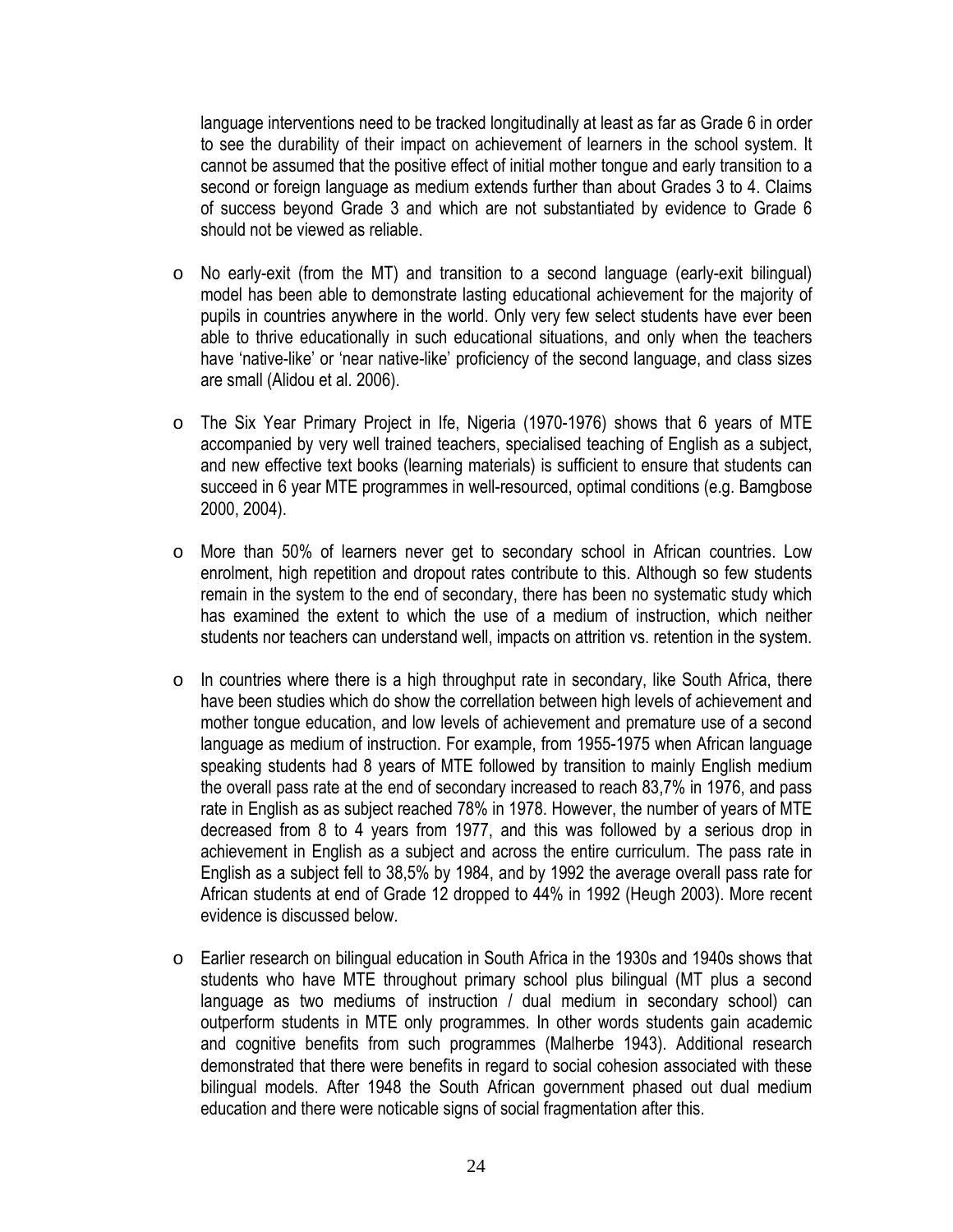- o The early research on dual medium education in South Africa has been followed by longitudinal studies of Ramirez et al. (1991) and Thomas & Collier (1997, 2002) in North America. These later studies confirmed the findings of the Malherbe study more than fifty years earlier. Students in two-way immersion / dual medium bilingual models of education, can benefit from dual medium education. Where there are learners who speak both languages in the same classroom, dual medium education can facilitate higher levels of achievement of students than they would normally expect in MTE only classrooms.
- o Other evidence from students in Central and Eastern Europe, as well as Afrikaans speaking students in South Africa, show that learners who study in MTE throughout and also have very good teaching of a second or foreign language as a subject for at least 8 years, can develop very high levels of proficiency in the second language by the end of secondary school. They can develop sufficiently high levels of proficiency in the second language, i.e. English, in order to study through this language at university.

#### **3.1.5 Summary : models which work in African settings7**

The findings of evidenced based research in Africa, are consistent with those which emerge from scientific studies from elsewhere. A careful examination of the existing research on models of language education which have been tried out and are currently practiced in Africa shows us, both from African and other international data, that :

- o Six years of MTE, followed by transition to a second language, can succeed under very specific and well resourced conditions.<sup>8</sup>
- o Eight years of MTE, followed by transition to a second or foreign language, can succeed under less well-resourced, but nevertheless adequate conditions in Africa.
- $\circ$  MTE throughout primary followed by dual medium education can work in situations where both languages are used by students in the local community, and where there are students from the two different language backgrounds in the same classroom.
- o MTE throughout primary and secondary plus very well resourced teaching of the second/international language as a subject may best prepare students for entry to university and the use of the international language as a MOI in study beyond school (university, teacher training etc.).

## **3.2 Language learning theory and research**

 $\overline{a}$ 

Internationally, and particularly in Africa, there are shortcomings in the research, theory and practice of language teaching. This arises as a result of divergent directions taken by the various branches of linguistics: sociolinguistics, psycholinguistics and applied linguistics, over the last decade or two.

<sup>7</sup> There is a significant body of literature on various different types of bilingual education models in other parts of the world, including those in very well-resourced conditions, like Canada, where immersion French and English programmes have been run for some, but not the majority of, students for the last 30 years. Since such models are not considered appropriate or applicable to Ethiopian or other African conditions they are not reviewed here. However, they can be traced in the literature survey for the UIE-ADEA report (Alidou et al. 2006).

<sup>8</sup> One of these is that the L2 should be widely used for official functions in society.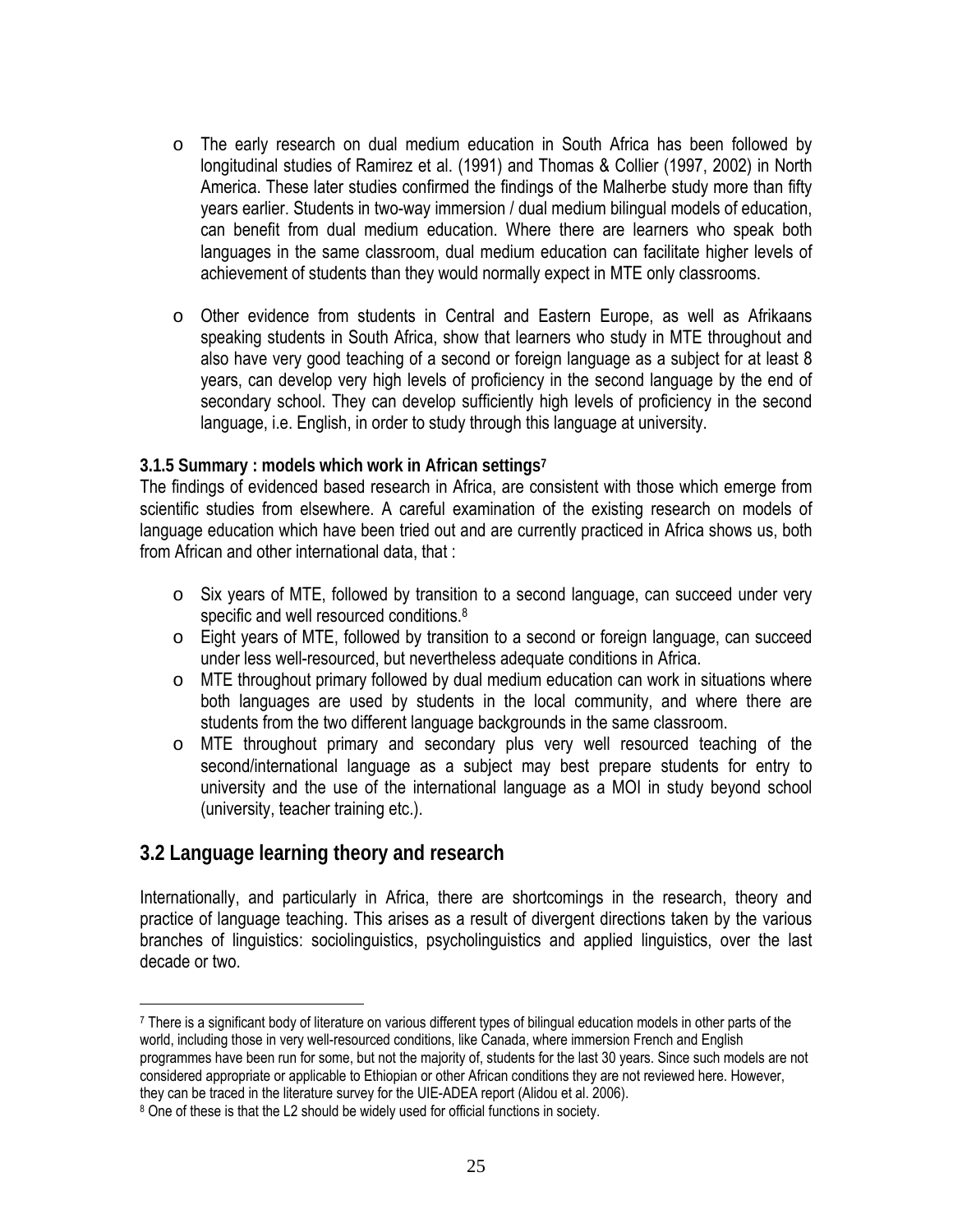#### **3.2.1 Linguistics and Language Learning**

The following is a brief explanation of those aspects of linguistics which are important in order to understand the academic fields which inform language education.9

*Sociolinguistics* is the field of sociolinguistics which explores the relationship between language and society, language and power, language policy, and how different linguistic communities make use of and manage the linguistic rights and resources at their disposal.

*Psycholinguistics* includes the study of how people **learn** language/s and the relationship between language and cognition (thinking). It is an important area of study if one needs to understand how children learn their mother tongue and second languages used in the immediate or local environment. It is an important area of study if one needs to understand how children and adults learn second languages in more formal contexts like a school setting. The study of second language acquisition (SLA) is particularly important in African contexts where students are expected to learn through a second or foreign language which is not learned in the local community, but within the restricted domain of a formal classroom setting.

*Applied linguistics* includes the study of how to **teach** languages. It includes a focus on the methodology of language teaching, the design of language teaching programmes, textbooks and other learning materials. In recent years, the second and foreign language teaching programmes [e.g. Teaching English as a Second Language /TESL and Teaching English as a Foreign Language/TEFL] has become a very large industry in Britain, the USA and Australia. Similar developments have occurred in France with French Second Language and in Portugal with Portuguese Second Language industries.

#### **3.2.2 Gaps between the branches of linguistics**

 $\overline{a}$ 

It needs to be stressed that TESL or ESL (involving the teaching of English as a second language) is not the same as SLA (second language acquisition, involving the learning of a second language). However, these two terms are often confused or used interchangeably by people who work with education and educational decisions.

Adequate or successful *language planning* needs to draw from all three branches of linguistics. It needs to draw from the language policy decisions about which languages will be used for particular purposes in the education system. Therefore, it needs to draw from *sociolinguistics*. It also needs to draw from *applied linguistics* in order to meet some of the requirements of corpus planning, materials production and course design. Finally, it needs to draw from *psycholinguistics* and second language acquisition in order that the learning programmes are closely connected to what is currently known about how languages are learnt in formal educational contexts.

What has happened is that the three branches of linguistics have become increasingly specialized over the last twenty years and they have developed along divergent paths. A movement towards

<sup>9</sup> The explanations which follow have been tailored to the needs of this particular study and are not intended for scientific or specialised academic documents.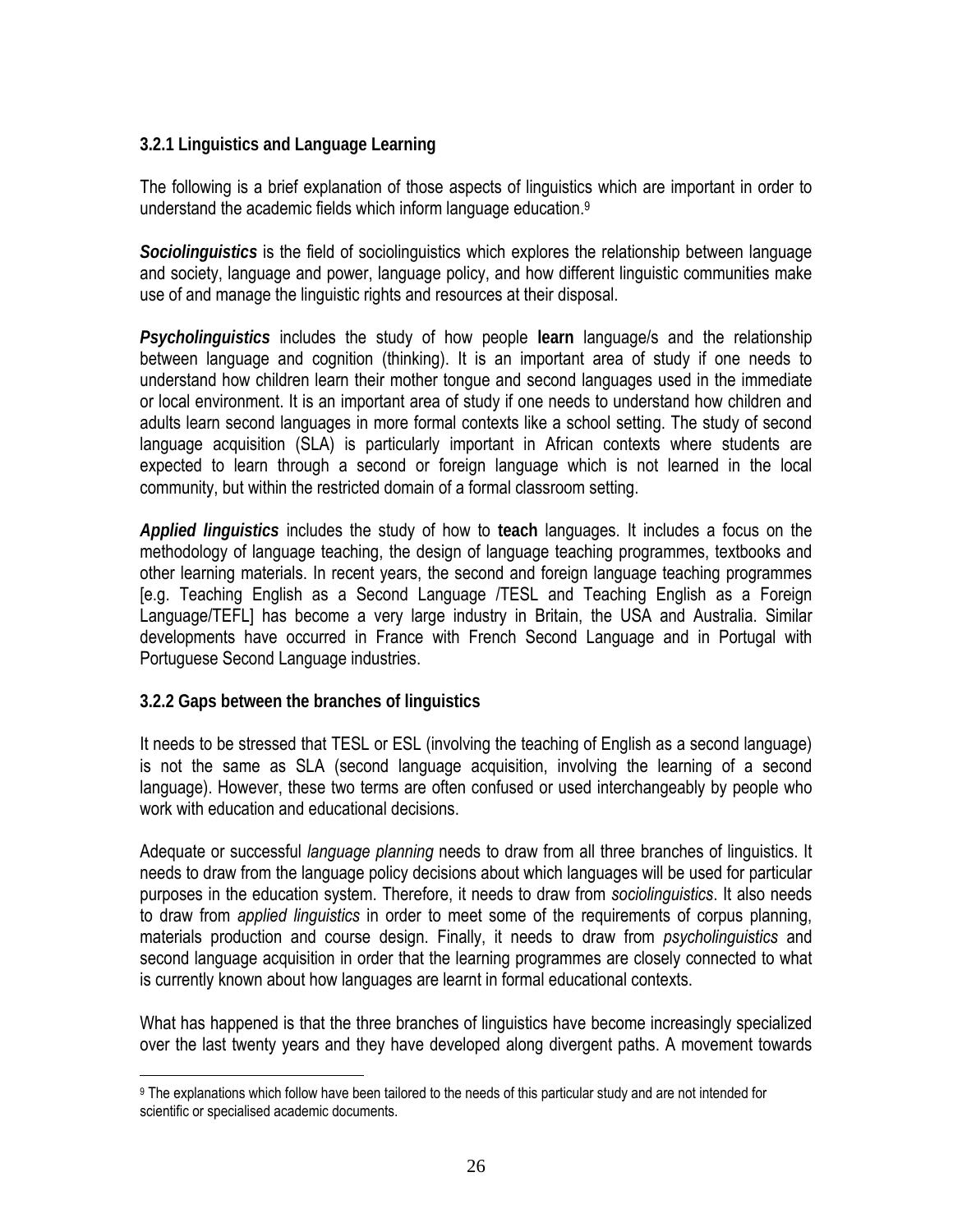what is known as critical linguistics, involving socio- and applied linguistics since the early 1990s has drawn scholars away from psycholinguistics particularly in the Anglophone world. The study of psycholinguistics and second language acquisition (SLA) became unfashionable in the English speaking world (e.g. Street 1995, Martin-Jones & Jones 2000, McNamara 2001). In the meantime, the SLA research in this field has continued, particularly in Scandinavia, Germany, Netherlands, Eastern Europe, Israel and in some institutions in Canada and the USA (e.g. De Keyser 2003, Doughty 2003, Hyltenstam & Abrahamsson 2003, Kroll & Sunderman 2003).

Unfortunately, many of the specialists working particularly in ESL (English Second Language) lost touch with SLA developments and thus programmes have been designed for the teaching of ESL without the necessary context of understanding the contemporary research in the area. This is particularly the case in regards to language studies in African multilingual contexts. It has been assumed that language teaching methodologies used in MT contexts are equally valid in second or foreign language contexts. However, it is important to note that there are significant differences between language learning in first, second and third or foreign language contexts:

The field of SLA is, on the whole, interested in describing and understanding the dynamic processes of language learning … under conditions other than natural, first language acquisition (Norris & Ortega 2003: 718).

The indications are that whereas the acquisition of the first language (L1) or mother tongue (MT) may accommodate an extensive range of implicit language learning processes, the learning of a second language in a formal school setting requires an accommodation of explicit teaching (e.g. De Keyser 2003, Doughty 2003). This is particularly the case for communities where: there are low levels of community literacy, limited access to written materials beyond the school, and where the L2 of formal education is used in restricted domains, and there are few opportunities for L2 learners to communicate directly with L1 speakers (see also Gegeo-Watson 2004, and Valdés 2005). Textbooks and other learning materials available to L2 learners show that somehow learners are expected to be able to read cross-curricular text in the L2 when this is pitched at a literacy and cognitive level way beyond the second language proficiency of the students (and often also of the teachers).

#### **3.2.3 Defining the language acquisition/learning terms in African contexts10**

A brief explanation of terms used in language education, as they are relevant to African education systems follows:

#### *Mother tongue (MT) = First Language (L1) = Home Language (HL)*

 $\overline{a}$ 

Most people use the term mother tongue to mean the first language / home language of the student. Everywhere in the world, students who study in their mother tongue are better able to learn to read and write efficiently, understand mathematical concepts, and develop high levels of academic competence, than those who are not able to study in the mother tongue. In multilingual countries in Africa, many children grow up in bilingual or even multilingual communities, and the mother tongue may actually be a bilingual or multilingual mother tongue (i.e. these children have a repertoire of languages which allows them to use any or all of these languages for high level communicative functions.) This means that in some instances students come to school with

<sup>&</sup>lt;sup>10</sup> The terminology is defined here specifically for the purpose of educational contexts in African countries, not for high level academic functions.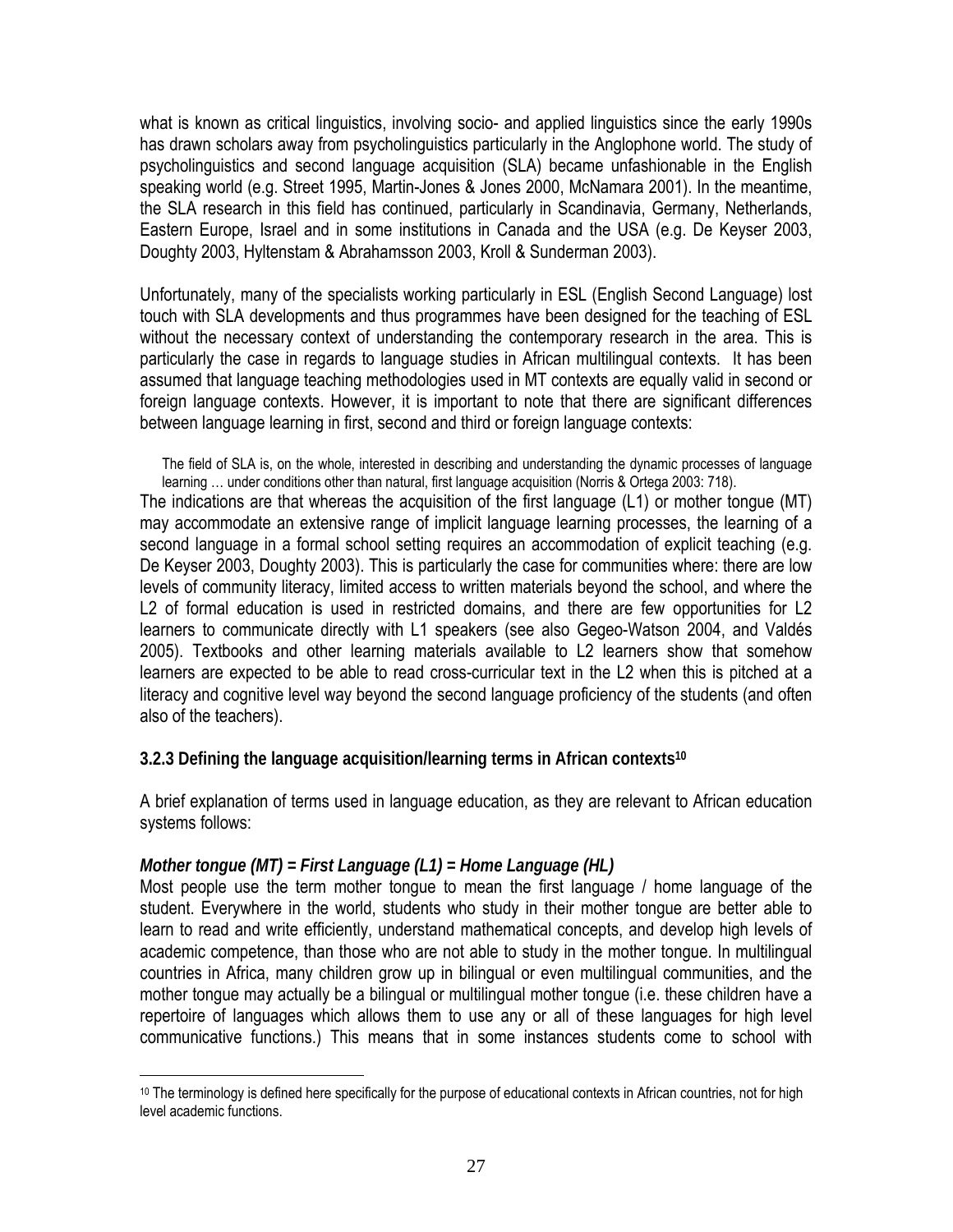bilingual / multilingual competencies which may mean that they have a multiple mother tongue competency upon enrolment at school.

#### *Second language (L2)*

 In most parts of the world, people learn a second language which is widely used in local, regional or national contexts. This L2 is used for several purposes in society and often functions as a lingua franca to bridge communication gaps between different linguistic communities, and is used regularly in places or contexts like local government offices, hospitals, shops, radio, TV etc. This language can be used as the language of learning and teaching or medium of instruction (MOI), especially when it follows on from sound MTE. Under certain circumstances, where there are high levels of multilingualism (many small communities using different languages living in close proximity to one another) it is possible for students to attend school in a second language which is closest to the home language or one which the learner already knows well.

#### *Third language (L3)*

This term is not as well known as its companion terms, L2 or foreign language (FL). It refers, however, to an additional language, which is often used in another local or regional community. In multilingual contexts, school systems often require students to learn a L3 as a subject.

# *Foreign language (FL)*

Languages which are considered to be significant for international communication are often highly prized in African countries. In the former colonies of Britain, France and Portugal, these languages have become fairly widely used in high level governance, upper levels of the economy and higher education in the main administrative centres (e.g. in Dakar, Maputo, Nairobi and Johannesburg). However, they remain very far removed from most people in smaller towns and rural areas. In countries which did not experience a long British colonial history (e.g. Ethiopia and Namibia) the preferred international language, English, is known by so few people that it remains a foreign language. The functional use of a foreign language is limited in civil society. It may be used for very high-level functions, e.g. legislation, university education, and international affairs. However, the FL does not function as a viable lingua franca in the everyday lives of people (e.g. in: hospitals, clinics, police stations, other local government offices, shops; on radio and TV). It is extremely difficult / unlikely that such a language can function as a viable language of teaching and learning at school level.

#### **3.2.4 Gaps between early literacy and academic literacy: language policy and curriculum weakness across Sub-Saharan Africa**

Recent research is showing clear signs of serious weakness in the understanding of how children develop strong literacy skills (e.g. Pretorius 2002, Pretorius & Ribbens 2005). The popularity of the communicative approach to language teaching places great emphasis on listening and speaking skills. Although the communicative approach places equal weight on reading and writing, it has certainly become obvious in some Southern African countries, that teacher educators and teachers have come to understand the communicative approach as placing more emphasis on what Cummins (e.g. 1984, 1992 etc.) has called 'basic interpersonal communication skills' or BICS. Less emphasis is placed on the academic reading and writing skills of students. Yet it is these which are the highly prized language skills that will either open the gates to higher education or remain as impenetrable barriers to access and equitable participation at higher levels in Africa.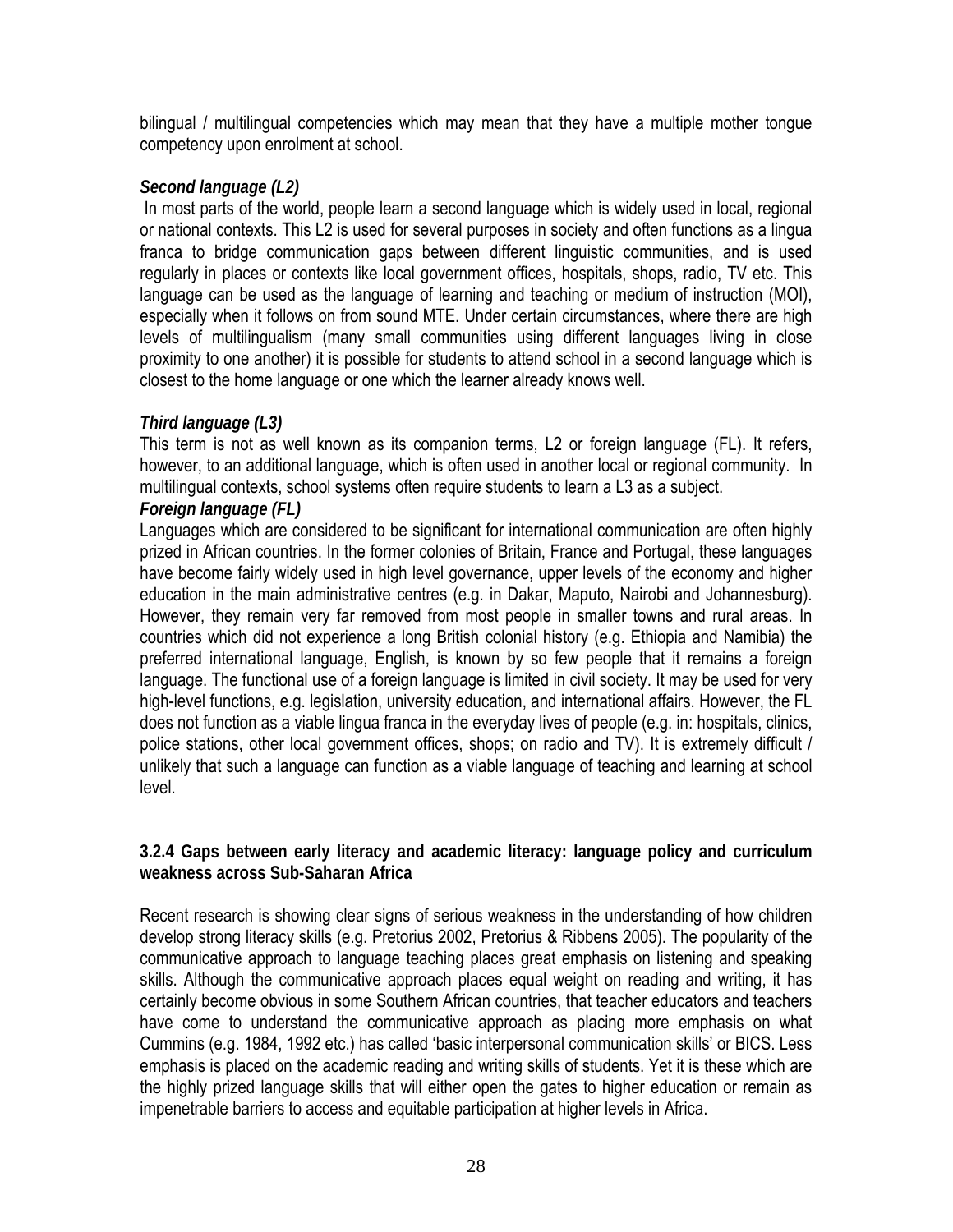Literacy programmes place emphasis on learning to read simple narratives in the first two to three years of school. This is usually in the MT elsewhere in the world. Towards the end of the third or fourth year of school, literacy in MT loses emphasis in African countries. The curriculum, however, requires students to be able to read increasingly complex texts from Grades 4 onwards, and students are expected to 'read in order to learn'. The texts across the curriculum include complex language structures, tenses and hypotheses, which are seldom found in simple readers. Students who continue to study in MT experience difficulty in managing to adjust to the complex texts across the curriculum from Grade 4 onwards. For those students who are expected to change from MT to another language as medium of instruction at the same time or within a year or two, the academic literacy and cognitive leap which has to be made is almost impossible. Macdonald (1990) demonstrated that students, who make the change in medium, from an African language at Grade 5, have at best about 700 words in English, yet they are expected to manage to learn with a curriculum of at least 7000 words in Grade 5. Apart from only having about 10% of the vocabulary items they need, students do not have a sufficient grasp of the linguistic structure of the language. It is simply impossible for students to learn effectively or even at all when they do not have the necessary language skills to do so.

**3.2.5 Gap between learners who study in the MT and those who switch to English medium** 

The research in Africa, discussed above, shows that most programmes which offer MT / bilingual literacy followed by transition to second / international language indicate that learners are making similar kinds of progress between Grades 1 and 3. Progress slows down sometime in Grade 4 and then disappears by Grade 6. This evidence has been clearly shown elsewhere. The following graph, adapted from a longitudinal study of Thomas & Collier (1997) involving 220 000 students in the USA shows what can be expected of students performance across the entire school system.<sup>11</sup>

 $\overline{a}$ 

<sup>11</sup> Adapted by Marise Taljaard, HSRC, 2006.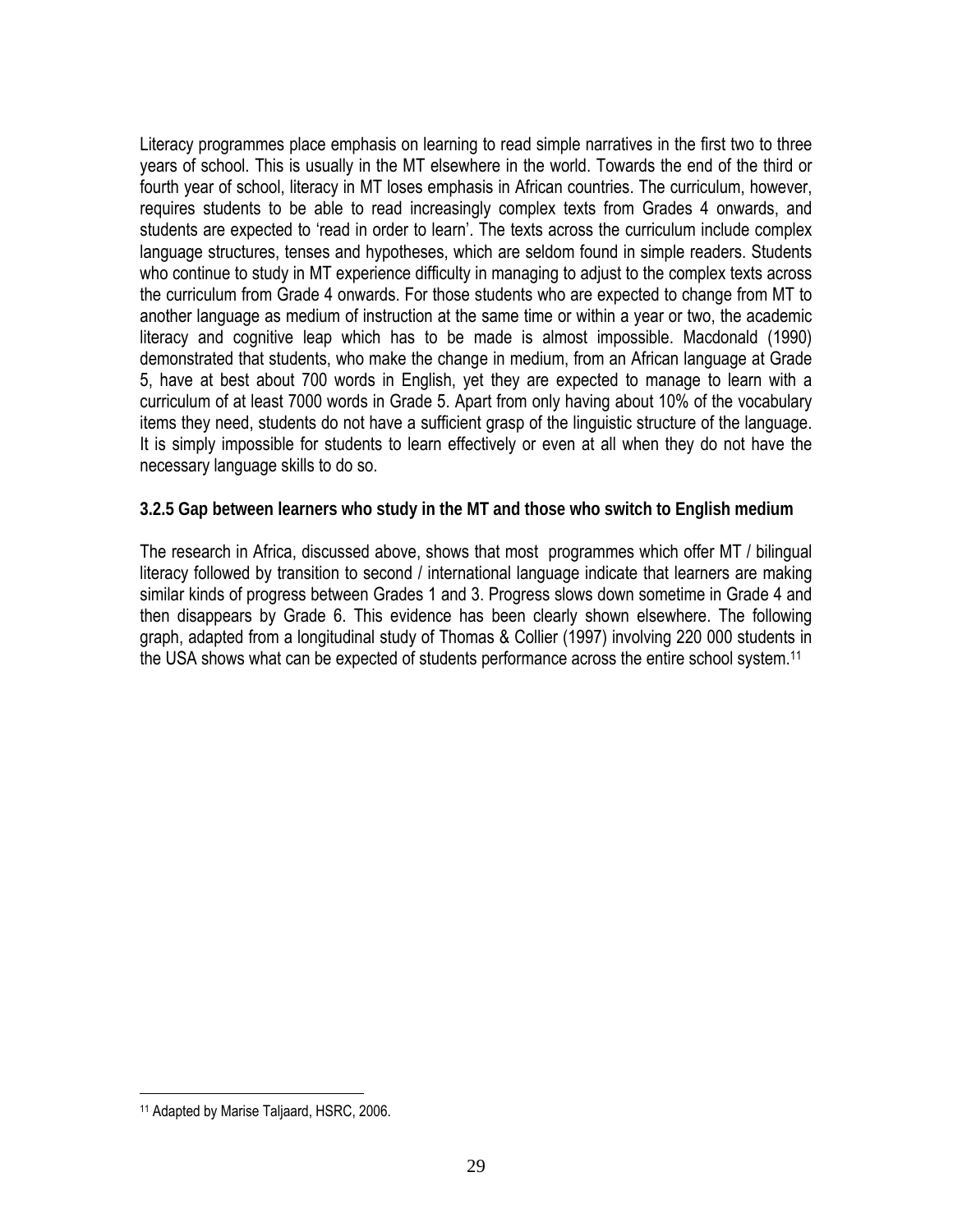$\overline{a}$ 



Although the Thomas & Collier study was conducted in the well-resourced conditions of schools in the USA where teachers are well trained and have university qualifications, class sizes are small, and students have learning materials, second language learners do not succeed in early transition to English. The only students who do achieve and even outperform students who study only in the MT, are those students who are in longer MT programmes which are accompanied by strong teaching of the second language as a subject ; or MT for at least 6 years plus dual medium bilingual education from Grades 7 onwards.<sup>12</sup>

It is not surprising therefore that students in Africa who do not enjoy the well resourced conditions of education in the USA, do not achieve in similar programmes on this continent. In fact they fare less well. What we now know very clearly from both the African research and that from other, better

<sup>12</sup> There are two exceptions to this: English L1 speakers in French immersion programmes in Canada (see Helle 1995); and Asian students who immigrate to other countries and have been found to exhibit extraordinary academic success no matter which programme they enter. However, there remains no system-wide example of success in L2 or FL mainly education systems.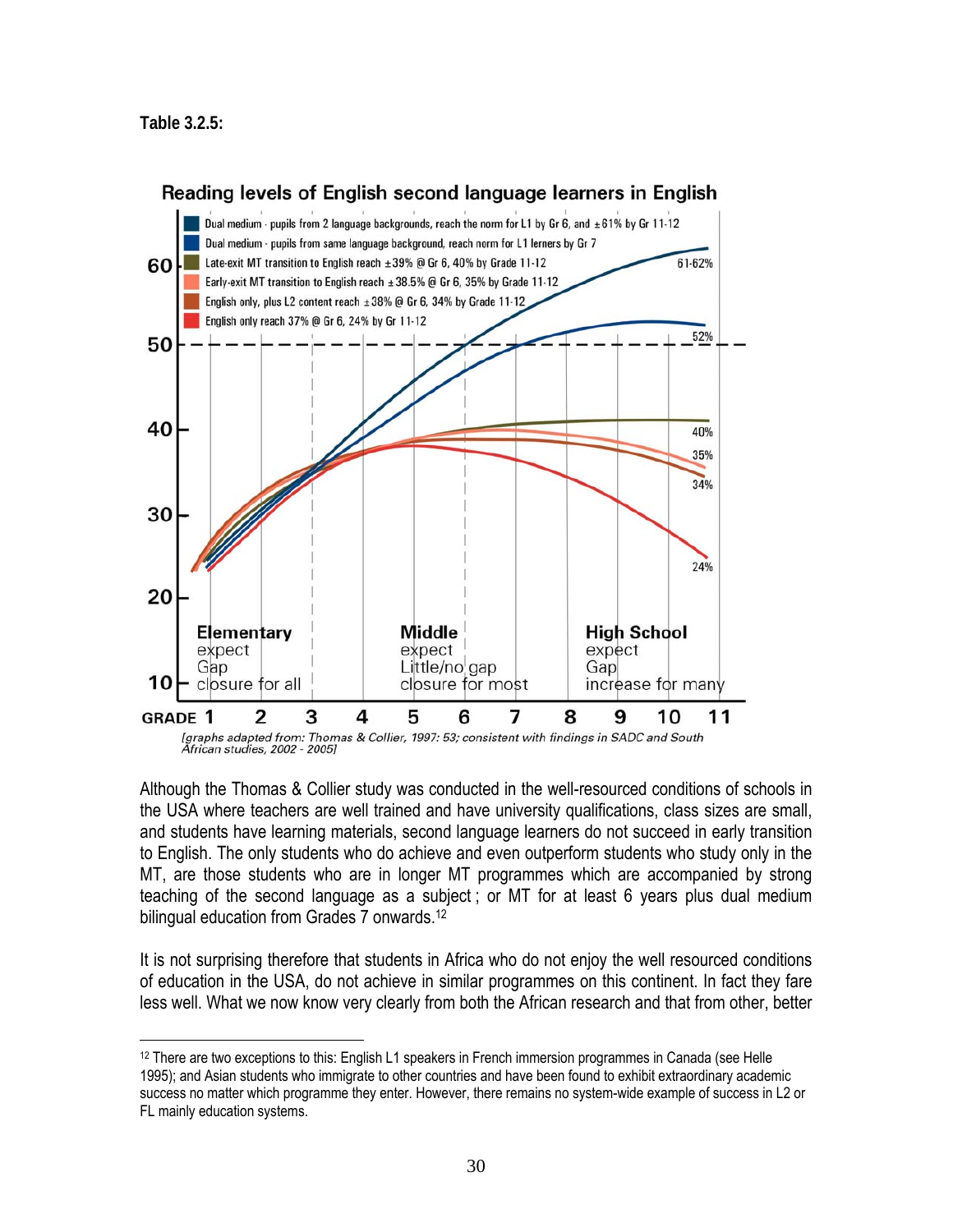resourced school systems, is that students require a minimum of 6 years of MTE plus very good, 'native-like' teaching of a the L2 (English) before it is possible for large numbers to succeed in a system which changes over to L2 English medium. We also know from the South African research and other research in Guniea Conakry (late 1970s) as well as Somali during the 1970s, that 8 years of MTE, under less well-resourced conditions may also be sufficient preparation for students to be able to make the transition to English or another second or foreign language.

#### **3.2.6 What happens where there is an early transition to the L2?**

In the Thomas & Collier graph shown above, it is clear that the achievement of students who change to L2 MOI early slows down during Grades  $4 - 5$  and that from about Grade 6 their achievement begins to go on a rapid decline. Alternatively, the gap between their achievement and that of students in MTE programmes increases dramatically.

The recent study of the Southern [& Eastern] Africa Consortium for Monitoring Educational Quality II [SACMEQ II] which assessed literacy levels of Grade 6 learners in 14 Southern and Eastern Africa countries shows that:

- $\circ$  55%+ students have not attained the minimal level of literacy;
- o only 14, 6% have reached the desired level of literacy (Mothibeli 2005).

Most students in these countries are in early-exit from MT and transition to L2 programmes. Only students in Tanzania have an African language, Kiswahili, throughout primary school. If only 14, 6% of students have reached the desired level of literacy, one can predict that only this small cohort has any meaningful access to secondary school. The rest are likely to drop out of school and hence the system is geared towards extensive wastage.

Systemic assessment in South Africa shows further correlations between low achievement and L2 medium by Grade 6, and higher achievement and MTE in language and mathematics. In the graph below it is clear that students who study in their MT outperform those who study in the L2 on the literacy / language assessment. The gap between the two cohorts of students is narrowest in two provinces where the MT speakers are also from rural and very poor socio-economic grouping. Even when students come from such communities, MTE is still a significant indicator of achievement.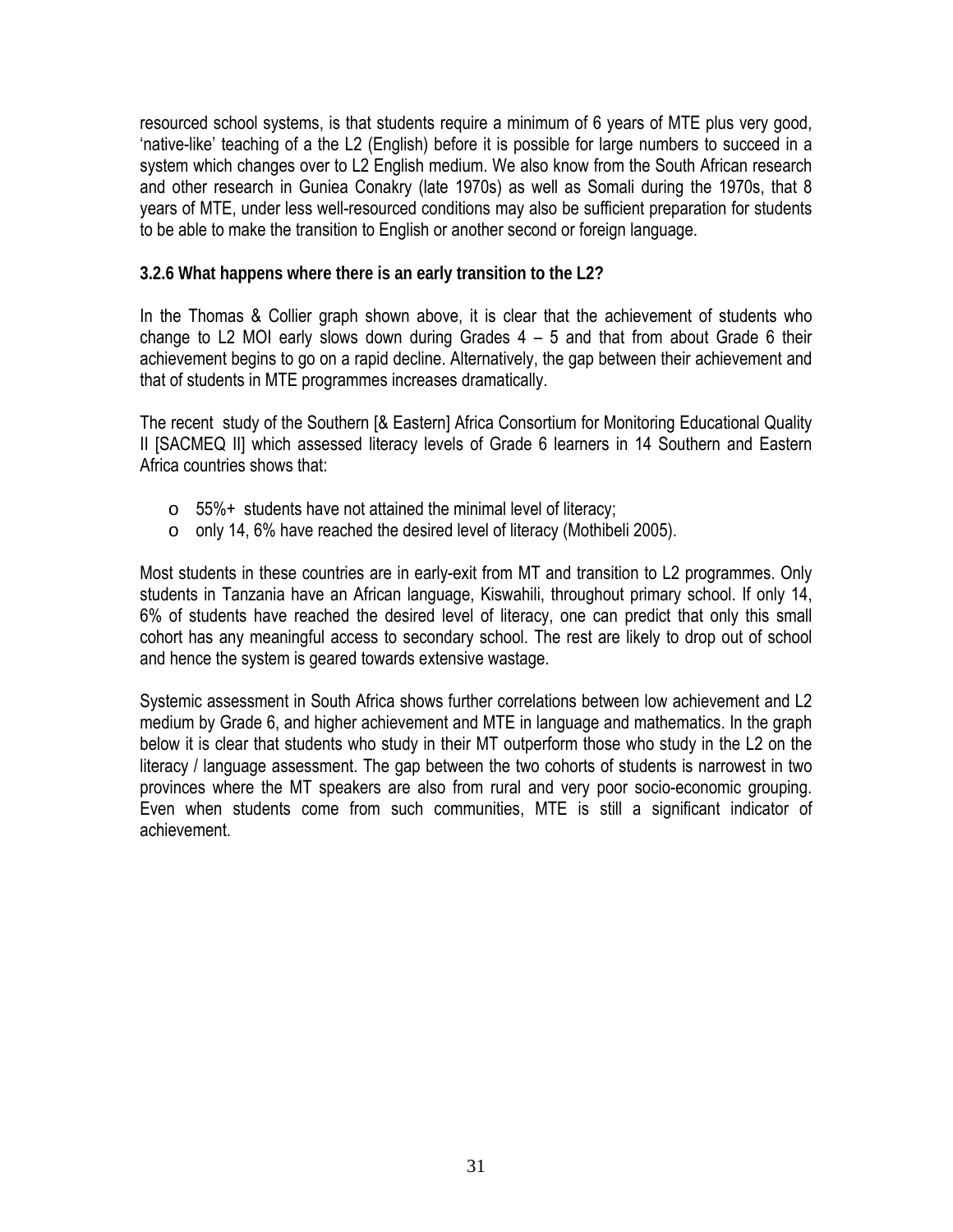

**Table 3.2.6a: South African Grade 6: MOI achievement by home language and province**  (DoE 2005: 77)

[For clarification, in the tables below: LOLT = language of learning & teaching = MOI Note gap in achievement of MT and non-MT student achievement.]

Achievement in mathematics follows a similar pattern, those who learn in MT achieve significantly better than those who do not study in the MT. Again also, those from rural and very poor socioeconomic conditions, but who also study in the MT, continue to outperform those who come from similar conditions but who study in the L2. See Table 3 below.



**Table 3.2.6b: Mathematics achievement by home language and province** (DoE 2005: 82)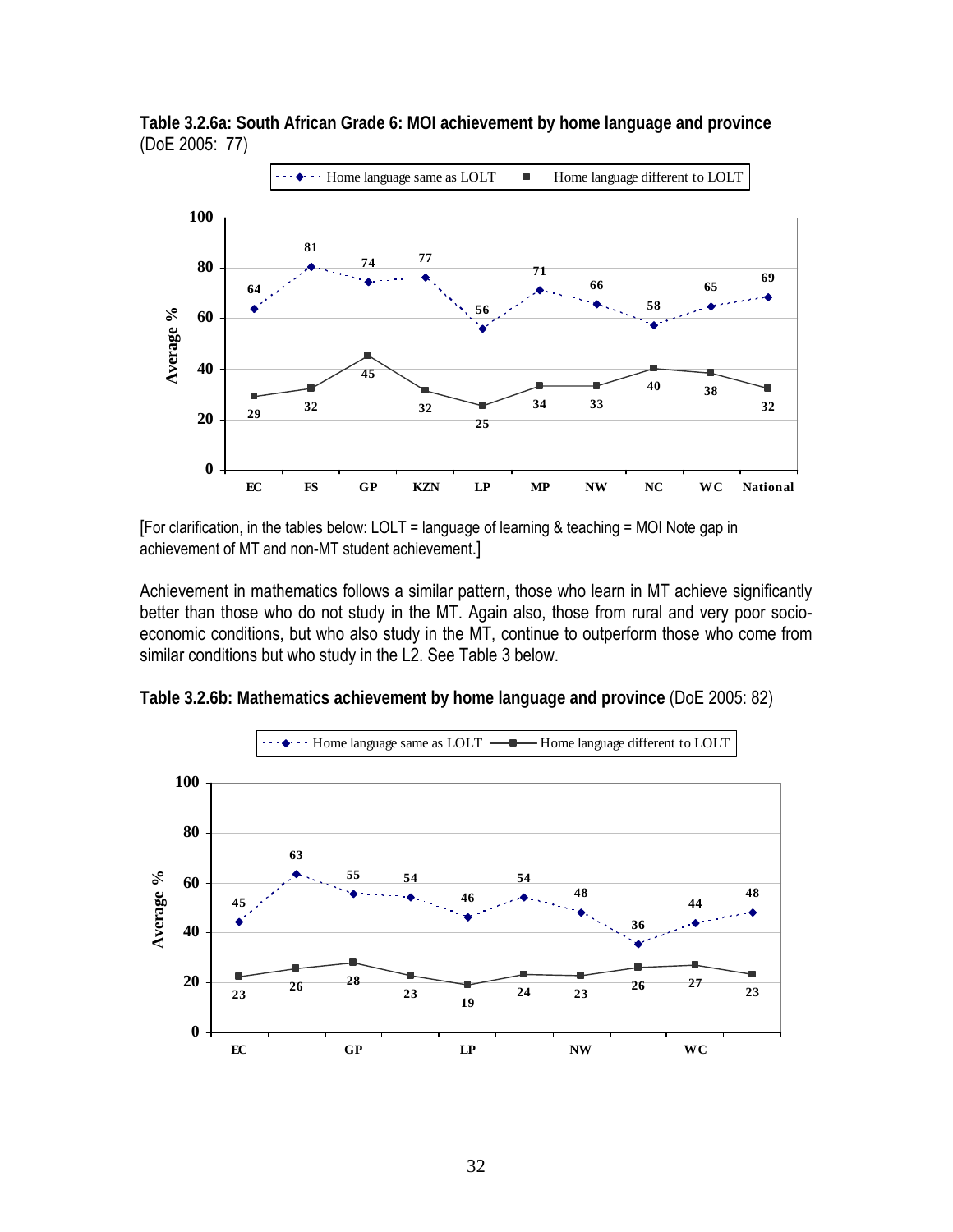Preliminary findings from a study of 75 000 Grade 8 learners in one province in South Africa during 2006 illustrate further information which is important for education planners to note:





There are three significant issues to note in the graph above. Firstly, there is a significant difference in achievement between student responses to multiple-choice questions and the responses to constructed response (open-ended) items. Secondly, students were better able to answer questions designed to measure their knowledge and understanding of their own mother tongue as a subject. Thirdly, they were less able to answer questions which were based on reading material from other areas of the curriculum. This helps us to understand the degree to which students can use the MOI for making meaning of the broader curriculum.

Close analysis showed that students at Grade 8 level had trouble in providing well-constructed, logical sentences and answers to questions. They were better able to construct logical sentences when answering questions which would normally be found in the mother tongue as a subject curriculum. They were less likely to be able to construct logical responses to questions which applied to reading material in other subjects across the curriculum, especially when tested in a language which is not the mother tongue.

When they needed to answer questions, based on a passage which would normally be found in history, geography and biology textbooks or learning materials, their ability to offer well-constructed and logical answers declined considerably. The students whose responses were weakest of all were the Xhosa MT speakers who were reading and answering questions in their L2, English. These students only scored an average of 4% on this test for the constructed response items linked to text across the curriculum. This means that the students did not understand the language of the material across the curriculum and could therefore not respond adequately to this. The next lowest achievement came from MT speakers of Afrikaans who are predominantly from very poor, rural communities plagued with social problems.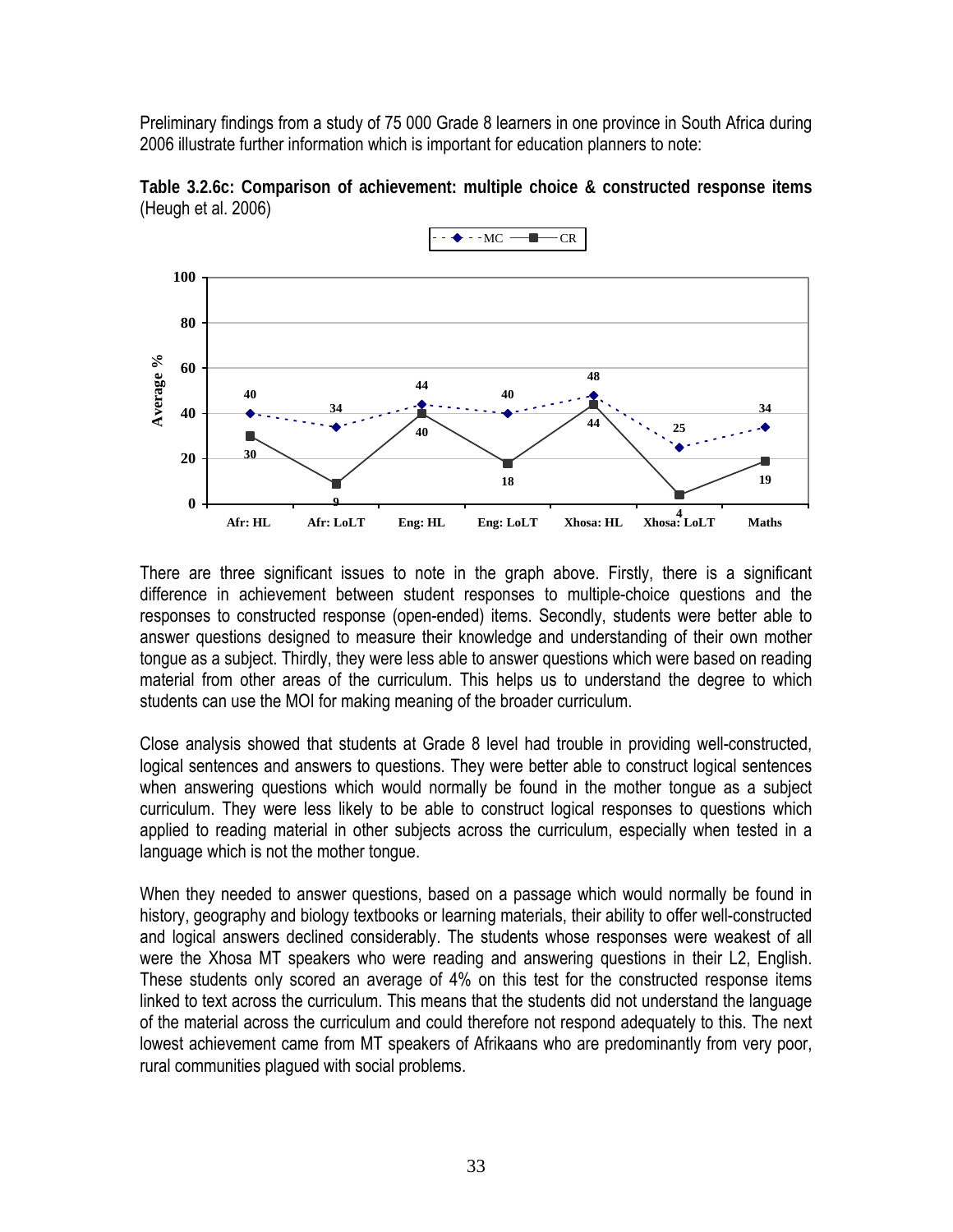The relevance of this research for Ethiopia is that it illustrates the difference between what is possible in the mother tongue and what is not possible when a language other than the mother tongue is used as MOI across the curriculum at Grade 8. These data should be compared with the data from the Ethiopian national Grade 8 assessments in Chapter 5, section 5.2.

#### **3.2.7 Significance of the findings from the recent studies in multilingual, settings**

In both the SACMEQ II and the South African studies, students who are MT speakers of African languages, have had a maximum of three years of MTE followed by a switch or transition to English (sometimes Portuguese or French) medium. In both studies, students in Grade 6 who are studying in their L2 have very poor levels of achievement in literacy / L2 language (usually English). The achievement in English is so weak that they are unlikely to be able to understand very much of the whole school curriculum from this point onwards. In fact, they are likely to fall further and further behind. The Grade 8 study shows that L2 students (Xhosa speaking students with English MOI) have serious difficulty with reading and writing when faced with text that they would find in history, geography and biology textbooks. Although the Xhosa students achieved fairly well in their MT, Xhosa as a subject (48% on multiple choice questions and 44% on open ended questions) they only achieved 25% on multiple choice questions based on language across the curriculum in English, and 4% on open-ended questions, also in English, in this section of the test. This means that they will understand very little of the curriculum where it is taught through English as a second language at this point and there is little reason for these students to remain in school. On the other hand, their achievement in their mother tongue as a subject shows that they are able to function relatively successfully in this language.

The pieces of a puzzle, which can now be pieced together, are found in the following studies involving both different language education models and closer examination of the relationship between language and cognition:

- o The early study on dual medium and MTE education in South Africa (Malherbe 1943) shows that MTE throughout primary followed by dual medium education in secondary can assist students to achieve better than MTE-only MOI in secondary.
- o The Six Year Primary Project in Nigeria (e.g. Bamgbose 2000) shows that 6 years of MTE plus good teaching of English as a subject is sufficient in very particular and wellresourced African settings.
- o 8 years of MTE followed by English medium for African students South Africa (Heugh 2003) is sufficient in somewhat less well-resourced conditions.
- o African language speaking learners who switch from MTE to English MOI by Grade 5 know and can use only about 10% of the necessary English vocabulary and sentence structure they require for the curriculum at that point. This results in high repetition and dropout rates (Macdonald 1990).
- o The longitudinal studies in the USA of Ramirez et al (1991) and Thomas & Collier (1997, 2002) trace student performance in different language education models per grade, and show that only those with at least 6 years of MTE can catch up with MTE-only students. Similar to the findings of the Malherbe study, those who have 5-6 years of MTE followed by dual medium / two way immersion education also overtake MTE-only students in language and mathematics in secondary school. [These studies were conducted in very well resourced systems in the USA, which are not like those found in Africa.]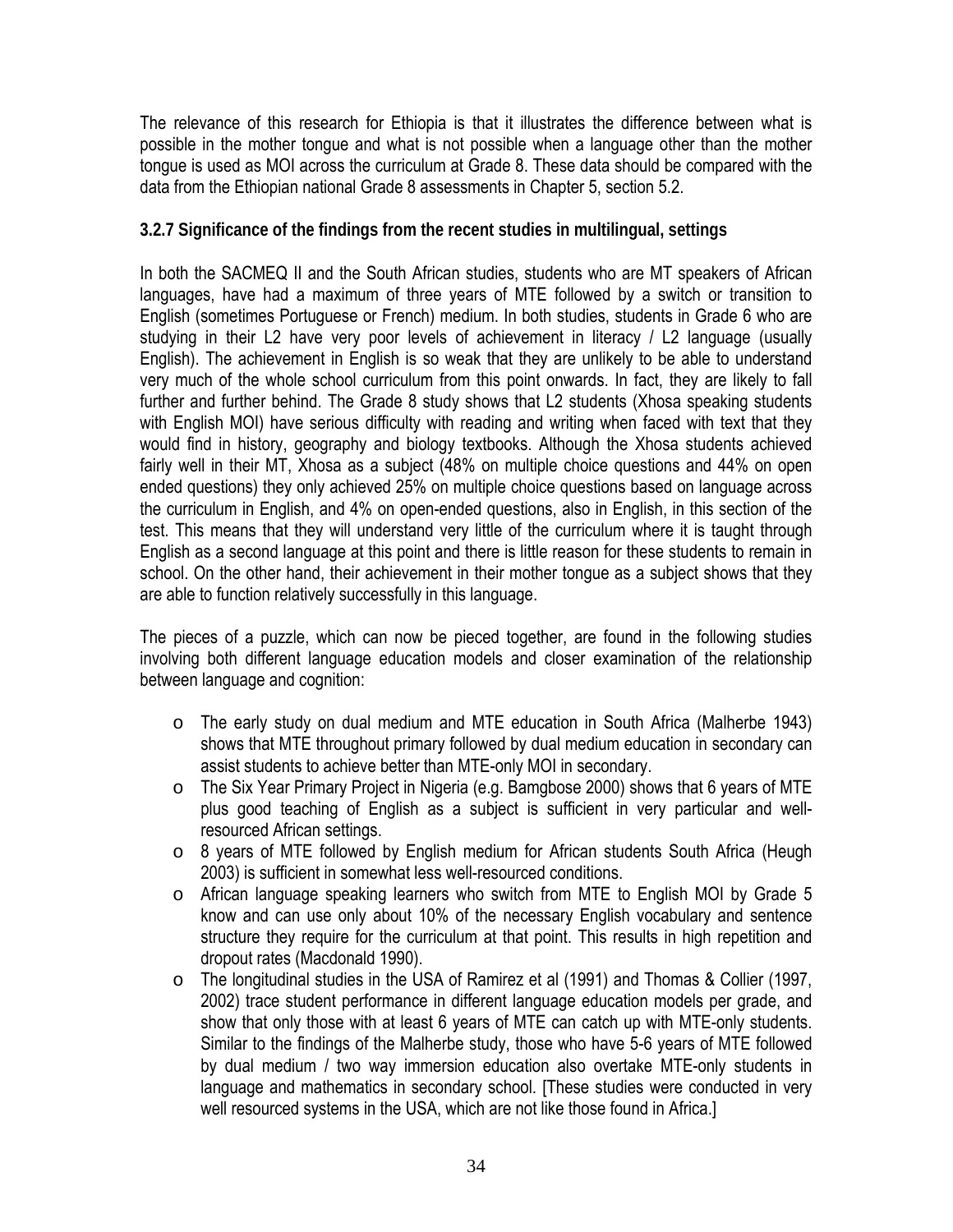- o The SACMEQ II study (Mothibeli 2005) shows extremely poor student L2 literacy achievement in Grade 6. This is a multi-country study where most students have switched to L2 MOI too early (by Grade 3-4).
- o The Grade 6 study (DoE 2005) and Grade 8 study (HSRC 2006) in South Africa compare MTE and L2 students' achievement in literacy/language and mathematics. There is a significant gap between students who study in MT and those who study in L2.
- o The Grade 8 South African study shows the gap between academic literacy in the second language when assessed as a MOI across the curriculum, and the academic literacy in the mother tongue as a subject. This study also shows us that academic language required of subjects across the curriculum is more difficult than the academic language needed for language as a subject. Therefore, the use of a language which is not the MT for subjects across the curriculum increases the level of difficulty of these subjects considerably.

What these studies show us is that students need at least 6 years of MTE in well-resourced conditions while they are also taught the L2 by highly competent (near-native like speakers) of the L2, before they are ready to switch to L2 MOI. They also show us that in less well-resourced situations, students can also achieve well where they have 8 years of MTE accompanied also by very good teaching of the L2 as a subject. Under these conditions, students could make the transition to English medium education and achieve well in secondary school. We also know from the experience of Afrikaans MTE students in South Africa and students in many countries of Central and Northern Europe that MTE throughout primary and secondary plus very good teaching of a L2 or foreign language, like English, prepares students sufficiently well to be able to study through English at university or college.

#### **3.2.8 Quality education provides optimal opportunity for cognitive development**

The purpose of education is not to teach any particular language. It is to facilitate the 'optimum cognitive development of learners' 13 and to provide access to a broad curriculum which includes, at the very least: literacy/language and mathematics. There is no short cut to the provision of quality education, access and equity. In order for students to succeed in formal education, they need to develop strong academic literacy in order to comprehend and grapple with the entire curriculum. First and second language acquisition research shows a continuum in the relationship between language and cognition (thinking skills) from informal and social uses of language to increasingly more complex academic uses of language in order that high levels of academic achievement can be reached, as illustrated below (informed by the work of Cummins 1992, Thomas & Collier 1997, Gottlieb 2003).

 $\overline{a}$ 

<sup>&</sup>lt;sup>13</sup> The 2005 Education for All Global Monitoring Report identifies "learners' cognitive development as the major explicit objective of all education systems" and the primary condition for quality education (UNESCO, 2004: 19).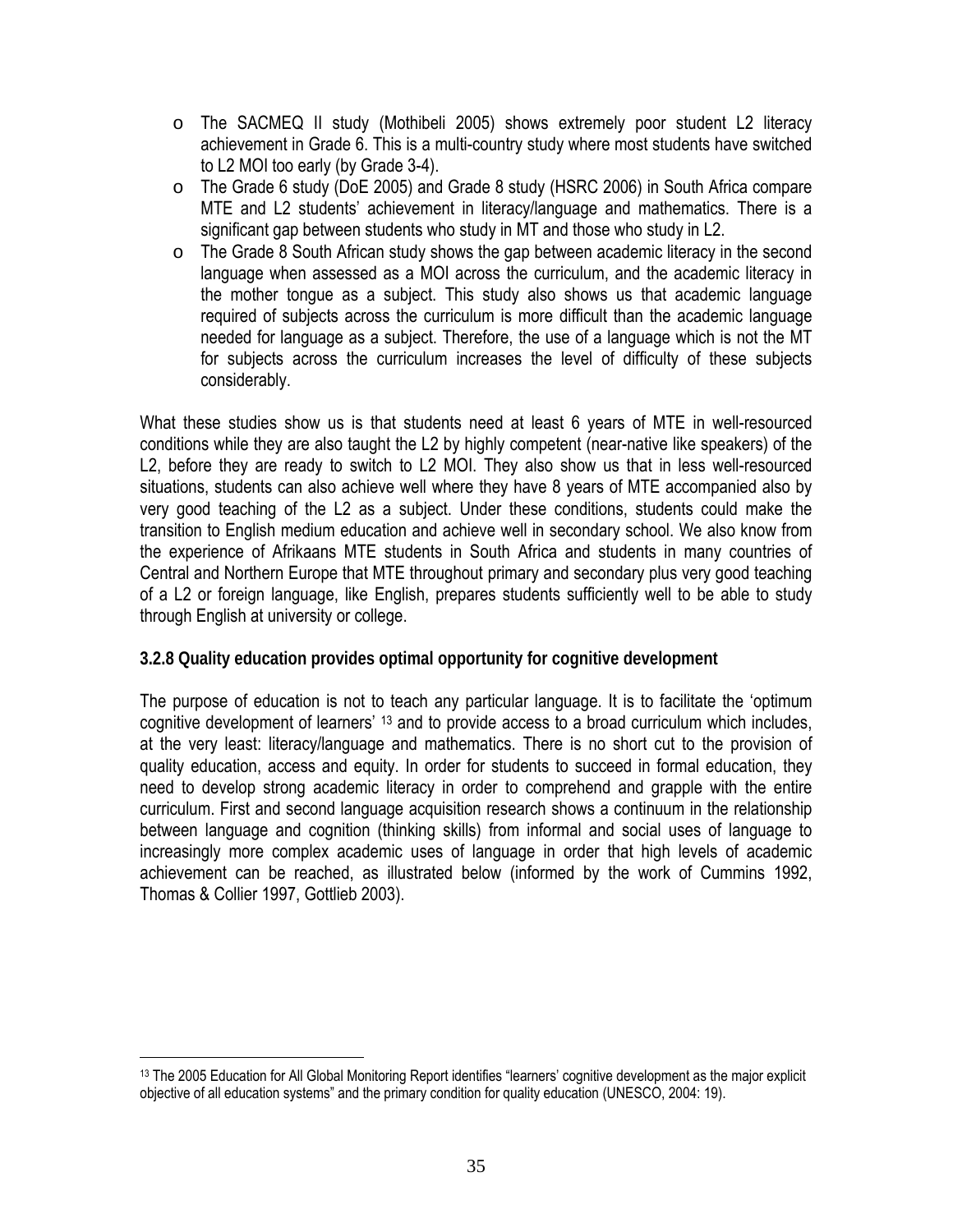

**'Language is not everything in education but without language everything is nothing in education'** (Wolff 2006).

Another way of seeing or understanding the relationship between language and cognition, especially in bilingual or multilingual settings is captured in the diagram below. Successful and the optimum cognitive development of learners in bilingual or multilingual African settings is dependent upon solid mother tongue or first language development and consolidation followed by very sound development of the second language which is added to mother tongue development, but does not replace the mother tongue for cognitive development.

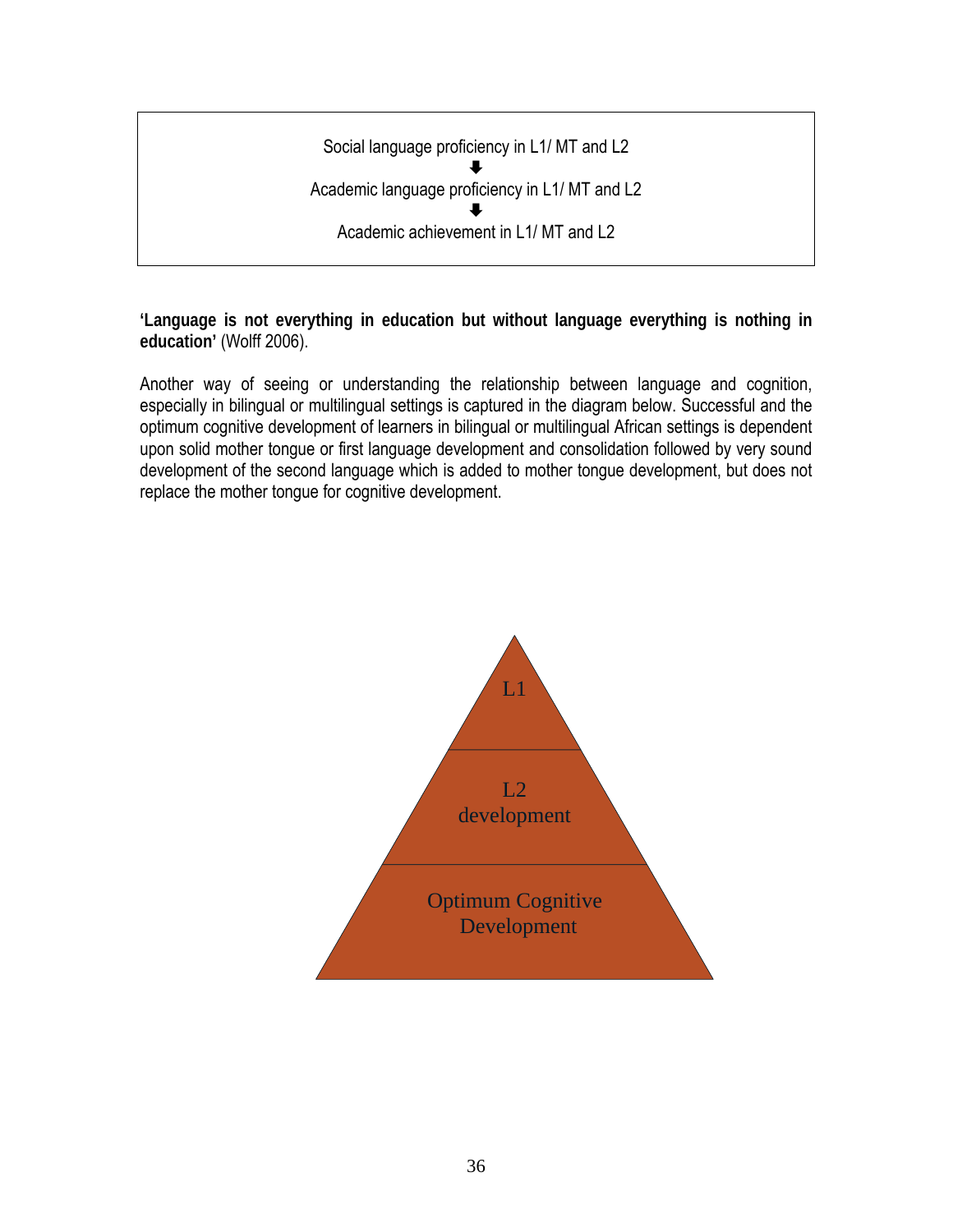# **3.3 Costs and the Economics of Language Education**<sup>14</sup>

One of the key issues which concern governments and education advisors in multilingual African situations is that of cost. It is assumed that the delivery of an education system which makes use of several indigenous languages will be more expensive than a L2-only or L2-mainly system. Sometimes it is even considered that a FL-only or FL-mainly system is an appropriate choice. What most governments in Africa have not yet calculated is the cost of education systems which are designed (by mistake) to fail the majority of students. There are significant costs in attempting to resource and pay for expensive interventions, which may be the wrong ones, or ones which cannot deliver the desired outcomes, especially when neither students nor teachers can use the language through which these interventions are supposed to be communicated.

Fifty percent of the world's out-of-school children live in communities where the language of schooling is rarely, if ever, used at home. This underscores the biggest challenge to achieving Education for All (EFA): a legacy of non-productive practices that lead to low levels of learning and high levels of dropout and repetition. In these circumstances, an increase in resources, although necessary, would not be sufficient to produce universal completion of a good-quality primary school programme (World Bank, 2005).

The economics of education is a relatively new field of study and few economists have explored the full range of indicators which affect educational success and failure. Most of the economists who work in education do not understand the relationship between language and learning and therefore they have not fully explored the cost-related issues which arise from the efficiency or lack of efficiency of different language models across education systems.

#### **3.3.1 Cost-effectiveness**

 $\overline{a}$ 

At the moment, there is *no scientific evidence which demonstrates* that in the medium to long-term:

- o the use of African languages in education is more costly than the use of the former colonial languages; or that
- $\circ$  the use of the former colonial languages is more cost-effective than the use of African languages in education.

If we consider the evidence we do have, however, it becomes clear that in Africa, we continue to invest in programmes which are designed to fail. This is most definitely neither cost-effective nor economically wise. It is therefore necessary to change from a dysfunctional approach to one which may offer a good return on investment.

You learn only what you understand.…without changing the language used to teach, basic education can be neither effective nor efficient. Language difficulties result in higher dropout and repeater rates that cannot be reduced (Bergmann 2002: 4).

Although governments frequently cite cost as the prohibitive factor, as mentioned earlier, there are no studies which show that models which replace the MT are in fact cheaper. We can only compare costs and work out if one model is indeed more expensive than another if we use the same criteria for measurement. The table below includes a list of items related to the implementation of formal school education and which incur costs. This is framed in terms of UNESCO's Education for All goal of providing *quality education.* 

<sup>&</sup>lt;sup>14</sup> This section of the report including tables is a shortened version of Heugh (2006b) edited for this study.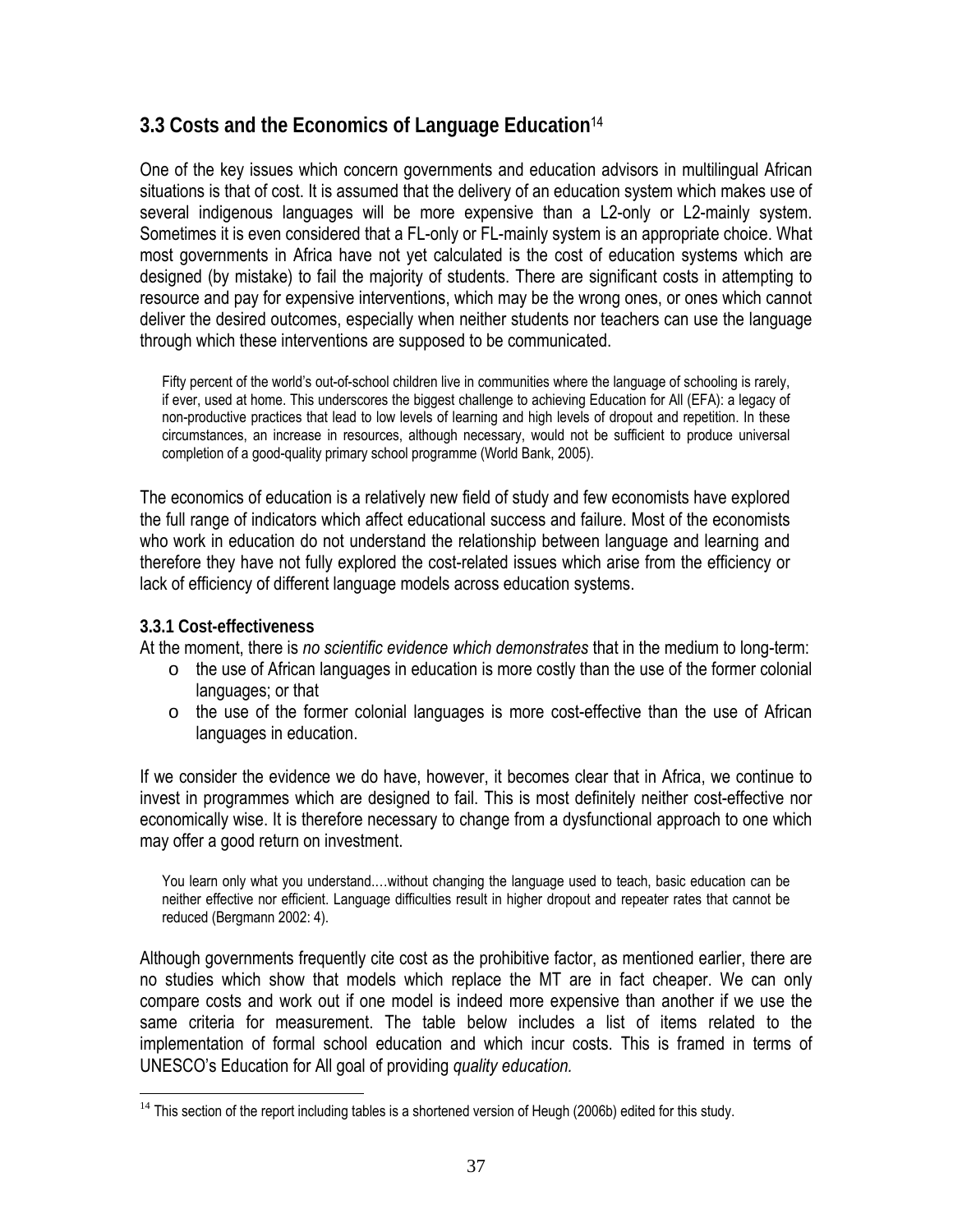| transition to<br>Portuguese/<br>language literacy<br>bilingual:<br>Spanish only<br>$MTE + E/F/P/S$ to<br>+ early transition<br>$E/F/P/S$ [L2/FL]<br>to E/F/P/S [L2/FL]<br>[i.e. L2/FL]<br>end of secondary<br>Costs will be the same across all models<br>Curriculum Design<br>Training teachers to<br>Costs will be the same across all language models. This includes upgrading of expertise - so |  |  |  |  |  |  |  |
|-----------------------------------------------------------------------------------------------------------------------------------------------------------------------------------------------------------------------------------------------------------------------------------------------------------------------------------------------------------------------------------------------------|--|--|--|--|--|--|--|
|                                                                                                                                                                                                                                                                                                                                                                                                     |  |  |  |  |  |  |  |
|                                                                                                                                                                                                                                                                                                                                                                                                     |  |  |  |  |  |  |  |
|                                                                                                                                                                                                                                                                                                                                                                                                     |  |  |  |  |  |  |  |
|                                                                                                                                                                                                                                                                                                                                                                                                     |  |  |  |  |  |  |  |
|                                                                                                                                                                                                                                                                                                                                                                                                     |  |  |  |  |  |  |  |
| that teachers are sufficiently competent to teach the content of their grade or subject area<br>implement                                                                                                                                                                                                                                                                                           |  |  |  |  |  |  |  |
| curriculum<br>specialisation                                                                                                                                                                                                                                                                                                                                                                        |  |  |  |  |  |  |  |
| Improving teachers'<br>Many teachers do not have adequate academic literacy skills or proficiency in the language of                                                                                                                                                                                                                                                                                |  |  |  |  |  |  |  |
| learning and teaching. In order to meet the Education for All goal of Quality education,<br>own language and                                                                                                                                                                                                                                                                                        |  |  |  |  |  |  |  |
| teachers need further education and training so that they have the necessary language and<br>academic literacy                                                                                                                                                                                                                                                                                      |  |  |  |  |  |  |  |
| skills<br>literacy skills and resources to provide quality teaching.                                                                                                                                                                                                                                                                                                                                |  |  |  |  |  |  |  |
| All language and subject teachers need to understand their own role in developing literacy and<br>Equipping teachers<br>appropriate language proficiency across the curriculum. All teachers need training so that they<br>with appropriate                                                                                                                                                         |  |  |  |  |  |  |  |
| literacy & language<br>can help their students develop the necessary literacy and language expertise for each subject                                                                                                                                                                                                                                                                               |  |  |  |  |  |  |  |
| for teaching subjects<br>or grade level. See further cost implications in Table 2 below.                                                                                                                                                                                                                                                                                                            |  |  |  |  |  |  |  |
| Textbook design is a once-off cost, but different language versions will require additional<br>Textbook design                                                                                                                                                                                                                                                                                      |  |  |  |  |  |  |  |
| layout costs (see Vawda & Patrinos 1999).                                                                                                                                                                                                                                                                                                                                                           |  |  |  |  |  |  |  |
| The same number of textbooks is required, no matter which model is selected. Where several<br>Textbook production                                                                                                                                                                                                                                                                                   |  |  |  |  |  |  |  |
| different language versions are required, as long as the print-run exceeds 15 000-20 000, the<br>& provision                                                                                                                                                                                                                                                                                        |  |  |  |  |  |  |  |
| additional per unit cost is minimal (Vawda & Patrinos 1999) <sup>15</sup>                                                                                                                                                                                                                                                                                                                           |  |  |  |  |  |  |  |
| None if E/F/P/S only<br>Each language selected for use in education requires the<br>Orthographic                                                                                                                                                                                                                                                                                                    |  |  |  |  |  |  |  |
| development<br>development of orthography. Many African languages have a long<br>used                                                                                                                                                                                                                                                                                                               |  |  |  |  |  |  |  |
| written tradition. Many others do not. The development of orthography                                                                                                                                                                                                                                                                                                                               |  |  |  |  |  |  |  |
| is not necessarily expensive, and can often be shared across borders.                                                                                                                                                                                                                                                                                                                               |  |  |  |  |  |  |  |
| Community participation and work in organisations such as SIL and                                                                                                                                                                                                                                                                                                                                   |  |  |  |  |  |  |  |
| NACALCO (in Cameroon) have been accomplished with minimal<br>expenditure.                                                                                                                                                                                                                                                                                                                           |  |  |  |  |  |  |  |
| Initial readers in ALs;<br>Terminology<br>Use of E/F/P/S only<br>African language<br>African language                                                                                                                                                                                                                                                                                               |  |  |  |  |  |  |  |
| textbooks to Grade<br>development<br>- appears to be the<br>textbooks from<br>terminology                                                                                                                                                                                                                                                                                                           |  |  |  |  |  |  |  |
| cheapest option<br>6; then L2 only. Add-<br>developed to the end<br>Grade 4 onwards all                                                                                                                                                                                                                                                                                                             |  |  |  |  |  |  |  |
| since the terminology<br>in E/F/P/S - minimal<br>of secondary school<br>itional terminology                                                                                                                                                                                                                                                                                                         |  |  |  |  |  |  |  |
| is borrowed from<br>across the<br>terminology<br>- apparently the                                                                                                                                                                                                                                                                                                                                   |  |  |  |  |  |  |  |
| Europe/northern<br>curriculum required<br>most expensive<br>development                                                                                                                                                                                                                                                                                                                             |  |  |  |  |  |  |  |
| required, therefore<br>in those African<br>contexts.<br>option                                                                                                                                                                                                                                                                                                                                      |  |  |  |  |  |  |  |
| appears to be the<br>language/s selected                                                                                                                                                                                                                                                                                                                                                            |  |  |  |  |  |  |  |
| second cheapest<br>for the system                                                                                                                                                                                                                                                                                                                                                                   |  |  |  |  |  |  |  |
| Translation<br>Translation of all<br><b>Translation of texts</b><br>None required if<br>Translation only                                                                                                                                                                                                                                                                                            |  |  |  |  |  |  |  |
| materials originated<br>required for early<br>textbooks to Grade<br>to end of secondary.                                                                                                                                                                                                                                                                                                            |  |  |  |  |  |  |  |
| in L2 are used. If<br>readers (see<br>6.                                                                                                                                                                                                                                                                                                                                                            |  |  |  |  |  |  |  |
| previous column)<br>learner-centred                                                                                                                                                                                                                                                                                                                                                                 |  |  |  |  |  |  |  |
| materials (those                                                                                                                                                                                                                                                                                                                                                                                    |  |  |  |  |  |  |  |
| originated in African                                                                                                                                                                                                                                                                                                                                                                               |  |  |  |  |  |  |  |
| society) are used,                                                                                                                                                                                                                                                                                                                                                                                  |  |  |  |  |  |  |  |
| then they require<br>translation into L2                                                                                                                                                                                                                                                                                                                                                            |  |  |  |  |  |  |  |
| Teacher salaries<br>Same costs                                                                                                                                                                                                                                                                                                                                                                      |  |  |  |  |  |  |  |
| Same costs<br>Classrooms                                                                                                                                                                                                                                                                                                                                                                            |  |  |  |  |  |  |  |
| Same costs<br>Assessment                                                                                                                                                                                                                                                                                                                                                                            |  |  |  |  |  |  |  |

**Table 3.3.1 : Implications for Costs in the delivery of Quality Education Models in African countries** 

 $\overline{a}$ 

<sup>&</sup>lt;sup>15</sup> This is a generous estimate. In an earlier version of this study, Vawda & Patrinos (1998) record the following: "production economies would be maximized between production levels of 5, 000 and 10, 000 materials".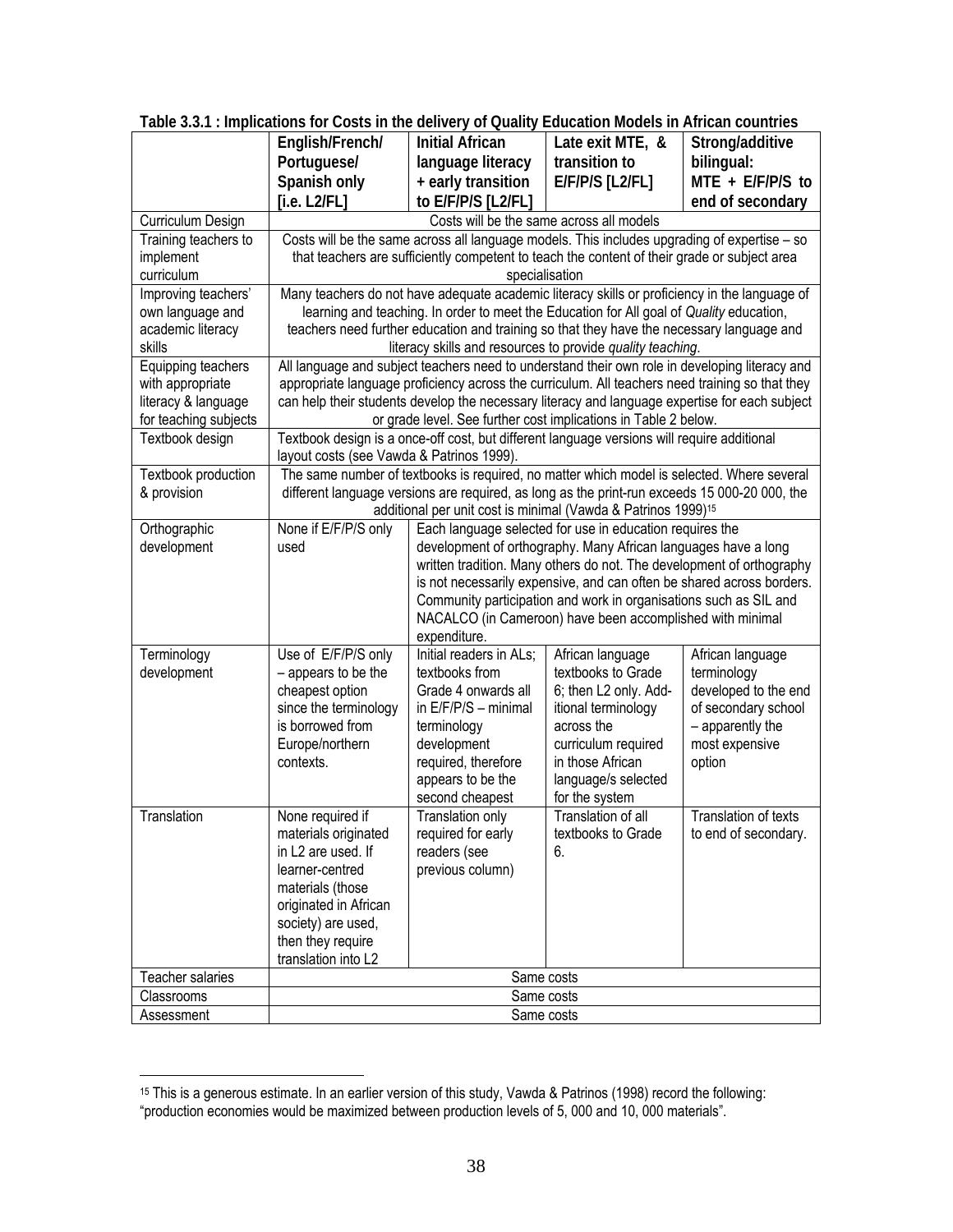What the table above shows is that many of the costs are the same across the different language models. The only differences occur in the areas of orthography development if there are no existing orthographies, terminology and translation. These together could be regarded as the costs required in the production of different language versions of textbooks.

In an exceptionally useful study, Vawda & Patrinos (1999) show that the additional costs are mainly in relation to possible teacher education and materials production costs. The table above, however, assumes that the EFA goal of quality education implies a general need for improved teacher education. Achieving quality requires additional teacher education costs anyway. It does not matter which language model is being implemented, teachers require further training in their subject area, the level/grade in which they specialise, and their own language and literacy proficiency. A discussion of textbook provision and teacher education will follow in that sequence.

### **3.3.2 Cost-implications: Textbook production in African Languages**

Patrinos & Velez, (1995) and Vawda and Patrinos (1998, 1999) have written a great deal about the costs of textbook production in indigenous languages in Guatemala, Senegal and the Gambia. The additional costs, as identified also by several other authors, are surprisingly lower than most of the second language/international language lobby believes. These studies show that the additional costs in relation both to textbook and teacher training are less than 10% of the budget allocation for these parts of the whole education budget. The additional publishing costs are in relation to the written use of African languages and include necessary language tools for textbook production as follows:

- o orthographic development (where necessary);
- o terminology development, or translated explanations of terminology, or a combination of both;
- o translation of text books (and school exit assessment instruments where applicable); and
- o African language versions of textbooks.

In the table above, the per unit cost of textbooks becomes insignificant when the print run exceeds 10 000, and even print-runs of 5 000 are viable.

### **3.3.3 Cost implications: Teacher education**

We can work out what it would take to prepare teachers currently in the system to implement existing or new curriculum to meet the EFA goals. We can do this comparatively in relation to each of the different language models we have considered in the report. This example therefore focuses on in-service education.

If we examine very closely the implications for teacher education of different literacy/language education models for / in use in African countries, we find data which may surprise many senior education officials. Currently the situation in most countries is such that teachers are not sufficiently well trained or prepared for the classroom (see e.g. Benson 2004a). New curriculum changes are being implemented in many countries. This means that there needs to be changes in pre-service teacher education programmes and in-service teacher education provision in order to ensure the successful implementation of the curriculum.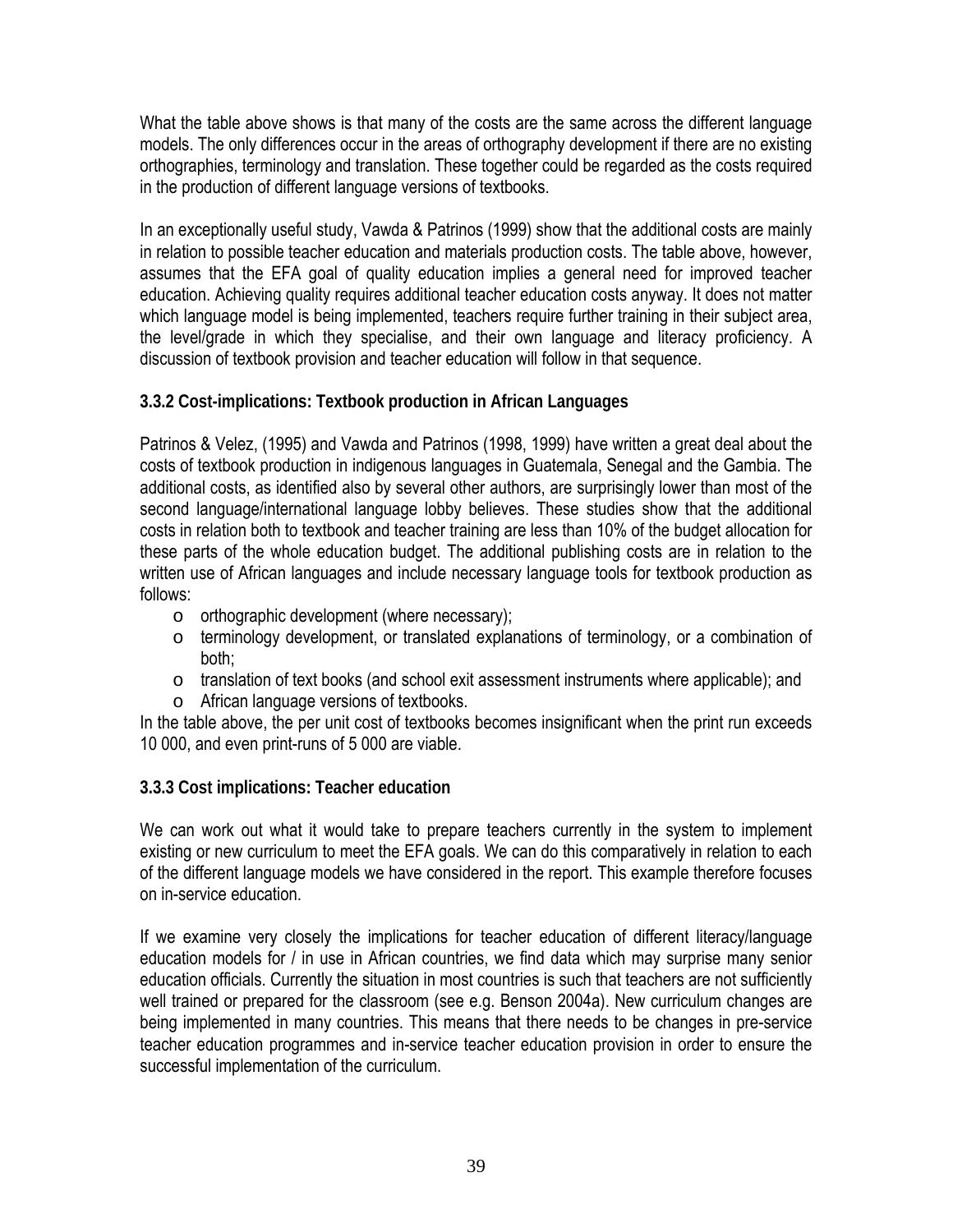Even where new curriculum change is not being attempted, teachers remain largely underprepared or under-qualified in the majority of schools in sub-Saharan Africa. The logical step, whether in relation to old or new curriculum implementation is that most teachers require further training in Africa. In addition, it is clear the pre-service training programmes need to be overhauled, changed or adapted. Continued expenditure on dysfunctional systems is wasteful. Reinvigorated teacher education is a priority in order to meet the Education for All goals, especially in relation to *Quality.*

| L2/FL only                       |                     |                   | Early-exit MTE, | Late-exit MTE,         |         | Strong/additive                                                                                                    |       | <b>AL/MTE</b>         |                 |
|----------------------------------|---------------------|-------------------|-----------------|------------------------|---------|--------------------------------------------------------------------------------------------------------------------|-------|-----------------------|-----------------|
|                                  |                     | transition to     |                 | transition to          |         | bilingual                                                                                                          |       | medium                |                 |
|                                  |                     | $L2$ /FL          |                 | <b>L2/FL MOI</b>       |         | $AL + L2$                                                                                                          |       | throughout            |                 |
|                                  |                     |                   |                 |                        |         | medium)                                                                                                            |       |                       | + specialist L2 |
|                                  |                     |                   |                 |                        |         |                                                                                                                    |       | subject               |                 |
| 100% <sup>17</sup> teachers from |                     | 75% all teachers  |                 | 50% of all teachers    |         | 50% of all teachers                                                                                                |       | 15% of teachers       |                 |
| Grade 1-12 require               |                     | (all who teach    |                 | (all who teach from    |         | (all who teach from                                                                                                |       | (only the specialist  |                 |
| upgrading of their               |                     | Grades 4-12)      |                 | Grade 7-12) require    |         | Grade 7-12) require                                                                                                |       | teachers of the L2    |                 |
| proficiency in                   |                     | require upgrading |                 | upgrading of           |         | upgrading of                                                                                                       |       | as a subject) require |                 |
| English/French/                  |                     | of proficiency in |                 | proficiency in E/F/P/S |         | proficiency in E/F/P/S                                                                                             |       | upgrading of          |                 |
| Portuguese or                    |                     | E/F/P/S           |                 |                        |         |                                                                                                                    |       | E/F/P/S proficiency   |                 |
| Spanish.                         |                     |                   |                 |                        |         |                                                                                                                    |       |                       |                 |
| 100 % teachers: L2               |                     | 100% teachers:    |                 | 100% teachers:         |         | 100% teachers:                                                                                                     |       | 100% teachers:        |                 |
| language & L2                    |                     | 25% L1, 75% L2    |                 | 50% L1 & 50% L2        |         | 50% L1 & 50% L2                                                                                                    |       | 85% L1 & 15% L2       |                 |
| literacy methodology             |                     | language and      |                 | language and literacy  |         | language and literacy                                                                                              |       | language and          |                 |
| across the curriculum            |                     | literacy          |                 | methodology across     |         | methodology across                                                                                                 |       | literacy              |                 |
|                                  |                     | methodology       |                 | the curriculum         |         | the curriculum                                                                                                     |       | methodology across    |                 |
|                                  |                     | across the        |                 |                        |         |                                                                                                                    |       | the curriculum        |                 |
|                                  |                     | curriculum        |                 |                        |         |                                                                                                                    |       |                       |                 |
|                                  |                     |                   |                 |                        |         | 100% teachers require content and curriculum upgrade training - cost the same across all models - cost is the same |       |                       |                 |
| <b>Expected student</b>          |                     | Expected          | student         | Expected               | student | Expected student                                                                                                   |       | Expected student      |                 |
| achievement                      |                     | achievement       | 30-             | achievement            | 50% in  | achievement 60% in                                                                                                 |       | achievement 60% in    |                 |
| 20% in L218                      |                     | 35% in L2         |                 | L2                     |         | L <sub>2</sub>                                                                                                     |       | L <sub>2</sub>        |                 |
| Cost                             | Value <sup>19</sup> | Cost              | Value           | Cost                   | Value   | Cost                                                                                                               | Value | Cost                  | Value           |
| highest                          | <b>lowest</b>       | high              | low             | medium                 | good    | medium                                                                                                             | high  | lowest                | high            |

| Table 3.3.3: Teacher Education per language education model <sup>16</sup> |  |  |  |
|---------------------------------------------------------------------------|--|--|--|
|                                                                           |  |  |  |
|                                                                           |  |  |  |

If the objective is a functioning well-planned education system, there will be implications for teacher training/education. If teacher education provision is planned to support a functioning system and then mapped out according to different language models, then it becomes obvious that the use of African languages is less costly in the medium to long-term than English, French, Portuguese or Spanish dominant models.

o Firstly, teacher education requirements regarding curriculum studies, content knowledge and classroom methodologies incur the same or equal costs across all language models.

 $\overline{a}$ 

<sup>16</sup> See Heugh 2004, 2005 for full discussion of this table.

<sup>17</sup> These % figures are used to illustrate proportions. Obviously there will always be some competent and well trained teachers in the system. But proportionately, 100% of those who are not proficient in the L2 will require in-service training etc. The same principle applies to the rest of this table.

<sup>18</sup> Expected achievement as indicated in table3.2.5 above (see also Thomas & Collier 1997).

<sup>19</sup> Value is determined here by the projected achievement levels evident from the available research.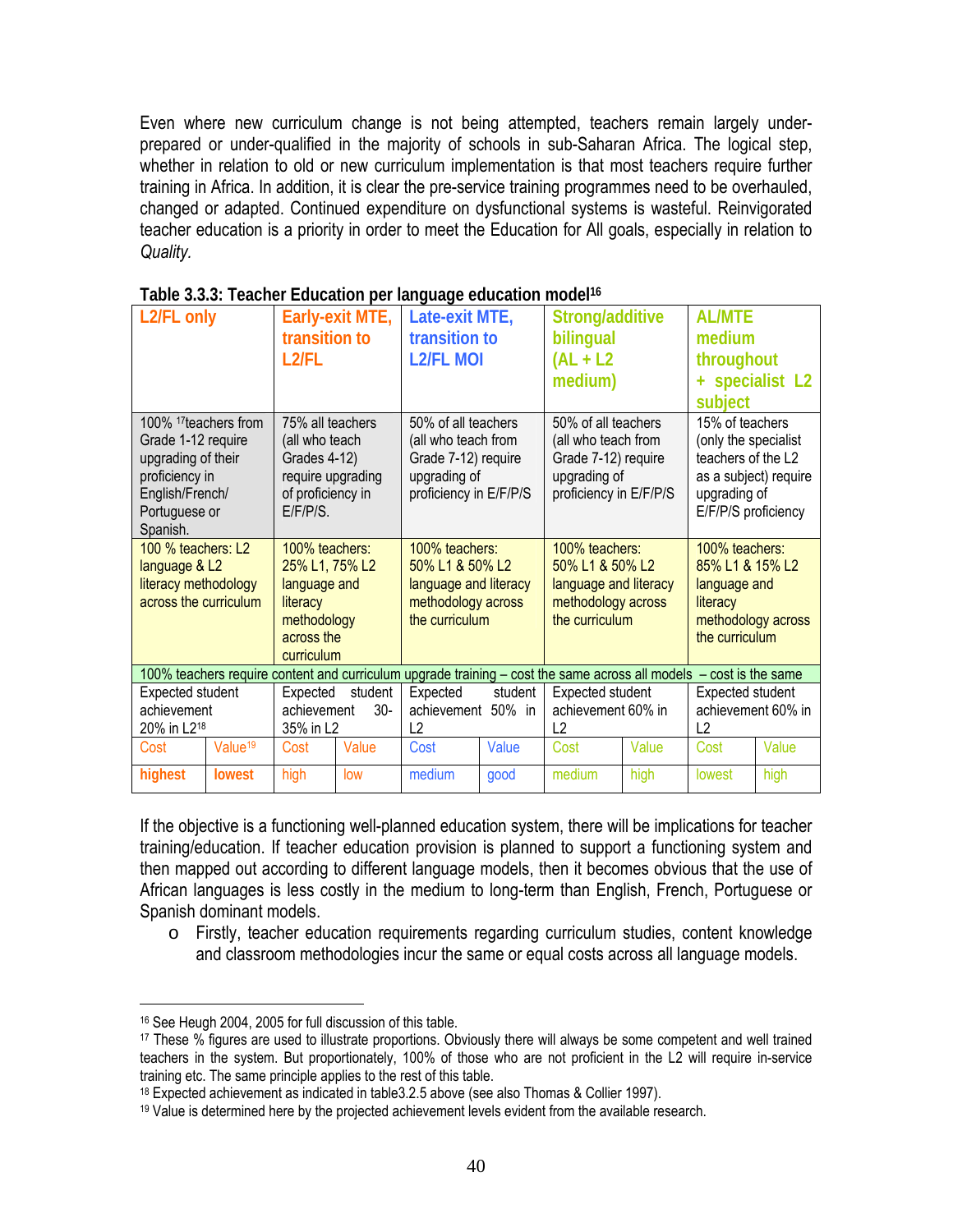- $\circ$  Secondly, it does not cost more to train teachers in Africa to teach through the languages they know and speak well. It costs more to train teachers to use a language in which they do not yet have an adequate proficiency.
- o Such teachers first have to learn the language through which they are required to teach and develop a high level of academic proficiency in this language. This takes time.20 Time equals financial cost.

Usually, those who argue that mother tongue education is too costly have completely underestimated the impact of the medium of instruction. They assume that teachers currently in the system are competent in the language they are supposed to use for teaching. They do not realise or sufficiently understand that the teachers cannot perform the impossible. They cannot teach through languages in which they do not have the required level of academic literacy.

A frequently cited argument, about centralised teacher education provision, is that it is difficult to train teachers through several different languages in the same institution. The default option is to provide training only in the foreign/international language of wider communication [ILWC]. A recent World Bank newsletter offers some advice on this:

…Where there are many languages, formerly centralized approaches to teacher development and deployment will need to be modified. To address this challenge, countries can decentralize the recruitment of teacher candidates and pre- and in-service teacher training can be managed regionally rather than centrally (World Bank 2005).

The decentralisation of teacher education and support should not be linked only to language education issues. The issue extends across every facet of teacher support. Current, centralised approaches to teacher education are not adequate. Teachers on the periphery are left without sufficient support. Other conversations about in-service teacher education and support recognise that there need to be regional and local structures in place. These are likely to better support the pursuit of quality education and are pre-requisite conditions for successful curriculum implementation and monitoring. They would also better resource the literacy and language development requirements of all teachers. To link decentralised teacher education or support only to the language and literacy issues would not be appropriate.

**3.3.4 Simulated cost-benefit calculations for multilingual education provision** 

 $\overline{a}$ 

One of the few economists who is also a language expert, François Grin, has worked extensively at costing multilingual policies and implementation plans for example in the European Union, Canada, New Zealand, Ireland and South Africa. Appendix G includes useful simulated costbenefit exercises which Grin (2005) has developed for use in African education systems. In essence, the increased investment is unlikely to exceed a 5% education budget increase. Within five years, this increased cost would be recovered through lower repetition and within seven years there is likely to be a positive return on investment. From a language education planning perspective, the following 10-point plan has been developed as an illustrative guideline for education authorities on the continent (Heugh 2006b).

<sup>20</sup> In South Africa, this would mean that about 280 000 of the 350 000 cohort of teachers would require a minimum of 200 hours of in-service, direct contact (not distance) language proficiency tuition. This is a huge undertaking and costly. In countries where English is a foreign language, teachers may require far more than 200 hours of contact time to improve their proficiency in the language.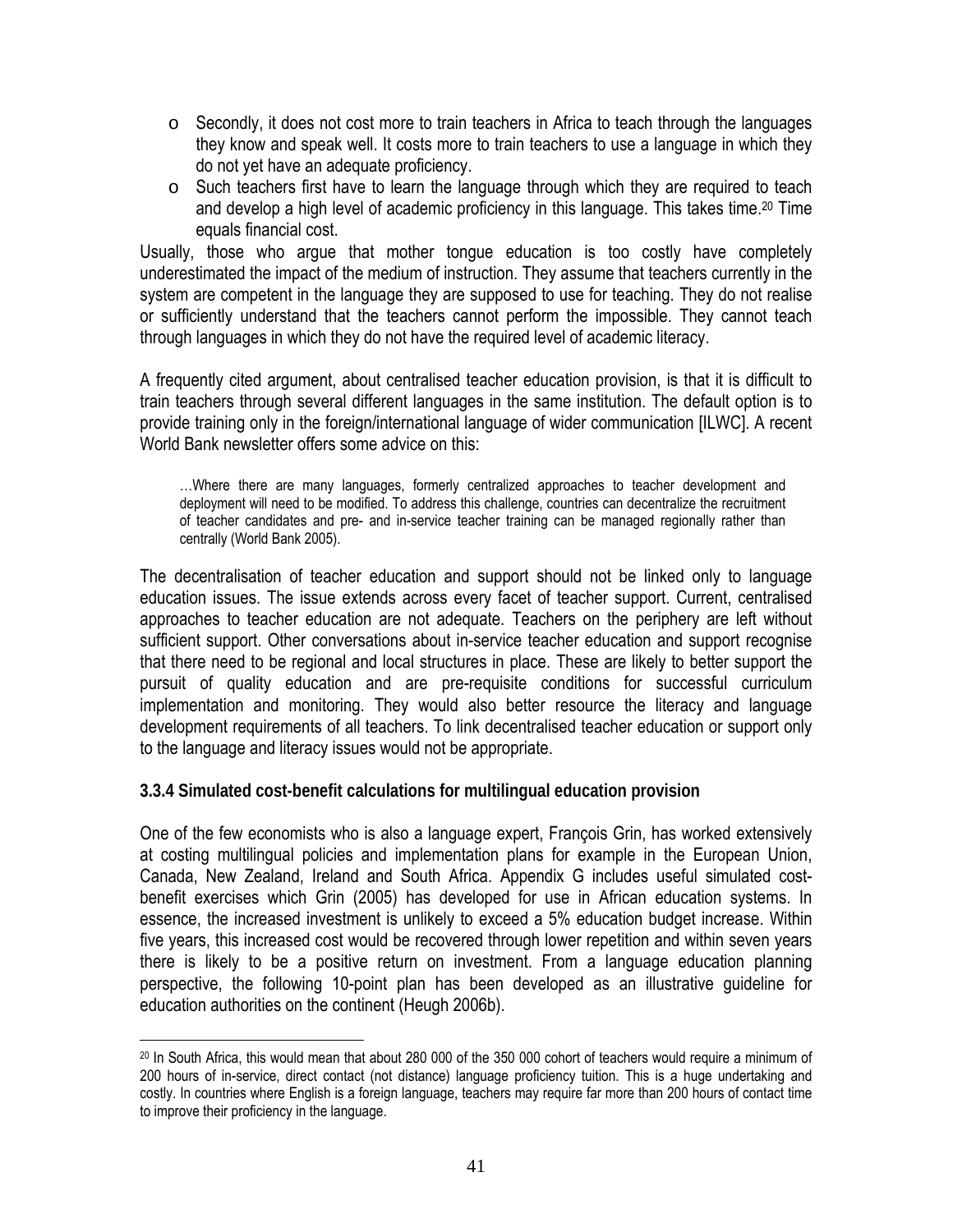|     | <b>WHAT</b>                                                                                  | <b>WHO</b>                                                                                                                                   | <b>TIME</b>                                                                                                                                                                                     | COST: same or more                                                                                                                                                                                                                                        |
|-----|----------------------------------------------------------------------------------------------|----------------------------------------------------------------------------------------------------------------------------------------------|-------------------------------------------------------------------------------------------------------------------------------------------------------------------------------------------------|-----------------------------------------------------------------------------------------------------------------------------------------------------------------------------------------------------------------------------------------------------------|
| 1.  | Language<br>education policy                                                                 | Small consultative<br>informed team: use<br>African experts                                                                                  | 2 months - electronic<br>discussions; 2-3 meetings                                                                                                                                              | Same as for any education<br>policy/language policy<br>development                                                                                                                                                                                        |
| 2.  | Implementation<br>Plan                                                                       | Smaller informed team                                                                                                                        | 2 months                                                                                                                                                                                        | Same as for any policy<br>implementation                                                                                                                                                                                                                  |
| 3.  | Public support                                                                               | Education officials and<br>experts via public<br>media; formal &<br>informal communication                                                   | Start immediately; keep<br>public up to date with the<br>debates; engage public<br>participation in debates.                                                                                    | Public media responsibility;<br>& same state expenditure<br>costs as for any<br>government policy.                                                                                                                                                        |
| 4.  | Language<br>Technology:<br>terminology                                                       | Small team of experts<br>to engage in capacity<br>development                                                                                | Speeds up timeframe for<br>delivery                                                                                                                                                             | New costs but inexpensive,<br>replicable, electronically<br>accessible.                                                                                                                                                                                   |
| 5.  | Translation<br>technology                                                                    | University departments<br>of African languages to<br>re-tool/skill where<br>necessary                                                        | Fast - can reduce translation<br>time by 50%; can be used<br>for textbooks and electronic<br>resources - download<br>assessments, worksheets<br>etc.                                            | Inexpensive software<br>investment.<br>Time reduction $=$ cost<br>reduction.                                                                                                                                                                              |
| 6.  | Language<br>development units                                                                | African universities -<br>prepare students for<br>orthographic,<br>lexicographic,<br>terminology and<br>translation development<br>expertise | Start training 2007                                                                                                                                                                             | State invest in re-skilling<br>university trainers and<br>establishment of language<br>development units; develop<br>business plan - should be<br>self-funding in 5-10 years.                                                                             |
| 7.  | Dictionaries                                                                                 | Identify institutional<br>affiliation (e.g.<br>university/ies;<br>government<br>department; non-profit<br>independent structure)             | On-going - long-term project                                                                                                                                                                    | State investment/annual<br>allocation.                                                                                                                                                                                                                    |
| 8.  | Multilingual<br>materials                                                                    | a. Publishers -<br>domestic;<br>b. Specialist teachers<br>can also produce these<br>electronically.                                          | a. Publishing timeframes<br>require careful scheduling.<br>b. Use of electronic<br>education bank for storing<br>teacher generated materials<br>is faster and can be used<br>almost immediately | a. Publishing: Cross-border<br>collaboration reduces outlay<br>costs and speeds up return<br>on investment. b. Electronic<br>bank of materials - minimal<br>costs. African owned<br>publishing houses can<br>recover costs and grow<br>business in Africa |
| 9.  | <b>Teacher Training</b>                                                                      | Re-tooling/skilling of<br>teacher trainers; share<br>available African<br>expertise                                                          | Fast-track capacity<br>development, thereafter<br>timeframes same as for<br>regular provision.                                                                                                  | Minimal costs for initial<br>design of new programmes,<br>soon becomes normal<br>recurrent costs.                                                                                                                                                         |
| 10. | <b>Total Investment</b><br>- additional<br>expenditure on<br>education budget<br>for 5 years |                                                                                                                                              |                                                                                                                                                                                                 | 1%-5% <sup>21</sup> recoverable and<br>reduces overall expenditure<br>over medium term (5<br>years). Medium to long-term<br>prognosis - economic<br>benefits to each country.                                                                             |

**Table 3.3.4: A Ten Point Cost-Efficient Plan: Optimize use of African languages in education** 

 $\overline{a}$ 

<sup>&</sup>lt;sup>21</sup> Countries where orthographies and other language development units already exist can expect 1% increase; where there are no orthographies, the costs could escalate to 5%.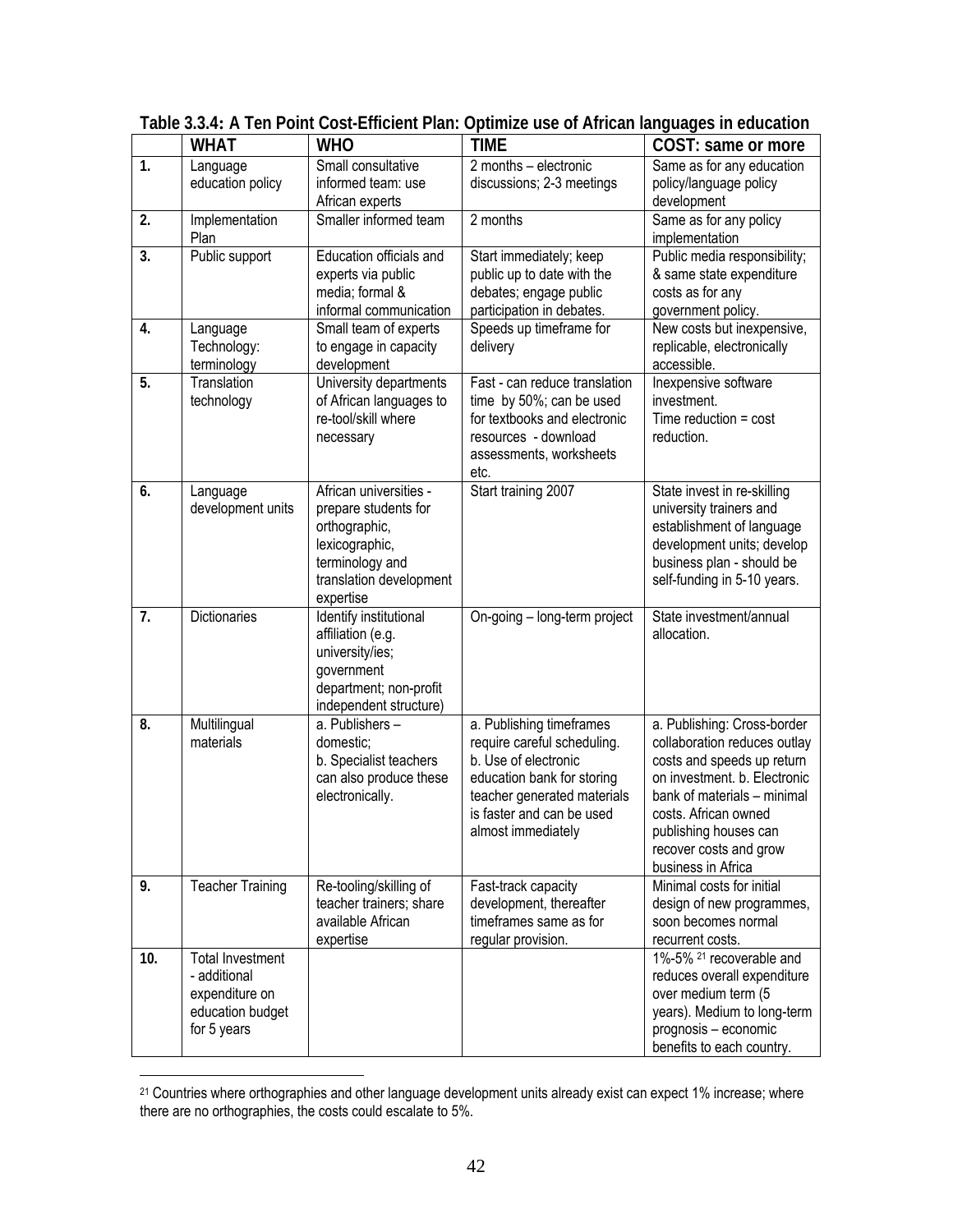### **3.3.5 Conclusion**

 $\overline{a}$ 

Inadequate economic theory allows governments to fall back on systems which show little return on their investment. What we know is that the current models of education do not make best use of the languages through which children and their teachers understand the world. In other words we offer education which is largely without meaning. This education is expensive and has a very low rate of positive return. With a little additional expenditure (current analysis indicates that this may vary between 1% - 5%) on education which makes greater use of local languages and provides better tuition of the international language, the investment is likely to be recovered within five years (7 years at most) through lower repetition and the implications of higher throughput rates. 22

 $^{22}$  It is unlikely that the additional costs would reach 5% even initially. The biggest cost in South African education is salary costs, and this remains the same no matter which language model is used.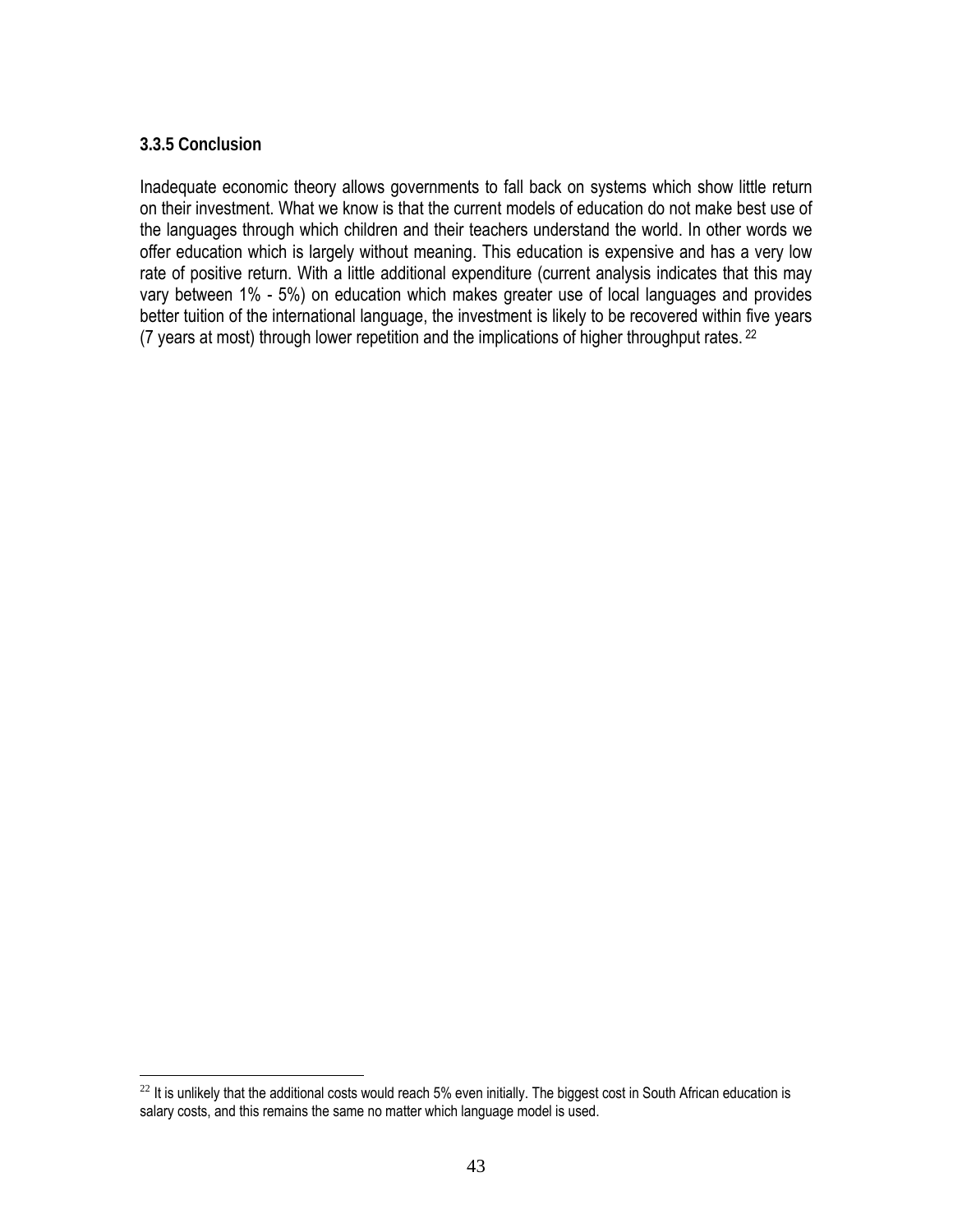# **CHAPTER 4: HISTORY AND CONTEXT OF LANGUAGE EDUCATION POLICY IN ETHIOPIA**

## **4.1 Historical overview of language use in education in Ethiopia**

Schooling in Ethiopia was introduced in 1908. Since then the Ethiopian education system has moved from exclusive use of English (foreign language based monolingualism) to exclusive use of Amharic (Ethiopian language based monolingualism) in the 1960s, and currently to a multilingual policy. This section will provide a brief historical overview of the use of Ethiopian languages in the education system. Below, we will try to assess key transformational causes of educational policy in Ethiopia from foreign language based monolingualism (mainly English) into indigenous language based monolingualism (Amharic), and in 1991 into multilingualism (based on mother tongue education).

### **4.1.1 A brief sociolinguistic survey of Ethiopia**

Ethiopia is a mosaic of geographic formations, ethnicities, languages and dialects. The country has a surface area of 1,127,127 square kilometres with elevations ranging from 100 meters below sea level in the Dallol Depression to 4,620 meters above sea level in the Ras Dashen Mountains. According to the World Bank (2006)  $^{23}$ , the population of Ethiopia is 74,777,981 as of July 2006, making the country the second most populous in Sub-Saharan Africa. A majority, 85 percent, make their living in agriculture.

Linguistic and ethnic diversity is another significant distinguishing feature of the country. Different sources show that the country is comprised of no fewer than 80 ethnic groups with distinct languages and/or dialects and cultural features (GOE 1998, Levine 1974, Young 1997). The major ethnic groups include Oromo (40 %), Amhara (30 %) and Tigray (10 %) (World Bank 2003). The latest published census data of the country (conducted in 1994) states that speakers of the three major Ethiopian languages (Afan Oromo, Amharic and Tigrinya) constitute 70% of the entire population (Abebe 2004). The table below provides the major languages, in this case with more than 200,000 speakers, as per the 1994 census and as analysed by Hudson (1999). The 2004 census data, however, should be used for planning purposes when available.

 $\overline{a}$ <sup>23</sup> http://web.worldbank.org/WBSITE/EXTERNAL/COUNTRIES/AFRICAEXT/ETHIOPIAEXTN/ Date downloaded: 28 Nov 2006. It needs to be noted that different data sources offer different numbers of speakers of Ethiopian languages. The Ethnologue data and the latest national census data offer divergent numbers of speakers. However, we acknowledge that there are different sets of data with other statistics, and it may be necessary for a comprehensive sociolinguistic survey of the country to be undertaken in the near future for accurate planning to be undertaken.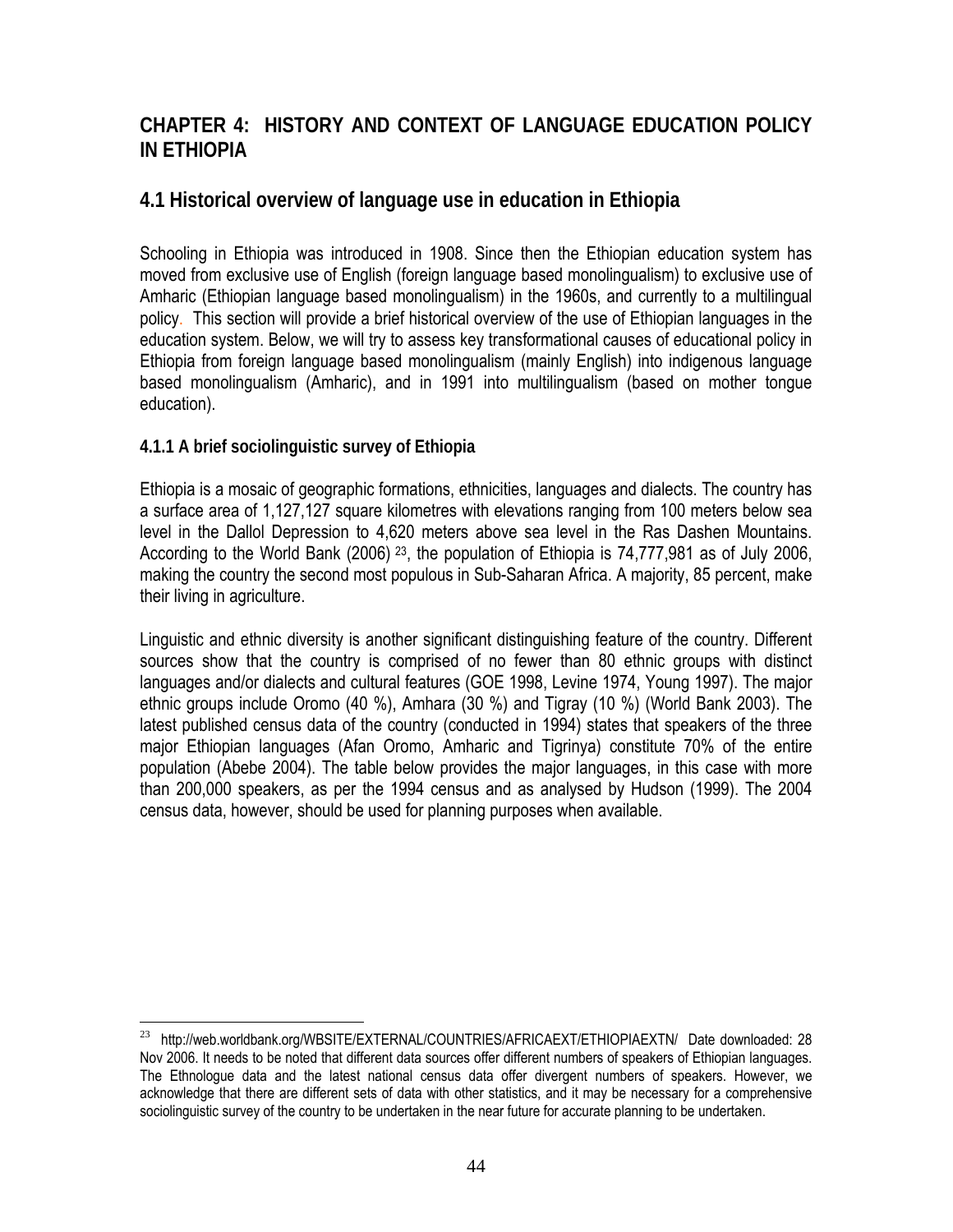| No.            | Language   | <b>Mother Tongue</b><br>Speakers according to<br>1994 census data | <b>Ethnic Group</b><br>members |
|----------------|------------|-------------------------------------------------------------------|--------------------------------|
| 1              | Afan Oromo | 16 777 975                                                        | 17 088 136                     |
| $\overline{2}$ | Amharic    | 17,372,913                                                        | 16 010 894                     |
| 3              | Somali     | 3,187 053                                                         | 3 139 421                      |
| $\overline{4}$ | Tigrinya   | 3,224,875                                                         | 3 284 443                      |
| 5              | Gurage     | 1881574                                                           | 2 290 332                      |
| 6              | Sidama     | 1,876,329                                                         | 1842444                        |
| 7              | Wolayata   | 1,231,674                                                         | 1 268 445                      |
| 8              | Afar       | 965,462                                                           | 972766                         |
| 9              | Hadiyya    | 923,957                                                           | 927 747                        |
| 10             | Gamo       | 690 069                                                           | 719862                         |
| 11             | Gedeo      | 637,082                                                           | 639879                         |
| 12             | Kafa       | 569,626                                                           | 599 146                        |
| 13             | Kambata    | 487 654                                                           | 499 631                        |
| 14             | Awingi     | 356,980                                                           | 397 494                        |
| 15             | Dawro      | 313 228                                                           | 331 477                        |
| 18             | Gofa       | 233 340                                                           | 241 340                        |

#### **MAJOR ETHIOPIAN LANGUAGES (numbers of Mother Tongue Speakers) 1994 CENSUS**

(adapted from Hudson 1999: 89-108)

Despite the linguistically diverse ecology of Ethiopia, developing a multilingual education policy has taken some time. Monolingualism, or the idea of one nation - one language, which was a reflection of the western concept of nation-state, was for a long time the political norm because of the belief that one language would keep the country united.

#### **4.1.2 Language in education and Imperial Ethiopia (1908-1974)**

The history of modern / western schooling in Ethiopia dates back to 1908, when Menelik I Primary School was established in Addis Ababa. However, the introduction of secular education into the country was not a swift process, for it was critically opposed by the Ethiopian Orthodox Church, which believed that schooling would distort the social and religious values and norms of the society and / or the church. Thus, this first school was primarily limited to teaching European languages such as English, French and Italian, with the belief that these languages would be important to keep the country sovereign by providing the country with elites which could negotiate the interests of the country through the so-called international tongues (Tekeste 1990).

Edward Jandy, an American education expert who served Ethiopia in the 1940s, describes his observation of one of the schools in the country that "…the pupils had to learn a foreign language (English) from textbooks with illustration materials alien to their own cultures" (Ibid). Ngugi wa Thiong'o describes the socio-cultural effect of such foreign linguistic and cultural use as a "disaster for the peoples of the world and their cultures" (Ngugi 1993, cited in Phillipson 1999:203). Besides, although school enrolment increased, provision of textbooks especially to the primary school level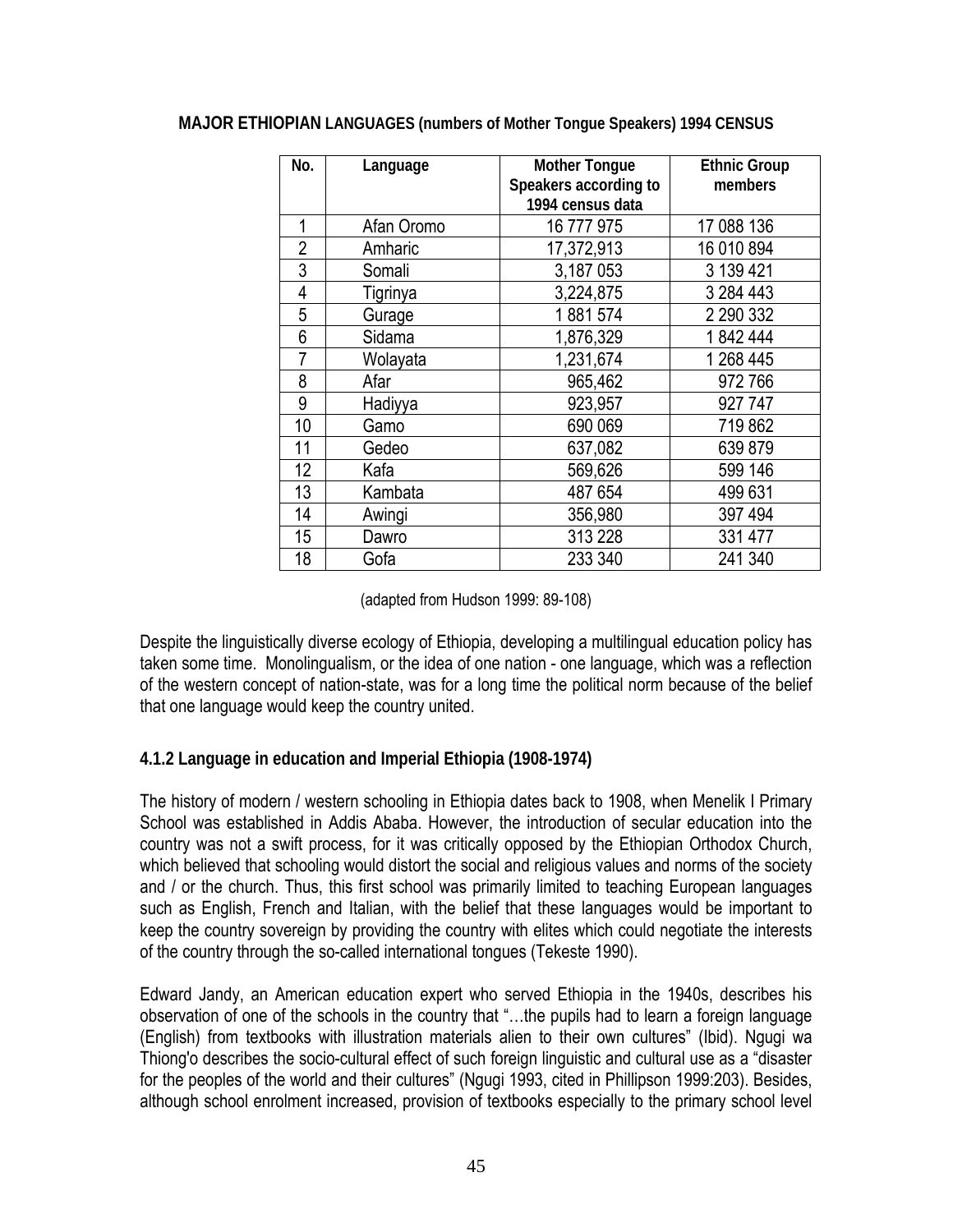was almost non-existent until 1960 because local publication was almost impossible. Similarly, although there were few textbooks for secondary education, these materials being the same as those used in Britain were socially and culturally alien to the students (Tekeste 1990). Above all, the teachers who were foreigners were also alien to the students, their languages and their cultures.

However, a few exceptions can be mentioned in relation to the use of local languages in Ethiopian primary education. For example, in Swedish and American missionary schools, mother tongues were used before European languages at the primary level (McNab 1988). In addition, in 1935, when Ethiopia was occupied by fascist Italy, there was an attempt to introduce an ethnically based language policy into the country. By 1938, an Italian proclamation put the country into six divided administrative regions with languages of education as follow:

|   | <b>Administrative Region</b> | Language of instruction |  |  |
|---|------------------------------|-------------------------|--|--|
|   | Eritrea                      | Tigrinya and Arabic     |  |  |
| 2 | Amhara                       | Amharic                 |  |  |
| 3 | Addis Ababa                  | Amharic and Oromifa     |  |  |
| 4 | Harar                        | Harari and Oromifa      |  |  |
| 5 | Sidama                       | Oromifa and Kafficho    |  |  |
| 6 | Somali                       | Somalia                 |  |  |

**Table 4.1: Language policy in Ethiopia during the Italian Occupation (1935-1941)** 

(Source: Adapted from Pankhurst 1974)

This language policy was not put into full effect except in Eritrea, which had been a colony of Italy for about fifty years. According to Young (1997), this policy was implemented in Tigray for very few years, only until the emperor regained power in 1941. This was so because firstly, such a policy was understood as a separatist movement which was thought to lead the country into division (McNab 1988). Secondly, according to Tekeste (1990), this short period represented a disruption of the education system, where even government schools had stopped functioning. Finally, this period was not conducive to the occupiers running education systems, because they were busy fighting different oppositional forces in many corners of the country.

When Italy left the country in 1941, English regained the status of being the dominant language of instruction at all levels of education until 1958/59, when Amharic was officially declared the language of instruction of primary education (Grades 1-6). This was an immediate result of the promulgation of the 1955 Ethiopian constitution which stipulated that Amharic be the official language of the country (McNab 1988, Tsehaye 1997).

A study was conducted by the Department of Research and Curriculum Development in the 1960s to analyze the effectiveness of English as a language of instruction at the primary level. This study found that the following were the causes for the change of language of instruction at the primary level from English into Amharic:

[C]hildren were being handicapped by having to learn in a foreign language which more than 60 percent of them would not need to use after leaving school. Another reason given was that much of the content of the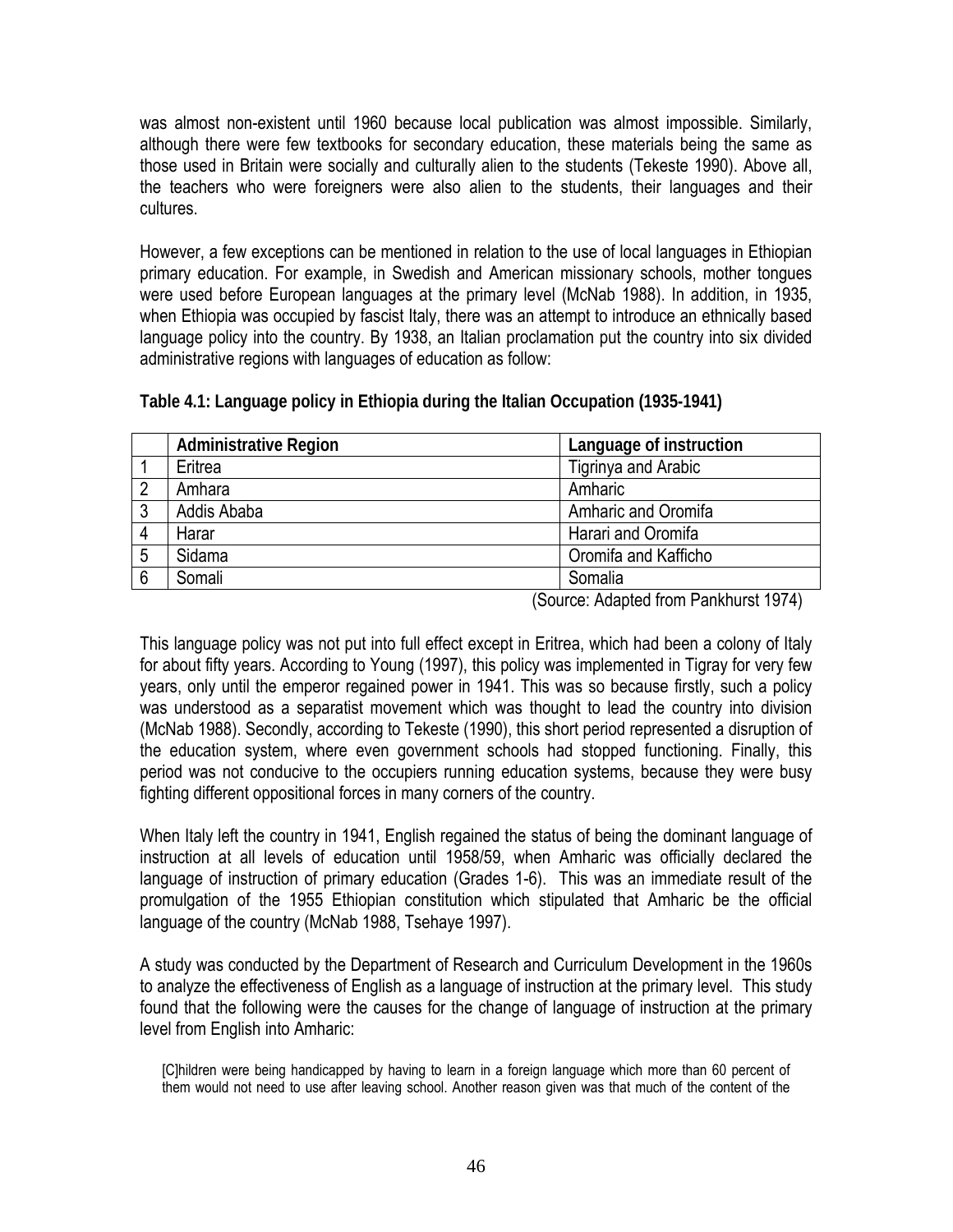courses was incorrectly or inadequately conveyed, partly because of the language barrier (Habtemariam 1970:14).

Thus, the 1955/58 language policy gave one indigenous language, Amharic, the higher status of being an academic language, and it also offered a partial linguistic and cultural freedom from the hegemony of English language and culture in the entire education system. The implication of this policy was to provide a partial linguistic and cultural relevance by bridging the linguistic, cultural and content gap between the children's home and the school, at least for speakers of Amharic. This enabled Amharic-speaking learners to begin from the known and learn through a familiar language, which is considered more pedagogically sound than to begin from the unknown and learn through unfamiliar language.

On the other hand, this language policy of the imperial government was criticised and opposed because it had the goal of assimilation, because it favoured the use of only one language throughout the country despite its linguistic diversity.

### **4.1.3 Language in education and socialist Ethiopia (1974-1991)**

The last few years of the Haile Selassie regime were full of political turmoil due to opposition movements from university students and other intellectuals, in particular, and from the society at large. The causes of the opposition were both political and social. One of the slogans that students and intellectuals called for was "land to the tiller" so as to give all peasants equal rights of usage of the land. The other question, which is quite important to this study, was the right to use and have recognised all ethnic languages and cultures. This question is quite commonly addressed as one of the long-standing issues of the Ethiopian nationalities.

In relation to the latter question, the university students' movement led by Walelign Mekonnen, one of the most articulate and talent student leaders, claimed that the position of the movement was "a prelude to the anticipated armed struggle which was to organize and educate the masses for action toward liberation that would take full account of the question of nationalities and languages" (The Struggle 1969).

These and other basic political and social based student questions, which were widespread throughout society and the military, resulted in massive protests at Addis Ababa University and throughout the capital, leading to the overthrow of the Emperor from power in 1974. Consequently, the military junta promulgated the following:

The right of self-determination of all nationalities will be recognized and fully respected. No nationality will dominate another one since the history, culture, language, and religion of each nationality will have equal recognition in accordance with the spirit of socialism….Given Ethiopia's existing situation, the problem of nationalities can be resolved if each nationality is accorded full rights of self-government. This means that each nationality will have regional autonomy to decide on matters concerning its internal affairs. Within its environs, it has the right to determine the contents of its political, economic, and social life use its own languages and elect its own leaders and administrators to head its own internal organs (Ethiopian Government Programme, cited in McNab 1988:83-84).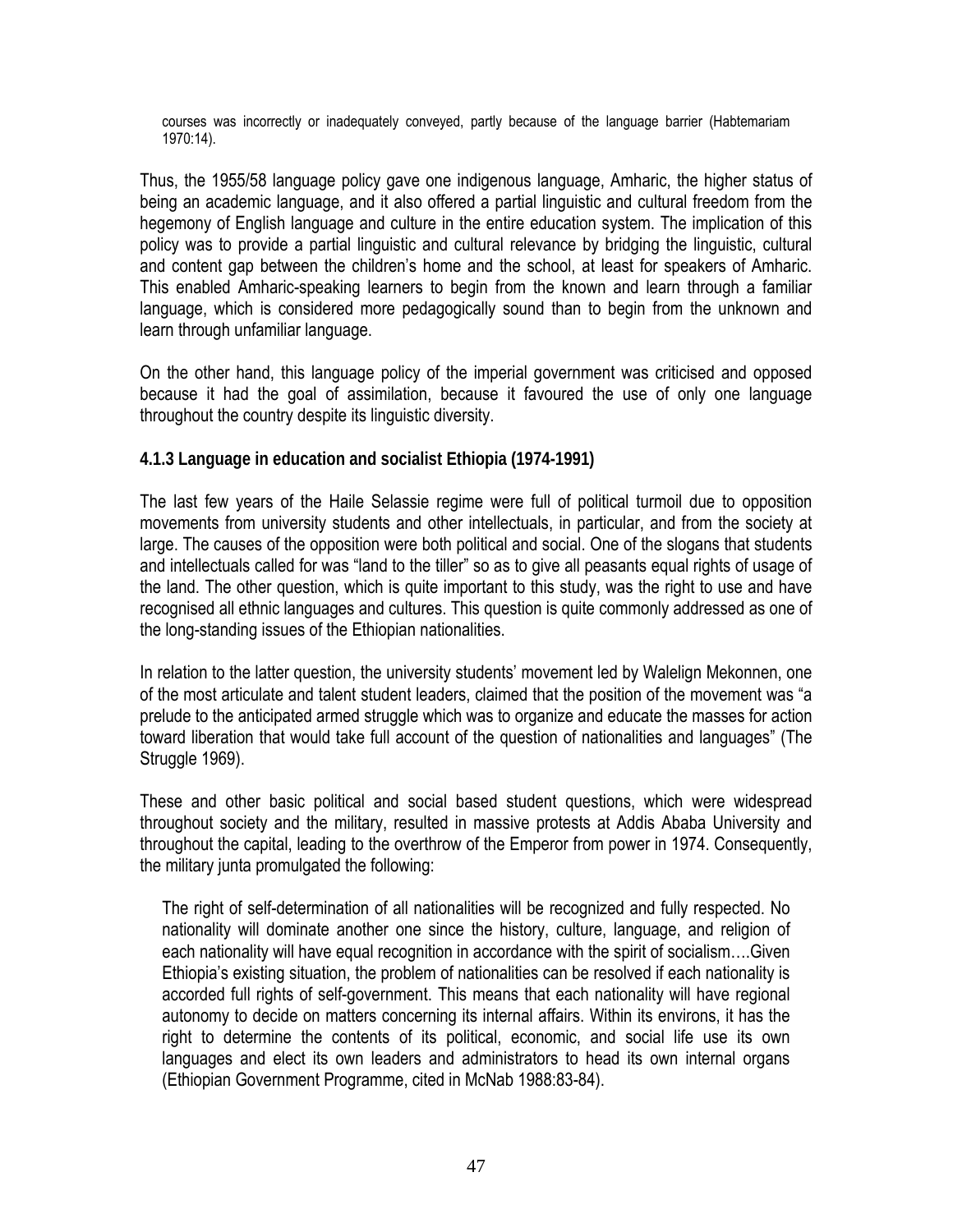According to the above government programme, Ethiopian nationalities were given the right on paper to use their languages for educational, cultural, historical and other purposes. Nevertheless, the government policy in practice was not, in its later proclamations, different from the previous one. The only exception was the fact that the government employed no fewer than fifteen languages as languages of instruction in non-formal education, for the national literacy campaign.

Language policy for formal education has remained unchanged despite social revolution in Ethiopia. There have been no experiments with using nationality languages other than Amharic in the lower levels of primary education as might have been expected given the Post-Revolution nationalities policy (McNab 1988:184).

In reality, the government made Amharic the language of instruction and administration, and the only language taught as a subject at all levels of education. This was despite the fact that studies conducted by the MOE-ERGESE showed that Amharic in the primary and English in the junior and secondary education as languages of instruction were seriously affecting the quality of education, as illustrated in the quotation and the table below.

The medium of instruction has two dimensions. The first that affects early school life of children is the use of Amharic in predominantly non-Amharic speaking ones... ERGESE<sup>24</sup> noted that Amharic has affected the teaching and learning process at the primary level. [However]…ERGESE recommended that an additional period be assigned for Amharic….Concerning English…ERGESE pointed to the urgent need of replacing English with Amharic in the secondary schools…( Tekeste 1990:52).

**Table 4.2: Does the language of instruction (Amharic in the primary schools and English in the secondary schools) create problems of understanding for the pupils?** 

| Respondents'<br>Occupation              | <b>Primary Schools</b> |                 | Secondary<br>Schools |                 |
|-----------------------------------------|------------------------|-----------------|----------------------|-----------------|
|                                         |                        |                 |                      |                 |
|                                         | Number of              | % agreeing that | Number of            | % agreeing that |
|                                         | respondents            | Amharic causes  | respondents          | English causes  |
|                                         |                        | difficulties    |                      | difficulties    |
| <b>Teachers</b>                         | 50                     | 42%             | 61                   | 92%             |
| <b>Schools</b>                          | 27                     | 48%             | 43                   | 75%             |
| <b>Directors</b>                        |                        |                 |                      |                 |
| <b>Unit Leaders</b>                     | 17                     | 18%             | 55                   | 65%             |
| Awraja <sup>25</sup><br>Ed.<br>officers | 12                     | 42%             | 12                   | 50%             |

(Source: Table 7, Final Report of ERGESE Project, MOE 1986, cited in McNab 1988)

 $\overline{a}$ 

The above table illustrates that Amharic and English, functioning as languages of instruction in the primary and secondary schools respectively, were believed to be causing communication barriers, which hindered smooth transmission of knowledge in the classroom. The table below shows that student performance in science was significantly affected by the use of Amharic as a language of

<sup>&</sup>lt;sup>24</sup> ERGESE or Evaluative Research of the General Education System of Ethiopia represented government research conducted during the socialist regime with the objective of determining the quality of education of the country. 25 Awraja is a local word meaning county or district.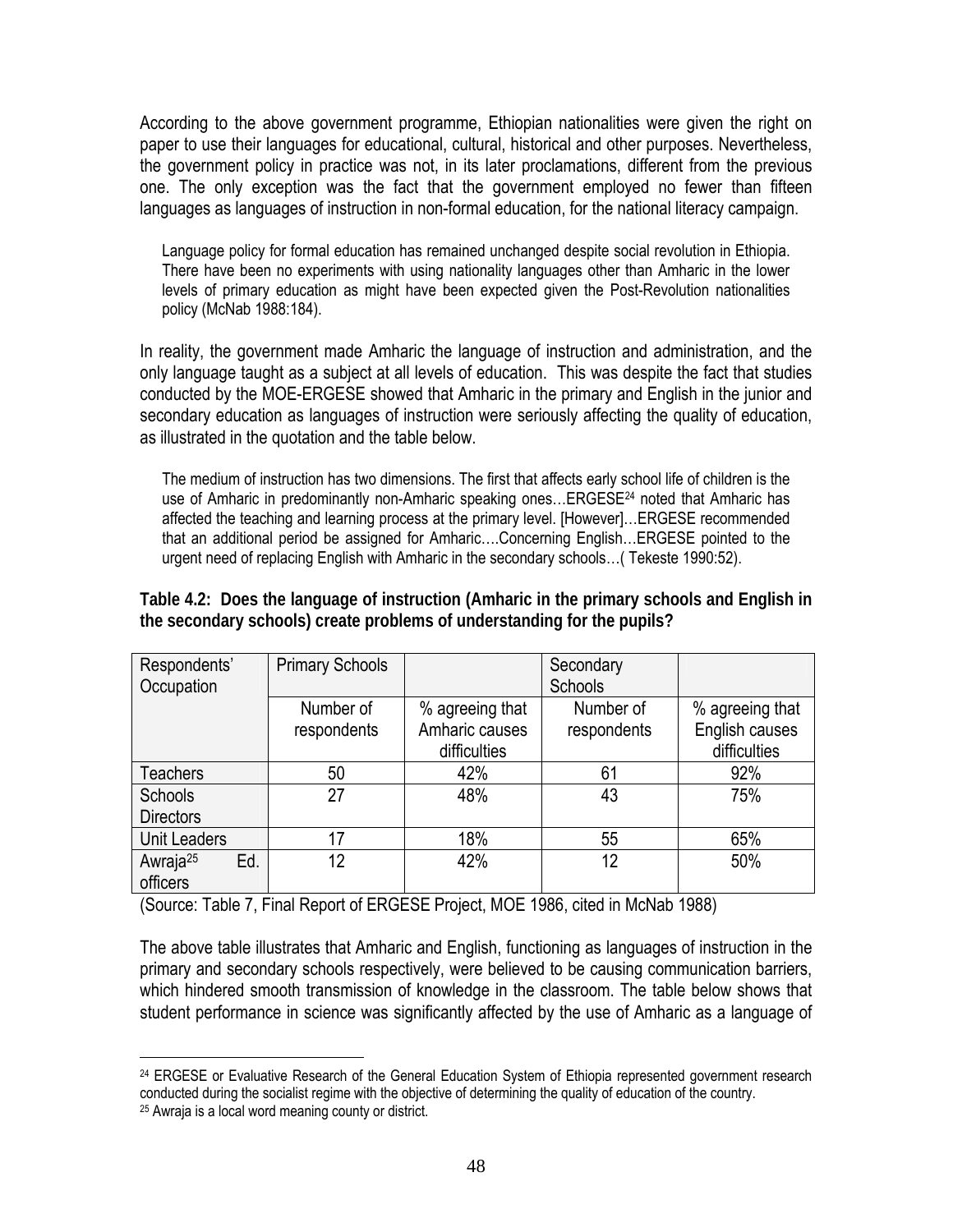instruction for students whose mother tongue was not Amharic, especially when compared with the use of Amharic as a language of instruction for students whose mother tongue is Amharic.

**Table 4.3: The impact of the use of only Amharic on Science achievement scores of students whose mother tongue is Amharic versus students whose mother tongue is not Amharic** 

| Subject | Grade | Mean achievement score of   Mean achievement score of<br>Amharic mother tonque | non-Amharic mother tonque | <b>Differences</b> |
|---------|-------|--------------------------------------------------------------------------------|---------------------------|--------------------|
| Science | 1st   | 79.23                                                                          | 69.13                     | 10.10              |
|         | 2nd   | 77.51                                                                          | 67.69                     | 9.82               |

(Source: MOE 1987c:29, cited in McNab 1988:152)

In short, the imperial and socialist regimes were similar in that both ran monolingual policies of education; although research results conducted by both governments showed that educational quality was hampered by the use of Amharic and English as languages of instruction at the primary and secondary levels of education respectively. Both governments ran essentially assimilationist policies, because both employed only Amharic as a language of instruction and administration with the belief that it would be the best way of forming cultural integration and national unity.

### **4.1.4 Language in education and present-day Ethiopia (since 1991)**

With the demise of the Dergue in 1991 and owing to sustained resistance from various political factions, Ethiopia went through significant social and political changes. The coalition force, EPRDF and other opposition parties constituting the Transitional Government of Ethiopia (TGE) first proclaimed the rights of every nation and nationality of Ethiopia to use and develop its languages and cultures (TGE 1992). This was further strengthened and confirmed in the Ethiopian constitution of 1994.To put this into effect, the Ministry of Education of Ethiopia proclaimed a new Education and Training Policy in 1994, which, among many other aspects, put the use of mother tongues into primary education (Grades 1-8). In relation to the quality and relevance of the past education system, the government described it as follows:

In the last 30 years [or more] the objective and relevance of education in Ethiopia has become questionable. Though the curriculum was broadly based on international standards its usefulness to the objective situation in Ethiopia is contentious. It is generally agreed that the impact of modern education on the day-to-day life of the society has been negligible (TGE 1994:1).

With the coming of EPRDF into power, Ethiopia was transformed from a single party military based political system into a 'multi-party' and multiethnic political system. It underwent another change, from a centrally controlled government system into a decentralised administrative system, as a direct result of the newly constituted federal political system. Finally, Ethiopia made a radical shift from a monolingual and monocultural policy of education and administration into a multilingual and multicultural system.

Many reasons have been given for employing multilingual policies in education and administration in the Ethiopian socio-cultural and linguistic ecology. One important point commonly mentioned is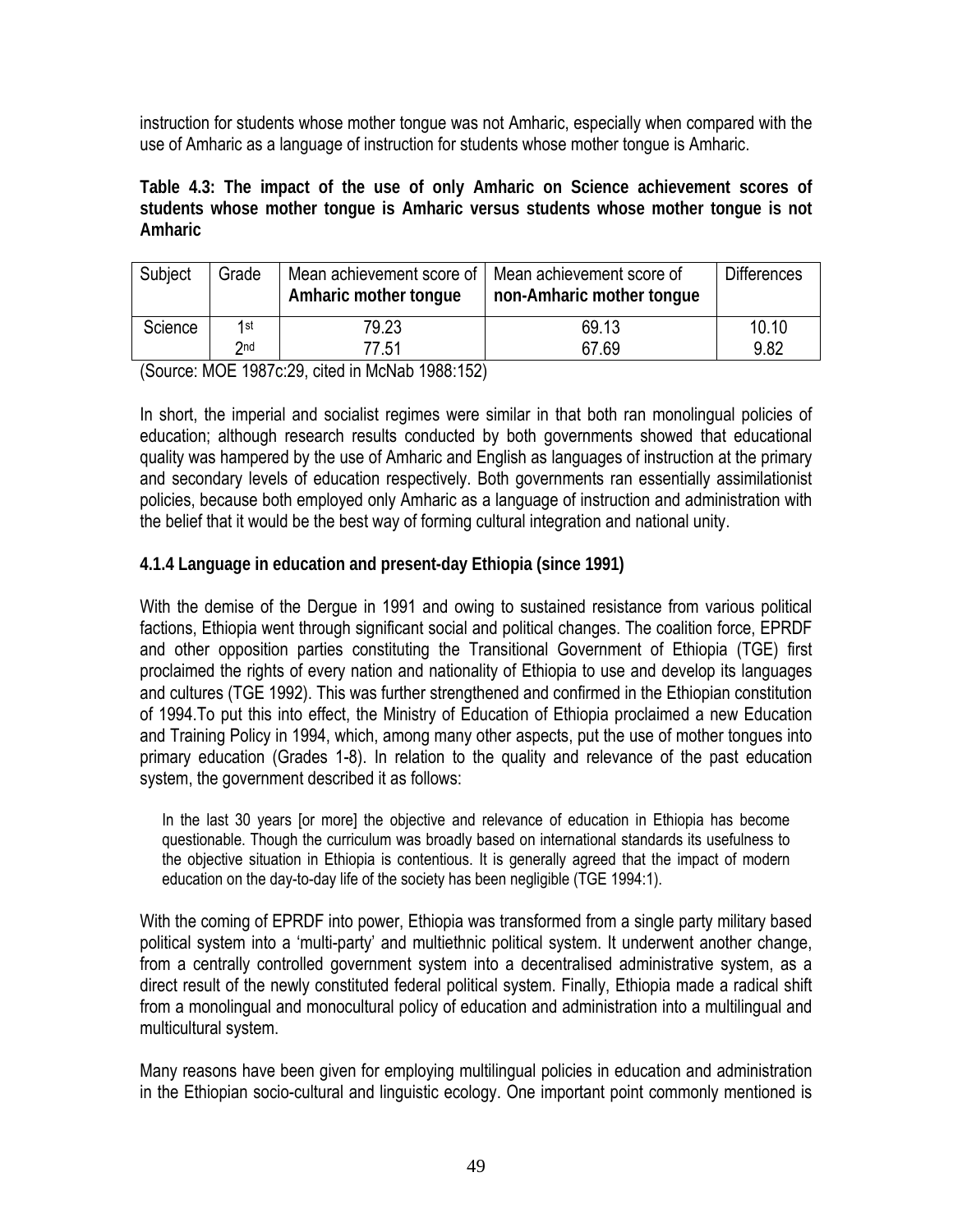that multilingualism avoids socio-cultural and linguistic domination of one ethnic group by another. A multilingual policy is understood as a way of mechanism to solve the cultural and linguistic hegemony of one group in relation to others. It is believed that multilingualism is the best way of solving the long-standing nationality questions of the right to use languages and recognize cultures for any purpose people wish.

In short, the language policy as stated in the present government's constitution and education and training policy can be summarised as follows:

| <b>Constitution of the Federal Democratic</b>                        | <b>Education and Training Policy (1994)</b>                                                           |  |  |  |
|----------------------------------------------------------------------|-------------------------------------------------------------------------------------------------------|--|--|--|
| Republic of Ethiopia (1994)                                          |                                                                                                       |  |  |  |
|                                                                      | <b>3.5 LANGUAGES AND EDUCATION</b>                                                                    |  |  |  |
| Article 5: All Ethiopian languages shall enjoy                       | 3.5.1 Cognizant of the pedagogical advantage of                                                       |  |  |  |
| equal state recognition.<br>Amharic shall be the working language in | the child in learning in mother tongue and the<br>rights of nationalities to promote the use of their |  |  |  |
| the federal government.                                              | languages, primary education will be given in                                                         |  |  |  |
| Members of the federation may by law<br>٠                            | nationality languages.                                                                                |  |  |  |
| determine their respective work                                      | 3.5.2 Making the necessary preparation, nations                                                       |  |  |  |
| languages.                                                           | and nationalities can either learn in their own                                                       |  |  |  |
| Article 39: Rights of Nations, Nationalities and                     | language or can choose from among those                                                               |  |  |  |
| Peoples:                                                             | selected on the basis of national and countrywide                                                     |  |  |  |
| Every Nation, Nationality and People in                              | distribution.                                                                                         |  |  |  |
| Ethiopia has an unconditional right to self-                         | 3.5.3. The language of teacher training for                                                           |  |  |  |
| determination, including the right to<br>secession.                  | kindergarten and primary education will be the                                                        |  |  |  |
| Every Nation, Nationality and People in                              | nationality language used in the area.<br>3.5.4 Amharic shall be taught as a language of              |  |  |  |
| Ethiopia has the right to speak, to write                            | countrywide communication.                                                                            |  |  |  |
| and to develop its own language; to                                  | 3.5.5 English will be the medium of instruction for                                                   |  |  |  |
| express, to develop and to promote its                               | secondary and higher education.                                                                       |  |  |  |
| culture and to preserve its history.                                 | 3.5.6 Students can choose and learn at least one                                                      |  |  |  |
|                                                                      | nationality language and one foreign language for                                                     |  |  |  |
|                                                                      | cultural and international relations.                                                                 |  |  |  |
|                                                                      | 3.5.7 English will be taught as a subject starting                                                    |  |  |  |
|                                                                      | from Grade one.                                                                                       |  |  |  |
|                                                                      | 3.5.8 The necessary steps will be taken to                                                            |  |  |  |
|                                                                      | strengthen language teaching at all levels.                                                           |  |  |  |

**Figure 4.1: The 1994 language policy in relation to the Constitution** 

The following table illustrates what the Education and Training Policy of 1994 clearly stipulates with respect to the use language/s in the Ethiopian education system.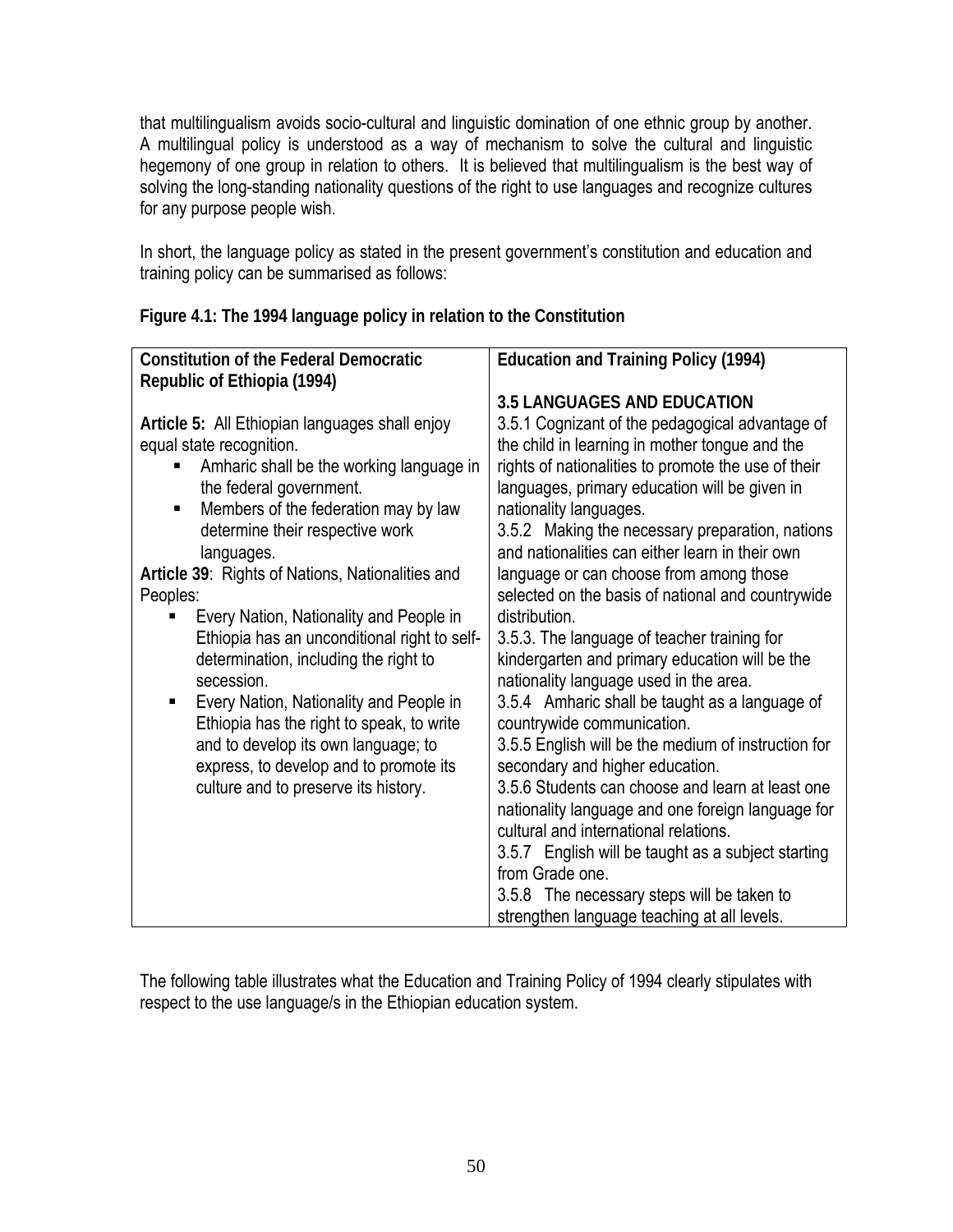|                | Languages             | <b>Level of Education</b> | <b>Function</b>                             |  |
|----------------|-----------------------|---------------------------|---------------------------------------------|--|
|                | Mother tongues/       | Primary (Grades 1-8)      | Medium of instruction (MOI)                 |  |
|                | Nationality languages |                           |                                             |  |
| $\overline{2}$ | Amharic               |                           | As a subject and language of                |  |
|                |                       |                           | countrywide communication                   |  |
| 3              | English               | From Grade 1              | As a subject                                |  |
| 4              | English               | Secondary and higher      | Medium of instruction (MOI)                 |  |
|                |                       | education (from Grade 9)  |                                             |  |
| 5              | One more nationality  |                           | As subjects, for cultural and international |  |
|                | and foreign language  |                           | communication                               |  |

**Figure 4.2: Language use and function as stipulated in the 1994 Education and Training Policy** 

Bearing these changes in mind, there are wide ranging arguments questioning whether the use of mother tongues in education in a decentralized political system are being implemented in accordance to the national educational objectives as they are stated directly or indirectly in the 1994 policy and the Ethiopian Constitution. There are concerns about the role of nationality languages; for example, according to George (2002:18), "Parents in SNNPR viewed the nationality languages as diminishing the value of education for their children. They were not clear on the benefits of the language policy and were outraged by perceived outcomes of its implementation." The same author reports that parents were concerned and outraged that the policy might negatively affect their children. They feared that their children would:

- o be unable to speak Amharic,
- o be unable to communicate in English,
- $\circ$  fail the 8<sup>th</sup> Grade examination, and
- o be confused by the textbooks.

Others contend that:

- $\circ$  The use of many languages as languages of instruction instead of the use of Amharic as a language of instruction is expensive in terms of financial and human resources.
- o The use of "less developed" Ethiopian languages in education (rather than a welldeveloped and international language like English) is a disadvantage to students' cognitive development, with regard to international educational standards.
- o The use of mother tongues as languages of instruction in upper primary education (Grades 5-8) instead of English detracts from students' English language achievement.
- o The use of Ethiopian languages, including Amharic, as languages of instruction for higherlevel sciences and mathematics in Grades 7 and 8 might be educationally disadvantageous for students who join secondary education in which only English is the medium of instruction.

Because of such commonly held beliefs, it is important to examine the practical implementation of the medium of instruction policy at the regional level, and to assess the effectiveness of the various models used in primary education today. It is also important to examine the educational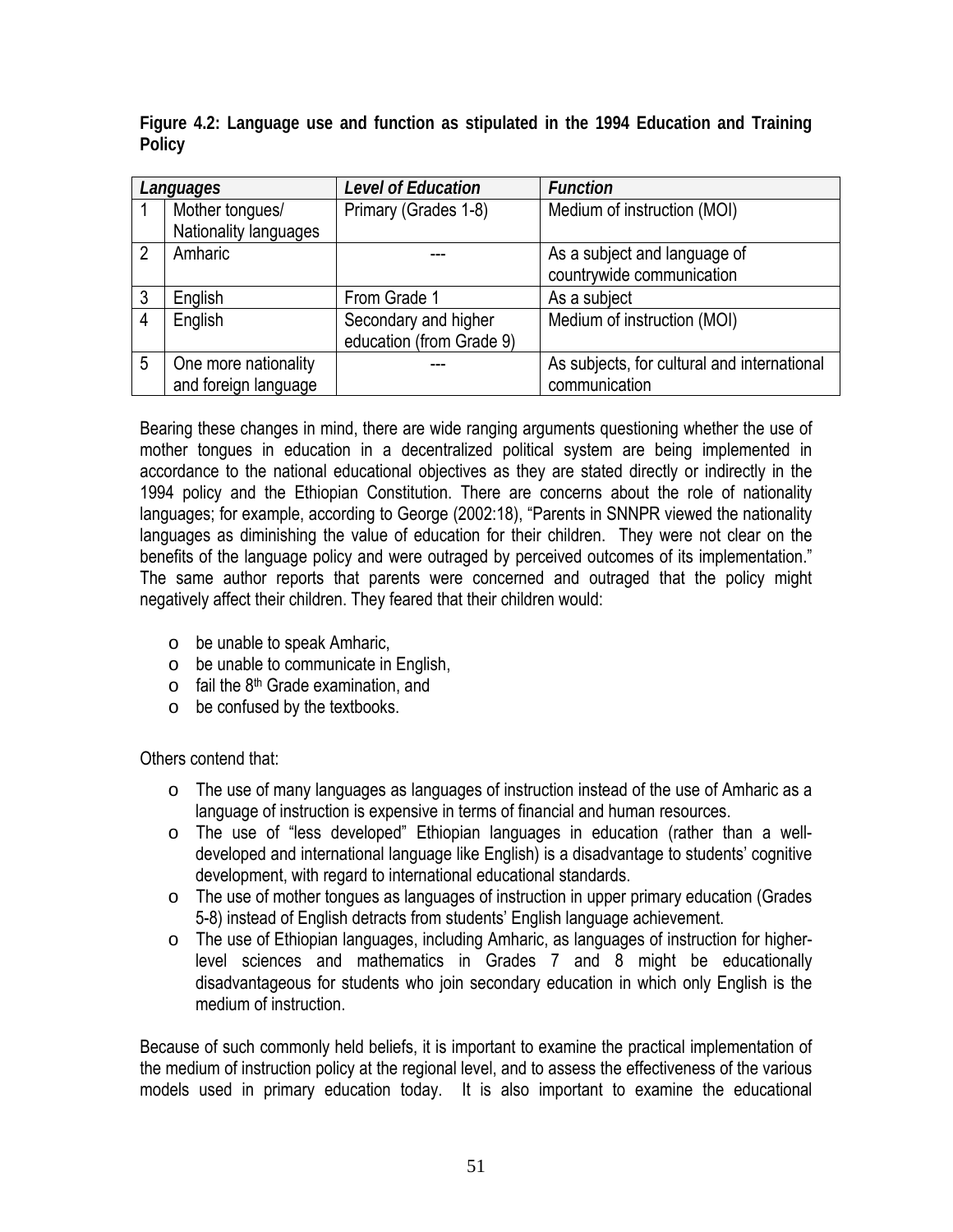achievement implications of the use of the mother tongues. Finally, we need to investigate the quality implications of the match or mismatch between the MOI at the  $2<sup>nd</sup>$  cycle of primary education and the MOI for teacher training for that level.

# **4.2 History of English in Ethiopian education**

With the introduction of modern education in the early 20<sup>th</sup> century, the foreign languages that were operating in the country were mainly Italian, French and English. With the defeat of Italy during World War II, the Italian language was eliminated from the competition. This competition became fierce between French and English in the first quarter of the  $20<sup>th</sup>$  century, with French mostly taking the upper hand. The coronation of Haile Selassie as emperor of Ethiopia in 1930 was preceded and followed by the opening of many schools that used both French and English as languages of instruction. However, during the Ethio-Italian War of 1935-1941, most of these schools were closed and their books and teaching materials destroyed.

The reintroduction of English in the education system is closely related with Ethiopia's struggle to regain its independence during WWII. The British had made a considerable sacrifice to help Ethiopia fight against the occupying Italian army. The Emperor of Ethiopia and the people in general were grateful for the assistance they got from Britain. According to Spencer (1984), this led the Emperor to follow the British way of doing things. Mengistu Lemma, a British educated scholar, quoted his father, Aleqa Lemma, as saying: "We had to learn their language because they were the ones who helped us expel the Italians" (Mengistu 1996).

Both governmental and non-governmental schools played significant roles in the spread of English in education in Ethiopia. Almost all of the curriculum and teaching materials, especially for high schools, were imported from Britain. According to Tekeste (1990: 4), "Secondary teachers had relatively fewer problems in locating teaching manuals, since they were the same as those used in Great Britain". Ethiopian students were encouraged to sit for the same examinations, as would students in Britain. Ethiopian students were also allowed to sit for the College Entrance Examination in the USA.

The main reasons for the reintroduction of English in the Ethiopian education system may be summarised as follows:

- $\circ$  the assistance the country received from the British government in forcing out the Italian army;
- o the administrative and financial assistance received from the British government;
- o the fact that most of the higher officials in the Ministry of Education have English educational backgrounds; and
- o the general lack of trained teachers and teaching materials in the system.

Therefore, it was not surprising that, "a decision was made to introduce English as a subject … and to make it the language of instruction in most subjects commencing with the fifth year" (Markakis 1974:174).

The attitude and motivation on the part of the great majority of Ethiopian students was favourable for the rapid acceptance and expansion of the English language in the education system. Students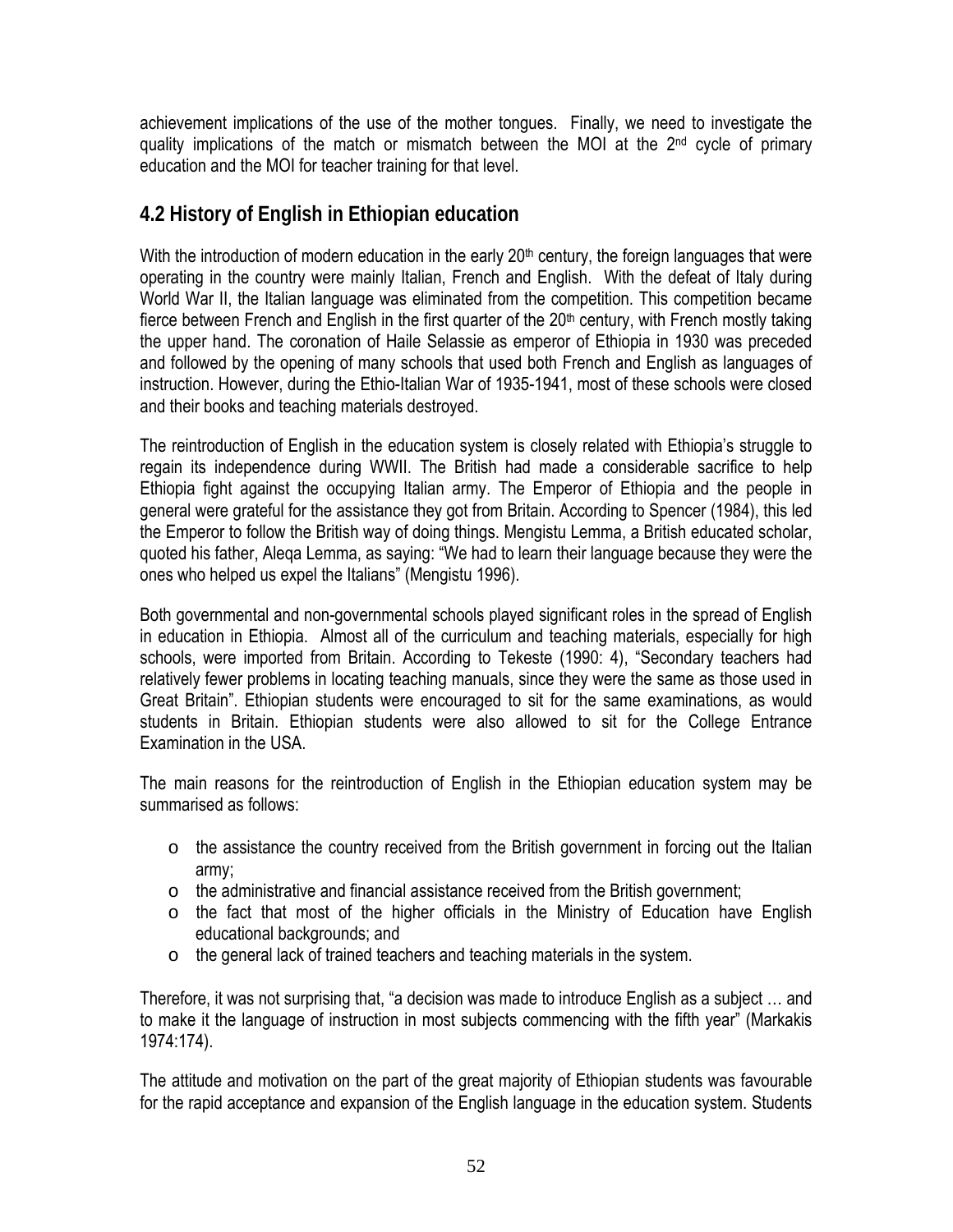were to be educated in English and should have a fair level of proficiency to get good jobs. According to Bowen et al. (1976: 622), "The ultimate end for which English prepares a student is a job placement, mostly in government service, where both English and Amharic are used as languages of interchange and reporting". English was the key to securing a good job. The same authors wrote that those who had good command of the English language were those found in the university and later in higher government posts and private business.

Shortly after the end of the Second World War, schools and colleges were opened. The Ministry of Education and Fine Arts also issued a curriculum policy which, according to Teshome (1979:72) stated that there was "a gradual transition to English after Grade three in the teaching of other subjects". Thus, English was used as the medium of instruction in primary school, until it was replaced in the early 1960s by Amharic. When the Amharic policy was put into place, English became the medium of instruction for most of the subjects taught in Grades 7 and 8. English was also the language of instruction at secondary level and in teacher training institutions.

According to Tekeste, between 1961 and 1974, "up to 40 per cent of the secondary school teachers were foreigners, mostly Indians. As Peace Corps came for free and were much cheaper than the Indian teachers, the Ethiopian government chose quite naturally the free supply of secondary school teachers" (1996:21). The situation both economically and politically soon forced the Ethiopianisation of schools. Various problems arose with the introduction of these changes. As Tekeste (1990:22) has noted, "the overwhelming majority of secondary teachers stated that using English language as a medium of instruction created great difficulties both for themselves and their students".

English is more of a foreign language than a second language in Ethiopia. This is mainly because English is used so infrequently in daily life outside the classroom and students do not have the opportunity to learn the language informally. The designation of English as a "second official language" of the country is, thus, according to Stoddard, misleading. The role of English in Ethiopia, at least outside the educational system, resembles more closely that of countries where English is considered a foreign language (e.g. Sweden) than that of countries where it is considered a second language used relatively widely as a lingua franca (e.g. in some urban settings in Nigeria).

Thus, the main way students have been expected to learn English has been by using it as a medium of instruction. Some scholars have questioned the extent to which students can be successful in using English as a medium. Based on his field surveys in the mid-1980s, Stoddard had the following to say about the English language ability of the vast majority of students in Ethiopia:

Students do not possess sufficient English even to understand what they hear from their teachers or read in their textbooks, let alone to participate actively through their own speaking and writing. … as a result of the inability of students to function through English, the quality of teaching and learning in schools has been very adversely affected. At best, it means that mere rote learning often prevails, with no critical and creative participation of students, and little enough of even simple comprehension by them of what they are being told. And at worst it means that some – possibly many – students whose English is not sufficient even for rotelearning spend most of their class hours copying down notes that the teacher has written on the blackboard, and transforming them in the process into complete nonsense. In such a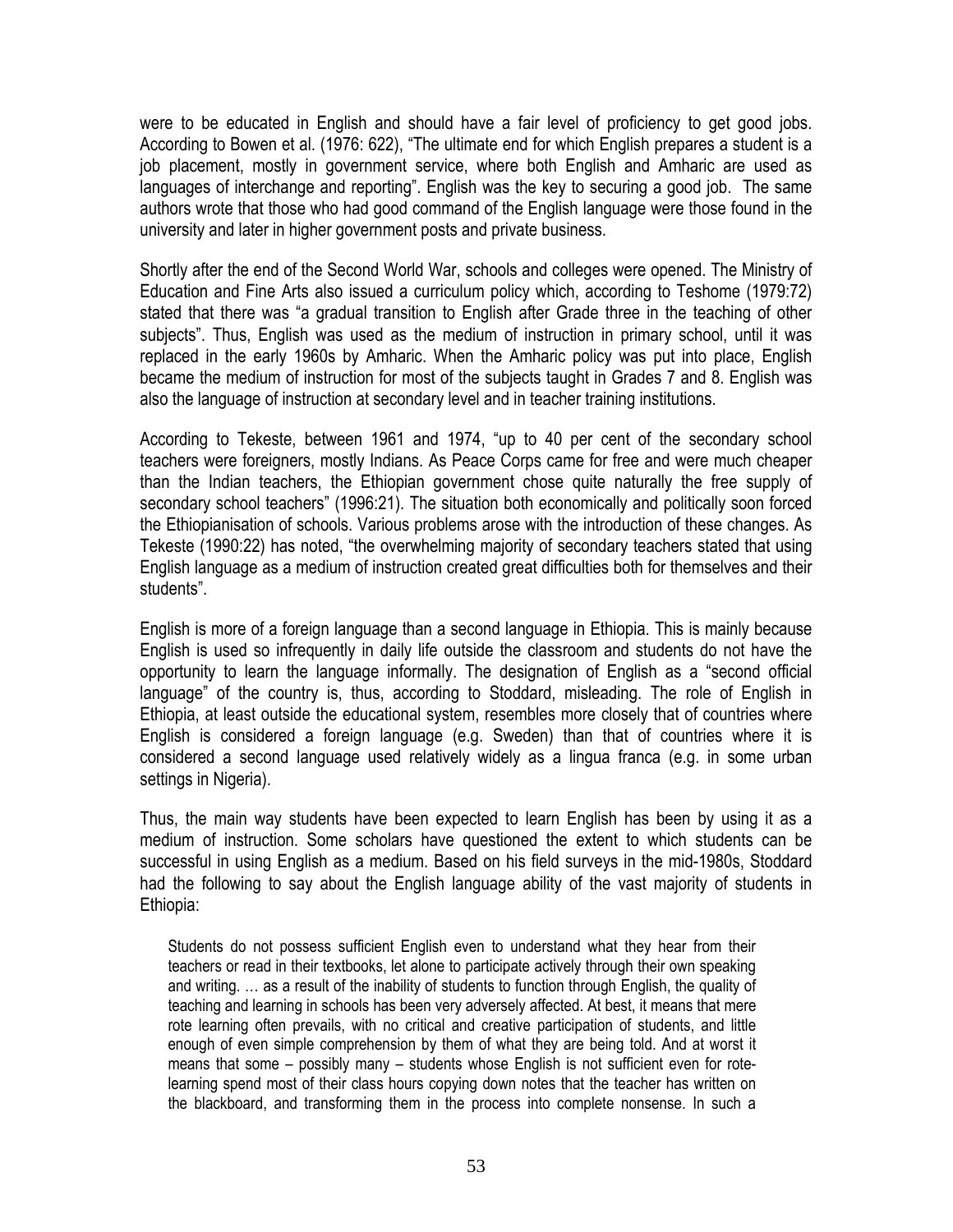situation it is no longer appropriate to call English a medium of instruction; rather it has become a medium of obstruction (Stoddart 1986: 18-19).

According to some researchers (e.g. Dendir 1981), the main reason for student failure in the secondary school is the inability to study through the medium of English and because of problems with English.

Many writers agree that there was a sharp decline in the standard of English of students and teachers in the 1970s and 1980s. Tekeste has summarised the effect of using English as a medium of instruction as follows:

[The use of English as a medium of instruction] from grade seven onwards has been extremely negative. The foreign medium has functioned as a barrier between students and their relatives at home. The generation gap became even sharper because of the medium of instruction, which turned school children into more sophisticated and infallible "semi-gods." Most of those who left school before 1974 believed themselves to be the unspoken leaders of Ethiopian society (Tekeste 1990:54).

Different writers suggested solutions for the English language problems observed before 1994, at which time the current Education and Training Policy was put into effect. According to Rogers (1969:26), "Ethiopian education may need a new hole started, a hole labelled 'Don't start teaching English until Grade 7". Stoddart (1986:19) suggested "…replacing English as a medium and restricting its teaching as a subject". Stoddart strongly advised the Ethiopian Government to "adopt a determined stance" in this direction. According to Stoddart, the government:

…will have to ensure that students and parents fully realize that no one who is likely to need English later will be disadvantaged by the new policies. Indeed, a major aim of the proposed changes is to ensure that those who need English will attain higher levels of proficiency in it than they do at present. Perhaps one slogan might be 'later English means better English'! Another might equally be 'later English means better science, mathematics, geography, etc.)' for continuing and noncontinuing students alike (Stoddart 1986:19).

Since the introduction of the new Education and Training Policy in 1994, English has been taught as a subject as of Grade 1 in all regions, without exception. Apart from this, regional governments may determine their own policies on language of education in Grades 1 to 8. Thus in some regions local languages are used as MOI in Grades 7 and 8 (e.g. in Oromiya, Somali, and Tigray regions), in others English is still used as MOI for non-language subjects (e.g. Gambella, SNNPR), and yet in others English is partially used as MOI to teach science and mathematics (e.g. Amhara Region). From Grade 9 onwards, however, English is the sole official MOI, with the exception of teacher training colleges.

The teaching of English in primary 1<sup>st</sup> cycle (Grades 1-4) is done by teachers trained at teacher training institutes (TTIs). They are trained for eight months, after completing Grade 10, in the methodology of teaching the different subjects. These teachers are expected to handle selfcontained classes in which they teach all subjects to one group of students. English language teaching in primary 2<sup>nd</sup> cycle, beginning at Grade 5, is conducted by teachers who study English as a major field of study or who major in an Ethiopian language and minor in English. Teachers for Grades 7 and 8 are normally expected to have a diploma from a teacher training college (TTC). English for secondary school students is taught by teachers who have a university degree in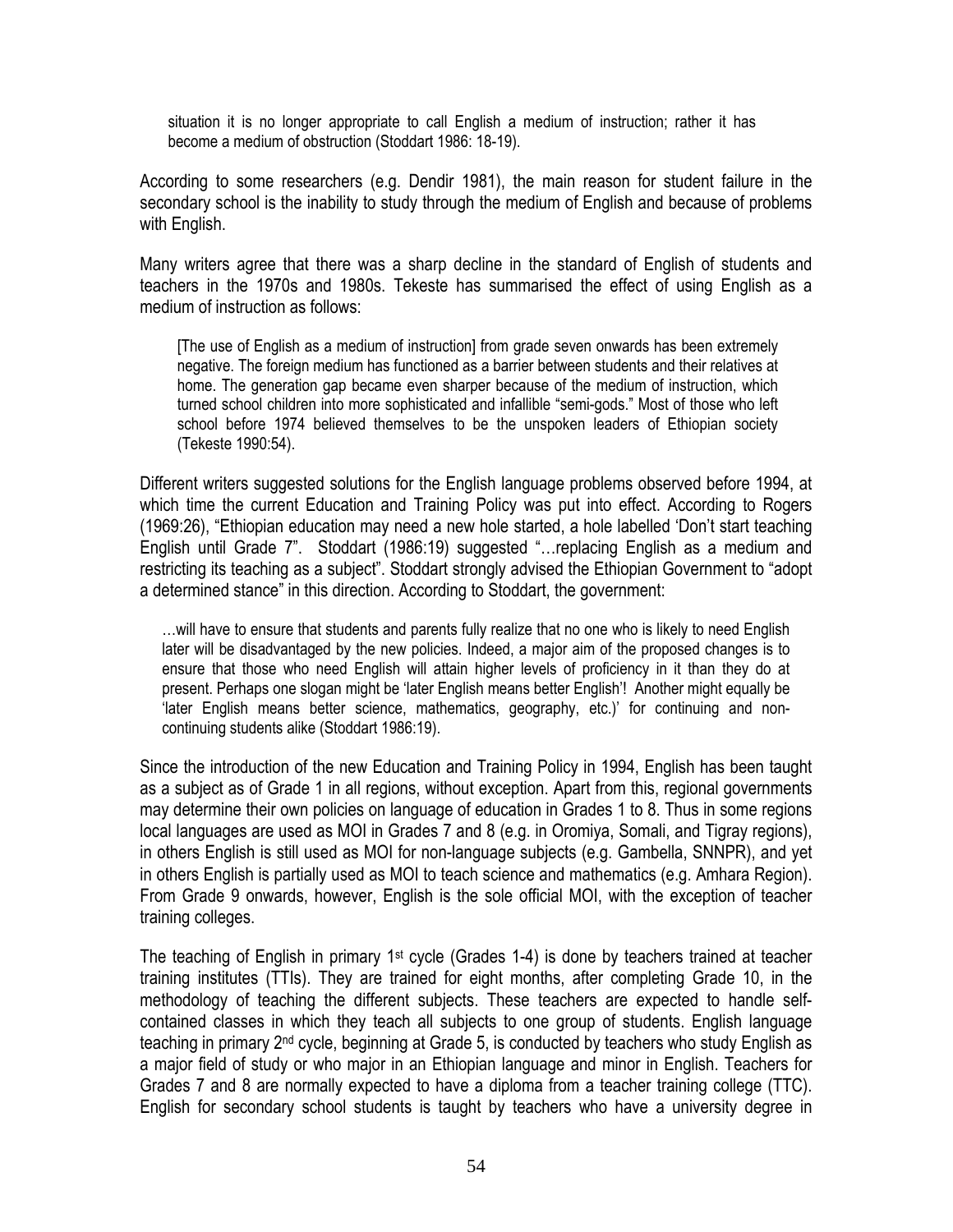English. To earn a university degree, trainees need a minimum of four years of study, of which the first year of study used to consist of intensive language training meant to compensate for their deficiency in the language. Recently, however, the freshman programme was done away with, the assumption being that students undergo two years of preparatory study – in Grades 11 and 12. However, students in Grades 11 and 12 are often taught English by teachers with three years of university education.

Most college and university instructors have Master's degrees or training beyond the M.A. Addis Ababa University has so far been the only university in the country to train teachers at the M.A. and Ph.D. levels.

In sum, the teaching of English as a subject in the first cycle of primary is seriously underresourced. The teaching of English as a subject and its use as a medium of instruction during the second cycle of primary, is also seriously under-resourced. In both instances, teacher underpreparedness is a major challenge.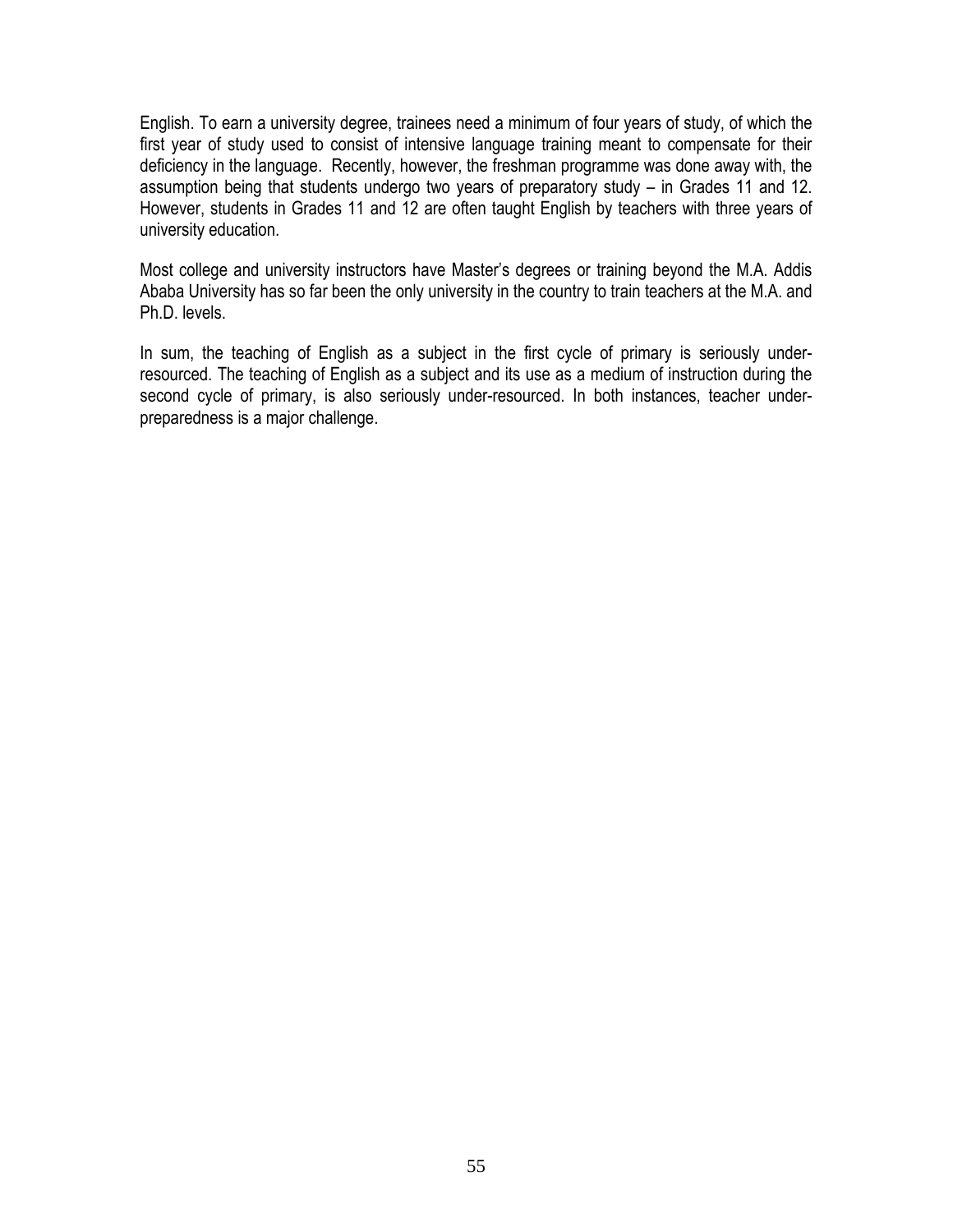## **CHAPTER 5: FINDINGS FROM THE RESEARCH ON MOI IN ETHIOPIA**

This chapter presents the findings from this research on medium of instruction across Ethiopia in both tabular and descriptive form. We begin with a summary table that characterises the situation as we understand it in each region. We then go into detail region by region, discussing MOI policy and practice, people's attitudes toward these, effective practices, areas of potential difficulty, and recommendations. Next, we summarise the overall trends across the country, along with the similarities and differences between regions, using as our frame of reference the national educational language policy. Finally, we present the findings of national assessments in terms of language of instruction. Further analysis of these findings is presented in chapter 6 of the report.

### **5.1 Policy and practice in each region**

As discussed in the methodology section, our aim was to get as much information about each region as possible, but given time and logistical constraints we were not able to visit every region, nor could we collect the same kind of data from every place we did visit. We have supplemented field data with information from the regions themselves as well as other written and oral sources, and provide rich descriptions and examples wherever possible. Table 5.1 summarises the policy in each region, beginning with the reference point of the MOE educational language policy.

**Table 5.1: Languages of instruction used in primary schooling and primary teacher training, by city administration or regional state** 

| Rey. MOT – Medium of Instruction, TT – teacher training, ADE – alternative basic education<br>Regional state | MOI at                         |                                | <b>MOI at Primary II</b>       |                                         | MOI TT for                     | MOI TT for                     |
|--------------------------------------------------------------------------------------------------------------|--------------------------------|--------------------------------|--------------------------------|-----------------------------------------|--------------------------------|--------------------------------|
|                                                                                                              | Primary I                      | (Grades 5-<br>6)               | (Grades 7-8)                   |                                         | Primary 1                      | Primary II                     |
| <b>MOE</b><br><b>POLICY</b>                                                                                  | <b>MOTHER</b><br><b>TONGUE</b> | <b>MOTHER</b><br><b>TONGUE</b> | <b>MOTHER</b><br><b>TONGUE</b> |                                         | <b>MOTHER</b><br><b>TONGUE</b> | <b>MOTHER</b><br><b>TONGUE</b> |
| <b>Addis Ababa</b><br>(City admin)                                                                           | Amharic                        | Amharic                        | English                        | All content<br>subjects                 | English                        | English                        |
| Dire Dawa<br>(City admin)                                                                                    | Amharic<br>Af.Oromo<br>Somali  | Amharic<br>Af.Oromo<br>Somali  | English                        | All<br>subjects<br>except<br>Civics     | Amharic                        | English                        |
|                                                                                                              |                                |                                | Amharic<br>Af.Oromo<br>Somali  | Civics                                  |                                |                                |
| <b>AFAR</b>                                                                                                  | Amharic<br>Afar (ABE)          | Amharic                        | English                        | All content<br>subjects                 |                                |                                |
| <b>AMHARA</b>                                                                                                | Amharic                        | Amharic                        | English                        | <b>Sciences</b><br>& Maths              | Amharic                        | English                        |
|                                                                                                              | Awingi<br>Hamittena            | Awingi<br>Hamittena            | Amharic<br>Awingi<br>Hamittena | All<br>subjects<br>except Sci/<br>Maths | Awingi<br>(planned)            |                                |
|                                                                                                              | Af.Oromo                       | Af.Oromo                       | Af.Oromo                       | All content<br>subjects                 |                                |                                |

Key: MOI = medium of instruction, TT = teacher training, ABE = alternative basic education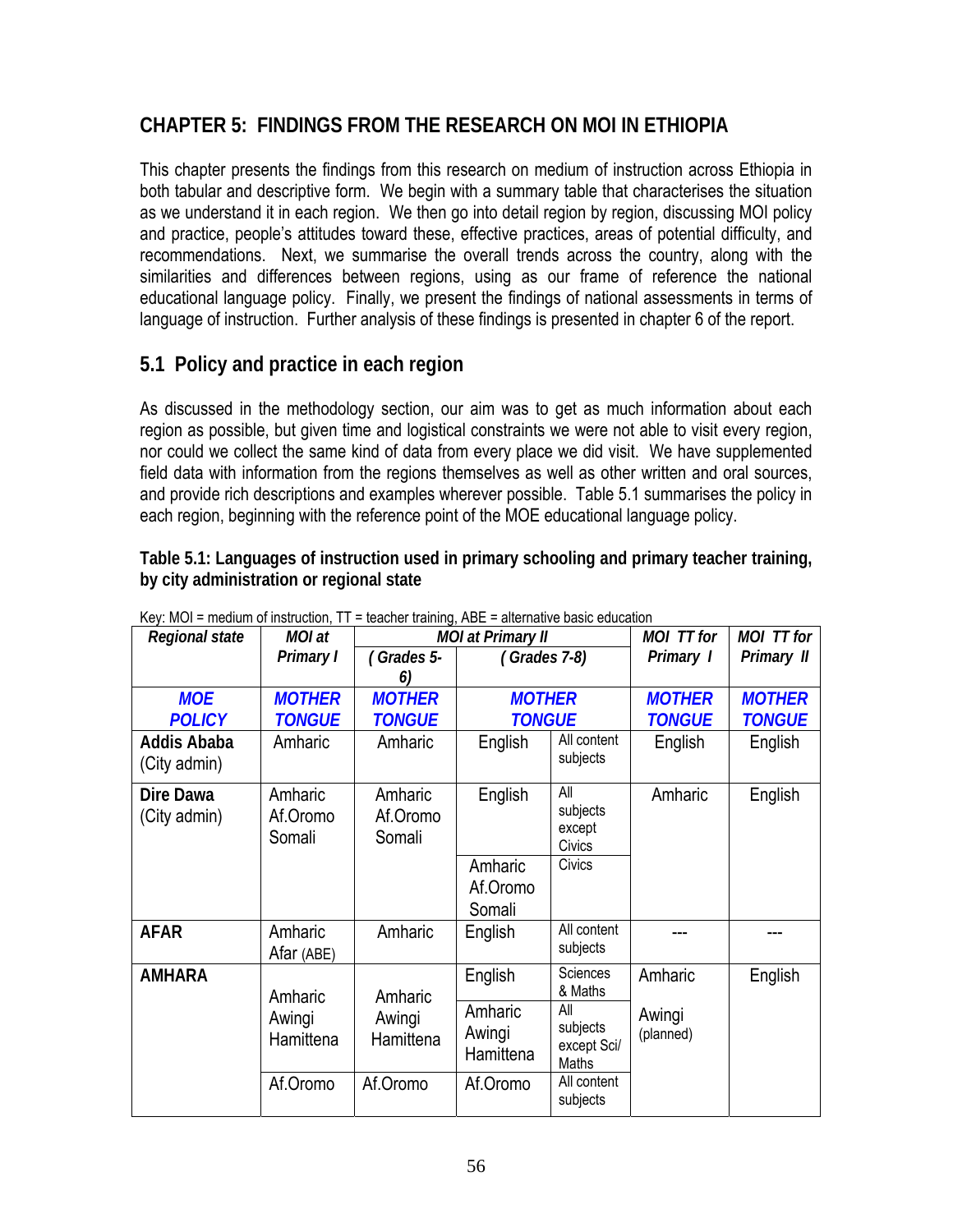| <b>BENISHANGUL</b><br><b>GUMUZ</b> | Amharic                                                                                                                        | Amharic                       | English                                  | All content<br>subjects                                               | Amharic                                                                                                                        | English             |
|------------------------------------|--------------------------------------------------------------------------------------------------------------------------------|-------------------------------|------------------------------------------|-----------------------------------------------------------------------|--------------------------------------------------------------------------------------------------------------------------------|---------------------|
| <b>GAMBELLA</b>                    | Nuer<br>Anguak<br>Meshenger                                                                                                    | English                       | English                                  | All content<br>subjects                                               | Nuer<br>Anguak<br>Mesenger                                                                                                     | English             |
| <b>HARARI</b>                      | Harari<br>Af.Oromo<br>Amharic                                                                                                  | Harari<br>Af.Oromo<br>Amharic | English<br>Harari<br>Af.Oromo<br>Amharic | <b>Sciences</b><br>& Maths<br>All<br>subjects<br>except Sci/<br>Maths | Harari<br>Af.Oromo<br>Amharic                                                                                                  | English             |
| <b>OROMIYA</b>                     | Af.Oromo<br>Amharic                                                                                                            | Af.Oromo<br>Amharic           | Af.Oromo<br>Amharic                      | All content<br>subjects                                               | Af.Oromo<br>Amharic                                                                                                            | Af.Oromo<br>Amharic |
| <b>SNNPR</b>                       | Amharic<br>Dawro<br>Gamo<br>Gedeo<br>Gofa<br>Hadiya<br>Kembata<br>Kafinono<br>Kontigna<br>Korete<br>Sidama<br>Silti<br>Wolaita | English                       | English                                  | All content<br>subjects                                               | Amharic<br>Dawro<br>Gamo<br>Gedeo<br>Gofa<br>Hadiya<br>Kembata<br>Kafinono<br>Kontigna<br>Korete<br>Sidama<br>Silti<br>Wolaita | English             |
| <b>SOMALI</b>                      | Somali                                                                                                                         | Somali                        | Somali                                   | All content<br>subjects                                               | Somali<br>Amharic                                                                                                              | English             |
|                                    | Amharic                                                                                                                        | Amharic                       | English<br>Amharic                       | Sciences<br>& Maths<br><b>All</b><br>subjects<br>except Sci/<br>Maths |                                                                                                                                |                     |
| <b>TIGRAY</b>                      | Tigrinya                                                                                                                       | Tigrinya                      | Tigrinya                                 | All content<br>subjects                                               | Tigrinya                                                                                                                       | English             |

(Updated from table in Mekonnen, 2005)

In this section, we will take up the situation in each region, discussing regional policy and practice, its consistency with MOE policy, and people's reasoning and attitudes toward the regional situation. We will describe effective practices we encountered, indicate areas of potential difficulty or concern, and provide a brief analysis for the region. We include the two city administrations of Ethiopia for comparison purposes, and will begin with the capital city.

### **5.1.1 ADDIS ABABA (city administration)**

*City administration policy/practice:* Amharic is the medium of instruction in the city in Grades 1-6 for all learners regardless of their home languages. To our knowledge, no other Ethiopian languages are used in public primary education. Beginning this academic year (2006/07), all instruction in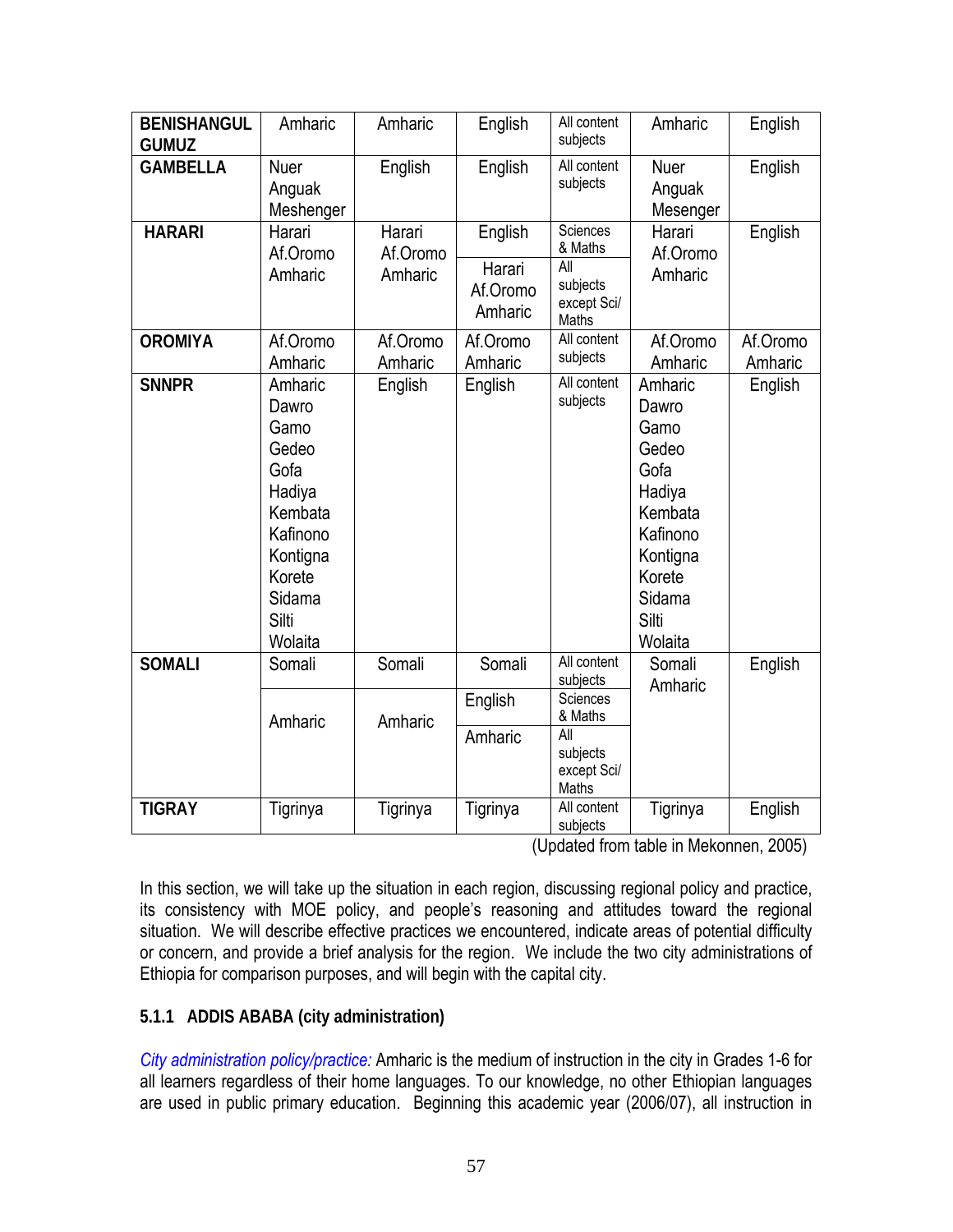Grades 7 and 8 is through the medium of English. Prior to this year, mathematics and the sciences were taught in English, while Amharic was used for all other subjects. Primary teachers for 1<sup>st</sup> and 2<sup>nd</sup> cycles are trained in English.

| Addis Ababa city model |  |
|------------------------|--|
|                        |  |

| Language               | used as MOI              | taught as a subject      |
|------------------------|--------------------------|--------------------------|
| Mother tongue (L1):    |                          |                          |
| Amharic                | 1-6                      | 1-8                      |
| (Other major languages | (for L1 and L2 learners) | (for L1 and L2 learners) |
| are Afan Oromo, Gurage |                          |                          |
| & Tigrinya)            |                          |                          |
| Other Ethiopian        |                          |                          |
| language (L2)          |                          |                          |
| English (FL)           | 7-8                      | 1-8                      |

*Consistency with MOE policy*: The Addis Ababa city practice is consistent up to Grade 6 with MOE policy for mother tongue speakers of Amharic, but not for mother tongue speakers of other languages unless they are bilingual (i.e. have already been exposed to Amharic) by the time they enter school. Exclusive use of English for Grades 7 and 8 is not suggested in MOE policy. The language of teacher training for both cycles is English, which is not consistent with federal policy or with the MOI for primary Grades 1-6.

*Reasoning and attitudes:* We did not encounter anyone who mentioned concern that Amharic is not the mother tongue of all students; when this question was discussed at the workshop, we received this written feedback: "The City Education Bureau believes that Amharic is a home language for all students." Regarding use of English as MOI for Grades 7 and 8, city officials justified the practice during our interviews by citing lack of resources in other Ethiopian languages and the need for English as an international language. Their written feedback from the workshop defended the practice by saying they had responded positively to public demand, having faced "high pressure from the society." Yet they as well as TTC educators expressed strong concerns over the level of English of incoming as well as outgoing teacher trainees, and said that the ELIP programme has "not been enough" for teachers who do not have an opportunity to practice English outside the training courses. The request for an expanded ELIP programme was reiterated at the workshop.

Based on our interviews, lack of understanding of English is seen as a problem that should be dealt with by introducing English as MOI sooner in the education system. One reaction to limited understanding of English at the TTC is a proposal by the English Language Improvement Centre to prohibit teacher educators from using "the vernacular," which they say is "killing English." However, most teacher trainers interviewed acknowledged that code-switching between Amharic and English was common practice at the college, for pragmatic reasons. Most of the department heads we talked to at one primary school wanted English MOI to be introduced earlier, in Grade 5. Meanwhile, however, they admitted that teachers regularly interpret into students' languages or code-switch (i.e. switch back and forth between languages) to compensate for their lack of understanding when lessons are delivered in English.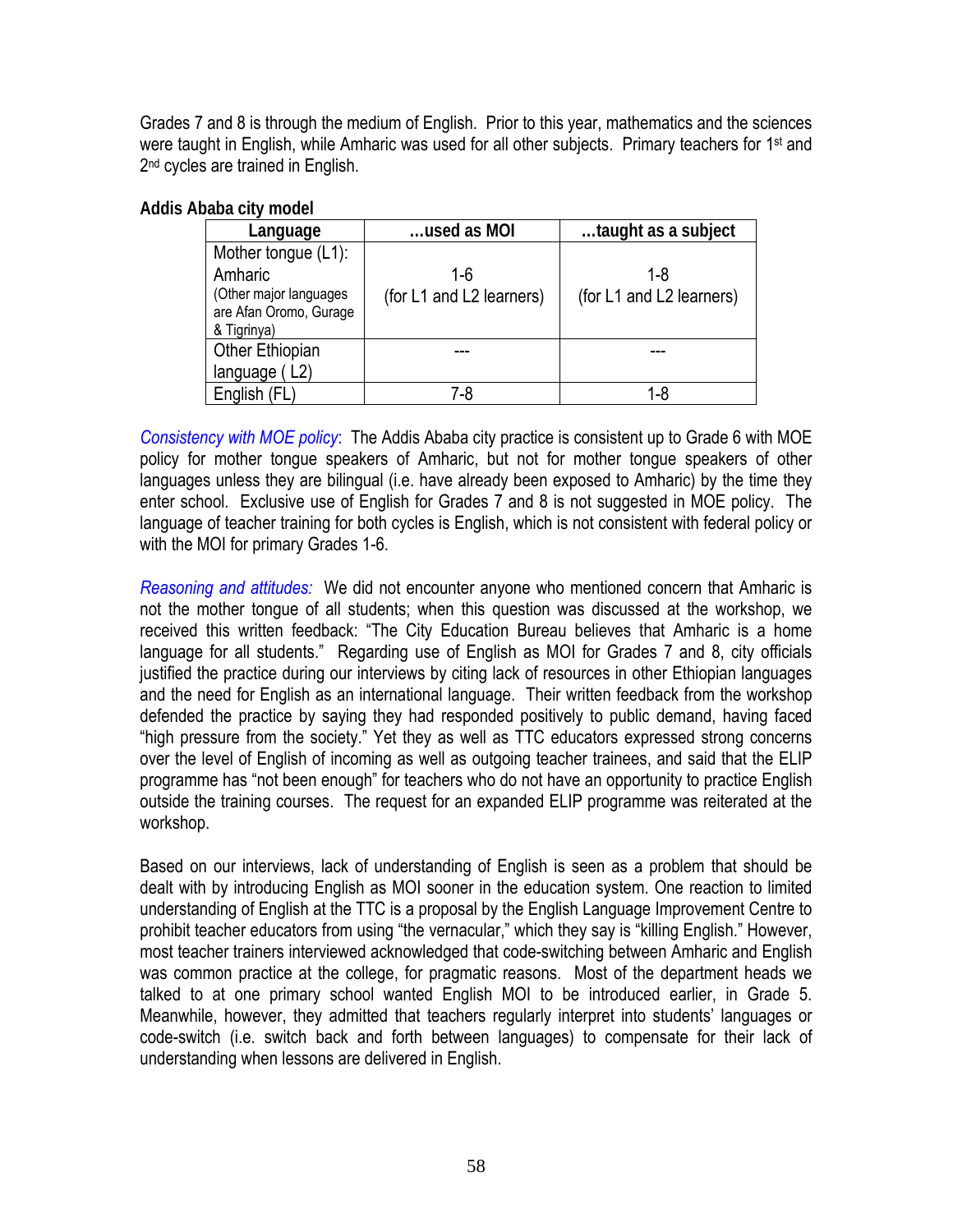*Observations:* As teachers had told us, we observed regular interpretation or code-switching from English to Amharic in the classroom. We also found that students had difficulty copying English notes from the board, and their notebooks demonstrated that they did not understand what they wrote because words were missing letters and running together, there were many illegible sections, and so on. For example, a  $7<sup>th</sup>$  grade student's physics notebook read:

We study Physics because it enables us to: 1. Toga in an understanding of… 3. understand princaPles… 4. Do a ctirtie s to for mulate and to… 5. becamia ware of varity…

In this context, the plasma lessons we observed (to which this and other students will be exposed within two years) are nearly impossible for students to understand. For example, we observed a Grade 9 plasma lesson where no one (including a member of our team) could take down the notes at the speed required by the plasma timer. Attempting to help the students, the live teacher was talking more slowly than the plasma teacher and both voices became difficult to hear and therefore difficult to understand.

*Analysis:* Though we only observed in two primary schools and one secondary, because of their large numbers of students who speak languages other than Amharic as the mother tongue, it was puzzling that no one mentioned what happens to children whose mother tongues are not Amharic. The assumption appears to be that city children are exposed to Amharic and can acquire it readily even if it is not spoken in the home. This may or may not be true, and the matter may need to be investigated further.

Addis Ababa is undoubtedly a point of reference for much of Ethiopia, so the clear difference between the city and national policy is striking and sends a message of "do as we say, not as we do." Like the Harari and Amhara regions, Addis Ababa has introduced English in Grades 7 and 8, in absence of the research and preparation that should precede this type of change, as it is inconsistent with federal policy. It is interesting to note that REB officials and a TTC dean felt that ELIP is not enough even in Addis to reach the aspired level of English for teaching and learning. We also learned that having to write assignments in English is such a challenge for teacher trainees that they may resort to plagiarism by downloading material from the internet, making it difficult for instructors to assess trainees' true performance. One experienced teacher trainer offered his analysis, that in recent years, teacher trainees "passed through the college untouched" by which he meant that they did not learn very much, and certainly left unprepared for the responsibility of classroom teaching.

Some might argue that the difficulty of using English as MOI is at least partially compensated for by the availability of supplementary educational materials in the stores, though it is unlikely that many students and teachers can afford to buy these. It is possible that some students and teachers have more exposure to English communication than in the regions, but again it is unlikely that this benefits more than a small minority. Although code switching is commonplace in both schools and teacher training institutions, the logical use of bilingual methodologies, to systematise this process has not yet been considered.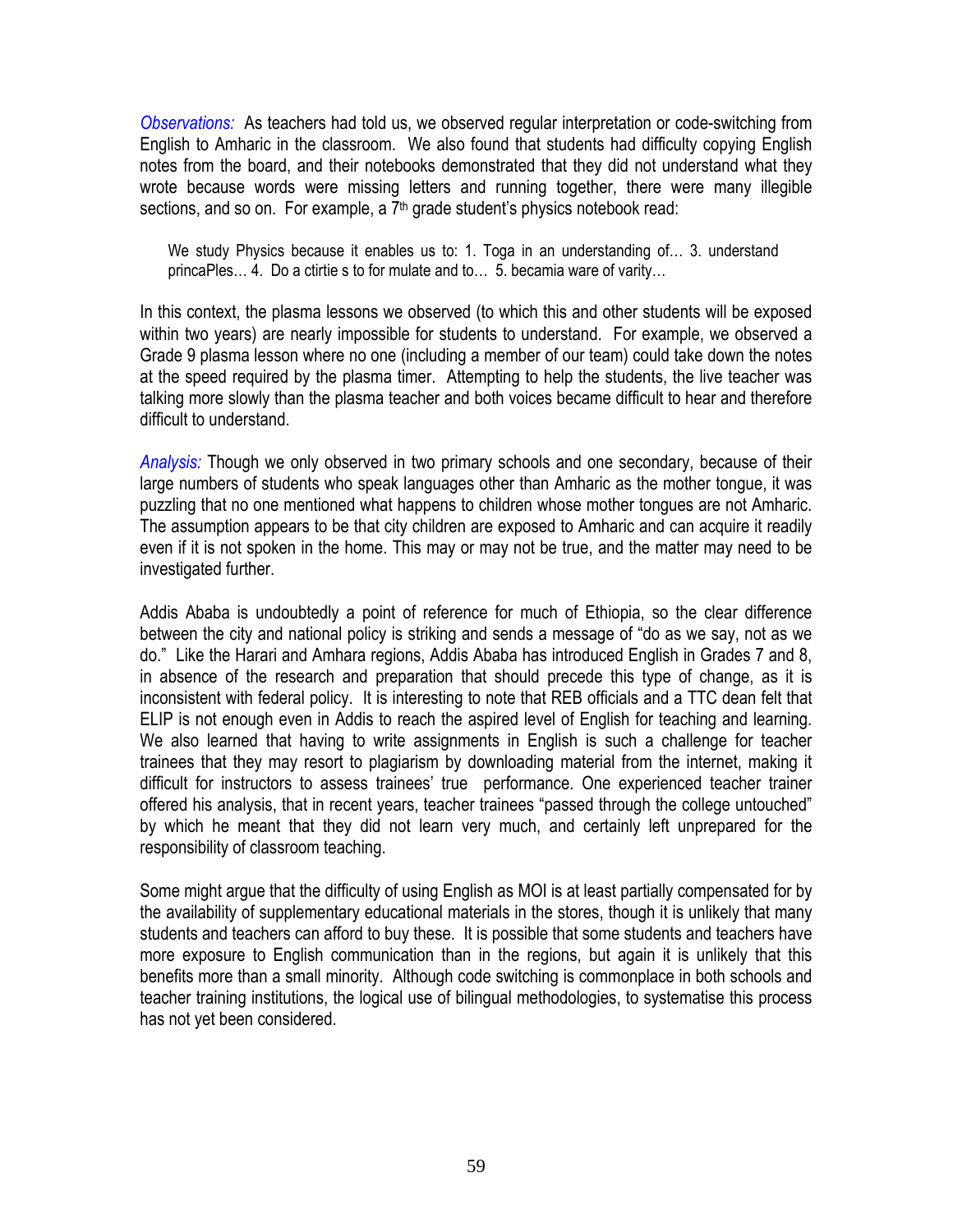### **5.1.2 DIRE DAWA (city administration)**

*City administration policy/practice:* Dire Dawa offers primary schooling from Grades 1 to 6 in Amharic, Afan Oromo and Somali. English becomes the MOI for all subjects except Civics in Grades 7 and 8, while Civics is offered in Amharic or Afan Oromo.

| Language                       | used as MOI                          | taught as a subject |
|--------------------------------|--------------------------------------|---------------------|
| Mother tongue (L1):<br>Amharic | 1-6 all subjects,<br>7-8 Civics only | 1-8 for MT speakers |
| Af.Oromo                       |                                      |                     |
| Somali                         |                                      |                     |
| Amharic (L2)                   |                                      | 3-8 for speakers of |
|                                |                                      | Af.Oromo/Somali     |
| English (FL)                   | 7-8 all subjects except              | 1-8                 |
|                                | Civics                               |                     |

**Dire Dawa city model:** 

*Consistency with MOE policy directives*: The Dire Dawa city practice is consistent with MOE policy up to Grade 6, but has adopted English as MOI for most subjects in Grades 7 and 8, which is not consistent with MOE policy. There is no government teacher training in Dire Dawa, but the private colleges offer certificate programmes through Amharic and diploma programmes through English, i.e. there is some mismatch between the language of training and the MOI in lower and upper primary.

*Analysis:* We were not able to visit Dire Dawa, nor did we receive the data requested by fax in October, but members of the bureau who attended the workshop informed us of their policies and practices with regard to Afan Oromo and Somali. We were also told that Afan Oromo is used at about 28 ABE centres, and that of the 59 government primary schools under the bureau's responsibility, 39 are in rural areas. It appears that the bureau is attempting to use children's mother tongues as much as possible, so the only concern would be their having adopted English as MOI for most subjects in Grades 7-8, as in quite a few other regions.

### **5.1.3 AFAR REGION**

*Regional policy/practice:* Amharic is the only MOI used in Afar region from Grades 1 through 6. Afar is taught as a subject from Grade 1. Beginning at Grade 7, the MOI for all subjects becomes English.

|  | Afar region model: |
|--|--------------------|
|  |                    |

| Language            | used as MOI | taught as a subject |
|---------------------|-------------|---------------------|
| Mother tongue (L1): |             |                     |
| Afar                | ---         | 1-4                 |
| Amharic (L2)        | 1-6         |                     |
| English (FL         | 7-8         | 1-8                 |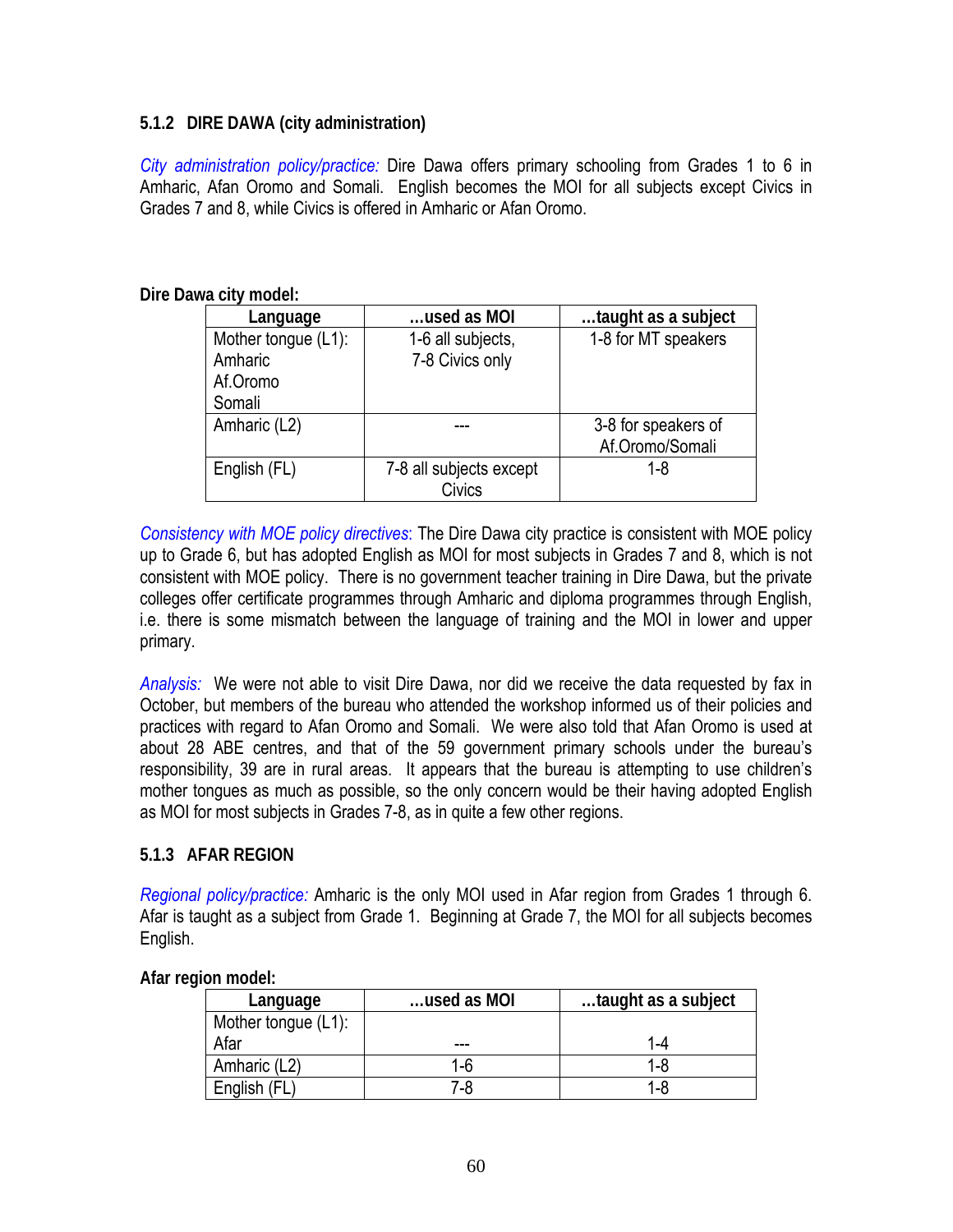*Consistency with MOE policy*: This regional policy is only consistent with MOE directives for speakers of Amharic; speakers of Afar (the seventh largest language community in Ethiopia) are not able to learn through the mother tongue. There is at least an opportunity for Afar speakers to learn their language as a subject from Grades 1 to 4. We did learn that Afar medium is being used for ABE (Alternative Basic Education), so ABE is more consistent with the federal directives than regular regional schools. We also learned at the workshop that the REB wishes to implement Afar schooling from Grades 1 through 8 but needs to prepare the curriculum based on MoE policy. We were told that there is a relatively recently formed institute known as the Afar Language Studies and Enrichment Centre, which may be a good resource for the region.

*Reasoning and attitudes:* The general sentiment from Afar speakers seemed to be that Afar should be MOI in the 1<sup>st</sup> cycle of primary instead of Amharic, but that English should be MOI in the 2<sup>nd</sup> cycle. At an urban secondary school serving speakers of Afar (about 50%), Wolaita, Afan Oromo and Amharic, we talked to a group of ten students who said that 6 years of English as a subject do not prepare them for English MOI Grade 7; they suggested starting English from Grade 5 or putting stronger emphasis on English teaching as a subject. Five of these students who were Afar native speakers suggested that Afar be used as MOI from Grades 1 to 4 instead of Amharic, and a sixth wanted Afar to be MOI through Grade 8 for better understanding. They also suggested that Afar be taught as a subject in higher grade levels, i.e. beyond Grade 4, and that Amharic be given as a subject only. They said they use different languages at home but have no problem using Amharic.

We also talked to three representatives of the Girls' Club who were speakers of different languages but supported Afar for 1<sup>st</sup> cycle primary schooling. They told us they had submitted a proposal for a rural community development project to teach Afar literacy to community members.

We visited a rural community whose new school was recently opened, and learned that community members are asking for evening classes to learn (in order of priority) Afar, Amharic, mathematics, civics and English. For their children all suggestions involved using the mother tongue: "Afar and then English," "Afar Grades 1 to 4 and English from Grade 5," or even "Afar and English medium [bilingual] to the end of school."

*Observations:* We were only able to observe secondary classes and these confirmed what the students said about having difficulty understanding the English MOI, especially from the plasma teachers. Our review of random students' notebooks confirmed that copying of notes does not mean understanding; for example, a sentence from a Grade 11 student's notes on Business read: "Suppose one after noon on you was to school you foot hungry it you have resource many you head…" Regarding plasma lessons, one secondary teacher we interviewed said that their school runs plasma in the morning but teacher-taught classes in the afternoon (which is paid for by parents), and even though teachers give extra tutoring on the weekends to both groups, last year's assessment results were much higher for the afternoon shift.

*Analysis:* We were not able to observe any primary classes taught through Amharic, but we are concerned that it may be used as if it is all students' mother tongue. Some secondary students told us they could use Amharic but that it could be a problem at the primary level, since most speak Afar as a mother tongue.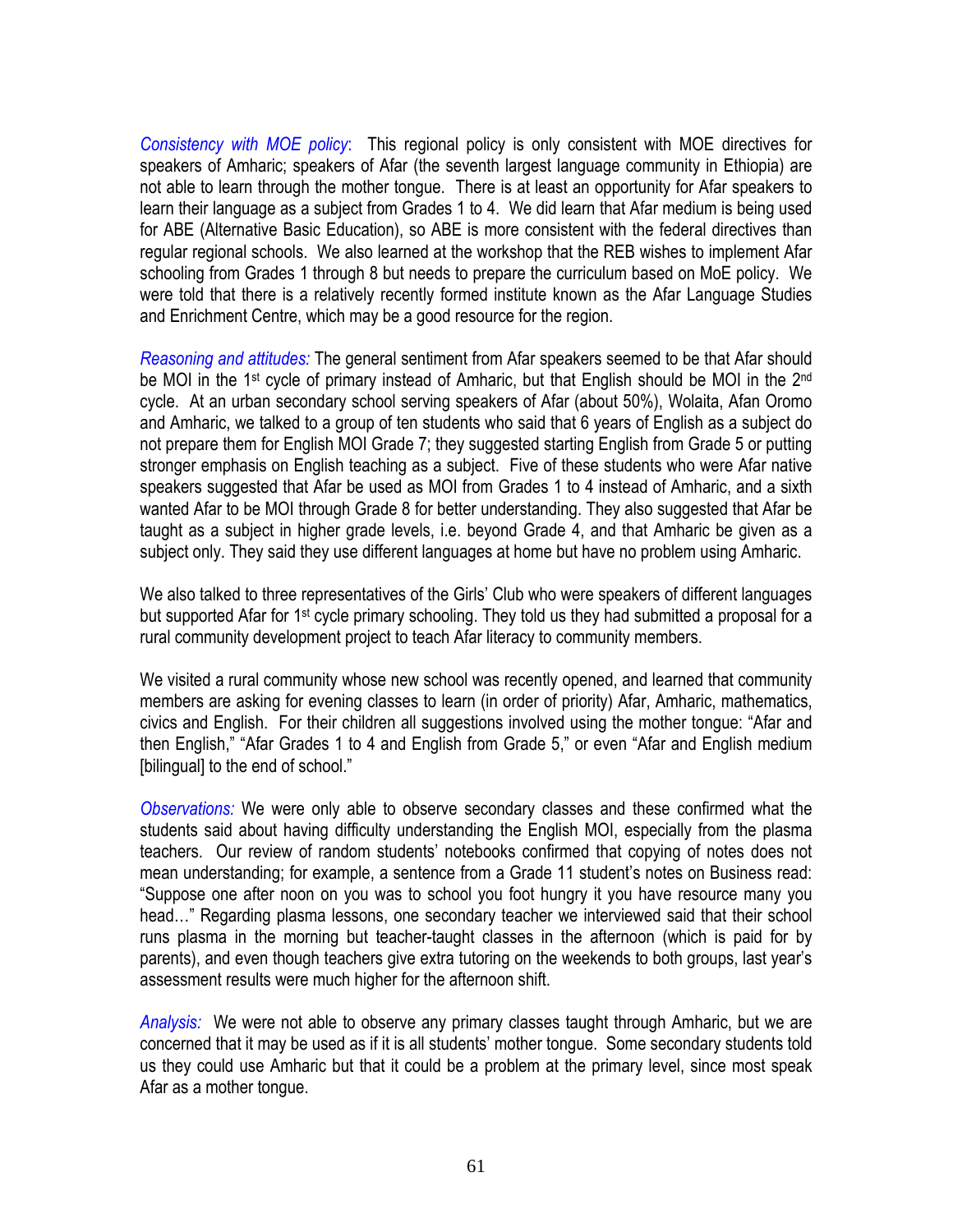We were told that one challenge to providing MT medium schooling is lack of trained educators who are competent in oral and written Afar, but we did meet Afar speaking teachers so there are human resources to build on. In addition, the existence of ABE in Afar means that the region could adapt ABE materials for use with 1<sup>st</sup> cycle primary students as a beginning.

### **5.1.4 AMHARA REGION**

*Regional policy/practice:* Until recently, the Amhara region was using Amharic as MOI through Grade 8 for Amharic L1 speakers. According to REB officials, two years ago they gave in to perceived parent pressure to bring English medium instruction into Grades 7 and 8. Because many educators defended the mother tongue, a compromise was reached that English would become MOI only for physics, chemistry, biology and mathematics, while Amharic would remain MOI for all other content areas. Last year (2005/06) this policy was put into practice in Grade 7, and this year (2006/07) it has begun in Grade 8.

To our knowledge there are two other mother tongues used in Amhara region. For speakers of Awingi, we understand that the mother tongue is used as MOI up to Grade 6, with a switch to Amharic and English as MOI for Grades 7 and 8. For speakers of Afan Oromo, the mother tongue is MOI in Grades 1-8, following the model of Oromiya Region. It may be noted that Amharic mother tongue speakers are the only ones in the country who do not learn another Ethiopian language; all other speakers learn Amharic as their second and national language.

For primary teacher training in the 1<sup>st</sup> cycle, training has been done only through Amharic until this year (2006/07), but we understand that Awingi is about to become the MOI of training at Debre Markos TTC; there may be plans for other languages at other TTCs but were not able to verify this. The MOI of 2nd cycle training is English.

| Language                        | used as MOI                                                                                 | taught as a subject                                                                                         |
|---------------------------------|---------------------------------------------------------------------------------------------|-------------------------------------------------------------------------------------------------------------|
| Mother tongue (L1):             |                                                                                             |                                                                                                             |
| Amharic                         | 1-6 all subjects, 7-8 all subjects<br>except physics, chemistry,<br>biology and mathematics | $1 - 8$                                                                                                     |
| Awingi                          | $1-6$                                                                                       | $1 - 6$                                                                                                     |
| Afan Oromo                      | $1 - 8$                                                                                     | $1 - 8$                                                                                                     |
| Hamittena                       |                                                                                             |                                                                                                             |
| Any Ethiopian language<br>(L2)? |                                                                                             | No L2 for Amharic speakers<br>Amharic for:<br>Awingi & Hamittena speakers:<br>3-8<br>Af.Oromo speakers: 5-8 |
| English (FL)                    | 7-8 physics, chemistry, biology,<br>mathematics                                             | $1 - 8$                                                                                                     |

**Amhara region model:** 

*Consistency with MOE policy*: The regional practice of mother tongue MOI Grades 1-8 for Afan Oromo speakers is consistent with federal policy. However, the new policy for Amharic, Awingi and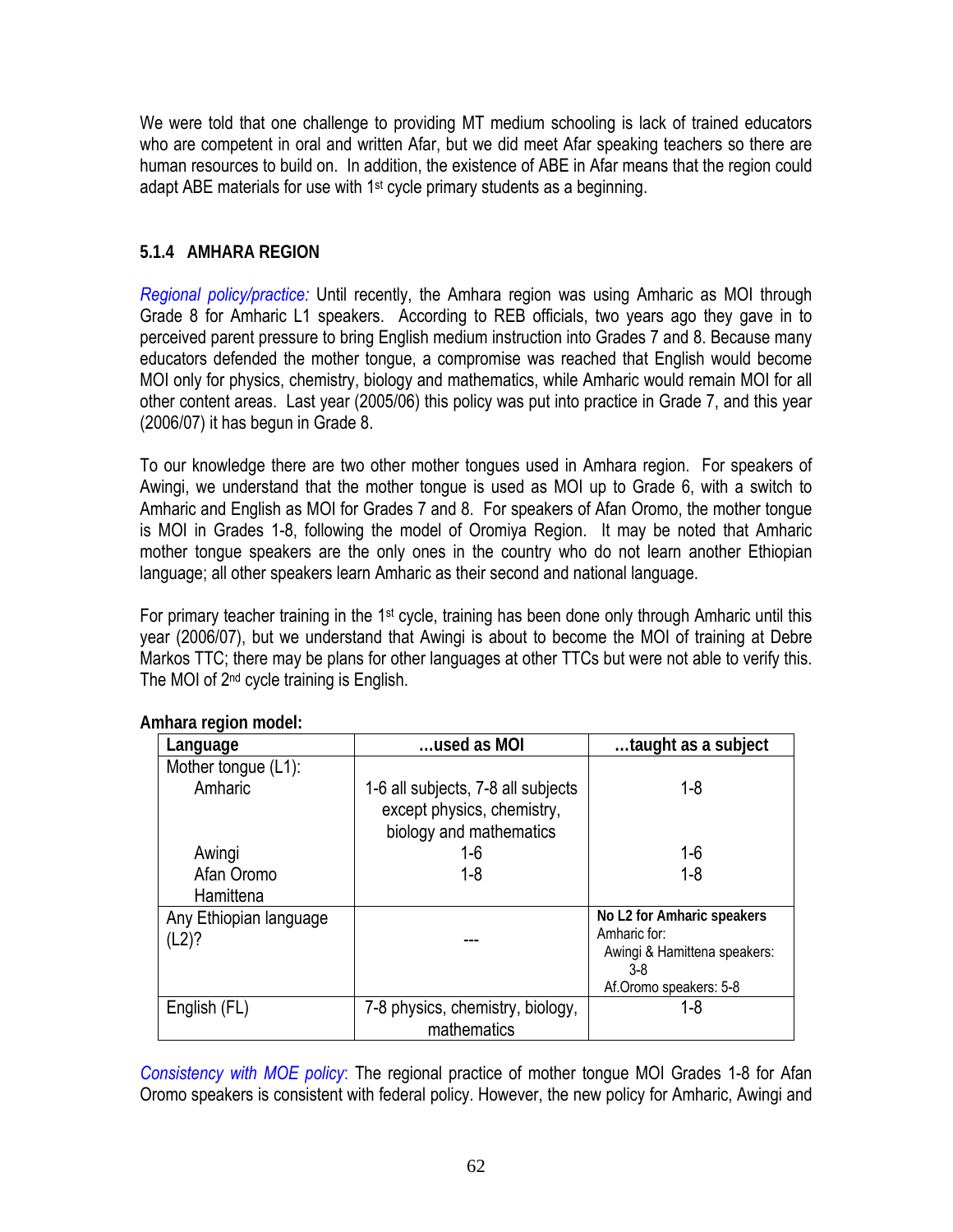Hamittena speakers that brings English medium into Grades 7 and 8 for some subjects is less consistent with the policy. When it comes to teacher training, the regional policy for 1st cycle (certificate) training is consistent for speakers of Amharic and presumably for speakers of the other languages as well. For  $2<sup>nd</sup>$  cycle teacher training, however, regional policy is inconsistent because the MOI was changed to English in 2005/06 despite the fact that the mother tongue is MOI for all 2<sup>nd</sup> cycle subjects except the sciences and mathematics in Grades 7 and 8 for speakers of Amhara and Awingi.

*Reasoning and attitudes:* We were told by REB and TTC officials that the Grade 7-8 policy was changed after public debate, during which many educators defended the use of mother tongue to the end of primary schooling for understanding of content. Parents (particularly, the elite), however, were anxious for English to begin earlier because it becomes the medium of all instruction in Grade 9. Reference was made to Addis Ababa, where English has recently been made MOI for Grades 7-8, and (mistakenly) to Tigray region (which has not in fact adopted English at this level; see below). None of those interviewed were aware of any studies done on what parents want in terms of the mother tongue or how the change might impact on student performance at upper primary levels. An official statement of the Amhara Regional Cabinet (2005) read: "Although we believe that using the mother tongue is correct and appropriate, because there are pressures from society we are forced to use English and Amharic in Grades 7 and 8" (our translation).

From what we learned, some teachers regret the decision to bring English into upper primary schooling. For example, a cluster school supervisor told us that Grade 7-8 teachers wish they were teaching through Amharic again because they are finding it difficult to teach through English (which was verified by our observations). Further, when we asked some rural parents in Tis Abay if they would like their children to learn in English or Amharic and at which levels, their response was "whatever is best for the students."

To explore the teacher training issue, we asked TTC and REB educators why the 2<sup>nd</sup> cycle MOI was changed to English when teachers use the mother tongue for all subjects in Grades 5-6 and all except mathematics and sciences in Grades 7-8. One answer was that the syllabi come from Addis in English; another answer was that they thought English would be the most challenging aspect of the policy to implement because of teacher competence, so they chose English for all 2<sup>nd</sup> cycle training. At the TTC the following was admitted: "Since we changed to English [last year], students find it very difficult to express themselves and they are not confident… so the participation of students is limited and decreasing." There is at least one course in the diploma programme called "Teaching stream subjects" where the MOI is English but trainees can plan lessons and special projects in the appropriate languages, i.e. the languages they will be using in the classroom.

We tried to explore the possibility of Amharic speakers learning another Ethiopian language, but the immediate response was "which language", demonstrating a concern that they would be forced to learn a particular language. The concept of offering optional language study in another Ethiopian language seemed difficult for respondents to imagine, though one policymaker mentioned a couple of widely spoken languages and said that they would be useful for work at the grassroots level.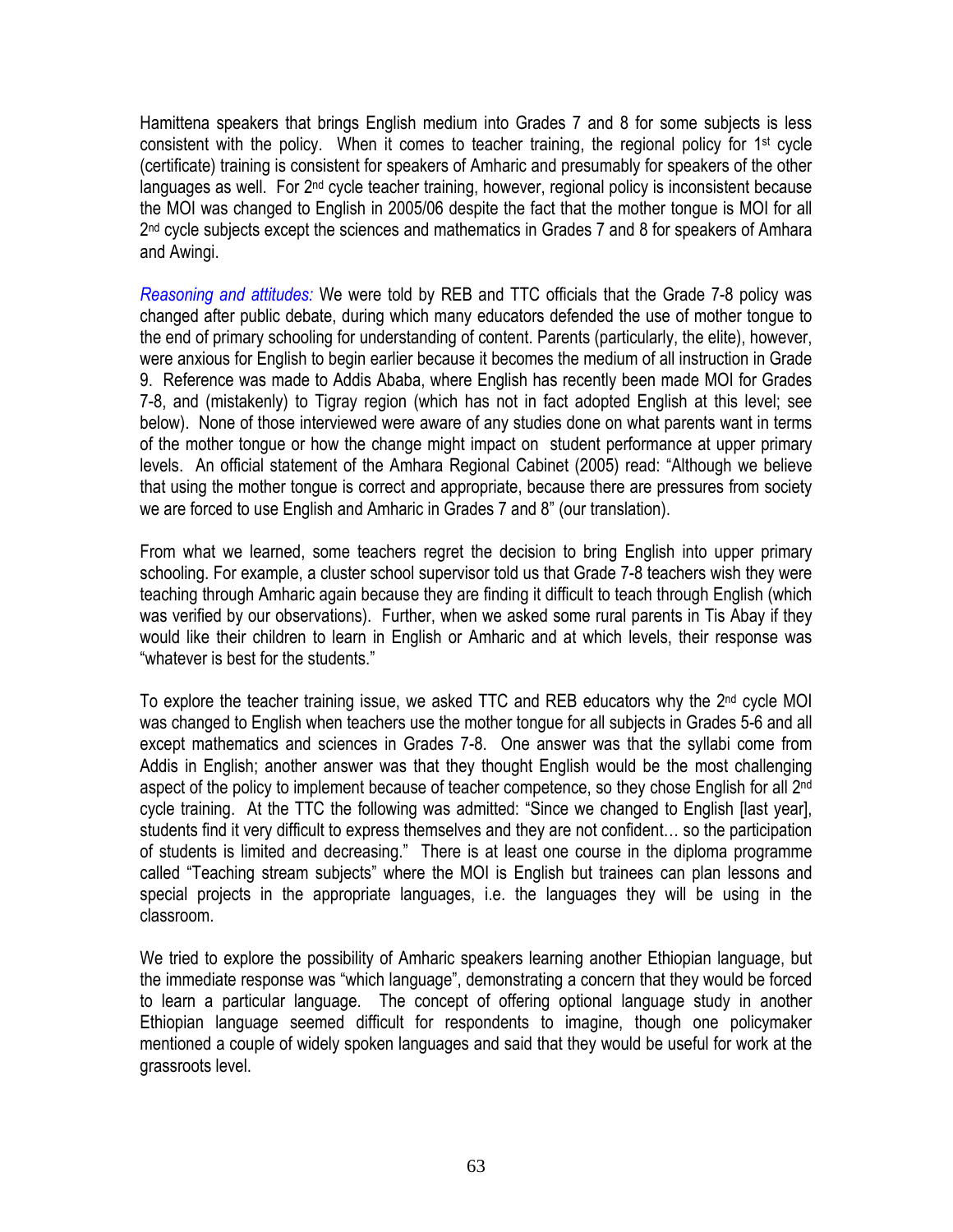*Observations:* From our school observations, one of the most pressing issues in the region is the lack of materials, particularly at the upper primary level, where neither rural nor urban schools had student books (except one for the teacher) in most subjects. The new regional decision bringing English into Grades 7-8 requires mathematics and science textbooks written in English but there are none to date. Teachers told us they were using an outline from the region, translating the old materials from Amharic to English, and/or using their own (English language) reference materials purchased in Addis. It appears that this lack of materials might be traced back to the Bureau and the fact that there is no curriculum department. When we asked we were told that they do not need a curriculum department because they get their materials from Addis. At the workshop this was corrected, however; we were told that the syllabus comes from Addis but is translated into the region's languages at the TTCs, i.e. the TTCs prepare the curriculum for the region.

There was one interesting practice that we observed in an urban primary school, where a local surplus of diploma holders has allowed the school to organize specialist English teachers (those with particular interest or qualifications) for the lower primary grades to relieve the self-contained teachers for that subject. However, this does not seem to be a widespread practice in the region due to budget limitations.

*Analysis:* There are some issues of concern in the Amhara region. First, three different people with whom we spoke (two post-primary educators and a policy maker) appear to have misunderstood the new Grade 7-8 policy, telling us that English is the MOI for *all* subjects in Grades 7-8. While people at the Bureau feel the policy is clear, the fact that the same notion was expressed by a secondary teacher and a teacher educator made us wonder how well it is understood. Another issue of concern is that the policy seems to have been changed before materials could be prepared, which has put both students and teachers in the difficult position of having little support for Mathematics/Science content or for the English needed to teach and learn that content. We were concerned that the REB lacks a curriculum department, but there seems to be a system in place where the TTCs develop the curriculum; it would be interesting to know how this is functioning relative to the other regions. Finally, we have noted an apparent lack of interest in or awareness about learning another Ethiopian language, which would have the potential to promote understanding of other Ethiopians and interest in Ethiopia outside the region.

### **5.1.5 BENISHANGUL GUMUZ REGION**

*Regional policy/practice:* Although we were not able to visit the Benishangul region, we did talk to a few people about the situation there and had access to some yet unpublished research findings on languages in education there. As in the Afar region, which shares the distinction of having the lowest student assessment performance in the country, there is no mother tongue education yet in government primary schools. However, in non-formal education (NFE) and some religious schools there is MT use, and language specialists have told us from SIL (Summer Institute of Linguistics), a faith-based NGO, that the REB is very interested in developing MT models for primary level in the region.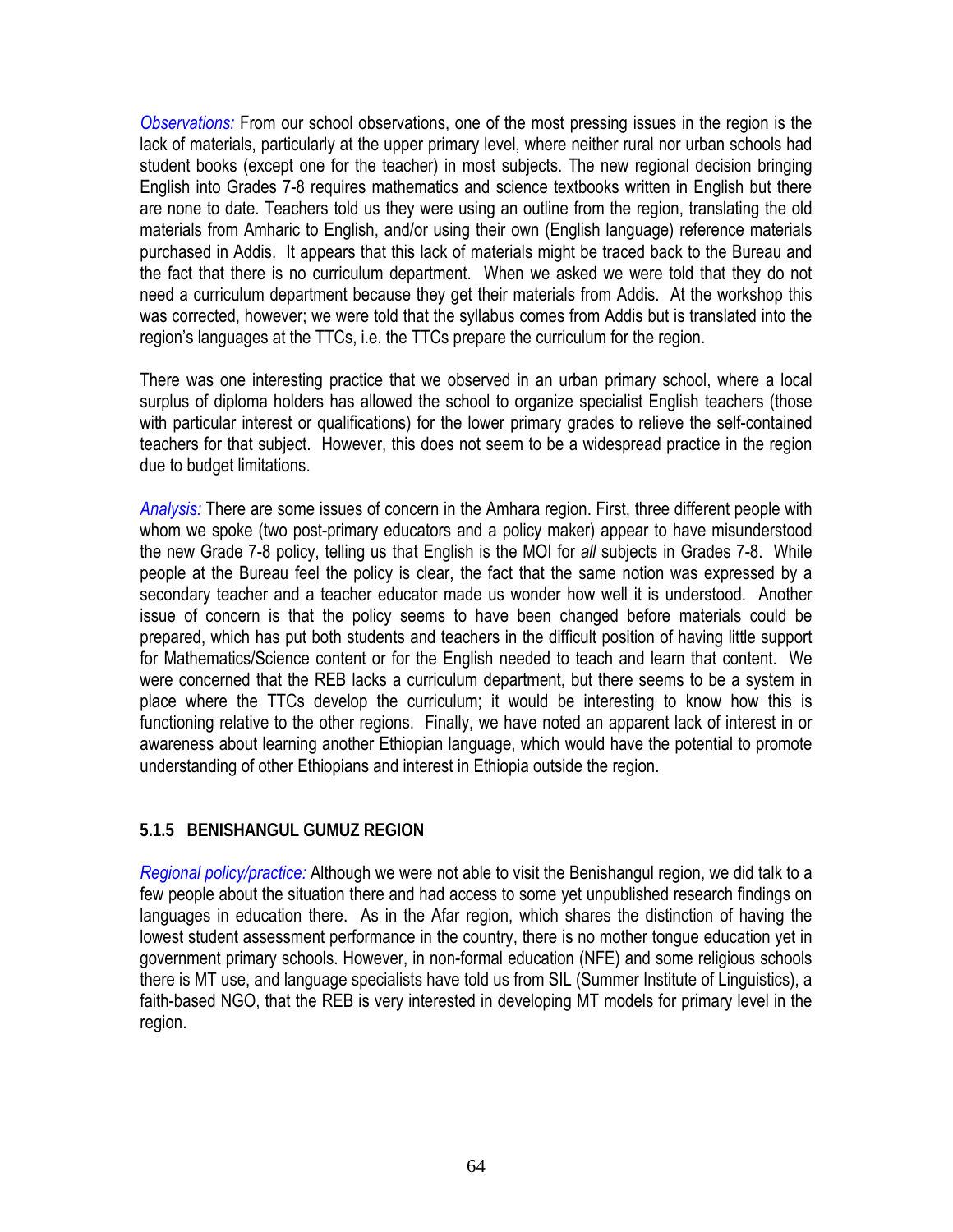### **Benishangul Gumuz region model:**

| Language               | used as MOI | taught as a subject |
|------------------------|-------------|---------------------|
| Mother tongue (L1):    |             |                     |
| Amharic                | $1-6$       | 1-8                 |
| (no MT yet for others) |             |                     |
| Amharic (L2)           | 1-6         | 1-8                 |
| English (FL            | 7-8         | $1 - 8$             |

*Consistency with MOE policy*: The policy in this region is not consistent with MOE directives for speakers of any language. The Amharic speakers, who make up approximately 20% of the population of the region, get mother tongue instruction for 6 years instead of 8. Speakers of other languages (Jablawi/Berta, Gumuz, Afan Oromo, Shinasha and others) must learn through the national language as if it is their mother tongue (instead of learning Amharic as a second language) and then through English, which is inconsistent in both cases with federal policy.

*Reasoning and attitudes:* We have been told that the difficulties are due to "capacity limitations" in terms of teachers and curriculum developers. However, we were assured that the REB and regional government are "highly committed" to implementing the mother tongue policy and intend to provide mother tongue instruction in Grades 1 to 4 in Berta, Gumuz, Shinasha and one other language. With the support of SIL, a faith-based NGO, studies have been conducted on the four languages, new, Latin-based writing systems have been agreed, 30 teachers who are native speakers have been trained in the writing systems, and a series of awareness-raising workshops has been conducted. The languages are being tested as MOI in 11 primary schools of the region. Budget support is urgently needed for teacher training and for textbook preparation and printing. The REB is reportedly taking two measures related to teacher education: one, limiting admission to the certificate (10+1) teacher training programme at the TTC to mother tongue speakers of these three languages; and two, upgrading ABE facilitators to certificate level.

### **5.1.6 GAMBELLA REGION**

*Regional policy/practice:* In Gambella region there are three languages used as MOI in the 1st cycle of primary schooling: Nuer, Anguak and Mezhenger. English becomes the MOI as of Grade 5, and the teacher training matches this, i.e. 1<sup>st</sup> cycle primary teachers are trained in one of the three local languages and 2<sup>nd</sup> cycle primary teachers are trained in English. Those from outside Gambella attend either Nuer or Anguak medium schools.

| Language            | used as MOI | taught as a subject |
|---------------------|-------------|---------------------|
| Mother tongue (L1): |             |                     |
| <b>Nuer</b>         | 1-4         | $1 - 10$            |
| Anguak              |             |                     |
| Mother tongue (L1)  | 1-4         | $1 - 8$             |
| Mesenger            |             |                     |
| Amharic (L2)        |             | $3 - 8$             |
| English (FL)        | $5 - 8$     | 1-8                 |

**Gambella region model:**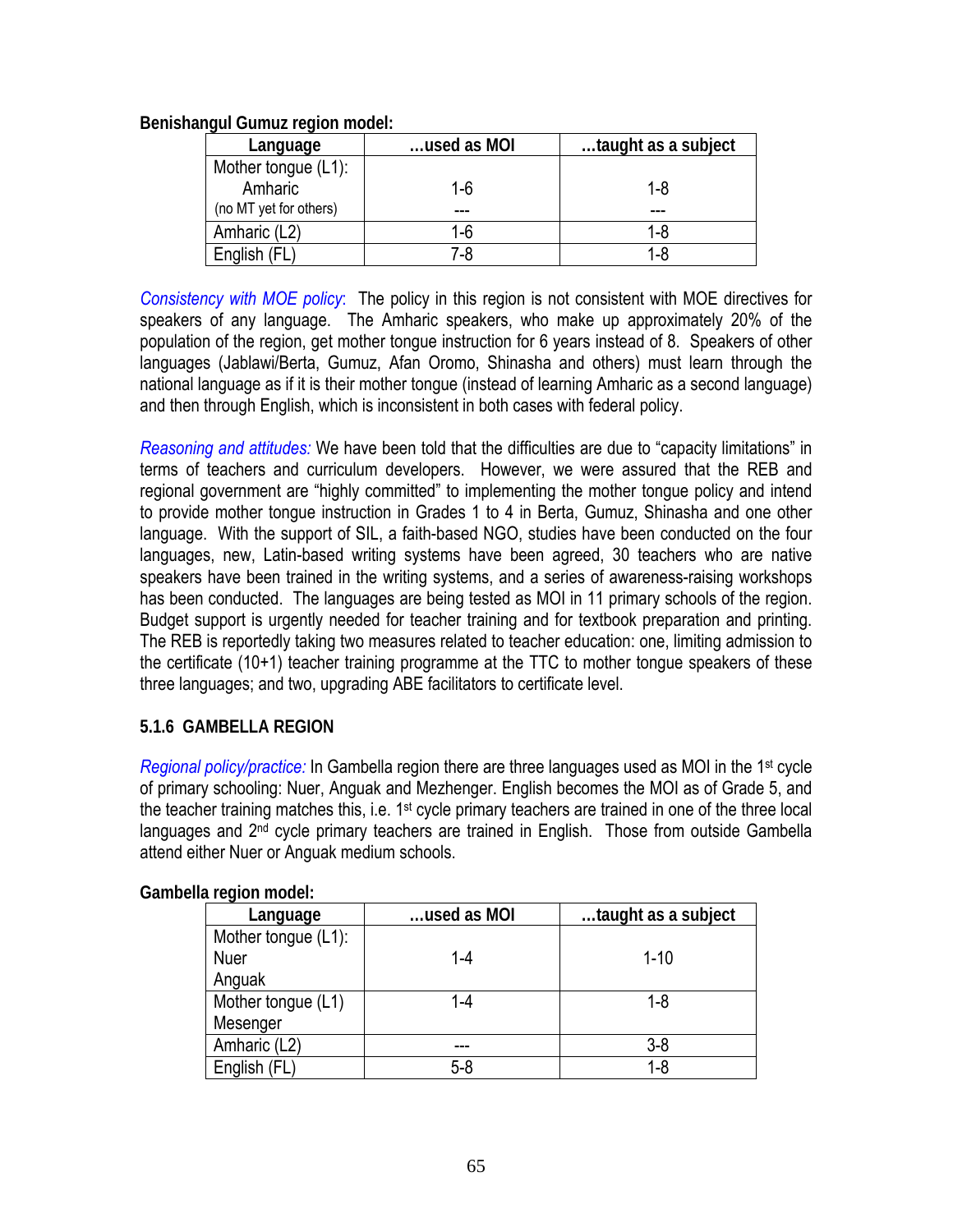*Consistency with MOE policy directives*: Because the Gambella regional policy does not allow for mother tongue as MOI in the 2<sup>nd</sup> cycle, it diverges considerably from the MOE directives. The change to English as MOI at Grade 5 allows for only four years of English study as a subject, which is unlikely to prepare students for academic use of English unless, as some claim, students are exposed to English outside the classroom; their English competence would need to be tested to confirm the claim. The MOI of 2nd cycle teacher training does match the MOI of 2nd cycle primary schooling because both are English, although this does not represent the intent of federal policy.

*Reasoning and attitudes:* According to REB officials, if regional governments have the right to decide on the MOI, then the model currently in place in Gambella should continue because people are happy with it. The main reason we were given for beginning English MOI at Grade 5 is to better prepare students for English MOI at the secondary level, a reason echoed by local language specialists and public officials including representatives of the Women's Bureau. Another reason given by school directors was that there is a shortage of teachers who speak the local languages as well as a shortage of materials. (According to the REB, this shortage of 1st cycle teachers who speak Nuer and Anguak was relieved at the end of November by the graduation of "more students than needed." It was not explained how schools will compensate for the part of the curriculum which students have missed since the beginning of the year.)

Most teachers appear to agree with the current policy, saying that by the time students reach Grade 9, they will have "no problem" learning all subjects in English. No one claimed to have evidence that this is so; rather it seems to be a generalised hope. According to REB officials, Amharic was used as a MOI at the primary level for more than half a century, but even then it was difficult for students to deal with the English medium at the secondary level. One REB educator told us that he disagrees with the current policy, and feels the best MOI for Grades 1 to 6 would be the mother tongue because children understand better when they are taught in their mother tongue. However, he felt that English should become the MOI at Grade 7 because students face a shortage of reference materials in the mother tongue.

According to TTC educators who speak local languages, students were forced to learn in Amharic in the past, but the problem was that there are "too many letters" in Amharic that do not represent sounds in Nuer and Anguak. It was reported that current forms of writing these languages use appropriate letters to represent their sounds so that students "do not have any psychological problem" and can easily understand lessons given in the MT. These TTC educators said that parents are very happy about the new curriculum and about the use of Nuer and Anguak as MOI in Grades 1-4. This would seem to lend support for mother tongue as MOI up to at least Grade 6, yet there was strong opposition on the part of some native speakers, the reason being that students might have difficulty in the future (at Grade 9). The TTC staff members we interviewed felt that the "language problem" at Grade 9 should be dealt with by beginning English MOI in the 2nd cycle of primary schooling.

A similar ambivalence was found at the primary school level. While teachers reported that students have problems understanding lessons in English in Grade 5 and "a lot of hard work is required" at that level, two school directors said they wished that English could be used as MOI from Grade 1 with the mother tongue taught only as a subject, to prepare students as private schools do for the level of English required by secondary education.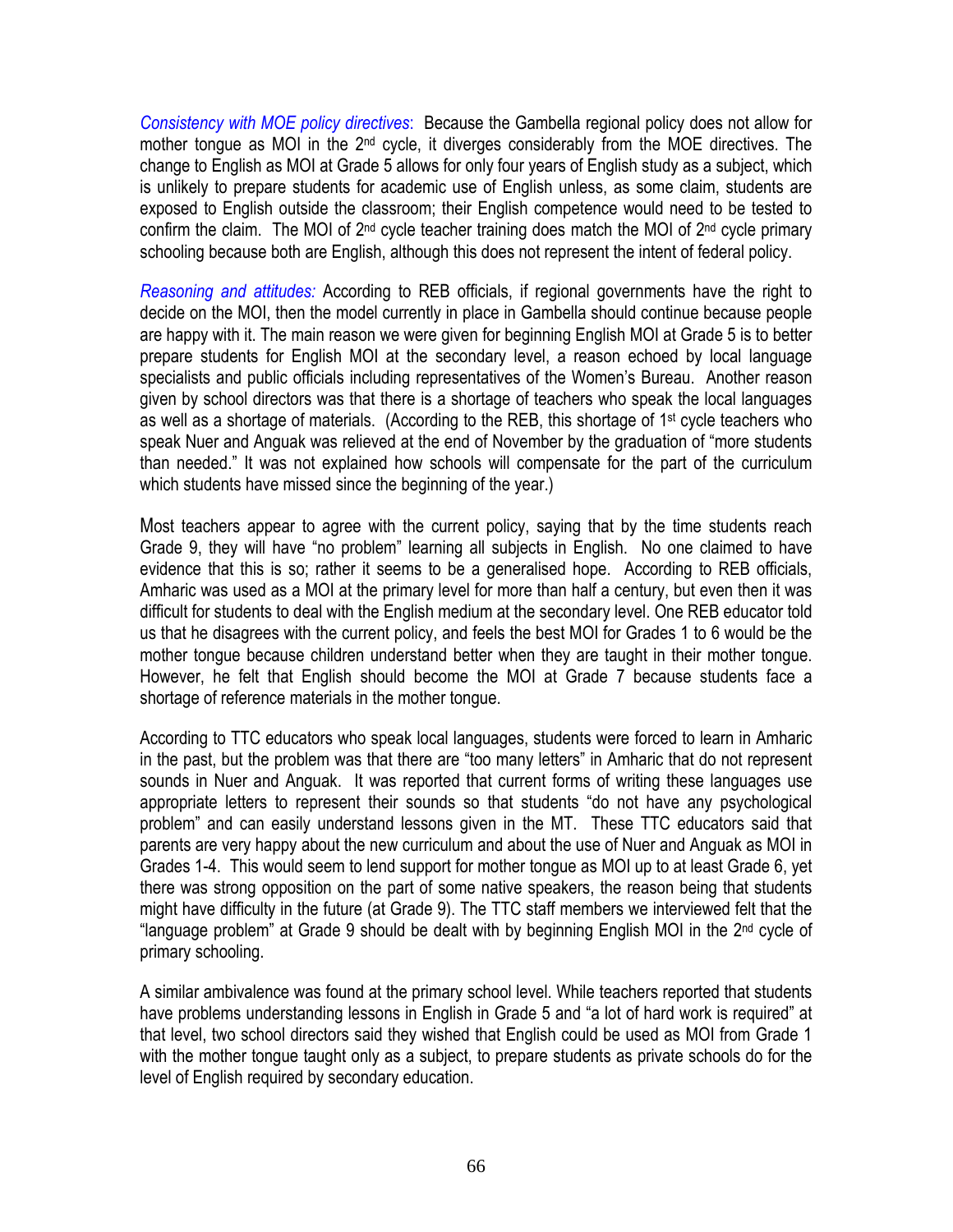In reference to policies in other regions, representatives of the Women's Affairs Bureau said they felt that the problem in some other regions is that students learn in mother tongue from Grades 1 to 8 and then find it difficult to cope with the English medium when they reach Grade 9. They added, "Whether we like it or not, the world is becoming one" and therefore students should learn English.

*Practices observed:* In Gambella it appears that one issue affecting mother tongue instruction at the lower primary level is a shortage of teachers who are native speakers of Nuer and Anguak. Teachers who do not know the language of instruction very well reportedly use Amharic. This shortage appears to be caused by the greater opportunities for Nuer and Anguak speaking teachers to get better positions, e.g. at offices in the regional administration, often after only a year of teaching. This is apparently a problem at the teacher training level as well, making the training of native speakers difficult and depriving non-native speakers of any exposure to Nuer and Anguak, the languages to be used as MOI in the schools where they will teach upon graduation. (We do not know how many non-native speakers are in teacher training programmes, but obviously it is best to recruit native speakers and those who are highly competent already, as TTC programmes do not offer additional language training.)

Another issue discussed by informants is the lack of mother tongue education for students who do not speak Nuer and Anguak because their families migrated to Gambella from other regions. Thus far they must learn through one of the local languages, but two primary principals mentioned that parents and teachers have been "complaining" but it is beyond their capacity to find a solution. They have requested help at regional meetings but so far no response has been given. It is their impression that most non-locals are sending their children at great expense to private English medium schools, where students are believed to gain better English language ability.

A final issue that was raised concerns the level of Amharic learned by primary students. Despite the fact that (as mentioned above) many teachers are non-native speakers of Nuer and Anguak and prefer to use Amharic, students reportedly, find it difficult to read in Amharic even at Grades 5 and 6. This may reflect inadequate teaching methodology for Amharic as a subject, but in addition, there may be differences in student attitudes. For example, it was reported that Anguak speaking students had little problem expressing themselves in Amharic, while Nuer speaking students had a more positive attitude toward speaking English. In fact, Nuer speaking students we observed in upper primary seemed to speak relatively better English than we observed among other students or in other regions, and the same could be said for teachers.

*Analysis*: One effective practice is that language competence in Nuer, Anguak or Meshenger is not only a requirement for teaching in the appropriate schools; it is also a requirement for being trained at the TTCs. It appears that some effort on the part of the REB and TTCs is being put into recruiting and training more native speakers of these languages, despite the difficulty in keeping qualified teachers in their positions. The problem of losing Nuer and Anguak speaking teachers to other posts demonstrates that there is a demand for their language skills, but it also means that it may be difficult to retain trained teachers. However, we were told at the workshop that there is no shortage of teachers who are native speakers, so it seems that the supply meets the demand. A positive development in Gambella is that despite Nuer, Anguak and Mesenger being languages spoken by small minorities, the languages have been developed as subjects to the end of primary and into secondary in two cases. This serves as an example to other regions where languages with larger numbers of speakers have not yet been developed this far.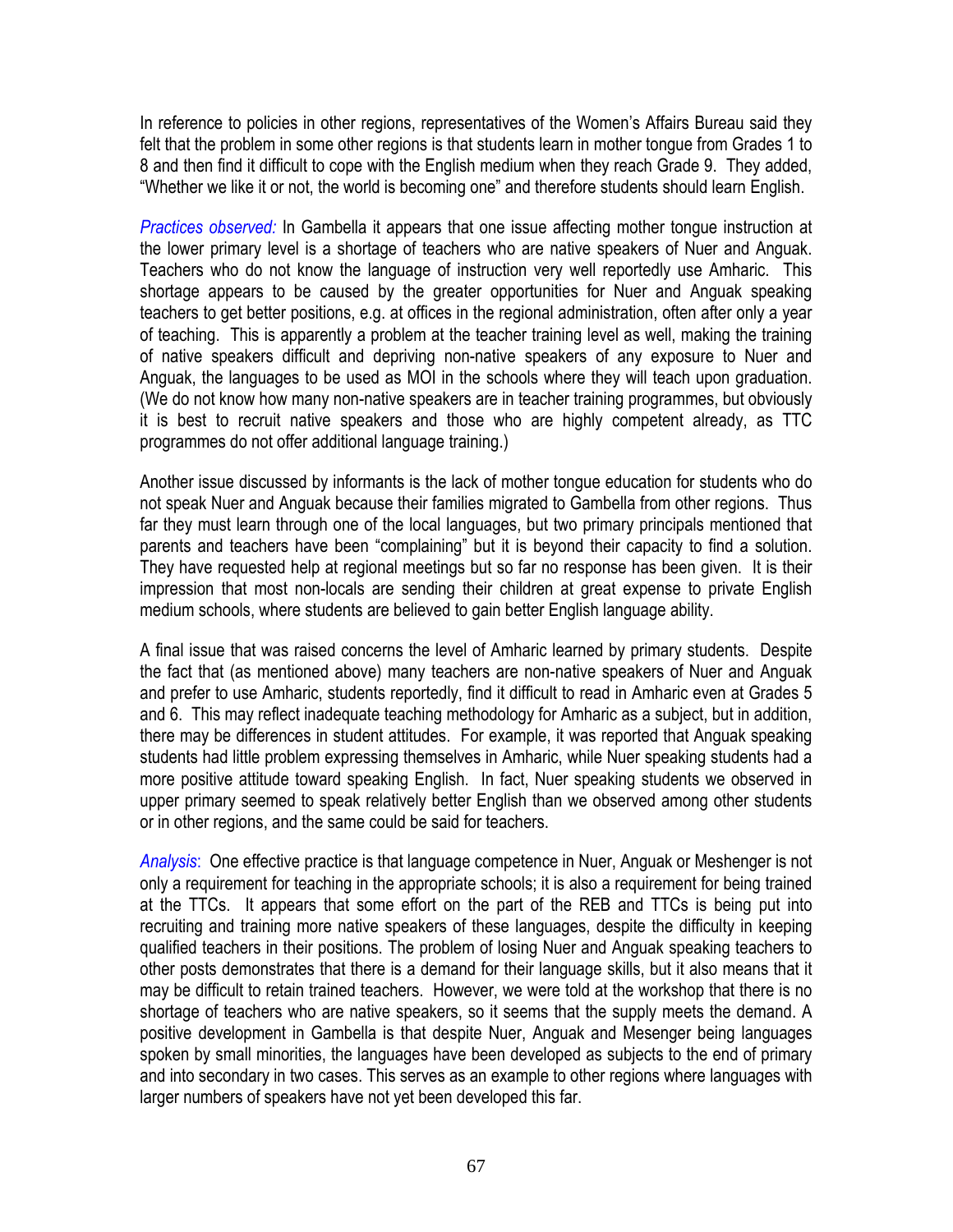As in other regions, the attitudes expressed in this region clearly reflect people's concern that students learn adequate English to prepare them for successful secondary schooling. However, it seems that there is still an understanding that the mother tongue is useful for teaching and learning, as evidenced not only by Nuer and Anguak supporters but also by the speakers of other languages who are demanding mother tongue schooling.

#### **5.1.7 HARARI REGION**

*Regional policy/practice:* Three mother tongues—Harari, Afan Oromo and Amharic—are used as MOI in the Harari region from Grades 1 to 6. For Grades 7 and 8 the MOI is English for Sciences and Mathematics and mother tongue for the other content areas. For primary teacher training in the 1<sup>st</sup> cycle there are three different streams for the three MOI, but for 2<sup>nd</sup> cycle teacher training the only MOI is English.

| Language                                               | used as MOI                                                                                 | taught as a subject |
|--------------------------------------------------------|---------------------------------------------------------------------------------------------|---------------------|
| Mother tongue (L1):<br>Harari<br>Amharic<br>Afan Oromo | 1-6 all subjects, 7-8 all subjects<br>except physics, chemistry,<br>biology and mathematics | 1-8                 |
| Amharic (L2)                                           |                                                                                             | $3-8$               |
| English (FL)                                           | 7-8 physics, chemistry, biology<br>and mathematics                                          | 1-8                 |

**Harari region model:** 

*Consistency with MOE policy*: The language education practices in Harari region primary schools are consistent with policy to the end of Grade 6. Since English takes over as MOI for physics, chemistry, biology and mathematics in Grades 7 and 8, the Harari regional policy is not entirely consistent with federal policy in the last two years of primary. When it comes to teacher training, the 1st cycle MOI matches the three mother tongues used as MOI in the lower primary and complies with MOE policy, but as in other regions there is a mismatch of MOI for 2<sup>nd</sup> cycle training and the MOI in upper primary school for all.

*Reasoning and attitudes:* In this region there seems to be consensus between educators and teachers that primary schooling should be in the mother tongue. The majority (19 of 23) of teachers and teacher trainers who completed our questionnaires said that students are only ready to use English by Grades 7-8 and not earlier, i.e. they support the current regional policy. REB officials expressed their strong belief that a change to English at Grade 7 is better rather than a change at Grade 9; they told us that students who learn only in the MT to Grade 8 do not have enough English to take the Grade 10 examinations. When we asked for evidence that MT learners perform less well than those who switch to English sooner, they were not able to present any, but suggested that more research be conducted. (See section 5.2 on assessment for evidence to the contrary, i.e. that stronger mother tongue programmes tend to get better results.)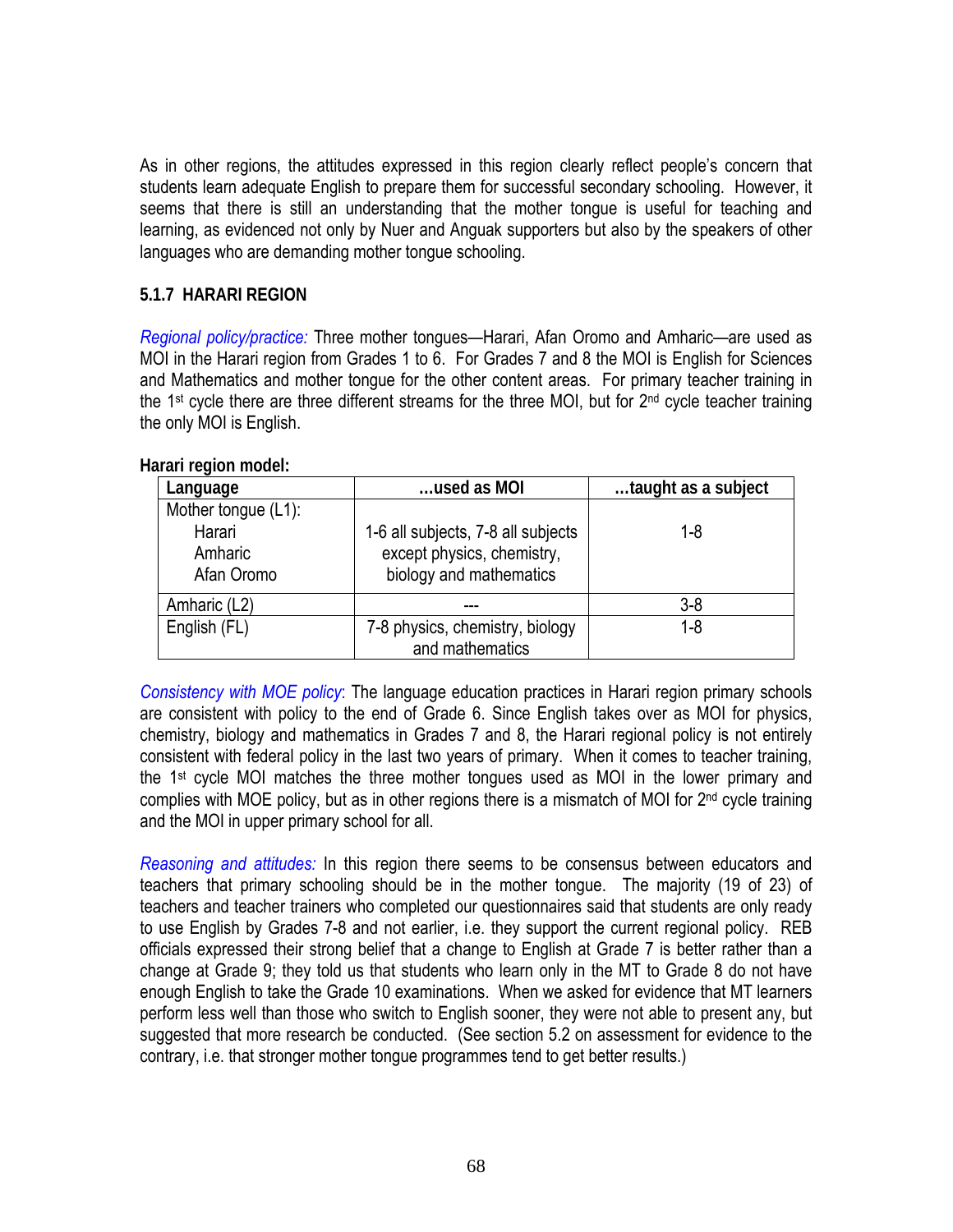Regarding the contradiction between MOI in 2<sup>nd</sup> cycle teacher training and the MOI at the upper primary, REB and TTC educators explained that the region is saturated with teachers. Apparently, many of those who register at the college are not expecting to teach in Harari region but are more likely to go to Afan Oromo or Amharic speaking areas to teach. They also said that the English medium is necessary for student teachers to read and use reference material which is only available in English, including materials on teaching methodology. Finally, they said that offering diploma level training in English fulfils teachers' aspirations of upgrading their skills. Having said this, TTC teachers also told us that to be sure their trainees have understood lessons well, it is necessary to explain in the mother tongue (Harari/Afan Oromo/Amharic)**.** We also learned that having to write assignments in English is such a challenge for teacher trainees that they may resort to plagiarism by downloading material from the internet, making it difficult for instructors to assess trainees' true performance. Of serious concern was information volunteered and then confirmed several informants that the communicative language teaching methodology introduced during the ELIP training had been misinterpreted by teachers and teacher trainers. They now believed that they had been empowered to use 'broken English' when teaching English as a subject and when using it as a medium of instruction.

*Observations:* Of all the classes we observed in Ethiopia, those in the Harari region appeared to have the best student : teacher ratio. REB officials told us the average there is 30:1. This has to do with what the REB officials call an over-supply of teachers. Apparently each self-contained class in primary cycle 1 has 1, 5 teachers, i.e. one teacher and an assistant shared with another class. The assistant teacher is specifically required to assist with reading and writing development, including English as a subject. The REB reported that class size in the region does not go above 50, which is also relatively low.

It is interesting to note that students in this region may be exposed to a variety of Ethiopian languages. A 1<sup>st</sup> cycle teacher in a Harari medium school told us that his students are trilingual in Harari, Afan Oromo and Amharic. If they do not understand his lesson in one of the languages he switches to another, and if the message is not yet clear he uses the third. This represents a constructive solution to teaching and learning in a multilingual context, and offers opportunities to explore other options for managing multilingual teaching and learning situations.

One effective practice that we observed at one urban school is the use of two languages as MOI on a shift basis, e.g. organizing students by mother tongue. (This is also done in Somali region; see below.)

*Analysis:* It is unfortunate that regional policymaking has apparently been done without research on whether or not an earlier shift to English would help students do better at the secondary level. Apparently, some parents already believe that earlier English MOI is better. We learned that people are moving their children from Oromiya region to Harari region so that their children can learn in MT but also begin English MOI in Grade 7. According to one school director, 150 of the 520 students in Grades 7 and 8 have come from outside the region because the English medium starts at Grade 7.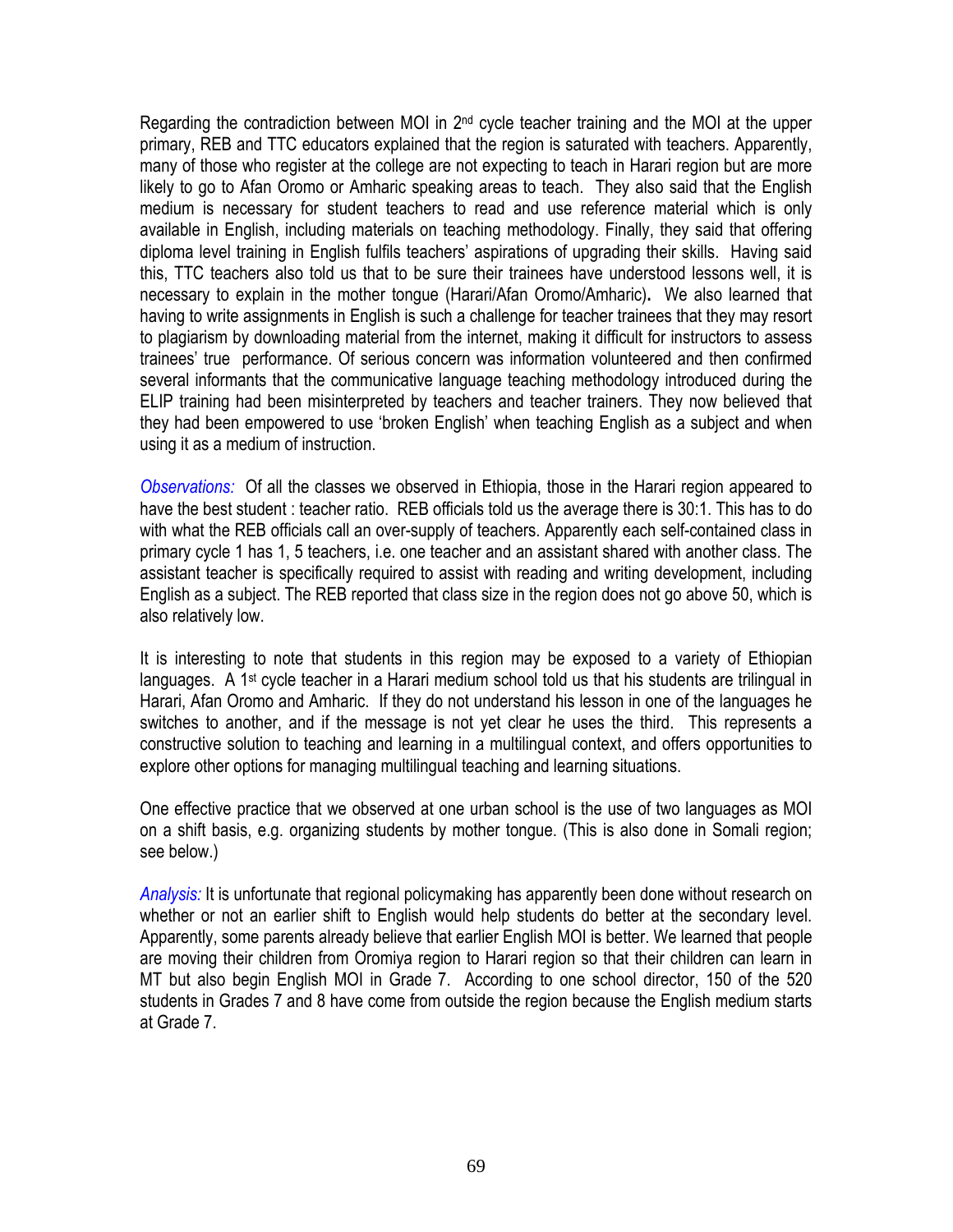#### **5.1.8 OROMIYA REGION**

*Regional policy/practice:* Afan Oromo is used as MOI from Grades 1 to 8 and in the training of teachers for both primary cycles. Amharic is taught as a subject from Grade 5. Teacher training for both 1st and 2nd cycle teachers is done through the medium of Afan Oromo (or Amharic, the latter stream for speakers of Amharic as a mother tongue).

**Oromiya region model:** 

| Language           | <b>Medium of instruction</b> | Subject of study |
|--------------------|------------------------------|------------------|
| Mother tongue (L1) | 1-8                          | 1-8              |
| Amharic (L2)       | ---                          | 5-8              |
| English (FL        | ---                          | 1-8              |

*Consistency with MOE policy*: Educational language practice in Oromiya region is entirely consistent with the national policy in both cycles of primary schooling and in all teacher training. This region begins the study of Amharic as a subject at Grade 5, which is later than in most regions, but it is still consistent with federal policy requiring study of the national language during primary schooling.

Like the teaching of Amharic to students speaking other languages, Afan Oromo is apparently taught as a subject to all students in the region. This is consistent with MOE policy (as well as with international cases like Nigeria and India where regional or state languages also known as "languages of the environment" are required second languages for residents).

*Reasoning and attitudes:* According to a research report done by the Oromiya Education Bureau (OEB, August 2005) Afan Oromo became the official language of the region and MOI for primary Grades 1-4 in 1992; the next year its use as MOI was extended to the end of Grade 8. The report made a number of evidence-based arguments, among them these two:

1. The use of Afan Oromo as MOI from Grades 1 to 8 is causing no problems; on the contrary, it is very important to ensuring the quality of education.

2. English language proficiency is weak even though English is taught as a subject from Grade 1. This is true even where English is the MOI for Grades 7 and 8. The problems are teacher competence and methodology, not the mother tongue.

In a focus group discussion we had with REB representatives, all stressed the need to use Afan Oromo as MOI even beyond Grade 8, because they have seen that students participate actively in class discussions and learn better through the mother tongue. They feel that Afan Oromo could be used at higher levels because there are general reference materials available such as dictionaries and glossaries, an opinion that was echoed in the report, which had surveyed 8 of the 11 zones in the region. Officials we talked to in one zone supported this view and mentioned the experience of countries like Russia, Japan, Germany and Sweden in using their own languages and not English to develop. We heard this again from a TTC vice dean, who added other justifications of mother tongue use: pedagogical, rights-based, and in the case of Afan Oromo, the fact that it is spoken by 30 million people. He added, "We don't need research—we witness that students are very good in Afan Oromo classes and poor in English—there is a big difference."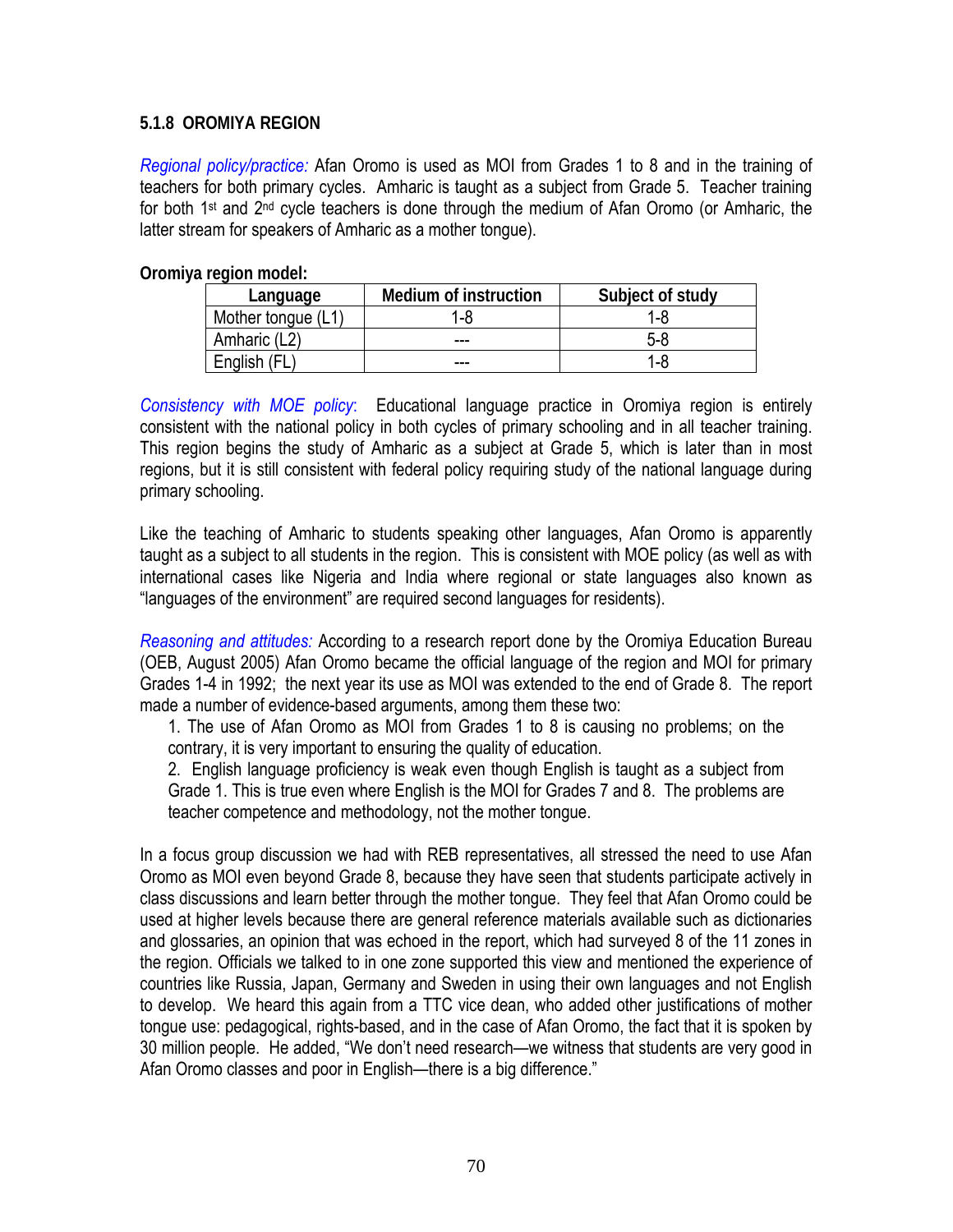Regarding English, REB educators supported the current model of studying English as a subject, saying that if appropriate methodology could be used students would have sufficient English by secondary level. This does not appear to be the case now, as a woreda official told us students are finding the transition to English MOI in Grade 9 very difficult, and this is putting pressure on policymakers to begin English as MOI some time during primary schooling. The same woreda official felt that earlier use of English as MOI was justified to allow for student mobility and shortage of books written in the mother tongue. The idea of promoting English learning by making it MOI was echoed by two different groups of parents we talked to, who said their children found it difficult to cope with the English medium by the time they reached Grade 9. The repetition and failure rate because of this is very high, they said, and in the current system their children have only two years in English as a MOI before they sit for the national exam; their suggestion was to introduce English MOI in Grade 7. (Note that this perception is not based on evidence; REB officials told us at the workshop that their study indicates that repetition and dropout rates decreased dramatically as a result of using Afan Oromo as MOI.) Some student groups we talked to supported Afan Oromo as MOI while others wanted English medium in the 2<sup>nd</sup> cycle, so there are definitely mixed feelings about this in this region despite relatively strong support for the mother tongue.

The regional policy of teaching Amharic starting at Grade 5 (rather than at Grade 3, which is done in most other regions) has also been a topic of debate. In a focus group discussion with rural primary teachers, we were told that they supported Afan Oromo to the end of Grade 8 but would suggest beginning Amharic study earlier to facilitate learning. However, REB educators support the current policy, saying that the differences in script are best learned once students have consolidated skills in Afan Oromo.

Regarding 2<sup>nd</sup> cycle teacher training, one REB educator was concerned that some instructors may mix Afan Oromo with Amharic, where it would be better to give all content and methodology courses in competent Afan Oromo. At one TTC we learned that the REB and the six TTCs of the region work together to prepare materials, especially modules translated and "refined" based on the materials received in English from the Ministry. According to a TTC dean, their selection criteria are: performance at the secondary level, national exam results (tested using English), results on "our own aptitude test" (in mathematics, English & other subjects), Afan Oromo competence, and finally results of an interview in Afan Oromo. There are special admission requirements for women to achieve a female: male ratio of 50:50.

As in other parts of the country, training of teachers for primary 1<sup>st</sup> cycle has been taken over by private TTCs, and we visited one in the region. This private TTC, which trains both certificate and diploma-level teachers using Afan Oromo as MOI, appeared to be in close touch with the REB and other TTCs. It had a well-equipped library full of books for primary Grades 1 through 8 written in Afan Oromo; in fact, we saw more books (and photocopies of the books) at this library than we had seen in the schools.

*Observations:* In the Afan Oromo medium classes we observed, students were eager to give answers to questions asked by the teachers. Most of the classes were very interactive and students did not have problem reading from their books or answering questions correctly. In one Grade 1 mathematics class we observed, students had been asked to make numbers out of cardboard and the teacher was discussing the activity with them. One boy raised his hand and asked her if the numbers could have been made out of straw instead of cardboard. This type of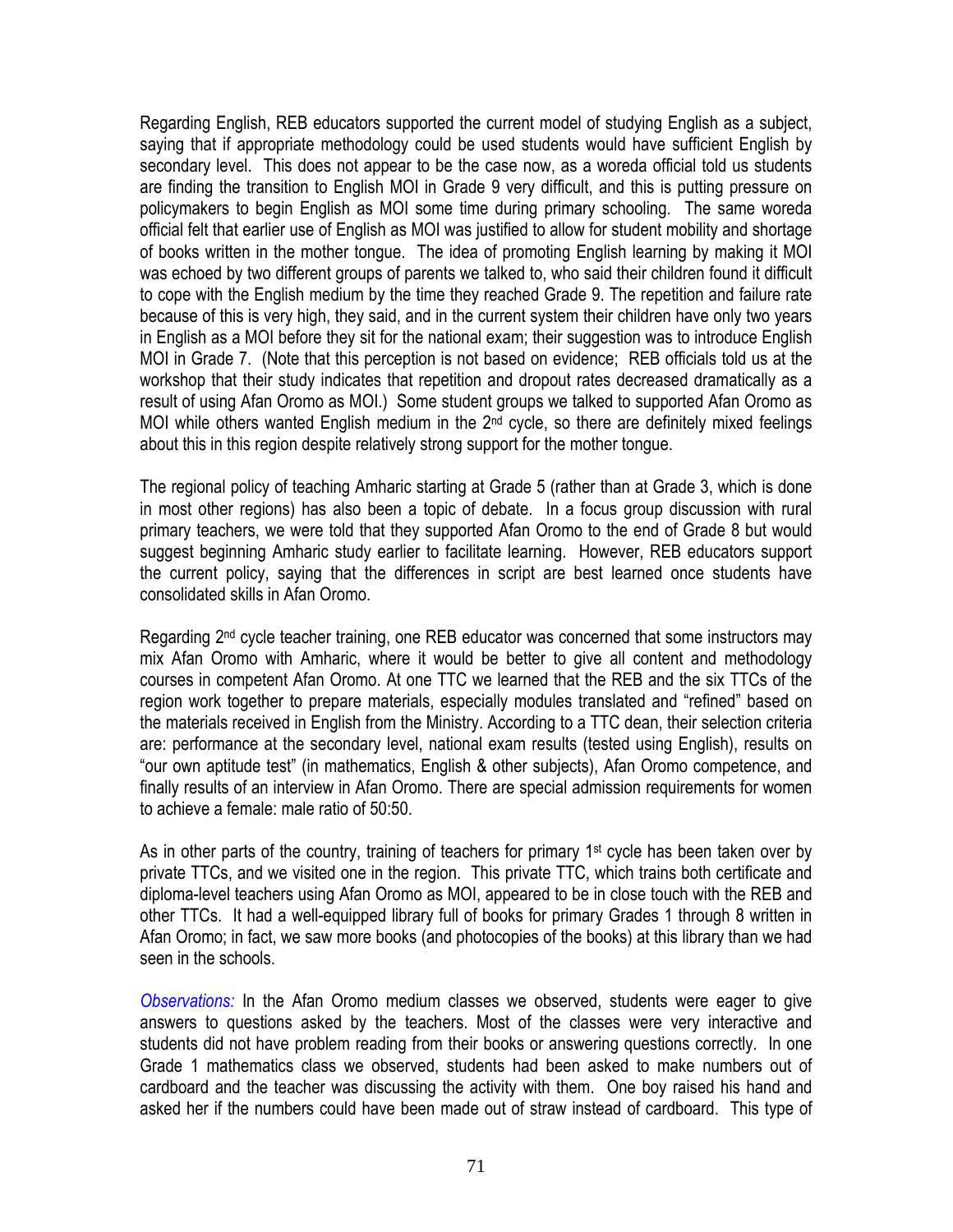thinking and sharing is clearly made possible by use of a language in which students and teachers are competent.

*Analysis:* Starting Amharic as a subject at Grade 5 may seem late in comparison with other regions, but MOE policy does not state a grade level and the region has justified its decision by citing the need to consolidate mother tongue literacy. There are significant differences between Afan Oromo and Amharic, in terms of both linguistic distance and Latin vs. Ethiopian writing systems, which might lend support to an earlier start; we were told that when children move to other areas, they are placed in Grade 1 or Grade 3-- lower than their true grade levels-- because of their limited competence in Amharic. Like English, however, the issue may be one of using more appropriate methodology rather than of changing the timing.

### **5.1.9 SNNPR REGION**

*Regional policy/practice*: In the South the mother tongues of many groups are used as MOI but only in the 1st cycle of primary education. The languages used in lower primary are listed alphabetically in the model below. For the  $2<sup>nd</sup>$  cycle, only English is used as MOI, but students whose mother tongues are Amharic, Gedeo, Gofa, Hadiya, Kembata, Korete and Sidama study their languages as subjects through Grade 8. (Please note that there may be some discrepancies in the names of languages.)

| Language            | used as MOI         | taught as a subject        |
|---------------------|---------------------|----------------------------|
| Mother tongue (L1): | All are used as MOI |                            |
| Amharic*            | Grades 1-4          | All languages marked with  |
| Dawro*              |                     | * are taught as subject in |
| Gamo*               |                     | Grades 1-8;                |
| Gedeofa*            |                     | Silti - Grades 1-4         |
| Gofa*               |                     |                            |
| Hadiya*             |                     |                            |
| Kabena              |                     |                            |
| Kafinono*           |                     |                            |
| Kembata*            |                     |                            |
| Kontigna*           |                     |                            |
| Korete*             |                     |                            |
| Sidama*             |                     |                            |
| Silti               |                     |                            |
| Wolaita*            |                     |                            |
| Amharic (L2)        |                     | $3 - 8$                    |
| English (FL)        | $5-8$               | $1-8$                      |

**SNNPR region model:** 

*Consistency with MOE policy*: The practice in SNNPR does not allow for mother tongue as MOI in the 2nd cycle, meaning that it is not consistent with MOE policy, though speakers of most languages are able to study the mother tongue as a subject throughout their primary schooling. Like in Gambella, the shift to English as MOI at Grade 5 is probably too soon for students to understand the academic content; and unlike Gambella, there is little indication that students are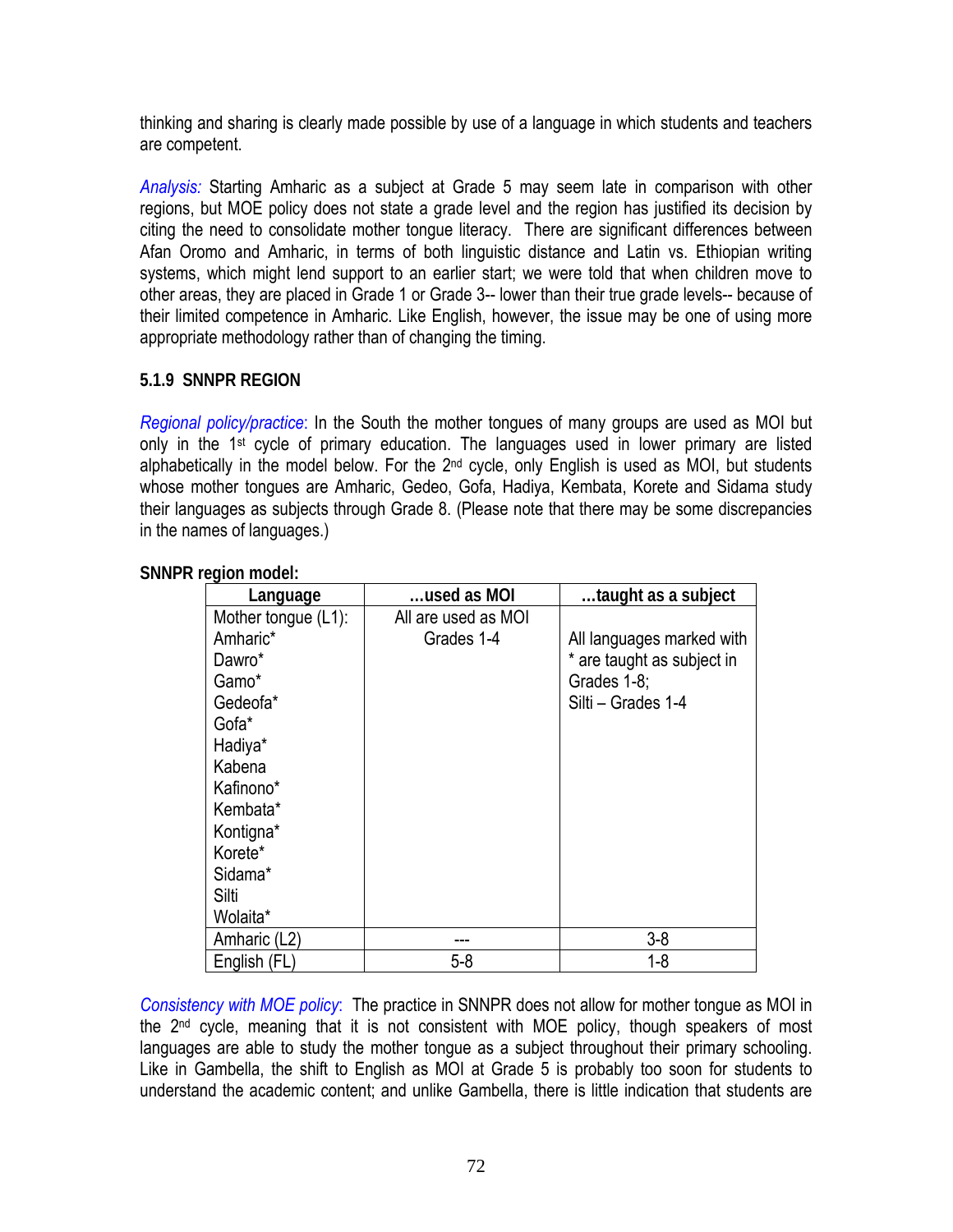exposed to English outside the classroom. The MOI of  $2<sup>nd</sup>$  cycle teacher training does match the MOI of 2<sup>nd</sup> cycle primary schooling because both are English, but this does not represent the intent of federal policy. There has been a recent change to earlier English medium in Arba Minch Teacher Training College.

*Reasoning and attitudes:* According to a TTC official, the regional model was decided by politicians and has no basis in research. Another reason given was the difficulty in recruiting 2<sup>nd</sup> cycle teacher trainees from all of the necessary language groups, though this does not explain why English was chosen instead of taking at least the existing language speakers. We learned at the zonal office that the TTCs do train enough speakers of at least some of the languages (including Gamo, Gofa and Wolaita) at the diploma level, although there is reportedly a shortage of teachers who speak Sidama. However, this argument was also mentioned by REB educators, who told us that they sent a report to the SNNPR Administration about two years ago giving the following reasons for choosing English as exclusive MOI for the 2nd cycle:

- o There are 56 languages in the region, some mutually intelligible, and 13 are used in schooling. Many have even been used as MOI through Grade 6, but because others were only used to Grade 4 this was considered "unsystematic".
- $\circ$  Having used English as MOI for diploma training for some time despite the fact that 2<sup>nd</sup> cycle teaching should have been in the mother tongues, teachers lost competence in using their own languages as MOI. Therefore they need more training on orthography, as well as the meaning and use of some technical words.
- o Lack of trained teachers in some mother tongues Difficulty of providing the second cycle of the primary teachers qualified with diploma and speakers of all the languages used as mediums.
- o Lack of financial resources to elaborate, publish and purchase textbooks and educational materials in the local languages, which grow more costly in terms of material and human resources as they are used at higher levels of education. Publishing costs are higher for producing small numbers of materials in many different languages.
- o Students, teachers and parents want English as a medium from Grade 5.

From our discussions with teachers in the region, it was apparent that they indeed support the English medium policy. A group of teachers at a Sidama school told us that parents are happy that their children are learning in their native tongue, but they are also happy that the medium for the second cycle has become only English. According to these teachers, parents believe learning in the mother tongue is economically disadvantageous to their children, and see Amharic-- and better yet English-- as languages that are good for future employment. Meanwhile, the same teachers admitted that using English as a medium creates problems for student understanding and they must often interpret into the mother tongue. A large group of teachers at a Wolaita school echoed this sentiment and, when asked why they did not support their own mother tongue, said that they were marginalised by the prior education system and they wanted to have the same access to English as speakers of other languages.

Meanwhile, however, staff at a zonal office told us they are working with REB and TTC experts to develop the languages more. The curriculum development staff in the zone is very busy developing materials along with the woredas; at the zonal office we saw new teachers' guides and student textbooks in progress for environmental science in Gamo and Gofa. In addition, we learned that they have asked the government for funds to develop Gamo and Gofa materials for study of those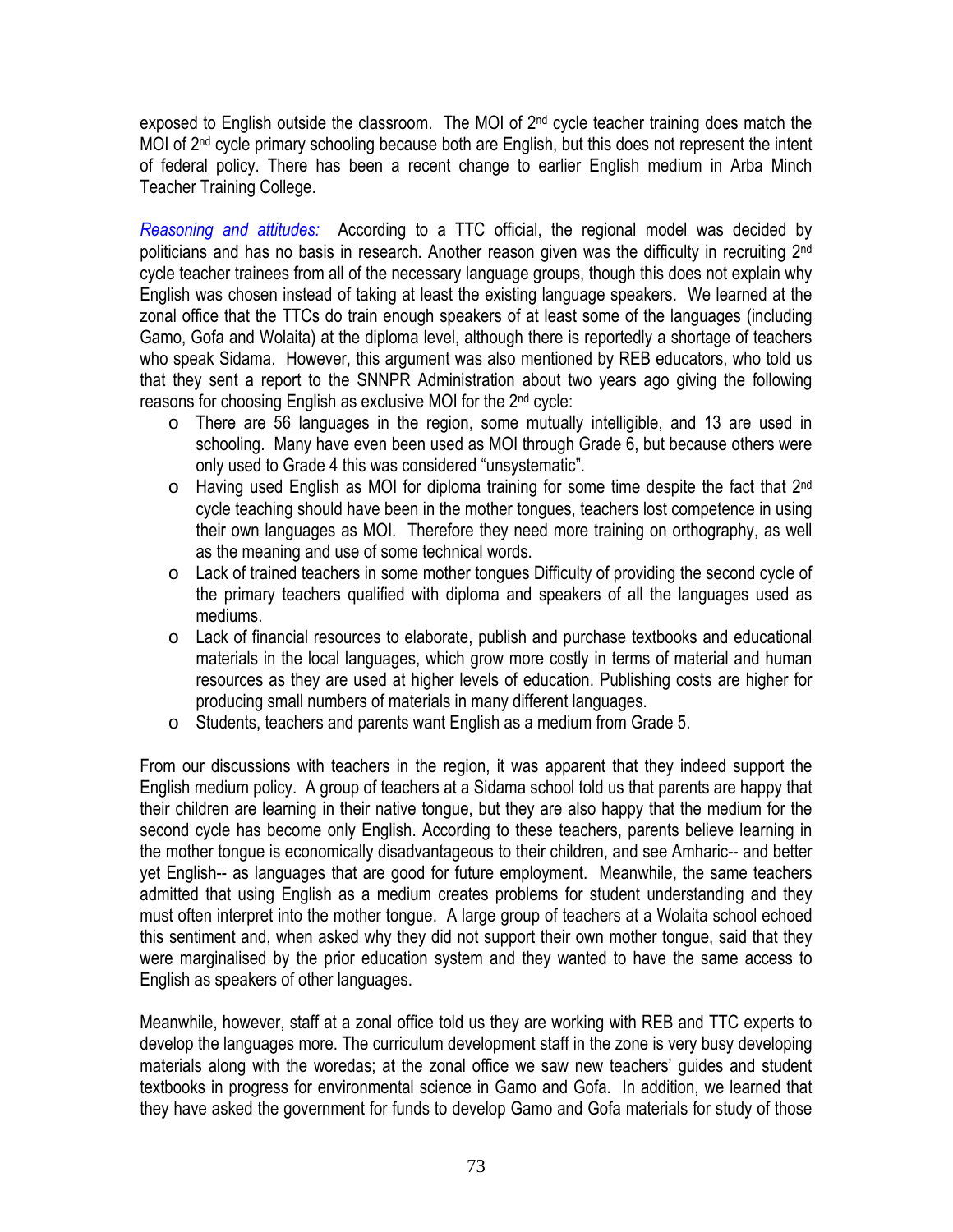languages as subjects at the secondary level. Finally, the REB participants in the workshop assured us that the regional policy is not permanent but rather dynamic, and that "as long as inputs are improved, the policy on the MOI can be changed."

*Observations:* We were able to observe rural schools for speakers of Gamo, Wolaita and Sidama. In all schools there were severe shortages of books, and we were told that not enough books could be printed due to budget problems. An effective practice we encountered is the appropriate placement of teachers based on their mother tongues, which zonal and woreda staff told us was no problem.

*Analysis:* In this region, fear of further marginalization appears to lead to negative attitudes toward people's own languages and overly positive attitudes toward English and Amharic. As a TTC administrator commented, "To be educated used to mean speaking Amharic very well; now it means speaking English, and only those who cannot afford private schooling are sending their children to mother tongue medium schools." People may also be worried about the quality of schooling for their children, which may be a valid concern given the large class size and lack of learning materials we observed. "The main reason for the declining quality of education in government schools is not the language; it is the method of teaching" said the same TTC administrator, "but parents think it could be the language problem." Teachers and senior school management staff at a secondary school indicated that although the ELIP programme had assisted in improving teachers confidence in speaking English, and even using 'broken English' in the classroom, this confidence had worn off within a few months of the course having been completed.

Another issue of concern is how the region justified removing mother tongues from the 2<sup>nd</sup> cycle of primary schooling. Because not all were used up to Grade 6, policymakers thought it was better to replace them all with English. Using each of the 13 languages up to the level of schooling possible would be more consistent with MOE directives, provide students with more learning opportunities, and contribute toward development of each language to higher levels.

A final issue of concern in the South is that the earlier inconsistency of MOI at the TTC level, i.e. using English for 2<sup>nd</sup> cycle training, was actually one reason for the region to change the MOI at the upper primary school to English. Teacher training is normally designed to train teachers with appropriate skills and competencies for the school system in which they will work, but in this case, the region allowed a de facto language policy at the college to influence MOI for schoolchildren.

#### **5.1.10 SOMALI REGION**

*Regional policy/practice:* Two languages are used as MOI in Somali region: Somali for mother tongue speakers and Amharic for those whose mother tongue is not Somali. While the Somali language is the only MOI for Grades 1 to 8, Amharic is used up to Grade 6 for all subjects but in Grades 7-8 is replaced by English for Sciences and Mathematics. As in some other regions, teacher training for 1<sup>st</sup> cycle teachers is in the mother tongue, but for 2<sup>nd</sup> cycle training the MOI is English.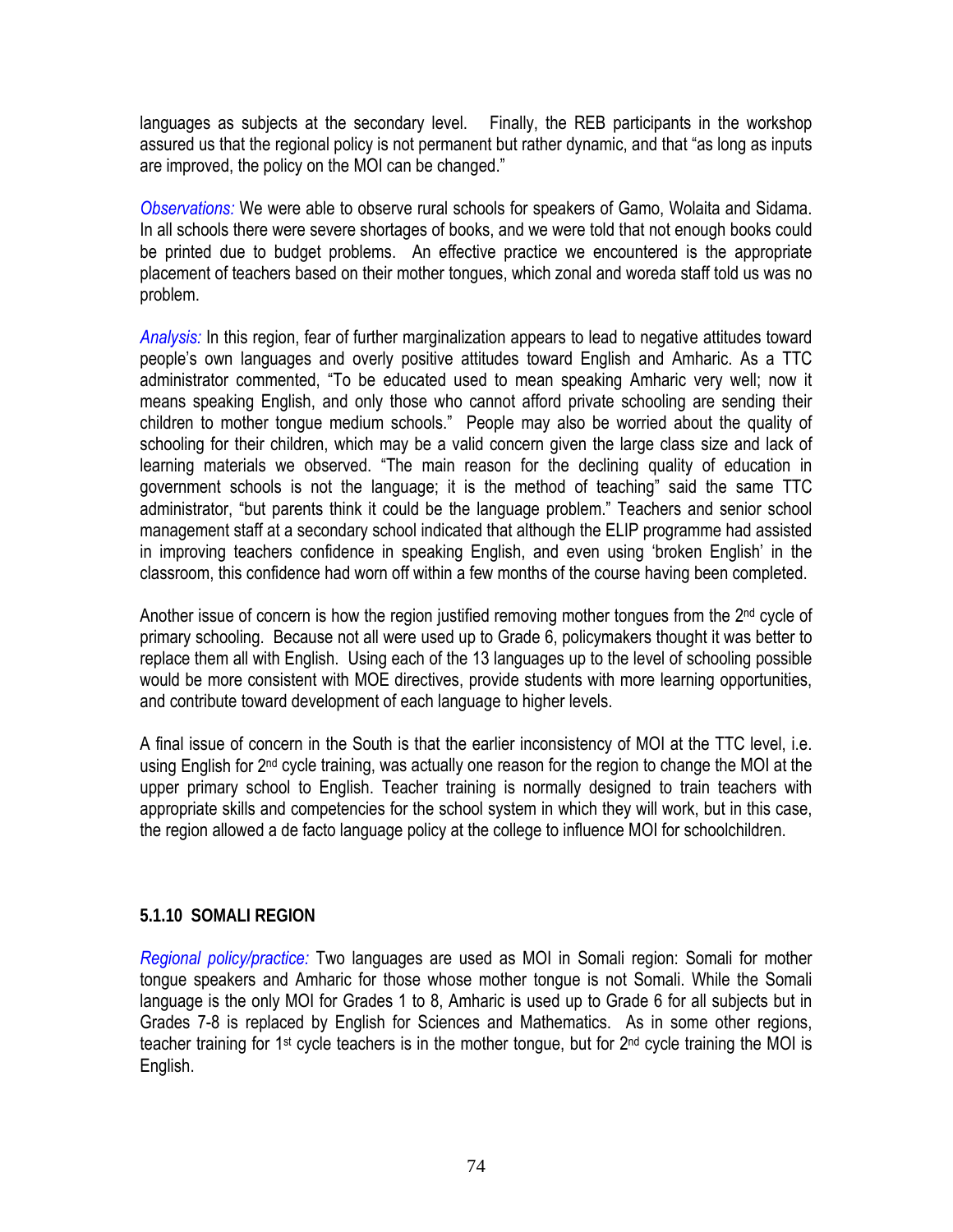|  | Somali region model: |
|--|----------------------|
|  |                      |

| Language            | used as MOI                                                                                    | taught as a subject     |
|---------------------|------------------------------------------------------------------------------------------------|-------------------------|
| Mother tongue (L1): |                                                                                                | $1 - 8$                 |
| Somali              | 1-8                                                                                            |                         |
| Amharic             | 1-6 all subjects, 7-8 all<br>subjects except physics,<br>chemistry, biology and<br>mathematics |                         |
| Amharic (L2)        |                                                                                                | 3-8 for Somali speakers |
| English (FL)        | 7-8 for physics, chemistry,<br>biology and mathematics<br>for Amharic speaking<br>students     | 1-8                     |

*Consistency with MOI policy:* For Somali speakers the regional practice is consistent with federal policy because it uses the mother tongue as MOI up to the end of primary education. However, for Amharic speakers it is not consistent due to early entry of English as MOI for physics, chemistry, biology and mathematics in Grades 7 and 8. In relation to the MOI used at the TTC level, as in some other regions the divergence from MOI policy comes in the training of  $2<sup>nd</sup>$  cycle primary teachers, because they will be teaching in mother tongues for all subjects except science and mathematics, but the MOI of their training is English.

*Reasoning and attitudes:* Educators, teachers, and PTA members all expressed support for Somali mother tongue MOI for primary education. As an REB official put it, "In Somali of course it is the constitutional right of everyone to learn through the mother tongue." According to the same informant, the high dropout rate at the beginning of secondary schooling and other difficulties are caused by the use of English as MOI at Grade 9.

The different policies for Amharic and Somali speakers have caused Somali students to become anxious about learning through English earlier to keep up with their peers. At one school, some students in the Somali medium stream have asked to change to the Amharic stream so that they can learn science and mathematics through English alongside their colleagues. The principal told us this is because English is important for secondary schooling. He also said that there is a problem at Grade 9 in terms of learner readiness for the English medium, and that this is exacerbated by the use of and reliance on plasma programmes. Another school director mentioned plasma as well, saying that students find it "difficult to adapt" to the plasma lessons. The earlier switch to English is believed by many to be important to help learners understand both school and plasma lessons in English in Grade 9, but no one gave an indication that starting in Grade 7 actually has been found to help.

Our discussion with secondary school PTA members raised two points of discussion common in the region: the language competence of the students and that of the teachers. That PTA includes formally educated parents who, having observed classes, have told the principal that some of the teachers are "no better" than the learners in either the subject matter or in English. The teachers have apparently even admitted this. Most secondary school teachers in Somali do not have the appropriate level of qualification, e.g. they do not have the appropriate university degrees.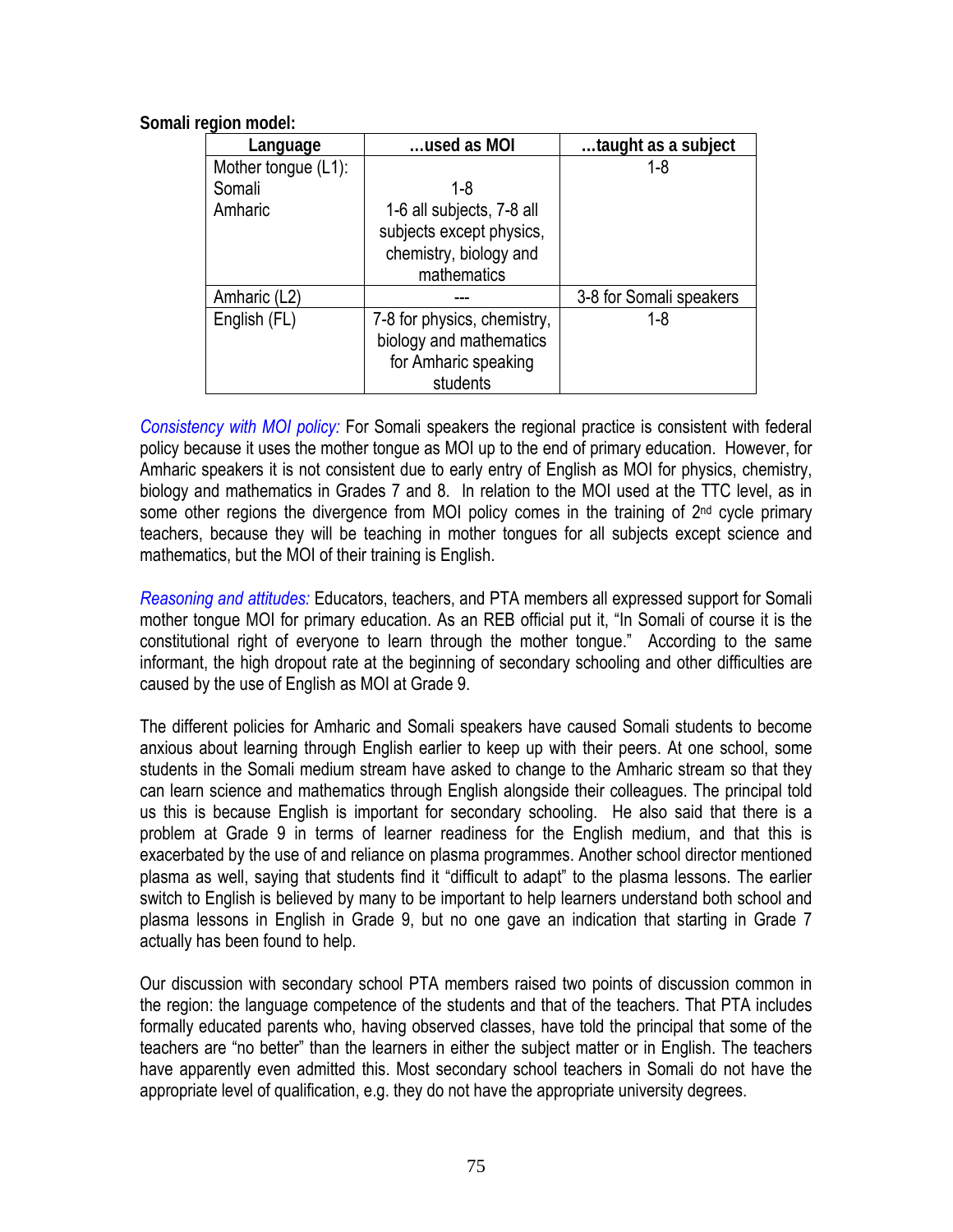We were told that most people prefer English as MOI and, if they are able, send their children to private schools that use English as MOI: "Even some villages have private schools." However, one school principal observed that these private schools teach children "conversational English, and as a result they do not develop strong reading and writing skills." He further argued that in the Grade 10 examinations, most Somali students who have been to regular state schools achieve better results than those students who have been to the private English medium schools.

In a discussion we held with Grade 9 students, we were told that these were the main concerns that affect the quality of their education:

- 1. The shortage of textbooks.
- 2. The limited supply of teachers and (at least from the student point of view) the low level of qualification/training of the teachers.
- 3. The need to enhance student proficiency in English.

*Practices observed:* In this region we both observed and were informed that there are strong PTAs which are continually engaged in discussion with school management about curriculum and other educational issues. It appears that at least for the Somali speaking community these PTAs support mother tongue schooling, and it would be interesting to know whether or not these groups help keep students from going to Amharic medium streams so that they can begin studying through English in Grades 7-8.

An effective practice that we observed at one urban school is the use of two languages as MOI on a shift basis, e.g. organizing students by mother tongue (as found in Harari region; see above).

*Analysis:* It seems there are two strong but opposing views held by the same people in this region. The first is that of support for mother tongue primary schooling in Somali as a right; the second is that of starting English medium schooling in upper primary to prepare students for secondary schooling. There may be an advantage to having a relatively homogeneous community of Somali speakers on both sides of the border, though the current conflict would make cooperation highly unlikely.

## **5.1.11 TIGRAY REGION**

*Regional policy/practice:* Tigray region uses Tigrinya as MOI for all primary education from Grade 1 to Grade 8. Amharic is taught as a subject as of Grade 3. Training of 1st cycle teachers is also given through Tigrinya, but the training of 2<sup>nd</sup> cycle teachers is now done exclusively through English.

| Language            | used as MOI | taught as a subject |
|---------------------|-------------|---------------------|
| Mother tongue (L1): | 1-8         | 1-8                 |
| Tigrinya            |             |                     |
| Amharic (L2)        |             | 3-8                 |
| English (FL         |             | 1-8                 |

**Tigray region model:**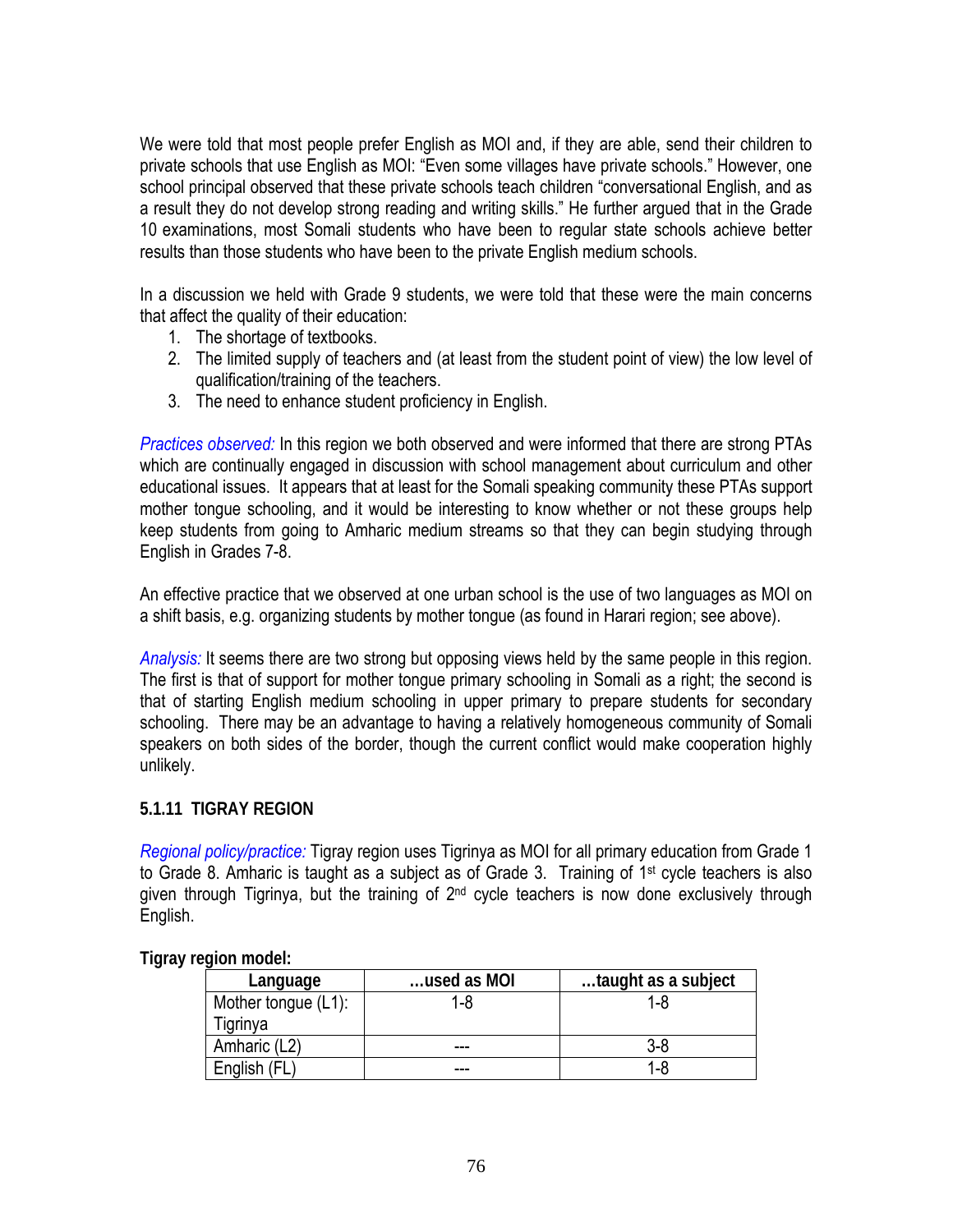*Consistency with MOE policy*: The regional policy for Tigrinya medium primary schooling is completely consistent with federal directives, and the same goes for training of 1<sup>st</sup> cycle teachers through Tigrinya. The training of  $2<sup>nd</sup>$  cycle primary teachers, however, is now the most inconsistent in the country, because English is the MOI, yet graduates will be teaching all subjects in Tigrinya.

*Reasoning and attitudes:* Most of the teachers and educational personnel we interviewed feel that the mother tongue is an appropriate MOI for primary schooling. This was reiterated by REB staff at the workshop. Meanwhile, however, many educators we talked to contend that waiting until Grade 9 for English to be used as MOI is becoming a challenge. We heard two reactions: some suggested that the mother tongue be extended upward into higher levels of study, while most suggested that English become the MOI from Grade 7 so that students would be introduced to it earlier. Regarding actual use of English as a MOI in Grade 9, most reported that students are not able to understand lessons in English, especially the plasma lessons. Their feeling was that the approach to teaching English must be improved.

In relation to the large gap between the MOI of  $2<sup>nd</sup>$  cycle teacher training and the MOI in upper primary, we were not able to determine who had made the decision for English instead of Tigrinya. Bureau officials were cognizant of the mismatch but reluctant to act on it; indeed, we heard of a disagreement among Bureau officials regarding the appropriate MOI for Special Needs education to be introduced at one of the TTCs. A discussion with educators at one TTC revealed that although the MOI had been Tigrinya, as of this year the medium for all diploma-training programmes would be English. Again, no one there could tell us who was responsible for the decision; they even admitted that no one had specifically told them to teach through English. The reason they gave was that the syllabi and curricular materials sent by the ICDR were in English, and that time and lack of budget for the effect prevented their translation into Tigrinya.

One TTC vice dean whom we interviewed admitted that students were not able to understand their training through English. One problem was related to the practicum, when they are assigned to nearby schools and should write portfolios about their experiences. "Last year the language of portfolios was English and they were very limited, with lots of copying. This year we changed the language of portfolio writing to Tigrinya, and they can express themselves without a problem." He showed us a number of long, creative looking portfolios written in Tigrinya.

We got another opinion from five 2<sup>nd</sup> cycle practicum teachers we interviewed at one rural primary school. They insisted that they were interested in teaching through English despite the fact that they had great difficulty understanding what we asked them and we also had great difficulty grasping what they were saying. When one of us finally switched to Tigrinya they were able to explain why English should be the medium: because it is an international language. Our assessment of student teachers' limited English was confirmed by two school directors, who mentioned that practicum teachers were not confident enough to teach English as a subject even after going through the language programme at the TTC (which focuses on Tigrinya, Amharic and English).

*Practices observed:* Although 1<sup>st</sup> cycle primary schools have self-contained classrooms like in the rest of the country, one of the cluster schools that we visited arranged specialist English teachers (based on interest, aptitude and/or training) for Grades 1-3. According to that school director as well as a zonal education official, they hope this helps students learn English better, but it was still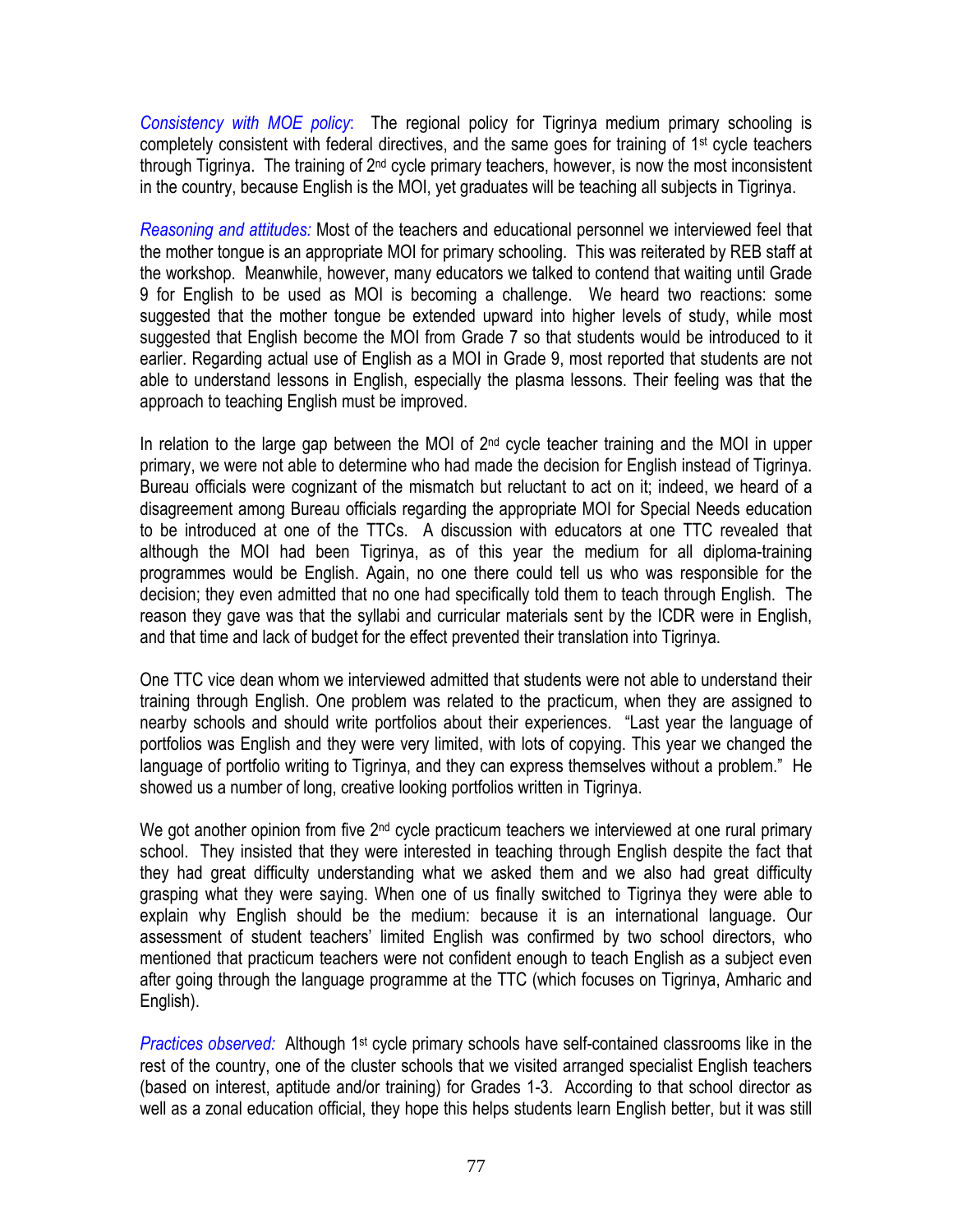too early to see results. Furthermore, they informed us that this practice is agreed and being implemented by all of the schools in the cluster. In another school in a rural woreda the director said they would like to do this but that they did not have the budget to hire the extra teachers that would be necessary.

We heard about effective practices at one of the TTCs we visited, where as mentioned above they changed back to Tigrinya for the writing of portfolios, with much better results. At the same TTC, student teachers do projects and lesson planning in Tigrinya, since that is the MOI they will use in the schools and their lessons are based on the mother tongue textbooks.

*Analysis:* It seemed to us that teachers' attitudes toward use of the mother tongue as MOI differed depending on the language of their prior education. Teachers and teacher trainers who had learned through Tigrinya as primary students told us they felt comfortable and were competent enough to use the MT as a MOI through upper primary, while those who had gone through Amharic (1-6) and English (7-8) tended to complain that the MT was not developed and did not have adequate scientific terminology. The latter were more likely to suggest that English should be used for Grades 7 and 8.

Related to this, another issue of concern in this region is the lack of clarity concerning the MOI of  $2<sup>nd</sup>$  cycle teacher training, i.e. the de facto use of English for training of teachers who will be teaching upper primary through Tigrinya. Considering the fact that the teacher trainers have different backgrounds in Tigrinya and different ideas about expressing academic concepts in the mother tongue, there is a possibility that training will continue to be in English, which could have a negative effect on mother tongue teaching at the 2<sup>nd</sup> cycle of primary schooling.

## **5.2 National assessment results and quality implications**

"Cognizant of the pedagogical advantage of the child in learning in mother tongue" the 1994 Education and Training Policy stipulates that the medium of instruction for primary education Grades 1-8 will be nationality languages. In implementing this policy different models of language use in education are employed in the different regions of the country. Most of the regions employ the respective nationality languages or widely used familiar Ethiopian languages as MOI for the 1st cycle of primary education. However, for the 2<sup>nd</sup> cycle different models of shift or entry into the English medium are practiced. This section focuses on the following key questions:

- To what extent does the use of the mother tongue versus English as MOI affect students' overall achievement?
- To what extent does the use of English versus the mother tongue as MOI contribute to students' achievement in English?

In order to answer these questions, the Grade 8 Assessment results from 2000 and 2004 will be examined. These assessments have been conducted by the National Organization for Examinations (NOE) of the Ministry of Education in collaboration with USAID. With the help of senior MoE officials we made great effort to get the 2006 Grade 8 Pilot Assessment results as well, but unfortunately they have not yet been assembled in a form that can be analysed. A key NOE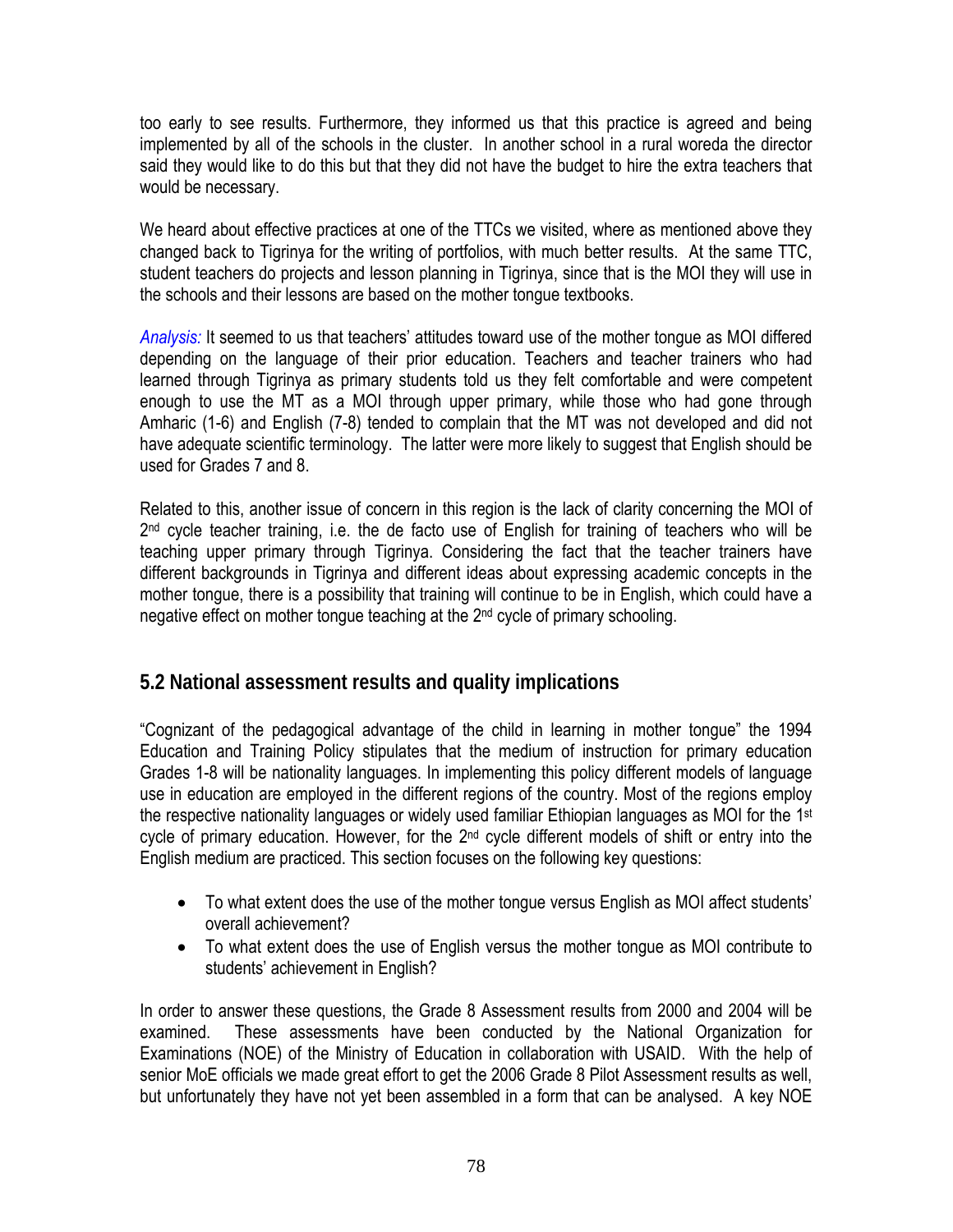official told us that the trends are the same, so we are reasonably confident that the indications given here continue to apply to student achievement across the country.

| Regional           | Medium of          | Sample        | English | <b>Math</b> | <b>Biology</b> | Chemistry |
|--------------------|--------------------|---------------|---------|-------------|----------------|-----------|
| <b>State</b>       | <b>Instruction</b> | <b>Number</b> | score   | score       | score          | score     |
| Tigray             | Tigrinya           | 390           | 39%     | 45%         | 56%            | 47%       |
| Amhara             | Amharic            | 580           | 34%     | 44%         | 61%            | 45%       |
| Oromiya            | Oromifa            | 598           | 39%     | 40%         | 56%            | 45%       |
| <b>Harar</b>       | <b>English</b>     | 372           | 45%     | 40%         | 48%            | 43%       |
| <b>Addis Ababa</b> | <b>English</b>     | 548           | 46%     | 39%         | 44%            | 40%       |
| <b>B.</b> Gumuz    | English            | 268           | 40%     | 36%         | 43%            | 41%       |
| Dire Dawa          | English            | 377           | 39%     | 37%         | 41%            | 39%       |
| <b>SNNPR</b>       | English            | 1235          | 37%     | 36%         | 43%            | 36%       |
| Afar               | <b>English</b>     | 394           | 34%     | 36%         | 39%            | 36%       |
| Gambella           | <b>English</b>     | 400           | 36%     | 27%         | 37%            | 33%       |

|  | Table 5.2.1: Year 2000 Grade 8 achievement scores across regions |  |
|--|------------------------------------------------------------------|--|
|  |                                                                  |  |

(Source: Adapted from NOE 2000, tables 4.4, 4.21, 4.38 & 4.55.)

| Regional     | Medium of          | English | Math | <b>Biology</b> | Chemistry | <b>Physics</b> | Composite |
|--------------|--------------------|---------|------|----------------|-----------|----------------|-----------|
| <b>State</b> | <b>Instruction</b> |         |      |                |           |                |           |
| Oromiya      | Oromifa            | 41.6    | 42.8 | 48.3           | 43.6      | 39.3           | 43.2      |
| Amhara       | Amharic            | 39.1    | 41.4 | 48.3           | 44.6      | 41.8           | 43.0      |
| Tigray       | Tigrinya           | 39.1    | 44.4 | 49.1           | 43.0      | 39.5           | 43.0      |
| Somali       | Somali             | 42.4    | 42.6 | 36.3           | 37.8      | 34.5           | 38.6      |
| Harari       | English            | 46.8    | 43.4 | 39.4           | 42.5      | 35.1           | 41.5      |
| Dire         | English            | 42.4    | 41.0 | 37.7           | 38.2      | 33.5           | 38.6      |
| Dawa         |                    |         |      |                |           |                |           |
| <b>SNNPR</b> | English            | 41.0    | 39.7 | 36.8           | 37.5      | 31.3           | 37.4      |
| A. A.        | English            | 42.3    | 40.5 | 33.7           | 35.9      | 31.1           | 36.7      |
| Afar         | English            | 39.6    | 36.6 | 32.0           | 33.8      | 30.7           | 34.6      |
| B. Gumuz     | English            | 37.0    | 33.3 | 31.2           | 34.5      | 28.4           | 33.7      |

|  |  | Table 5.2.2: Year 2004 Grade 8 achievement scores across regions |
|--|--|------------------------------------------------------------------|
|  |  |                                                                  |

(Source: Adapted from NOE 2004, tables 10, 18, 26, 34, 42 & 50.)

Both of the above tables illustrate that students in the seven (2002) or six (2004) regions which have used English as a MOI for upper primary have lower overall mean achievement scores when compared to the students of the three (2002) or four (2004) regions which are using their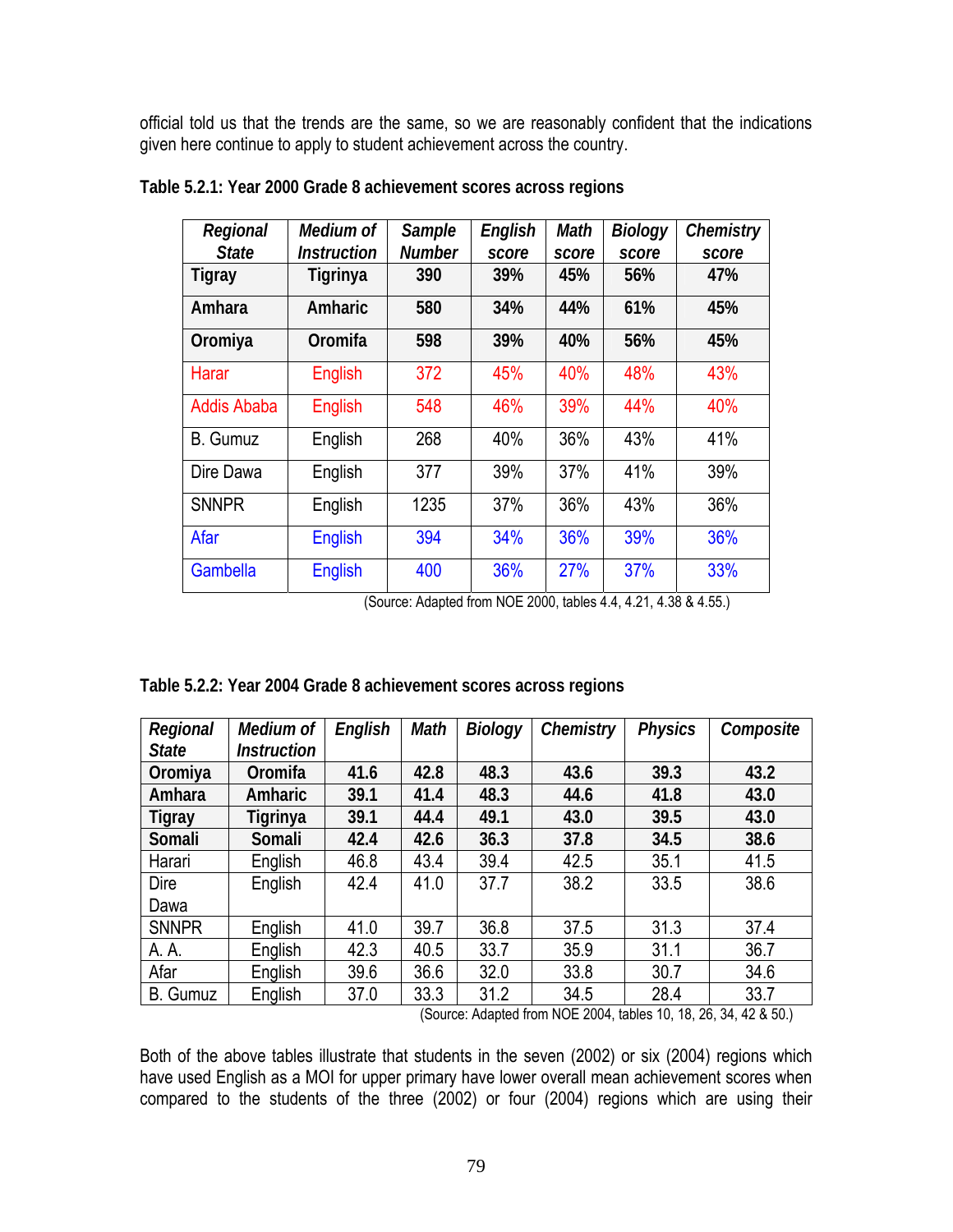respective mother tongues as MOI throughout primary education. These results can be shown in a summarised form as follows.

| <b>MOI</b> | Language | No.    | Mean & Std       | English | <b>Maths</b> | <b>Biology</b> | Chem |
|------------|----------|--------|------------------|---------|--------------|----------------|------|
|            | type     | tested | <b>Deviation</b> |         |              |                |      |
| Tigrinya   | МT       | 392    | <b>MEAN</b>      | 38.7    | 45.3         | 56.0           | 46.8 |
|            |          |        | <b>SD</b>        | 13.9    | 17.6         | 13.3           | 15.9 |
| Amharic    | МT       | 580    | <b>MEAN</b>      | 34.6    | 43.5         | 61.2           | 45.2 |
|            |          |        | SD               | 11.8    | 16.1         | 12.6           | 15.9 |
| Oromifa    | МT       | 598    | <b>MEAN</b>      | 39.3    | 40.3         | 55.8           | 44.7 |
|            |          |        | <b>SD</b>        | 15.7    | 16.0         | 15.4           | 16.6 |
| English    | FL       | 3529   | <b>MEAN</b>      | 39.3    | 36.2         | 42.4           | 38.0 |
|            |          |        | <b>SD</b>        | 15.8    | 15.1         | 16.4           | 15.2 |

**Table 5.2.3: Year 2000 Grade 8 achievement scores by medium of instruction** 

(Source: Adapted from NOE 2000, tables 4.14, 4.31, 4.48 & 4.65.)

| Table 5.2.4: Year 2004 Grade 8 achievement scores by medium of instruction |
|----------------------------------------------------------------------------|
|----------------------------------------------------------------------------|

| MOI & number (N) of          | Mean &         | English | <b>Maths</b> | <b>Biology</b> | Chem  | <b>Physics</b> |
|------------------------------|----------------|---------|--------------|----------------|-------|----------------|
| students tested              | <b>Std Dev</b> |         |              |                |       |                |
| Tigrinya                     | <b>MEAN</b>    | 39.06   | 44.40        | 49.08          | 42.98 | 39.48          |
| 474,477,472,473,473          | <b>SD</b>      | 15.58   | 16.54        | 11.68          | 14.94 | 12.57          |
| Amharic                      | <b>MEAN</b>    | 39.07   | 41.30        | 48.33          | 44.59 | 41.79          |
| 1023, 1019, 1016, 1016, 1026 | <b>SD</b>      | 13.70   | 14.30        | 10.50          | 15.12 | 10.98          |
| Oromifa                      | <b>MEAN</b>    | 41.61   | 42.84        | 48.43          | 43.59 | 39.33          |
| 1948, 1948, 1947, 1947, 1944 | <b>SD</b>      | 15.19   | 16.83        | 11.85          | 14.88 | 12.06          |
| Somali                       | MEAN           | 42.40   | 42.63        | 36.26          | 37.55 | 34.53          |
| 305,305,304,305,305          | <b>SD</b>      | 14.52   | 14.52        | 8.23           | 11.72 | 10.14          |
| English                      | <b>MEAN</b>    | 39.43   | 35.93        | 35.93          | 37.28 | 31.53          |
| 4277, 4270, 4248, 4254, 4276 | <b>SD</b>      | 16.14   | 12.47        | 12.47          | 17.7  | 11.09          |

(Source: Adapted from NOE 2004, tables 13, 21, 29, 39 & 45.)

Tables 5.2.3 and 5.2.4 illustrate that students who have gone though mother tongue medium primary education have higher mean achievement scores in Mathematics, Biology, Chemistry and Physics, while students who have gone through English medium schooling have the lowest mean achievement scores in the subjects mentioned above. When we look at English achievement, students whose MOI is Oromifa and students whose MOI is English performed equally well in English in 2000, with mean scores of 39.3. Looking at the 2004 assessment results for English achievement, students learning through Somali and Oromifa actually outperformed those learning through English. Please note that this would be predicted from the international research, especially that of Thomas & Collier (2002), which demonstrates that a strong foundation in mother tongue has positive results for overall achievement and for second language competence.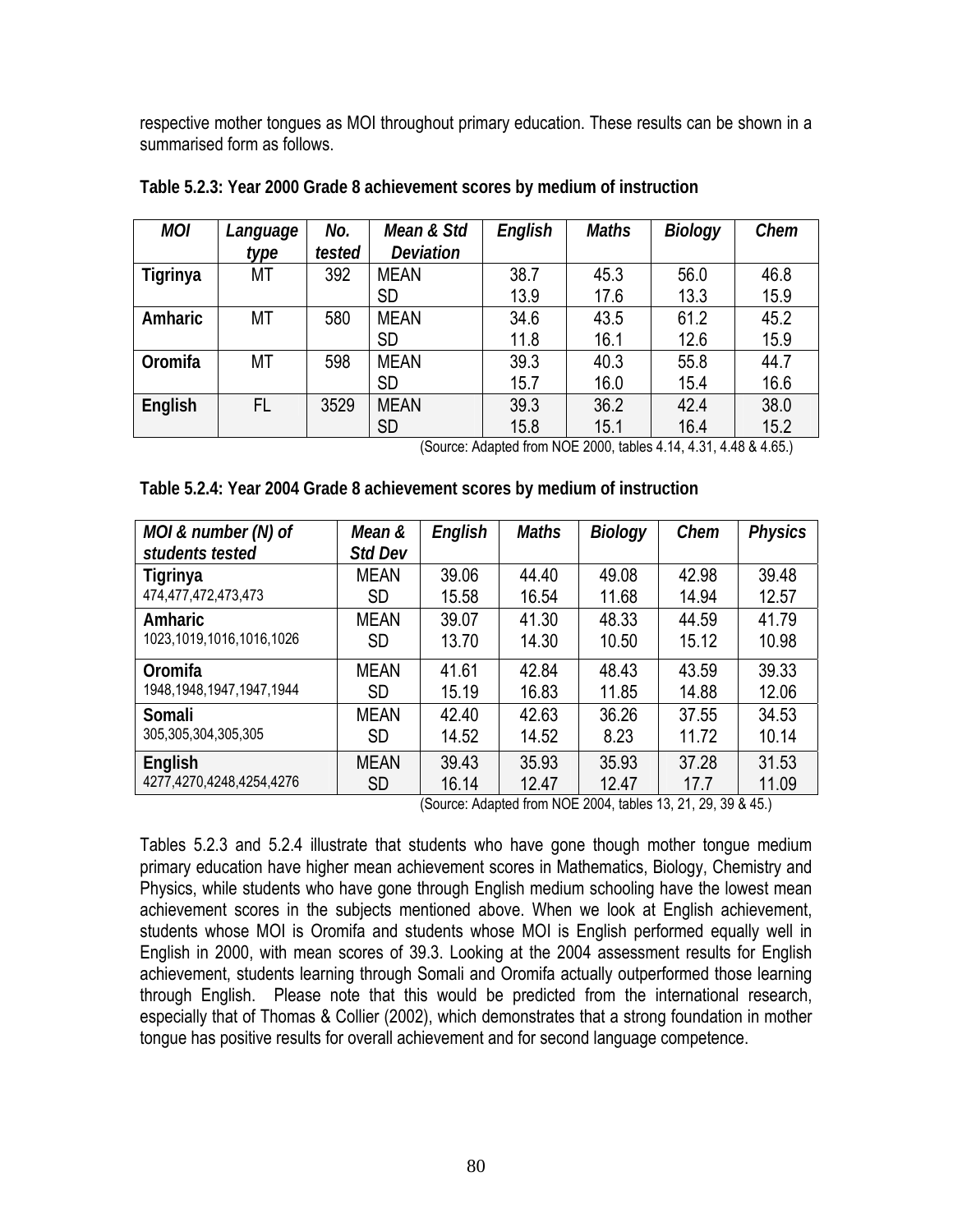| Year of<br>assess. | <b>MOI</b> | $\boldsymbol{N}$ | Mean &<br><b>Std Dev</b> | English | <b>Maths</b> | <b>Biology</b> | Chem  | <b>Physics</b> |
|--------------------|------------|------------------|--------------------------|---------|--------------|----------------|-------|----------------|
|                    | МT         | 1570             | <b>MEAN</b>              | 37.41   | 42.73        | 57.85          | 45.41 |                |
| 2000               |            |                  | <b>SD</b>                | 13.8    | 16.6         | 13.7           | 16.1  |                |
|                    | <b>EN</b>  | 3529             | <b>MEAN</b>              | 39.07   | 36.2         | 42.4           | 38.0  |                |
|                    |            |                  | <b>SD</b>                | 13.70   | 15.1         | 16.4           | 15.2  |                |
|                    | <b>MT</b>  | 3744             | <b>MEAN</b>              | 40.65   | 42.60        | 47.30          | 43.19 | 39.62          |
| 2004               |            |                  | <b>SD</b>                | 14.85   | 15.56        | 10.57          | 14.17 | 11.44          |
|                    | <b>EN</b>  | 4265             | <b>MEAN</b>              | 41.43   | 39.43        | 35.93          | 37.28 | 31.53          |
|                    |            |                  | <b>SD</b>                | 14.49   | 14.49        | 12.47          | 14.07 | 11.09          |

**Table 5.2.5: Years 2000 and 2004 Grade 8 achievement scores by medium of instruction** 

The above table illustrates that student performance in mathematics and the sciences is far better for those using mother tongues as MOI than for those using English as MOI. These findings reveal that the use of mother tongues as MOI for Mathematics and Sciences in upper primary education (Grades 7 and 8) has a positive impact on student achievement scores. In relation to this, the PISA consortium of the OECD has stated, "The mastery of the medium of instruction and by consequence the reading competency is the strongest determinant for the educational achievements in Mathematics. Needless to say, the same path can be traced from the mother tongue to performance in science" (Komarek 2000 in ADEA 2003:14).

Perhaps one of the most striking findings as demonstrated in the above tables is that there is only a slight difference in English achievement between students learning through English and those learning through mother tongue. This demonstrates that the use of English as MOI does *not* have a significant effect on students' mean achievement scores in English. The assumption, therefore, that English MOI leads to better achievement in English is *not* confirmed by assessment data. As many scholars have argued, use of English as MOI in African linguistic settings where English is limited to school use does not facilitate the teaching and learning of either English or other subjects (Bamgbose 2005, Brock-Utne 2004, Phillipson 1992).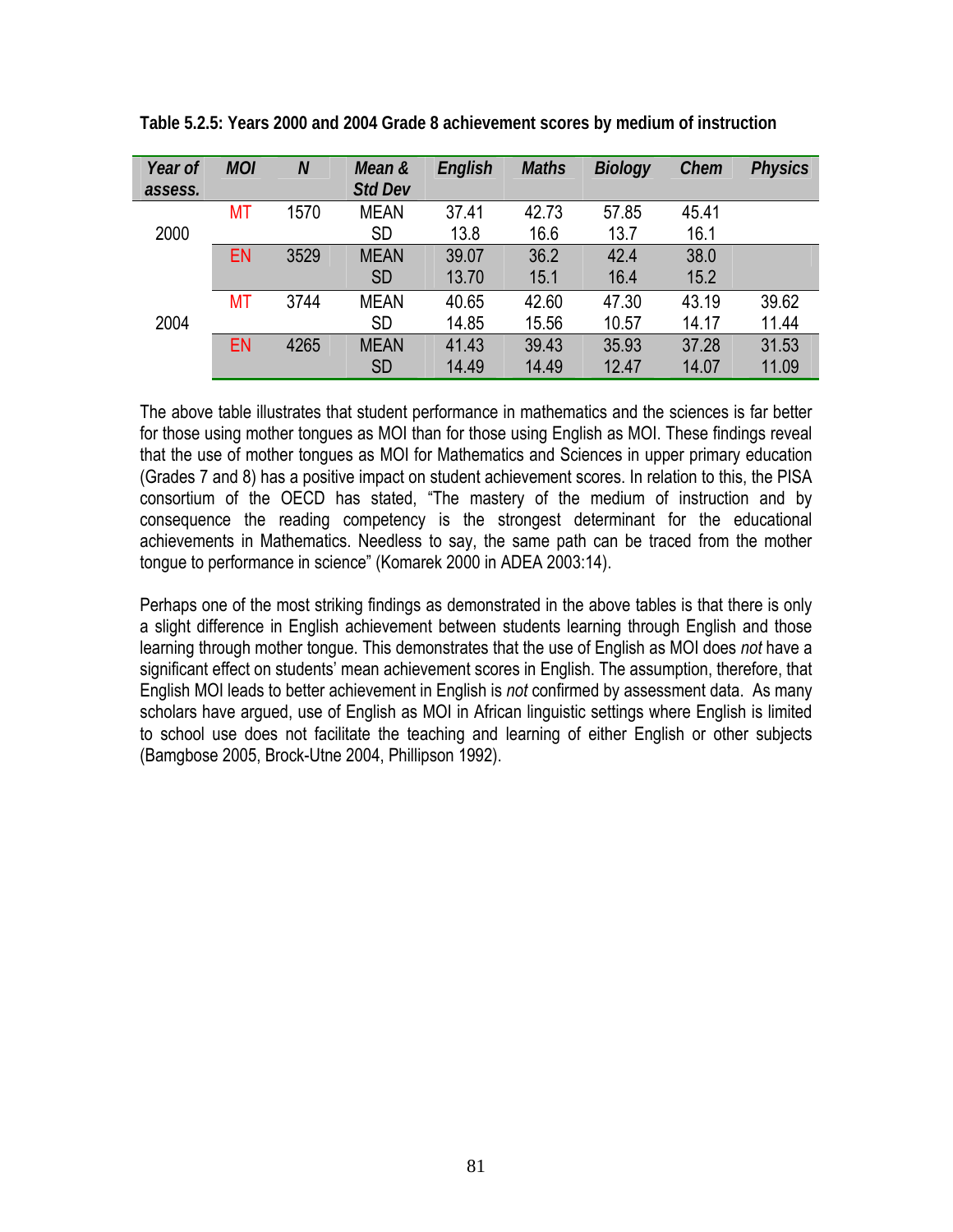|                       |                                       | Language of instruction ENGLISH MATHS |                 |                         |                |              |     | BIOLOGY CHEMISTRY MATHSCIENCEScombined                  |                   |                |  |
|-----------------------|---------------------------------------|---------------------------------------|-----------------|-------------------------|----------------|--------------|-----|---------------------------------------------------------|-------------------|----------------|--|
| <b>Mother Tongues</b> |                                       | 38%                                   | 38%             | 57%                     |                | 43%          |     |                                                         | 52%               |                |  |
| English               |                                       | 39%                                   | 36%             | 42%                     |                | 38%          |     |                                                         | 40%               |                |  |
|                       |                                       |                                       |                 |                         |                |              |     |                                                         |                   |                |  |
|                       |                                       |                                       |                 |                         |                |              |     |                                                         |                   |                |  |
|                       |                                       |                                       |                 |                         |                |              |     |                                                         |                   |                |  |
|                       |                                       |                                       |                 |                         |                |              |     |                                                         |                   |                |  |
|                       |                                       |                                       |                 |                         |                |              |     | <b>Students' Achievement by Foreign language versus</b> |                   |                |  |
|                       |                                       |                                       |                 |                         |                |              |     | mother tongues as languages of instruction              |                   |                |  |
|                       |                                       |                                       | 70%             |                         |                |              |     |                                                         |                   |                |  |
|                       |                                       |                                       |                 |                         |                |              |     |                                                         |                   |                |  |
|                       |                                       |                                       | 60%             |                         |                |              |     | 57%                                                     |                   |                |  |
|                       | Score                                 |                                       |                 |                         |                |              |     |                                                         |                   | 52%            |  |
|                       |                                       |                                       | 50%             |                         |                |              |     |                                                         |                   |                |  |
|                       |                                       |                                       |                 |                         |                |              |     | 12%                                                     | 43%               |                |  |
|                       |                                       |                                       | 40%             |                         | 39%            | 38%          | 36% |                                                         | 38%               | 40%            |  |
|                       |                                       |                                       |                 |                         |                |              |     |                                                         |                   |                |  |
|                       |                                       |                                       | 30%             |                         |                |              |     |                                                         |                   |                |  |
|                       |                                       |                                       |                 |                         |                |              |     |                                                         |                   |                |  |
|                       |                                       |                                       | 20%             |                         |                |              |     |                                                         |                   |                |  |
|                       | Achievement                           |                                       |                 |                         |                |              |     |                                                         |                   |                |  |
|                       |                                       |                                       | 10%             |                         |                |              |     |                                                         |                   |                |  |
|                       |                                       |                                       |                 |                         |                |              |     |                                                         |                   |                |  |
|                       | 0%                                    |                                       |                 |                         |                |              |     |                                                         |                   | <b>MATHSCI</b> |  |
|                       |                                       |                                       | <b>Subjects</b> |                         | <b>ENGLISH</b> | <b>MATHS</b> |     | <b>BIOLOGY</b>                                          | <b>CHEMIST</b>    | <b>ENCESco</b> |  |
|                       |                                       |                                       |                 |                         |                |              |     |                                                         | <b>RY</b>         | mbined         |  |
|                       |                                       |                                       |                 |                         |                |              |     |                                                         |                   |                |  |
|                       | ■ Mother Tongues<br>$\square$ English |                                       |                 | 38%                     | 38%            |              | 57% | 43%                                                     | 52%               |                |  |
|                       |                                       |                                       |                 | 39%                     | 36%            |              | 42% | 38%                                                     | 40%               |                |  |
|                       |                                       |                                       |                 |                         |                |              |     |                                                         |                   |                |  |
|                       |                                       |                                       |                 |                         |                |              |     |                                                         |                   |                |  |
|                       |                                       |                                       |                 | <b>■ Mother Tongues</b> |                |              |     |                                                         | English<br>$\Box$ |                |  |
|                       |                                       |                                       |                 |                         |                |              |     |                                                         |                   |                |  |

## **Figure 5.2.6: Year 2000 Grade 8 achievement scores by MOI**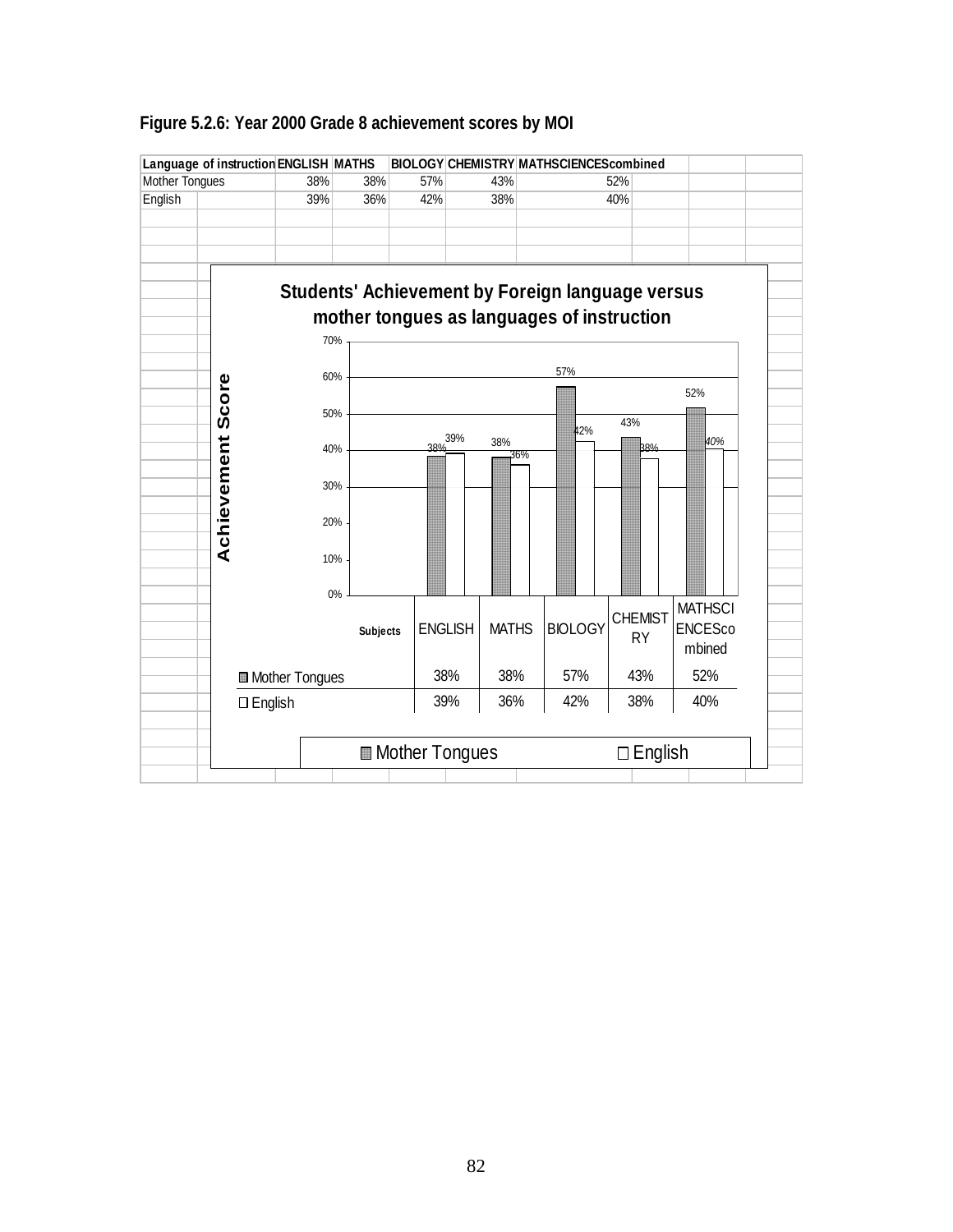

# **Mean Scores by Language of Instruction Grade 8, 2004 Assesssment**



Presented by Zewdu Gebrekidan 24

(Source: Zewdu G/Kidan & Erkihun Desta

200626)

<sup>26</sup> Document furnished to MOI research team by the Pooled Funders, October 2006.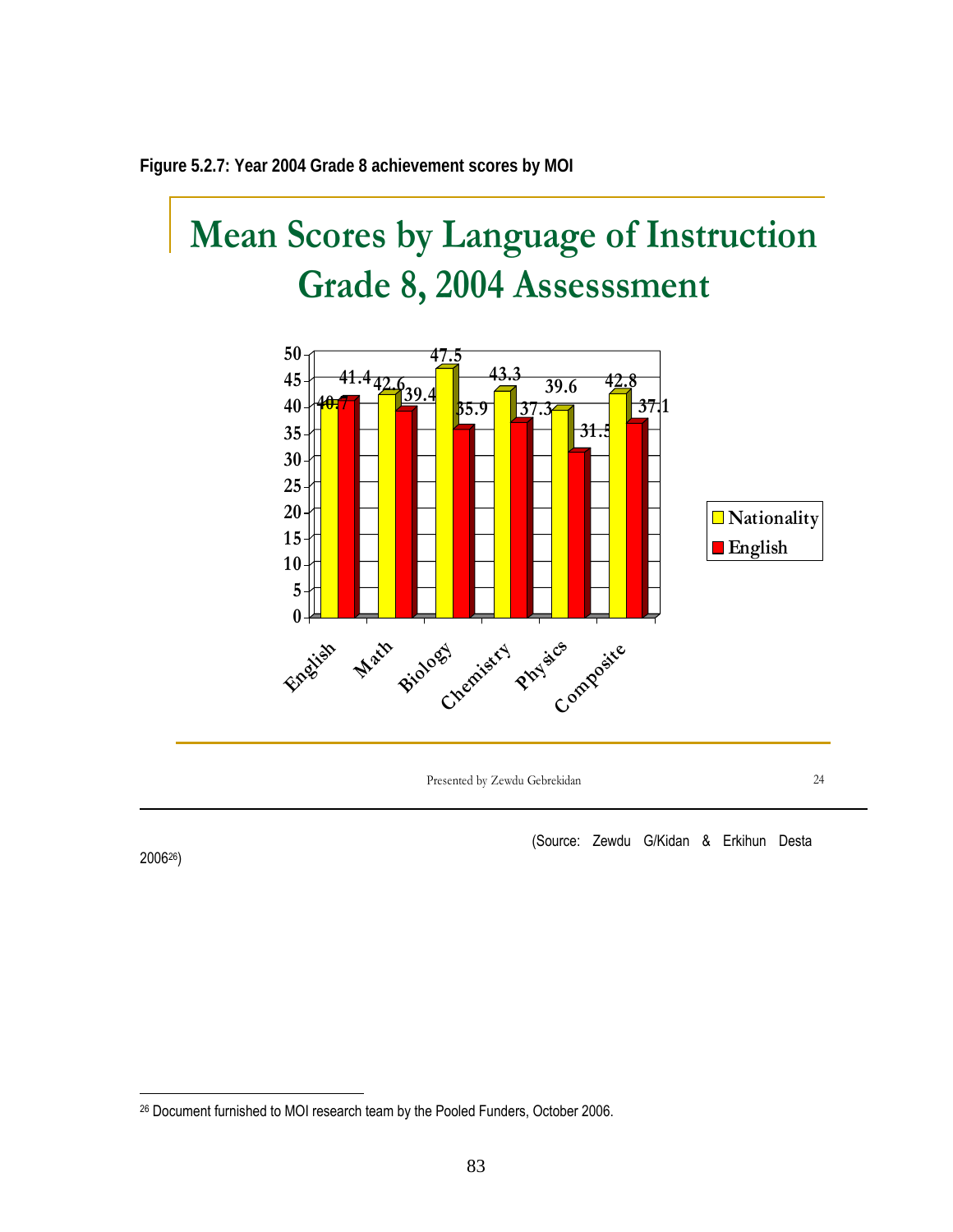| Subject        | Source of    | Sum of         | df     | Mean       | F        | $F_{cv}$ | $\boldsymbol{P}$ |
|----------------|--------------|----------------|--------|------------|----------|----------|------------------|
|                | Variation    | <b>Squares</b> | Square |            |          | (.001)   |                  |
| English        | Between grps | 1.146          | 3      | .382       | 16.451   | 5.42     | $.001*$          |
|                | Within grps  | 118.329        | 5095   | .0232      |          |          |                  |
|                | Total        | 119.475        | 5098   |            |          |          |                  |
| Math           | Between grps | 5.221          | 3      | 1.740      | 72.404   | 5.42     | $.001*$          |
|                | Within grps  | 122.466        | 5095   | 2.404 E-02 |          |          |                  |
|                | Total        | 127.687        | 5098   |            |          |          |                  |
| Chem           | Between grps | 6.152          | 3      | 2.051      | 85.317   | 5.42     | $.001*$          |
|                | Within grps  | 122.457        | 5095   | .02403     |          |          |                  |
|                | Total        | 128.608        | 5098   |            |          |          |                  |
| <b>Biology</b> | Between grps | 26.747         | 3      | 8.916      | 363.325  | 5.42     | $.001*$          |
|                | Within grps  | 125.029        | 5095   | 0.02454    |          |          |                  |
|                | Total        | 151.776        | 5098   |            |          |          |                  |
|                |              |                |        |            | $*P5001$ |          |                  |

**Table 5.2.8: ANOVA analysis of year 2000 English, Mathematics, Chemistry and Biology Mean Achievement Scores by MOI** 

Table 5.2.8 shows that the MOI has a statically significant effect on overall student achievement. From the ANOVA test on English, Mathematics, Chemistry and Biology mean achievement scores by MOI, we understand that there are statically significant mean differences among the MOI; i.e.  $F(3.5095)$ =16.45 for English; F(3.5095) = 72.40 for Math; F(3.5095) = 85.40 for Chemistry; and F(3.5095)=363.33 for Biology, all at P<.001. Furthermore, a regression analysis by the NOE using the same data shows that "the reduced model contains a single variable (i.e. the English language) that contributed negatively to achievement. This is to mean that students taught by the English language achieved less than those taught by the other languages [i.e. Amharic, Oromifa, and Tigrinya]" (NOE 2001: 88).

These findings are consistent with a key study on policy implications of MOI in Africa conducted in six African countries (Botswana, Kenya, Mali, Nigeria, South Africa and Tanzania) by the International Development Research Centre. This study found that mother tongue education facilitates not only student learning achievement but also student acquisition of second and third languages (Prah 2003).

**Table 5.2.9: Question response: Is the language you speak at home and at school the same?** 

| Responses |      | %    | Mean    | SD      |
|-----------|------|------|---------|---------|
| No        | 3884 | 50%  | 39.0387 | 10.9218 |
| Yes       | 3878 | 50%  | 40.5057 | 11.7563 |
| Total     | 7762 | 100% | 39.7716 | 11.3694 |

(Source: NOE 2004:54, Table 55.)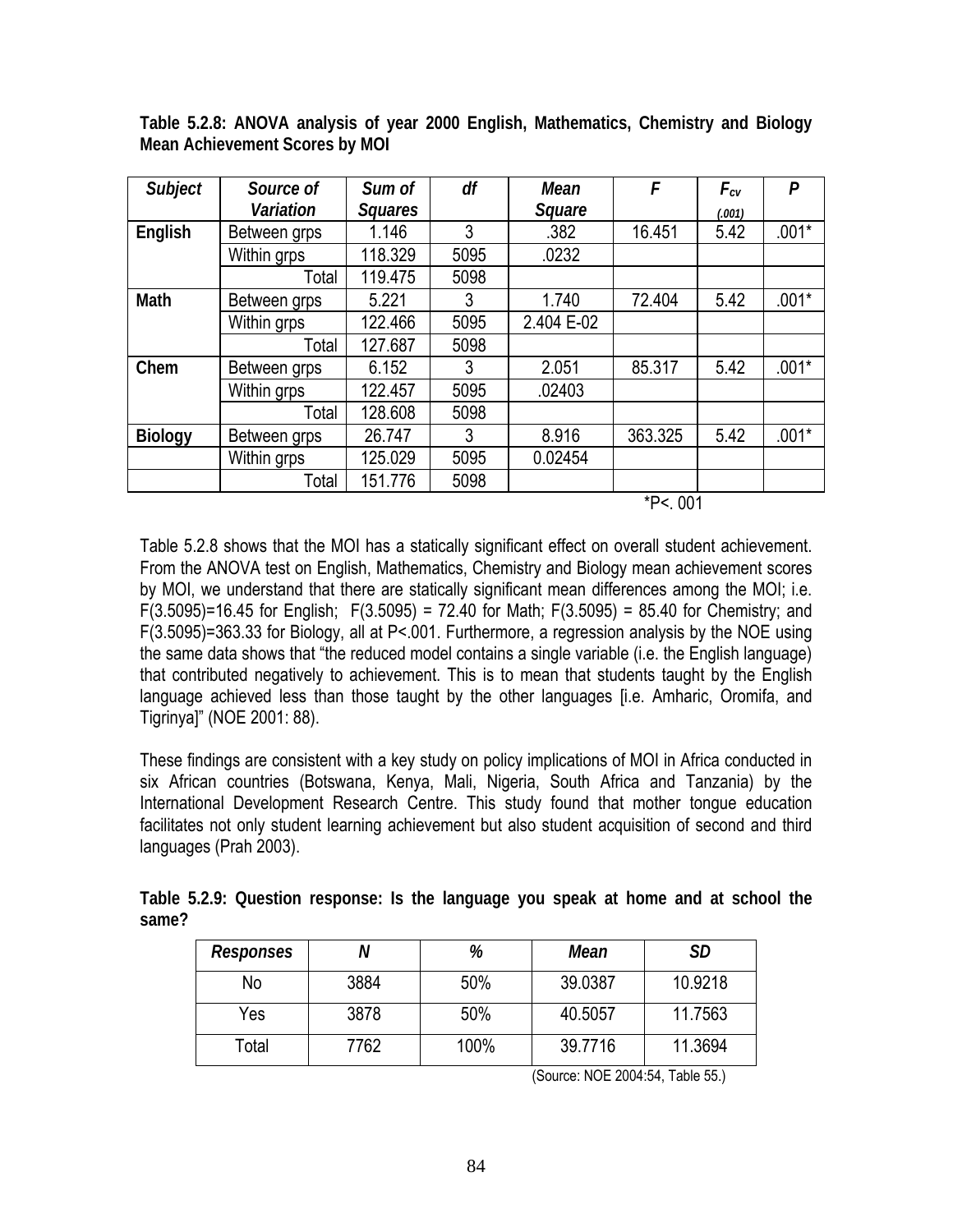The above table demonstrates that alignment between the home language and the school language facilitated students' overall performance. Accordingly, students whose MOI is their home language had a higher mean score (40.51%) than those students whose MOI is English (39.04%). An ANOVA test by NOE (2004:54) on the same data for Grade 8 shows that there is a "[statistically] significant difference between the mean scores of the two groups (F= 18.398, P<.001)". This coincides with other observations of the advantages of alignment between the home language and the school language, as described by a Sri Lankan researcher:

The transition from English to the national languages as the medium of instruction in Science helped to destroy the great barrier that existed between the privileged English educated classes; between the science educated elite and the non-science educated masses; between science itself and the people. It gave confidence to the common man (and woman) that science is within his (and her) reach and to the teachers and pupils that knowledge of English need not necessarily be a prerequisite for learning sciences (Ranaweera 1976:423 in Brock-Utne 2000:153).

This reporting of the national assessment data from Ethiopia has shown that from a pedagogical point of view, the use of the mother tongues for teaching and learning represents an advantage to student performance, while the use of English is a disadvantage to student performance. In conclusion, the assessment data provide a great deal of evidence of the comparative advantage of alignment between the home language and the school language. They also indicate that there is no disadvantage in the study of mathematics or the sciences through the mother tongue, which would support the use of Ethiopian languages at secondary and further levels of education. Moreover, mother tongue education does not hinder student learning of English, a finding which would support the teaching of English as a subject only rather than as MOI.

## **5.3 Data from questionnaires administered in the regions**

#### **5.3.1 Background to the design of the questionnaires**

The team paid particular attention to the administration of detailed questionnaires administered with a full spectrum of educators: regional, zonal, and woreda officials; and teacher educators, teachers, student teachers. Additional questionnaires were designed for parents and students. In regard to students, it was decided to administer these mostly to secondary school students and upper primary (Grade 7 & 8) where this seemed appropriate or appropriate opportunities presented themselves. In the end, the student questionnaires were also administered to student teachers at one teacher training college.

The questionnaires were deliberately constructed to capture extensive and detailed data, only some of which could be analysed for this report. We intentionally constructed the questionnaires to capture more data than could be analysed for this report since the team was aware that the fieldwork offered a research opportunity, which would be difficult to reconstruct at a later point. Secondary analysis of the data is possible and has been left in the hands of the local consultants who will sift through this and make available more nuanced information as soon as this is possible after the completion of this consultancy. One of the international consultants would be able to offer assistance in this process.

One of the weaknesses of sociolinguistic surveys and questionnaires is that they are often constructed in such a way that they feed into and pre-empt existing prejudices and preconceived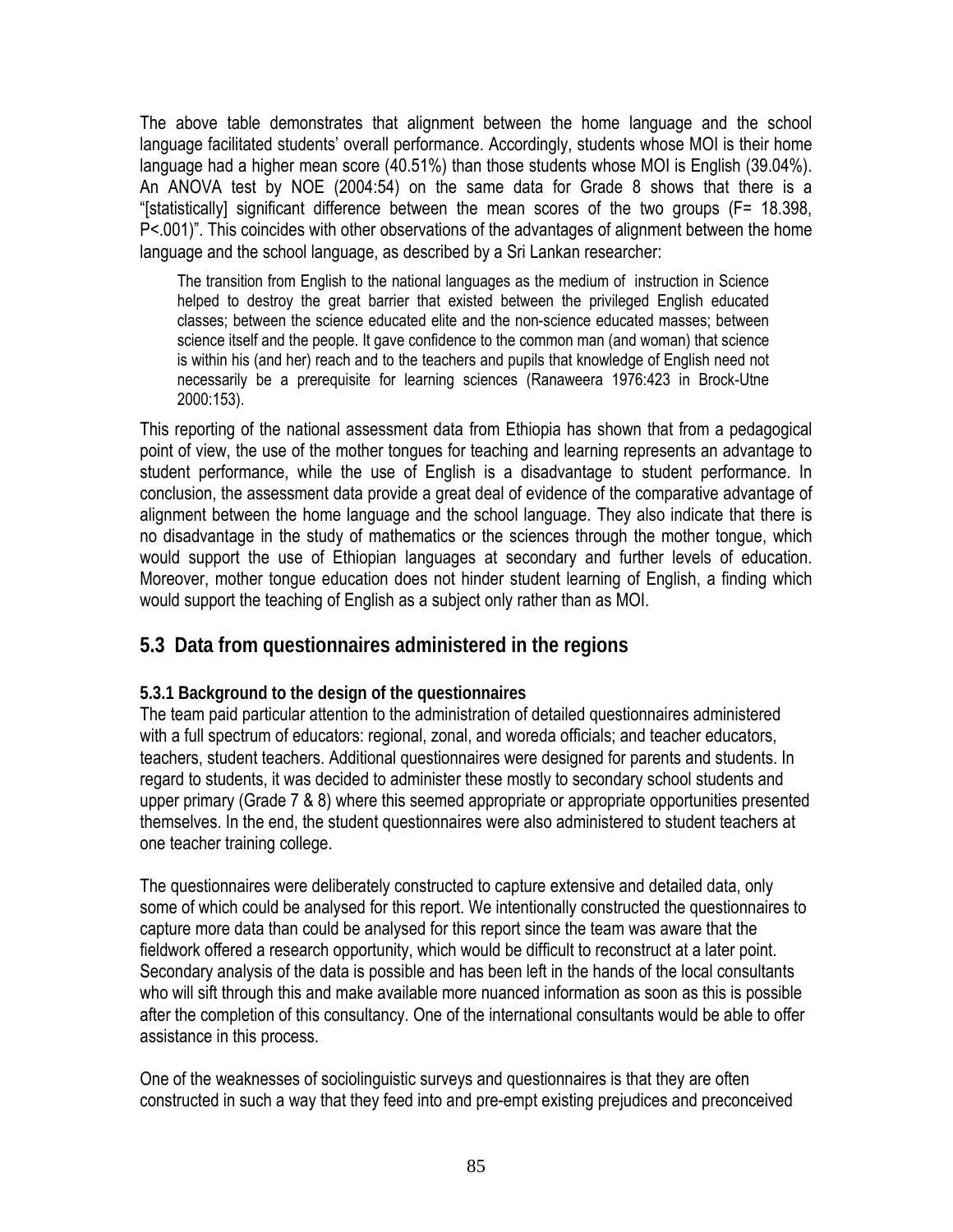attitudes. They often only skim the surface and render information which is insubstantial and of little meaningful value. The questionnaires designed for this study have drawn from the experience of a comprehensive sociolinguistic survey conducted in South Africa in 2000 by the Pan South African Language Board (PANSALB 2000, 2001), as well as analyses of Stephen Krashen (1996) who has pinpointed weaknesses in language education surveys in other educational contexts (especially North America).

Initially the questionnaires were constructed in English and then were to be translated into each of the languages of the regional communities, which had been identified for data sampling and collection. As it turned out, versions were initially translated into Amharic, Somali, Harari, Afan Oromo, Nuer and Anguak. They were trialled first in Nuer and Anguak in Gambella. They were also trialled in the first stage of data collection in Addis Ababa, Harari, Somali, Afar, and Oromiya. The team discovered that educator respondents in the educational bureaus and teacher education colleges, and often in schools voluntarily selected to answer the Amharic versioned questionnaires in preference to the dominant local regional language (Harari, Afan Oromo, and Somali). As a result, the questionnaires were not translated into Tigrinya or the local languages of SNNPR for the second stage of data collection.

## **5.3.2 Findings from the educators' questionnaires**

Certain questions were selected for specific analysis for this study and report. As mentioned above, the team had understood that the questionnaires captured too much data for the attention of this study and it would be necessary to make a selection. The ethnographic data collected during the first four three weeks of fieldwork informed the final selection of items for analysis for this report. It became obvious during the range of discussions and interviews with informants in Gambella, Addis Ababa, Harari, Somali, Oromyia and SNNPR that educators had firm views about the readiness of students to study through the medium of English, and that the role of English as a medium of instruction was uppermost in the minds of educators at all levels. The questions selected for specific attention therefore were those which were intended to elicit information about the readiness of learners to use English as a medium, in general, across the curriculum and more particularly as a medium of instruction for some subjects rather than others (see Appendix H for the full questionnaires).

| Q.5: Students are ready to use English as a Medium of Instruction by which level? |              |               |                 |           |        |               |                          |              |              |
|-----------------------------------------------------------------------------------|--------------|---------------|-----------------|-----------|--------|---------------|--------------------------|--------------|--------------|
|                                                                                   | <b>ADDIS</b> | <i>AMHARA</i> | <b>GAMBELLA</b> | OROMIYA İ | HARARI | <b>SOMALI</b> | <b>TIGRAY</b>            | <b>SNNPR</b> | <b>TOTAL</b> |
| <b>RESPONSES</b>                                                                  | ABABA        |               |                 |           |        |               |                          |              |              |
| Grade: 1-4                                                                        |              |               | 4               | 3         |        |               | റ                        | 3            | 15/10%       |
| Grade: 5-6                                                                        |              |               | 12              |           | ົ      | c             |                          | 15           | 34/22%       |
| Grade: 7-8                                                                        | 5            | 6             | 4               | 4         | 18     | 5             | 14                       | 4            | 60/39%       |
| Grade: 9-10                                                                       | 4            | 3             | ∩               | 5         |        |               | 6                        | 4            | 26/17%       |
| Grade: 11-12                                                                      |              |               |                 |           |        |               | っ                        |              | 7/5%         |
| TTI/C                                                                             |              | -             |                 |           |        |               | $\overline{\phantom{0}}$ |              |              |
| <b>UNIVERSITY</b>                                                                 |              | -             |                 |           |        |               | -                        |              | 3            |
| N/A                                                                               |              |               |                 |           |        |               | -                        |              |              |
| Don't agree                                                                       |              |               |                 |           |        |               |                          |              | 2            |
| TOTAL                                                                             | 14           | 10            | 26              | 13        | 26     | 11            | 25                       | 27           | 152          |

## **Table 5.3.2 Tabulation of responses to selected key items on the questionnaire for Educators per region**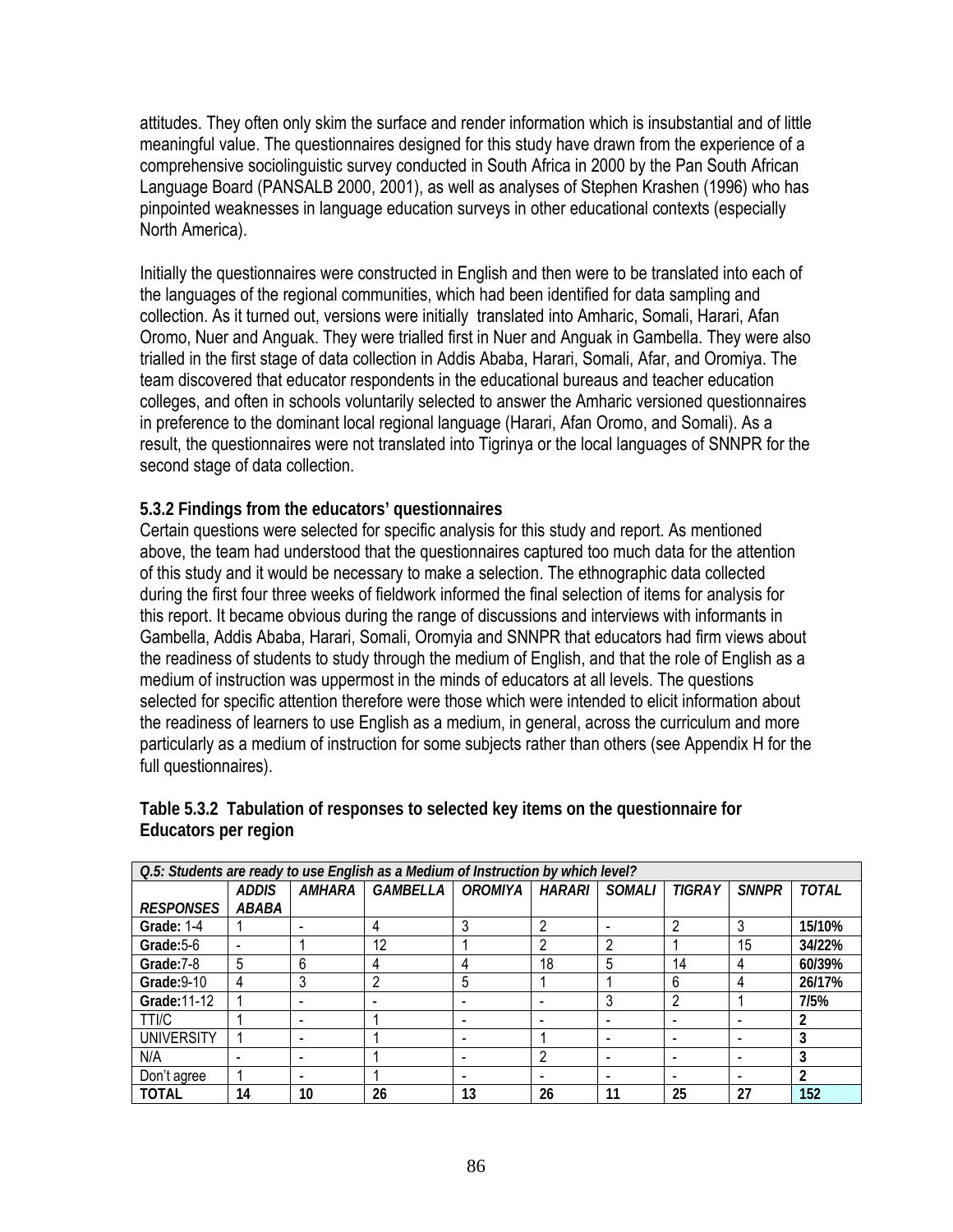| Q.9: From which level can Mathematics be taught in English without the help of explanations in an Ethiopian Lang? |                |                |                                                                                                                    |                     |                |                |                      |                       |                |
|-------------------------------------------------------------------------------------------------------------------|----------------|----------------|--------------------------------------------------------------------------------------------------------------------|---------------------|----------------|----------------|----------------------|-----------------------|----------------|
|                                                                                                                   | <b>ADDIS</b>   | <b>AMHARA</b>  | GAMBELLA                                                                                                           | <b>OROMIYA</b>      | <b>HARARI</b>  | SOMALI         | <b>TIGRAY</b>        | <b>SNNPR</b>          | <b>TOTAL</b>   |
|                                                                                                                   | <b>ABABA</b>   |                |                                                                                                                    |                     |                |                |                      |                       |                |
| Grade: 1-4                                                                                                        |                |                | 1                                                                                                                  | $\overline{c}$      | $\blacksquare$ |                | 1                    | $\blacksquare$        | 4              |
| Grade: 5-6                                                                                                        | $\overline{2}$ |                | 10                                                                                                                 |                     |                |                |                      | 12                    | 25/16%         |
| Grade: 7-8                                                                                                        | 9              | 4              | 3                                                                                                                  | $\overline{2}$      | 10             | $\overline{4}$ | 9                    | 5                     | 46/30%         |
| Grade: 9-10                                                                                                       | $\overline{a}$ | 6              | 3                                                                                                                  | 6                   | 6              | $\overline{2}$ | 10                   | $\overline{7}$        | 40/26%         |
| Grade: 11-12                                                                                                      | $\overline{2}$ | $\blacksquare$ | 5                                                                                                                  |                     | $\overline{2}$ | $\overline{2}$ | 2                    | $\overline{2}$        | 15/10%         |
| <b>TTI/C</b>                                                                                                      |                | $\blacksquare$ | 1                                                                                                                  | 1                   | $\overline{a}$ | $\blacksquare$ | 1                    | 1                     | 4              |
| <b>UNIVERSITY</b>                                                                                                 |                | $\blacksquare$ |                                                                                                                    | 1                   | 3              |                | $\blacksquare$       | $\blacksquare$        | 4              |
| N/A                                                                                                               | 1              |                | 1                                                                                                                  | 1                   | 5              |                | 1                    |                       | 9              |
| Don't agree                                                                                                       | $\blacksquare$ |                | $\overline{2}$                                                                                                     |                     |                | $\overline{2}$ |                      |                       | 5              |
| <b>TOTAL</b>                                                                                                      | 14             | 10             | 26                                                                                                                 | 13                  | 26             | 11             | 25                   | 27                    | 152            |
|                                                                                                                   |                |                | Q.10: From which level can Natural Sciences be taught in English without the help of explanations in an Ethiopian  |                     |                |                |                      |                       |                |
| Language?                                                                                                         |                |                |                                                                                                                    |                     |                |                |                      |                       |                |
|                                                                                                                   | <b>ADDIS</b>   | <b>AMHARA</b>  | <b>GAMBELLA</b>                                                                                                    | <b>OROMIYA</b>      | <b>HARARI</b>  | <b>SOMALI</b>  | TIGRAY               | <b>SNNPR</b>          | <b>TOTAL</b>   |
|                                                                                                                   | <b>ABABA</b>   |                |                                                                                                                    |                     |                |                |                      |                       |                |
| Grade: 1-4                                                                                                        |                |                | 1                                                                                                                  | $\overline{2}$      | $\blacksquare$ | $\blacksquare$ | L,                   | $\tilde{\phantom{a}}$ | 3              |
| Grade: 5-6                                                                                                        | 3              |                | 7                                                                                                                  |                     |                |                |                      | $\overline{8}$        | 18/12%         |
| Grade: 7-8                                                                                                        | 5              | 5              | 6                                                                                                                  |                     | 12             | 4              | 13                   | 9                     | 54/35%         |
| Grade: 9-10                                                                                                       | 3              | 4              | 3                                                                                                                  | 9                   | 5              | 3              | $\overline{7}$       | $\overline{7}$        | 41/27%         |
| Grade: 11-12                                                                                                      | 1              |                | 5                                                                                                                  |                     |                | $\overline{2}$ | 3                    | $\overline{2}$        | 14/10%         |
| TTI/C                                                                                                             | 1              | 1              |                                                                                                                    | 1                   |                |                |                      | 1                     | 5              |
| <b>UNIVERSITY</b>                                                                                                 |                |                | 1                                                                                                                  |                     | 3              | 1              |                      |                       | 5              |
| N/A                                                                                                               | 1              |                |                                                                                                                    |                     | 5              | 1              | 1                    |                       |                |
|                                                                                                                   |                |                | $\overline{2}$                                                                                                     |                     |                |                |                      | $\blacksquare$        | 8              |
| Don't agree                                                                                                       | 14             |                | 26                                                                                                                 | 1<br>13             |                |                | 25                   | 27                    | 4<br>152       |
| <b>TOTAL</b>                                                                                                      |                | 10             |                                                                                                                    |                     | 26             | 11             |                      |                       |                |
|                                                                                                                   |                |                | 0.11: From which level can Social Sciences be taught in English without the help of explanations in an Ethiopian   |                     |                |                |                      |                       |                |
| Language?                                                                                                         |                |                |                                                                                                                    |                     |                |                |                      |                       |                |
|                                                                                                                   | <b>ADDIS</b>   | <b>AMHARA</b>  | <b>GAMBELLA</b>                                                                                                    | <b>OROMIYA</b>      | <b>HARARI</b>  | <b>SOMALI</b>  | <b>TIGRAY</b>        | <b>SNNPR</b>          | <b>TOTAL</b>   |
|                                                                                                                   | <b>ABABA</b>   |                |                                                                                                                    |                     |                |                |                      |                       |                |
| Grade: 1-4                                                                                                        |                |                | 1                                                                                                                  | 1                   | $\blacksquare$ | $\blacksquare$ | $\overline{a}$       | $\overline{a}$        | $\mathfrak{p}$ |
| Grade: 5-6                                                                                                        | 3              |                | 10                                                                                                                 | $\overline{2}$      | $\overline{2}$ |                | $\overline{a}$       | 8                     | 25/16%         |
| Grade: 7-8                                                                                                        | 5              | 4              | 3                                                                                                                  | 1                   | $\overline{9}$ | 6              | 11                   | 10                    | 49/32%         |
| Grade: 9-10                                                                                                       | $\overline{2}$ | 5              | 4                                                                                                                  | 6                   | $\overline{4}$ | 1              | $\overline{7}$       | $6\phantom{1}6$       | 35/23%         |
| Grade: 11-12                                                                                                      | $\overline{4}$ |                | 4                                                                                                                  |                     |                | $\overline{2}$ | 3                    | $\overline{2}$        | 17/11%         |
| TTI/C                                                                                                             |                | 1              | 1                                                                                                                  |                     |                | $\overline{a}$ | 1                    |                       | 5              |
| <b>UNIVERSITY</b>                                                                                                 |                |                |                                                                                                                    |                     | 3              |                |                      | $\mathbf{1}$          | 6              |
| N/A                                                                                                               | $\blacksquare$ |                |                                                                                                                    |                     | 6              | 1              | $\overline{2}$       |                       | 9              |
| Don't agree                                                                                                       | $\overline{a}$ |                | $\overline{2}$                                                                                                     |                     |                |                |                      |                       | 4              |
| <b>TOTAL</b>                                                                                                      | 14             | 10             | 26                                                                                                                 | 13                  | 26             | 11             | 25                   | 27                    | 152            |
|                                                                                                                   |                |                | O.12: Students in this school/region are fully competent to use English medium by the time they reach which level? |                     |                |                |                      |                       |                |
|                                                                                                                   | <b>ADDIS</b>   | <b>AMHARA</b>  | <b>GAMBELLA</b>                                                                                                    | <b>OROMIYA</b>      | <b>HARARI</b>  | <b>SOMALI</b>  | <b>TIGRAY</b>        | <b>SNNPR</b>          | <b>TOTAL</b>   |
|                                                                                                                   | ABABA          |                |                                                                                                                    |                     |                |                |                      |                       |                |
| Grade: 1-4                                                                                                        | $\overline{a}$ | $\Box$         | $\blacksquare$                                                                                                     | $\bar{\phantom{a}}$ | $\blacksquare$ | $\blacksquare$ | $\blacksquare$       | $\blacksquare$        | $\overline{a}$ |
| Grade: 5-6                                                                                                        | $\blacksquare$ | ä,             | 1                                                                                                                  | $\blacksquare$      | $\mathbf{1}$   | ä,             | $\ddot{\phantom{a}}$ | $\omega$              | 2/1,3%         |
| Grade: 7-8                                                                                                        | $\overline{2}$ | 1              | 6                                                                                                                  | 1                   | 10             | $\blacksquare$ | 1                    | 10                    | 31/20%         |
| Grade: 9-10                                                                                                       | 1              | 3              | 7                                                                                                                  | $\overline{c}$      |                | $\sqrt{5}$     | 4                    | $\,6\,$               | 29/19%         |
| Grade: 11-12                                                                                                      | $\mathbf 5$    | 4              | 8                                                                                                                  | $\overline{2}$      | $\overline{2}$ | 4              | 5                    | $\,6\,$               | 36/24%         |
| TTI/C                                                                                                             | 1              |                | 3                                                                                                                  | 1                   |                |                | $\overline{2}$       | 1                     | 9/6%           |
| <b>UNIVERSITY</b>                                                                                                 | $\mathfrak{Z}$ | 1              | 1                                                                                                                  | $\overline{c}$      | $\overline{2}$ | $\overline{2}$ | 7                    | 1                     | 19/12,5%       |
| N/A                                                                                                               | $\overline{2}$ | 1              | $\blacksquare$                                                                                                     | $\overline{5}$      | $\overline{7}$ | ä,             | 4                    | $\mathbf{1}$          | 20             |
| Don't agree                                                                                                       |                | $\blacksquare$ |                                                                                                                    | $\blacksquare$      | $\overline{2}$ | $\blacksquare$ | $\overline{2}$       | $\overline{2}$        | 6              |
| <b>TOTAL</b>                                                                                                      | 14             | $10$           | 26                                                                                                                 | 13                  | 26             | 11             | 25                   | 27                    | 152            |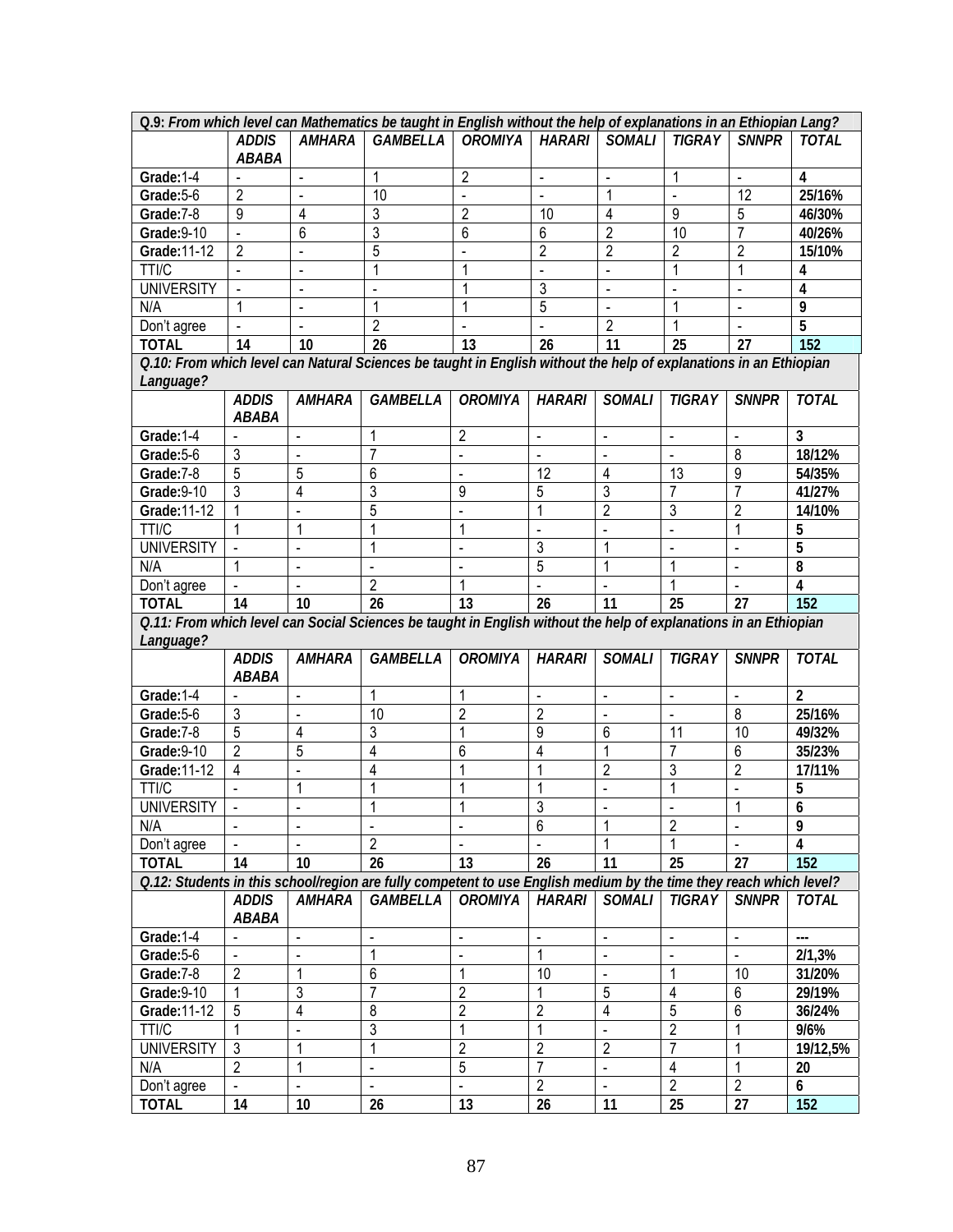Responses to question 5 which asks a generic question about learner readiness for English as a MOI, shows that informants in Gambella and SNNPR, where students switch to English medium in theory, in grade 5, believe that students are ready for the switch to English at the point that these regions require students to make the transition. Respondents in Addis Ababa, Harari, Somali and Oromyia indicate a belief that students are ready for this shift from MT to English in Grades 7-8. This corresponds with the practice of transition to English in Addis Ababa, Harari (for maths and science), and Somali (for speakers of Amharic) at Grades 7-8. What is surprising is that the majority of respondents in Tigray, where transition to English occurs later, indicate a belief that it is possible in Grades 7-8.

Question 9 asks informants to identify when students would be ready to study mathematics through English only. The majority of respondents, but fewer than in the case of question 5, in Gambella and SNNPR continue to indicate that this is possible at the existing point of transition (Grade 5). For the rest, however, respondents indicate a wider spread of responses suggesting that students can only fully understand mathematics in English somewhere between Grades 7 and 12.

Question 10 asks informants to identify when students would be ready to study the natural sciences (physics, chemistry and biology) in English only. At this point fewer than half of the respondents in Gambella and SNNPR, and only 18 of 152 respondents indicate that students are ready to study science in English in Grade 5. One third of the respondents (54) indicate that this is possible from Grade 7.On the other hand, 75 (50%) believe that this is only possible from Grades 9 or above.

Question 11 asks the same question, but in relation to the social sciences. Again, what is discernible is an upward shift towards identifying higher-grade levels as the point of proficiency in English.

Finally, question 12, a rephrased version of question 5, for comparative purposes, shows a shift in perception from the initial answers to question 5 which were offered prior to an interrogation of the role of English as a medium in different subjects of the curriculum. 32% of respondents believed that students were ready for English medium by Grade 5, when the question was first put to them. After a series of more finely grained questions were administered, informants recorded a significant shift in answer. By question 12 only 1, 3% of respondents expressed a belief that students were fully ready for English medium by Grade 5. Only 20% expressed a belief that students are ready by Grade 7 and 51, 5% believed students to be ready after somewhere between Grade 9 and university.

The first point of this rather tedious enumeration is that education planners need to be very wary of taking informants responses to questions at initial or face value. The issues around medium of instruction are extremely complex, and if one needs precise information, one has to make detailed and painstaking enquiries to elicit responses to hypothetical questions at a deeper level.

The second point of this account is to illustrate that generic questions which tap surface level responses cannot yield accurate or useful information and should not be used for educational decisions. What is required are disaggregated sets of questions which prise open the relationship between language and learning in different contexts, in order to get a broader understanding of the dynamics.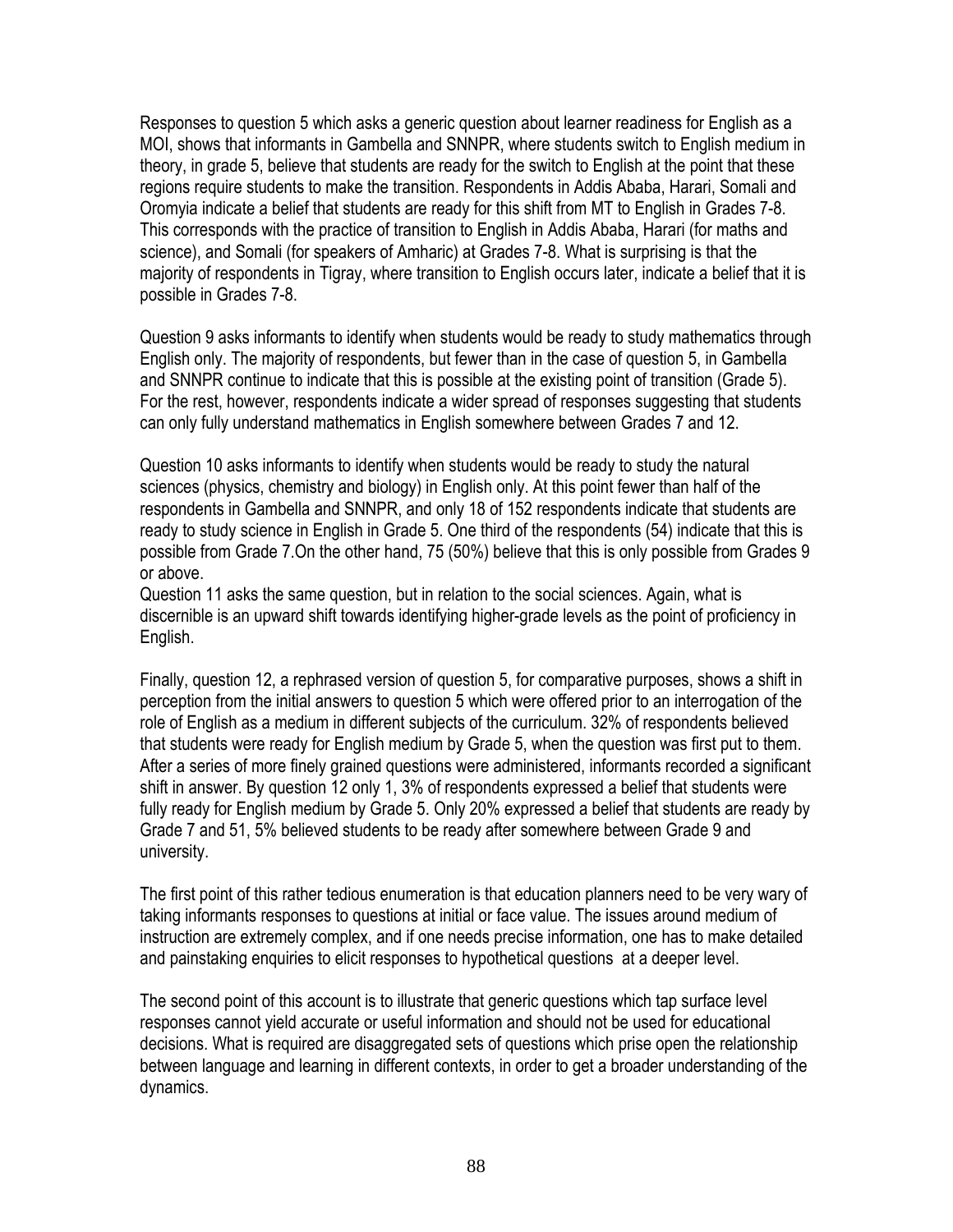#### **5.3.3 Findings from the parents' and students' questionnaires**

Again, only selected findings from these questionnaires will be presented here. In this case, some of the open-ended constructed response items have been selected for analysis and these concern the perceived roles of language/s outside of school settings. The reality is that most students will remain in their local environments or regions for some time after exiting the school system. Both parents and students indicated that the languages most used in the community were the local mother tongues. The next language of wider communication was identified as Amharic where Amharic is not the MT. Languages perceived to have greatest economic value at were the local MT at local/district level, and either the local MT or Amharic at regional level. Amharic featured most often as the language of economic opportunity at national level, and sometimes, Amharic together with English appeared as a combined possibility for economic activity at national level. Both parents and students however indicated strong aspiration towards English as a preferred, but not the only language of education.

What the parents' and students' questionnaires illustrate is that while there is strong aspiration towards English in education, both sets of informants have a realistic view of the role of Ethiopian languages outside of the school setting. This is in relation to the dominant, functional, role of the local, regional and national languages of Ethiopia as the languages, which offer economic opportunity. Both parents and students indicate a realism towards the functional role of Amharic as a lingua franca for communication across different language communities and among the different regions.

#### **5.3.4 Indirect findings from the administration of the questionnaires**

The team had anticipated that educator informants would choose to answer questionnaires in the language/s of the immediate community in which they were located. Nevertheless, the team invited informants to select the language version of their preference. In many instances Amharic was selected in preference to Harari and Somali. Again, even when informants were English language teachers in schools and teacher training colleges, most selected the Amharic version. This provided additional insight into the relationship towards and confidence which informants have in regard to their own language skills. That so many opted for Amharic in preference to English or another regional language when this was offered, suggests that Amharic functions as a robust second language for a wide spectrum of people.

## **5.4 Research and resources in Ethiopian languages**

We talked to Ethiopian language experts at many different levels, from the woreda level to the Ethiopian Languages Research Centre (ELRC), as well as curriculum developers in the REBs and linguistics working for NGOs. Though it is beyond the scope of this research to provide detailed information about all Ethiopian languages and their particular levels of development, we will present a brief overview of an impressive range of resources that are available in the country. The language development structures that exist in Ethiopia may be divided into two major categories: governmental and non-governmental.

As already noted, the preparation of teaching materials in Ethiopian languages is mainly the responsibility of the curriculum departments at the regional education bureaus. Based on the curriculum sent by the central ICDR at the MoE, teaching materials are prepared by the concerned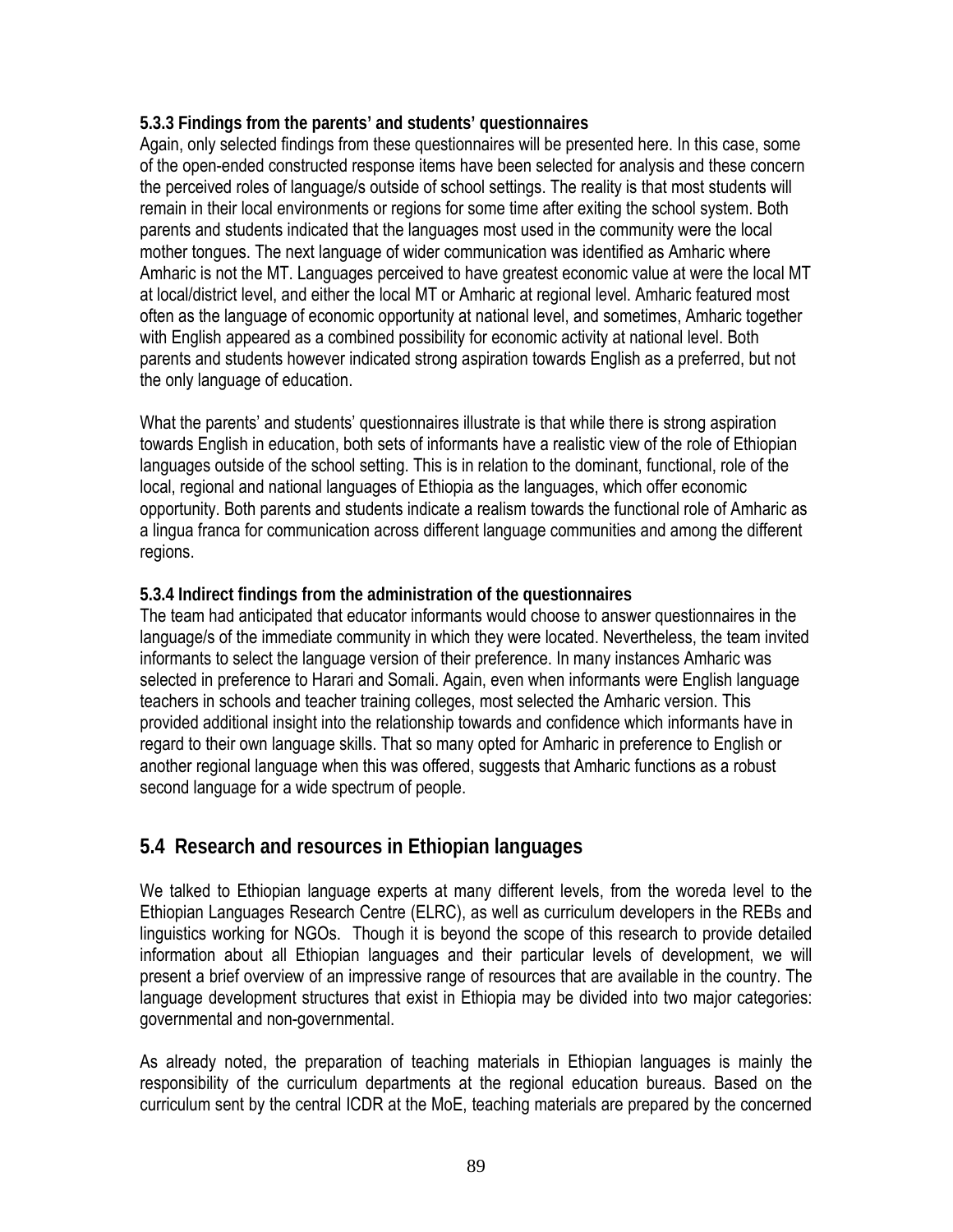REB, zone and/or woreda, often with specialised help from educators at the TTCs. This usually involves translating and adapting the teaching materials prepared at the federal level to local language and cultural content. Sometimes the preparation of reference material is also undertaken by zonal offices. The Kembata Zone, for instance, has produced a 327-page Kembata-Amharic dictionary.

Apart from applied work in language development, curriculum experts at the ICDR have conducted research into mother tongue medium schooling and its different applications in the regions. We have also been informed of ongoing research by curriculum and other educators at the REB level, and have examined some reports given to us in the regions.

There are governmental organizations other than education bureaus engaged in preparing materials and developing the so-called "smaller" languages of Ethiopia. The following institutes have recently been formed and are mostly funded by the respective regional governments, but they may also get technical and material support from non-governmental organizations (NGOs):

- a) The Harari Language Academy in Harari Region
- b) The Afar Language Studies and Enrichment Centre in Afar Region
- c) The Institute of Language, Culture, and History of the SNNPR

The Ethiopian Languages Research Centre (ELRC) at Addis Ababa University is engaged in researching many of the languages that have not received sufficient attention in the past. They help to design orthographies and compile dictionaries when requests are made. The ELRC also gives technical and advisory support to governmental and non-governmental structures that are working on the development of Ethiopian languages.

The Linguistics Department of the Addis Ababa University carries out regular on-the-job training for individuals and organizations interested in the areas of language development, orthography, lexicography, translation and language planning. This department has very recently initiated a B.A. programme in Applied Linguistics which focuses on these areas. Many of the staff have ongoing research projects that may inform educational practices; for example, we have been informed of a cooperative project between linguistics professors at Addis Ababa University and Oslo University doing a sociolinguistic study of linguistic landscape in the Tigray region, focusing on the types of printed language available in local environments.

There are a number of NGOs working on the development of local languages. Some of the activities of the Argoba Development Association, for example, are to design orthography, prepare teaching materials, and construct a bilingual dictionary and reference grammar for Argoba. Argoba is one of the Semitic languages in Ethiopia. It has fewer than 10,000 speakers and is at present considered an endangered language.

We met with language specialists at the Summer Institute of Linguistics (SIL), a faith-based NGO that provides technical assistance in developing local languages in Ethiopia and worldwide. At our request, one of their members compiled a long list of materials, including not only religious stories and books but also learning materials for literacy and non-formal education and pamphlets on health and agriculture, written in these languages: Afar, Anguak, Aari, Banna/Hamer, Basketo, Bench, Bertha/Funj, Burji, Daasenech, Dawro, Gamo, Gedeo, Gofa, Gumuz, Gurage, Hadiyya,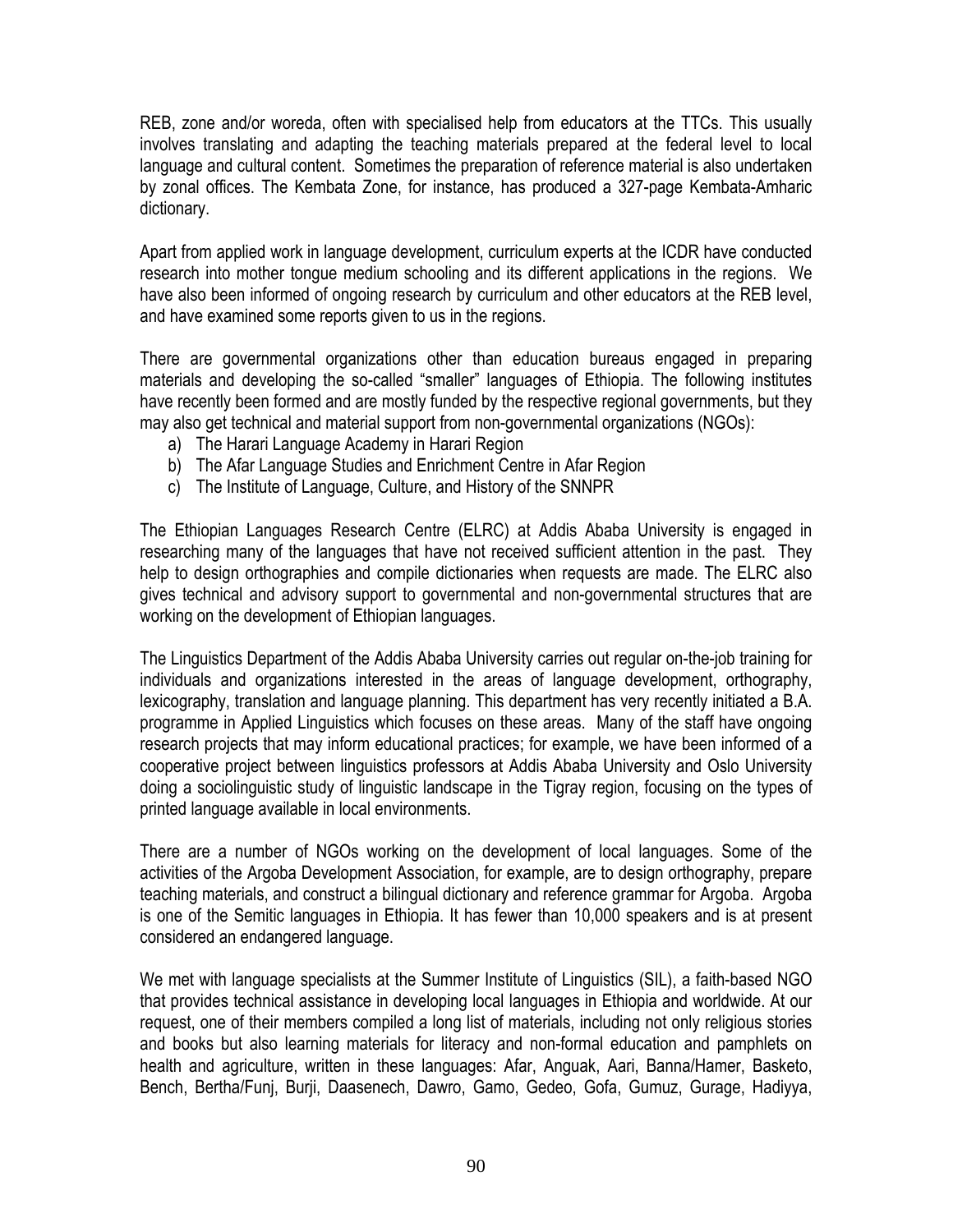Kafa, Kambaata, Konso, Korete, Maale, Majangir, Me'en, Mursi, Shinasha, Sidama, Silte, Somali, Suri, Uduk, Wolayta and Yemsa. (For the entire list see Appendix E.)

## **5.5 Overall findings on policy and practice throughout Ethiopia**

## **5.5.1 Use of the mother tongue (L1) in primary education**

*Degree of consistency with federal policy:* The 1994 Education and Training Policy, which is reiterated in current MoE policy, states that the mother tongue should be used as MOI throughout primary education (Grades 1-8), and that teacher training will be given in "the nationality language used in the area" (MoE 1994, 2002). As the regional profiles indicate, only the Oromiya region and the Afan Oromo streams in Amhara region are completely consistent with federal policy, in that all of primary schooling as well as teacher training for both 1<sup>st</sup> and 2<sup>nd</sup> cycles use Afan Oromo as MOI. Tigray and Somali regions are nearly in line with the policy because they use the mother tongue as MOI for the 8 years of primary schooling; however, they have both adopted English as MOI for 2<sup>nd</sup> cycle (diploma) training even though teachers will be teaching in the mother tongue (see below for more findings related to teacher education in the mother tongue).

Further inconsistencies appear in the regions that have taken the mother tongue out of some subject teaching in Grades 7-8 to bring English in. In the Amhara and Harari regions, as well as the Amharic streams in Somali, the MT is MOI for all subjects except mathematics, physics, chemistry and biology, and in Dire Dawa the MT is used only for civics. The mother tongue has been completely removed as MOI from the Grade 7-8 curriculum in Addis Ababa. Finally, the least consistent with federal policy are Gambella and SNNPR, where there is no mother tongue MOI in 2<sup>nd</sup> cycle primary education, and Afar and Benishangul Gumuz, which have not had any mother tongue MOI. In Afar, mother tongue has been introduced in alternative basic education (ABE), and there are pilot programmes in Benishangul Gumuz.

Even without considering the early introduction of English, some regions have thus far not provided mother tongue education to certain language communities. For example, Addis Ababa, Afar and Benishangul Gumuz use Amharic as MOI for most of primary schooling despite the fact that it is not the mother tongue of all students. While we have been told that there are different teaching and learning materials for Amharic as L1 and Amharic as L2, we did not see any Amharic L2 materials in our school observations. In Addis there is an assumption that all children speak Amharic, which may not be completely true. (See further discussion of this issue in the next section on Amharic.) Similarly, there are regions like Gambella where thus far migrant students who do not speak Nuer and Anguak must learn through one of these local languages or pay for private schooling in Amharic or English. From a pedagogical perspective, the MoE policy is the same for all learners, i.e. that they all should have an opportunity to learn through the language they know best.

According to the MoE policy, teachers trained to teach in the 1<sup>st</sup> cycle  $(10+1)$  will teach through the mother tongue, except when teaching English as a subject. Teachers trained for primary cycle 2 (10+2; or 10+3) are expected to teach Grades 5-8, where the MOI varies depending on regional policies and practices. In most cases teachers are prepared for MT MOI in training programmes where there is a match between the MT training and MT MOI in the school classroom. In other words teachers are prepared for the appropriate MT and MOI of the region. However, there are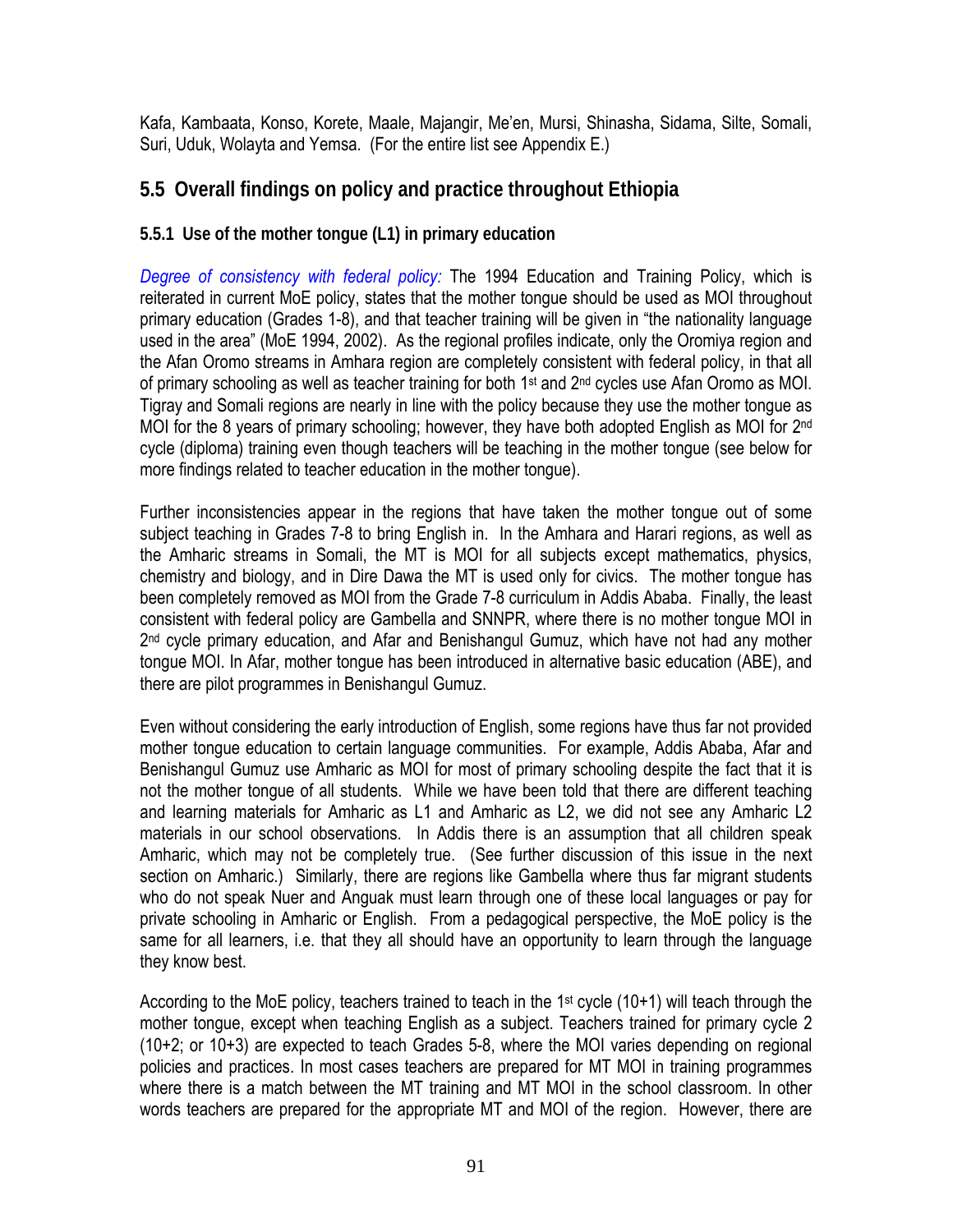usually mismatches between the MOI of the classroom for primary cycle 2 and the MOI in the training college preparing teachers for this level. Most mismatches are observed in regions that start using English as a MOI beginning at Grade 7. In these regions, all teacher training is conducted in English despite the fact that teachers are using all mother tongue in Grades 5 and 6 and usually some mother tongue in Grades 7 and 8.

*Language in teacher education*: There are indications that the mismatch between the MOI of teacher training and the MOI of primary schooling negatively influences teachers' mother tongue competence and makes them less likely to believe that the mother tongue can be used in teaching. For example, in Tigray those who felt Tigrinya was not developed enough to teach sciences and mathematics were those who had been educated through Amharic and/or English, while others told us there were no problems with using Tigrinya at higher levels of study. A prior study by one member of our team quotes a TTC dean on this topic:

Every second year student-teacher makes teaching practice in the  $2<sup>nd</sup>$  cycle of primary education. In addition, the most often question student teachers raise is "how are we going to teach in Tigrinya". Thus, during supervision it is common to observe student teachers not able to use the [MOI] appropriately. Even there are cases in which the students outsmart and assist the student-teacher in the [MOI] (Mekonnen 2005:69)-

*Observations*: The use of the first language/mother tongue (L1), the second language (L2, Amharic where students are speakers of languages other than Amharic) and English (a foreign language, FL) exhibit particular patterns of use throughout the primary school system in Ethiopia. Language is used for a variety of communicative functions in classrooms. These include:

- o Teaching activities: spoken and written
- o Learning activities: spoken and written
- o Classroom administration and management: spoken and written
- o Control and discipline of students: mainly spoken
- o Student-student informal communication: mainly spoken
- o Student-teacher informal communication: mainly spoken

During the data collection phase of this study, classroom observations of learning situations showed that where the L1 is used as MOI, both the spoken and written communication between teachers and learners is more likely to be effective. The quality of classroom interaction is higher where L1/MT is used. Teachers and learners engage in two-way communicative exchanges, although there is still more teacher talk than student talk. Student talk in the mother tongue is characterised by longer answers to questions and more original responses or questions than student talk in the other languages.

In our observations of the MT taught as a subject, there was a great deal of interaction and enthusiasm. On a number of occasions we observed students asking their teachers original questions, like the student in Oromiya (see the profile above) who asked the teacher if they could also make letters out of straws. Materials generally take an alphabetic/phonetic approach to beginning literacy, after which children are expected to read short texts and answer comprehension questions. At higher levels there are usually much more complex texts accompanied by some grammar-based exercises. One concern we had was that literacy materials seemed to progress very quickly and have expectations for student learning which might be too high for normal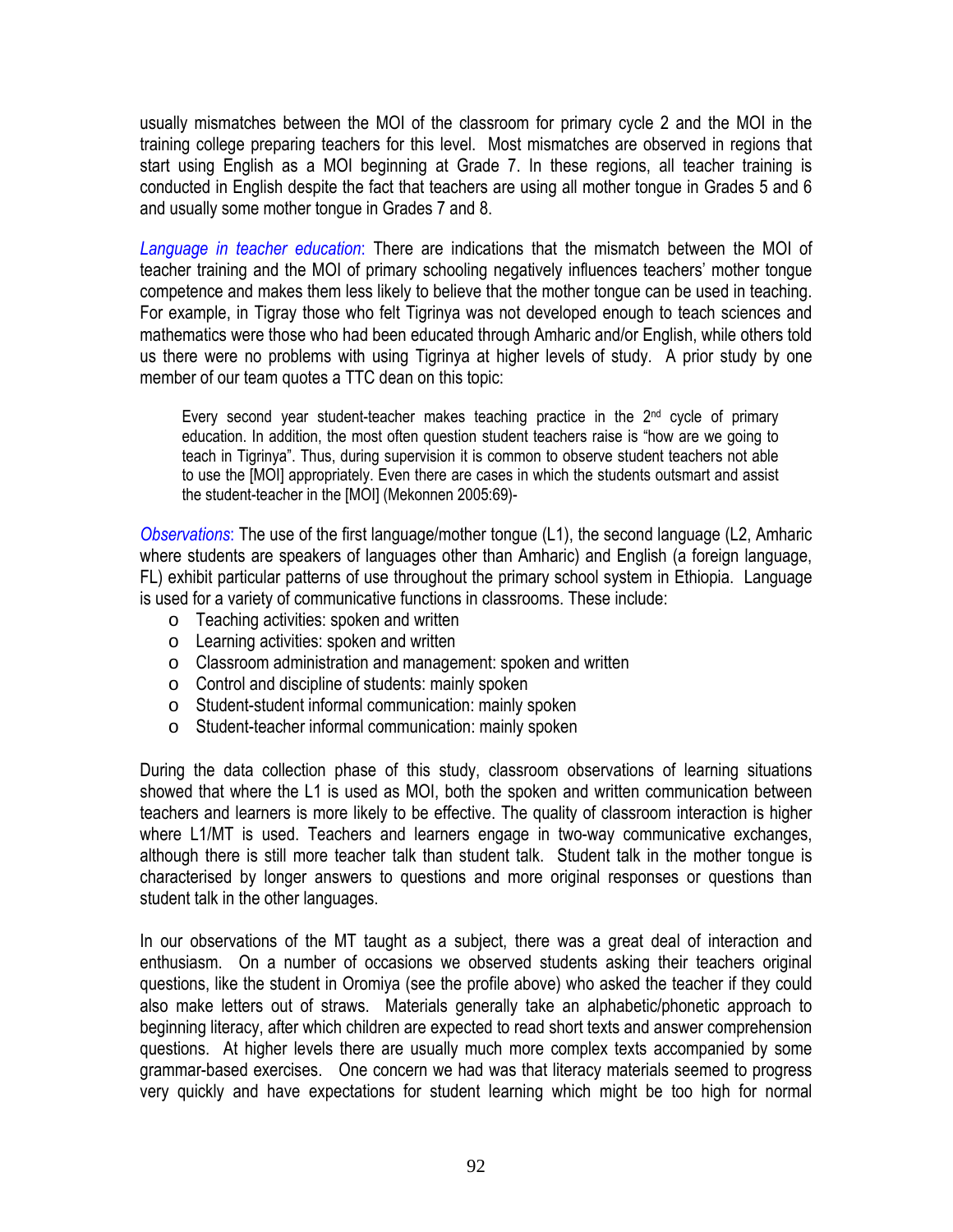language development, even in the mother tongue. However, we did not observe that students had great difficulties with learning the MT as a subject, nor did teachers report any difficulties.

*Attitudes:* Despite the effectiveness of communication in the mother tongue, and the obvious challenges of classroom communication in English, teachers and students often express a pessimistic view of the role of the mother tongue in education. They are under the impression that the mother tongue, especially if it is a "small" minority language, will not facilitate access to higher education or desirable employment opportunities.

Our findings suggest that in many cases people are not denying that the mother tongue is effective and efficient as a MOI, but rather they are defending their right to have access to English language skills. A large number of primary and secondary teachers who completed our questionnaires, as well as a majority of parents and community members believe the mother tongue is useful for learning but that English should become the MOI at some point in upper primary to prepare students better for secondary education in English. We also found evidence that people are considering factors other than simply language of instruction when they invest in private schooling for their children. (See the section below on English.)

As noted in some regions, some teachers told us that the mother tongues lack terminologies and are not developed enough to serve as MOI, especially for mathematics/sciences. However, we found that such complaints were more related to the teachers' own education (through the mother tongue or another language) than to the actual development level of the languages. One concrete example was in Tigray, where TTC instructors who had not had the opportunity to learn through Tigrinya said the language was not capable of expressing terms in the sciences and mathematics, when it was clearly their own competence that was lacking. One TTC dean in Amhara region explained the preference for mathematical and science terms in English in the following way:

It's a paradox…because TTC trainers find it difficult to teach these subjects in Amharic, except those who learned in their own language—they have good mother tongue skills in their fields. Otherwise the mother tongue is more helpful. Since we changed to English, students find it very difficult to express themselves…

*Level of development of the mother tongues:* Since Ethiopian languages like Amharic, Tigrinya and Afan Oromo have already been successfully used to express scientific and mathematical concepts at TTIs and TTCs and in other educational situations, we believe the teachers' own mother tongue competence is the real issue for these languages. Further evidence of high level language use is the fact that the first M.A. degrees in Afan Oromo Language and Literature Education will be awarded in 2007 by Addis Ababa University, meaning that by 2008 there will be 30 to 40 specialist instructors available.

There are indeed some languages that are in earlier phases of standardization and development than others. (We noted the case of Benishangul Gumuz, where writing systems for some languages were only recently established.) One reason often cited for not using the mother tongue as MOI is the lack of dictionaries and other reference materials, which is a valid concern, although from our observations there was very little reference material available in the schools in any language. Local languages require the work of curriculum developers and local language specialists along with linguists and educational experts, and the financial resources to support their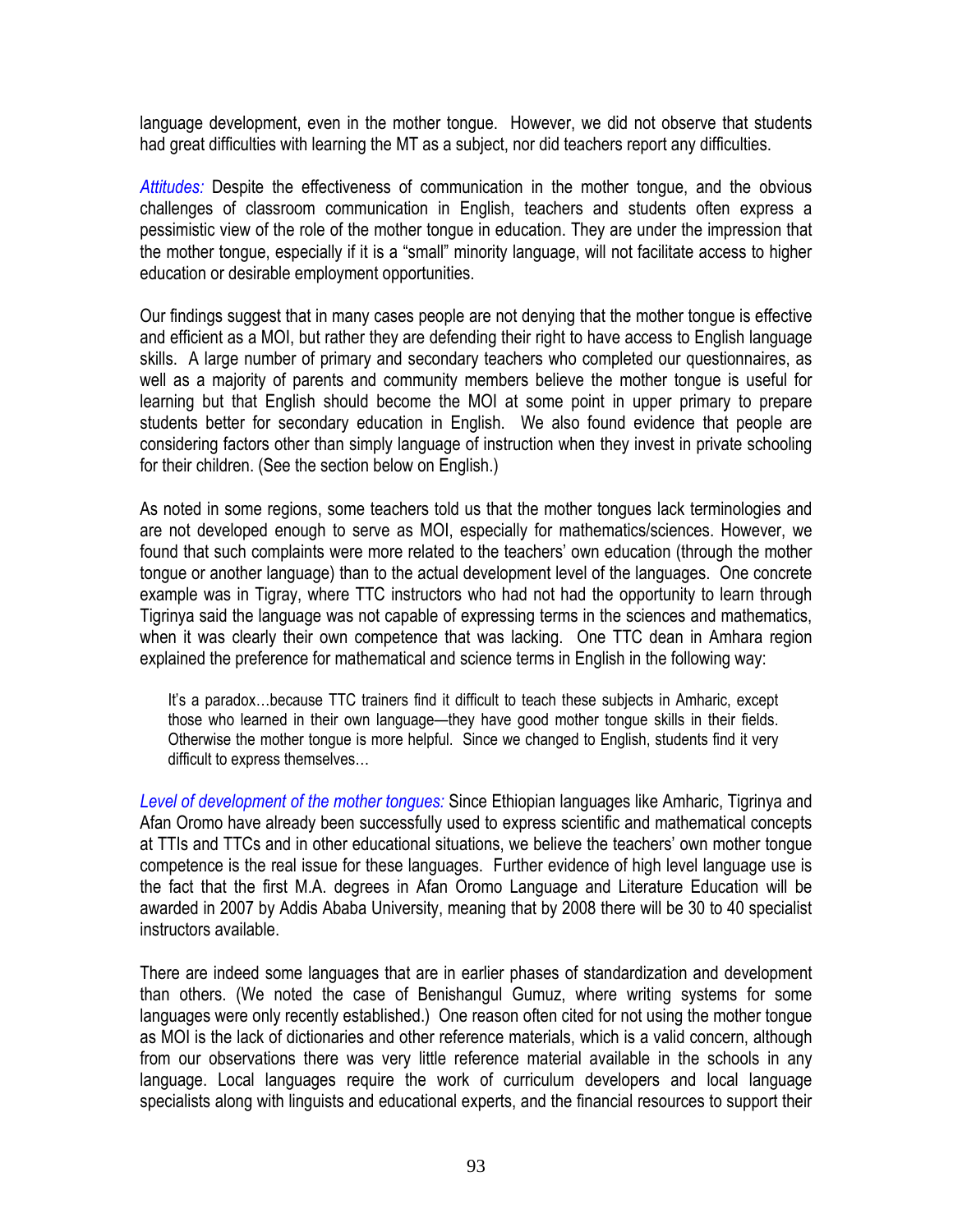work. As mentioned in section 5.3 above, we were able to talk to a number of dedicated professionals and have found that there are significant human resources available if economic resources can be mobilised.

*Challenges:* At most regions we met curriculum departments that were busy developing appropriate mother tongue materials and getting them published and distributed. However, we were often told that funds were insufficient, causing delays in publishing either at the editing phase or even at the camera-ready phase. In many regions, there were severe shortages of textbooks, especially in rural primary schools and especially materials in the mother tongue. Meanwhile, we found Amharic and English textbooks in nearly all schools. It does not seem coincidental that one of the reasons given to use English as MOI in upper primary is lack of textbooks and reference materials in the mother tongue. Lack of mother tongue materials sends a message that is not consistent with MoE policy. MT materials were more often provided in regions like Oromiya and Tigray, which demonstrate a clear commitment to MT schooling.

Another challenge is that experienced in Gambella region, which is having difficulty keeping qualified teachers who are speakers of Nuer and Anguak in their posts because they have better opportunities outside of teaching. This means that the teacher education system is actually training bilinguals who are getting jobs in other sectors, which is expensive for the MoE but demonstrates that there is a demand for young professionals' skills, including their languages. In SNNPR we learned that there are many jobs that require verbal and written competence in local languages, for example health officers, agricultural extension agents and social workers as well as teachers.

*Effective practices:* During this investigation we encountered a number of practices that promoted mother tongue teaching and learning. One was the organisation of streams by language: Harari, Amharic and Afan Oromo as practiced in the Harar region, and Somali and Amharic as practiced in the Somali region. We also found that there was some creative thinking going on at the REB level. For example, a letter from the Amhara REB to the regional cabinet recommending ways to support mother tongue schooling for all suggested that certain language streams be organised "when there are enough speakers for a section."

Another practice that promotes mother tongue schooling is teacher recruitment and placement by mother tongue, which is practiced by many TTCs in cooperation with the REBs. For example, in Gambella the REB and TTCs put effort into recruiting speakers of Nuer, Anguak and Meshenger and making language a requirement for employment in certain schools. Another example is in Oromiya, where an interview in Afan Oromo is one of the requirements to be admitted into the TTC.

#### **5.5.2 Use of Amharic, the national language, in primary education**

*Degree of consistency with federal policy:* Regarding the use of Amharic as MOI for speakers of Amharic, we have already noted the situation above in the section on mother tongue schooling. This section deals with the teaching and learning of Amharic as a subject for speakers of all languages, and it appears that all regions are consistent with policy. Whether they start the teaching of Amharic from Grade 5 (in Oromiya and in Afan Oromo streams in Amhara region) or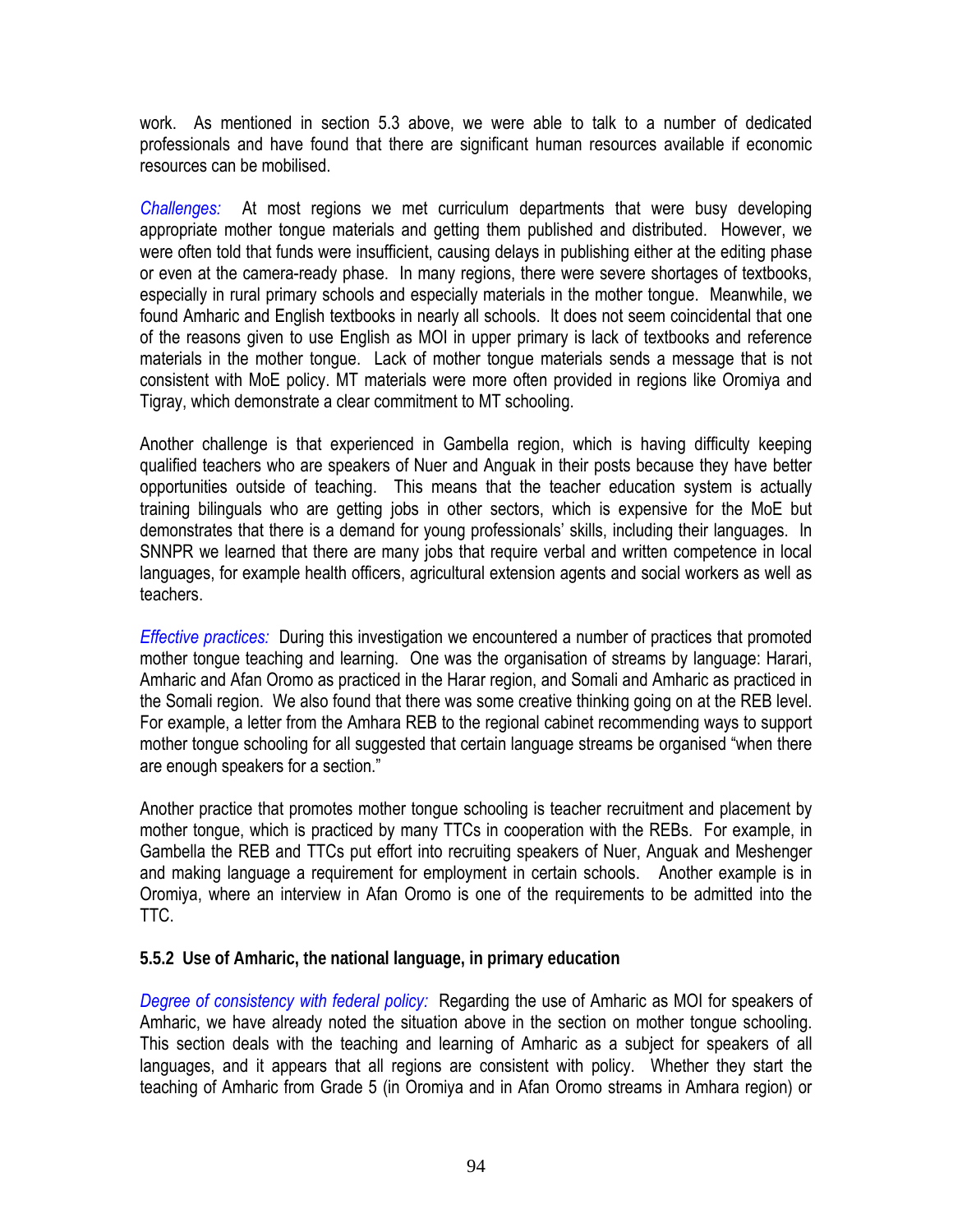from Grade 3 (as in all other regions), all regions teach the national language as a subject according to MoE policy, which does not specify any level for beginning study.

*Attitudes:* In areas where Amharic is not the major regional language, informants' reluctance to draw on their Amharic skills tended to give way after some time and is perhaps best reflected in the words of one zonal official after many tiring hours with the research team:

Well, Amharic is also our language. We use it everywhere. If we need to travel to Addis, we need Amharic. Everyone in the towns uses Amharic. If you need employment in Ethiopia, you need Amharic. If you are self-employed in Ethiopia, you need Amharic. So we all speak Amharic. Teachers are explaining English lessons in Amharic in secondary school.

While this may be an exaggeration for many rural people, this is indicative of a general attitude of practicality about the role and extent of use of Amharic. At various points, we asked informants about the possibility of using Amharic instead of English for secondary and higher education; this seemed more feasible in some regions than in others, probably owing to historical and political associations. (Here we might draw some parallels with South Africa, where a language that is actually a widely spoken lingua franca, Afrikaans, is also associated with past injustices, and English may be preferred for its supposed neutrality.)

On the other side, as mentioned in the regional profiles, we tried to explore the possibility of Amharic native speakers learning another Ethiopian language, in the interest of national integration and multilingualism. There were clear sensitivities from this group as well, who had immediate concerns about *which* other language and why. The concept of offering optional language study in another Ethiopian language seemed difficult for most respondents to imagine, though one policymaker said that it would be useful for work at the grassroots level.

*Observations:* It is generally believed that Amharic is a lingua franca in Ethiopia, and it is evident that Amharic is a second language for many Ethiopians. Yet, our visits to rural parts of the country have revealed that Amharic is not well or not entirely spoken by all schoolchildren. The use of Amharic as MOI in contexts where it is used as a lingua franca in the community, and is the L2 of the students, appears to have mixed success in school settings. It has been used as the default MOI in those areas where there are language communities that are not being served, e.g. in some areas of SNNPR, Benishangul Gumuz and Afar. While teachers appear to have sufficient proficiency in Amharic, use of this language clearly places strain on those students who have not had sufficient exposure to Amharic in their local neighbourhood. Rural children from minority language communities who do not use Amharic for neighbourhood communication are also likely to have trouble with Amharic as MOI. However, the situation is different for students in more urban settings or even rural areas where Amharic is used as a lingua franca for a wide range of functions. In many contexts students who hear and use Amharic as one of their repertoire of languages outside school are able to use the language, their L2, as a MOI, and derive some educational benefit from this language. It needs to be noted, however, that many such learners would be more likely to derive greater benefit from mother tongue instruction.

In contexts like Harari and Somali where both a local mother tongue and Amharic are used as MOI either in parallel classes or in different shifts, some students have voluntarily opted for the Amharic MOI shift or class. Parents and students gave us three reasons for this: they believe that strong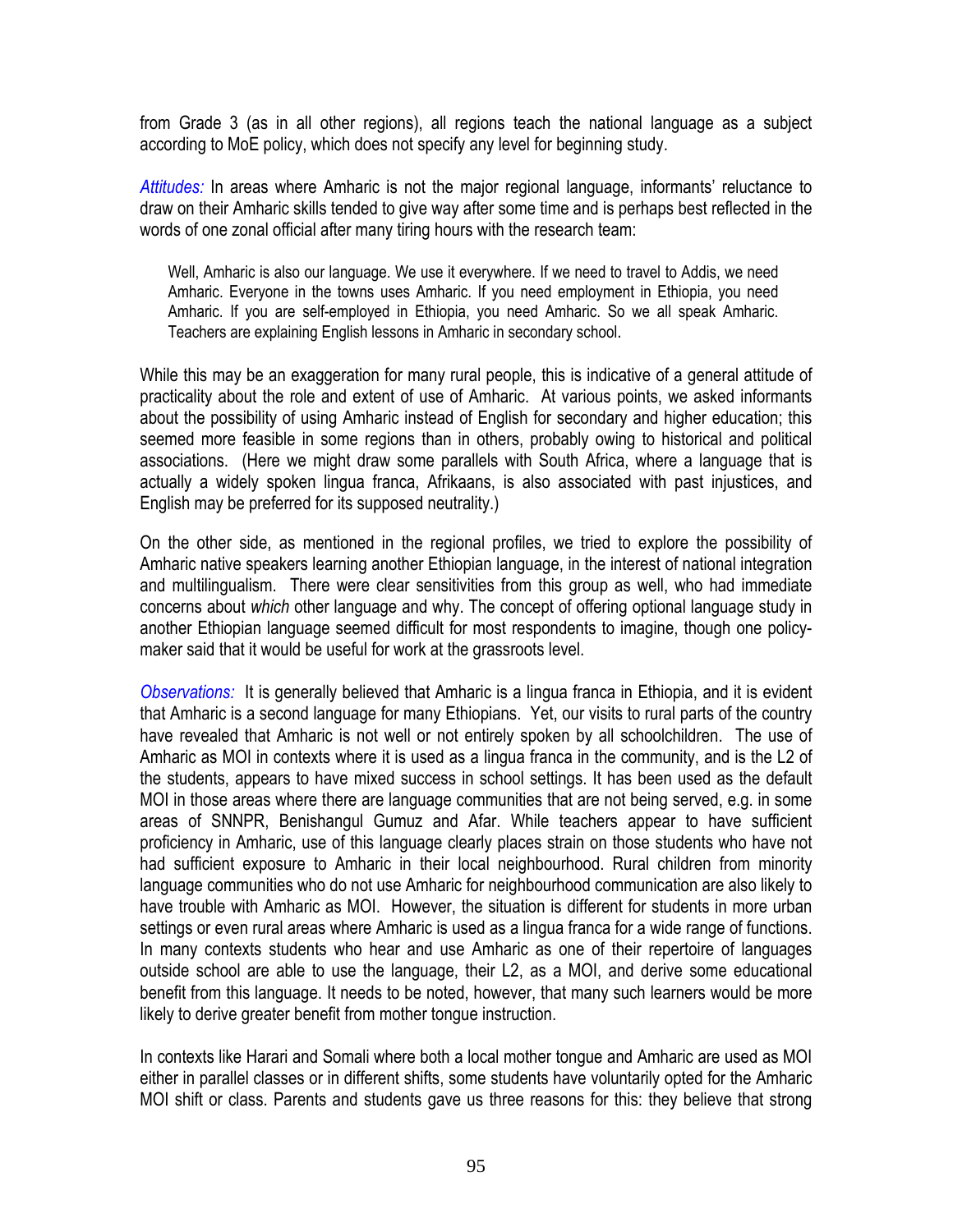Amharic will offer their children portable language skills within the wider Ethiopian context, that teachers who use Amharic are better trained or more competent, and that learning resources are more plentiful in Amharic. *It should be noted that only one of the three reasons has to do with language, and the others with educational quality*.

The research team had anticipated that students would have difficulty learning to use two written scripts, i.e. the Ethiopic writing system for Amharic and the Latin system for other languages such as Afan Oromo, Tigrinya, Somali and English. However, we found that students appeared to learn both scripts in lower primary without great difficulty, and that they seemed able to keep the two writing systems separate. Particularly surprising was the apparent fluency of L2 learners of Amharic in the use of Amharic script. This apparent ease could be deceptive, however, since we cannot be sure that students always understood what they cleverly copied from the blackboard. Likewise, students in some regions demonstrated more difficulty; for example, Nuer students in Gambella showed a marked preference for (and greater competence in) English over Amharic, and some teachers in Oromiya told us that learners found learning the Amharic script difficult.

*Challenges:* We observed that Amharic is not usually taught as a second language; rather it tends to be taught in the same way for native speakers and for second language learners, as if it is every student's mother tongue. We were told at the workshop that there are different materials for Amharic L1 and Amharic L2, but we did not see Amharic L2 materials in the schools we visited. We also observed students in some regions having difficulty understanding Amharic lessons given by teachers who just spoke Amharic without attempting to make the input comprehensible through objects, gestures, page references or other appropriate second language teaching techniques.

As noted for speakers of Afan Oromo in Oromiya and Amhara regions, students do not begin Amharic lessons until the 2<sup>nd</sup> cycle of primary schooling. The implication is that those who drop out after the 1<sup>st</sup> cycle will not be exposed to Amharic study, although the current aim is for all students to complete a primary education. It is possible that the school is the main source of exposure to Amharic in rural Oromiya. For example, one member of the research team spoke to about 75 Grade 5 students in Amharic and found that only 4 students were able to respond; a later focus group discussion with Grade 5 students which started in Amharic had to be shifted into Afan Oromo. Of course, students had only been studying Amharic for a short time, so they only had beginning language skills. However, this raises a question not about when Amharic lessons begin but about how they the language is taught. We learned, for example, that one common practice is to use Grade 1 Amharic (mother tongue) texts to teach Grade 5 Amharic (second language) because it is an unfamiliar language to students. This would suggest the need for age-appropriate materials for the teaching of Amharic as a second language, as well as some training in second language teaching methodology. We were informed that while there are materials for Amharic as a second language, these have not necessarily found their way into the appropriate classrooms.

*Effective practice:* We did see evidence of Amharic being taught as a second language in a primary school in Gambella. The materials were the same, but the teacher spoke in slow, clear Amharic with a great deal of expression, re-asked questions when there was no answer, and generally tried to create interaction and understanding. This was different from observations of teachers' practices in other regions where they simply spoke as if all of their students understood, despite the silences or one-word responses from their students.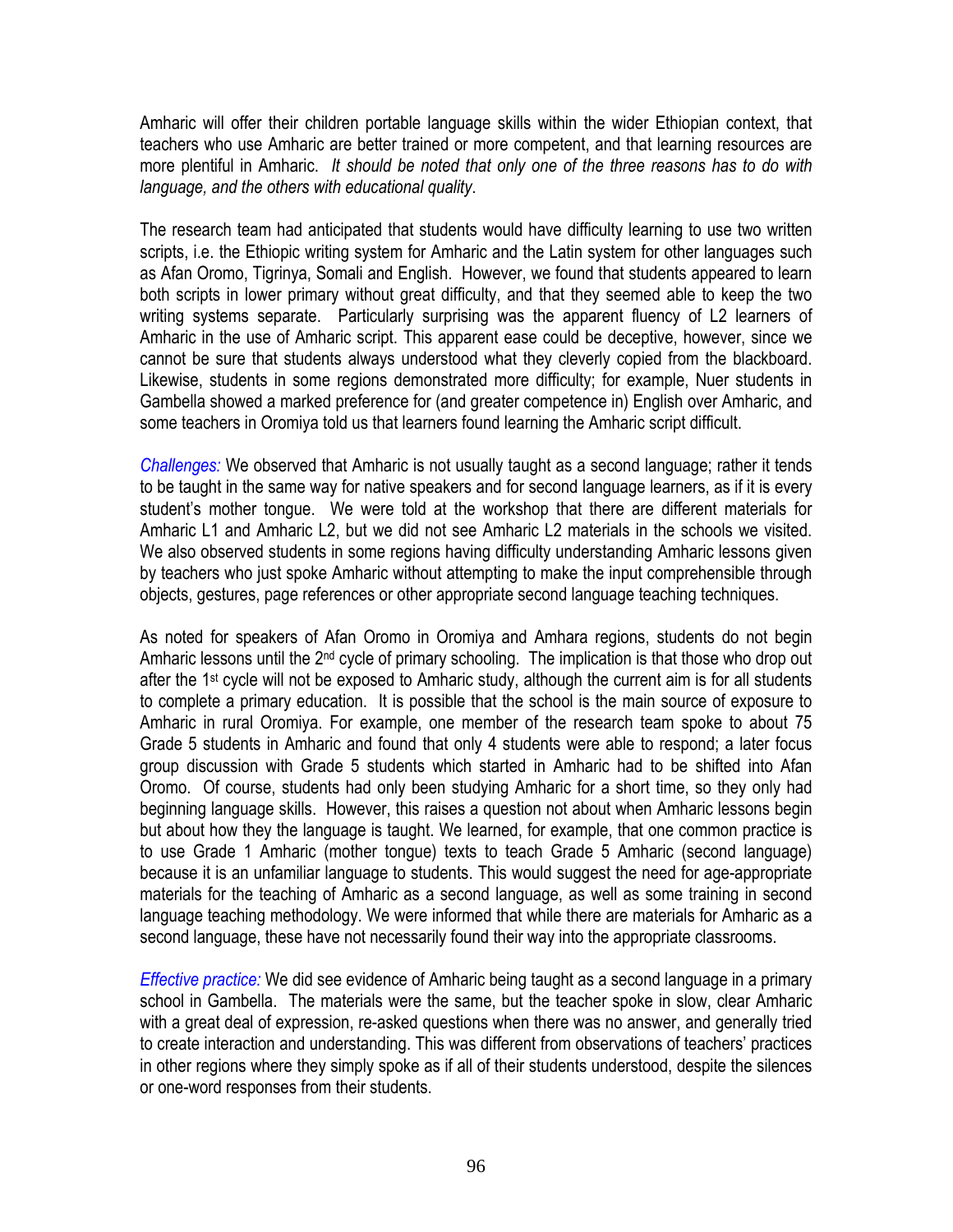#### **5.5.3 Use of English, a foreign language, in primary education**

*Degree of consistency with federal policy:* The study of English as a subject begins at Grade 1 in all regions, precisely as federal policy states. However, nothing in the MoE calls for English as MOI in primary schooling, yet apart from the Oromiya, Somali and Tigray regions, all others have adopted English as MOI at some point in upper primary schooling. Many have brought English into Grades 7-8, to varying degrees: in the Amhara and Harari regions, as well as the Amharic streams in Somali, English is MOI for mathematics and the sciences; Dire Dawa is using English to teach all subjects except civics; and Addis Ababa and Afar are using English as MOI for all subjects. The regions that are least consistent with MoE policy are Benishangul Gumuz, Gambella and SNNPR, which use English as MOI for all of 2<sup>nd</sup> cycle primary schooling, beginning at Grade 5.

According to the MoE policy, teachers are to be trained in the same languages that are used in the classroom. Addis Ababa, Benishangul Gumuz, Gambella and SNNPR could be considered consistent in that their MOI for 2nd cycle students and teacher training is English, even though the MoE policy says that the MOI should be the mother tongue. Meanwhile, there is a great deal of inconsistency with this policy across other regions, particularly those where English is only the MOI for some subjects in Grades 7-8. In Dire Dawa, Amhara, Harari, Somali and Tigray, less than 50% of the  $2<sup>nd</sup>$  cycle curriculum is taught through English but the entire diploma training is conducted in English. We found no indications that teacher education given through English results in higher teacher competence in English (see below for example of science teaching in Gambella), though there are clear signs that it hampers teachers' mother tongue teaching skills (see above section on mother tongue education for examples from Tigray region).

*Attitudes:* Before the introduction of the new Education and Training Policy in 1994, the teaching of English as a subject started at Grade 3. A number of studies (see e.g. Stoddart 1986) reported on students' inability to use English as a medium of instruction. Based on his observation, Stoddart reported that English became a "language of obstruction," not a language of instruction. Yet one of the actions taken to "improve" the English language ability of students has been to start the teaching of the language as a subject from Grade 1 in all schools in Ethiopia, and it is widely assumed that the earlier English is used as MOI, the better the learning.

We found that a number of assumptions are made by students, teachers and even experienced educators about English as MOI, and most are open to argument. The REB of SNNPR, for instance, decided to make English the language of education on the assumptions that:

- o student English language ability will improve if they use English as a MOI;
- o when students reach Grade 9 they will "not have any problem" using English as a medium;
- $\circ$  English is an international language and has important role in free market economy, media and communication, i.e. it will make students successful in their future lives;
- o English plays a role in technology, development and modernization;
- $\circ$  English language and literature is well developed, enabling students to develop their communication skills;
- o there are complete teaching and learning materials, supplementary materials, and teachers in English; and finally,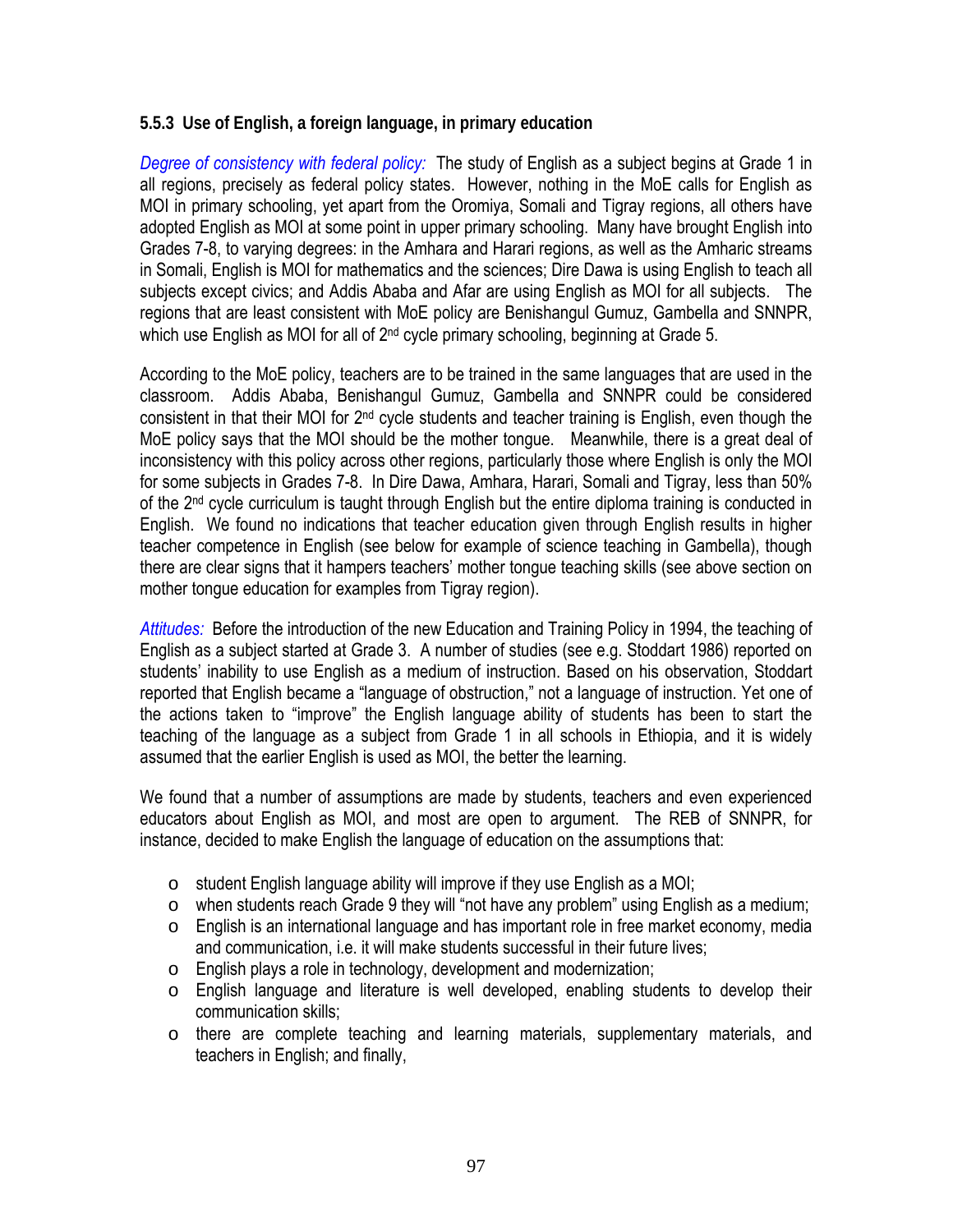$\circ$  "because of the current attention given by the government to the development of English language it will assist in delivery of quality education" (SNNPR Education Bureau report, p. 9, our translation).

Teachers, school management and local education officials held a range of apparently contradictory views regarding their own language proficiency in English and their attitudes towards Amharic where this language is the L2. At the early stages of interviews or discussions with us, most indicated that teachers had the necessary English language expertise to teach through the medium of English. This confidence was ascribed to the participation of 140 000 teachers in the English Language Improvement Programme (ELIP). After further discussion, informants admitted that teachers did not, in fact, have the necessary competence. The new English language skills acquired through ELIP could not be sustained: teachers quickly lost these new skills within a few months after having completed the programme. The apparent loss of English proficiency was ascribed to the limited opportunities for teachers to use English outside of the school classroom. Whereas people tended to indicate that English could be used as the MOI from as early as Grade 5, even in regions where it is introduced as MOI in Grade 7 or 9, later in our discussions they would concede that neither students nor teachers could use English as effectively as the MT. However, all believed that there was pressure to switch to English medium.

A teacher trainer in the Tigray region told us that TTC students are uneasy about the mother tongue policy up to Grade 8, because students from other regions like Addis Ababa may perform better at secondary level because they begin English as MOI earlier in primary. This uneasiness may be groundless, as we found no evidence that this has been researched or that this is the case. Primary school teachers in Oromiya supported Afan Oromo as the medium of instruction, saying that English could be taught very well as a subject, using good language teaching methods. They referred to the teaching of English in private schools, where they said that even though the number of students per class may be as high as 80 at a certain private school they named, the English results are better because of the methodology.

We had a chance to talk to some  $2<sup>nd</sup>$  cycle primary practicum teachers in Tigray Region. As mentioned in the profile above, these teacher trainees had difficulty expressing themselves in English, but when they switched to Tigrinya, they continued to insist that English should be the MOI. They said that it would earn them more respect from students who want to learn in English even though they find it very difficult to understand what teachers say.

We talked to a group of primary students in SNNPR about their preferred language of instruction in Grade 5 and they said, almost unanimously, that they would like to learn in English. The reason they gave was that learning in English medium makes their future learning easier, especially at Grade 7 level. They especially related it to the national examination they are expected to take in Grade 10. Even when students were provided with the possibility of taking national exam in Grade 10 in Amharic, they still preferred English medium, this time because "English is a world language".

A group of Grade 7 students we talked to in Amhara Region told us that they have difficulty following lessons delivered in English. They said they would usually want their teachers to translate into Amharic. Students also find it difficult to express their ideas in English. When asked about their preferred language of instruction, the majority chose English, saying that the early start would help them learn English fast, facilitating their learning through the English medium at the secondary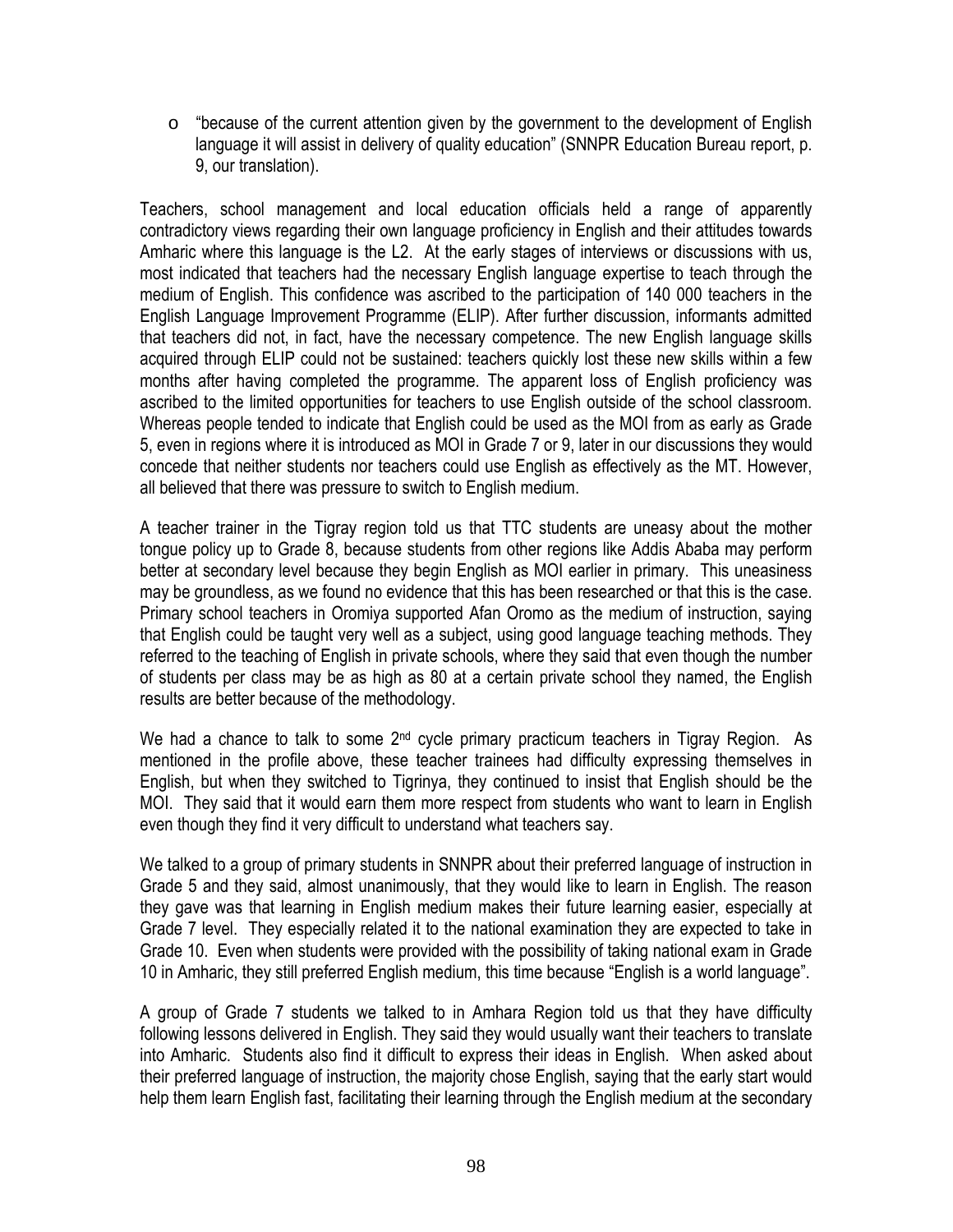level and helping them do well on the national examinations. When the possibility of taking the national examinations in Amharic was put forward, students still opted for English medium because they said they would face English as MOI in Grades 11 and 12. When the possibility of using Amharic as a medium at all levels of education was put forward to the students, quite a few of the students liked the idea, but some were still unhappy, and one posed the question, "How are we going to be different from those who are uneducated if we are learning in Amharic?"

The perception that many students fail exams in Grade 9 in Oromiya region [despite evidence that assessment results are relatively positive, as reported above] is interpreted by some as a direct effect of the MOI used in Grades 7 and 8. One example we were given was that of 220 students who attended class in Grade 9, only 86 passed. This view was shared by some parents we talked to on our way to one of the rural schools in Oromiya, who told us that they were very unhappy about the high failure rate of their children. The reason they gave was that students have no practice in using English as a MOI in previous grades.

*Observations of school language practices*: Apart from teaching and learning activities, which consisted mainly of teacher-centred instruction during the 100 classroom observations we conducted, nearly all other communication in the classroom (teacher discipline of students, student-to-student talk, students requesting something of the teacher, students carrying messages from one teacher to another) is conducted in the mother tongue. Communicative exchanges around the school, e.g. amongst teachers and school directors and even between teachers and students, are invariably in the local mother tongue or Amharic. This is the case in both primary and secondary schools, even where English is the official MOI in the school. The only possible exception to this is during English Day, a recommendation of the ELIP programme as we understand it, where schools are supposed to use English in interactions around the school grounds during one day per week. At one urban secondary school we visited in Amhara region, this was reportedly done successfully every Wednesday, but according to a study done in the same region (see Amhara REB, July 2005), 50% of the students surveyed said they did not speak English on that day.

As soon as English is introduced as the MOI, communication patterns in the classroom change dramatically. The research team found that, with the exception of some urban schools in Gambella and Amhara regions (and some older teachers), teachers seldom had the necessary English language proficiency to use this language as a MOI. We observed teachers struggling with the English language to teach a science subject, e.g. in Gambella (on video) where in some parts of the lesson it was extremely difficult to work out what the teacher wanted to say. A Grade 9 teacher in Addis Ababa became so flustered trying to teach through English that he changed from one subject to a completely different subject during the lesson. In another example in Somali, a senior school management staff member stopped teaching altogether when members of the team asked to observe his class. Although many teachers would attempt to use English consistently when observers were present, as soon as we left the classroom teachers reverted to the local language. This happened consistently at the grade levels where transition to English medium occurred in that region, whether at Grade 5, 7, or 9, and it was often done in the years subsequent to the change of medium. We learned that normal classroom teaching involves regular and unsystematic use of code switching between English and an Ethiopian language.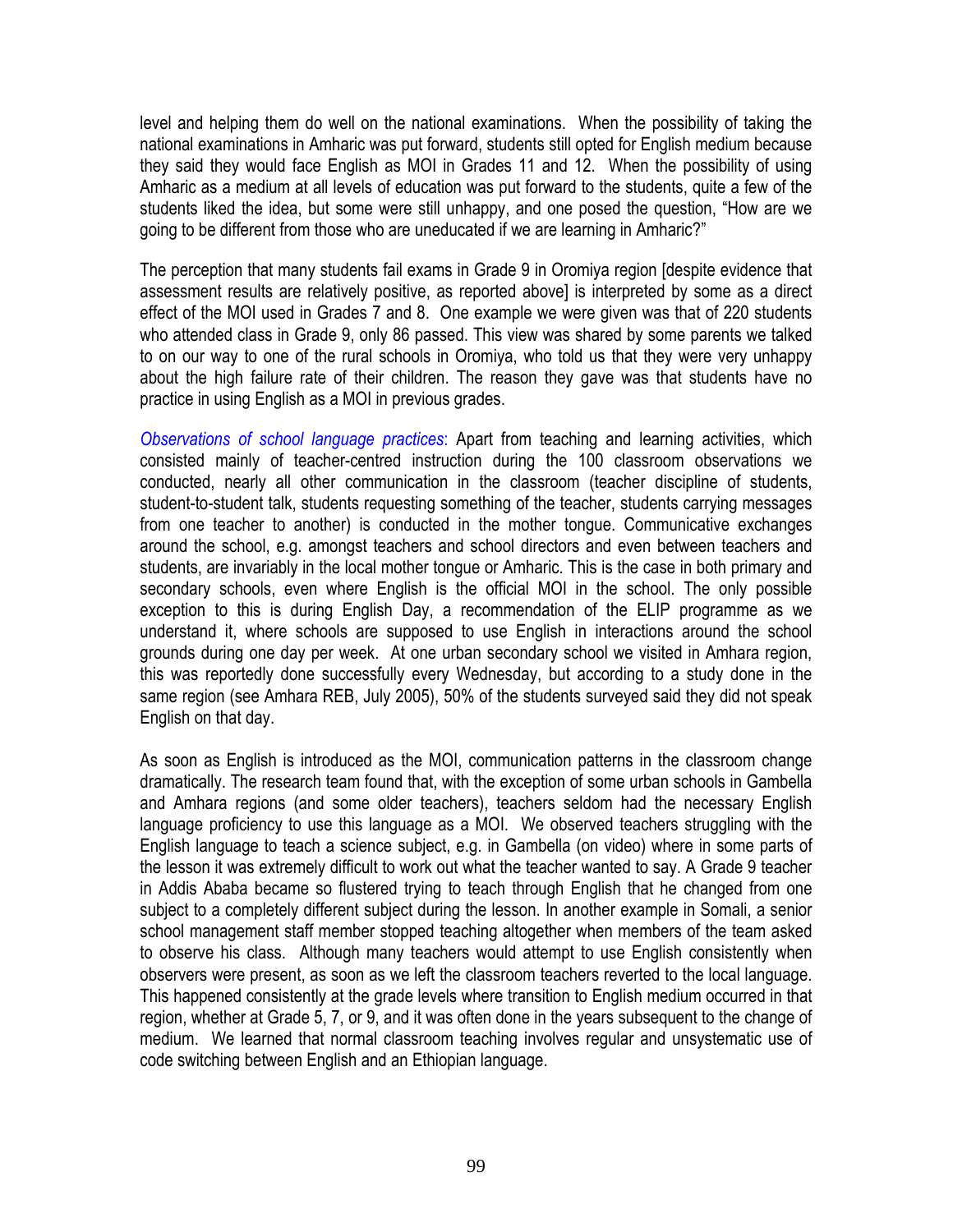Classroom teaching-learning interaction in English MOI settings exhibited few instances of any meaningful exchange of ideas. Teachers and students in many instances had built up a series of ritualised stock phrases which could be used and repeated over and over again (e.g. T: "Is it clear?" Students: "Yes"). This is referred to as "safe talk" in the international literature (Hornberger & Chick 2001) because it denotes only superficial communication and is almost invariably indicative of low levels of cognitive engagement with the content of the lesson. Some local education officials or school staff gave indications of believing that 'safe talk' practices were indicative of effective English teaching and learning. However, it has been clear to us that in many settings, with some exceptions like urban schools in Gambella and Amhara regions, English does not facilitate effective classroom learning or teaching.

Regarding the mixing of languages (or code switching), subject teachers complain about the very low English language ability of their students. They say they are forced to translate almost everything into Amharic or other Ethiopian languages. In regions where English is used as a medium of instruction as of Grade 5, most of the translations are made in to Amharic, because teachers at these levels are not always speakers of students' mother tongues. In some of the schools we visited in SNNPR, students told us that they would get lessons translated into Amharic, which they said provides better understanding.

*Challenges regarding English competence:* From our observations, students' English language ability by the end of the four years in primary cycle 1 is very limited. We observed the same basic lessons throughout Grades 1-4 such as, "This is a pen" with very little sign of progress, demonstrating that student competence can only progress if language instruction is improved. Exercise books for English from Grades 5 to 9 also showed repetition of the same or very similar introductory exercises at the beginning of each Grade. Instead of varying the kinds of writing tasks according to language and cognitive development, students are asked to repeat the same limited range of tasks from one year to the next. From our observations, the English curriculum, textbook exercises and methodology used to teach English as a subject showed a heavy reliance on grammar-translation practices. This persists despite the communicative orientation of the ELIP teacher upgrade programme. This may be indicative of teachers' extremely limited English language competence, since communicative methods can only be used by people who speak a language competently.

Because they are in self-contained classrooms, primary 1<sup>st</sup> cycle teachers must teach the entire curriculum to Grades 1-4, including English as a subject. There are some exceptions to this, e.g. in Harari regions where there is a ready supply of teachers. Here teachers, who are English language specialists, teach English as a subject in primary cycle 1 classrooms, and this relieves the pressure from the classroom teacher. In general, however, as a number of REB and TTC educators mentioned, it is unfortunate that the teachers with least training (certificate level, i.e. for  $10<sup>th</sup>$  Grade plus one year of training that usually focuses on methodology rather than content) are giving learners their early school experiences. This has become even less satisfying to educators now that certificate level training is now being left to private institutions where there is very little quality control. This means students who had difficulty understanding and producing simple sentence structures in English at Grade 10 will join the teaching profession without taking lessons to improve their English. According to a teacher educator in Addis, it is very difficult to bring trainees' level of English to the required level. As a result, most trainees leave the college "untouched".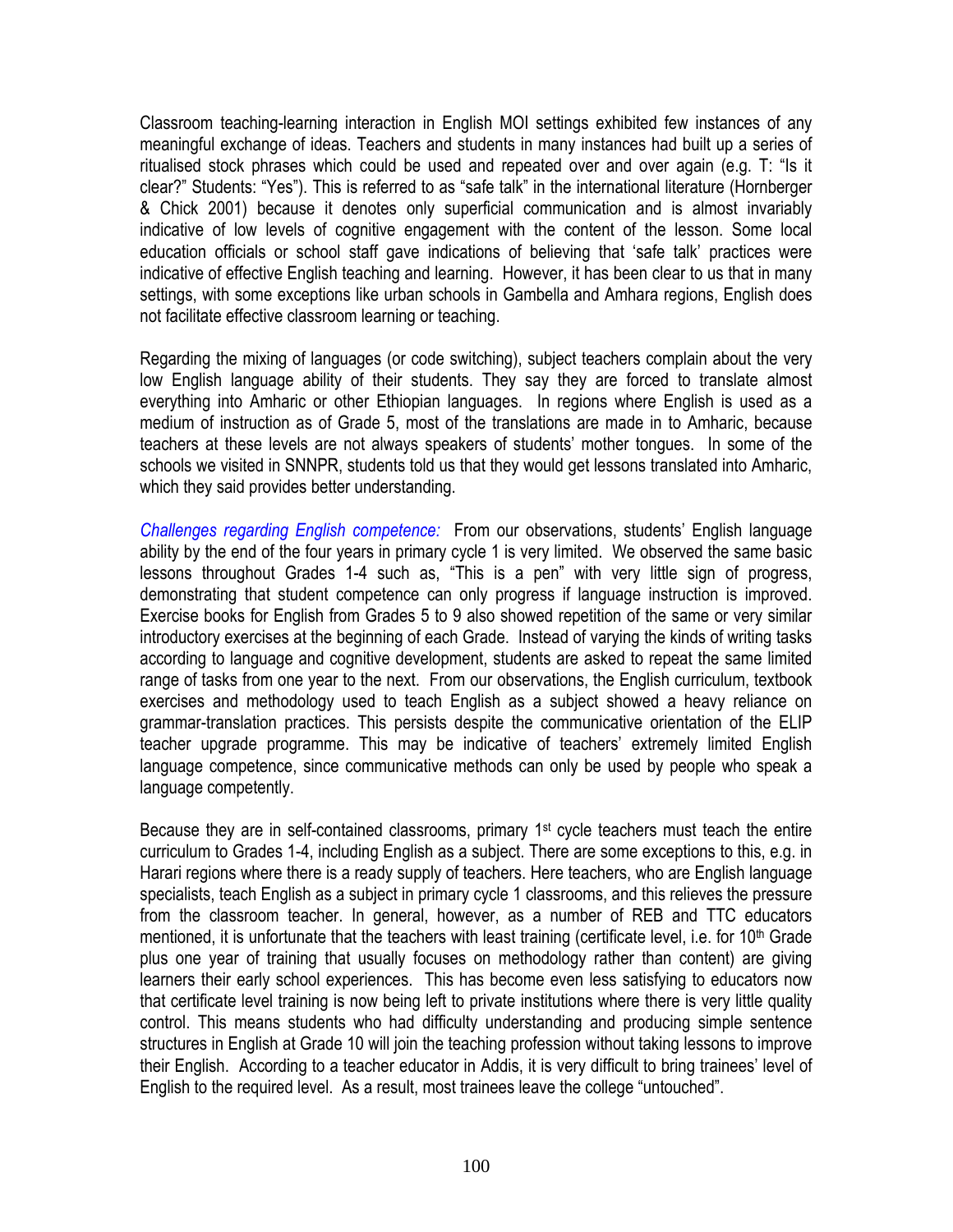Interviews and discussions with TTC deans and educators revealed similar information from many regions. Student teachers have weak levels of proficiency in English and are not able to engage in interactive educational encounters with college staff in English. Instructors are obliged to use the mother tongue and/or Amharic for classroom communication, and a great deal of code-switching goes on. At two TTCs we heard that students often plagiarise from the internet because they do not have the English language skills needed to write their assignments.

These are the teachers of English in the primary schools. In some regions it is assumed that four years of English as taught by these teachers will prepare students to use English as a medium of instruction. In SNNPR, for example, we videotaped Grade 5 students in simple interaction with a member of the research team. They could not understand basic sentences, responding in inappropriate ways, for example:

Researcher [to one student]: Do you have a pen? Student: I am ten years. Researcher [to another student]: Do you have a pen? Student: Yes. Researcher: Where is your pen? Student: No.

We had an opportunity to observe radio-assisted English lessons at the lower primary level. Interactive Radio has obviously been developed to support teachers whose English language competence is limited. However, many teachers we observed had great difficulty understanding the basic English of the radio broadcasts, made more difficult by static and noise outside the classroom. Both students and teachers encountered problems using the radio lesson as a model, and there was no case observed where students actually responded to the radio teacher; they all waited until the classroom teacher prompted them, which did not always happen. The following, from a Grade 1 class in Amhara region, is an illustration of the limited type of interaction we observed:

Teacher: This is WHO? Students: This is pen.

After repeating this many times, a different object was substituted and there was further repetition.

We checked notes in student exercise books randomly and in nearly all classrooms we visited. As mentioned above, these notes reveal that students often copy things down from the chalkboard without comprehending them. Where English was used as MOI, the notes were often so difficult to understand that they could not be used for studying purposes. This pattern was consistent from the point of transition to English onwards.

*Other challenges*: The team frequently heard reference to ELIP and the 'communicative approach" of language teaching. When asked what they understood about this approach, many informants indicated that it meant "a focus on spoken, not written language". Further, the English language teaching staff at one TTC agreed that the ELIP intervention had given teacher educators and teachers "the freedom to know that the most important thing is to use and speak English", and that it is quite acceptable to use 'broken English' to teach students. One informant told us, "It is better to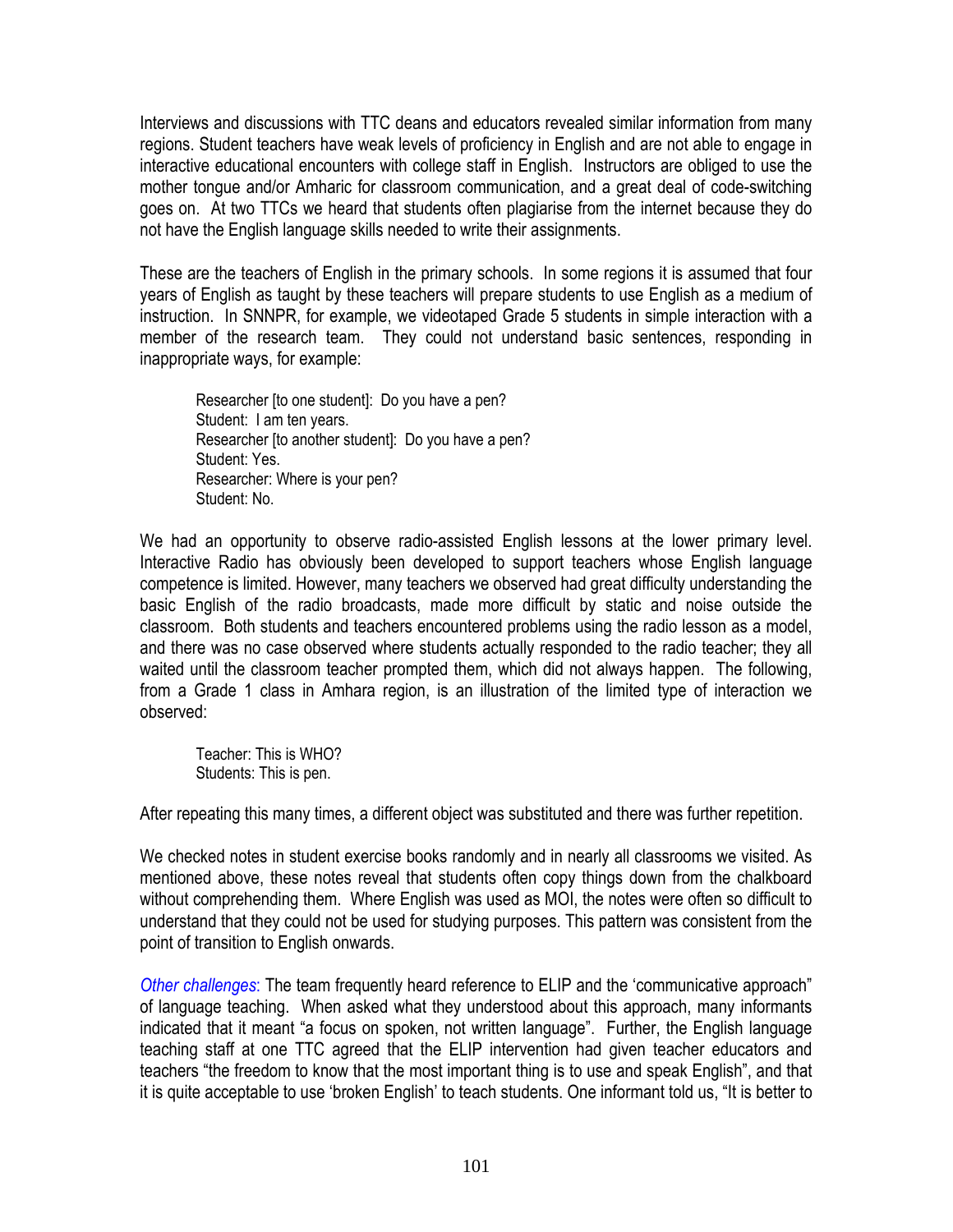use 'broken English' to teach students than it is to use the mother tongue". Several other informants in the same discussion confirmed this impression. Worryingly, a similar understanding of the communicative approach to language teaching emerged in focus group discussions in at least three of the regions. Whether or not ELIP trainers actually conveyed this message is not the point; these are the misunderstandings that are now being passed on to teachers. The misinterpretation of the communicative approach to language teaching requires urgent attention. A cardinal principle of language teaching is that the teacher offers the best possible language model, not 'broken English'.

About 41% of the teacher education budget is currently earmarked for the English Language Improvement Programme (ELIP) which until recently fell under the Teacher Development Programme (TDP). ELIP offers teachers a 200-hour English language "upgrade" programme which is delivered through two intensive 60-hour modules (5 hours x 12 days), which are scheduled for school holidays, followed by 80 hours of "distance education" using a study manual. A decision at the federal level was taken to ensure that all 220 000 teachers in the country would receive the programme to become better prepared to teach English as a subject or as a medium. Thus far 140 000 teachers have participated in the programme. Teachers reported to us that ELIP gave them an opportunity to study further, perhaps get a university degree and hence better employment. The value in terms of improved teaching of English in the classroom appeared to be of secondary importance. Whereas educators in the REBs, TTCs and woredas held very positive views towards the effects of ELIP, informants in schools were less positive. Directors and teachers indicated that teachers' initially improved English language skills dissipated within a few months of having completed the intensive part of the taught programme, and a number of teachers felt "dropped" and wondered what had become of the programme.

*Effective practices*: As mentioned in the regional profiles, in Amhara and Tigray regions we found individual schools that had arranged specialist English teachers (those with particular interest or qualifications) for the lower primary grades to relieve the self-contained teachers of teaching English as a subject. This practice is far more widespread and systematic in Harari region. While this practice is clearly subject to budget limitations, it seems more effective for teaching purposes and more practical than trying to upgrade the English language competence of all teachers in the country, given that few have exposure to the language outside the classroom.

Materials for the teaching of English as a subject in Grade 1 are prepared at the federal level. In most classes we observed, there were English language textbooks, even where other subjects (particularly those written in the mother tongue) were in short supply. It appears that the government has prioritised the budget for publication and distribution of these books, which might form a basis for how to improve the publication and distribution of other curricular materials.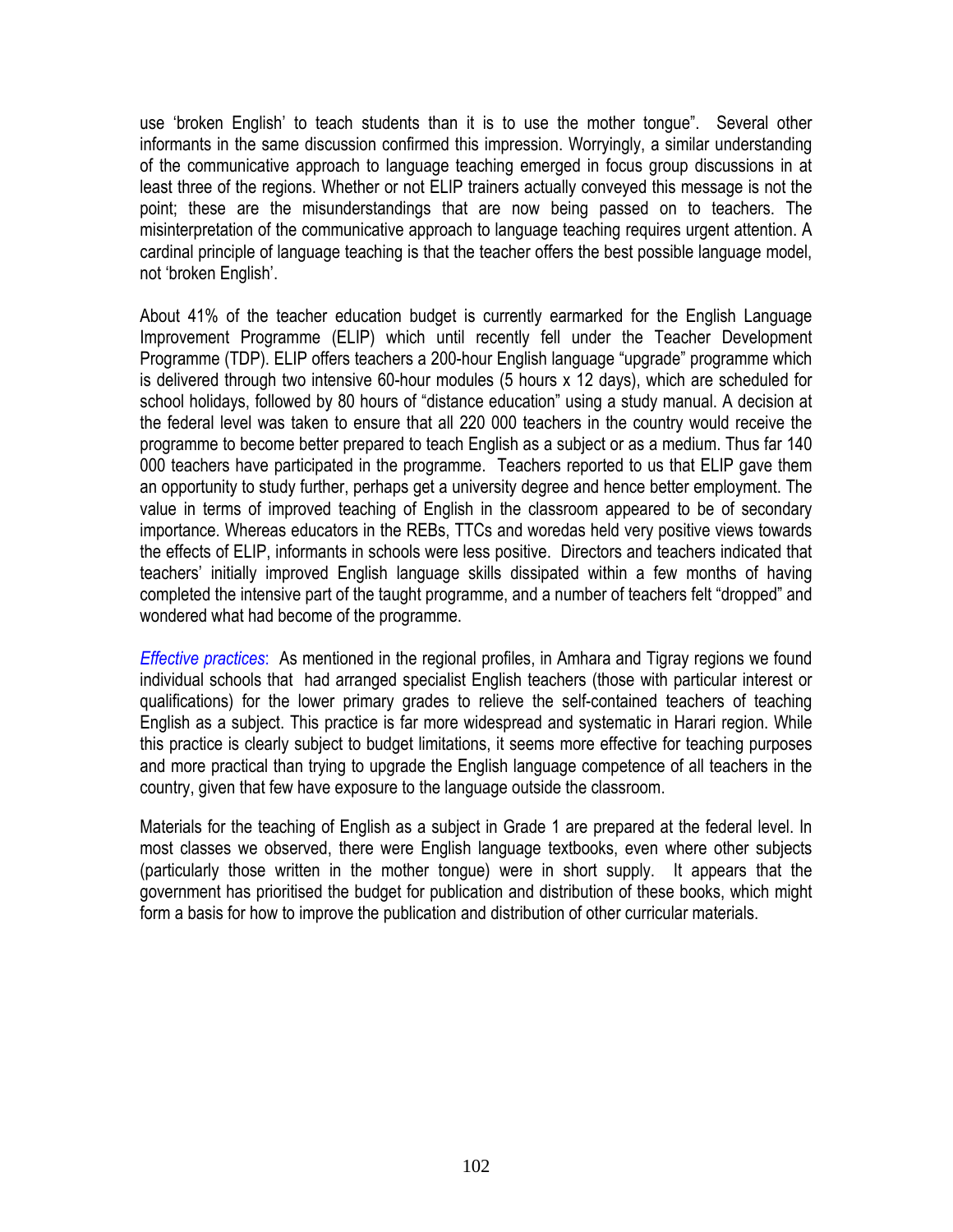## **CHAPTER 6: ANALYSIS OF THE FINDINGS**

Using the above findings, including the national assessment figures, we will now analyze the relative effectiveness of the national and regional policies and practices with regard to languages used as MOI in the primary education system of the country. We will also discuss the quality implications of these policies along with the frequent mismatch encountered between the MOI of 2<sup>nd</sup> cycle primary education and the MOI of teacher education for that level. Further implications are to educational achievement, which will be highlighted in terms of regions that are using mother tongues as MOI according the federal policy directives, versus those regions that are least consistent with the directives.

## **6.1 Strengths of existing policies and practices**

 $\overline{a}$ 

## **6.1.1 The MoE policy recommending 8 years of MT is sound educational practice**

International research as well as common practice in many countries supports long-term use of the mother tongue for education, so the Ethiopian policy recommending 8 years of mother tongue schooling should be considered sound educational practice. As noted above, especially in the cases of Oromiya, Somali and Tigray, the positive effects are generally apparent in terms of access and quality of primary education, including high teacher and student language proficiency, improved classroom interaction and better student performance. The question remaining in those regions is whether the mother tongue could be extended into higher levels of education to take advantage of its effectiveness and efficiency.

Compared with post-colonial African countries, the Ethiopian language education policy clauses are especially progressive. As mentioned above, Nigeria was one of the more progressive countries having experimented with 6 years of Yoruba, but was never able to generalise the positive findings to countrywide implementation. At one point Tanzania was using Kiswahili as MOI throughout primary education, but it was not the mother tongue of all groups and it has since been challenged both by calls for mother tongue education as well as for calls for greater emphasis towards English. Somalia and Guinea Conakry are two other examples of long-term use of the mother tongue in the 1970s – 1980s. In the case of Somalia this was logistically easier to implement because of the relative homogeneity of use of the Somali language, however political instability has rendered the long-term assessment of this policy difficult to measure. South Africa experienced the longest period of extended mother tongue education (8 years of MTE for speakers of African languages) from 1955-1975 and during this time the academic achievement of students increased to an 83, 6% pass rate in the Grade 12-exit examinations. However, in each of the cases mentioned above, decisions took different directions and in most cases the progress in MTE was reversed until the early 1990s. While South Africa proclaimed a new language education policy based on extended MTE in 1997, it is only in 2006 that a commitment towards policy implementation has become apparent. In October 2006 the Minister of Education decided to extend MTE to 6 years of education for speakers of African languages.<sup>27</sup> Amongst countries

<sup>&</sup>lt;sup>27</sup> Six years of MTE is a minimum requirement for successful education in a country where English is already widely used as a second language (L2) for functional purposes in local, regional and national government services and administration. In other words, unlike Ethiopia where English operates at few functional levels across society and it is a foreign language for most, English functions more as a second language for a larger section of society in South Africa.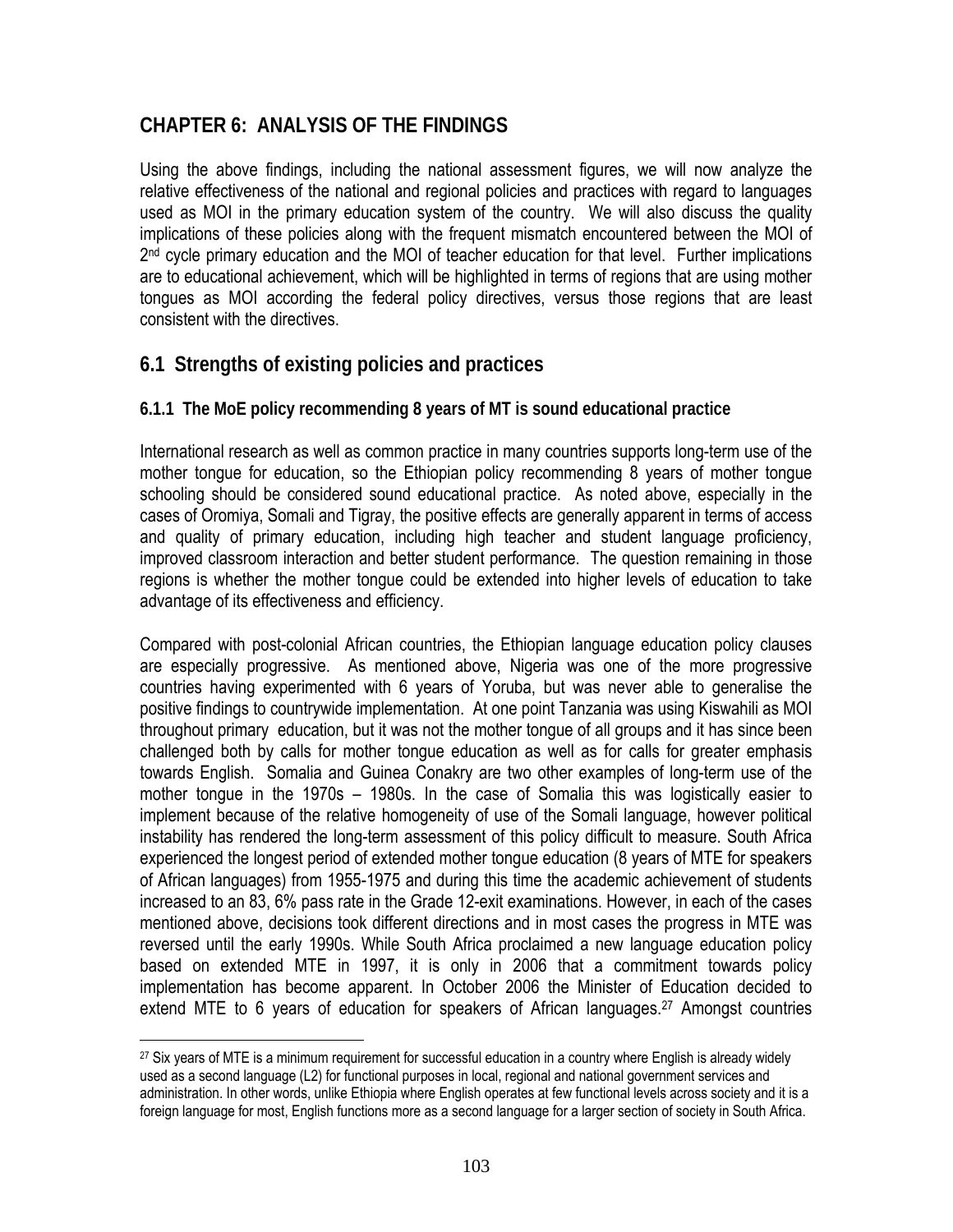therefore, Ethiopia's 8 years of MTE policy (in a country where the international language, English) is a foreign language for most people) has, for the last decade, taken the lead in good mother tongue policy. In at in three regions, Ethiopia has also take the lead in the implementation of mother tongue policy with good practice.

Nevertheless, there are extremely large groups of speakers of Ethiopian languages that could easily be well served by mother tongue MOI even beyond the primary level, going on to secondary and tertiary levels. For example, the populations of Afan Oromo and Amharic speakers are each almost four times the population of Sweden, where education is provided in Swedish to the Ph.D. level and English is taught as a subject. Somali and Tigrinya could also, with modest language development activity, be used to the end of secondary and into tertiary education.

#### **6.1.2 Decentralisation favours the adoption of appropriate models and practices**

Though there are still challenges to be met, the decentralised education system in Ethiopia has the potential to favour development of policies and practices that will suit the languages and cultures of each region. Countries with top-down decision making often attempt to implement one single educational language model for all, with little regard for differences in terms of language attitudes and use, exposure to national and/or official languages, goals of schooling, and so on. Encouraging regions to develop their own languages, models and materials based on sound educational policy directives, and providing them with the financial and technical resources, they need to implement them, is an effective way to promote appropriate educational services for all.

From our limited exposure to decentralisation, it seems to be functioning well within the regions, at least in some cases. For example, the decision to employ additional specialist language teachers in Primary Cycle 1 in Harari region demonstrates significant foresight. In another example regarding textbook distribution, especially when materials are not sufficient for all students, decisions are often made at the woreda level so that all schools get *some* books. We also found that woreda educators were often involved in language development and elaboration of curricular materials in the mother tongues. Even at the school level, we found examples of creative thinking, for example in Harari and Somali regions where schools organised two streams (one for each language) and/or language groups by morning/afternoon sessions. Another school level decision we discovered at a cluster school in Tigray region was the employment of specialist English teachers for the lower primary. At teacher level, we found particularly innovative decisions about using the multilingual resources of both teacher and students in the classroom (i.e. the code switching between Harari, Amharic and Oromifa) in order to ensure understanding of the lesson.

These and other decisions outside the central level have the potential to promote good practice in mother tongue-based schooling. Of course, there are also risks, one being that policy-makers at the regional or local levels put other considerations above the pedagogical ones that form the foundation of the policy recommendations. A clear example is the recent change to the implementation of 8 years of MTE where English has been reintroduced earlier as MOI at Grades 7 and 8, either for the natural sciences and / or mathematics (e.g. in Harari) or for most subjects (e.g. in Addis Ababa). Such changes, which have been called 'reverse planning' elsewhere, have come about because of the perceived benefits of preparing students for secondary schooling through English. (This is discussed in greater detail below.) The national assessment data for Grade 8 students, however, show however that those students who have 8 years of MTE perform better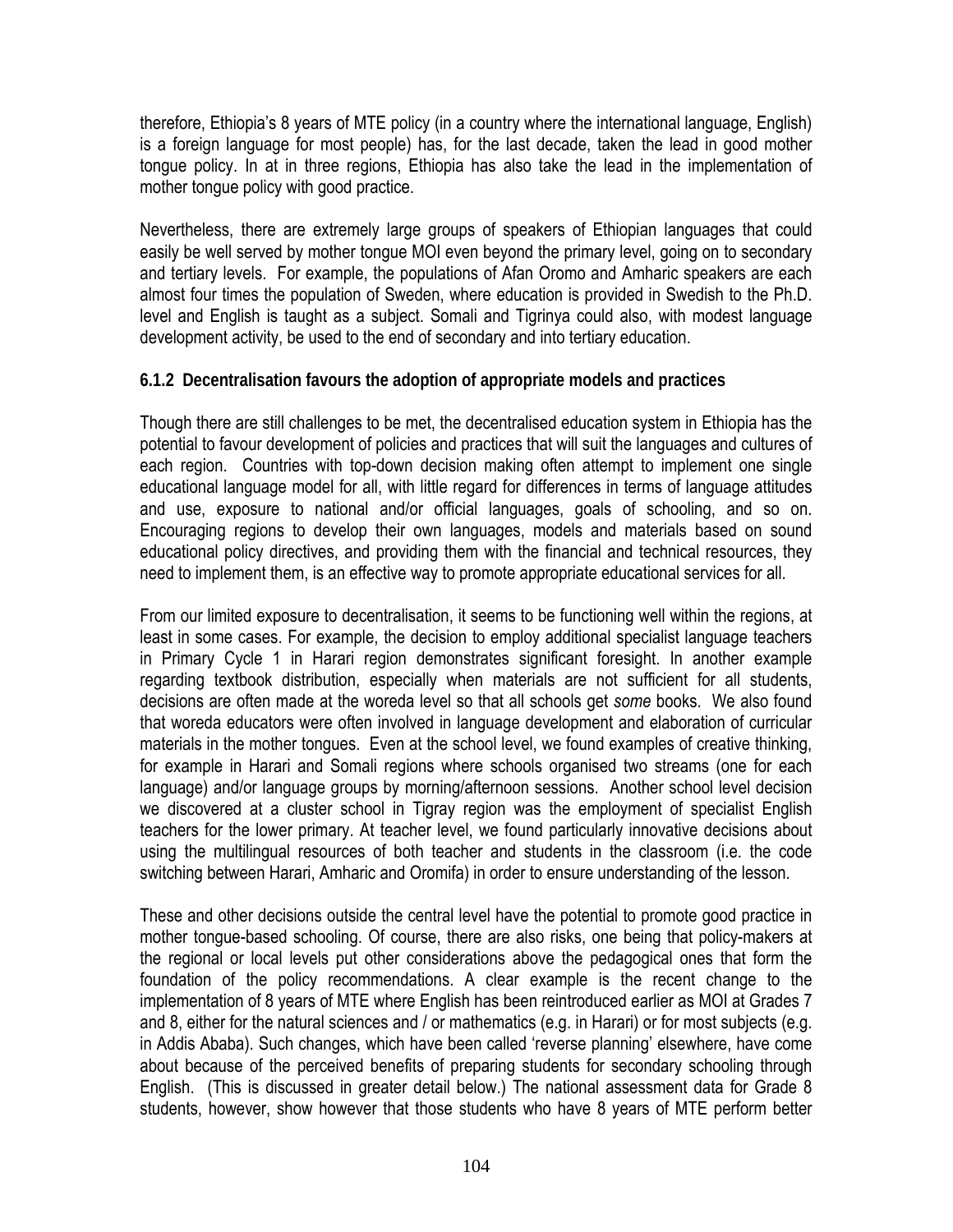across the curriculum and especially in mathematics and natural sciences in the Grade 8 tests than do those with fewer years of MTE.

We observed even more pressure for English in the South, where contrary to policy, English is being used as MOI for the entire 2<sup>nd</sup> cycle of primary. Here we found a group of nine teachers at a rural primary school serving Wolaita speakers who wished for Wolaita to be a subject from Grades 1 to 12 but for English to be MOI from Grades 1 to 12! Another risk is that budgets limited at the central or regional level will not allow for language development and writing of materials in the mother tongues, and that is where support should be given if the mother tongue policy is to be prioritised.

**6.1.3 Experience in mother tongue use in primary education has created human and material resources that can be expanded**

Quite a few languages, including but not limited to Amharic, Afan Oromo, Tigrinya and Somali, have been well developed for primary school teaching and teacher training. Some educators at REBs and TTCs told us they believed their languages would serve at higher levels of the education system as well. Other languages are at different stages of development, but there are at least some materials for mother tongue MOI at lower primary as well as MT as a subject for 23 languages, according to our data. Of course, more development and further elaboration of materials needs to happen, but if we also consider the languages from the Summer Institute of Linguistics (SIL) list in Appendix E there is a significant amount of publishing in Ethiopian languages.

A frequently cited reason for the early transition to English in SNNPR is the presence of many languages used by relatively small communities and the apparently overwhelming scale of what MTE would mean in terms of language development for all languages of the South. This issue needs to be dealt with in at least two stages. Firstly, where language development has already occurred, this should be supported and continued at least to the level that such developments have taken place. So wherever Southern languages have been used in teacher education as a MOI for student teachers in primary cycle 1, and then removed from this function (such as in the teacher training college in Arba Minch) this should be restored immediately. Where some languages have been used as MOI to Grade 6, these should be restored immediately in primary cycle 2. In the second phase, the languages which have already undergone some (corpus) development and preparation for use in education, but have not yet been used in schools, should be introduced into primary cycle 1 as a subject and gradually extended wherever possible, and so on. The principle should be to add on, incrementally, as soon as and wherever resources allow.

At the REB level, the curriculum departments are staffed with qualified people who are charged with the task of transforming national syllabi or frameworks into curricular materials written in the mother tongues. We found the level of competence at the regional level impressive compared with many other countries and, although more than one curriculum officer asked for further training in textbook production and skills sequencing, we believe that the result of their work is very positive for mother tongue teaching and learning.

At the REB and TTC levels, we found a great deal understanding and support of the pedagogical principles behind mother tongue education to be at a very high level, though we also met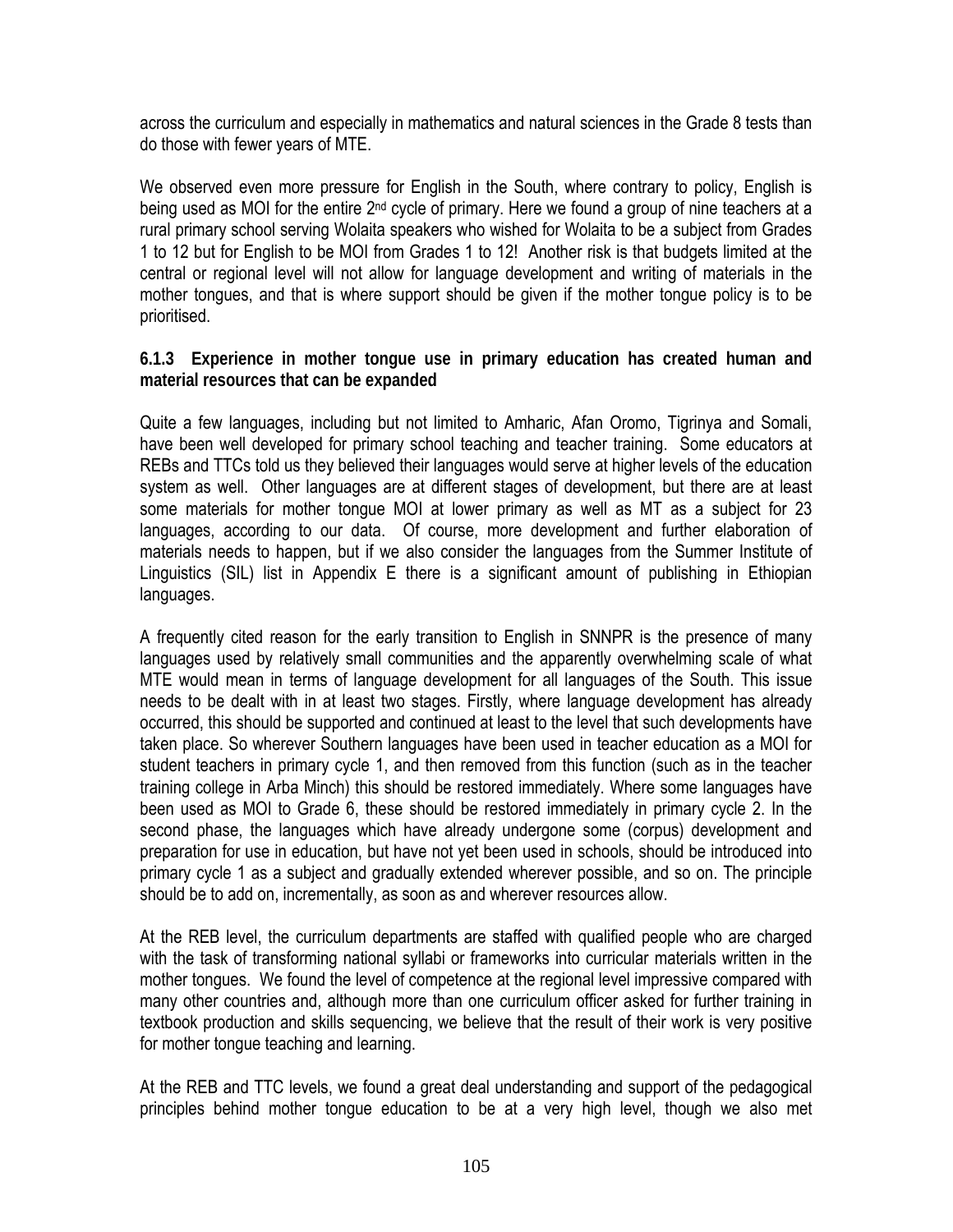individuals who were less aware. The experienced educators in these contexts are generally very knowledgeable and can justify mother tongue-based schooling, though many are frustrated with what they consider misconceptions within civil society and the constant pressure towards English.

We also find it encouraging that teachers tend to come from the same areas as their students and speak the same languages. In many other countries, either teacher placement is done without consideration for linguistic and cultural background or teachers are purposely placed outside their home areas so that they must speak another language in the classroom. In contrast, and perhaps because of the decentralised system, teachers are placed appropriately, and in regions like Oromiya and Gambella, potential teachers are even recruited to TTCs from certain language groups. This is a practice that should continue and even be strengthened, perhaps through incentives.

## **6.2 Challenges of existing policies and practices**

## **6.2.1 There is a widespread assumption that English MOI will help people learn English**

As noted in the findings, people at nearly all levels of the education system as well as the general public expressed to us their belief that English MOI helps students learn English and, further, that the earlier English becomes MOI, the more successful students will be in school, in examinations and in life. However, no one was able to offer any concrete evidence that this is so, or even that it has been researched. (As discussed in section 5.2 on the National Assessment results, there is in fact evidence that this is untrue.) One TTC dean correctly identified the misconception or myth, saying, "The assumption is that if students learn all subjects in English, their English language ability would increase. This is simply a hypothesis."

The hypothesis, that in order to learn a second language successfully it should be used as a medium of instruction is not peculiar to Ethiopia. This hypothesis has been present in the discussions and debates about mother tongue and bilingual education at least since the early 20<sup>th</sup> century. There is no evidence however, which shows that this is the case in African settings. Although, under very particular middle class settings in North America there have been some successes, this has been limited only to English speaking students learning French in immersion programmes and to highly motivated Asian students who immigrate to North America. The reasons for the success of these students are peculiar to the socio-economic resources of their parents, excellent educational resources of the education system (including teachers who are native speakers of the MOI, ample supply of learning materials, small class sizes etc.) In addition, these programmes have never been implemented across a whole education system or proven successful in other contexts. We do know, however, from studies conducted on African soil, that students can become proficient in English as a second language under specific conditions, and that these include the teaching of English by highly trained teachers with advanced levels of proficiency in English within six years of formal education (as in the Nigerian Six Year Primary Project). We also know that where English is a foreign language to most students, and in under less ideal conditions (such as in South Africa between 1955-1975)28, students can become highly proficient in English

<sup>&</sup>lt;sup>28</sup> During this time English was not widely known and used amongst the majority of speakers of African languages who lived mainly in rural areas. Over the last 30 years however there has been a dramatic urbanisation of people or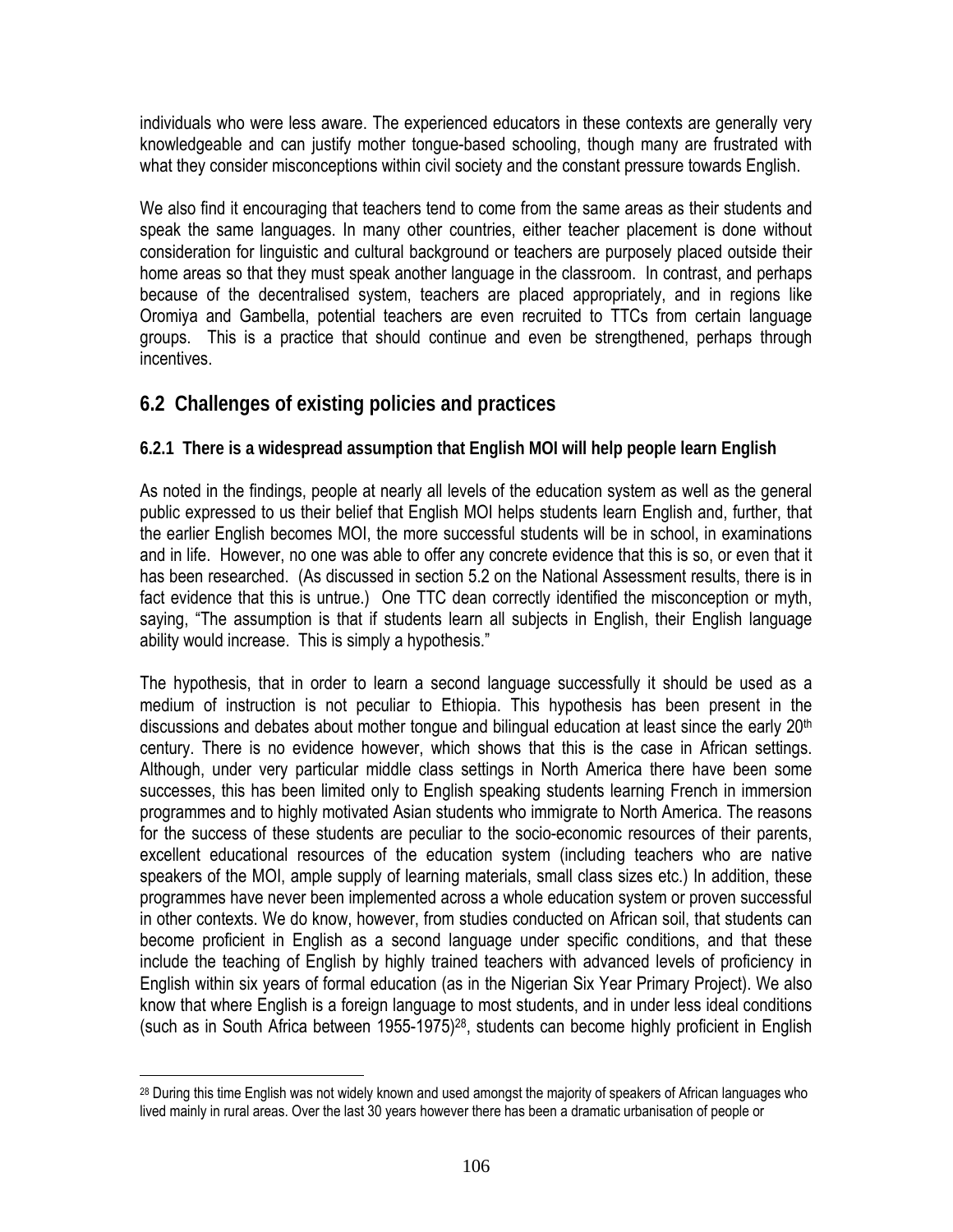as a subject with 8 years of MTE and can change to English medium in Grade 9, achieving educational success at the end of Grade 12.

Obviously, the context of English in Ethiopia is in any case very different from those found in Canada or the USA. In Ethiopia, English is a second language only for the educated elite and a foreign language for most others since it is rarely or never heard or used in their homes or communities. To our knowledge, there is no evidence that demonstrates that use of a foreign language as medium of instruction improves the learning or use of that language, particularly not on a countrywide level. In fact, there is a great deal of evidence to the contrary: that use of a foreign language as a medium of instruction impedes both learning of content subjects and learning of the language itself. As Cummins (1996, 2003) and many others have shown (e.g. Ramirez et al. 1991, Thomas & Collier 2002), a significant investment of time and effort into highlevel mother tongue skills in all of the areas—speaking, listening, reading and writing—pays off not only in L1 competence but also in competence in other languages and in achievement across the rest of the curriculum, especially in mathematics and science. Comprehensive African and international literature show that even in the best of circumstances, learners require at least six (and preferably eight) years of learning a language as a subject before they have the academic competence needed to use that language as MOI.

In fact, our research has found strong evidence that owing to lack of English competence on the part of teachers, which is due, in turn, to lack of appropriate training in and exposure to English, the use of English as MOI is seriously eroding the quality of education at all levels in Ethiopia. Public pressure to bring English MOI into lower levels of primary schooling, and the failure of REB educators and other leaders to stop this process, should be seen as danger signs not only for quality but also for access and equity. This is because only the elite have access to the kind of English that might help students succeed in English medium schooling.

**6.2.2 Implementation decisions about English have had negative 'washback' for mother tongue education** 

The research team found that there is an extraordinary incidence of aspiration towards high-level proficiency in English, even though it is a foreign language and used in few functional domains in Ethiopia. There are similar trends in other parts of Africa where proficiency in French, English and Portuguese are similarly highly prized commodities (see chapter 3). Yet in each of these cases, French, Portuguese and English have a long history of colonial use. This is not the case for Ethiopia, and yet the aspiration towards English appears to be even more acute here than in those countries where the language has had a longer functional presence for administration, legislation, higher education and the economy.

This phenomenon is not easy to understand or explain, although in chapter 4 above, some of the historical events which have contributed to the situation subsequent to the period Britain assisted Ethiopia to expel the Italians during the Second World War, are discussed. In essence, these led to a partial educational dependency on Britain for expertise and learning materials, written in English, and this has had a knock-on effect in the education system since then. During the 1960s, a

migration to the urban areas where people are exposed to English used across a wide range of functions and hence the position of English has shifted from a predominantly foreign to more of a second language for urban communities.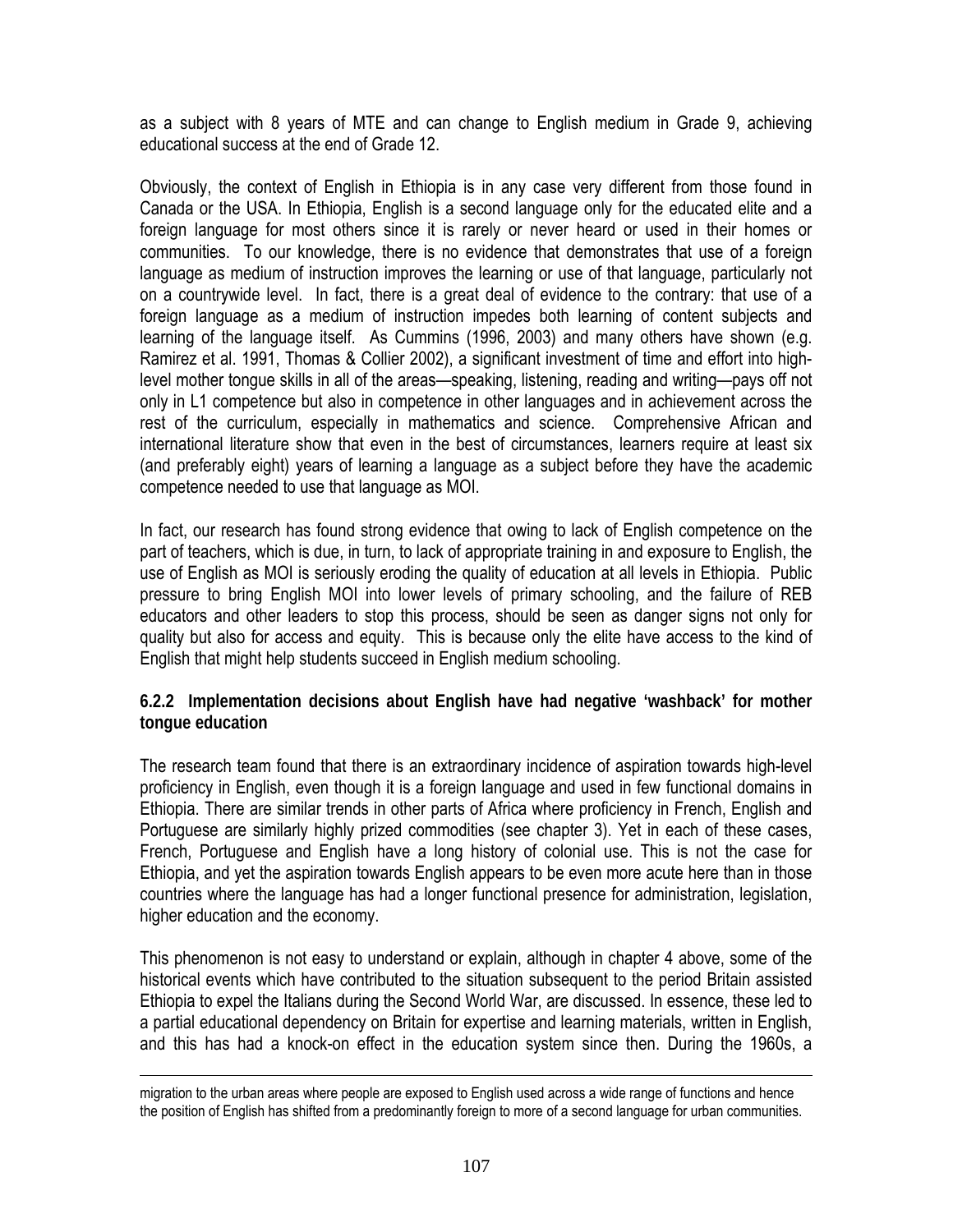complex set of socio-political considerations contributed towards an emphasis on the use of Amharic in primary education, and then a counter emphasis on more and regional Ethiopian languages in education. In secondary school at least, the further privileging of and dependency on English medium have accompanied these developments. Language teaching resources, available in Britain and based on the English Second Language [ESL] expertise richly available in that country have been drawn upon to support the teaching of English [as FL] in Ethiopia.

Unfortunately, while the aspiration towards English has increased significantly there is a serious gap between aspiration and what is possible within the socio-economic-educational realities of the country.

It is noticeable in all regions that informants have very similar explanations for why English should be used as a MOI earlier than is currently the practice. The recurring reasons, based on misunderstandings of the relationship between language and learning are as follows:

- o English is used as MOI in Grade 9, and plasma lessons are delivered in non-Ethiopian English, often at inappropriate speeds for second/foreign language learners.
- o The Grade 10 and 12 examinations are set in English and students are expected to write the examinations in English. Therefore, students should learn through English as early as possible in order to prepare them for these public examinations.
- o Students require English in order to study at university. It is assumed that the only way to ensure adequate proficiency in English is through English MOI from as early as possible.
- $\circ$  Students will need access to reference and academic material. This material is available in English not Ethiopian languages, therefore, students need to study through English for longer during school.
- o English proficiency offers access to international travel and economic opportunities.

The educational assumptions upon which these arguments are based are flawed. Implicit is the notion that the sooner students use a language as a MOI the faster will be the development of the language. The research discussed in Chapter 3 makes it quite clear that students who have to change from MTE to learn through a second language, require at least six years (preferably eight years) of learning the L2 as a subject before they have a chance of using this language as a MOI. In Ethiopia, English does not function as a L2 for the vast majority of education administrators, teachers, students or parents. It remains a foreign language, yet many educational decisions and programmes have been established as if English were functioning as a L2 and as if it were used in several domains beyond the educational environment. It needs to be emphasised that appropriate educational decisions regarding the use of English in Ethiopia need to be based on the actual (foreign language) rather than wishful (second language) use of the language within the society.

What is very clear is that there is what is called in educational terms a 'washback effect' of the national assessment system on the delivery of the curriculum in Ethiopia. This is compounded by a further 'washback'29 effect of the criteria for entry to university education. The national assessments at Grade 10 and 12 in English are high stakes examinations which exert pressure on

<sup>&</sup>lt;sup>29</sup> The term 'washback' effect comes from the literature on assessment and the washback effect of assessment on education systems (e.g. Messick 1996).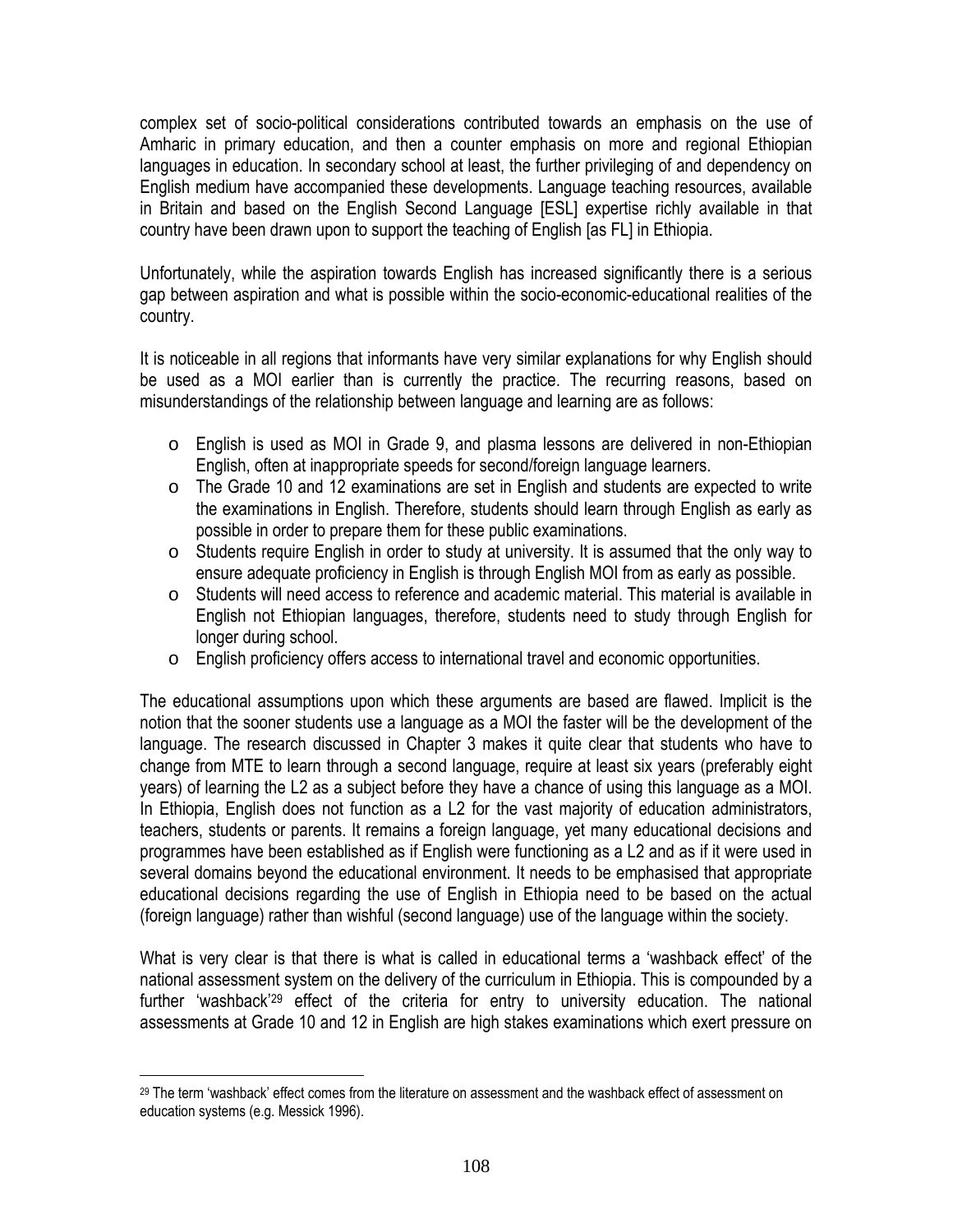the system lower down. The pressure is focused on both adequate 'mastery' of the curriculum content and on the academic language skills required to mediate knowledge and thinking.

Federal and regional education responded to both the need for curriculum delivery improvement and the quality of English language teaching. Although there is a comprehensive plan, two 'silver bullet' strategies have been put in place in the hope of bringing about rapid change. The first has been to introduce plasma education as a resource across the system in order to offer a 'silver bullet' solution to deal with the curriculum and content. Plasma teachers, however, cannot engage with learners directly and mediate their teaching activities to suit the learning styles of different students or the linguistic clarifications required by learners from different language backgrounds across the regions in Ethiopia. In most African countries, teachers use local languages to explain difficult concepts which are being taught in English, French or Portuguese, even in secondary school. However, this is not possible with plasma.

The team found several unintended consequences, 'washback effect', of the introduction of plasma as a teaching resource. The authority of regular classroom teachers has been undermined, and confidence in their teaching ability has been eroded. When students do not understand the plasma lessons, they do not appear to have confidence in seeking clarifications of understanding from the teacher. Instead, students and parents believe even more strongly that the answer lies in an earlier switch to English medium in the belief that this will help students to understand plasma in Grade 9. Thus, plasma is exerting additional pressure towards an earlier switch to English. This compounds the already powerful downward pressure towards English from the university entrance criteria, and national examinations.

The decision at federal level to introduce and roll-out system-wide delivery of the 200-hour ELIP programme to upgrade the English language skills of all teachers, has been a major response to the skills shortage in English. However, this has been accompanied in the regions, woredas, colleges and even at school level by a serious over-estimation of what the 200-hour programme can deliver, and unintended consequences. No 200-hour English language programme delivered via a cascade model, across the entire system, within a short period, could possibly facilitate more than an elementary to medium level upgrading of English proficiency. This is particularly the case in contexts where English remains a foreign language and is not in widespread community use. Yet what would be required of teachers is high level, near native-like proficiency in English if they are to be effective teachers in English.

An unintended consequence of the ELIP programme is that teachers seem to have seen this more as an opportunity to prepare for a flight from primary school teaching towards university degrees and better job opportunities beyond primary school. Since this is not immediately feasible, however, several teachers indicate that they try to teach through the medium of English in order to practice and improve their English as an investment in their own future. What this means is that teaching the students is not the principle objective, rather the students in the classroom become the secondary means to the ends of teachers own career objectives.<sup>30</sup>

 $\overline{a}$  $30$  Evidence from English teacher educators that they believed it is acceptable for teachers to use 'broken English' as opposed to what is internationally accepted good practice, i.e. 'near native-like proficiency', is a serious indication of unintended consequences of potentially valuable interventions.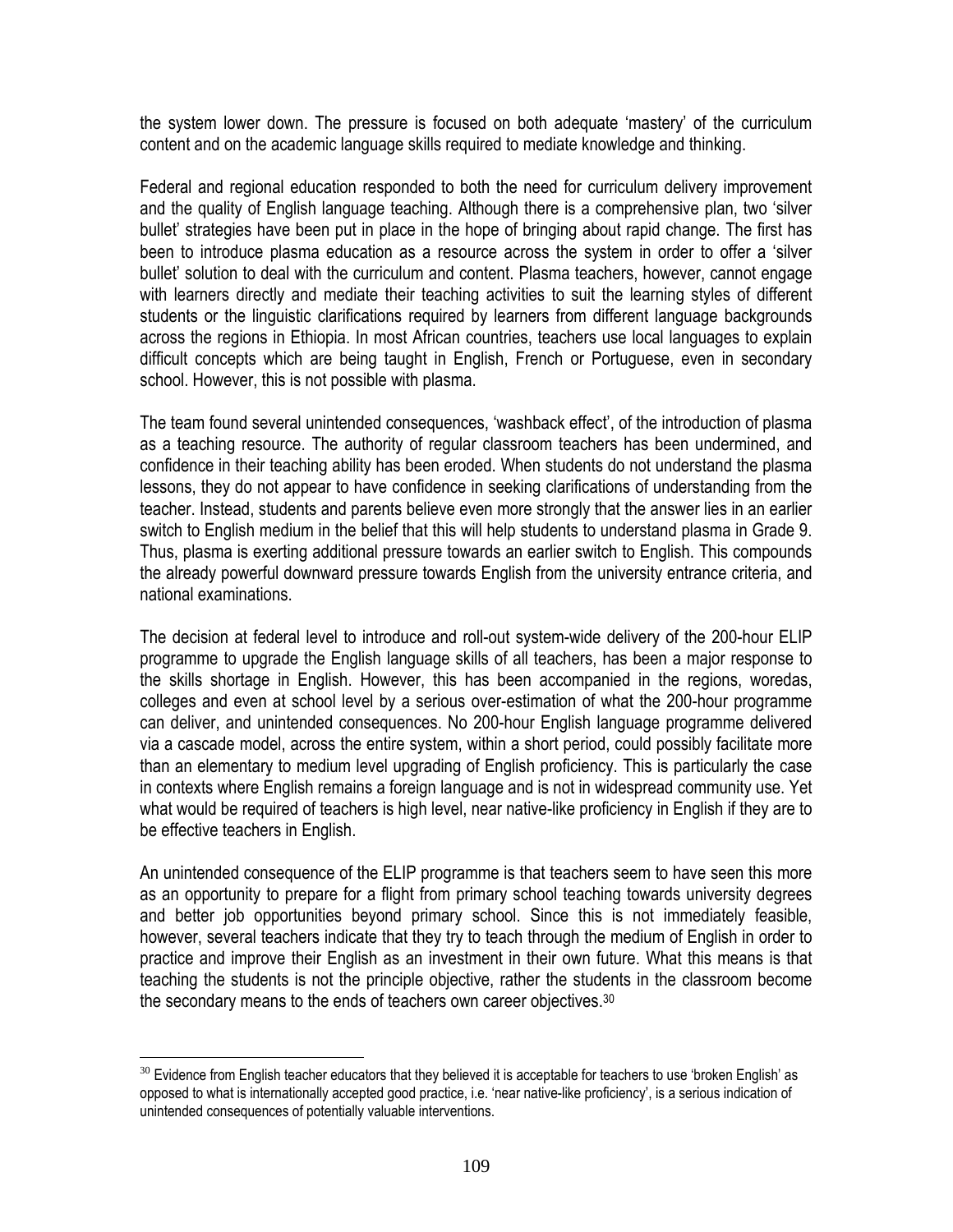#### *In summary:*

While there is an unprecedented aspiration towards English across the regions in Ethiopia, and found even in remote rural villages of Afar, neither the current strategies which have been put in place nor those which are believed to be the best solutions can deliver what is so ardently desired. Extensive investment in plasma lessons in the English language only at secondary school is unlikely to deliver a positive return on investment. While there are positive outcomes of the investment in ELIP, these are not those which had been anticipated by the federal government. Not only can a system-wide intervention in improving English language proficiency not deliver the level of English language expertise required for using English as MOI, its implementation is exacerbating unrealistic expectations about the possibilities for English in the country. Both the use of plasma in English only in secondary and the emphasis placed on the ELIP programme are contributing towards an unrealistic pressure to introduce English medium earlier in the primary school. These, in turn, contribute towards the escalation of unrealistic aspirations towards English in the country.

A particular concern regarding the high-stakes role which has been accorded English as the language through which education is administered during or by the end of primary cycle 2, is the implication for female students especially in rural areas. The MoE report on Educational Wastage (2002) has disturbing accounts of the high incidence of absenteeism amongst rural girl students. The use of a foreign language like English, which such students would be unlikely to encounter during their time outside of the classroom, significantly decreases the possibility that these girls would be able to develop adequate proficiency in English. This means that their prospects of being able to grapple successfully with the rest of the curriculum would be seriously compromised (see also Benson 2005) and the low throughput to secondary would continue. This again affects health and development issues in relation to communities at risk and the continuation of the cycle of poverty (McCain & Mustard 1999).

If one were to trace the washback effect it would follow an incrementally evolving degree of pressure exerted on primary education as follows:

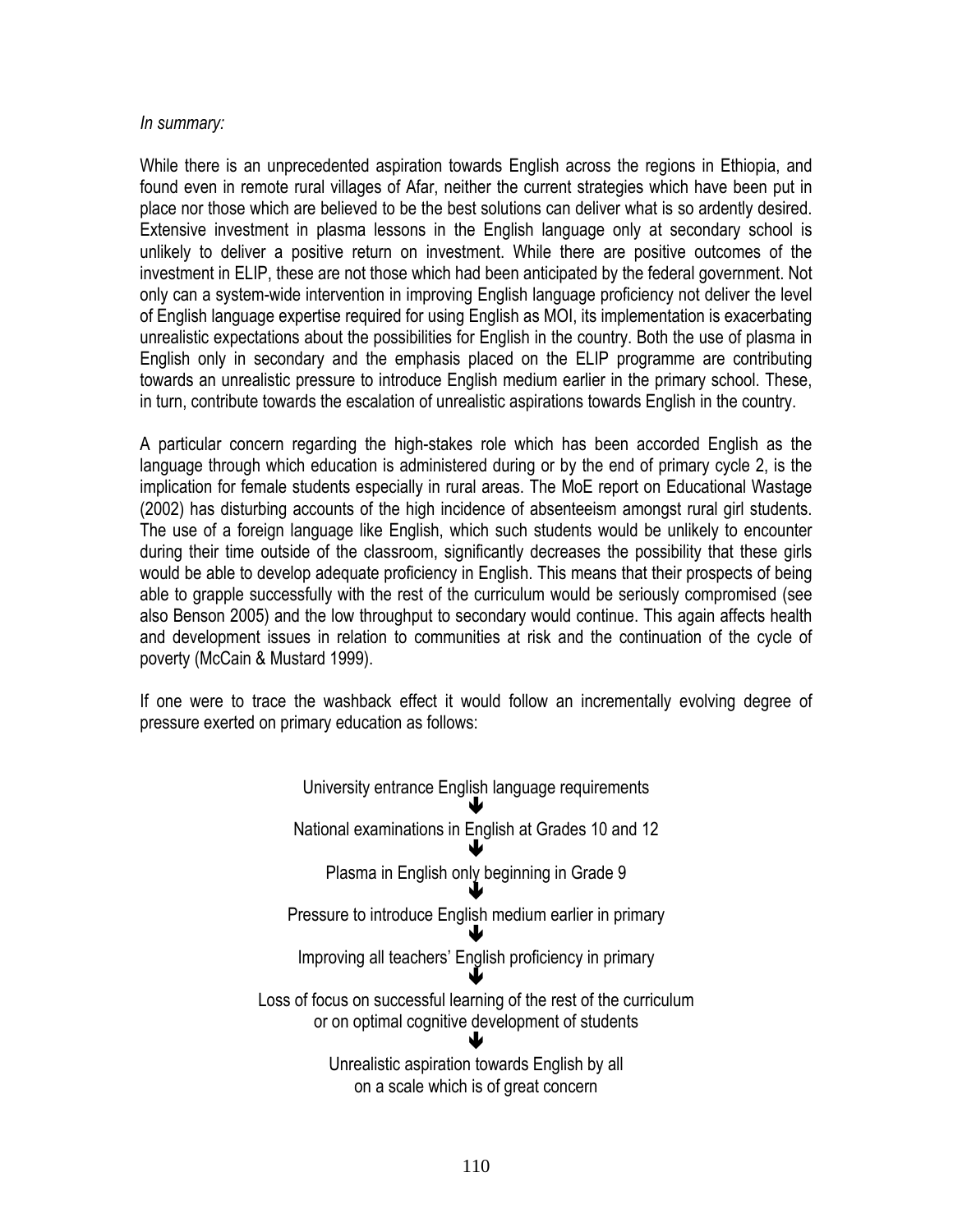At each washback level, the pressure towards achievement in English, at the level required for successful teaching and learning, becomes greater. At the same time, as the expectations increase, the possibility of meeting these expectations becomes increasingly unlikely. For example, plasma teachers cannot engage with learners directly or mediate their teaching activities to suit the learning styles of different students, nor can they provide the linguistic clarifications required by learners from diverse language backgrounds. During this research we noted several unintended consequences, more washback effects, of the use of plasma as a teaching resource. The authority of regular classroom teachers has been undermined, and confidence in their teaching ability has been eroded. When students do not understand the plasma lessons, they do not always appear to have confidence in seeking clarifications of understanding from the teacher. Instead, students and parents believe even more strongly that an earlier switch to English medium will help students to understand plasma in Grade 9.

The system-wide delivery of the 200-hour ELIP programme to upgrade the English language skills of all teachers has been a major response to the skills shortage in English. However, this has been accompanied in the regions, TTCs, woredas and schools by a serious over-estimation of what the 200-hour programme can deliver, as well as unintended consequences. First of all, no short language programme delivered via a cascade model across the entire system could possibly facilitate more than an elementary to medium level upgrading of English proficiency in this context, where English remains a foreign language for most; yet for teachers to be effective in using English as MOI they would need near-native proficiency in the language. Additionally, ELIP training has been given to all teachers, even those who are teaching competently in the mother tongue. This is not a good use of human or economic resources, and the washback effect is again to make people value English at high cost to the more effective and efficient mother tongue schooling.

The washback effect could also be seen as one reason for the MOI mismatch between primary schools and TTCs. As we discussed above, the use of English is not advised for the training of teachers who will be using the mother tongue, because it deprives them of mother tongue development, technical vocabulary, and pedagogical skills that they need to teach effectively in the mother tongue. As mentioned above, it also gives some teachers the impression that their mother tongues cannot express mathematical or scientific concepts, when it is their own language competence that is lacking.

# **6.3 Implications for policy and practice**

Judging by the assessment results as well as observations and reports, *use of the mother tongue as medium of instruction for Grades 1-8 does not hurt student academic performance*, nor does it hurt their English competence relative to other students. On the contrary, where there are *strong mother tongue programmes, students achieve better results in subjects across the curriculum as well as in English language as a subject* on national assessments as well as in daily teacherstudent interaction and the general teaching and learning process. Student performance in English appears to be affected more by teacher competence, methodologies and outside exposure than by use of English as MOI.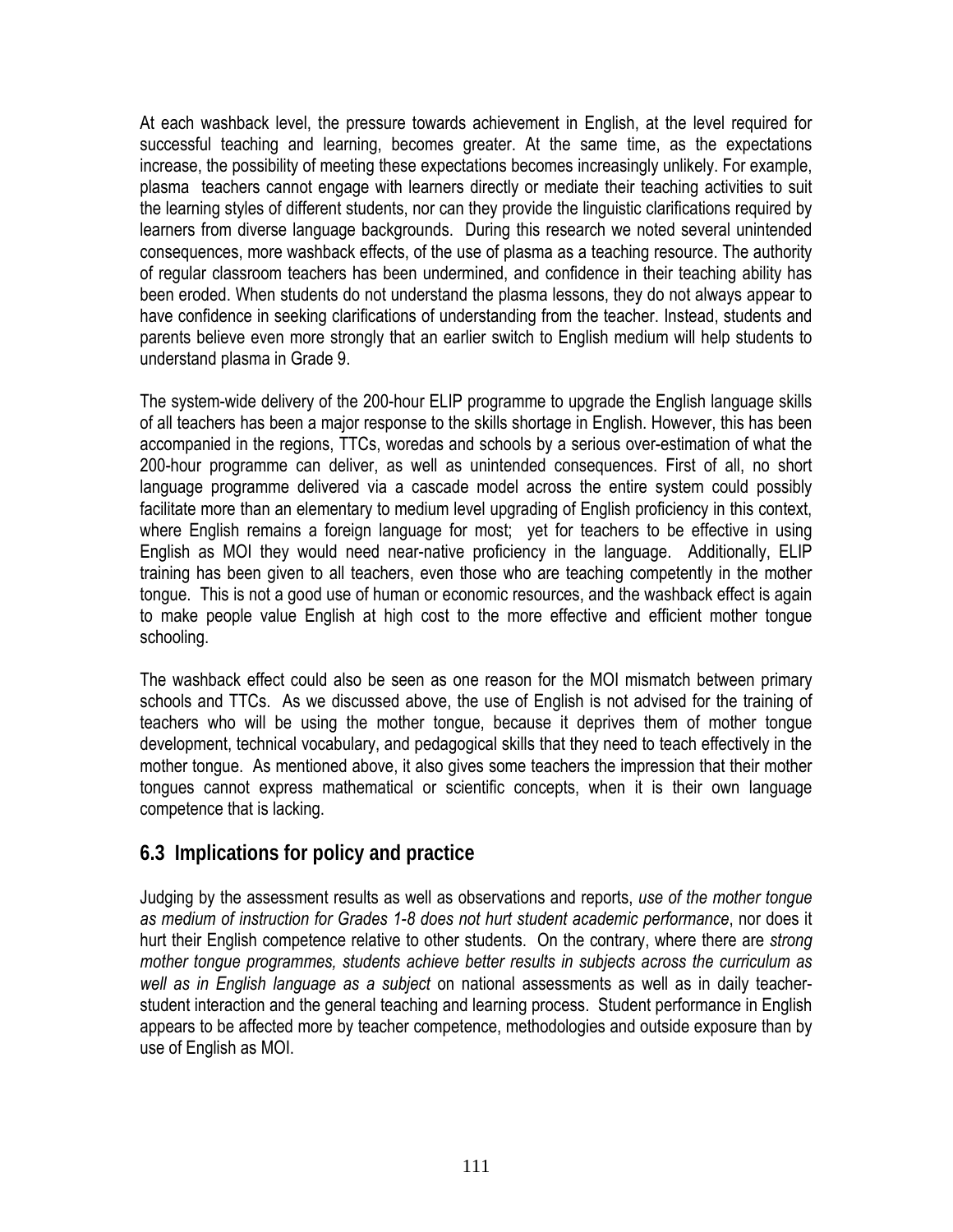*It is technically possible to use any language for formal educational purposes throughout the system.* Because of decentralisation there are *mother tongue speakers of the appropriate languages* who have been or who can be trained to teach through them. There is *high capacity at the REB and TTC levels for language development and elaboration of materials*, but budget is often lacking. In some multilingual regions like Benishangul Gumuz and SNNPR, *more technical and economic inputs are needed* for mother tongue education to be realised.

The MoE has inadvertently sent mixed messages to the regions about the importance of mother tongue whilst simultaneously according English a high stakes assessment function and gatekeeping role in respect of access to higher education. While promoting a policy of mother tongue primary schooling, large amounts of resources both human and economic have been invested in English as the gatekeeper which, unintentionally, serves to block access to upward social, educational and political mobility. This implicitly contradicts the policy and it creates educationally impossible targets for the vast majority of students in the system. One clear implication is that *similar if not more resources should be put into mother tongue education*. Based on our findings, we would predict that there is greater chance of *improving educational access, quality and equity through investment in mother tongue education*, and that any investment in mother tongue as MOI will have *exponentially greater return* than investment in English has had.

Regarding both Amharic and English taught as subjects, there is a need to apply appropriate teaching methodologies. For English instruction in particular, teachers need to be competent speakers as well as pedagogues before they are allowed to teach the language; this would imply that some reliable forms of language assessment be implemented, and that minimum competence levels be determined. The further implication is that English should not be taught at the lower primary level until competent teachers have been supplied at the upper levels of the system.

#### *There are two major implications for education planners arising from the study. These are in accordance with the principles enshrined in the existing MOE language education policy:*

1. Investment in the linguistic resources within the regions is necessary for the development and support of strong mother tongue education.

2. National and international languages need to be taught by qualified personnel.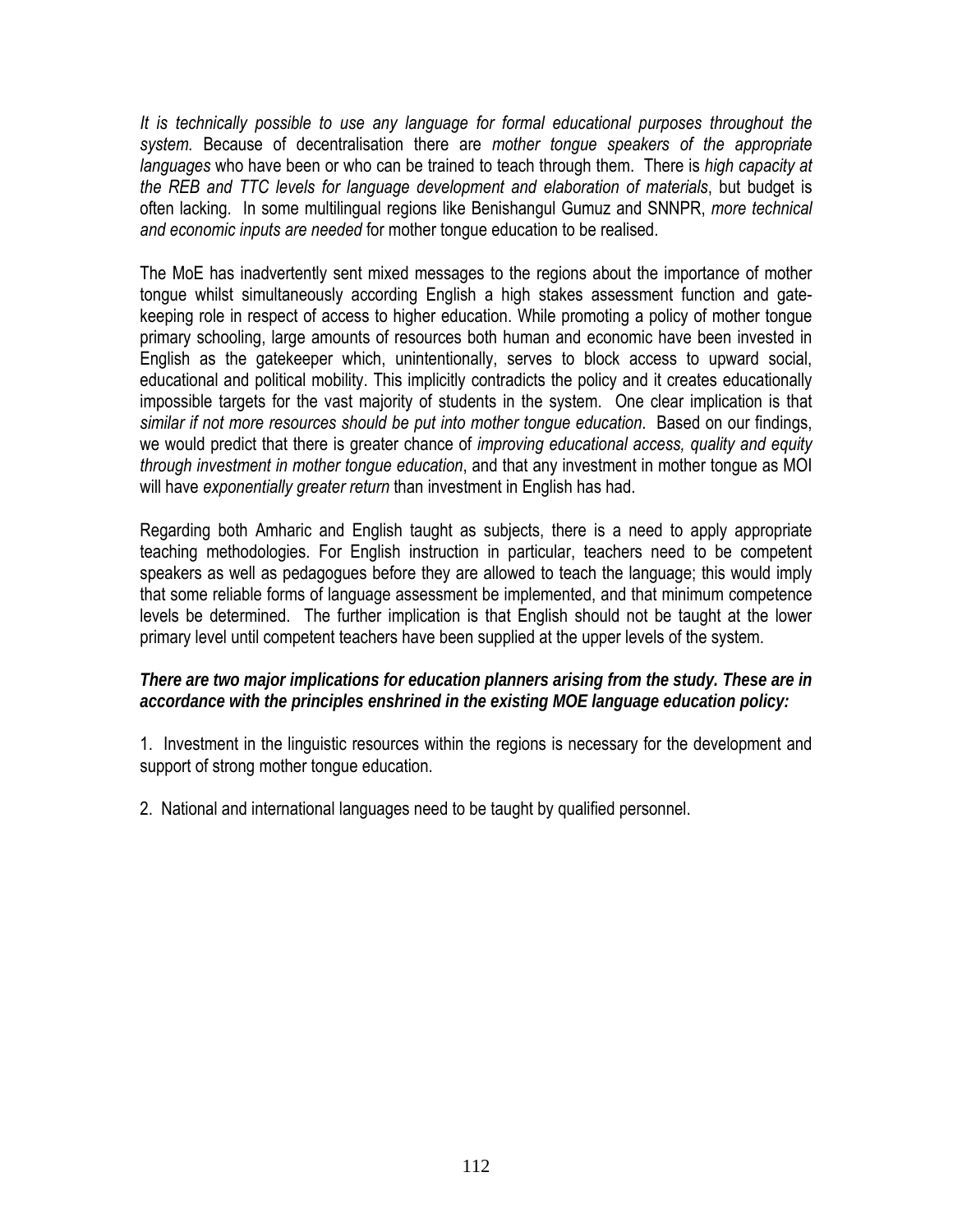# **CHAPTER 7: RECOMMENDATIONS**

The terms of reference for the Medium of Instruction in Ethiopian Primary Education study require a set of evidence-based recommendations for language policy and language use in education in Ethiopia. The TOR specifically includes a set of questions which need to be answered in regards to the policy, interpretation of policy, implementation and necessary reforms.

The purpose of language education policy is to set out the broad principles which inform education providers at federal, regional and local level. A language plan sets out the guidelines for how to interpret the policy and establish a workable framework for implementation. The timeframes, budget, deliverables, monitoring and evaluation form part of the management of the implementation plan. It needs to be emphasised that the development of a language education policy is dynamic. It requires on going monitoring and evaluation. Therefore, the recommendations presented here are based on the best current knowledge of policy and planning activities in multilingual countries, particularly in Africa. They are also based on the best knowledge we have of current research and theory of language acquisition and learning and the pedagogical approaches which support these. Therefore, the recommendations need to be understood as the closest we can get to the best answers for now. However, on going research and practice in Ethiopia and elsewhere will inevitably require improvements and modifications over time. Recommendations arising from this study are organised in a sequentially prioritised basis below.31

| Key To Set of Recommendations                                                            | Number/s: |
|------------------------------------------------------------------------------------------|-----------|
| Language Policy                                                                          |           |
| <b>Status Planning</b><br>$\circ$                                                        |           |
| Principles of policy, legislation<br>$\circ$                                             |           |
| Identification of different roles of<br>$\Omega$                                         |           |
| the mother tongue,                                                                       |           |
| the national (Amharic) lingua franca <sup>32</sup><br>п                                  | 9         |
| English (international language of wider communication)                                  |           |
| Language Planning                                                                        |           |
| Implementation Planning - Management process<br>O                                        | 2         |
| <b>Acquisition Planning</b><br>$\circ$                                                   |           |
| Mother Tongue education<br>$\circ$                                                       | 3         |
| Amharic as Second language for National Development<br>$\circ$                           | 4         |
| Oromifa, Tigrinya & Somali Regional Second Languages in education<br>$\circ$             | 4         |
| English as International language of Wider Communication<br>$\Omega$                     | 5         |
| Medium of Assessment<br>$\Omega$                                                         | 6         |
| Teacher Education, Training of Teacher Educators, Capacity-building in Higher<br>$\circ$ |           |
| Education (universities)                                                                 | 7         |
| Corpus Planning<br>$\circ$                                                               | 8         |
| Orthographic development<br>$\Omega$                                                     |           |
| Terminology development<br>$\circ$                                                       |           |
| Lexicography<br>$\circ$                                                                  |           |
| Translation<br>$\Omega$                                                                  |           |
| Materials development & publishing<br>$\circ$                                            |           |

 $\overline{a}$  $31$  They are organized in relation to the different areas of language policy, planning and management as would be found in the current international literature, and further developed within African contexts (e.g. Heugh 2003b, 2004, 2006b).

<sup>32</sup> It may be advisable to consider official recognition that some regional languages (e.g. Oromifa, Tigrinya, Somali and Afar) function as lingua francas in some regions.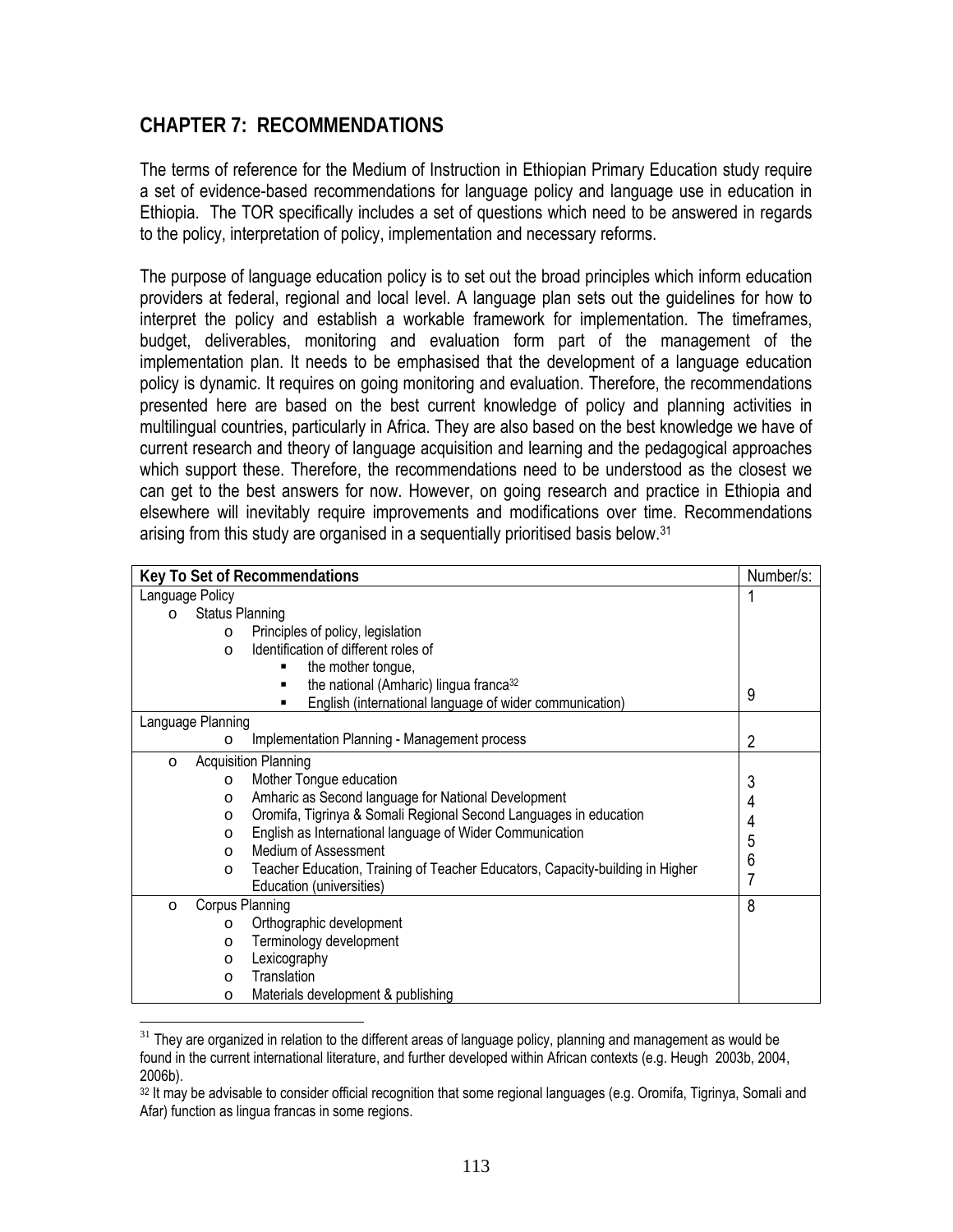# **7.1 Language Education Policy Recommendations**

### **Recommendation 1: Status Planning**

### *Affirm the Language Education Clauses of the 1994 Education and Training Act*  **with minor amendments**

Following the research findings and analysis of these in relation to international best policy, this research team regards the current language education policy largely consistent with best policy. This is particularly in relation to the primary role of the mother tongue in education for a minimum period of 8 years as medium of instruction (MOI). Nevertheless, in order to ensure that this policy is interpreted consistently throughout all regions, we recommend that minor amendments are made to the clauses as indicated below.

|                | Recommended principles to be<br>included in a revised Language<br><b>Education Policy</b>                                                                                                                                | Rationale                                                                                                                                                                                                                                                                                                                                                                                                                                                                                                    |
|----------------|--------------------------------------------------------------------------------------------------------------------------------------------------------------------------------------------------------------------------|--------------------------------------------------------------------------------------------------------------------------------------------------------------------------------------------------------------------------------------------------------------------------------------------------------------------------------------------------------------------------------------------------------------------------------------------------------------------------------------------------------------|
| 1              | Mother tongue education (MTE), which<br>includes teaching of the MT as a<br>subject and the use of MT as the<br>medium of instruction, should be<br>provided throughout primary school,<br>i.e. 8 years, in all regions. | This is compatible with international and African research<br>which indicates that this would have the best desired<br>educational outcomes for students in the conditions found<br>within Ethiopia.                                                                                                                                                                                                                                                                                                         |
| $\overline{2}$ | Speakers of languages other than<br>Amharic, should be encouraged to<br>learn Amharic as a second language in<br>school.                                                                                                 | Amharic is a significant lingua franca across most regions. It<br>facilitates access, equity & portability of skills for further<br>education and employment opportunity across different<br>regions in Ethiopia.                                                                                                                                                                                                                                                                                            |
| 3              | MT/L1 speakers of Amharic should be<br>encouraged to learn a second<br>Ethiopian language                                                                                                                                | The reasons are to ensure:<br>access to activities in different language communities in<br>$\circ$<br>the country or region;<br>to ensure equity - if speakers of other languages learn<br>$\circ$<br>Amharic, it would be equitable and socially beneficial if<br>Amharic speakers were to learn another Ethiopian<br>language;<br>having a second Ethiopian language increases one's<br>$\circ$<br>portability of skills and employment opportunity across<br>different regions.                           |
| $\overline{4}$ | All students should be provided with<br>quality teaching of English as an<br>international language of wider<br>communication (ILWC) and as a<br>subject throughout primary and<br>secondary school.                     | The best pedagogical opportunity for access to high level<br>proficiency in English must be offered to students. This is<br>important for reasons of equity, quality and access. Students<br>need to have adequate preparation for using this language in<br>higher education as well as for communication opportunities<br>in international contexts.                                                                                                                                                       |
| 5              | Primary teacher education (i.e. training<br>of teachers for Grades 1-8) should be<br>in the MT, i.e. MT - MOI.                                                                                                           | In order for teachers to be most effective, they need to have a<br>high level of proficiency in the language of instruction (MOI),<br>and they need to be familiar with how the language is used as<br>MOI. They also need to understand the content of the<br>curriculum, and they need to know how to teach the content<br>through the language which students understand. Therefore,<br>there needs to be alignment between MT-MOI in the<br>classroom and MT - MOI in the teacher education institution. |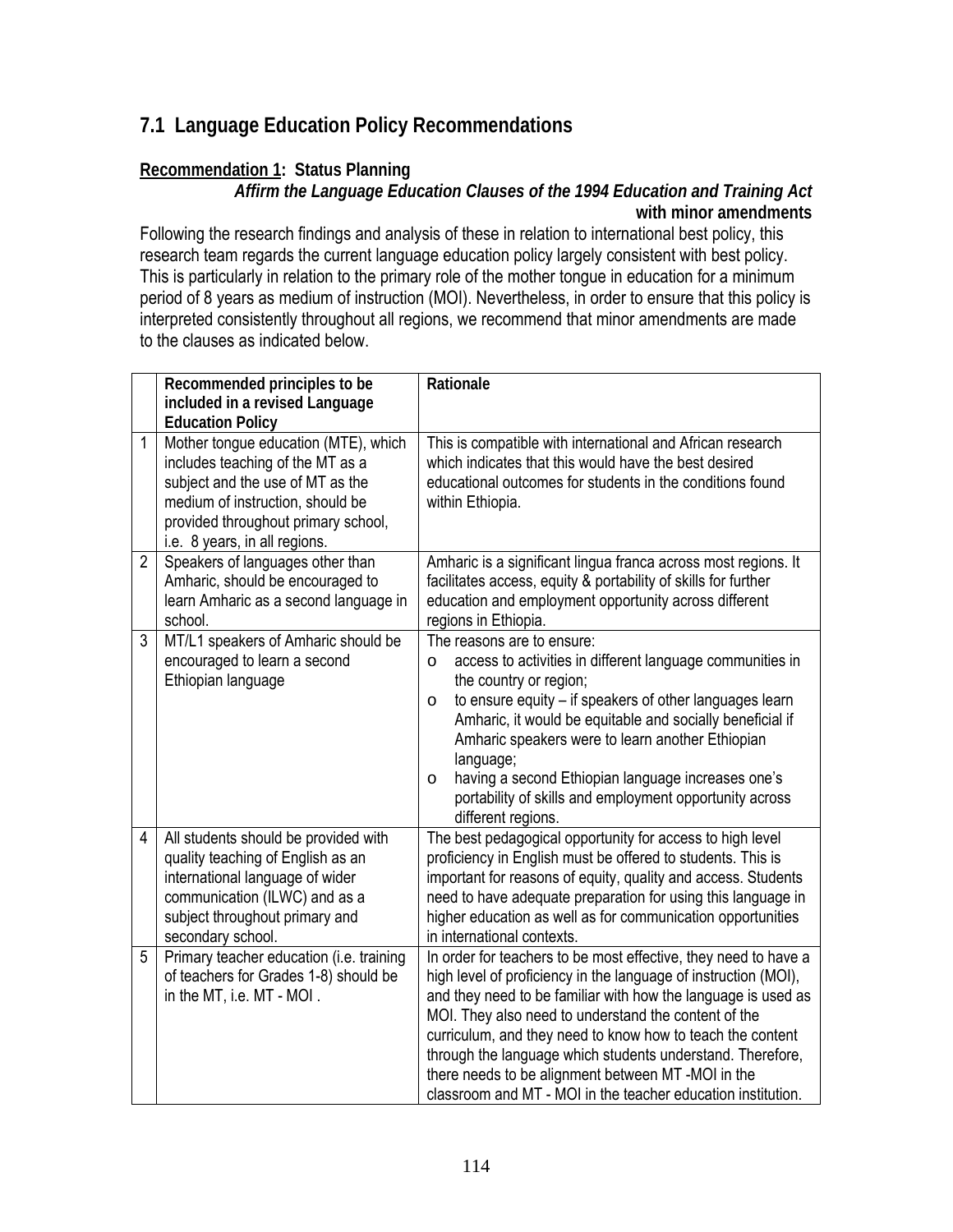# **7.2 Language Education Planning Recommendations**

### **Recommendation 2: Planning and Management**

*Develop a clear Language Education Implementation Plan* 

A set of regulations for implementation within the Ethiopian education system would require the following:

|                | Recommended<br>Action                                                                                            | By Whom                                                                                                                                     | Timeframe: indicates<br>length of time necessary<br>to effect                                                                                                                                                 | Cost                                                                                                                                                                             |
|----------------|------------------------------------------------------------------------------------------------------------------|---------------------------------------------------------------------------------------------------------------------------------------------|---------------------------------------------------------------------------------------------------------------------------------------------------------------------------------------------------------------|----------------------------------------------------------------------------------------------------------------------------------------------------------------------------------|
| 1              | Spelling out of:<br>National<br>$\circ$<br>Regional<br>Local<br>$\circ$<br>priorities &<br>considerations        | Small informed team.                                                                                                                        | Short-term<br>2 months                                                                                                                                                                                        | Same as for any policy<br>implementation                                                                                                                                         |
| $\overline{2}$ | Decentralisation of<br>planning<br>mechanisms to:<br>regions,<br>O<br>zones and<br>$\circ$<br>woredas<br>$\circ$ | MoE, REBs etc.                                                                                                                              | Short - long term<br>Ongoing per regular<br>administration process                                                                                                                                            | Part of current cost<br>structure                                                                                                                                                |
| 3              | <b>Budgetary</b><br>Allocation<br>Planning<br>Equity<br>considerations<br>across regions                         | MoFED, MoE<br>Informed by economy<br>of language theory<br>(e.g. Francois Grin);<br>cost-effectiveness of<br>MTE models vs. FL/L2<br>models | Short - long term<br>6 months initiation phase;<br>thereafter included in<br>regular activities<br>Medium - long term                                                                                         | Regular administrative<br>costs (unless MOE hires<br>a language economist for<br>a short-term, 2 month<br>consultancy)<br>Cost-recovery, return on<br>investment                 |
| 4              | Public awareness                                                                                                 | Education officials and<br>experts via public<br>media; formal &<br>informal channels of<br>communication                                   | Short, medium and long<br>term:<br>Start immediately; keep<br>public up to date with the<br>current education issues;<br>engage public participation<br>in open discussion, regular<br>reporting to community | Public media should<br>carry this without cost to<br>the state; state<br>expenditure supplement<br>public media where<br>possible.<br>Same costs as for any<br>government policy |
| 5              | Public participation                                                                                             | Community leadership,<br>parent bodies,<br>women's groups,<br>language interest &<br>development bodies                                     | Short, medium and long<br>term:<br>Begin immediately and on-<br>going                                                                                                                                         | Minimal costs for invited<br>public participation<br>(see below for language<br>development activity<br>costs)                                                                   |
| 6              | Overall Timeframe<br>Short term: 1-2 yr<br>Medium term:<br>$3-5$ yr<br>Long term: 6-10 yr                        | MoE, REBs                                                                                                                                   | Part of planning process -<br>initially 2-3 months, short-<br>term activity                                                                                                                                   | Regular planning costs                                                                                                                                                           |
| 9              | Monitoring &<br>Evaluation<br>mechanisms                                                                         | Representative<br>Reference Group &<br>Independent Evaluator                                                                                | Medium - long-term<br>commitment                                                                                                                                                                              | Regular costs for any<br>system                                                                                                                                                  |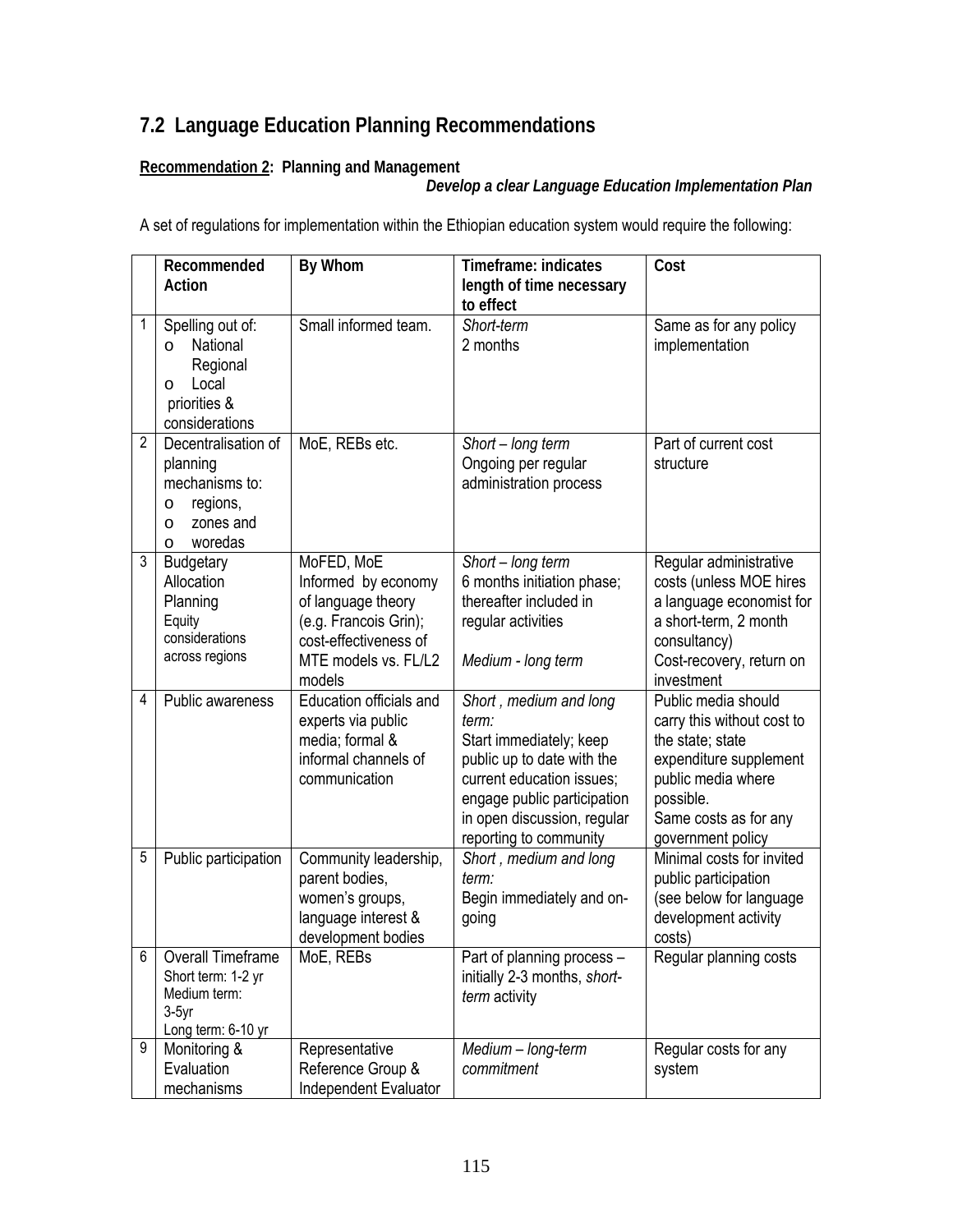**Recommendation 3: Language in Education (Acquisition) Planning** 

| Prioritisation of Ethiopian Languages (Mother Tongues) for Cognitive Academic Development in |
|----------------------------------------------------------------------------------------------|
| Education                                                                                    |

|                | Recommended<br>Priority                                                                                                                            | <b>Recommended Action</b>                                                                                                                                                                                                             | <b>Timeframes</b>                                                                                                                                                                                                                                                                                                                                    | <b>Anticipated Cost-</b><br>benefits                                                                                                                                            |
|----------------|----------------------------------------------------------------------------------------------------------------------------------------------------|---------------------------------------------------------------------------------------------------------------------------------------------------------------------------------------------------------------------------------------|------------------------------------------------------------------------------------------------------------------------------------------------------------------------------------------------------------------------------------------------------------------------------------------------------------------------------------------------------|---------------------------------------------------------------------------------------------------------------------------------------------------------------------------------|
| 1              | Establish a<br><b>National Centre</b><br>for Development<br>of Ethiopian<br>Languages in<br>Education, as both<br>subjects (MT/L1,<br>L2) and MOI. | MoE to manage<br>acquisition planning &<br>development of<br>Ethiopian languages in<br>education through<br>National Centre.<br>Supported by REBs.                                                                                    | Plan to begin 2007/2008<br>Short - long term<br>commitment                                                                                                                                                                                                                                                                                           | Change of status of<br>indigenous languages;<br>positive effect on student<br>academic achievement<br>anticipated;<br>Cost-recovery by 2012<br>Return on investment by<br>2015. |
| $\overline{2}$ | <b>Mother Tongue</b><br><b>Education (MTE)</b><br>i.e. MT as medium<br>of instruction.                                                             | MTE: medium of<br>instruction for a<br>minimum of 8 years in<br>Ethiopia<br>(Primary Cycle 1 & 2).                                                                                                                                    | Implement at least to the<br>end of Grade 8. For sound<br>pedagogical reasons<br>could continue to end of<br>Grade 12.<br>Short-term:<br>Consolidate progress<br>already made.<br>Restore MTE to highest<br>educational level reached<br>per region thus far.<br>Medium-term:<br>Extend MTE in terms of<br>regional conditions over<br>next 5 years. | Lower repetition and<br>dropout rates; higher<br>throughput in primary<br>and secondary.                                                                                        |
| 3              | <b>MTE or Language</b><br>of Immediate<br>Community (LIC),<br>as MOI<br>Under certain<br>conditions <sup>33</sup>                                  | MTE or LIC as MOI<br>where MT is used by a<br>small minority<br>language, but where<br>another Ethiopian<br>language is:<br>Well-known and<br>$\circ$<br>used in this<br>community as a<br>lingua franca or<br>community<br>language. | At least to the end of<br>Grade 8, but could<br>continue to end of Grade<br>12 for sound pedagogical<br>reasons.<br>Short - medium term:<br>Restore use of MTE/LIC<br>wherever possible.<br>Medium - Long term:<br>Continue to extend<br>development of local<br>languages for education<br>(e.g. in AA, SNNPR, B-<br>Gumuz, Gambella).              | Lower repetition and<br>dropout rates; higher<br>throughput in primary<br>and secondary.                                                                                        |
| 4              | MT as subject.                                                                                                                                     | MT as a subject.                                                                                                                                                                                                                      | Short-term objective:<br>Grades 1-8;<br>Medium to long-term<br>objective: Grades 1-12.                                                                                                                                                                                                                                                               | High levels of academic<br>literacy, higher<br>throughput in primary<br>and secondary.                                                                                          |

<sup>&</sup>lt;sup>33</sup> For example where there are many small minority language communities surrounded by a larger or regional language of wider communication as in some parts of SNNPR, Addis Ababa, Dire Dawa etc.

 $\overline{a}$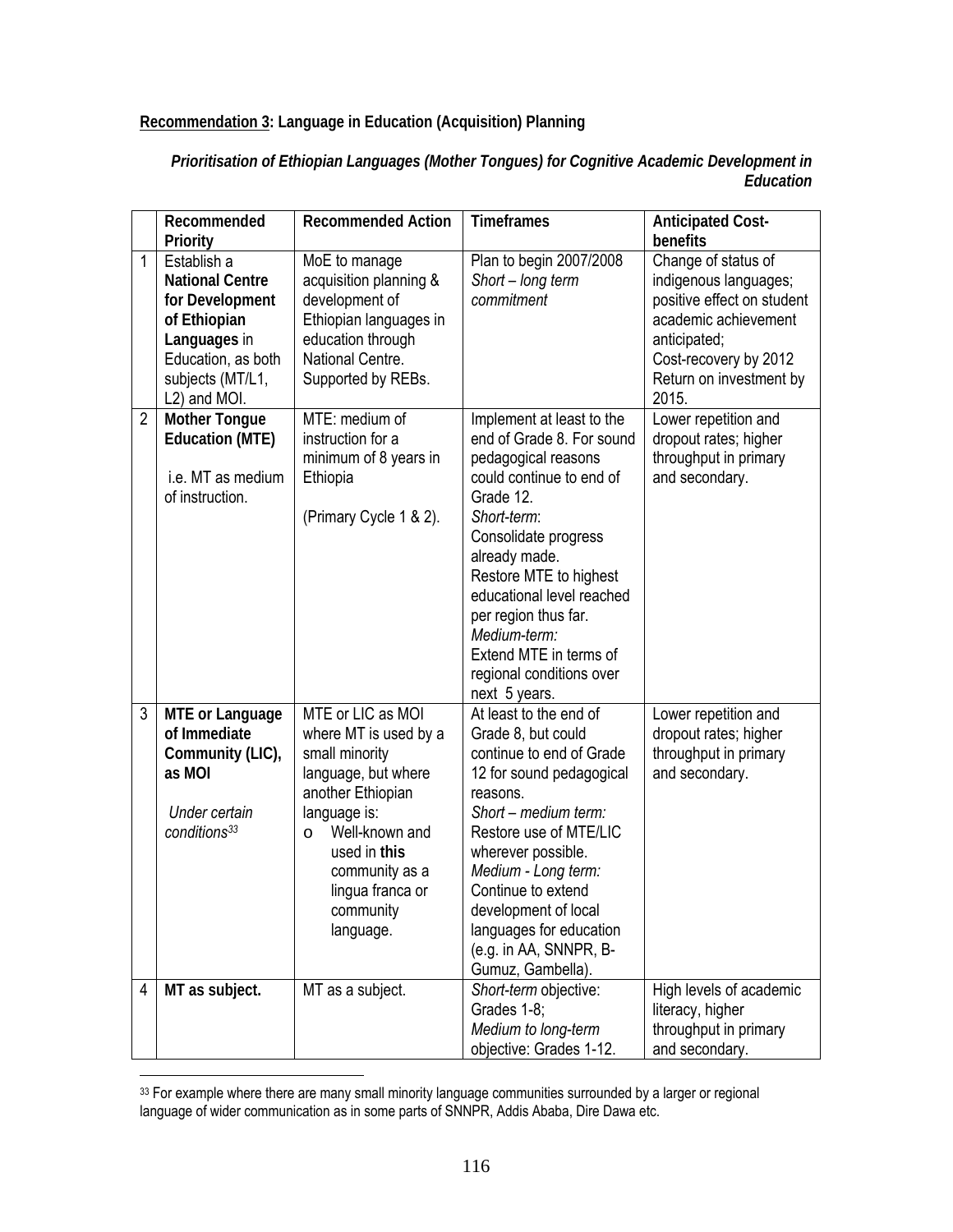### **Recommendation 4a: Language in Education (Acquisition) Planning**

|                | Priority                                                                                                                        | <b>Recommended Action</b>                                                                                                                                                                                                                                                                                                                                                                                                                                                                                                                                                | <b>Timeframe for Action</b>                                                                                                                                                                                                                                                                                                                                                                                                                                                                                                            | <b>Anticipated Cost-</b><br>benefits                                                                                                                                                                                                                                                                    |
|----------------|---------------------------------------------------------------------------------------------------------------------------------|--------------------------------------------------------------------------------------------------------------------------------------------------------------------------------------------------------------------------------------------------------------------------------------------------------------------------------------------------------------------------------------------------------------------------------------------------------------------------------------------------------------------------------------------------------------------------|----------------------------------------------------------------------------------------------------------------------------------------------------------------------------------------------------------------------------------------------------------------------------------------------------------------------------------------------------------------------------------------------------------------------------------------------------------------------------------------------------------------------------------------|---------------------------------------------------------------------------------------------------------------------------------------------------------------------------------------------------------------------------------------------------------------------------------------------------------|
| $\mathbf{1}$   | <b>National Centre</b><br>for Development<br>of Ethiopian<br>Languages in<br>Education to<br>include focus on<br>Amharic as L2. | MOE to manage<br>acquisition planning &<br>development of<br>Amharic as L2 through<br>National Centre.<br>Supported by REBs.                                                                                                                                                                                                                                                                                                                                                                                                                                             | Short - long term<br>From 2007/8 on going.                                                                                                                                                                                                                                                                                                                                                                                                                                                                                             | Increased academic<br>literacy in Amharic,<br>improved economic<br>activity.                                                                                                                                                                                                                            |
| $\overline{2}$ | Amharic as L2-<br>subject.                                                                                                      | Teach Amharic as a<br>subject (L2) to all<br>students who are not L1<br>speakers of Amharic.                                                                                                                                                                                                                                                                                                                                                                                                                                                                             | Begin in Primary Cycle 1<br>and continue throughout<br>the school system.<br>Short term: consolidate<br>existing resources<br>Medium term: extend<br>practice and ensure<br>adequate second<br>language acquisition<br>pedagogy.                                                                                                                                                                                                                                                                                                       | Equity, access &<br>portability of skills for<br>employment and<br>educational reasons<br>across the different<br>regions. Facilitates social<br>cohesion across different<br>regions and even within<br>regions where there is a<br>high degree of use of<br>Amharic as L2 for daily<br>communication. |
| 3              | Amharic L2 as<br>possible MOI from<br>Grade 7 in some<br>regions.                                                               | In regions / zones /<br>woredas where there<br>are high levels of<br>multilingualism (e.g.<br>Addis Ababa) or many<br>languages spoken by<br>small numbers of<br>people (e.g. SNNPR),<br>then a widely spoken<br>Ethiopian language<br>(e.g. Amharic) can<br>replace the MT as MOI<br>from Grade 7 onwards.<br>(e.g. In some instances<br>it may be possible for<br>speakers of minority<br>languages to use<br>Amharic as MOI in<br><b>SNNPR and Amhara</b><br>Region; or Oromifa as<br>MOI in Oromo Region;<br>or Tigrinya in Tigray as<br>MOI from Grade 7<br>onwards | Amharic, as L2, in<br>secondary, & also from<br>Grade 7 under special<br>circumstances.<br>Short term<br><b>Where Amharic functions</b><br>as well-used community<br>language/lingua franca, &<br>where there are limited<br>MTE resources at<br>present, restore use of<br>Amharic as MOI, even<br>from Grade 5 as a short-<br>term measure.<br>Medium term<br>Develop local languages<br>for use as MTE wherever<br>possible to end of gr 6.<br>Long term<br>Develop local languages<br>for use as MOI to end of<br>gr 8, in stages. | Would facilitate greater<br>throughput at end of<br>primary and in<br>secondary.                                                                                                                                                                                                                        |

### *Prioritisation of Amharic as Ethiopian lingua franca/L2 for National Development*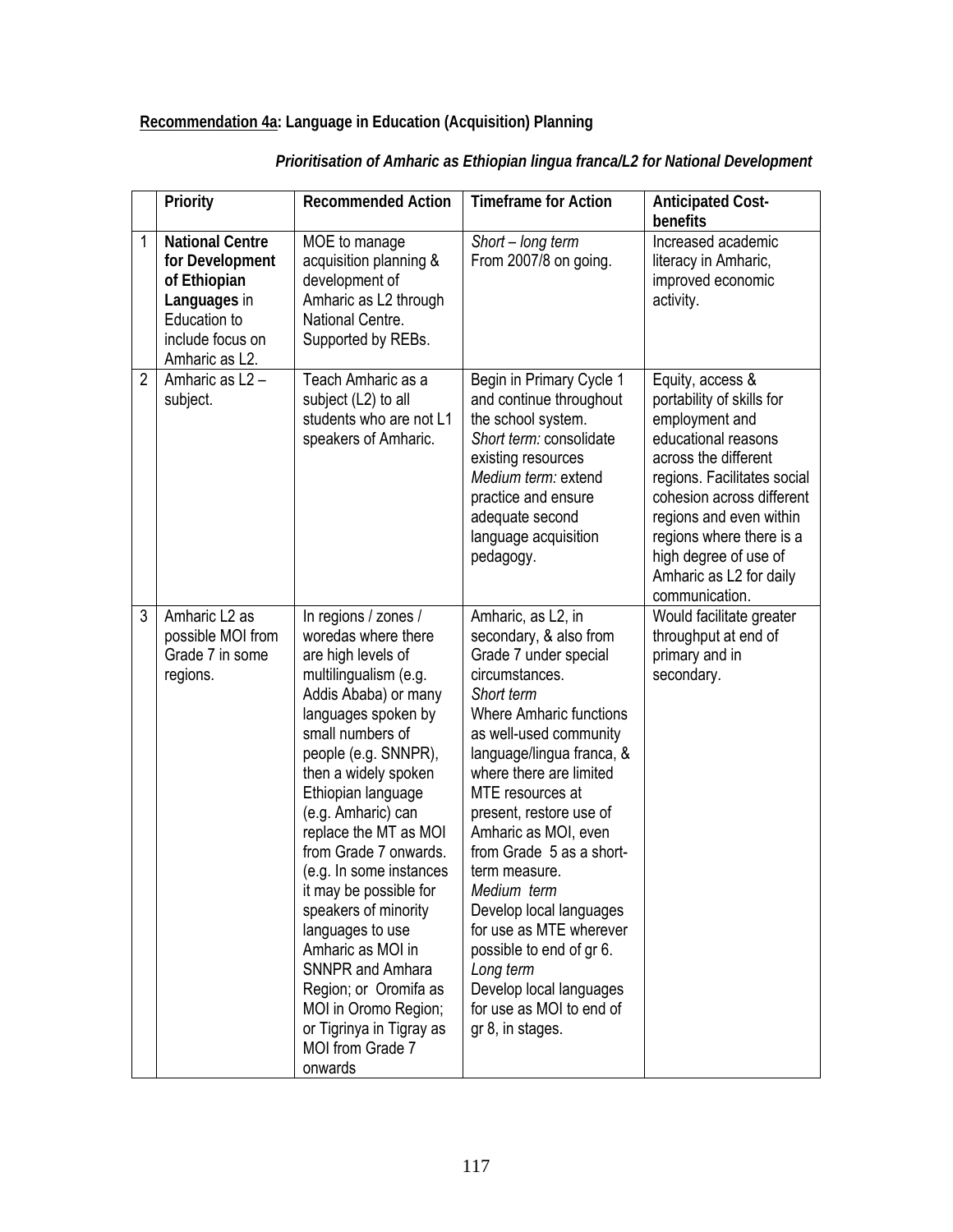#### **Recommendation 4b: Language in Education (Acquisition) Planning**

|                | Priority                                                                                                                                                                                  | <b>Recommended Action</b>                                                                                                                                                                                                                                                                 | <b>Timeframe for Action</b>                                                                                                                                                                                                                                                                                                                                                                                                                                                       | $\nu$ <sub>v</sub> , $\nu$ <sub>v</sub> , $\nu$<br><b>Anticipated Cost-</b><br>benefits                                                                                          |
|----------------|-------------------------------------------------------------------------------------------------------------------------------------------------------------------------------------------|-------------------------------------------------------------------------------------------------------------------------------------------------------------------------------------------------------------------------------------------------------------------------------------------|-----------------------------------------------------------------------------------------------------------------------------------------------------------------------------------------------------------------------------------------------------------------------------------------------------------------------------------------------------------------------------------------------------------------------------------------------------------------------------------|----------------------------------------------------------------------------------------------------------------------------------------------------------------------------------|
| 1              | <b>National Centre</b><br>for Development<br>of Ethiopian<br>Languages in<br>Education to<br>include focus on<br>Oromifa, Tigrinya<br>and Somali as<br>regional second<br>languages (L2). | MOE to share the<br>management of<br>acquisition planning &<br>development of<br>Oromifa, Tigrinya and<br>Somali as L2 through<br>National Centre and<br><b>REBs or centres</b><br>established at regional<br>universities                                                                | Medium - long term<br>From 2008/9 on going:<br>Oromifa, Tigrinya, Somali.<br>Long term<br>From 2012 on going: Afar                                                                                                                                                                                                                                                                                                                                                                | Increased academic<br>literacy in Oromifa,<br>Tigrinya and Somali<br>would improve regional<br>economic activity.                                                                |
| $\overline{2}$ | Oromifa, Tigrinya<br>and Somali as L2 -<br>subjects in the<br>respective Oromo,<br><b>Tigray and Somali</b><br>regions.                                                                   | Teach Oromifa, Tigrinya<br>as a subject (L2) to<br>minority language<br>students who are not L1<br>speakers of these<br>languages in the<br>respective regions, and<br>where it may be<br>necessary for these<br>students to use these<br>languages for learning<br>in the school system. | Begin in Primary Cycle 1<br>and continue throughout<br>the school system.<br>Short term: consolidate or<br>develop resources as<br>necessary.<br>Medium term: extend<br>practice and ensure<br>adequate second<br>language acquisition<br>pedagogy.                                                                                                                                                                                                                               | Equity, access &<br>portability of skills for<br>employment and<br>educational reasons<br>across the different<br>regions. Facilitates social<br>cohesion within the<br>regions. |
| 3              | Oromifa, Tigrinya<br>and Somali L2 as<br>possible MOI from<br>Grade 7 in<br>respective regions.                                                                                           | In some instances it<br>may be necessary for<br>speakers of minority<br>languages to use<br>Oromifa as MOI in<br>Oromo Region; or<br>Tigrinya in Tigray; or<br>Somali in Somali region<br>as MOI from Grade 7<br>onwards                                                                  | Better resource Oromifa,<br>Tigrinya & Somali as L2<br>MOI for minorities in the<br>regions. Aim for MTE and<br>transition to regional<br>language as MOI from<br>Grade 7 under special<br>circumstances.<br>Short term<br>Where these languages<br>function as well-used<br>lingua francas & where<br>there are limited MTE<br>resources at present,<br>restore use of Oromifa,<br>Tigrinya and Somali as<br>MOI, even from gr 7-8 as<br>a short-term measure, if<br>applicable. | Would facilitate greater<br>throughput at end of<br>primary and in<br>secondary.                                                                                                 |

*Prioritisation of Oromifa, Tigrinya and Somali 34as Regional lingua francas/L2 for Regional Development35*

 $\overline{a}$ 

<sup>34</sup> Subsequent to development of Afar as medium of instruction to Grade 8, it may be advisable to develop teaching of Afar as a second language for speakers of other language communities in the region.

<sup>35</sup> Some of these activities may have already been covered in terms of recommendation 4a above.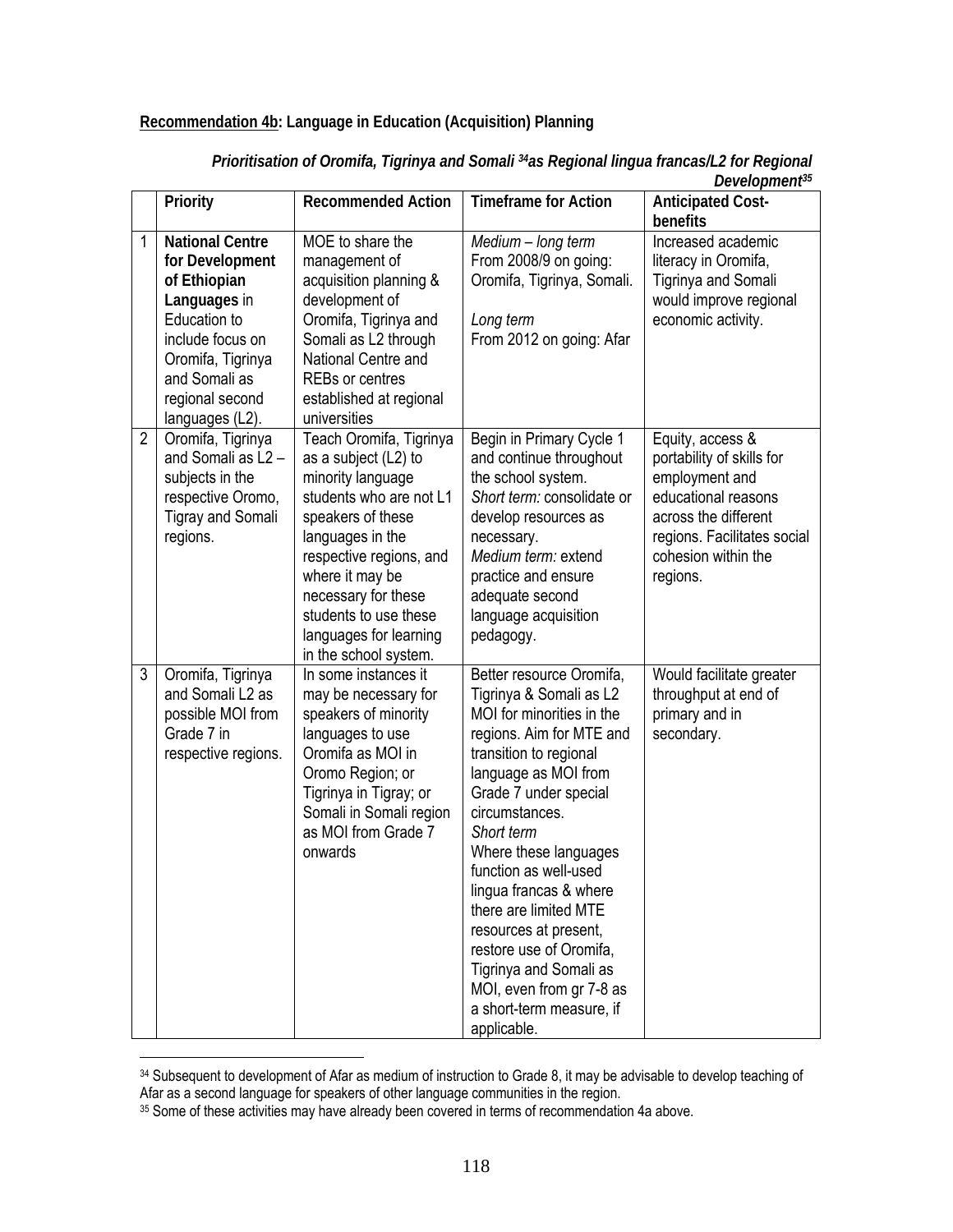| Medium term<br>Develop local languages<br>for use as MTE wherever<br>possible to end of gr 6.<br>Long term<br>Develop local languages |
|---------------------------------------------------------------------------------------------------------------------------------------|
| for use as MOI to end of<br>gr 8, in stages.                                                                                          |

# **Recommendation 5: Language in Education (Acquisition) Planning**

# *Prioritisation of English as an International Language of Wider Communication*

|              | Priority                                             | Recommended                                                                                                                                                                                 | <b>Timeframe for Action</b>                                                                                                                                                                                                                                                                                                                                                                                                                                                                                                                                                                                                                                                                | <b>Anticipated Cost-</b>                                                                                                                                                                                                                                                                                                                                                                                                                                                                                                                                                                                                                                                                                                                                                                                                          |
|--------------|------------------------------------------------------|---------------------------------------------------------------------------------------------------------------------------------------------------------------------------------------------|--------------------------------------------------------------------------------------------------------------------------------------------------------------------------------------------------------------------------------------------------------------------------------------------------------------------------------------------------------------------------------------------------------------------------------------------------------------------------------------------------------------------------------------------------------------------------------------------------------------------------------------------------------------------------------------------|-----------------------------------------------------------------------------------------------------------------------------------------------------------------------------------------------------------------------------------------------------------------------------------------------------------------------------------------------------------------------------------------------------------------------------------------------------------------------------------------------------------------------------------------------------------------------------------------------------------------------------------------------------------------------------------------------------------------------------------------------------------------------------------------------------------------------------------|
|              |                                                      | Action                                                                                                                                                                                      |                                                                                                                                                                                                                                                                                                                                                                                                                                                                                                                                                                                                                                                                                            | benefits                                                                                                                                                                                                                                                                                                                                                                                                                                                                                                                                                                                                                                                                                                                                                                                                                          |
| $\mathbf{1}$ | English Language<br>Improvement<br>Centre/Programme. | Parallel structure to<br>support and work<br>alongside National<br>Centre for<br>Development of<br>Ethiopian languages.<br>Focus on specialized<br>English language skills'<br>development. | Short term<br>Structure already in<br>place.<br>Core business requires<br>refocus on training fewer<br>but highly proficient<br>specialist teachers of<br>English as an<br>International Language of<br>Wider Communication.<br>Significantly contribute to<br>correction of current<br>misconceptions regarding<br>potential role of English in<br>Ethiopian education.<br>Medium term<br>Focus on selected niche<br>interventions for training<br>teachers with 'near-<br>native-like' proficiency in<br>English.<br>Longer term<br>Expand niche<br>interventions within<br>realistic conditions for<br>sustained and<br>longitudinal positive<br>outcomes. 10-20 year<br>plan required. | Increased level of<br>English language<br>proficiency; more<br>focused expenditure<br>designed for return on<br>investment in long term<br>$(10 - 20$ yrs).<br>Realistically, this will be<br>the most expensive<br>feature of the education<br>system because of the<br>extensive resources<br>required to upgrade<br>English proficiency of<br>educators to requisite<br>level for using English<br>as subject & as MOI.<br>This requires careful<br>cost-benefit analysis in<br>relation to other options<br>+ the REAL costs.<br>Possible returns may not<br>be affordable. Hence, it<br>is advisable to identify<br>selected areas for<br>intervention rather than<br>system-wide use of a<br>language which does<br>not function widely<br>enough in society to fulfil<br>the educational role<br>currently demanded of it. |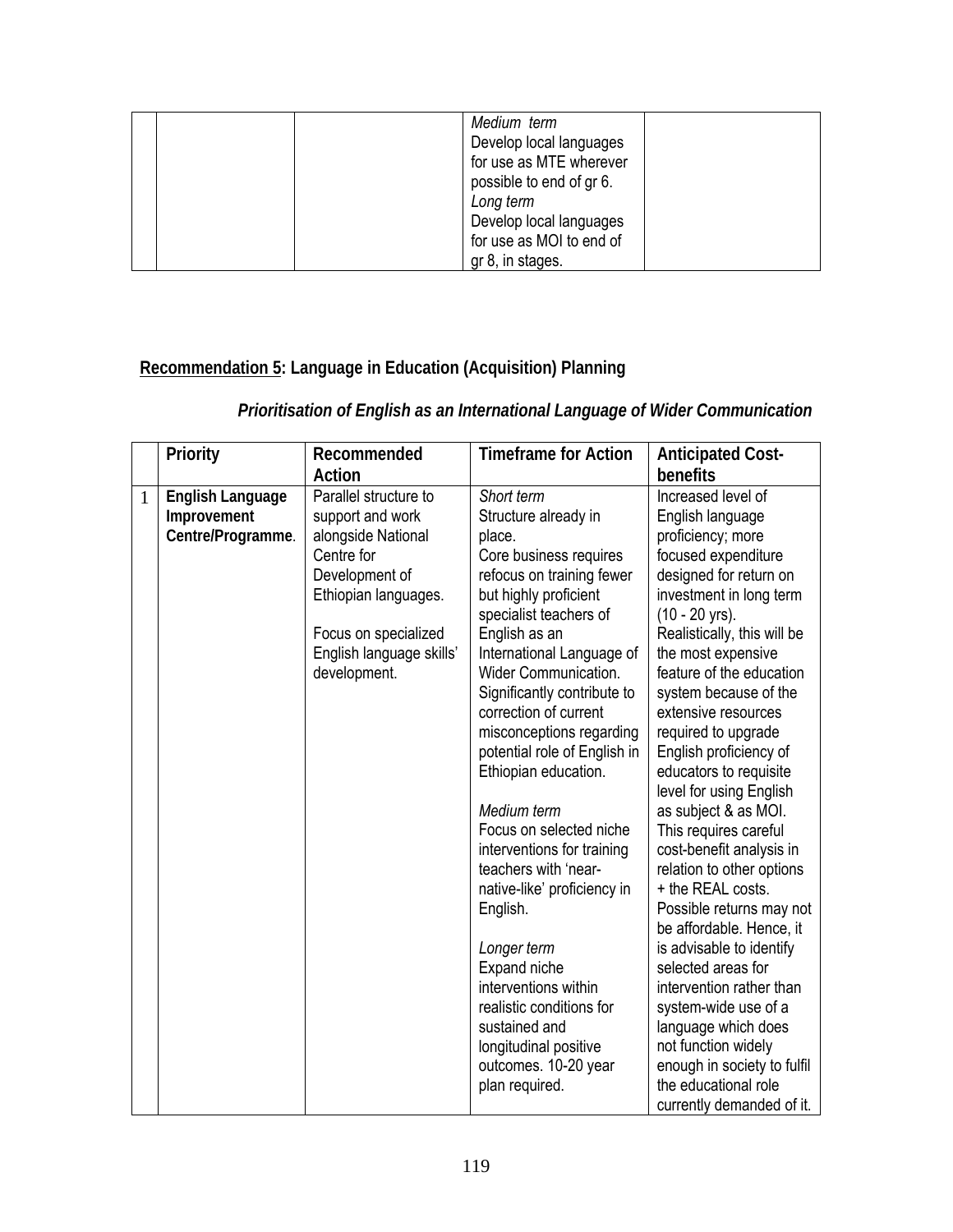| $\overline{2}$ | English as a<br>Subject:<br>The International<br>Language of Wider<br>Communication<br>(ILWC) in Ethiopia<br>should be taught as<br>a subject.<br>But only under<br>optimal language<br>acquisition<br>circumstances. | Teach English as a<br>subject by specialized<br>English language<br>teachers.<br>(i.e. teachers must<br>have 'near-native-like'<br>proficiency in English in<br>order for this to work<br>efficiently and<br>successfully)                                                                                                                                                                           | English as ILWC and<br>subject, pedagogically<br>may be taught in Primary<br>Cycle 1. It may also be<br>more efficient, however,<br>to begin teaching later.<br>The key criterion is that<br>students have 6-8 years<br>of very good English as a<br>subject by the time they<br>leave school to go on to<br>further education.<br>Short, medium, long term<br>Focus on building up<br>corps of dedicated<br>English subject teachers<br>from Primary 1.                                                       | Smarter concentration of<br>funding resources for<br>training English<br>language teachers;<br>higher level of<br>proficiency in English =<br>more cost effective<br>teaching of English.                                                                     |
|----------------|-----------------------------------------------------------------------------------------------------------------------------------------------------------------------------------------------------------------------|------------------------------------------------------------------------------------------------------------------------------------------------------------------------------------------------------------------------------------------------------------------------------------------------------------------------------------------------------------------------------------------------------|----------------------------------------------------------------------------------------------------------------------------------------------------------------------------------------------------------------------------------------------------------------------------------------------------------------------------------------------------------------------------------------------------------------------------------------------------------------------------------------------------------------|---------------------------------------------------------------------------------------------------------------------------------------------------------------------------------------------------------------------------------------------------------------|
| 3              | Realistic reappraisal<br>of and preparation<br>for English as MOI.                                                                                                                                                    | Teachers who use<br>English as MOI must<br>have advanced<br>proficiency in English.<br>Plan systematic<br>upgrading of teachers'<br>English language skills<br>to 'near-native-like<br>proficiency'.<br>Begin with English as<br>MOI from university.<br>Stagger use of English<br>as MOI in secondary by<br>preparing adequately<br>from top end down<br>(Grades 11-12 first,<br>then Grades 9-10). | Short term<br>Pilot retraining of sample<br>of gr 11-12 teachers for<br>English & English or<br>regional language<br>bilingual MOI: Control<br>groups of maths &<br>science teachers; history<br>& geography teachers.<br>Evaluate process for<br>decisions to upscale.<br>Medium term<br>Prepare teachers for<br>English MOI, or bilingual<br>regional language &<br>English Grades 10-12<br>Long term<br>Prepare teachers for<br>English MOI or bilingual<br>regional language and<br>English Grades 9 & 10. | Higher level of<br>proficiency in both<br>English and subjects<br>across the curriculum is<br>both the objective and<br>required outcome. This<br>is cost-effective over<br>medium term, and<br>should produce return<br>on investment in the<br>longer term. |
| 4              | Re-introduce<br>academic literacy in<br>English / English<br>for academic<br>purposes<br>programme<br>at undergraduate<br>level in Universities.                                                                      | Ensure high-level<br>student proficiency in<br>academic literacy in<br>English at<br>undergraduate level.                                                                                                                                                                                                                                                                                            | Short term<br>English as MOI for<br>undergraduate studies,<br>accompanied by tutorials<br>at 1 <sup>st</sup> & 2 <sup>nd</sup> year in<br>regional languages or<br>bilingual regional<br>language and English.<br>Short - medium term<br>Academic literacy in<br>English at undergraduate<br>level in university and<br>teacher training colleges.                                                                                                                                                             | Ensuring academic<br>competence in English.                                                                                                                                                                                                                   |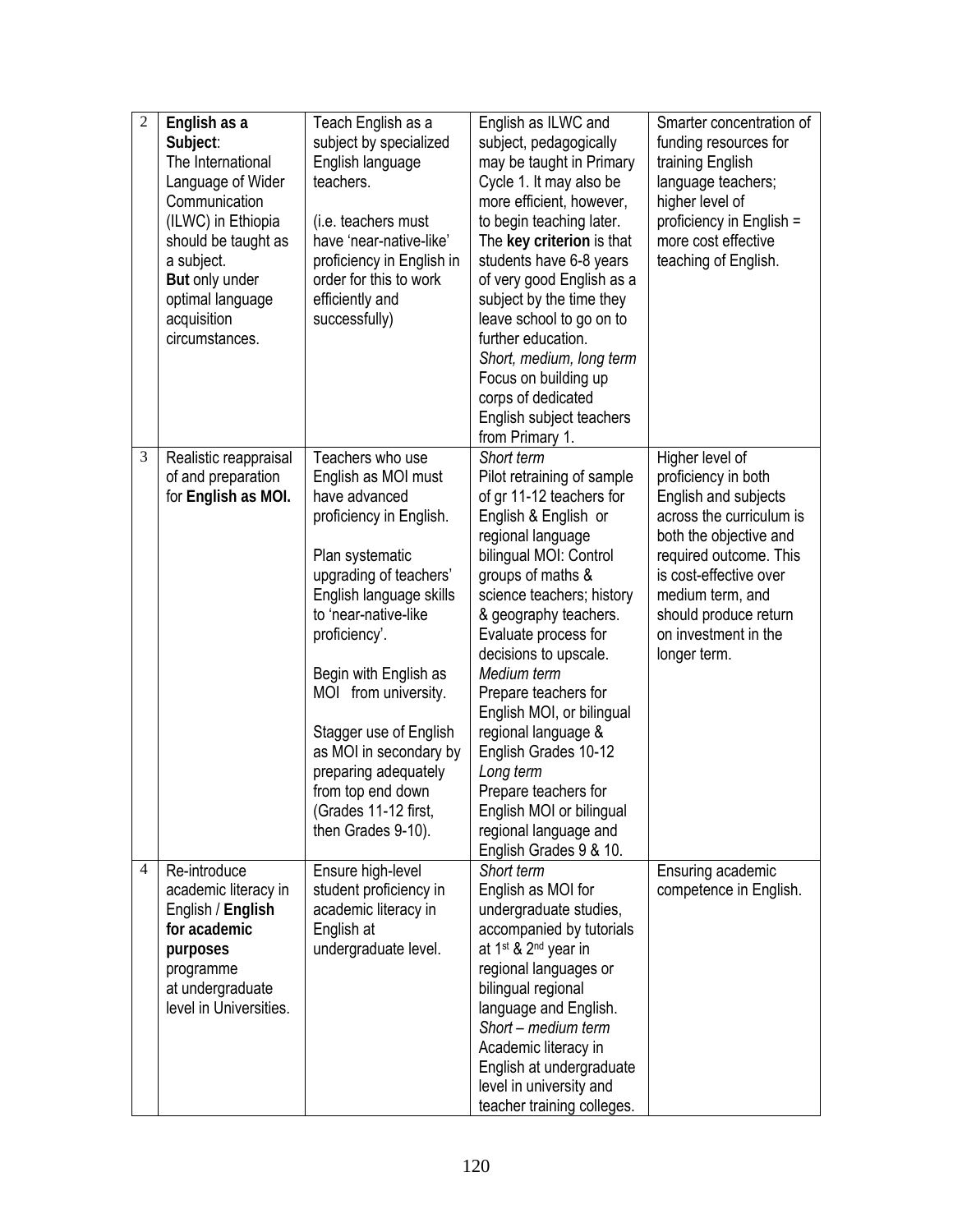**Recommendation 6: Language in Education (Acquisition) Planning** 

*Prioritisation – Medium of Assessment*

| Priority                                                                                            | <b>Recommended Action</b>                                                                                                                                                                                              | <b>Timeframe for Action</b>                                                                                                                                                                                                                                                                           | <b>Anticipated Cost-</b><br><b>benefits</b>                                                                                                   |
|-----------------------------------------------------------------------------------------------------|------------------------------------------------------------------------------------------------------------------------------------------------------------------------------------------------------------------------|-------------------------------------------------------------------------------------------------------------------------------------------------------------------------------------------------------------------------------------------------------------------------------------------------------|-----------------------------------------------------------------------------------------------------------------------------------------------|
| Change medium of<br>assessment at<br>Grade 10 and 12<br>from English only,<br>to offer alternatives | Remove compulsion to<br>write examinations in a<br>foreign language.<br>Offer alternatives:<br>Bilingual test papers:<br>Regional language<br>O<br>plus English; or<br>MTE assessment<br>$\Omega$<br>at Grade 10 & 12. | Short term<br>Translate key Grade 10<br>examinations into main<br>regional languages for<br>2007/2008. Print exam<br>papers with English one<br>side of page, regional<br>language other side of<br>page.<br>Medium term<br>Translate key Grade 12<br>exams into main regional<br>languages for 2010. | Initial translation costs.<br>Recouped in medium to<br>long term by increased<br>achievement and<br>throughput opportunities<br>in secondary. |

**Recommendation 7: Language in Education (Acquisition) Planning** 

|                | Priority                                                                                    | <b>Recommended Action</b>                                                                                                                                                                                                                                                             | <b>Timeframe for Action</b>                                                                                                                                                                                                                               | <b>Anticipated Cost-</b><br>benefits                                                                                                                                                                                                                                                                                      |
|----------------|---------------------------------------------------------------------------------------------|---------------------------------------------------------------------------------------------------------------------------------------------------------------------------------------------------------------------------------------------------------------------------------------|-----------------------------------------------------------------------------------------------------------------------------------------------------------------------------------------------------------------------------------------------------------|---------------------------------------------------------------------------------------------------------------------------------------------------------------------------------------------------------------------------------------------------------------------------------------------------------------------------|
| $\mathbf{1}$   | Rapid update of<br>theoretical &<br>methodological<br>expertise in<br>language<br>education | University: languages /<br>linguistics / education<br>faculty staff<br>update language<br>$\circ$<br>acquisition theory &<br>practical expertise;<br>engage in broader<br>$\circ$<br>African &<br>international<br>discourses                                                         | Short term<br>Identify gaps and design<br>new programmes<br>Medium and long-term<br>i.e. on-going process of<br>keeping up to date and<br>responsive to:<br>national, regional and<br>$\circ$<br>local needs<br>international<br>$\Omega$<br>developments | Initial costs required to<br>identify theoretical and<br>research-based gaps of<br>expertise, & map out new<br>programme design for<br>university programmes in<br>psycho- & applied<br>linguistics. Thereafter,<br>costs should be same as<br>for general maintenance<br>of university departments<br>& curriculum devt. |
| $\overline{2}$ | <b>Update Training</b><br>of Teacher<br>Educators /<br><b>Teacher Trainers</b>              | Curriculum &<br>preparation for the<br>training of Teacher<br>Trainers to include<br>principles & practice of:<br>MTF<br>$\circ$<br>bilingual education<br>$\circ$<br>L2 vs. FL/ ILWC<br>$\bigcap$<br>education<br>For preparing teachers<br>to teach at each level of<br>the system. | Short term<br>New training programme<br>design, & training the<br>trainers of trainers<br>Medium term - long term<br>$(on-going)$<br>Training the trainers                                                                                                | Training programmes<br>and design are part of<br>regular educational<br>costing. Little if any<br>additional cost.<br>More cost efficient<br>training of trainers.                                                                                                                                                        |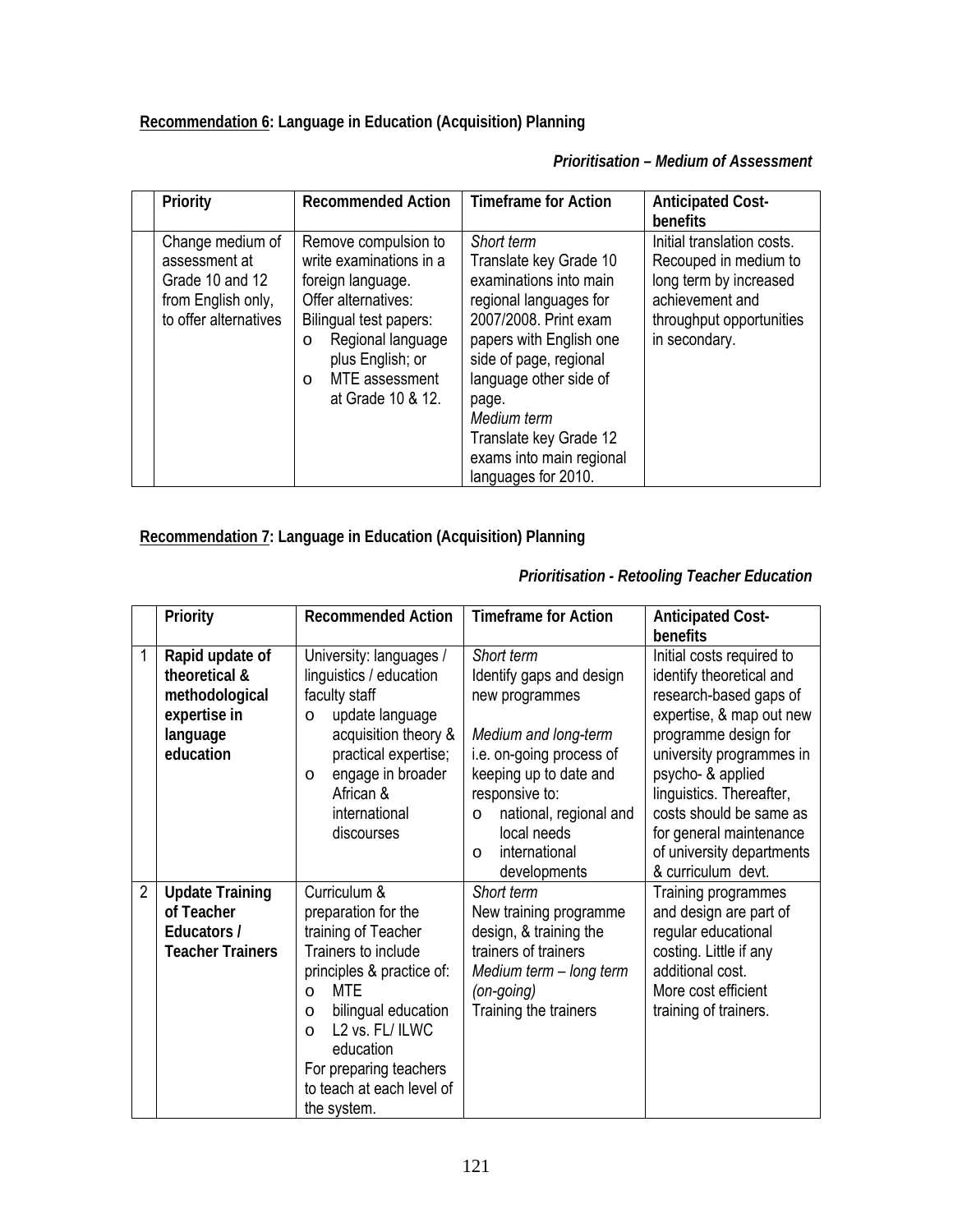| 3              | Update training of<br>teachers for MTE<br>in primary         | All teachers to be<br>trained to teach in MT<br>or language closest to<br>MT across the<br>curriculum.<br>Programmes to include:<br>Focus on MTE across<br>the curriculum, bilingual<br>methodologies across<br>the curriculum, how to<br>use and develop<br>terminology and<br>glossaries for use in | Short term<br>Re-design teacher<br>training programmes $-$ for<br>pre-service training.<br>Restore teacher training<br>in MT wherever this has<br>been phased out.<br>Design new INSET<br>programmes to enhance<br>teachers capacity to use<br>ΜТ<br>Medium term | Initial cost of new course<br>design, but costs should<br>be part of the regular<br>system for teacher<br>education overhaul.                |
|----------------|--------------------------------------------------------------|-------------------------------------------------------------------------------------------------------------------------------------------------------------------------------------------------------------------------------------------------------------------------------------------------------|------------------------------------------------------------------------------------------------------------------------------------------------------------------------------------------------------------------------------------------------------------------|----------------------------------------------------------------------------------------------------------------------------------------------|
| $\overline{4}$ | Assess language<br>competence of all<br>language<br>teachers | classroom.<br>Ensure that all teachers<br>have high level<br>proficiency in the<br>language/s they will be<br>teaching as subjects<br>and as MOI                                                                                                                                                      | Short – medium term<br>Design language<br>proficiency tests for all<br>language subject teachers<br>Medium - long term<br>Assess all teachers for<br>high level language<br>profiency.                                                                           | Initial design and<br>implementation cost;<br>thereafter should be part<br>of recurrent teacher<br>education costs.<br>Would ensure quality. |

# **Recommendation 8: Language in Education: (Corpus) Planning in Ethiopian Languages**

|                | Recommended<br>Activity                                                                                                                                                                                                  | Agency                                                                                                                                               | <b>Timeframe</b>                                                                                                                                                                      | Cost implications                                                                                                                                                                 |
|----------------|--------------------------------------------------------------------------------------------------------------------------------------------------------------------------------------------------------------------------|------------------------------------------------------------------------------------------------------------------------------------------------------|---------------------------------------------------------------------------------------------------------------------------------------------------------------------------------------|-----------------------------------------------------------------------------------------------------------------------------------------------------------------------------------|
| 1              | <b>National Centre</b><br>for Development<br>of Ethiopian<br>Languages in<br>Education to<br>oversee corpus<br>planning in<br>Ethiopian<br>languages,<br>supported by<br>Universities and<br>other regional<br>agencies. | MOE - responsible<br>structure supported by:<br>Universities<br>Other language<br>agencies in regions<br><b>Regional Education</b><br><b>Bureaus</b> | Short - long term<br>From 2007/8 on-going.                                                                                                                                            | Change of status of<br>indigenous languages;<br>positive effect on student<br>academic achievement<br>anticipated;<br>Cost-recovery by 2012<br>Return on investment by<br>2015    |
| $\overline{2}$ | Language<br>Technology for<br>language<br>development<br>(terminology,<br>lexicography).                                                                                                                                 | Small team of experts<br>to engage in capacity<br>development.                                                                                       | Short term: 2007-8<br>Assess needs<br>Medium term: 2008-2010<br>Introduce technology and<br>train linguists in<br>universities via<br>specialized post-graduate<br>course (1 year) at | New costs for initial<br>training. Technology<br>inexpensive, replicable,<br>electronically accessible.<br>Reduces on-going<br>development costs, i.e. a<br>cost-saving strategy. |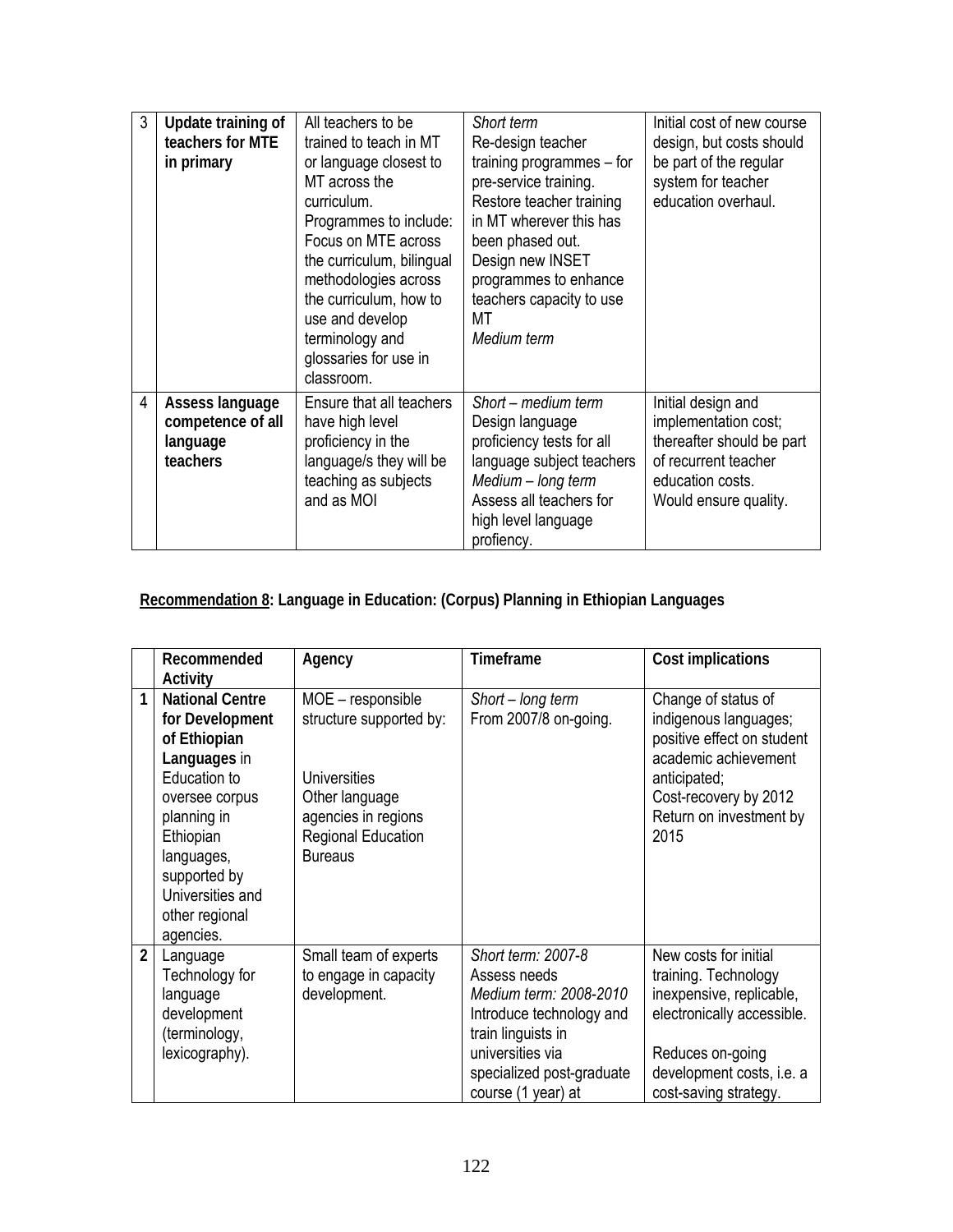|   |                               |                                                                                                                                                                                                                                             | selected Ethiopian<br>university.<br>Will accelerate timeframe<br>for delivery of all language<br>development activities.                                                                                                                                                                                                                                                                                                                                                                                                                            |                                                                                                                                                                                                                                                                                       |
|---|-------------------------------|---------------------------------------------------------------------------------------------------------------------------------------------------------------------------------------------------------------------------------------------|------------------------------------------------------------------------------------------------------------------------------------------------------------------------------------------------------------------------------------------------------------------------------------------------------------------------------------------------------------------------------------------------------------------------------------------------------------------------------------------------------------------------------------------------------|---------------------------------------------------------------------------------------------------------------------------------------------------------------------------------------------------------------------------------------------------------------------------------------|
| 3 | Translation<br>technology.    | University departments<br>of African languages to<br>re-tool/skill where<br>necessary.<br>Small team of experts<br>to engage in capacity<br>development / selected<br>Ethiopian linguists study<br>technology and<br>specialization abroad. | Short term: 2007-8<br>Assess needs<br>Medium term: 2008-2010<br>Introduce technology &<br>train linguists in<br>universities via<br>specialized post-graduate<br>course (1 year) at a<br>selected Ethiopian univ.<br>Long term: 2011 onwards<br>School/department of<br>translation studies located<br>within each university<br>department of<br>linguistics/Ethiopian<br>languages.<br>Technology accelerates<br>timeframe for delivery of<br>translation by 50%; can<br>be used for textbooks,<br>electronic learning<br>materials & assessments. | Inexpensive software<br>investment.<br>Time reduction $=$ cost<br>reduction.<br>Electronic portability of<br>materials across and<br>within regions.<br>Significantly reduces<br>costs of materials<br>production.<br>Medium-long term<br>Cost reduction and return<br>on investment. |
| 4 | Language<br>development units | University departments<br>of linguistics - prepare<br>students for<br>orthographic,<br>lexicographic,<br>terminology and<br>translation development<br>expertise                                                                            | Short term<br>Support & strengthen the<br>new training initiative at<br>Addis Ababa Univ. begun<br>2006/7 (including<br>lexicography, orthography<br>and translation).<br>Medium term<br>Extend above training to<br>other regional universities.<br>Redesign undergraduate<br>and post graduate<br>programmes in linguistics<br>and Ethiopian languages<br>for specializations in<br>language development<br>studies.                                                                                                                               | State invest in re-skilling<br>university trainers and<br>establishment of<br>language development<br>units; develop business<br>plan - should be self-<br>funding in 5-10 years.                                                                                                     |
| 5 | <b>Dictionaries</b>           | Identify institutional<br>affiliation (e.g.<br>university/ies;<br>government<br>department; non-profit<br>independent structure)                                                                                                            | On-going – long-term<br>project                                                                                                                                                                                                                                                                                                                                                                                                                                                                                                                      | State investment/annual<br>allocation.<br>Collaboration amongst<br>different dictionary<br>projects reduces<br>overhead & unnecessary<br>replication costs.                                                                                                                           |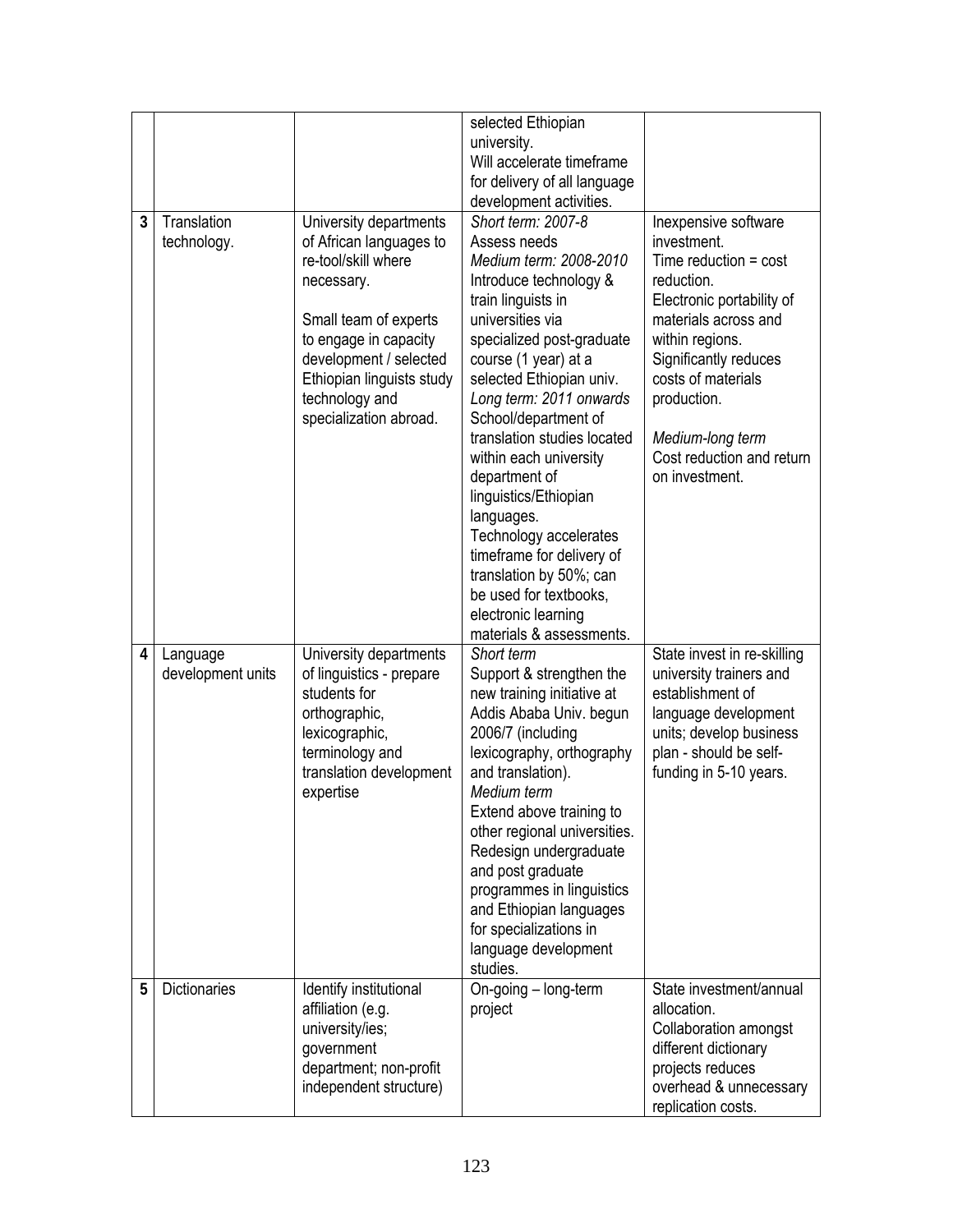| 6 | Multilingual        | Regional Bureaus -      | Publishing timeframes       | Electronic bank of     |
|---|---------------------|-------------------------|-----------------------------|------------------------|
|   | materials           | curriculum units;       | require careful scheduling. | materials - minimal    |
|   |                     |                         | Set up an electronic        | costs.                 |
|   | Electronic Bank for | Publishers - domestic;  | education bank for storing  |                        |
|   | materials in        |                         | regional learning materials | Ethiopian owned        |
|   | Ethiopian           | Specialist teachers can | - generated within          | publishing houses can  |
|   | languages           | also produce these      | regions, for sharing within | recover costs and grow |
|   |                     | electronically.         | regions and with other      | business in Ethiopia.  |
|   |                     |                         | regions.                    |                        |
|   |                     |                         | Electronic materials can    |                        |
|   |                     |                         | be disseminated faster      |                        |
|   |                     |                         | than published materials    |                        |
|   |                     |                         | and can be used almost      |                        |
|   |                     |                         | immediately.                |                        |

# **7.3 Language Education Status Planning**

#### **Recommendation 9:**

**How to address the exceptional aspiration towards English** 

The exceptional degree of aspiration towards English has undoubtedly been fuelled by downward pressure on the education system of the role of English as **the perceived key** to higher education, high-level government appointment, and access to the international world. Fairly minor interventions can facilitate a stabilisation of this pressure and even reverse some of the unrealistic expectations which are currently driving education practice towards increasingly impossible objectives. A re-focus on the:

- o overall cognitive development of the learner,
- o high levels of academic achievement across the curriculum,
- o higher rates of throughput in primary and secondary,
- o flexible (bilingual/multilingual) assessment procedures at Grade 10 and 12, and
- o a re-introduction of the former 'freshman's English' with a more updated English for academic purposes or academic literacy in English in undergraduate studies

would go a long way towards a better fit between a workable language policy and an impracticable set of implementation processes. The following is a set of illustrative examples of what might be helpful.

**Small interventions can reverse the washback effect of aspiration to English** 

University entrance: *Emphasis on academic competence rather than English Universities provide Academic English for undergraduate students*  ÆÅ

### National examinations in Grade 10 & 12

*Change language of assessment from English-only to bilingual or Ethiopian language options*  ÆÅ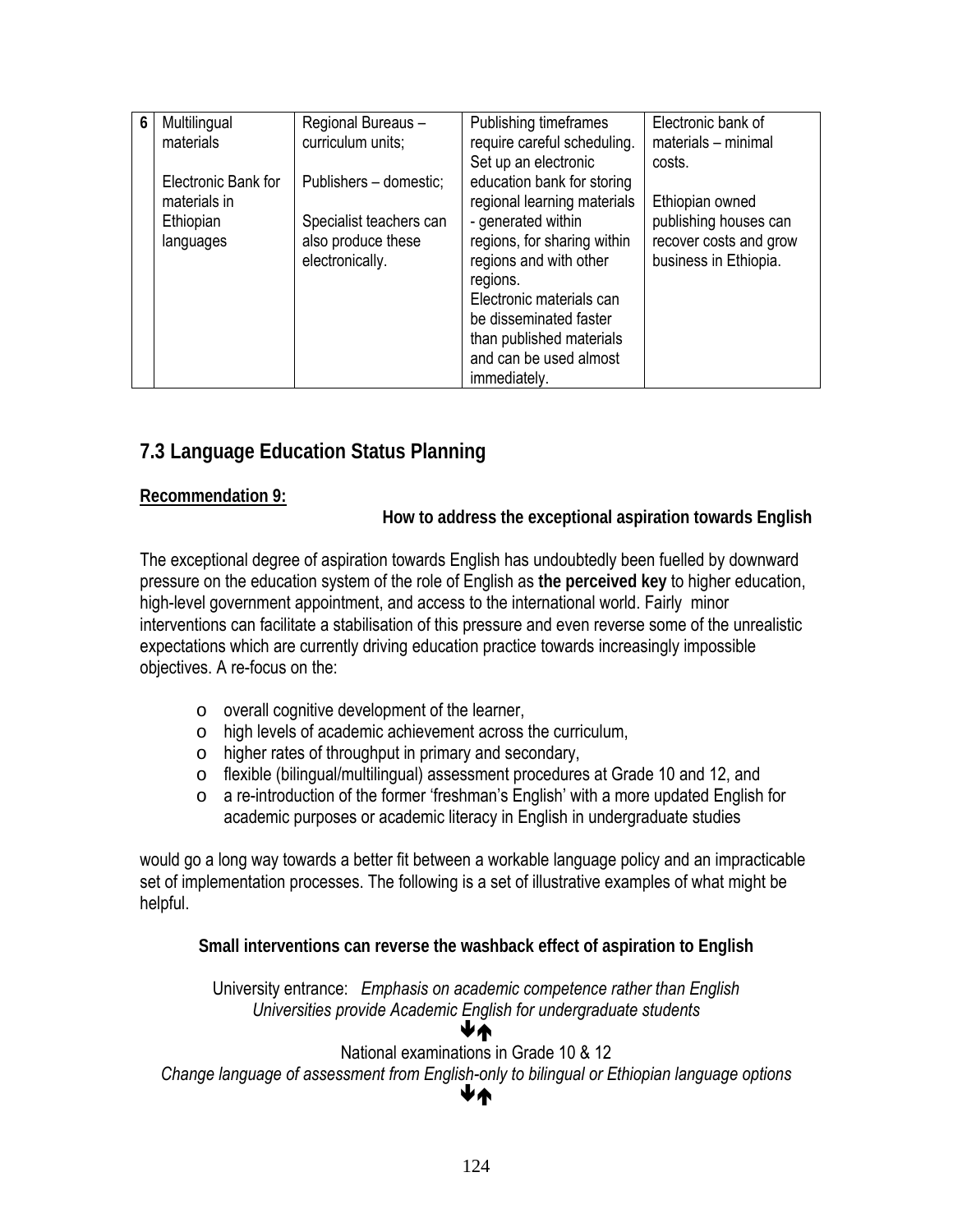Plasma in English-only - *change to Ethiopian languages/ bilingual versions* ÆÅ Pressure to introduce English medium earlier in primary – *de-emphasise English, re-emphasise learning and achievement across whole curriculum*  ÆÅ De-emphasise the improvement of all teachers' English, *emphasise MT /Bilingual/ MT-Eng of teachers in primary, & specialised teachers of English as FL subject*  Æ Å Loss of focus on successful learning of the rest of the curriculum & optimal cognitive development of students, *reversed by placing achievement across the curriculum at the top of the national educational priorities*  ÆÅ Unrealistic aspiration towards English / *realistic focus on development potential of Ethiopian human resources as well as best access to English as international language of wider* 

*communication*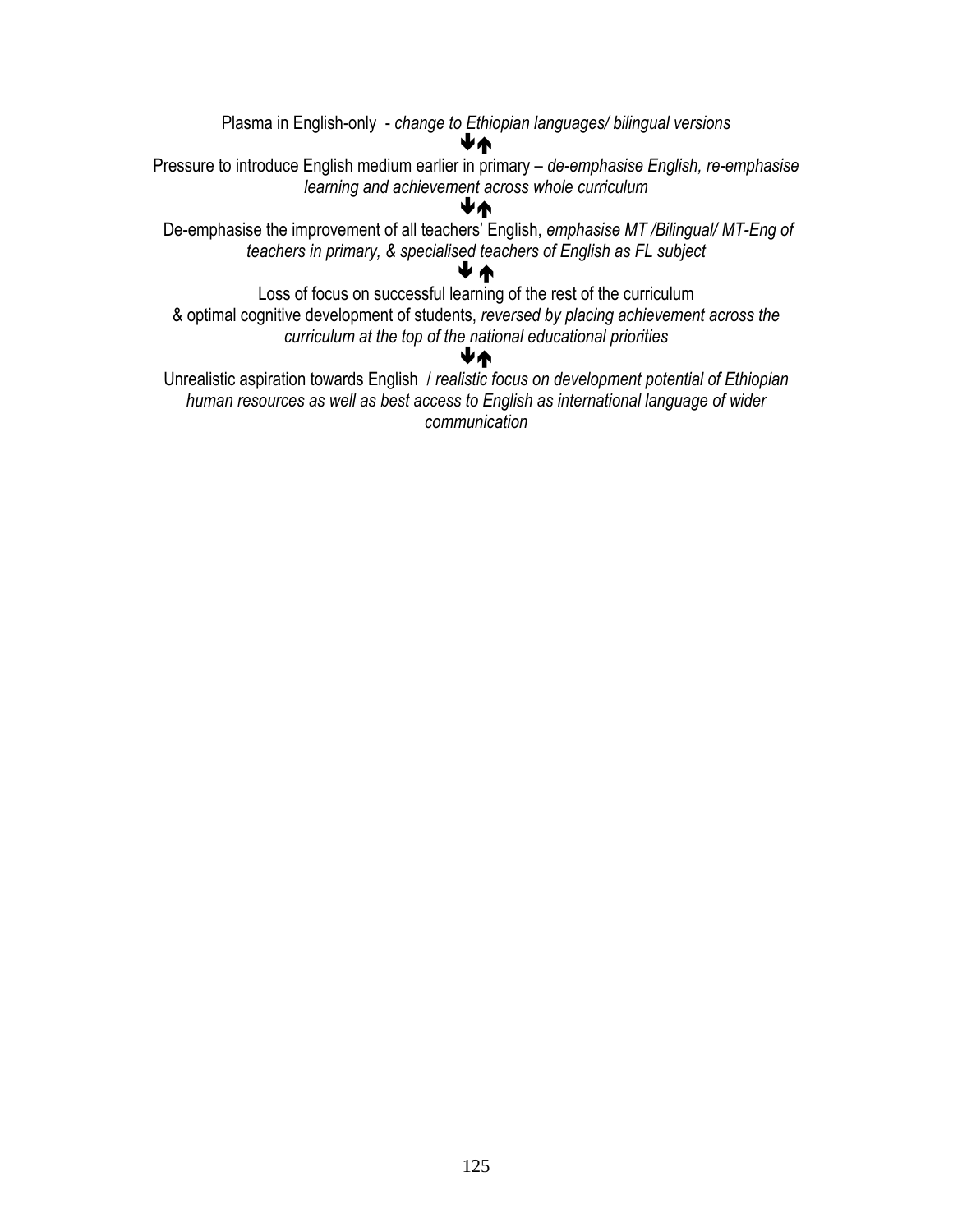# **CHAPTER 8: CONCLUSION**

### *'Language is not everything in education but without language everything is nothing in education'* Wolff 2006

The primary concern of education is the delivery of quality education within a system where equitable treatment of students should enable them to access to the opportunities offered by the system. Within this context, the most important objective is that optimal opportunity should be offered each student for cognitive development so that each student has the chance to reach the highest level of academic achievement of which s/he is capable. The role of language in this educational journey is that of a communicative tool to assist the process of academic achievement. Therefore, the study of language in education is not about language for the sake of language, it is about how language can facilitate the best opportunity for individual and system-wide academic achievement. In multilingual societies, several languages are required to facilitate the best opportunity for equitable and quality access to academic achievement. This means, therefore, that a single language option is not enough. A multiple language option or set of options is unavoidable. The challenge is in the management of the linguistic resources of each country in order to make best use of how languages open and shut local, regional and national doors to employment and development. This requires the best management of indigenous languages as well as at least one international language of wider communication in African countries. The objective of education systems in countries like Ethiopia, therefore, becomes one where the system is geared towards high-level proficiency in Ethiopian languages and English in order to ensure that students reach the highest level of academic expertise possible, and that they are able to use this expertise to contribute towards the development of the country. To this end, the country already has a very good language education policy. What is necessary, however, is to strengthen the implementation of this policy across all regions and to eliminate contradictions and practices which are at variance with policy.

# **8.1 Simple Basic Principles**

There are some very simple basic principles which need to guide decisions of education authorities and which need to be conveyed to community stakeholders, especially parents and students.

- $\circ$  All languages MUST be taught by a teacher who has 'native-like' or 'near native-like' proficiency in the language.
- $\circ$  Languages cannot be taught by teachers who do not have advanced levels of language proficiency.
- o The best language for teaching and learning is the mother tongue / home language of the student.
- $\circ$  The next best language for teaching and learning is another language which is widely used in the local environment, and which is already known by the student when s/he enters school. This is often called the second language / L2.
- $\circ$  The most difficult language to use, and one which can only offer the most elite and talented students any success, is a foreign language (FL).
- o Teachers who teach the L2 or FL as a subject or use it as a medium of instruction MUST have 'native-like' or 'near native-like' proficiency in this language.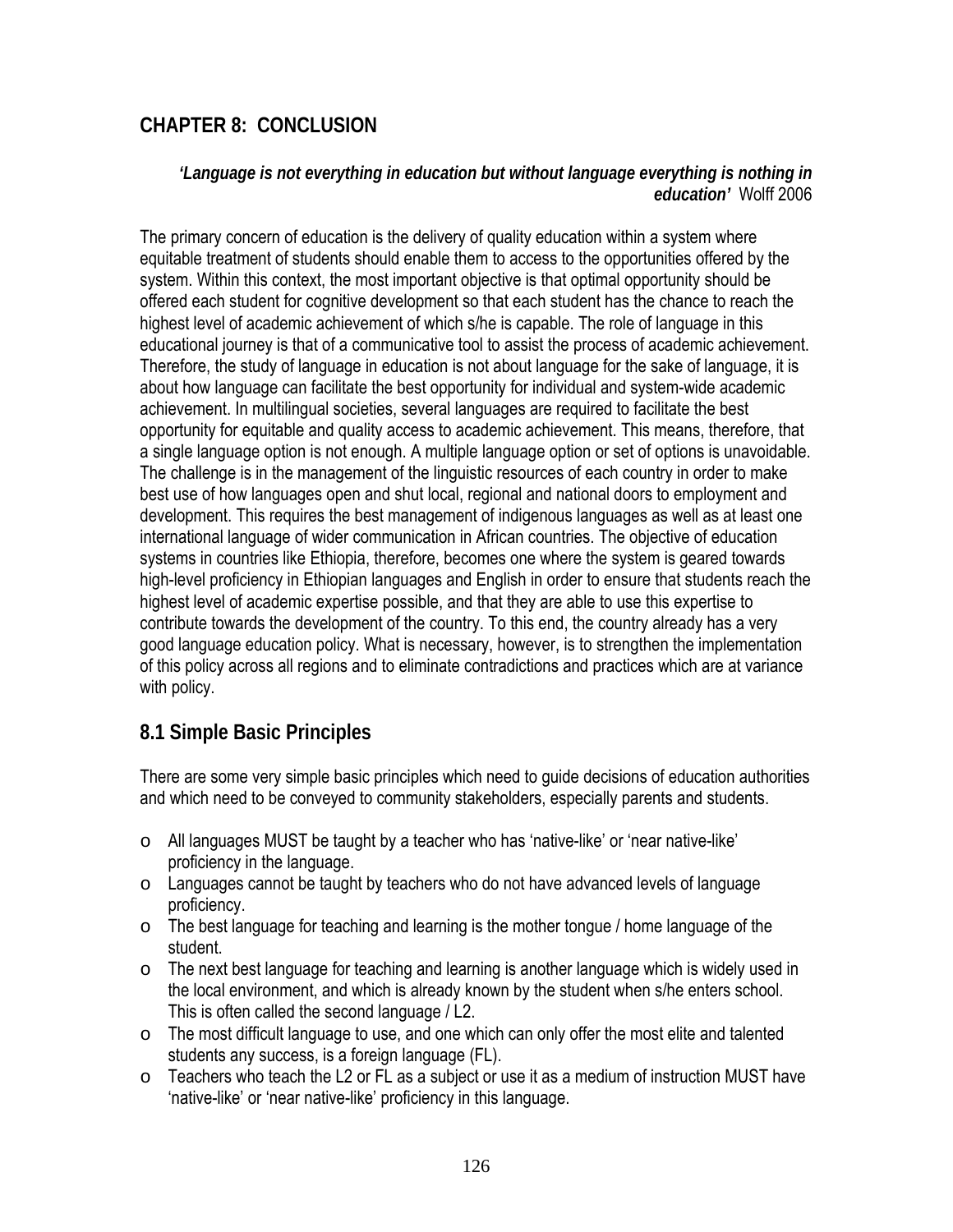# **8.2 Answers to frequently asked questions:**

| How long should the MT / familiar language be<br>used as MOI?                                             | For at least 8 years in African countries.                                                                                                                                                                                                                                                                                                                                                                                                                                       |
|-----------------------------------------------------------------------------------------------------------|----------------------------------------------------------------------------------------------------------------------------------------------------------------------------------------------------------------------------------------------------------------------------------------------------------------------------------------------------------------------------------------------------------------------------------------------------------------------------------|
| What is the shortest time that MT / familiar<br>language can be used as MOI?                              | For a minimum of 8 years in African countries.<br>For a minimum of 6 years in other countries<br>where there are much stronger resources and<br>smaller classes. For a minimum of 6 years in<br>African countries if there is a switch to a<br>language which functions as a L2 across many<br>domains of society and it is sufficiently well-<br>resourced and class sizes do not not exceed 30<br>learners per teacher.                                                        |
| If Amharic is not the MT of learners, when could<br>Amharic be taught as a subject?                       | From an educational perspective, Amharic could<br>be introduced as the L2 from as early as<br>Grade 1.                                                                                                                                                                                                                                                                                                                                                                           |
| If Amharic is not the MT of learners, could<br>Amharic be used as the medium of instruction?              | Wherever possible it is best to begin in MT and<br>have MTE to end of Grade 8. However, where<br>Amharic is well known and used in the local<br>community, and students are proficient in this<br>language, it would be possible to use Amharic<br>earlier. The exact point depends on the<br>particular circumstances of language use in the<br>community. Under certain circumstances,<br>Amharic could be used in a bilingual<br>combination of MT plus Amharic from Grade 7. |
| When should English be introduced as a<br>subject?                                                        | In order to ensure that students have best<br>language acquisition opportunity, English<br>should be introduced as a subject at least 6-8<br>years before the end of secondary school. This<br>means it should be introduced by Grade 5 as a<br>subject. It could be introduced as a subject<br>earlier, providing the teachers are adequately<br>prepared.                                                                                                                      |
| What is the earliest point that English could be<br>introduced as a medium of instruction in<br>Ethiopia? | After students have completed at least 8 years<br>of learning English in school, taught by teachers<br>who have advanced English language<br>proficiency for this period.                                                                                                                                                                                                                                                                                                        |
| Why can't English be used as a medium of<br>instruction earlier than this?                                | English is not a language which is widely used<br>across Ethiopian society. It is seldom, if ever,<br>used in every day life activities. It is only used                                                                                                                                                                                                                                                                                                                         |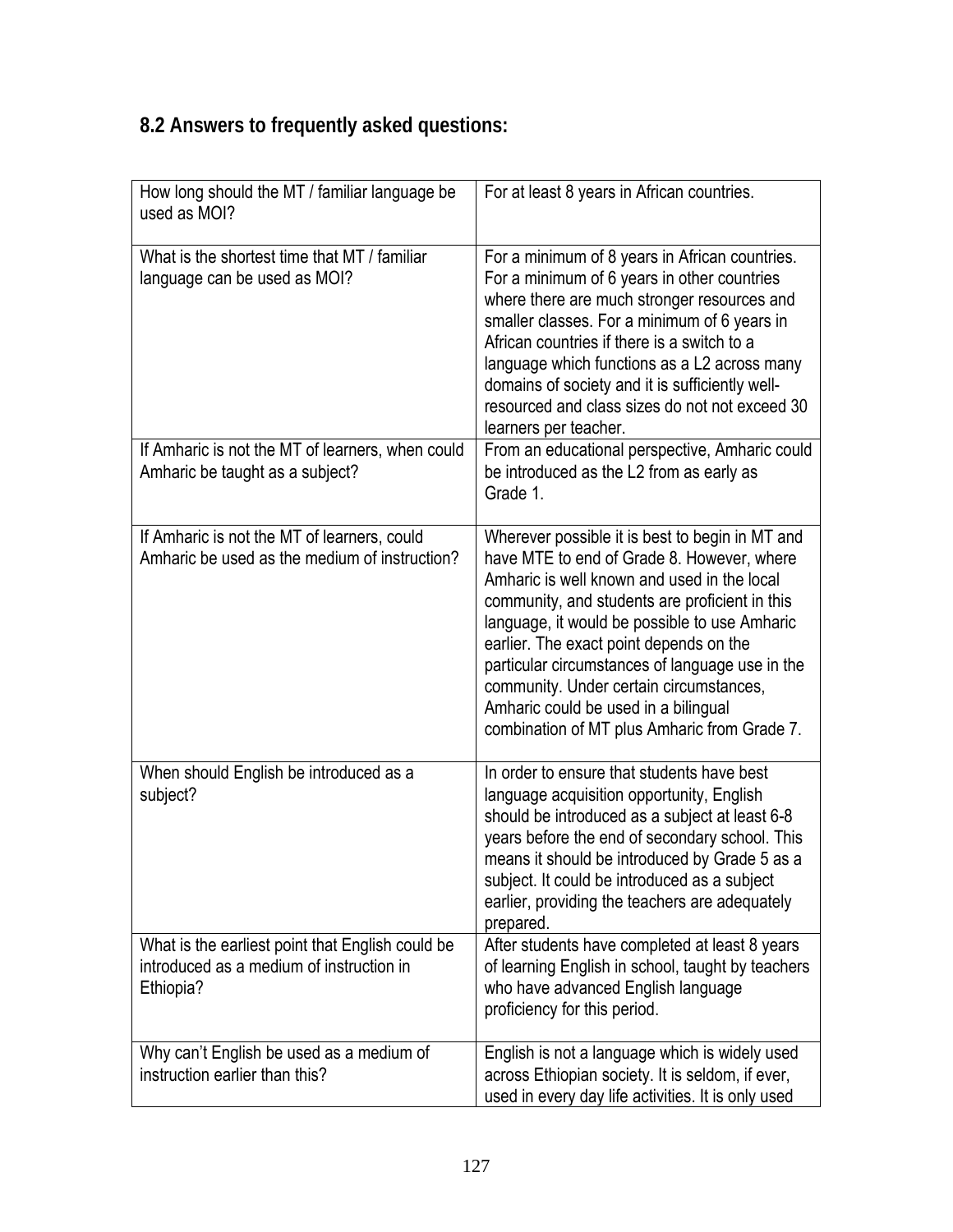|                                                                                               | for very limited functions in high levels of<br>government, higher education and for<br>international trade and diplomacy. It is a foreign<br>language rather than a second language in<br>Ethiopia. It is therefore impossible for students<br>and teachers to use this language effectively as<br>a medium of instruction in government schools.<br>It places serious educational strain on students,<br>undermining their ability to reach high levels of<br>academic achievement in other subjects. |
|-----------------------------------------------------------------------------------------------|---------------------------------------------------------------------------------------------------------------------------------------------------------------------------------------------------------------------------------------------------------------------------------------------------------------------------------------------------------------------------------------------------------------------------------------------------------------------------------------------------------|
| What is the advisable point for English to be<br>used as a medium of instruction in Ethiopia? | It is not advised that English be used as a<br>medium of instruction in schools in Ethiopia.<br>It is advised that English is used only as a<br>medium of instruction in universities in the short<br>to medium term.                                                                                                                                                                                                                                                                                   |
| Is there a best language model for Ethiopian<br>schools?                                      | There is a basic trilingual model (mother tongue,<br>second Ethiopian language, plus English) which<br>would be the best recommended model for<br>Ethiopian education at present.<br>However, because the conditions are very<br>different from one region to the next, there is<br>likely to be one or two versions of this model<br>which would work best in some regions and<br>another one or two which work best in others.                                                                        |

# **8.3 Language Models for Ethiopian Education**

The recommendations in Chapter 7 point towards a basic trilingual or multilingual model of education for Ethiopia with versions of this tailored for use in the different conditions found amongst the regions of the country. The following are sample scenarios for illustration purposes. They do not represent the entire portfolio of possible models.

### **The Basic Trilingual / Multilingual Model for Ethiopian Education**

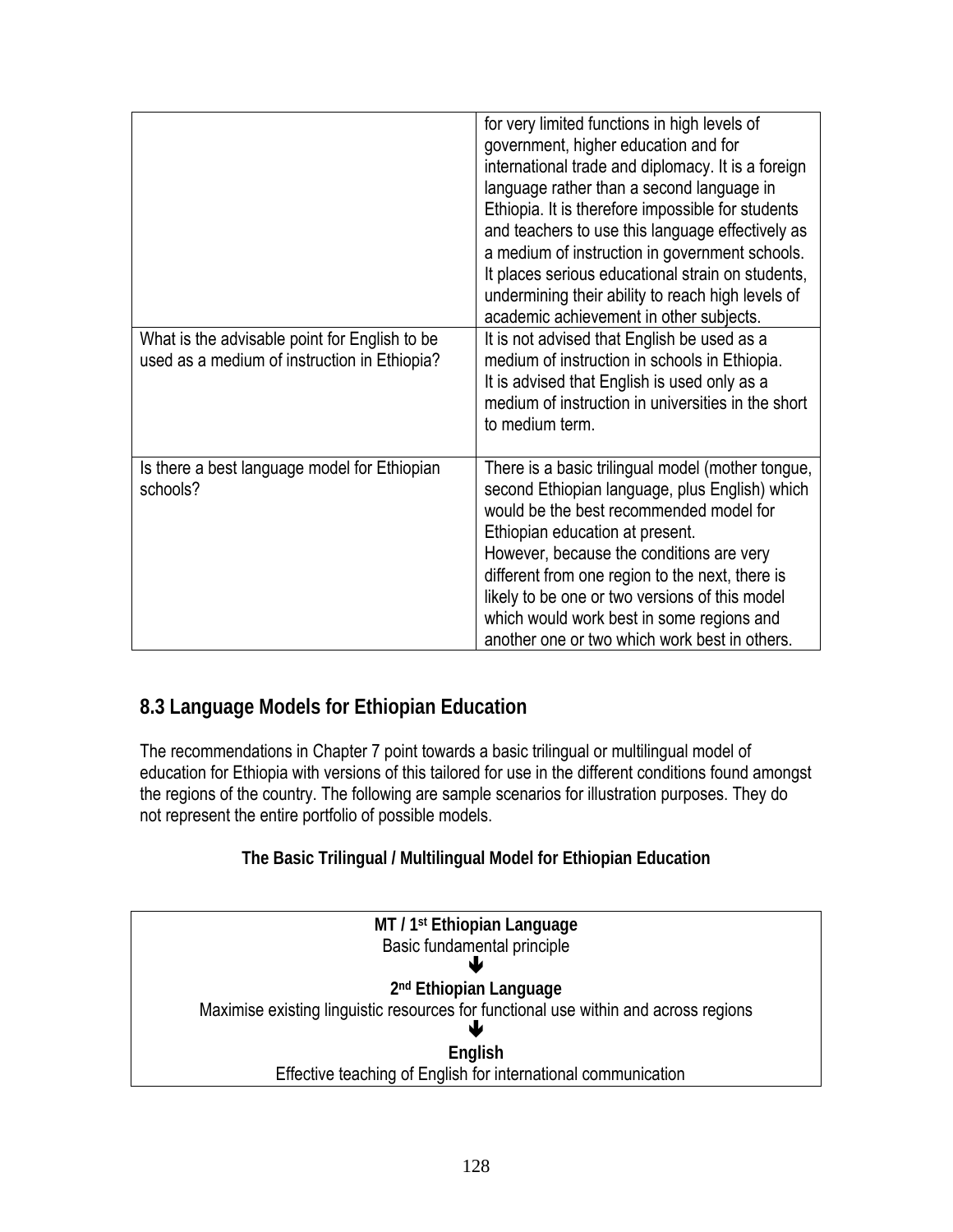#### **8.3.1 Scenario 1 of the Trilingual Model: Mother tongue medium**

|                              |                          | Primary Cycle 1   Primary Cycle 2   Grades 9-10   Grades 11-12 |                          |              |
|------------------------------|--------------------------|----------------------------------------------------------------|--------------------------|--------------|
|                              |                          |                                                                |                          |              |
| Assessment across curriculum | МT                       | МT                                                             | МT                       | МT           |
| Medium of Instruction        | МT                       | МT                                                             | МT                       | МT           |
| Language 1 as a Subject      | МT                       | МT                                                             | МT                       | МT           |
| Language 2 as a Subject      | Ethiopian L <sub>2</sub> | Ethiopian L2                                                   | Ethiopian L <sub>2</sub> | Ethiopian L2 |
| Language 3 as a Subject      | none                     | English                                                        | English                  | English      |

Note: Easiest to implement; least cognitive stress for learners.

### **8.3.2 Scenario 2 of the Trilingual Model : Dual medium education (A)**

|                              | <b>Primary Cycle 1</b>   | Primary Cycle 2   Grades 9-10   Grades 11-12 |                          |                          |
|------------------------------|--------------------------|----------------------------------------------|--------------------------|--------------------------|
|                              |                          |                                              |                          |                          |
| Assessment across curriculum | МT                       | МT                                           | $MT + Eth L2$            | $MT + Eth L2$            |
| Medium of Instruction        | МT                       | МT                                           | $MT + Eth L2$            | MT + Eth L2              |
| Language 1 as a Subject      | МT                       | МT                                           | MТ                       | МT                       |
| Language 2 as a Subject      | Ethiopian L <sub>2</sub> | Ethiopian L <sub>2</sub>                     | Ethiopian L <sub>2</sub> | Ethiopian L <sub>2</sub> |
| Language 3 as a Subject      | none                     | English                                      | English                  | English                  |

Note: Easy to implement; some additional cognitive stress for learners.

### **8.3.3 Scenario 3 of the Trilingual Model : Dual medium education (B)**

|                         | <b>Primary Cycle</b> | <b>Primary Cycle</b>     | Grades 9-10              | Grades 11-               |
|-------------------------|----------------------|--------------------------|--------------------------|--------------------------|
|                         |                      |                          |                          | 12                       |
|                         |                      |                          |                          |                          |
| Assessment across       | МT                   | МT                       | $MT +$                   | MT +                     |
| curriculum              |                      |                          | English                  | English                  |
| Medium of Instruction   | МT                   | МT                       | $MT + Eng$               | $MT + Eng$               |
| Language 1 as a Subject | МT                   | МT                       | МT                       | МT                       |
| Language 2 as a Subject | Ethiopian L2         | Ethiopian L <sub>2</sub> | Ethiopian L <sub>2</sub> | Ethiopian L <sub>2</sub> |
| Language 3 as a Subject | English              | English                  | English                  | English                  |

Note: Less easy to implement; cognitive stress for learners increases with English as one of the two mediums of instruction.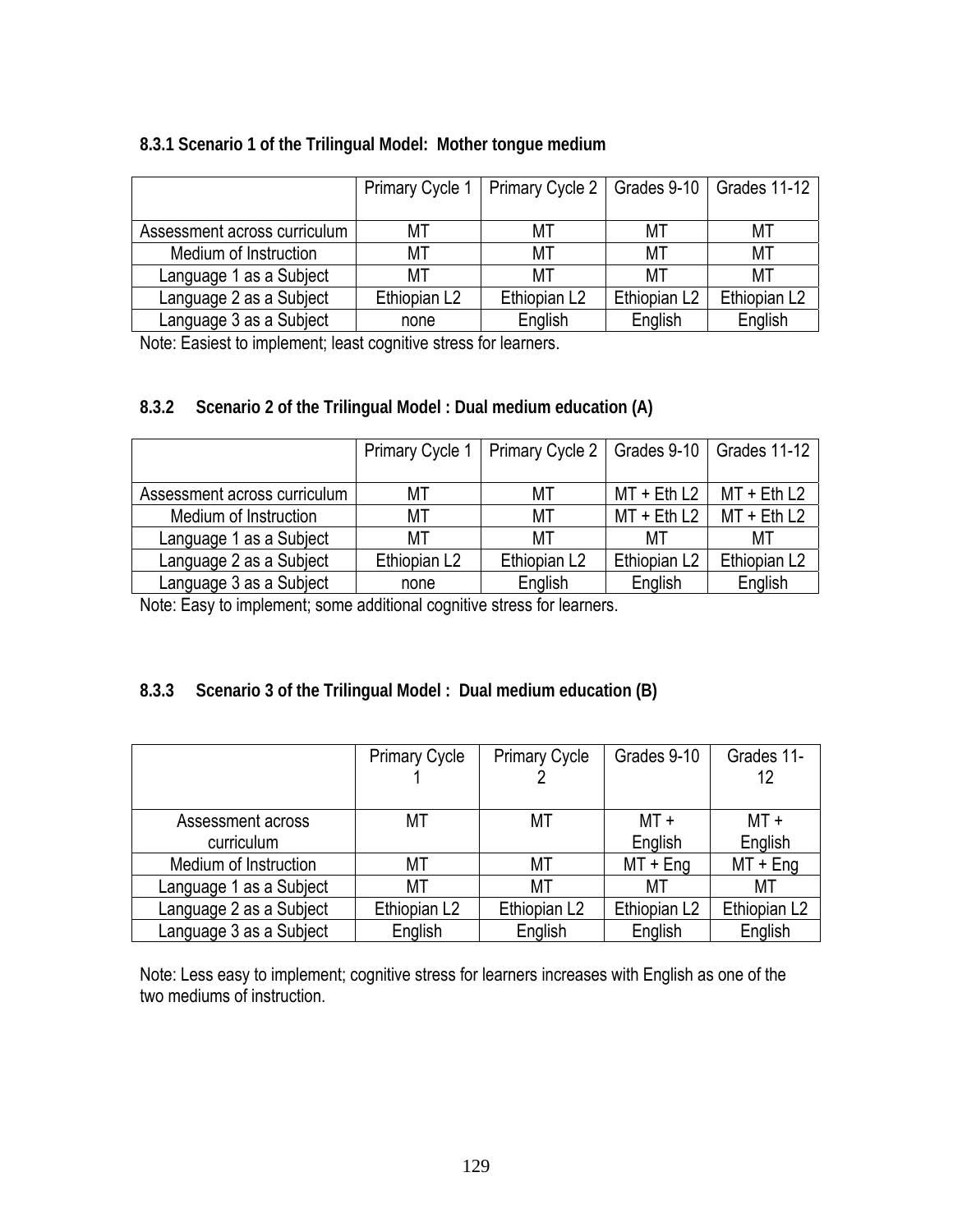|                                 | Primary<br>Cycle 1      | Primary Cycle 2                          | Grades 9-10                 | Grades 11-12                   |
|---------------------------------|-------------------------|------------------------------------------|-----------------------------|--------------------------------|
| Assessment across<br>curriculum | МT                      | MT + next closest<br>familiar language   | $MT +$ familiar<br>language | $MT +$<br>familiar<br>language |
| Medium of Instruction           | МT                      | $MT + next closest$<br>familiar language | $MT +$ familiar<br>language | $MT +$ familiar<br>language    |
| Language 1 as a<br>Subject      | МT                      | МT                                       | MT if possible              | MT if possible                 |
| Language 2 as a<br>Subject      | Familiar L <sub>2</sub> | Familiar L <sub>2</sub>                  | Familiar L <sub>2</sub>     | Familiar L <sub>2</sub>        |
| Language 3 as a<br>Subject      | none                    | English                                  | English                     | English                        |

### **8.3.4 Scenario 4 of the Trilingual Model : Dual medium education (C)**

Note: This model is suggested for highly complex multilingual regions, e.g. SNNPR, where many languages co-exist, and where some have orthographies and educational development in primary education already.

### **8.3.5 Scenario 5 of the Trilingual Model : Familiar and Regional Language Model (D)**

|                                 | Primary Cycle 1                 | Primary Cycle 2                 | Grades 9-10                     | Grades 11-12                    |
|---------------------------------|---------------------------------|---------------------------------|---------------------------------|---------------------------------|
| Assessment across<br>curriculum | Most familiar<br>local language | Most familiar<br>local language | Regional L <sub>2</sub>         | Regional L <sub>2</sub>         |
| Medium of<br>Instruction        | Most familiar<br>local language | Most familiar<br>local language | Regional L <sub>2</sub>         | Regional L <sub>2</sub>         |
| Language 1 as a<br>Subject      | Most familiar<br>local language | Most familiar<br>local language | Most familiar<br>local language | Most familiar<br>local language |
| Language 2 as a<br>Subject      | Regional L <sub>2</sub>         | Regional L <sub>2</sub>         | Regional L <sub>2</sub>         | Regional L <sub>2</sub>         |
| Language 3 as a<br>Subject      | none                            | English                         | English                         | English                         |

Note: This model is suggested as an interim measure, where students are MT speakers of languages which have not yet been developed for educational purposes. This model should be used on the understanding that activities would be put in place to develop orthographies and learning materials for these language communities in the medium to long term.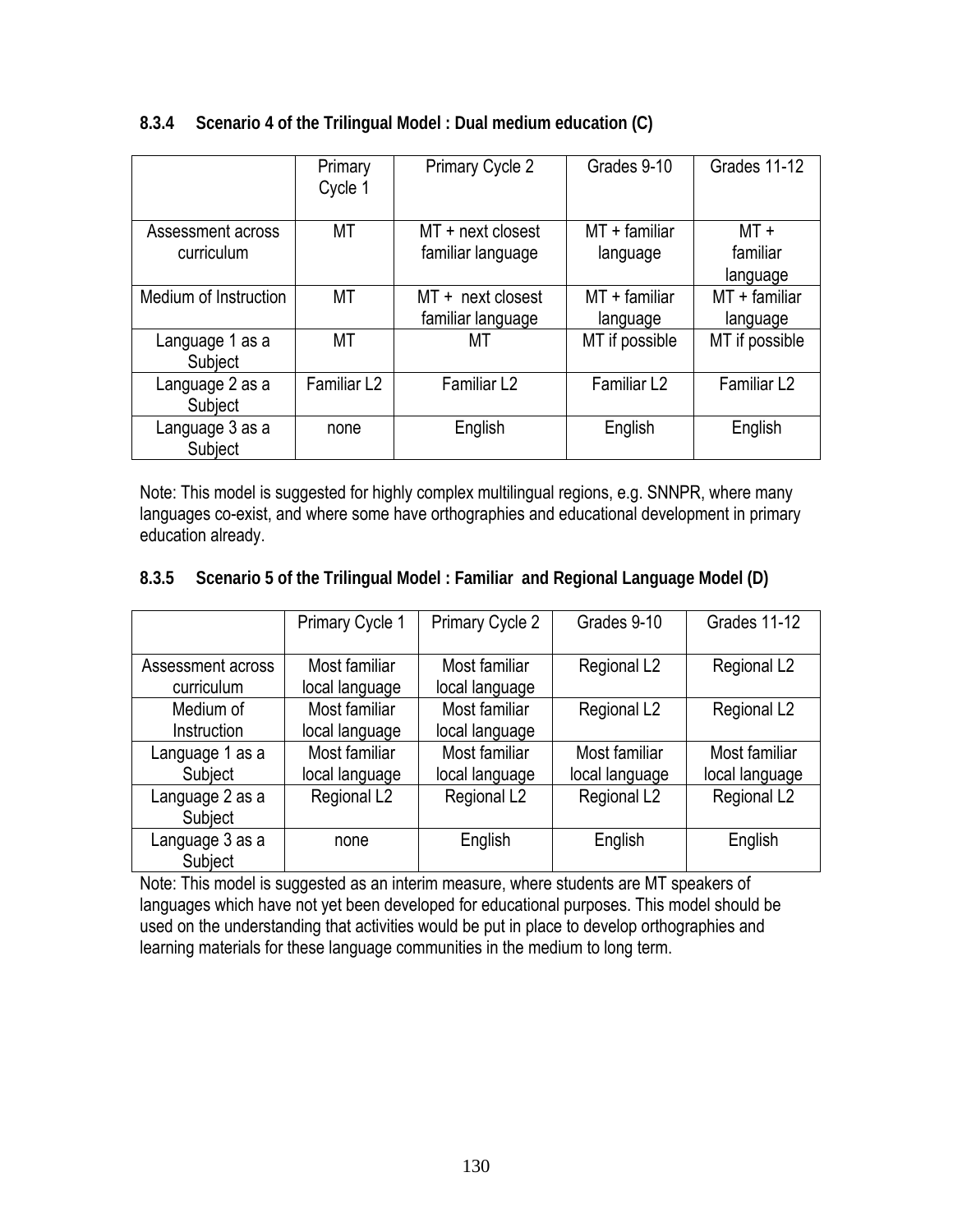# **8.4 Further Research and Development**

The research team is confident that this report includes the best of what is currently known of the international, African and Ethiopian literature, research and experience. However, there are gaps and new knowledge will add to this and necessitate inevitable refinements over time. The team would like to suggest that in the short to medium term, follow up research needs to explore the intricate set of patterns of communication in SNNPR in order to assist the fine-tuning of recommendations for that region. The team is also mindful that some further work in Afar, Benishangul Gumuz and Dire Dawa may also assist decision and planning in those regions.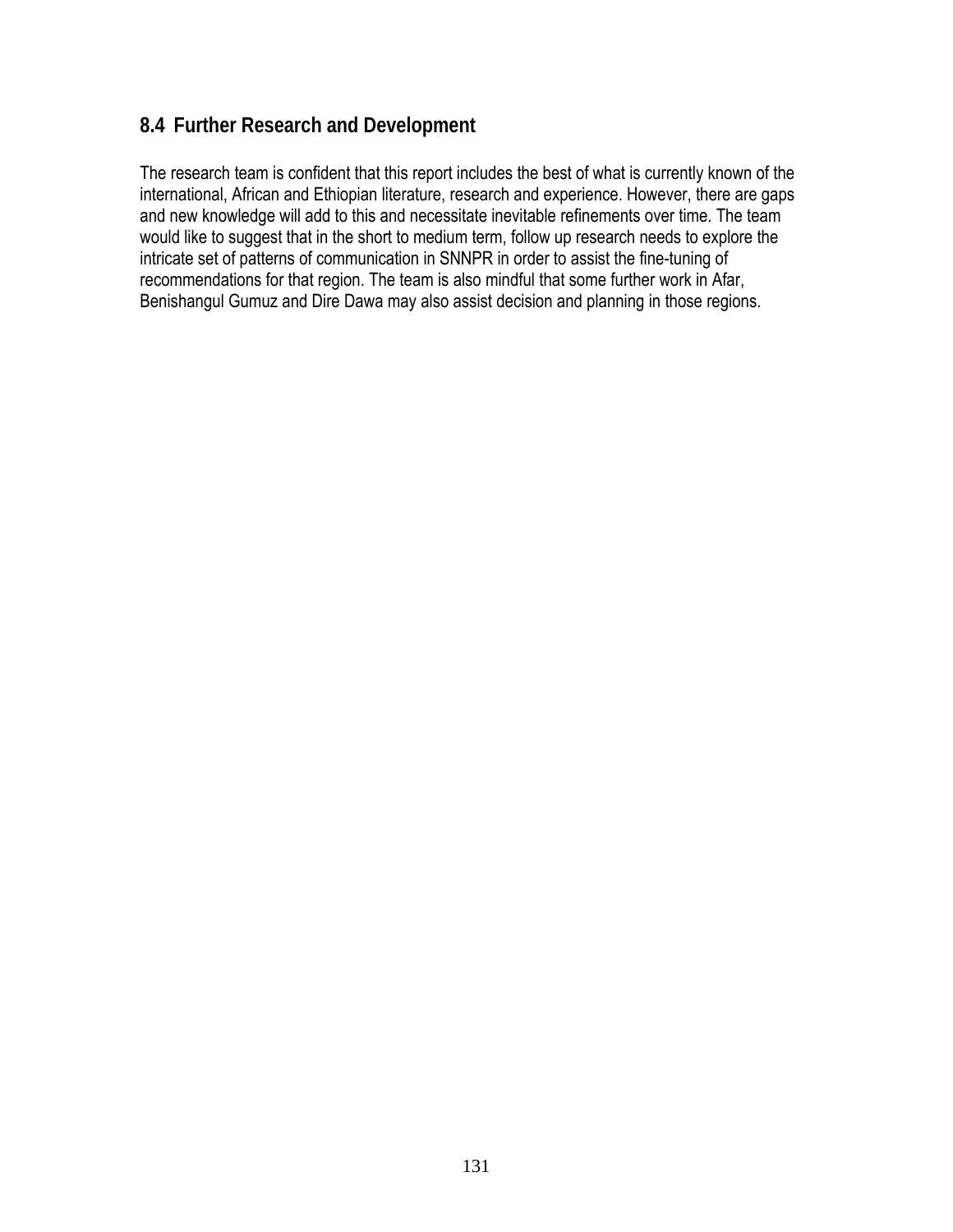### **REFERENCES**

#### *Notes:*

o *Some references have been annotated.*

o *For the references with Ethiopian authors we are using the Ethiopian convention of listing them with personal name first.* 

### **Ethiopian Sources**

- Aklilu Abraham. 2001. *Federalism, state restructuring and rights of ethnic minority groups in Ethiopia*. Paper presented at the AAPS 13<sup>th</sup> Biennial Congress on African Politics in the New Mellenium: Facing the Challenges, 19-22 June, Yaoundé, Cameroon.
- Bangay, C. 1998. *Education in Context: Priorities in the Development of Educational Provision in Rural Ethiopia.* Cambridge: Cambridge Education Consultants.
- Bloor, Thomas & Wondwosen Tamrat. 1996. Issues in Ethiopian language policy and education. *Journal of Multilingual and Multicultural Development* 17(5): 321-338. Considers gap between policy and practice, obstacles to implementation and resulting advantage given to English at the cost of Amharic. Could be interpreted as somewhat negative toward mother tongue ("no materials") and use of Roman alphabet ("making transfer to Amharic difficult").
- Bowen, J. et al. 1976. Language education. In L.M. Bender (ed.). *The Non-Semitic Languages of Ethiopia*, pp. 608-634. East Lansing Michigan: MSU African Studies Centre.
- Dendir Dandamo. 1981. Problems in using English as a medium of instruction in the junior secondary schools of Ethiopia. Unpublished manuscript, University of Nairobi.
- George, Eileen S. 2002. *Reaching out to marginalized populations through curriculum reform: A discussion based on research and experiment in Southern Ethiopia.* Paper presented at the Comparative and International Education Society conference held in Orlando, Florida, 6-9 March.
- Habte Mariam Marcos. 1970. Amharic as the medium of instruction in primary schools in Ethiopia. In Gorman, T.P. (ed*.*) *Language in Education in Eastern Africa*, pp.13-17*.* Nairobi: Oxford University Press.
- IICBA (UNESCO Institute for Capacity Building in Africa). August 2005. *Country Report Ethiopia*. Framework of the UNESCO Teacher Training Initiative in Sub-Saharan Africa. Paris: UNESCO. Describes the structure of teacher education, challenges (as identified by ESDP III in May 2005) and recommendations for support to the TDP (Teacher Development Programme) which started in 2003/04 and covers TESO, ELIP & LAMP. Highlights girls and SNE (Special Needs Education); no mention of MTs. Note that one activity is recruitment and training of para-teachers (ABEC). Interesting that 80% of 1<sup>st</sup> cycle primary teachers are trained in private institutions.
- NOE (National Organization for Examinations). April 2001a. *Ethiopian National Baseline Assessment on Grade Eight Students'*

 *Achievement.* Addis Ababa: MoE.

- NOE. April 2001b. *Ethiopian National Baseline Assessment on Grade Eight Students' Achievement: Executive Summary of Study Results*. Addis Ababa: Moe.
- Mammo, Assefa. 2000. The relationship between language policy and education with particular reference to Ethiopia. Thesis submitted for B.Phil.Ed/M.Ed (Teacher Training for ELT) at the International Education Centre, College of St. Mark and St. John, U.K.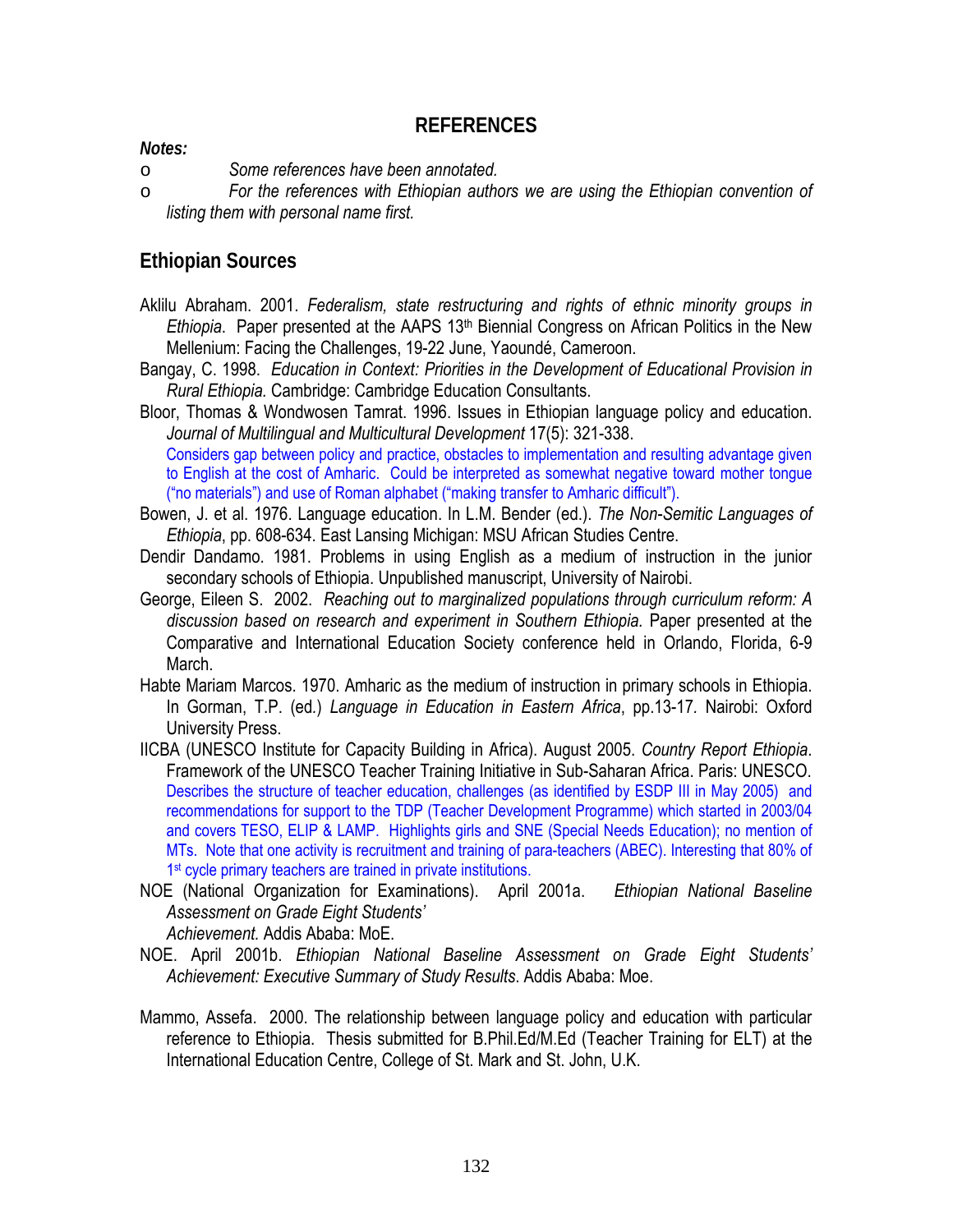Analysis of the educational language policy of 1994 and its implementation in the context of difficult conditions. Discussion of attitudes and practices regarding MTs, Amharic as L2, and English as FL. Notes the inconsistency of trilingualism implemented for all except Amharic L1 speakers.

Markakis, J. 1974. *Ethiopia: Anatomy of Traditional Polity*. Oxford: Oxford University Press.

- McNab, Christine. 1988. *Language policy and language practice: Implementation dilemmas in Ethiopian education.* Ph.D. dissertation in International Education. University of Stockholm, Institute of International Education.
- Mekonnen Alemu Gebreyohannes. 2005. *Socio-cultural and educational implications of using mother tongues as languages of instruction in Ethiopia.* Master's thesis, University of Oslo. Qualitative and quantitative investigation of implementation of MT-based models and related attitudes of teacher trainers, school personnel, students and parents. Uses large-scale evaluation data to demonstrate benefits of MT medium and severe limitations of English medium. Draws implications for teacher training in MOI of classroom.

Mengistu Lemma. 1996. *Autobiography* [Amharic text]. Addis Ababa: Mega Publishing.

MoE (Ministry of Education of Ethiopia). April 1994. *Education and Training Policy.* Addis Ababa: St. George Printing Press.

Education policy outlining languages particularly in section 3.5 (pp. 23-24), discussing: the pedagogical advantage of learning in MT, that regions can choose their MOIs, that the MOI of teacher training should match the MOI of the area, that Amharic should be taught as LWC, that English should be taught as a subject starting gr. 1 and MOI in secondary/higher education, that students can choose "one nationality language and one foreign language", and that language teaching should be strengthened at all levels.

MoE (Ministry of Education of Ethiopia). February 2002. *The Education and Training Policy and its Implementation*.

Overall policy being implemented by current administration. Supports MT as MOI for mixture of political, rights-based and pedagogical reasons to Grades 4, 6 or 8 depending on region; advises introduction of English as MOI from Grade 9.

- MoE (Ministry of Education of Ethiopia)/ICDR (Institute of Curriculum Development and Research). May 2002. *Primary Education (1-8) Summative Evaluation, Executive Summary Report.*  Seems to be final version of March 2002 report with same title on summative evaluation examining extent of attainment of primary ed objectives during 4 years of piloting the new curriculum. Results reported in terms of organization (poor facilities, critical shortage of textbooks), curriculum (improved understanding and student-centredness but textbooks not straightforward), teacher training (low levels of PST and IST), students (gender gap narrowing but remaining disparity; high dropout), evaluation (continuous assessment not understood/accepted). Conclusion that much remains to be done for successful implementation of the new gr. 1-8 curriculum.
- MoE (Ministry of Education of Ethiopia)/ICDR (Institute of Curriculum Development and Research). October 2002. *Educational Wastage in Five Regions of Ethiopia*.

Seems to be an update of sample region study done in October 1995 by Baileyegne, Fikre; Biazen, Aubesu; Demilew, Asmare & Lemma, Getachew with same title. Data on enrolment, dropout, repetition, teacher/student absenteeism and tardiness, and parent awareness. Many gender implications; some limited recommendations for action to reduce wastage.

MoE (Ministry of Education of Ethiopia). March/April 2004. *Revised Curriculum of Bachelor of Education in English*. Results of workshop on curriculum standardization March 28-April 2, 2004**.** Addis Ababa.

*Electronic file available.* Note most units directed toward language competence; only 6 units of methods are proposed (see pp.11-13; no literature included). Includes minor in Amharic.

MoE (Ministry of Education of Ethiopia)/NOE (National Organization for Examinations). December 2004. *Ethiopian Second National Learning Assessment of Grade Four Students. Electronic*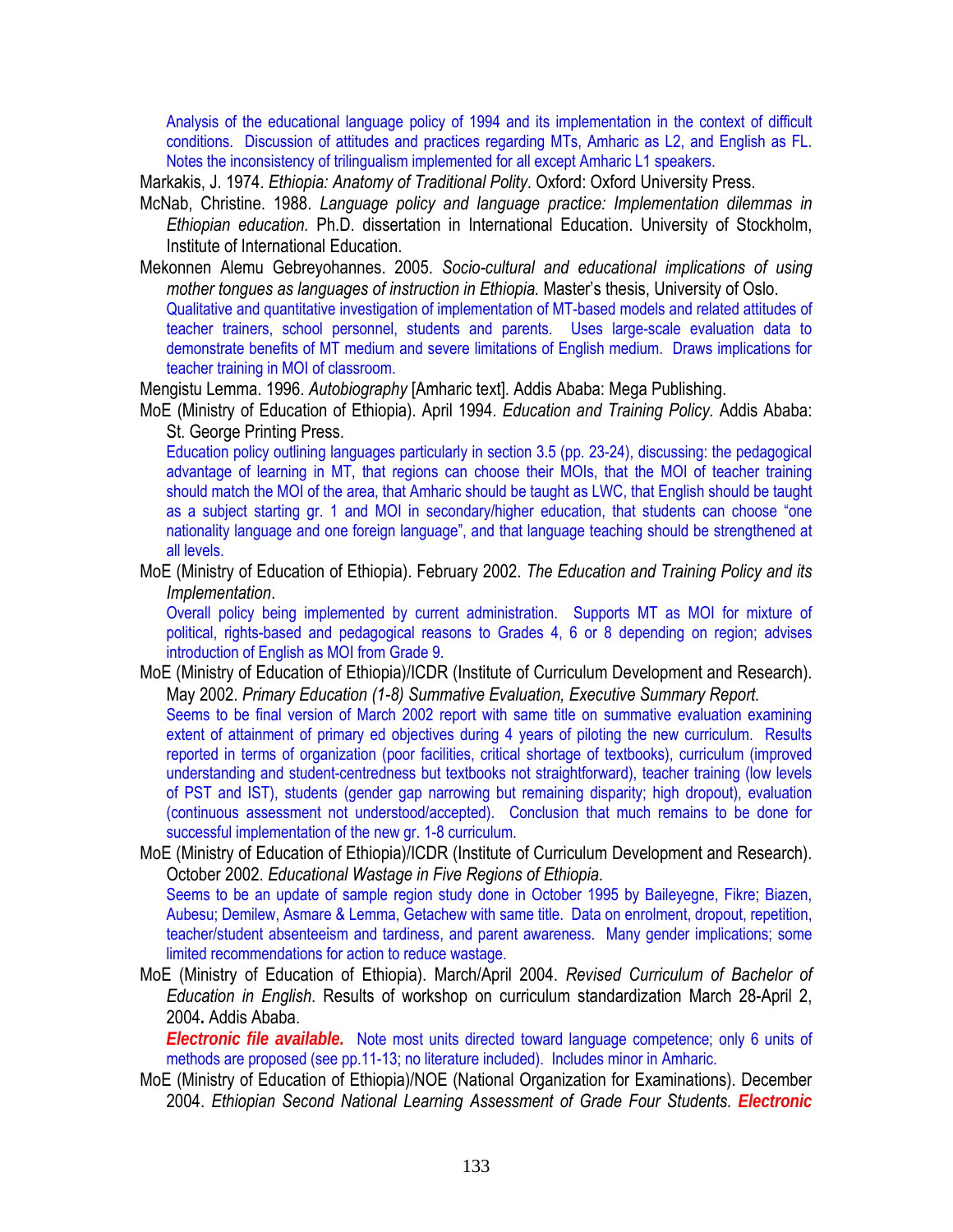*file available.* Qualitative and quantitative examination of degree to which gr. 4 students achieve stated curriculum objectives. Includes data on student background and attitudes. Concludes that curriculum is overly difficult and teachers are inadequately trained. Results less than minimum standards (especially in English and maths), boys over girls, urban over rural. Materials and teacher development needed. Not much said about MTs; reading comprehension highest in Amharic (longest tradition of MOI? See p.31).

- MoE (Ministry of Education of Ethiopia)/NOE (National Organization for Examinations). December 2004. *Ethiopian Second National Learning Assessment of Grade 8 Students. Electronic file available.* Qualitative and quantitative examination of degree to which gr. 8 students achieve stated curriculum objectives. Includes data on student background and attitudes. Results extremely low in relation to national standard (especially in physics and biology), boys over girls. Materials and teacher development greatly needed. Notes "need to shift to local languages" as MOI (local languages=best results; see pp.109,112 #9,#11); reading comprehension highest in Amharic (longest tradition of MOI? See p.31). Note: No national assessment of MT as subject!
- MoE (Ministry of Education of Ethiopia)/ELIP (English Language Improvement Programme). McLaughlin, Pat; Woubishet, Belainesh; Fite, Teshome & Kasa, Mintesnot. July 2005. *Guidelines for English language enhancement in our teacher education institutions.*  Booklet outlining measures to be taken by teacher training institutions to promote English language communication and "voluntary" use among instructors and students.
- MoE (Ministry of Education of Ethiopia). August 2005. *Education Sector Development Program III (ESDP-III). Program Action Plan (PAP) for 2005/06-2010/11. Electronic file available.* Description of accomplishments of past five-year program and plans for next. Mention of MT for ABE and adult literacy as well as primary textbooks in 22 languages (p.19).
- MoE (Ministry of Education of Ethiopia)/TDP (Teacher Development *Programme).* Aarons, Audrey; Seboka Desta, Berhanu; Macfarlane, Ian G. (team leader) & Mussa, Mohammed. March 2006. *Teacher Development Programme. Report of the Mid-Term Review.*

Review calls for strengthened management; continued shift toward decentralized approaches; continued enabling of private TT; support to ELIP/ELIC [?]; strengthening local language in 1st cycle and "bilingual transfer" in 2nd cycle (see p.67). In annexes (separate binding): highly useful data on textbook availability (p.30), aspects of teacher education [CB read more].

- Oromiya Education Bureau (Biiroo Barnootaa fi ljaarsa Dandeettii Oromiyaa). August 2005. *The Medium of Instruction in Grades 7-8 in Oromiya Region (Naannoo Oromiyaatti Afaan Barnootaa Kutaa 7 fi 8).* Report of investigation by OEB and capacity building staff written in Afaan Oromo. Addis Ababa.
- Report from Oromiya region on attitudes and practices in primary MOI. Well informed author(s) discuss pedagogical advantages of MT and how English as FL should not replace Afaan Oromo as MOI in gr. 7- 8.
- SNNPR Education Bureau. October 2004. Letter written to regional administration by REB that resulted in replacing the mother tongue MOI with English starting at Grade 5. (Letter written in Amharic.)
- Pankhurst, Richard. June 1974. Education, language and history: An historical background to post-war Ethiopia. *Ethiopian Journal of Education* Vol. VII, No.1.
- Rogers, John. 1969. Why not abandon English teaching in the elementary school. *Ethiopian Journal of Education* 3, 1:24-31.
- Spencer, J.H. 1994. *Ethiopia at Bay* (Amharic text). Translated by H.A. Mengistu and M.B. Mezgebu. Addis Ababa: Commercial Printing Press.

Stoddart, John. 1986. *The Use and Study of English in Ethiopian Schools*. Addis Ababa.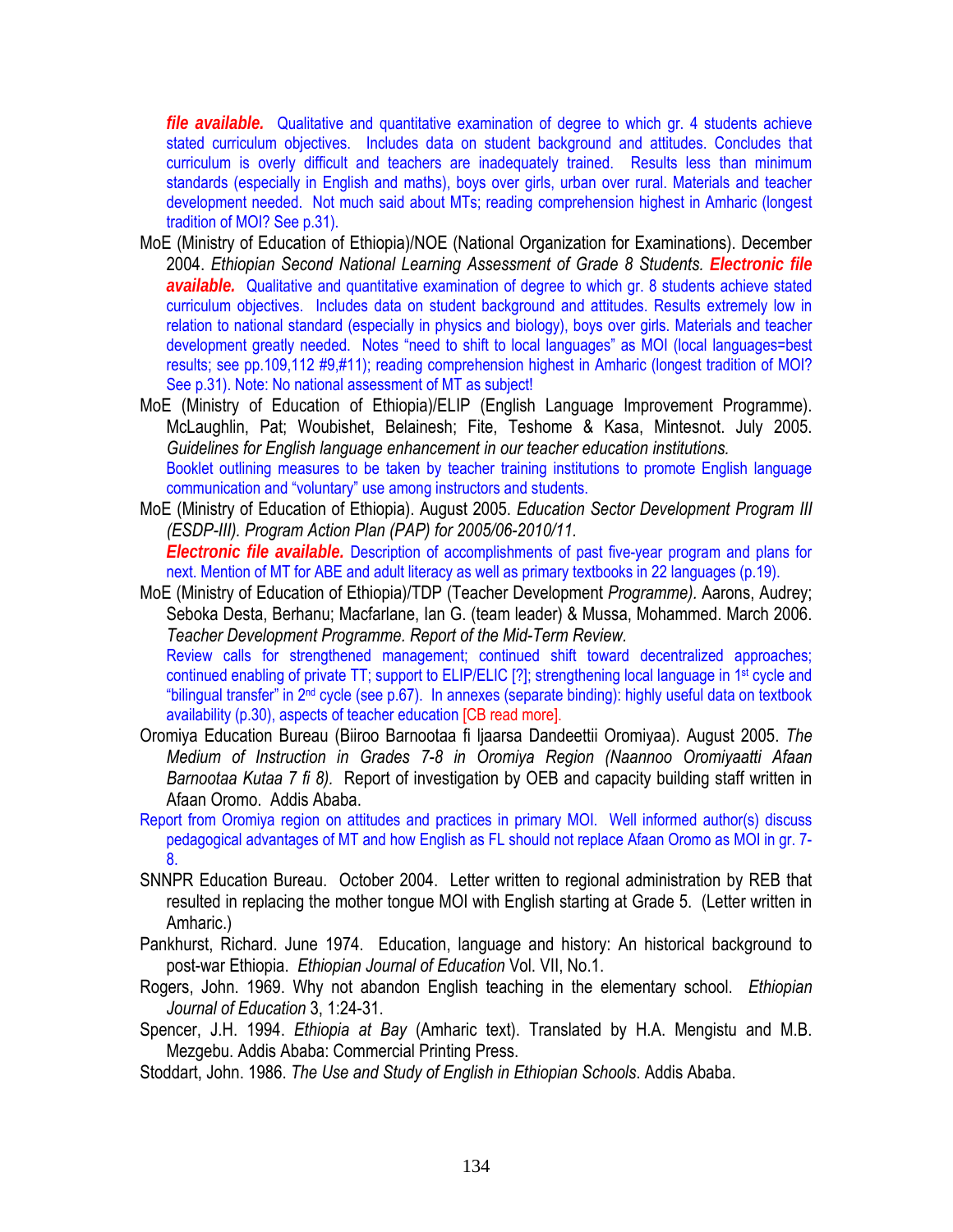Tekeste Negash. 1990. *The Crisis of Ethiopian Education: Some Implications for Nation Building*. Uppsala Reports on Education no. 29. Uppsala University, Sweden.

Tekeste Negash. 1996. *Rethinking Ethiopian Education.* Uppsala: Nordiska Afrikanska Institutet.

Teshome Wagaw. 1979. *Education in Ethiopia: Prospect and Retrospect*. Ann Arbor: University of Michigan Press.

The Struggle. 1969. Vol. V, No. 5.

- Transitional Government of Ethiopia. December 1992. *Policy Decisions on Languages of Education.* Unpublished policy paper, Addis Ababa.
- Tsehaye Teffera. 1977. *A sociolinguistic survey of language use and attitudes towards language in Ethiopia: Implications for language policy in education*. Ph.D. dissertation, Georgetown University.
- Young, John. 1997. *Peasant Revolution in Ethiopia: The Tigray People's Liberation Front, 1975- 1991*. Cambridge: Cambridge University Press.
- Zewdu G/Kidan & Erkihun Desta. 27 October 2006. Joint Review Mission Plenary, Power Point presentation at Ghion Hotel, Addis Ababa.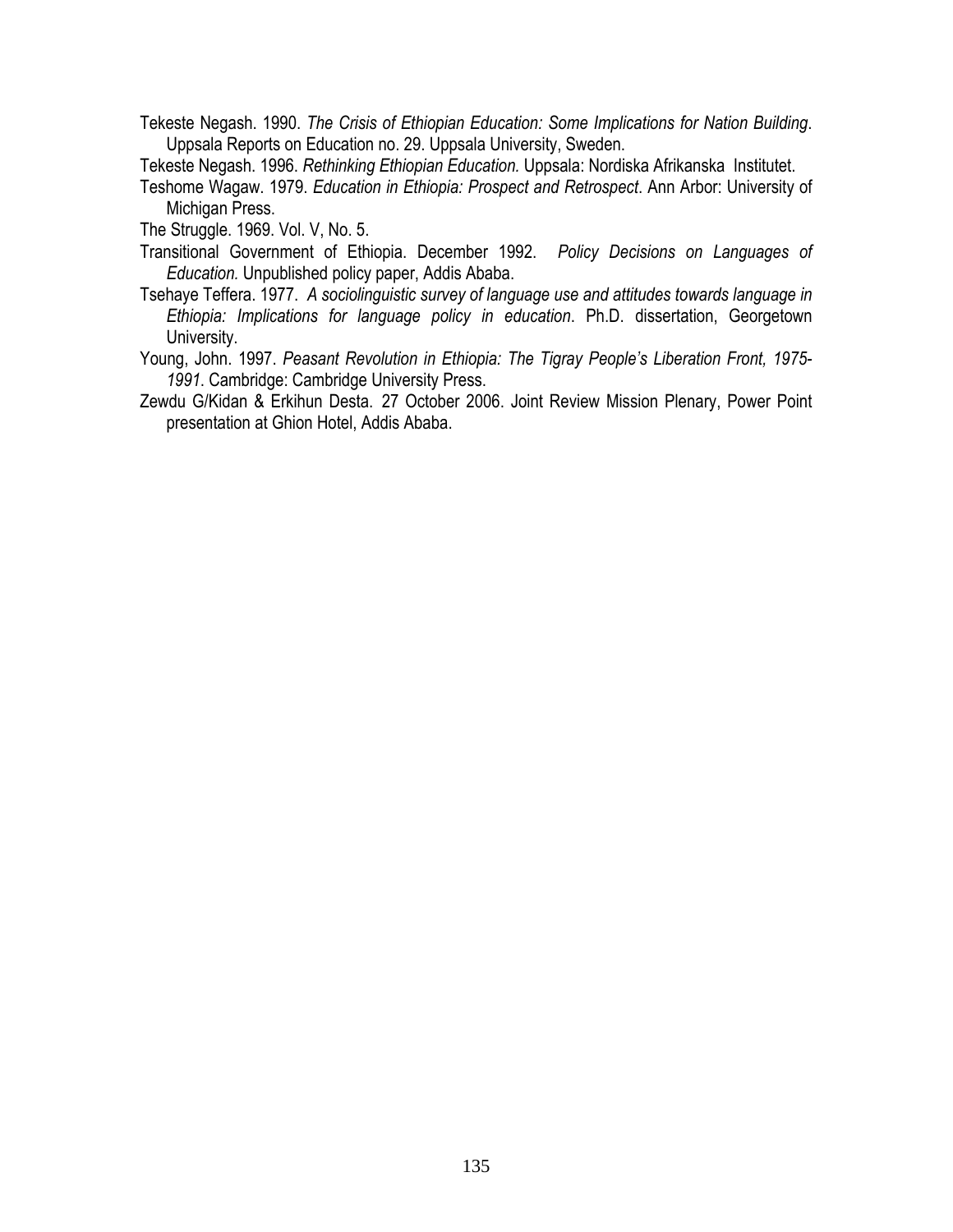### **General**

- Akinnaso, F. 1991. Toward the development of a multilingual language policy in Nigeria. *Applied Linguistics*, 12.1, 29-61.
- Alidou, Hassana; Boly, Aliou; Brock-Utne, Birgit; Diallo, Yaya Satina; Heugh, Kathleen & Wolff, H. Ekkehard. 2006. *Optimizing Learning and Education in Africa – the Language Factor*. A Stocktaking Research on Mother Tongue and Bilingual Education in Sub-Saharan Africa. Association for the Development of Education in Africa (ADEA).

http://www.adeanet.org/biennial-2006/doc/document/B3\_1\_MTBLE\_en.pdf

- Results of large-scale stock-taking research on MT and BE in African countries. Important implications for adopting additive bilingual models based on strong MT development; for balancing implementation costs against the benefits of reduced wastage; & for appreciating the role of MT in enhancing African democracy, education, development and identity.
- Allsop, T., Harrison, M., Higgins, C., & Tambulukani, G. 2005. Primary Reading Programme. Final Evaluation. June 2005. Lusaka: Department for International Development, Ministry of Education, Government of Zambia.
- Baker, C. 2002. *Foundations of Bilingual Education and Bilingualism*. Clevedon: Multilingual **Matters**

Basic reader on all aspects of first and second language acquisition and learning related to bilingual models, methods, policies and implementation.

- Bamgbose, Ayo. 2004. Sauce for the Goose, sauce for the Gander: Why an African Child Should be Taught in an African Language. In Pfaffe, Joachim (ed.) *Making Multilingual Education a Reality for All. Operationalizing good intentions.* Proceedings of the joint Third International Conference of the Association for the Development of African Languages in Education, Science and Technology (ADALEST) and the Fifth Malawian National Language Symposium held at Mangochi, Malawi, 30 August – 3 September 2004. Zomba: Centre for Language Studies, University of Malawi and GTZ., 18-36.
- Benson, Carol. 2000. The Primary Bilingual Education Experiment in Mozambique, 1993-1997. *International Journal of Bilingual Education and Bilingualism* 3(3): 149-166. Describes qualitative and quantitative evaluation of five-year bilingual experiment in two Mozambican languages with transition to Portuguese and suggests results could have been enhanced by using more pedagogically appropriate model (i.e. investing in more MT development).
- Benson, Carol. 2004a. Do we expect too much from bilingual teachers? Bilingual teaching in developing countries. Special issue: (Re) writing bilingualism and the bilingual educator's knowledge base. I*nternational Journal of Bilingual Education and Bilingualism* 7 (2), 204-221. Description of bilingual teachers' strengths and needs with examples from Bolivia, Mozambique and other multilingual countries; suggests creative solutions to second language teaching including team teaching and language specialization.
- Benson, Carol. 2004b. *The importance of mother tongue-based schooling for educational quality.* Background paper for EFA Global Monitoring Report 2005. Paris: UNESCO.

See http://www.efareport.unesco.org **or** http://portal.unesco.org/education/en/file\_ download.php/301903707a556115649c7e3cf06c1c3Benson+Language+instruction.doc Detailed discussion of relationship of mother tongue medium to educational quality, including language learning and teaching, methods and models, assessment, teacher training, policy and implementation concerns.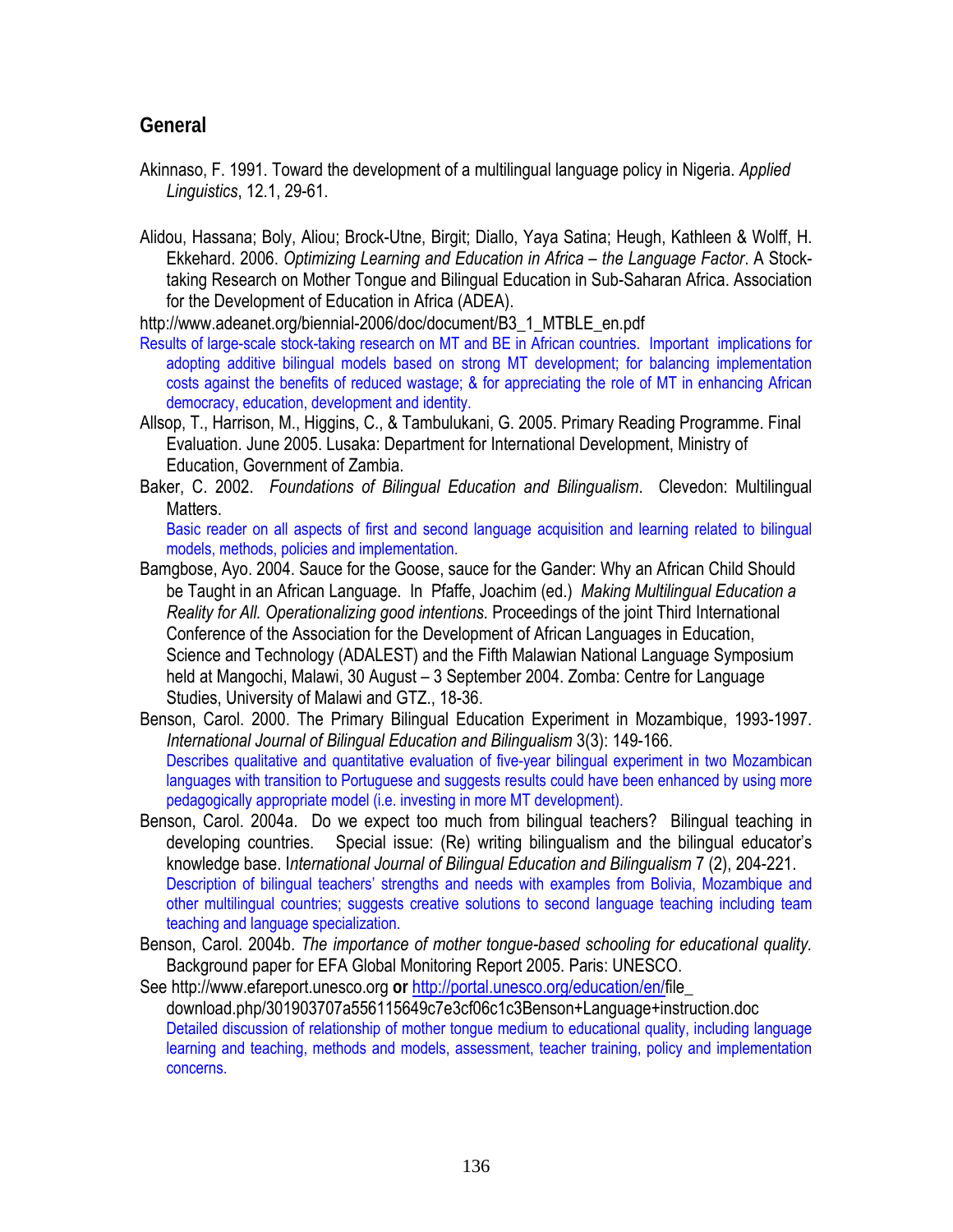Benson, Carol. 2005. *Girls, Educational Equity and Mother Tongue-based Teaching*. Bangkok: UNESCO.

- See http://www2.unescobkk.org/elib/publications/Girls\_Edu\_Equity/Girls\_Edu.pdf Discusses internationally identified factors impeding girls' participation and provides preliminary evidence from Africa, Latin America and Asia that mother tongue-based schooling enhances girls' opportunities even more than boys.
- Bergmann, Herbert. 2002. What works and what doesn't. Successful approaches in promoting basic education. *D+C Development and Cooperation* 6:14 - 17. http://www.inwent.org/E+Z/1997-2002/de602-6.htm, accessed on 15 April 2005.

Brock-Utne, Birgit. 2004. *But English is the language of science and technology: The language of instruction in Africa, with a special look at Tanzania*. Paper presented at the CIES conference, Salt Lake City UT, 9-14 March.

Bruthiaux, Paul. 2002: Hold your courses: Language education, language choice, and economic development. *TESOL Quarterly* 3:3, 275-296.

Questions the role of an international language in educational development in poor countries, and demonstrates the effectiveness of the mother tongue from access, quality and democracy perspectives.

- Cummins, Jim. 1984. *Bilingualism and Special Education:Issues in Assessment and Pedagogy.*  Clevedon: Multilingual Matters.
- Cummins, Jim. 1992. Language proficiency, bilingualism and academic achievement. In Richard-Amato, P. & Snow, M. (Eds), *The Multicultural Classroom,* 16-26. London: Longman.

Cummins, Jim. 1996. *Negotiating Identities: Education for Empowerment in a Diverse Society*. Ontario CA: California Association for Bilingual Education.

Basic reader on principles of bilingual education and pedagogical justification, as well as implications for student and community empowerment.

Cummins, Jim. 2003. Bilingual children's mother tongue: Why is it important for education? In *I teach I learn.com* for teachers.

http://www.iteachilearn.com/cummins/mother.htm

Brief review of the importance of mother tongue in teaching and learning, addressed to teachers.

Daniel, Louise & Baxter, Sandra (eds). 2006. Mother tongue first. Children's right to learn in their own languages. *id21 Insights Education # 5*.

http://www.id21.org/insights/insights-ed05/insightsEdn5.pdf Recent compilation of the state of bilingual education worldwide and its potential for educational development. Includes articles by Skutnabb-Kangas (on linguistic human rights), Heugh (on appropriate models) and Benson (MT and girls' participation).

De Keyser, R. 2003. Implicit and Explicit Learning. In Doughty & Long, 313-348.

DoE. 2005. *Grade 6 Systemic Evaluation National Report*. Pretoria: Department of Education.

- Donnahue, T. 2002. Language Planning and the Perils of Ideological Solipsism. In Tollefson, J (Ed) *Language Policies in Education: Critical Issues.* Mahwah, NJ: Lawrence Erlbaum, 137-162.
- Doughty, C. 2003. Instructed SLA: Constraints, Compensation, and Enhancement. In Doughty & Long, 256-310.
- Doughty, C. & Long, M. (Eds). 2003. *The Handbook of Second Language Acquisition*. Malden, MA & Oxford: Blackwell.
- Dutcher, Nadine. 2004. *Expanding Educational Opportunity in Linguistically Diverse Societies.* Washington DC: Center for Applied Linguistics.

http://www.cal.org/resources/pubs/fordreport\_040501.pdf

Updated review of findings since 1995 study on first and second languages in education; confirms effectiveness of mother tongue-based programs.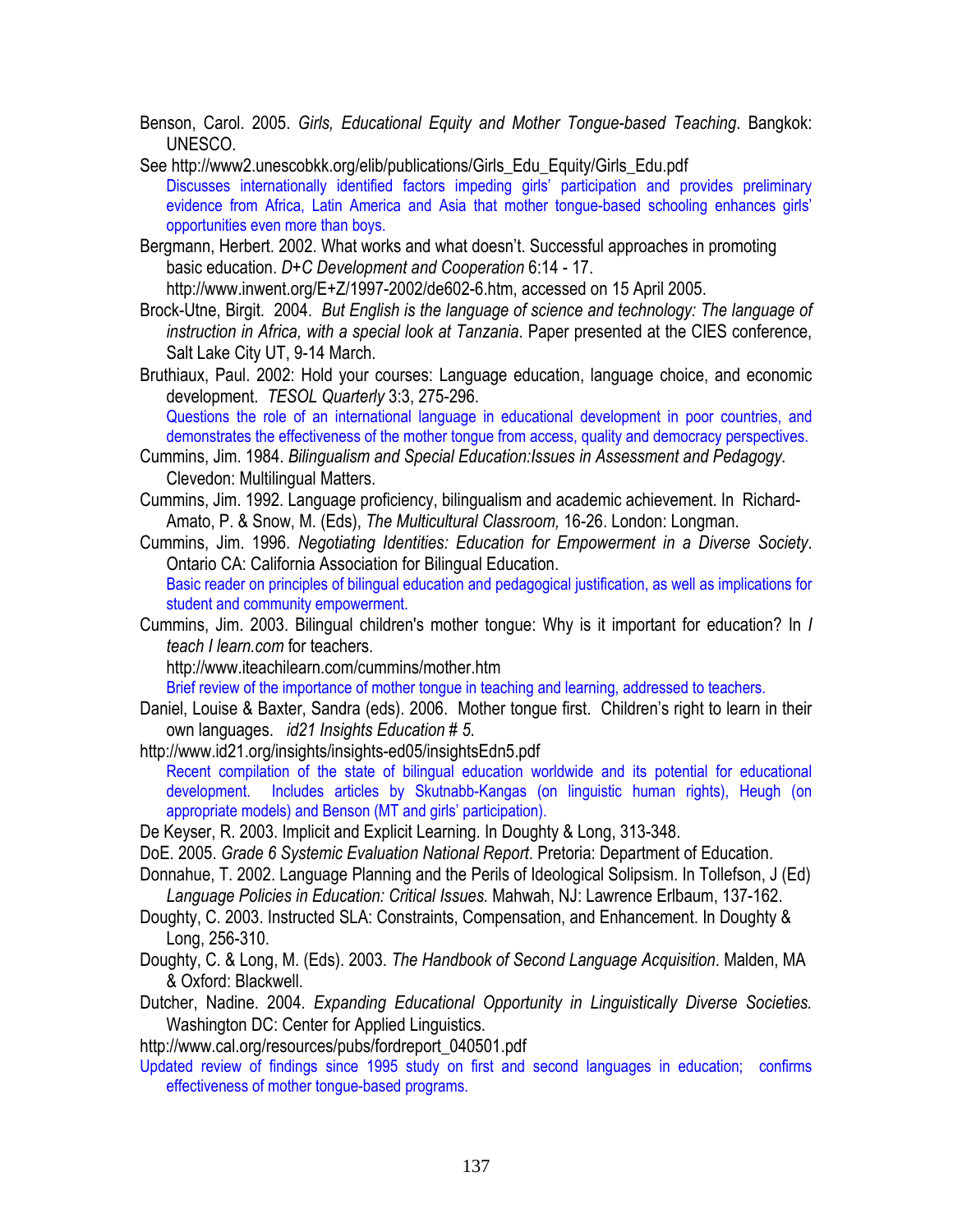Dutcher, Nadine & Tucker, Richard. 1995. *The Use of First and Second Languages in Education. A Review of International Experience.* Pacific Islands Discussion Paper Series Number 1. Washington: The World Bank.

Reviews language acquisition and learning research to refute common myths; summarizes findings supporting bilingual programs in multilingual countries.

- Grin, F. 2005. The economics of language policy implementation: identifying and measuring costs. In Alexander, N. (ed.). *Mother-tongue based Bilingual Education in Southern Africa. The dynamics of implementation. Multilingualism, Subalternity and Hegemony of English, Volume 4.* 11-25. Frankfurt-am-Main and Cape Town: Multilingualism Network and Project for the Study of Alternative Education in South Africa.
- Halaoui, Nazam. 2003. Relevance of Education: Adapting Curricula and Use of African Languages. Background Paper for the ADEA Biennial 2003, Grand Baie, Mauritius, 3 – 6 December 2003.
- Helle, T. 1995. French Immersion in Canada: The most Successful Experience in Language Teaching or a Middle-Class Fad? *Scandanavian Working Papers on Bilingualism 10*. Stockholm: Centre for Research on Bilingualism, Stockholm University.
- Heugh, Kathleen. 2003. A re-take on bilingual education in and for South Africa. In *Multilingualism in Global and Local Perspectives. Selected papers from the 8th Nordic Conference on bilingualism, November 1-3, 2001,* ed. by Kari Fraurud, and Kenneth Hyltenstam, 47-62. Stockholm: Centre for Research on Bilingualism, Stockholm University and Rinkeby Institute of Multilingual Research.
- Heugh, Kathleen. 2004. Is Multilingual Education Really More Expensive? In: *Making Multilingual Education a Reality for All,* ed. by Joachim F. Pfaffe, 212-233. Heugh, K. 2005. Teacher education issues: implementation of a new curriculum and language in education policy. *In:* Alexander, N. (ed) *Mother tongue-based bilingual education in South Africa: the dynamics of implementation. Series: Multilingualism, Subalternity and Hegemony of English, 4:* 137-158. Frankfurt am Main: Multilingualism Network & Cape Town: PRAESA.
- Heugh, K. 2006a. Theory and Practice Language Education Models in Africa: research, design, decision-making, and outcomes. In: Alidou, H., Boly, A., Brock-Utne, B., Diallo Y. S., Heugh, K., & Wolff, H.E. *Optimizing Learning and Education in Africa – the Language Factor. A Stocktaking Research on Mother Tongue and Bilingual Education in Sub-Saharan Africa,* 56- 84. Paris: Association for the Development of Education in Africa (ADEA).
- Heugh, K. 2006b. Cost Implications of the Provision of Mother Tongue and Strong Bilingual Models of Education in Africa. In: In: Alidou, H., Boly, A., Brock-Utne, B., Diallo Y. S., Heugh, K., & Wolff, H.E. *Optimizing Learning and Education in Africa – the Language Factor. A Stock-taking Research on Mother Tongue and Bilingual Education in Sub-Saharan Africa, 138-156. Paris:* Association for the Development of Education in Africa (ADEA).
- Heugh, Kathleen. 2006c. Educational, budgetary & planning implications: Operationalising Literacy & Language Policy & Models in South Africa. Presentation to the Minister of Education at the National Language Conference, Cape Town, 24 November 2006.
- Heugh, K., Prinsloo, C., Diedericks, G., Winnaar, L. 2006. WCED Grade 8 Assessment Tasks 2006. Preliminary Findings. Presentation to the Western Cape Education Department, 24 November 2006.
- Hornberger, Nancy & Chick, Keith. 2001. Co-constructing school safetime: Safetalk practices in Peuvian and South African classrooms. In Heller, Monica & Martin-Jones, Marilyn (eds) *Voices of Authority: Education and Linguistic Difference*, 31-75. Contemporary Studies in Linguistics and Education, Vol. 1. Stamford CT: Ablex.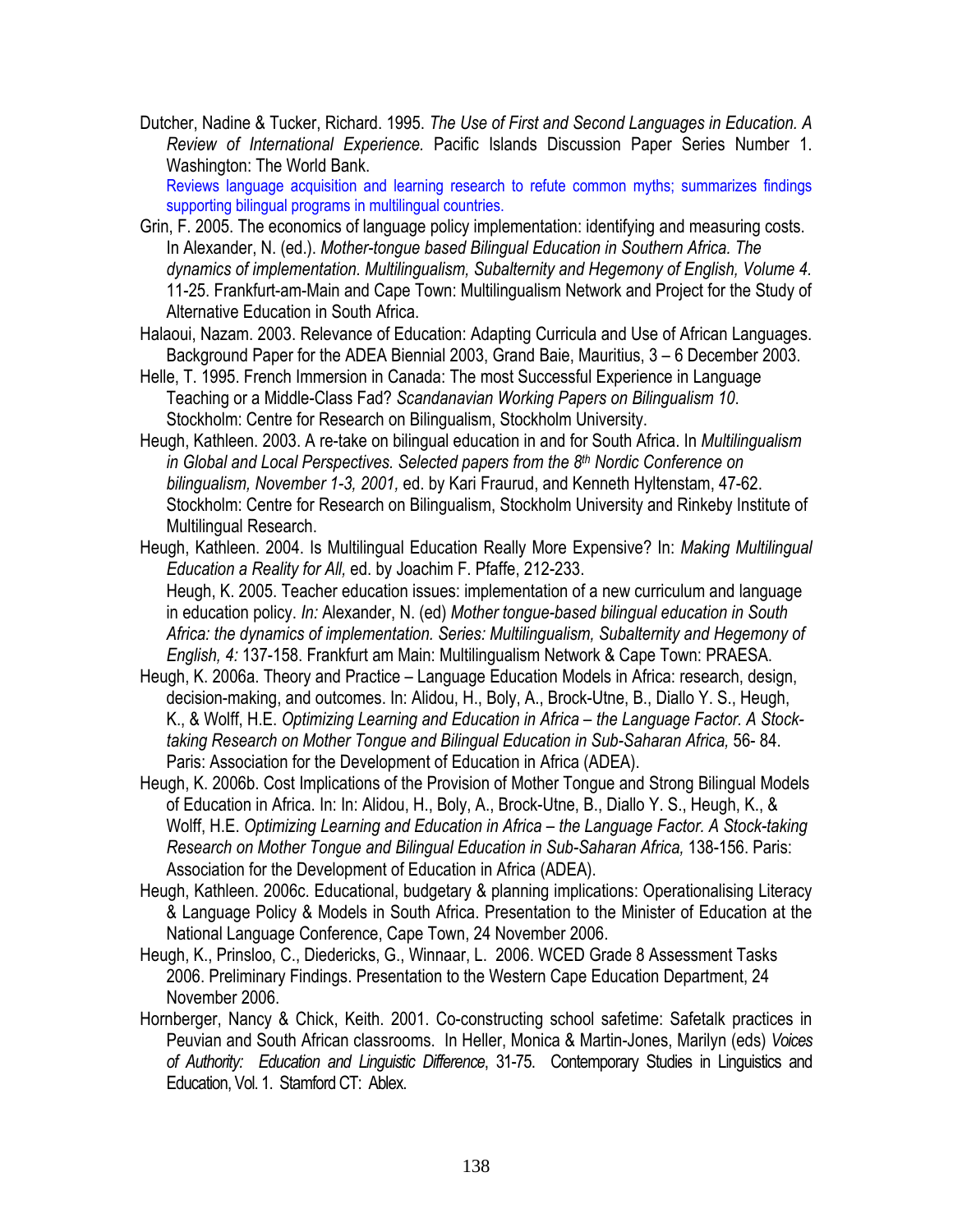Demonstration of classroom practices where the instructional language is not understandable to students; rote practices and simple yes-no exchanges dominate to "save face" where there is little or no instructional communication.

Hovens, M. 2002. Bilingual education in West Africa: Does it work? *International Journal of Bilingual Education and Bilingualism* 5 (5), 249-266. Summarizes results of research on experimental bilingual programs in Guinea-Bissau and Niger; in

Niger, tested both experimental and "control" students in MT and L2, and all did better tested in MT.

Hudson, G. 1999. Linguistic Analysis of the 1994 Ethiopian Census. *Northeast African Studies*, 6.3: 89-108.

- Hyltenstam, K. & Abrahamsson, N. 2003. Age of onset and ultimate attainment in near-native speakers of Swedish as a second language. In Fraurud, K. & Hyltenstam, K. (Eds), *Multilingualism in Gobal and Local Perspectives. Selected papers from The 8th Nordic Conference on Bilingualism*, November 1-3, 2001 Rinkeby. Stockholm: Centre for Research on Bilingualism, 319-340.
- Krashen, S. 1996. *Under Attack: The Case Against Bilingual Education.* Culver City, Ca.: Language Education Associates.
- Krashen, Stephen. N/d. *Bilingual education accelerates English language development.*  http://www.sdkrashen.com/articles/krashen\_intro.pdf Brief summary of current evidence that mother tongue learning supports the best second language results.
- Krashen, Stephen & McField, Grace. November/December 2005. *What works? Reviewing the latest evidence from bilingual education. Language Learner* online. http://users.rcn.com/crawj/langpol/Krashen-McField.pdf

Review of psychological/pedagogical basis for bilingual education, including research evidence.

- Kroll, K. & Sunderman, G. 2003. Cognitive Processes in L2 Learners and Bilinguals. In Doughty & Long, 104-129.
- Laitin, David D. 1992. *Language Repertoires and State Construction in Africa*. Cambridge: Cambridge University Press.
- Macdonald, C. 1990. Crossing the Threshold into Standard Three. *Main Report of the Threshold Project.* Pretoria: Human Sciences Research Council.
- Malherbe, E.G. 1943. *The Bilingual School.* Johannesburg: CNA.

Martin-Jones, M. & Jones, K. 2000. Multilingual Literacies. In Martin-Jones, M. & Jones, K. *Multilingual Literacies. Reading and writing different worlds.* Amsterdam/Philadelphia: John Benjamins Publishing Company, 1-15.

Mazrui Alamin. 2002. The English Language in African Education: Dependency and Decolonization. In: *Language Policies in Education: Critical Issues*, ed. by James Tollefson, 267-281. Mahwah, NJ: Lawrence Erlbaum Associates.

McCain, E. & Mustard, J. 1999. Early years study: Reversing the real brain drain. Ontaroi: Children's Secretariat.

McNamara, T. 2001. Language assessment as social practice: Challenges for research. *Language Testing* 18, 4: 333-349.

Messick, S. 1996. Validity and washback in language testing. *Language Testing* 13.3: 241-256.

Mothibeli, A. 2005. Cross-Country achievement results from the SCAMEQ 11 Project – 2000 to 2002. A quantitative analysis of education systems in Southern and Eastern Africa. *Edusource Data News.* No. 49. October. Johannesburg: The Education Foundation Trust.

Norris, J. & Ortega, L. 2003. Defining and Measuring SLA. In Doughty & Long, 717-761.

Obanya, Pai. 1999. *The Dilemma of Education in Africa*. Dakar: UNESCO Regional Office.

Ngũgĩ wa Thiong'o. 1987. *Decolonising the Mind: The Politics of Language in African Literature*. London: James Currey.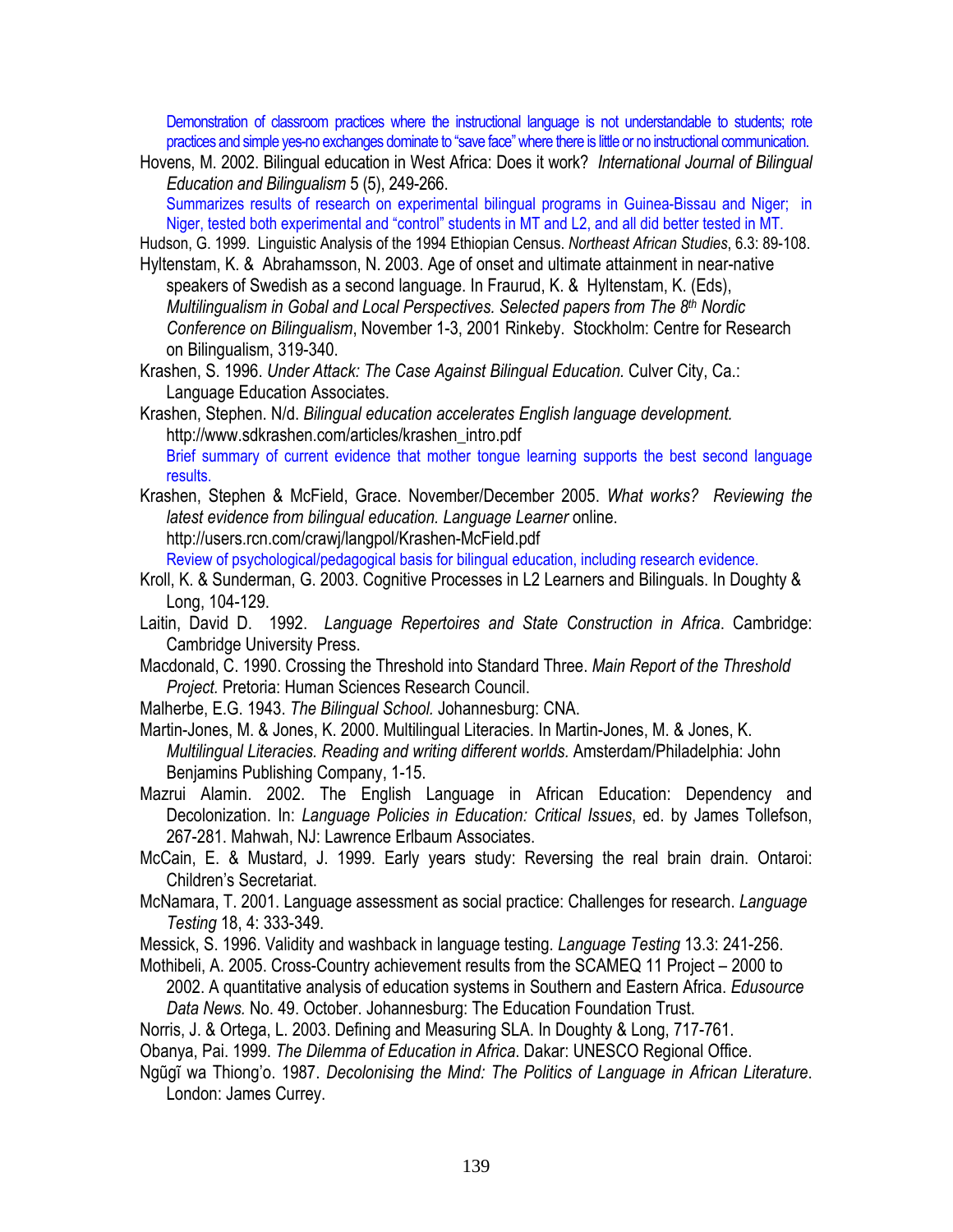Classic work on long-term effects of colonized thinking among African intellectuals.

- Ngũgĩ wa Thiong'o. 2003. Decolonizing scholarship of Black languages. In Makoni, S., Smitherman, G., Ball, F.A. & Spears, K.A. (eds.) *Black Linguistics: Language, Society, and Politics in Africa and the Americas*, pp.xi-xii. London: Routledge.
- Ouane, A. 2003. Introduction: the view from inside the linguistic jail. In Ouane, A. (ed.) *Towards a multilingual culture of education* Hamburg: UNESCO Institute for Education.1-22.
- Ouane, Adama (ed). 2003. *Towards a Multilingual Culture of Education.* Hamburg: UNESCO Institute for Education.
- http://www.unesco.org/education/uie/publications/uiestud41.shtml Series of articles supporting mother tongue-based education in sub-Saharan African countries on pedagogical, political, rights-based, identity and culture-based, and democratic grounds.
- PANSALB. 2000. *Language Use and Language Interaction in South Africa: A National Sociolinguistic Survey*. Pretoria: Pan South African Language Board.
- PANSALB. 2001. *Language Use and Language Interaction in South Africa: A National Sociolinguistic Survey Summary Report*. Pretoria: Pan South African Language Board.
- Pfaffe, Joachim (ed.). 2004. *Making Multilingual Education a Reality for All. Operationalizing good intentions.* Proceedings of the joint Third International Conference of the Association for the Development of African Languages in Education, Science and Technology (ADALEST) and the Fifth Malawian National Language Symposium held at Mangochi, Malawi, 30 August – 3 September 2004. Zomba: Centre for Language Studies, University of Malawi and GTZ.
- Phillipson, R. 1992. *Linguistic imperialism*. Oxford: Oxford University Press.
- Phillipson, Robert. 1999. The globalization of dominant languages. In Brock-Utne, B. & Garbo, G.(eds.) *Globalization on Whose Terms?* Institute of Education Research Report 8 (5): 199- 216.
- Prah, K. 2003. Going native: Language of instruction for education, development and African emancipation. In Brock-Utne, Birgit, Desai, Zubeida & Qorro, Martha (eds.) *Language of Instruction in Tanzania and South Africa* (LOITASA), pp.14-31. Dar es Salaam: E&D Limited.
- Pretorius, E. 2002. Reading ability and academic performance in South Africa: Are we fiddling while Rome is Burning? *Language Matters*, 33: 169-196.
- Pretorius, E. and Ribbens, R. 2005 Reading in a disadvantaged high school: issues of accomplishment, assessment and accountability. *South African Journal of Education*, 25(3): 139-147.
- Ramirez, D., Yuen, S., Ramey, D. & Pasta, D. 1991. *Final report: Longitudinal study of structured English immersion strategy, early-exit and late-exit transitional bilingual programs for languageminority children.* San Mateo, Ca: Aguirre International.
- Sampa, F. 2003. *Zambia's Primary Reading Program (PRP): Improving Access and Quality Education in Basic Schools*. Paris: Association for the Development of Education in Africa (ADEA).
- Skutnabb-Kangas, Tove. 2000. *Linguistic Genocide in Education or Worldwide Diversity and Human Rights?.* Mahwah, NJ and London: Lawrence Erlbaum Associates.
- Spolsky, B. 2004. Language policy failures why won't they listen? *Series A: General and Theoretical Papers. No 584.* Essen: Linguistic Agency, University of Duisberg-Essen (LAUD).
- Street, B. 1995. *Social Literacies: Critical Approaches to Literacy Development, Ethnography and Education.* London: Longman*.*
- Stroud, Christopher. 2002. *Towards a Policy of Bilingual Education in Developing Countries.* (New Education Division Documents; 10). Stockholm: SIDA.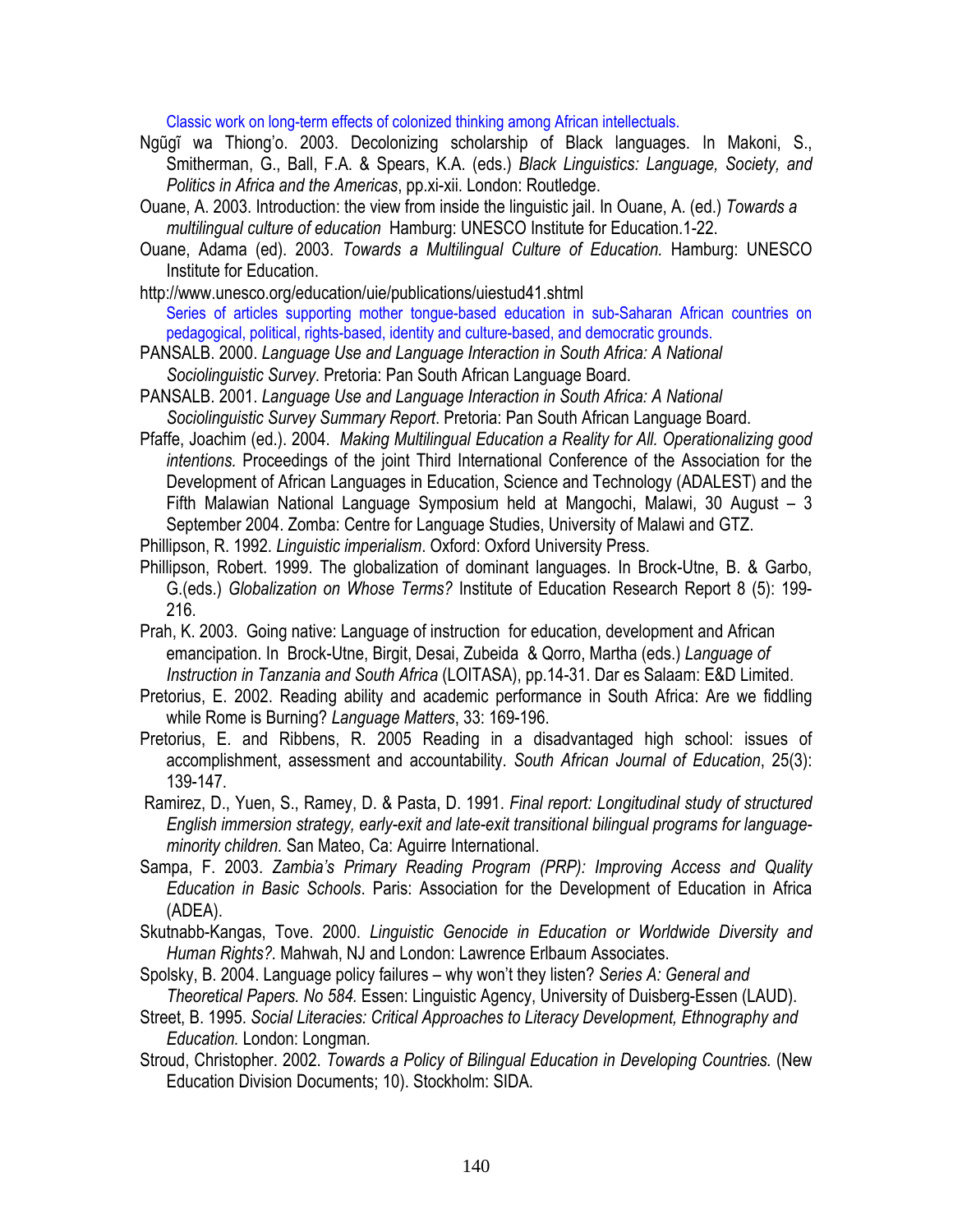- Stroud, C. 2001. African mother-tongue programmes and the politics of language: Linguistic citizenship versus linguistic human rights. *Journal of Multilingual and Multicultural Development*, 2.4: 339-355.
- Thomas, Wayne & Collier, Virginia. 2002. *A National Study of School Effectiveness for Language Minority Students' Long-Term Academic Achievement*. Berkeley CA: Center for Research on Education, Diversity and Excellence.
- http://crede.berkeley.edu/research/llaa/1.1\_final.html Results of longitudinal research on different models of bilingual education, demonstrating that the longest and strongest use of MT has the best long-term results in student school achievement.
- Thomas, W. & Collier, V. 1997. *School effectiveness for language minority students.* National Clearinghouse for Bilingual Education (NCBE) Resource Collection Series, No. 9, December, 1997.

http://www.ncela.gwu.edu/pubs/resource/effectiveness/

- Thomas, W. & Collier, V. 2002. *A National Study of School Effectiveness for Language minority students' long-term academic achievement.* Santa Cruz, CA and Washington, DC: Center for Research on Education, Diversity & Excellence. http://www.crede.org/research/llaa/l.les.html [31 May 2005].
- Tollefson, J.W. 1991. *Planning Language, Planning Inequality. Language Policy in the Community.* London and New York: Longman.
- Traoré, S. 2001. *La Pédagogie Convergente: Son Expérimentation au Mali et son Impact sur le Système Educatif.* Genève: UNESCO Bureau International d'Education.
- UNESCO. 1953. *The Use of Vernacular Languages in Education.* Paris: UNESCO.
- UNESCO. 1982. Mexico City Declaration on Cultural Policies. Final report of Mondiacult: World Conference on Cultural Policies, Mexico City, 25 July to 6 August.
- UNESCO.: 2004, Education For All. The Quality Imperative. EFA Global Monitoring Report 2005, UNESCO, Paris.

http://portal.unesco.org/education/en/ev.php-

RL\_ID=35939&URL\_DO=DO\_TOPIC&URL\_SECTION=201.html

Vaillancourt, François & Grin, François. 2000. The choice of a language of instruction: The economic aspects. *Distance Learning Course on Language Instruction in Basic Education*. Washington: World Bank Institute.

Cost-benefit analysis using examples from different mother tongue-based programs. Demonstrates how teacher training and materials development inputs represent relatively low costs.

Valdés, G. 2005. Bilingualism, Heritage Language Learners, and SLA Research: Opportunities Lost or Seized? *The Modern Language Journal,* 89, iii: 410-426*.* 

Vawda, Ayesha Y. & Patrinos, Harry A. 1998. *Cost of producing educational materials in local languages*. Washington DC: World Bank.

Balances costs with benefits of mother tongue use in schooling.

- Watson-Gegeo, K. 2004. Mind, Language, and Epistemology: Toward a Language Socialization Paradigm for SLA. *The Modern Language Journal,* 88,iii, 331-350.
- Wolff, E.H. 2004. Marketing Multilingual Education in Africa: With special reference to Bilingual Approaches to Basic Education in Niger (Francophone Africa). In Pfaffe, J. (Ed.) *Making multilingual education a reality for all: operationalising good intentions. Proceedings of the joint Third International Conference of the Association for the Development of African Languages in Education, Science and Technology (ADALEST) and the Fifth Malawian National Language Symposium, Mangochi, Malawi 30 August-3 September.* Zomba: Centre for Language Studies, University of Malawi, 117-158.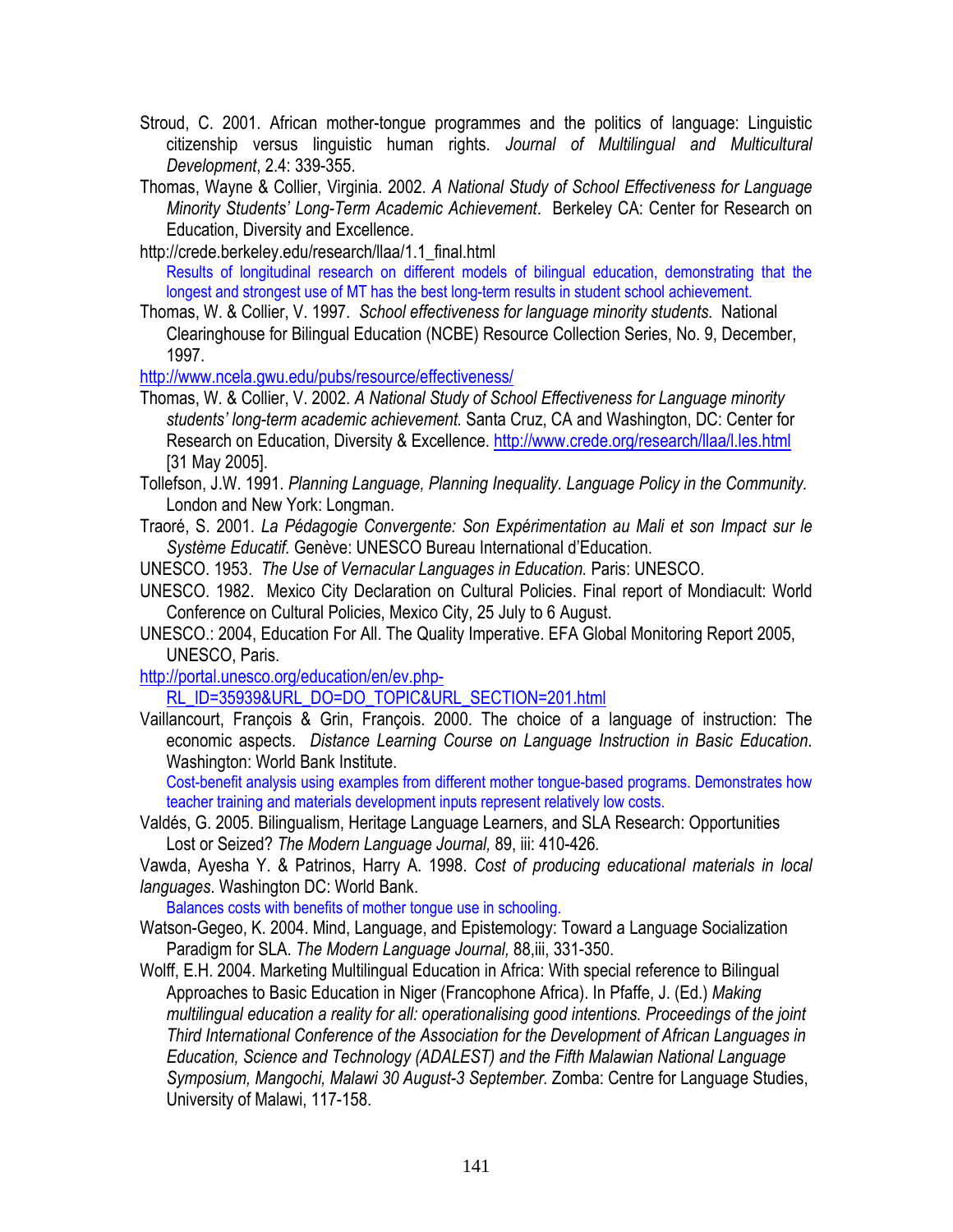http://www.adalest.com/

- Wolff, Ekkehard. 2006. Background and History Language and Language-in-Education Policies in Africa: Problems and Prospects, in Alidou et al.
- Wong Fillmore, L. 2004. Keeping Multilingual Societies Multilingual. Issues in language learning & language loss. Paper presented at the SAALA Conference, 13-15 July, 2004, at the University of the North, Polokwane, Limpopo Province, South Africa.

Woolard, K. 1998. Introduction: Language Ideology as a Field of Inquiry. In Schieffelin B., Woolard, K. & Kroskrity, P. (Eds), *Language Ideologies. Practice and Theory.* New York, Oxford: OUP, 3-47.

World Bank. 2005. In their Own Language … Education for All. *Education Notes.* June 2005. Policy brief discussing pedagogical advantages of MT education with examples from various multilingual countries.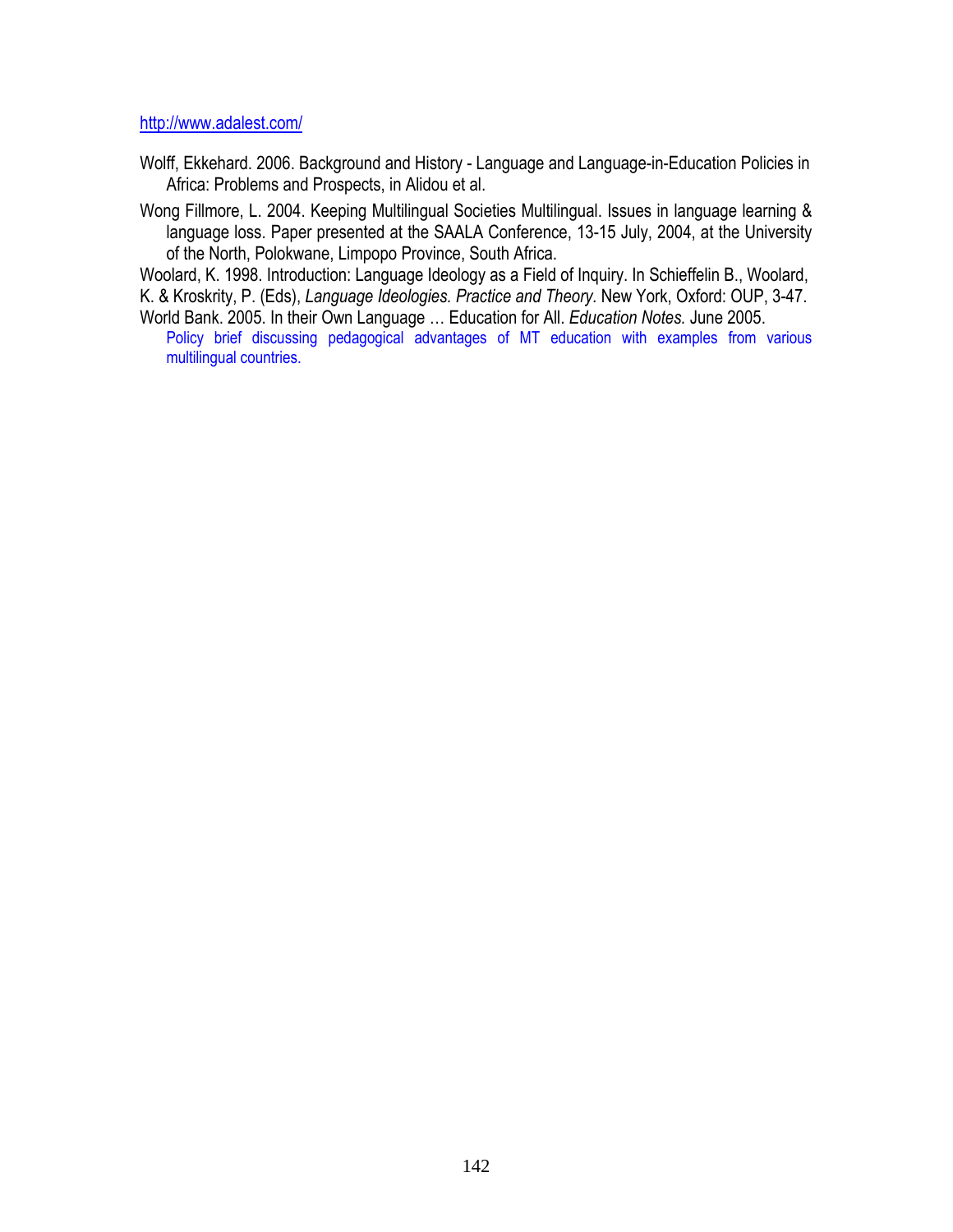### **APPENDIX A: Terms of Reference**

#### **Study on Medium of Instruction in Primary Schools in Ethiopia**

#### **1. Purpose**

The purpose of this study is to explore what existing models of language acquisition and learning are most effective in Ethiopia and in other countries in order to make evidence-based recommendations for language-in-education policies and language use in education in Ethiopia.

#### **2. Rationale**

The Ministry of Education sector in Ethiopia has embarked on its third Education Sector Development Programme (2005-2010). At the heart of ESDP3 is the understanding that quality is key and must be improved.

No mention is made of the importance of language issues in ESDP3. However, the importance of language issues for education quality has come to the top of the agenda in Ethiopia in recent months. There is little doubt that the language of instruction is one of the key pillars of education quality. The proficiency of teachers in the medium of instruction and the ability of students to understand what they are taught and to develop cognitive skills and critical thinking is contingent on a language in education policy that is evidence-based and that adequately reflects the socio linguistic context of Ethiopia.

In Ethiopia, currently, mother tongue as medium of instruction is used in the first four (SNNPR), six (Tigray) or eight (Tigray, Oromyia) years of primary school with English and Amharic being taught as a subject from grade 1 or 3 (e.g. Amharic is introduced in grade 3 in Oromyia). English becomes the medium of instruction from grade 5, grade 7, or grade 9 (e.g. Tigray or Oromyia) depending on the regions.

The Mid Term Review of the Teacher Development Programme recommends that the TDP should "offer the MoE consultancy support in relation to guidance and advice on the introduction of a second and often third language in the curriculum – based on the best practices internationally as underpinned by educational research." The 2006 Annual Review Meeting further recommended that a study be undertaken to better inform policies and practice on medium of instruction in primary education in Ethiopia.

The MoE is preparing a new Education Act which is to be finalised shortly and which would benefit from a renewed understanding of medium of instruction issues.

In this context, the Ministry of Education, Regional Education Bureaus and their development partners want to commission a study on medium of instruction in primary education (including Alternative Basic Education) in Ethiopia.

#### **3. Objectives**

The two core objectives of this research study are to:

 $\triangleright$  Provide empirical evidence on language use in primary education in Ethiopia and its implications for the quality of the teaching and learning process in primary education.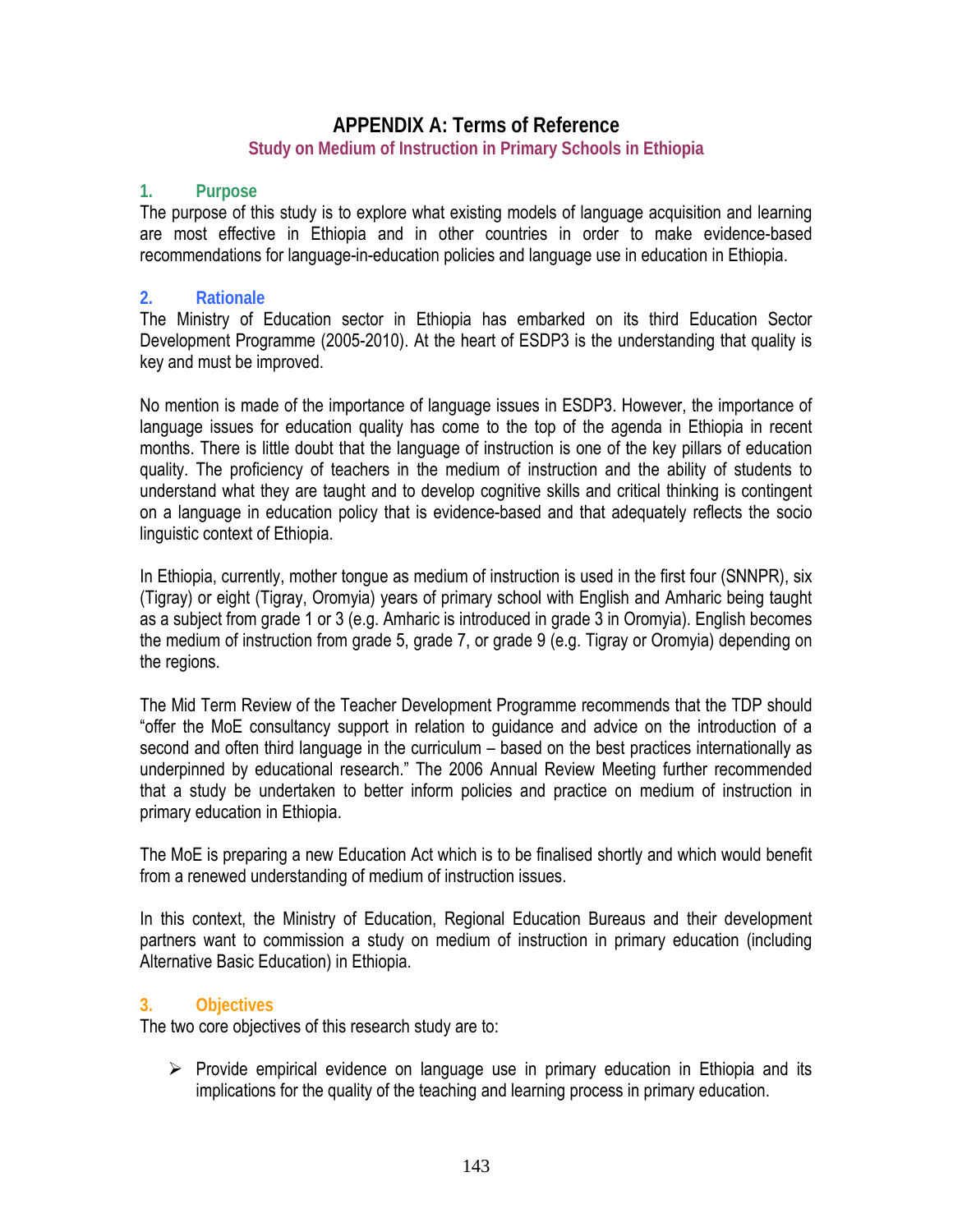$\triangleright$  Make recommendations to the MOE and REBs on the most effective models of language use and possible short term and medium term policy reforms.

### **4. Tasks**

The consultants will:

- $\triangleright$  Provide a clear and historical picture of the rationale for the use of English in primary education in Ethiopia.
- $\triangleright$  On the basis of international experience, provide an overview of most effective strategies in the introduction of second or third language as medium of instruction in primary education.
- $\triangleright$  Map out current policy and practice for language as subject and medium of instruction in primary education (including ABE) in each region in Ethiopia
- $\triangleright$  Identify key language issues with respect to teacher education in Ethiopia
- $\triangleright$  Assess the quality and effectiveness of teacher training in Ethiopia with respect to language of instruction
- $\triangleright$  Assess the effectiveness of the model in each region (possible correlations with efficiency, drop-outs and repetitions, learning outcomes, interaction in class – i.e. student centred vs. teacher-centred methodologies, qualitative impressions, etc.)
- $\triangleright$  Make preliminary assessment of what are the most effective methods for obtaining optimal performance and return on investment.
- ¾ Assess different models of language of instruction across Africa (e.g. Zambia, Tanzania, Burkina Faso, Mali, South Africa, Namibia, Nigeria ) and their relevance to the Ethiopian context
- $\triangleright$  Make recommendations as to:
	- When should English be introduced as a subject and how?
	- \* When should English be introduced as a medium of instruction and how?
	- How long should the mother tongue (or the language that is very close to the mother tongue) be used in primary education in Ethiopia, and how?
	- What reforms should be made with respect to language in:
		- o teacher training (pre-service and in-service)
		- o teaching materials
		- o learning conditions
	- What management models and courses of actions could be recommended to undertake a transition to a new system?
- $\triangleright$  Assess the short term and medium term cost Implications of the recommendations above

# **5. Methodology**

The research study will design a sampling strategy, after which field visits will be made to collect information.

The team will:

- Review key documents (including international references)
- Meet with key stakeholders at the federal level (MOE, ICDR, English Language Improvement Centre, TDP Pooled Fund Partners, MOFED, universities)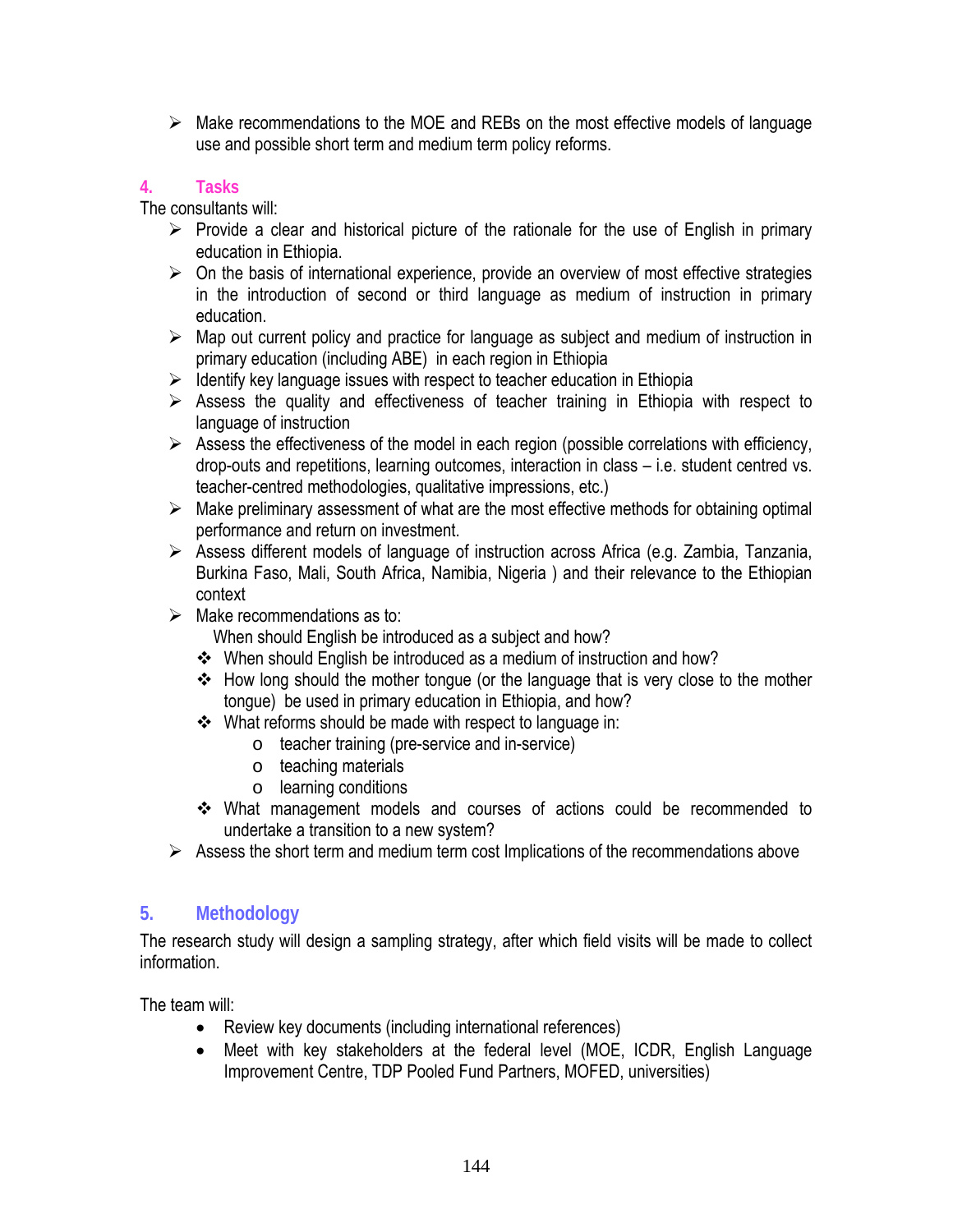- Travel to selected Regions (Oromyia, Tigray, Amhara, SNNPR, Afar and Addis Ababa) and Woredas and visit Regional Education Bureaus, Woreda Education Offices, schools, TTIs/TTCs, universities
- Conduct field interviews with beneficiaries and key stakeholders through semi structured interviewed and focus groups.
- Develop and field questionnaires as necessary
- Organise a workshop to discuss findings and policy implications
- Produce a report
- Prepare a presentation to the MoE and development partners.

### **6. Expected Outputs**

- A report of no more than 40 pages with:
	- o An executive summary stating key findings
	- o A list of recommendations
	- o Important annexes
- A powerpoint presentation covering key findings and recommendations.

### **7. Reporting**

The team will report to the ICDR. [MoE]

**8. Timeframe**

The Research Study should begin in October 2006 in order to coincide with the beginning of the school year. It will be completed by December 2006.

• A full day workshop will be held on 30 November 2006 in Mekelle.

### **9. Consultant Profile**

The evaluation team will consist of 4 people. The team will comprise of one international consultant and one local consultant. [Two international and two national researchers]

The team's skill base must encompass:

- Extensive experience of language and learning policy issues
- Extensive understanding of medium of instruction issues in education in Africa
- Experience of the Ethiopian Education system.
- Knowledge of Ethiopia and familiarity with issues arising from the use of local languages in education.
- Policy analysis and evaluation
- Ability to assess cost implications of different language education models

### **10. Possible Bibliography**

#### **Ethiopia**

- ¾ Bloor, Thomas and Wondwosen Tamrat. 1996. Issues in Ethiopian Language Policy and Education. *Journal of Multilingual and Multicultural Development* 17(5): 321-338.
- $\triangleright$  Griefenow-Mewis, Catherine. 2004. How to Turn Oral African languages into Written Languages? The Somali and Oromo Experience. In: *Making Multilingual Education a Reality for All,* ed. by Joachim F. Pfaffe, 204-211.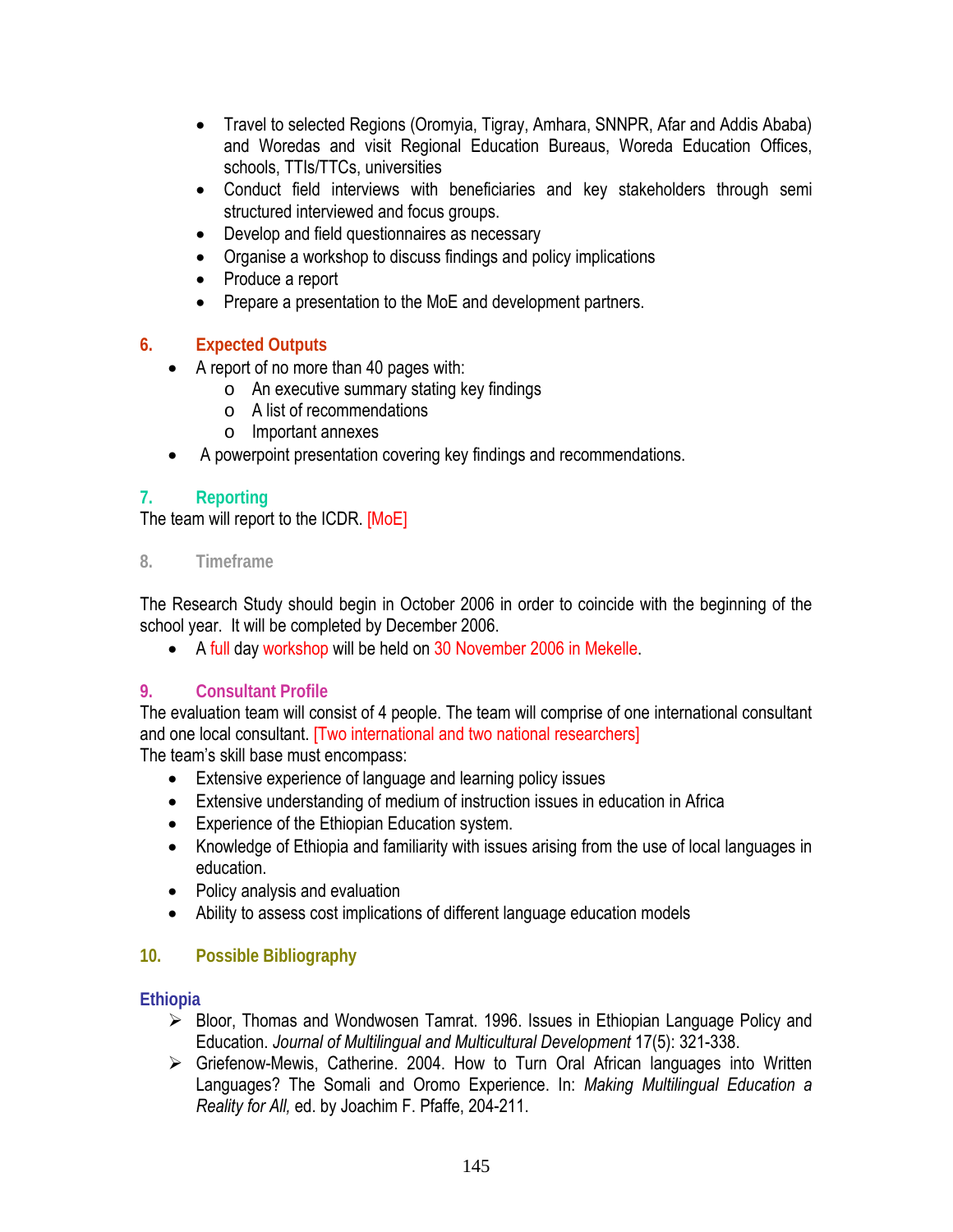- $\triangleright$  Lear, Mark and Etherton, Simon, Basic Education in Ethiopia: English Language Teaching in Grades 5 to 8 - Consultants' Report to the ODA 1996, University of Exeter
- ¾ Mekonnen Alemu Gebreyohannes. 2005. *Socio-cultural and educational implications of using mother tongues as languages of instruction in Ethiopia.* Master thesis. University of Oslo.
- ¾ MoE (Ministry of Education of Ethiopia). 2004. *Education and Training Policy of Ethiopia.*  Addis Ababa. April 1994.
- ¾ MoE (Ministry of Education of Ethiopia)/NOE (National Organization for Examinations). 2001. *Ethiopian Assessment on Grade Eight Students' Achievement.*
- ¾ MoE (Ministry of Education of Ethiopia)/NOE (National Organization for Examinations). 2001. *Ethiopian Assessment on Grade Four Pupils' Achievements*
- ¾ MoE (Ministry of Education of Ethiopia)/NOE (National Organization for Examinations). 2005. *Ethiopian Assessment on Grade Eight Students' Achievement.*
- ¾ MoE (Ministry of Education of Ethiopia)/NOE (National Organization for Examinations). 2005. *Ethiopian Assessment on Grade Four Pupils' Achievements*
- ¾ Nekeman, Marriet. 2005. *Bilingual Education and the Use of Local Languages in Ethiopia, Uganda, and Zambia.* (Unpubl. Master Thesis, University of Amsterdam).

### **Other**

- ¾ ADEA. 1996. The Role of African Languages in Education and Sustainable Development. *ADEA Newsletter* 8.4, Oct-Nov. Association for the Development of Education in Africa (ADEA).
- $\triangleright$  Adegbija, Efurosibina. 2003. Central Language Issues in Literacy and Basic Education: Three Mother Tongue Education Experiments in Nigeria. In: *Towards a Multilingual Culture of Education,* ed. by Adama Ouane,
- ¾ *Alidou, Hassana, Aliou Boly, Birgit Brock-Utne, Yaya Satina, Diallo, Kathleen Heugh, H. Ekkehard Wolff,* Optimizing Learning and Education in Africa – the Language Factor, A Stock-taking Research on Mother Tongue and Bilingual Education in Sub-Saharan Africa, *ADEA 2006*
- ¾ Alidou, Hassana and Mallam Garba Maman. 2003. Assessment and Observations of Experiences of Utilization of African Languages in Basic Education. Working Paper for the ADEA Biennial 2003, Grand Baie, Mauritius, 3 – 6 December 2003.
- ¾ Alidou, Hassana and Ingrid Jung. 2002. Education Language Policies In: Francophone Africa: What have We Learned from Field Experience? In: *Language Policy: Lessons from Global Models*, ed. by Steven Baker, 61-73*.*
- ¾ Bamgbose, Ayo. 2004a. *Language of Instruction Policy and Practice in Africa. w*ww.unesco.org/education/languages\_2005/languageinstruction\_africa.pdf, 20 January 2005.
- ¾ Bamgbose, Ayo. 2000a. *Language and Exclusion: The Consequences of Language Policies in Africa.* Münster, Hamburg, London: LIT.
- ¾ Benson, Carol. 2002. Bilingual Education in Africa: An Exploration of Encouraging Connections between Language and Girls' Schooling. In: *Education – a Way out of Poverty?* (New Education Division Documents; 12), ed. by Mia Melin, 79-94. Stockholm: Sida.
- ¾ Benson, Carol. 2000. The Primary Bilingual Education Experiment in Mozambique, 1993- 1997. *International Journal of Bilingual Education and Bilingualism* 3(3): 149-166.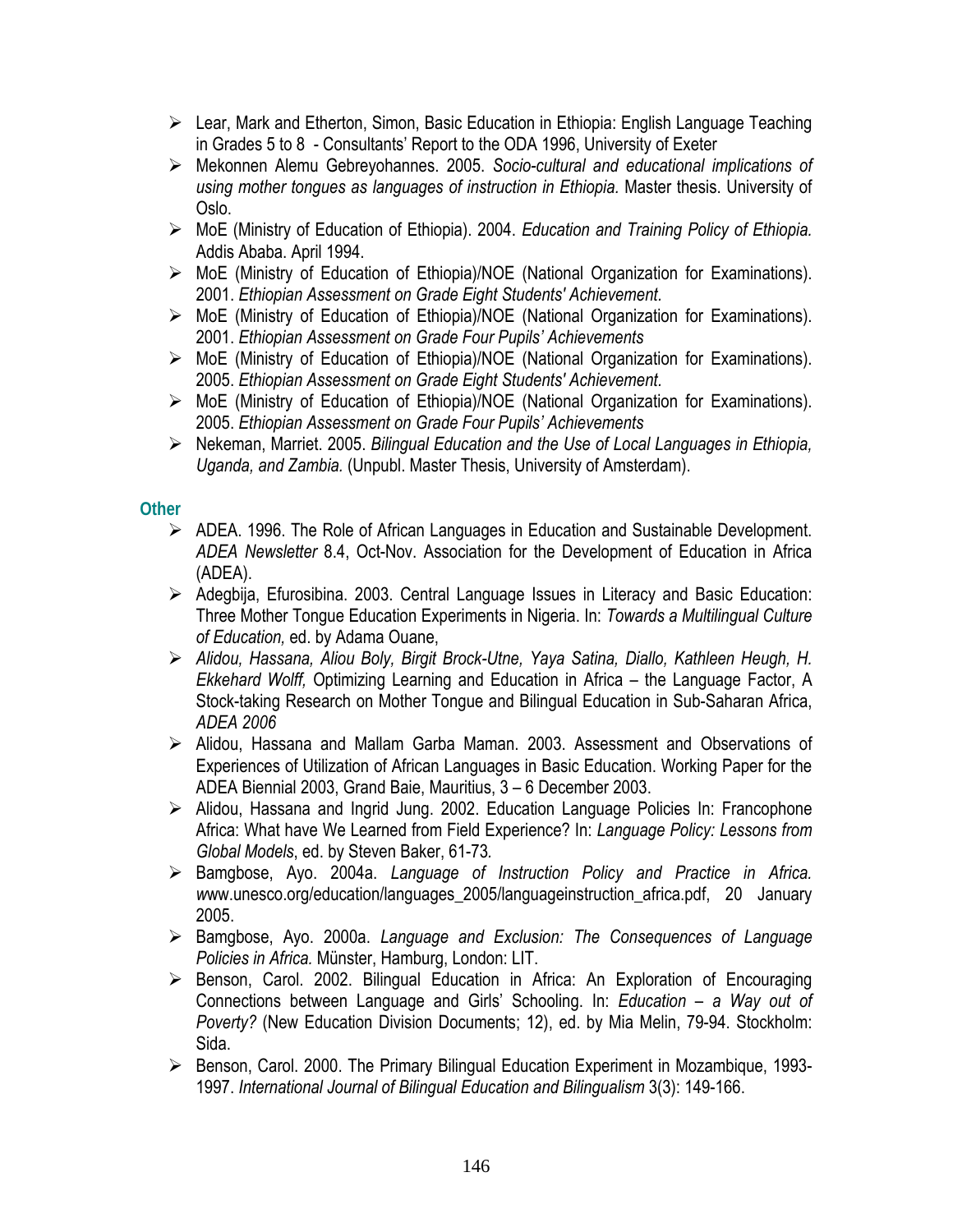- $\triangleright$  Brock-Utne, Birgit. 2005a. Language-in-Education Policies and Practices in Africa with a Special Focus on Tanzania and South Africa – Insights from Research in Progress. In: *Decolonisation, Globalisation, Language in Education*, ed. by Angel M.Y. Lin and Peter
- ¾ Brock-Utne, Birgit, Zubeida Desai, Martha Qorro (eds.). 2004. *Researching the Language of Instruction in Tanzania and South Africa.* Vlaeberg: African Minds.
- ¾ Brock-Utne, Birgit. 1997a. Language of Instruction in Namibian Schools. *International Review of Education* 43(2/3): 241-260.
- ¾ Chilora, Henri. 2000. School Language Policy Research and Practice in Malawi. Paper presented at the Comparative and International Education Conference held at San Antonio, Texas.
- ¾ Collier, Virginia and Wayne Thomas. 2004. The Astounding Effectiveness of Dual Language Education for All. *NABE Journal of Research and Practice*, 2(1) Winter. http://njrp.tamu.edu/2004/PDFs/Collier.pdf, accessed on 15 December 2005.
- ¾ Dutcher, Nadine and Richard Tucker. 1995. *The Use of First and Second Languages in Education. A Review of International Experience.* Pacific Islands Discussion Paper Series Number 1. Washington: The World Bank.
- ¾ Heugh, Kathleen. 2004. Is Multilingual Education Really More Expensive? In: *Making Multilingual Education a Reality for All,* ed. by Joachim F. Pfaffe, 212-233.
- ¾ IDRC. 1997. *Languages of Instruction Policy Implications for Education in Africa.* Working Group on Educational Research and Policy Analyis. ADEA/IDRC.
- ¾ Sampa, Francis. 2005. *Zambia's Primary Reading Programme (PRP): Improving Access and Quality Education in Basic Schools.* (African Experiences – Country Case Studies 4). Paris: ADEA.
- ¾ Sampa, Francis. 2003. Country Case Study: Republic of Zambia. Primary Reading Programme (PRP): Improving Access and Quality Education in Basic Schools. Working Paper for the ADEA Biennial 2003, Grand Baie, Mauritius, 3 – 6 December 2003.
- ¾ UNESCO/BREDA. 1999. *African community Languages and their Uses in Literacy and Education.* Dakar: UNESCO/BREDA.
- ¾ UNIN (United Nations Institute for Namibia). 1981. *Towards a Language Policy for Independent Namibia. English as the Official Language. Perspectives and Strategies.*  Lusaka: UNIN.
- ¾ Williams, Eddie. and H. Mchazime. 1999. Bilingual Literacy: Evidence from Malawi. In: *Proceedings of the first Pan-African Conference on Reading for All on Children's Reading,*  ed. by Seth Manaka, 212-217. Pretoria, South Africa: International Reading Association, READ and UNESCO/DANIDA.
- ¾ World Bank. 2005. In their Own Language … Education for All. *Education Notes.* June 2005.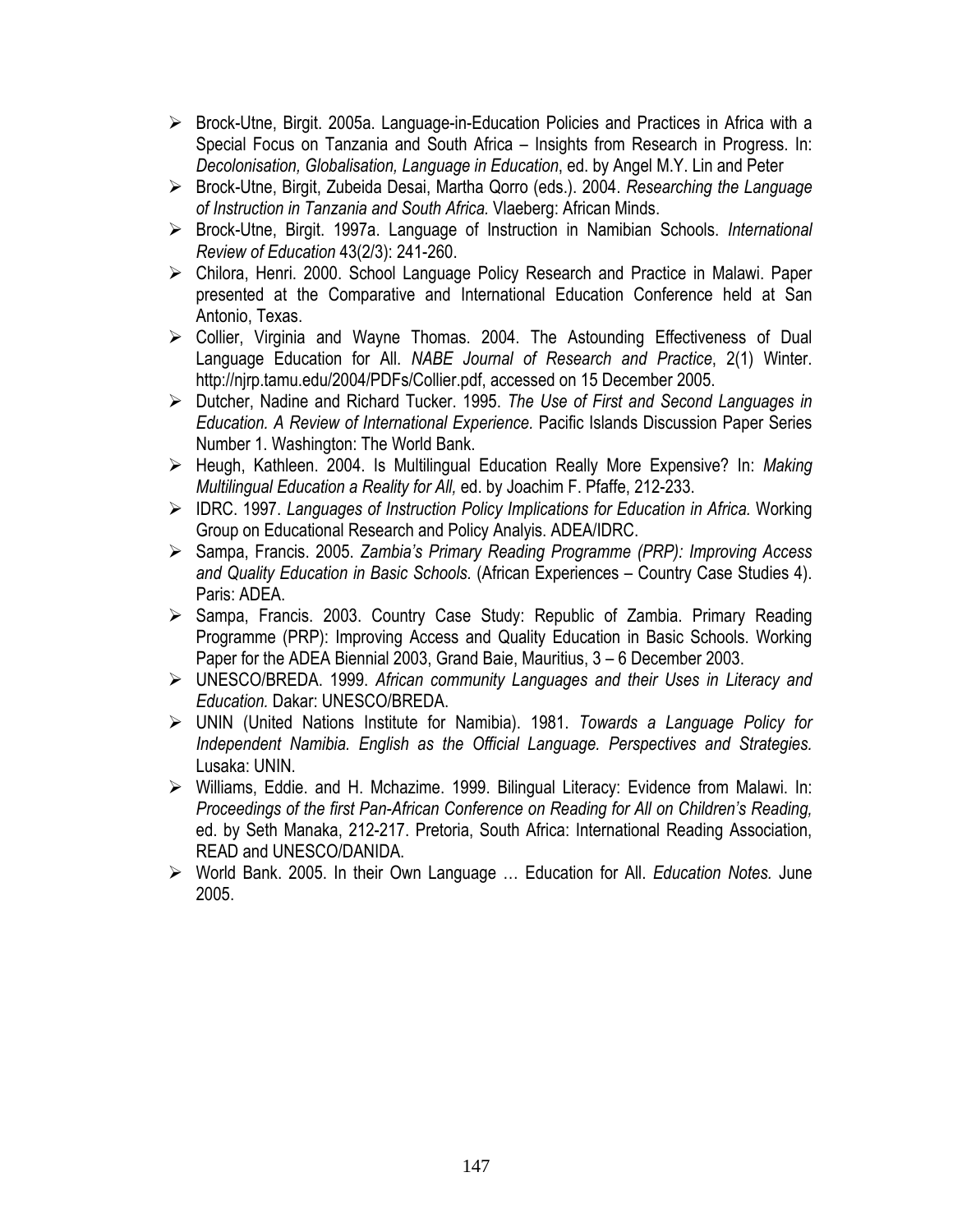| No.             | <b>Name</b>             | <b>Position</b>                     | <b>Institution</b>            |
|-----------------|-------------------------|-------------------------------------|-------------------------------|
|                 |                         |                                     |                               |
|                 | <b>Addis Ababa</b>      |                                     |                               |
| 1               | Fuad Ibrahim            | <b>State Minister</b>               | MoE                           |
| $\overline{2}$  | Yeshitla Mulat          | Head, TDP                           | MoE                           |
| 3               | Mesfin Derash           | Head, ELID                          | MoE                           |
| $\overline{4}$  | <b>Bizuneh Takele</b>   | Coordinator, TDP                    | MoE                           |
| 5               | Pat McLaughlin          | Consultant, ELIP                    | MoE                           |
| 6               | Asmare Deniba           | Expert, ELID                        | MoE                           |
| $\overline{7}$  | <b>Richard Weber</b>    | Consultant, TDP                     | MoE                           |
| 8               | <b>Tizazu Asare</b>     | <b>Programs Department Head</b>     | MoE                           |
| 9               | Ato Tilahun             | <b>ICDR</b>                         | MoE                           |
| 10              | Getnet Mamo             | ICDR, Ethiopian Languages           | MoE                           |
| 11              | Temesgen Gudina         | ICDR, Curriculum Expert             | MoE                           |
| 12              | Berhanu H/Mariam        | ECDR, Curriculum Head               | MoE                           |
| 13              | Zewdu G.Kidan           | <b>NOE</b>                          | MoE                           |
| 14              | Takele G/Kidan          | Manager NOE                         | MoE                           |
| 15              | Asmaru Berihu           | <b>Gender Equity Head</b>           | MoE                           |
| 16              | Laure Beaufils          | Education Advisor, DFID             | <b>British Embassy</b>        |
| 17              | Mieke Vogels            | First Secretary, Education          | Netherlands Embassy           |
| 18              | Workiye Tegegn Biru     | <b>Education Advisor</b>            | <b>Finland Embassy</b>        |
| 19              | <b>Tilahun Workineh</b> | <b>Education Advisor</b>            | Ireland Embassy               |
| 20              | Girma Awgichew          | Ethiopian Languages Rsrch Ctr       | Addis Ababa Univ.             |
| 21              | Wondiwossen Bezabih     | <b>Team Leader</b>                  | <b>Kebele Education Addis</b> |
| 22              | Ato Tadelle             | <b>Education Program Supervisor</b> | Ed. Bureau Addis Ababa        |
| 23              | Aynelem Abebe           | Language Expert                     | Ed. Bureau Addis Ababa        |
| 24              | <b>Wubit Addisu</b>     | Curriculum Devel. Team Leader       | Ed. Bureau Addis Ababa        |
| 25              | Ato Kassahun            | Ed. Program Supervision Head        | Ed. Bureau Addis Ababa        |
| 26              | Hagos Haiw              | <b>Bureau Head</b>                  | Ed. Bureau Addis Ababa        |
| 27              | <b>Tefera Shawul</b>    | Curriculum                          | Ed. Bureau Addis Ababa        |
| 28              | Ayele Fikrie            | <b>Education Dept. Head</b>         | Ed. Bureau Addis Ababa        |
| $\overline{29}$ | Girma Agonafir          | Deputy Bureau Head                  | Ed. Bureau Addis Ababa        |
| 30              | Ato Alemayehu           | Dean                                | Kotebbe CTE                   |
| 31              | Gebre Meskel Girma      | Librarian                           | Kotebbe CTE                   |
| 32              | Mengesha Fantahun       | Head, English Department            | Kotebbe CTE                   |
| 33              | Ato Seifu               | Instructor, English                 | Kotebbe CTE                   |
| 34              | Ato Fisseha             |                                     | Kotebbe CTE                   |
| 35              | Berhanu Belassie        | Vice Dean                           | Kotebbe CTE                   |
| 36              | Alemu Bekilla           | <b>Vice Principal</b>               | <b>Bole Gergi PS</b>          |
| 37              | Rezena Mamo             | School Director                     | Menelik II PS                 |
| 38              | <b>Ralph Siebert</b>    | Director for Language Programs      | SIL Ethiopia                  |
| 39              | Aija-Katrina Ahlberg    | Language Specialist                 | SIL Ethiopia                  |
| 40              | Andreas Neudorf         | Linguist in SNNPR                   | SIL Ethiopia                  |

# **APPENDIX B: List of people consulted**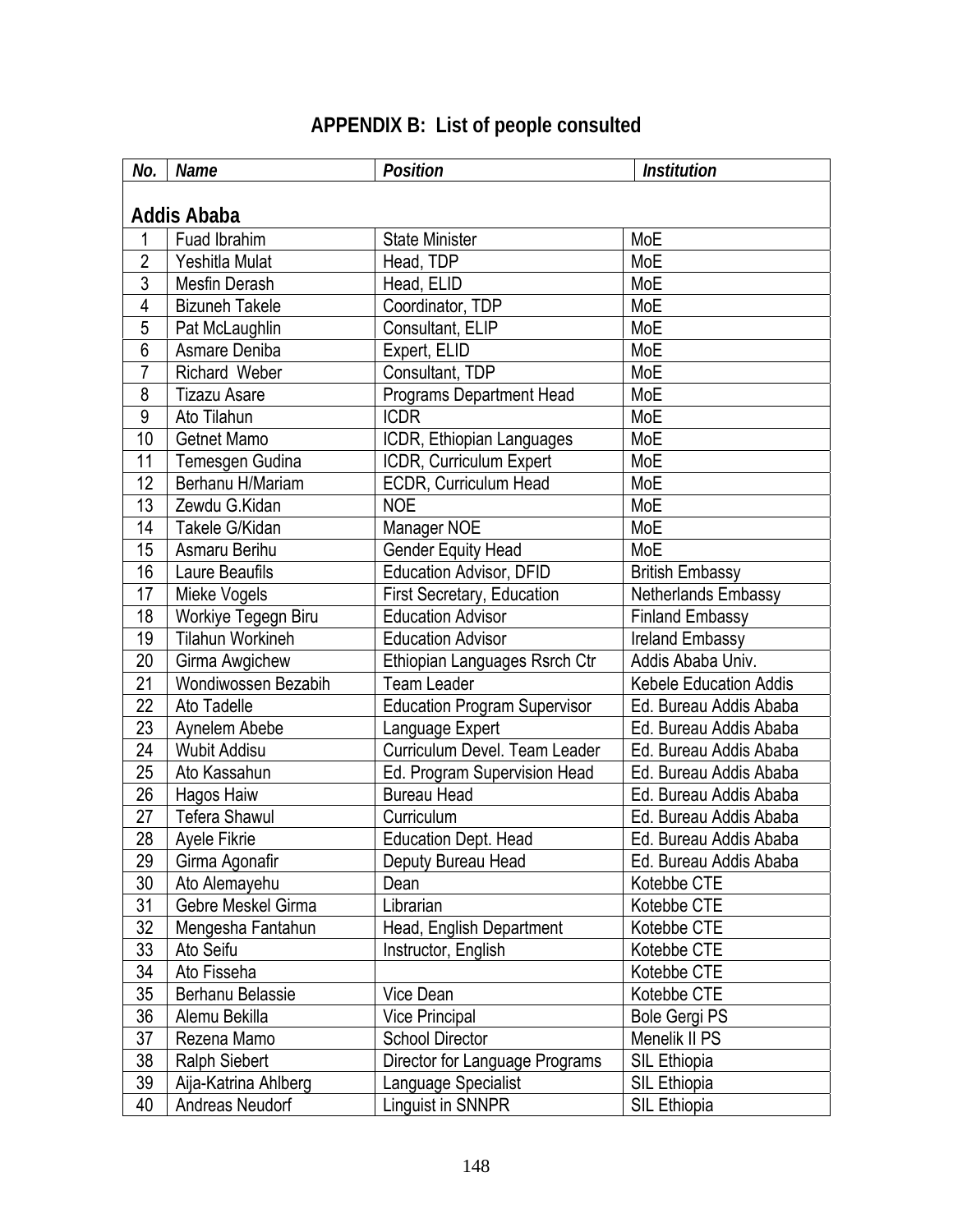| 41 | Mamo Mengesha      | <b>Country Representative</b>  | <b>IFESH Ethiopia</b>    |
|----|--------------------|--------------------------------|--------------------------|
| 42 | <b>Awol Endris</b> | Program Officer, Ed & Training | UNESCO/IICBA             |
| 43 | Tave Assefa        | Research & Pub. Director       | Forum for Social Studies |
| 44 | Alebachew Firmeh   | <b>Textbook Consultant</b>     | MoE/UNDP                 |
| 45 | <b>Andy Smart</b>  | <b>Textbook Consultant</b>     | MoE/UNDP                 |

## **Dire Dawa City**

| <b>Eshetu Shume</b> | <b>Bureau Head</b>        | EB Dire Dawa        |
|---------------------|---------------------------|---------------------|
| Daniel Bekele       | <b>Education Programs</b> | EB Dire Dawa        |
| Tesfa Regea         | Education                 | <b>EB Dire Dawa</b> |
| Amina Mohammod      | Planning                  | <b>EB Dire Dawa</b> |

## **Afar Region**

|    | Hussein Hayder        | Woreda EB Head                             | Fentele Woreda EB    |
|----|-----------------------|--------------------------------------------|----------------------|
| 2  | Mohammed Ousman       | <b>Education Program Head</b>              | Fentele Woreda EB    |
| 3  | Shifran Mammo         | Supervisor                                 | Fentele Woreda EB    |
| 4  | <b>Fekade Chernet</b> | <b>Primary Education Expert</b>            | Fentele Woreda EB    |
| 5  | <b>Tsegay Mulat</b>   | <b>Curiculum &amp; Examinations Expert</b> | Fentele Woreda EB    |
| 6  | <b>Habib Yessuf</b>   | Primary teacher                            | Dudub <sub>PS</sub>  |
|    | Yesuf Hayder          | <b>Community Vice Chair</b>                | Dudub Village        |
| 8  | Ibrahim Ali           | Community elder                            | Dudub Villages       |
| 9  | Zebene Hailu Zerfu    | <b>Vice Director</b>                       | Nemelefen Sr/Prep SS |
| 10 | Memar Tadesse         | Teacher                                    | Nemelefen Sr/Prep SS |
| 11 | Ali Hussen            | Vice Bureau Head                           | <b>REB Afar</b>      |

## **Amhara Region**

|                 | Siraye Esubalew           | Dean                              | Gondar TTC              |
|-----------------|---------------------------|-----------------------------------|-------------------------|
| $\overline{2}$  | Ayelign Shiferaw          | Director                          | <b>Tsion Seguage PS</b> |
| 3               | Ayehu Dersu               | Teacher                           | <b>Tsion Seguage PS</b> |
| 4               | Ahmed Legges              | Teacher                           | Enfraz PS               |
| 5               | Getnet Demmissie          | <b>Cluster Schools Supervisor</b> | Enfraz PS               |
| 6               | Desalegn Taye             | <b>Director</b>                   | Tana Haik SS            |
| $\overline{7}$  | Nayzgi Kidane             | <b>Vice Director</b>              | Tana Haik SS            |
| 8               | Mulu Sewagegn             | Teacher                           | Tana Haik SS            |
| 9               | <b>Berhanu Dessie</b>     | Teacher                           | Tana Haik SS            |
| 10 <sup>1</sup> | Yeshialem Lemma           | Teacher                           | Tana Haik SS            |
| 11              | Wubneh Taye               | Teacher                           | Tana Haik SS            |
| 12              | <b>Tafere Mulualem</b>    | Teacher                           | Tana Haik SS            |
| 13              | Abebe Negash              | <b>Director</b>                   | Serse Dingel PS         |
| 14              | Dagnaw Alem               | Director                          | Sab Sinet PS            |
| 15 <sup>2</sup> | Fanta Moges               | Vice Head, Region Ed. Bureau      | <b>REB Amhara</b>       |
| 16              | Ato Eyasu                 | <b>ELIP Coordinator</b>           | <b>REB Amhara</b>       |
| 17              | <b>Tewdros Shewareget</b> | Head, Ed. Capacity Building       | <b>REB Amhara</b>       |
| 18              | <b>Ayele Fikre</b>        | Curriculum                        | <b>REB Amhara</b>       |
|                 |                           |                                   |                         |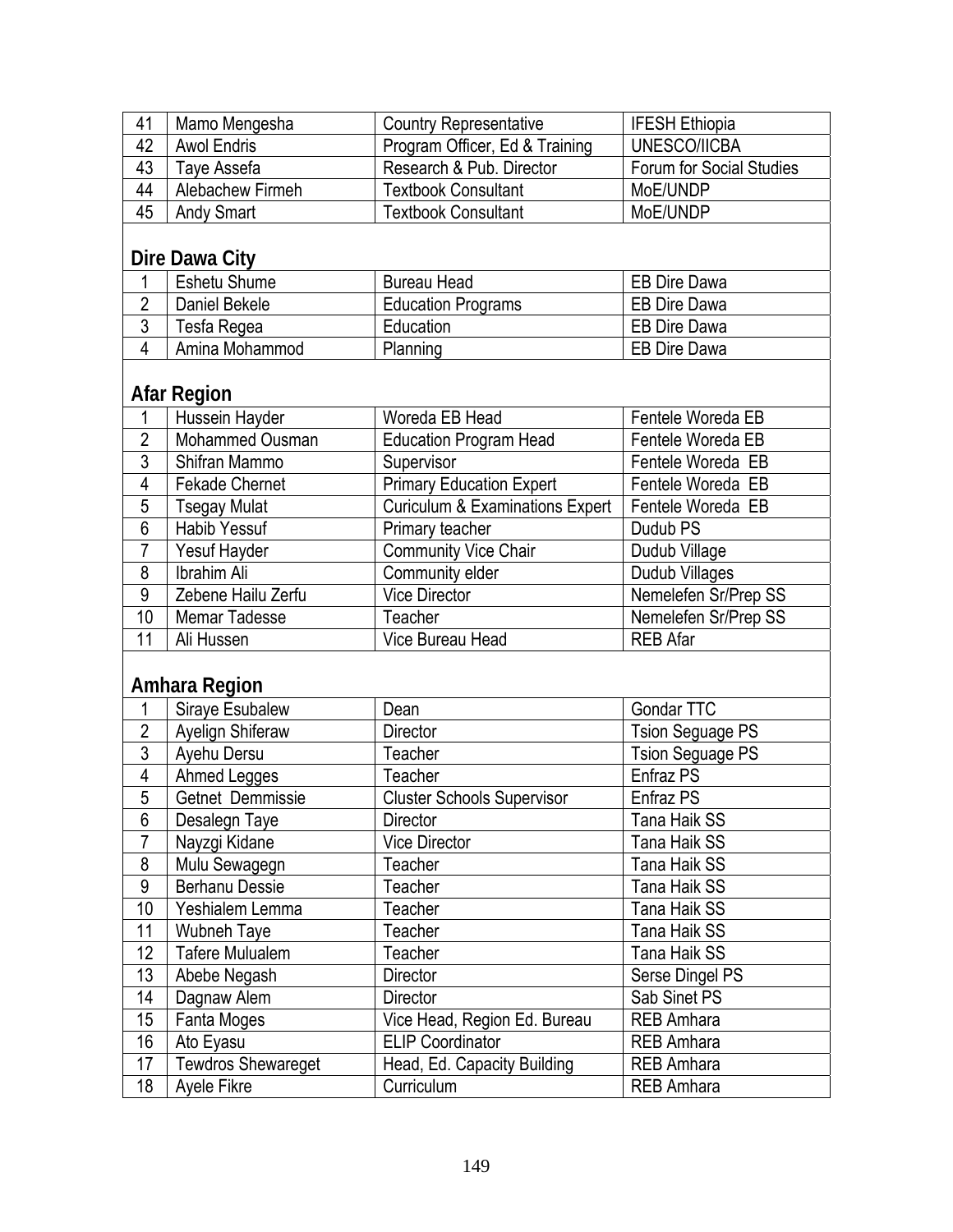| 19             | Takele Gikidan                  | Former Dept Head, REB Amhara      | (Now MoE)                    |  |
|----------------|---------------------------------|-----------------------------------|------------------------------|--|
|                | <b>Benishangul Gumuz Region</b> |                                   |                              |  |
| 1              | Habtamu Hika                    | <b>Bureau Head</b>                | <b>REB Benishangul Gumuz</b> |  |
| $\overline{2}$ | Mulugeta Deressa                | Ed. Programs Head                 | <b>REB Benishangul Gumuz</b> |  |
|                |                                 |                                   |                              |  |
|                | <b>Gambella Region</b>          |                                   |                              |  |
| 1              | Omod Oman                       | Programs/Supervision Head         | <b>REB Gambella</b>          |  |
| $\overline{2}$ | Ager Eshetu                     | Curriculum Dept. Head             | <b>REB Gambella</b>          |  |
| $\overline{3}$ | Melaku Meshesha                 | Research Team Member              | <b>REB Gambella</b>          |  |
| 4              | Pol Tut                         | <b>Bureau Head</b>                | <b>REB Gambella</b>          |  |
| 5              | Ato Asebe                       | Instructor                        | Gambella TTC                 |  |
| $\overline{6}$ | Ato Pol                         | Instructor                        | Gambella TTC                 |  |
| 7              | Ato Pok                         | Instructor                        | Gambella TTC                 |  |
| 8              | Ato Chol                        | Instructor                        | Gambella TTC                 |  |
| 9              | Ato Kalkidan                    | Instructor                        | Gambella TTC                 |  |
| 10             | Ato Berhane                     | Instructor                        | Gambella TTC                 |  |
| 11             | Ato Samuel                      | Instructor                        | Gambella TTC                 |  |
| 12             | Ato Seife                       | Instructor                        | Gambella TTC                 |  |
| 13             | <b>Shimelis Derese</b>          | Director                          | Dalcoch PS                   |  |
| 14             | Bedlu Gugsa                     | <b>Director</b>                   | <b>Wibur PS</b>              |  |
| 15             |                                 | <b>Director</b>                   | Gambella SS                  |  |
| 16             |                                 | Representative                    | Women's Affairs Bureau       |  |
|                |                                 |                                   |                              |  |
|                | Harari Region                   |                                   |                              |  |
| 1              | Zerihun Tefera                  | Prog/Supervision Dpty Head        | <b>REB Harari</b>            |  |
| $\overline{2}$ | Moges Teshome                   | <b>Curriculum Head</b>            | <b>REB Harari</b>            |  |
| $\overline{3}$ | Selhadin Bekri                  | <b>ELIP Coordinator</b>           | <b>REB Harari</b>            |  |
| $\overline{4}$ | Afendi Abdulwasi                | <b>Education Sector Head</b>      | <b>REB Harari</b>            |  |
| $\overline{5}$ | Kemal Ibrahim                   | Curriculum Dept. Head             | <b>REB Harari</b>            |  |
| $\overline{6}$ | Abay Abebe                      | Deputy Director                   | Ras Mekonnen PS              |  |
| 7              | Mehammed Abdulahi               | Director                          | Mana Burmesaa PS             |  |
| 8              | Elias Juned                     | <b>Deputy Director</b>            | Gey Mederesa PS              |  |
| 9              | Mesfin Kebede                   | <b>TDP Coordinator &amp; Dean</b> | Harar TTC                    |  |
| 10             | Molla Nuru                      | Head, English Dep.                | Harar TTC                    |  |
| 11             | Adem Ousman                     | <b>Head, Social Sciences</b>      | Harar TTC                    |  |
| 12             | Sultan Aboli                    | Head, Admin & Finance /           | Harar TTC                    |  |
|                |                                 | Instructor, HPE                   |                              |  |
| 13             | Abebe Desalegn                  | Instructor, English               | Harar TTC                    |  |
| 14             | <b>Hiwot Tefera</b>             | Instructor, English               | Harar TTC                    |  |
| 15             | Alemayehu Assefa                | Instructor, HPE                   | Harar TTC                    |  |
| 16             | Assefa Tsige                    | Instructor, Mathematics           | Harar TTC                    |  |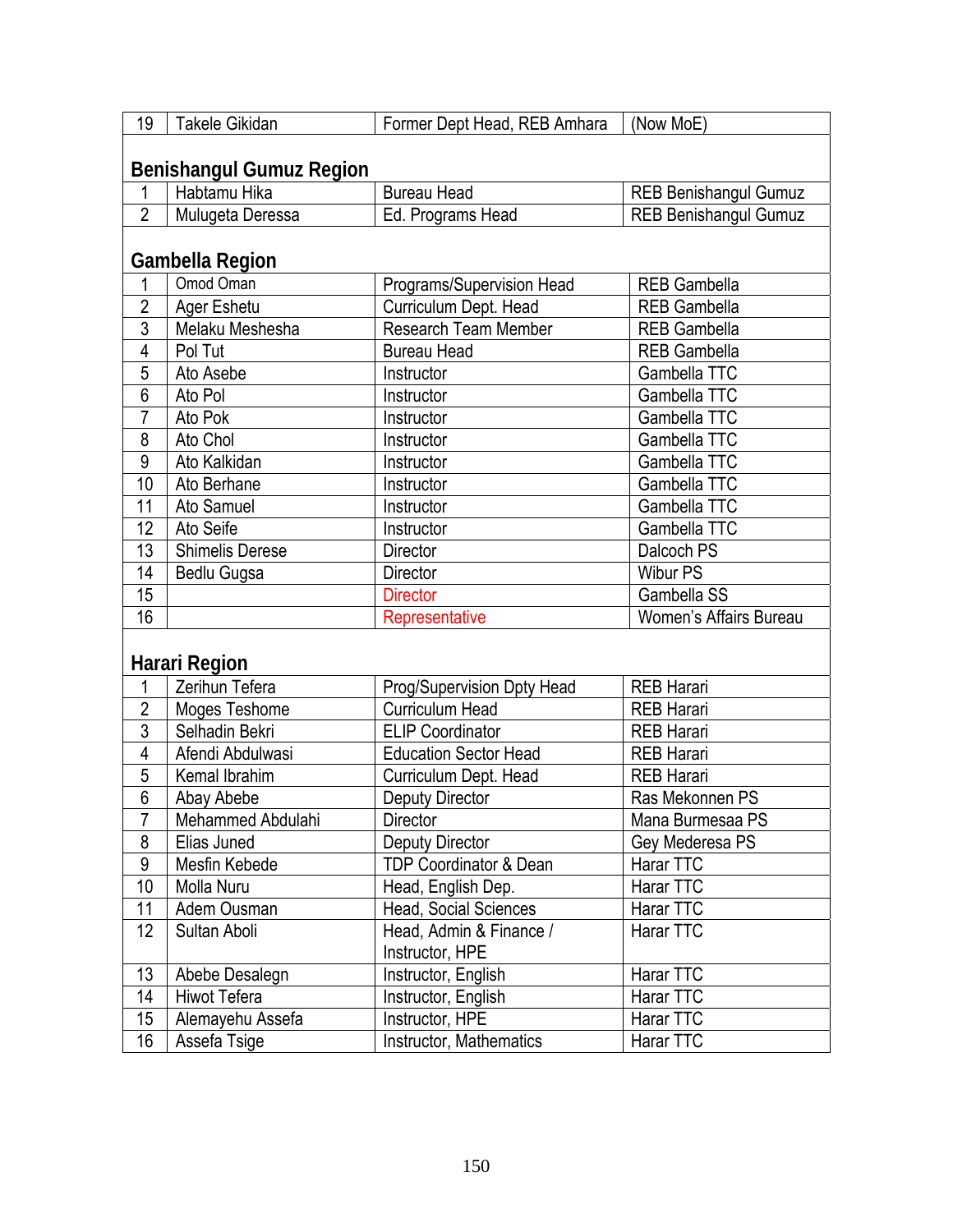|                 | Oromiya Region                |                                     |                              |
|-----------------|-------------------------------|-------------------------------------|------------------------------|
| 1               | Mulugeta Adera                | Curriculum Dept., Languages         | <b>REB Oromiya</b>           |
| $\overline{2}$  | <b>Tadesse Duressa</b>        | Curriculum Dept.                    | <b>REB Oromiya</b>           |
| $\overline{3}$  | G/Michael Abomsa              | Supervision Dept.                   | <b>REB Oromiya</b>           |
| 4               | Abebayehu Demissie            | <b>Training Dept.</b>               | <b>REB Oromiya</b>           |
| $\overline{5}$  | Hassan Wakeyo                 | <b>Public Relations</b>             | <b>REB</b> Oromiya           |
| $\overline{6}$  | Dereje Asfaw                  | <b>Bureau Head</b>                  | <b>REB Oromiya</b>           |
| $\overline{7}$  | Abishu Birru                  | Ed. Program Superversion Head       | <b>REB Oromiya</b>           |
| 8               | <b>Workneh Tolu</b>           | Curriculum Dept. Head               | <b>REB Oromiya</b>           |
| $\overline{9}$  | <b>Takele Kebede</b>          | President                           | <b>ORTA Teachers' Assoc.</b> |
| 10              | Jeylan Aman Tura              | Academic Vice Dean                  | Adama TTC                    |
| 11              | Guta Ibsa                     |                                     | Adama City Zonal EB          |
| 12              | Barrecha Chimidi              | <b>Teacher Supervisor</b>           | Adama Rural Woreda EB        |
| 13              | Kassim Leba                   | <b>Director</b>                     | Tadecha Haadhessa PS         |
| 14              | W/rit Kumashii                | Primary teacher gr. 1               | Gosu Quara PS                |
| 15              | Temesgen Hundumaa             | <b>Director</b>                     | Altufa PS                    |
| 16              | Siraj Adem                    | Woreda EB Head                      | Assebe Teferi Zuria EB       |
| 17              | Ato Fikadu                    | <b>Education Supervision Expert</b> | W. Shoa Zonal EB             |
| 18              | <b>Belete Haile Sellassie</b> | <b>Education Team Leader</b>        | W. Shoa Zonal EB             |
| 19              | Fiqaaduuth Giyoorgis          |                                     | Ambo Zonal EB                |
| 20              | Dejene Abebe                  | <b>Education Expert</b>             | Ambo Woreda EB               |
| $\overline{21}$ | <b>Messeret Dinku</b>         | <b>Deputy Director</b>              | Mana Burmasa PS              |
| 22              | Abebe Eshetu                  | <b>Unit Leader</b>                  | Mana Burmasa PS              |
| 23              | Dawit Dereje                  | Dean                                | MicroBusiness Private Coll.  |
| $\overline{24}$ | <b>Addisu Asfaw</b>           | Academic Director                   | MicroBusiness Private Coll.  |
| 25              | Abera Tilahun                 | Dean/owner                          | MicroBusiness Private Coll.  |
|                 | <b>SNNPR Region</b>           |                                     |                              |
| 1               | Fisseha Hariso                | Curriculum Dept. Head               | <b>REB SNNPR</b>             |
| $\overline{2}$  | <b>Tadesse Woldie</b>         | <b>Curriculum Team Leader</b>       | <b>REB SNNPR</b>             |
| 3               | Getu Kamiso                   | Language Expert                     | <b>REB SNNPR</b>             |
| 4               | Sani Detamo                   | Natural Sc. & Social Sc. Expert     | <b>REB SNNPR</b>             |
| $\overline{5}$  | <b>Teshome Haile</b>          | Aesthetics & HPE Expert             | <b>REB SNNPR</b>             |
| 6               | <b>Tassew Gizaw</b>           | <b>Education Research Expert</b>    | <b>REB SNNPR</b>             |
| $\overline{7}$  | Hassen Abdu                   | <b>Bureau Head</b>                  | <b>REB SNNPR</b>             |
| 8               | Belayou Amha                  | Curriculum Dept.                    | <b>REB SNNPR</b>             |
| $\overline{9}$  | Paulos Rike                   | Vice Dean, Academic & Rsrch         | Awassa TTC                   |
| 10              | Taye Seifu                    | Dean                                | Arba Minch TTC               |
| 11              | Samuel Amenu                  | Director                            | Gameto Gale PS               |
| 12              | <b>Tesfaye Taddesse</b>       | Director                            | Dilla Aferara PS             |
| 13              | Fekadu Tsegaye                | <b>English Teacher</b>              | Dilla Aferara PS             |
| 14              | Abebe Fuka                    | Math Teacher                        | Dilla Aferara PS             |
| 15              | Hiwot Romseged                | Social Studies Teacher              | Dilla Aferara PS             |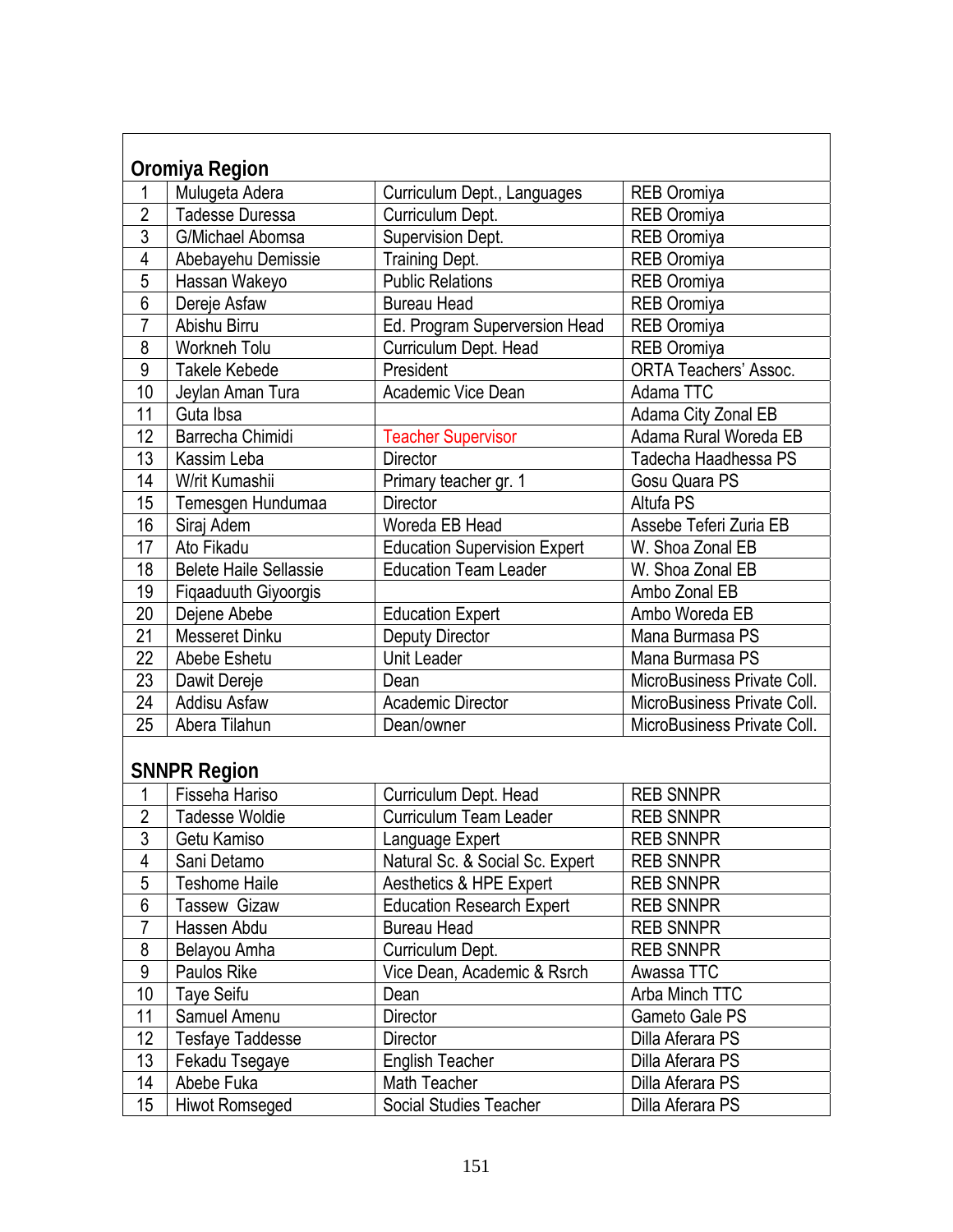| 16              | Sintayehu Hailu         | Head, Natural Sciences               | Chuchu PS            |  |
|-----------------|-------------------------|--------------------------------------|----------------------|--|
| 17              | Tibebu Bizuayehu        | Gede'uffa Teacher                    | Chuchu PS            |  |
| 18              | Etagegn W. Mariam       | Language Teacher                     | Chuchu PS            |  |
| 19              | Toma Andebo             | <b>Civic Education Teacher</b>       | Chuchu PS            |  |
| 20              | Mesay Dido              | Social Studies Teacher               | Chuchu PS            |  |
| 21              | <b>Ghidey Fisseha</b>   | Teacher                              | Kokate PS            |  |
| 22              | Silas Cheito            | Teacher                              | Kokate PS            |  |
| 23              | Abebayoh Gade           | Teacher                              | Kokate PS            |  |
| 24              | Elias Malia             | Teacher                              | Kokate PS            |  |
| 25              | Abebech Bukotu          | Teacher                              | <b>Kokate PS</b>     |  |
| 26              | Adenk Legesse           | Teacher                              | Kokate PS            |  |
| 27              | Tilahun Kassa           | Teacher                              | Kokate PS            |  |
| 28              | Merdikos Mena           | Director                             | Kokate PS            |  |
| 29              | Basa Tuchu              | PTA, Board Member                    | Kokate PS            |  |
| 30              | Dawit Derbe             | PTA, Chair                           | Kokate PS            |  |
| 31              | W/ro. Abyot Habtamu     | <b>Director</b>                      | Kola Shara PS        |  |
| 32              | Esayas Ayele            | Department Head                      | Kola Shara PS        |  |
| 33              | Zelalem Belehu          | Department Head                      | Kola Shara PS        |  |
| 34              | Zinash Tezzena          | Teacher                              | Kola Shara PS        |  |
| 35 <sub>2</sub> | <b>Taddesse Tesfaye</b> | Department Head                      | Kola Shara PS        |  |
| $\overline{36}$ | Alemitu Belta           | Math Teacher                         | Kola Shara PS        |  |
| $\overline{37}$ | Siraw G. Medhin         | <b>Physics Teacher</b>               | Kola Shara PS        |  |
| 38              | Bancha Wante            | PS Supervisor                        | Sodo Urban EB        |  |
| 39              | <b>Belayneh Gitore</b>  | <b>PS Supervisor</b>                 | Sodo Urban EB        |  |
| 40              | Melesse Berhane         | PS Supervisor                        | Sodo Urban EB        |  |
| 41              | Shambel Shagne          | Zone Education Bureau Head           | Gamo Gofa Zonal EB   |  |
| 42              | <b>Bisrat Bushkara</b>  | <b>Supervision Expert</b>            | Gamo Gofa Zonal EB   |  |
| 43              | Girma Nigatu            | <b>Education Program Coordinator</b> | Gamo Gofa Zonal EB   |  |
| 44              | Timotwos Tibebu         | Curriculum & Ed. Input Coord.        | Gamo Gofa Zonal EB   |  |
| 45              | Bezabih Bariza          | Department Head                      | Arba Minch Woreda EB |  |
| 46              | <b>Titos Kuche</b>      | Supervision Head                     | Arba Minch Woreda EB |  |
| 47              | Alemayehu Leggesse      | Supervisor                           | Arba Minch Woreda EB |  |
| 48              | <b>Tadele Shewa</b>     | Supervisor                           | Arba Minch Woreda EB |  |
| 49              | Amsalu Asha             | Director                             | Lante PS             |  |
| 50              | Yacob Angelo            | <b>Vice Director</b>                 | Lante PS             |  |
| 51              | Tadesse Alemu           | Director                             | Chamo PS             |  |
| 52              | Nigussie Tekle Haimanot | <b>Vice Director</b>                 | Chamo PS             |  |
| 53              | Kassech Beyene          | <b>English Teacher</b>               | Chamo PS             |  |
| 54              | <b>Teferi Asnake</b>    | <b>English Teacher</b>               | Chamo PS             |  |
| 55              | Alraris Alemayehu       | Amharic Teacher                      | Chamo PS             |  |
| 56              | Gezahegn Mitiku         | Civics & EE Teacher                  | Chamo PS             |  |
|                 | Somali Region           |                                      |                      |  |

|  | Abdul<br>Fetah | Education Head          | Somali<br>◝∟◡ |
|--|----------------|-------------------------|---------------|
|  | Aboye Demissew | <b>Education Expert</b> | Somali<br>◝∟◡ |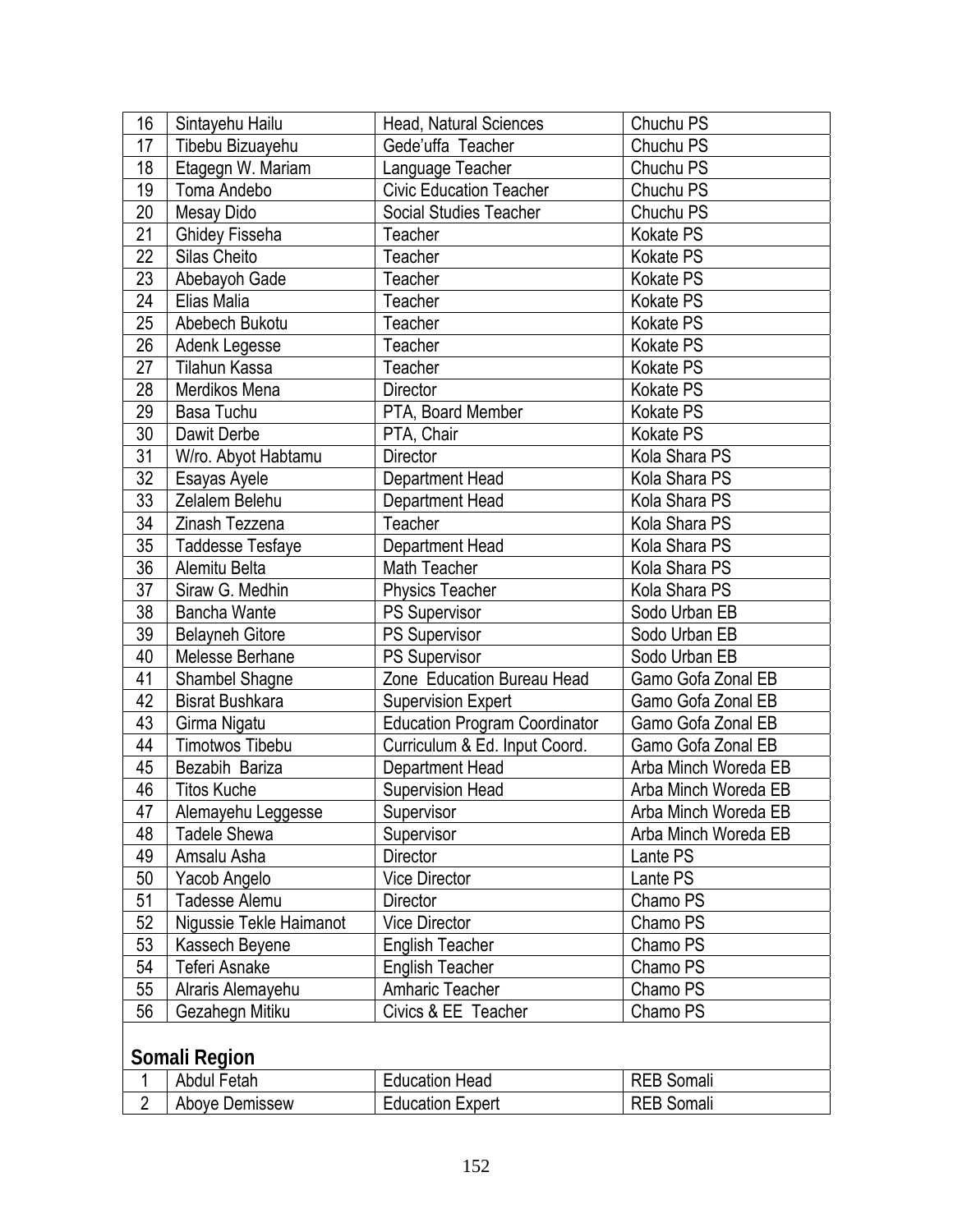| 3  | Ahmed Hassen          | <b>Educational Programs Head</b> | <b>REB Somali</b> |
|----|-----------------------|----------------------------------|-------------------|
| 4  | Abdulahi Seid (Elimi) | <b>Cuuriculum Head</b>           | <b>REB Somali</b> |
| 5  | Mohammed Awel         | <b>Education Supervision</b>     | <b>REB Somali</b> |
| 6  | Fatumo Mohammed       | Education                        | <b>REB Somali</b> |
| 7  | Tilahun Zewdie        | <b>Bureau Head</b>               | <b>REB Somali</b> |
| 8  | Nimacan Arab          | <b>Director</b>                  | Hussein Gire PS   |
| 9  | Kindie Gebeyehu       | <b>Deputy Director</b>           | Hussein Gire PS   |
| 10 | Abayneh Wendimu(Abas) | <b>Director</b>                  | Jijiga SS         |
| 11 | <b>Werkineh Tamir</b> | Deputy Director                  | Jijiga SS         |
| 12 | Hamud Phile           | PTA Chair / Member, Regional     | Jijiga SS         |
|    |                       | Parliament                       |                   |
| 13 | Mohammed Bandey       | <b>PTA Member</b>                | Jijiga SS         |
| 14 | Azeb Abebe            | PTA Member                       | Jijiga SS         |

# **Tigray Region**

| 1              | Ato Hadish                    | Programming and Planning Head | <b>REB Tigray</b>   |
|----------------|-------------------------------|-------------------------------|---------------------|
| $\overline{2}$ | Alemseged Haddis              | Supervision                   | <b>REB Tigray</b>   |
| $\overline{3}$ | Mekonnen Mohammed             | Language Expert, Curriculum   | <b>REB Tigray</b>   |
| 4              | Desta Abera                   | Vice Bureau Head              | <b>REB Tigray</b>   |
| $\overline{5}$ | Tadesse Kamsay                | Curriculum Dept.              | <b>REB Tigray</b>   |
| 6              | Welde Sellassie Mehari        | Director                      | Kisanet PS, Mekelle |
| $\overline{7}$ | Kebede Amsalu                 | <b>Civics Teacher</b>         | Kisanet PS, Mekelle |
| 8              | <b>Aster Gebre Michael</b>    | English Teacher, 1st cycle    | Kisanet PS, Mekelle |
| 9              | Tadesse Adella                | <b>English Teacher</b>        | Kisanet PS, Mekelle |
| 10             | Lemlem Asmerom                | <b>English Teacher</b>        | Kisanet PS, Mekelle |
| 11             | Kassahun mehari               | <b>Biology Teacher</b>        | Kisanet PS, Mekelle |
| 12             | Kessela Tareke                | <b>Director</b>               | Aider SS, Mekelle   |
| 13             | Desu Aynalem                  | Head, Chemistry Dept.         | Aider SS, Mekelle   |
| 14             | <b>Tesfaye Gebre Yohannes</b> | Head, Civics                  | Aider SS, Mekelle   |
| 15             | Assefa Alemseged              | Head, Biology                 | Aider SS, Mekelle   |
| 16             | Weldu Tsegay                  | Head, Physics                 | Aider SS, Mekelle   |
| 17             | <b>Tsige Yifter</b>           | Head, English                 | Aider SS, Mekelle   |
| 18             | Melaku Tewodros               | Mekelle Zonal EB Head         | Mekelle Zonal EB    |
| 19             | Gebre Eyesus Mesfin           | Director, PTA Chair Person    | Emba Mamo PS, Kuha  |
| 20             | Mulu Hailu                    | Teacher, PTA Member           | Emba Mamo PS, Kuha  |
| 21             | Teka Teshome                  | PTA Member                    | Emba Mamo PS, Kuha  |
| 22             | Haile Hagos                   | <b>PTA Member</b>             | Emba Mamo PS, Kuha  |
| 23             | Molla Shumuye                 | <b>PTA Member</b>             | Emba Mamo PS, Kuha  |
| 24             | Luel Kidane                   | Vice Dean, Admin. & Devel.    | Mekelle TTC         |
| 25             | Ahmed Reja                    | Dean                          | Mekelle TTC         |
| 26             | Fisseha Welde Gebriel         | Lailai Maichew Woreda Head    | Woreda EB, Axum     |
| 27             | Tesfa Alem Gebre Mariam       | Director                      | Mahbere Doge PS     |
| 28             | Mekonnen Tilahun Teffera      | Deputy Director               | Mahbere Doge PS     |
| 29             | Awetahegn Arefayne            | <b>English Teacher</b>        | Mahbere Doge PS     |
| 30             | Assefa Araya                  | Director                      | Zorat PS, Axum      |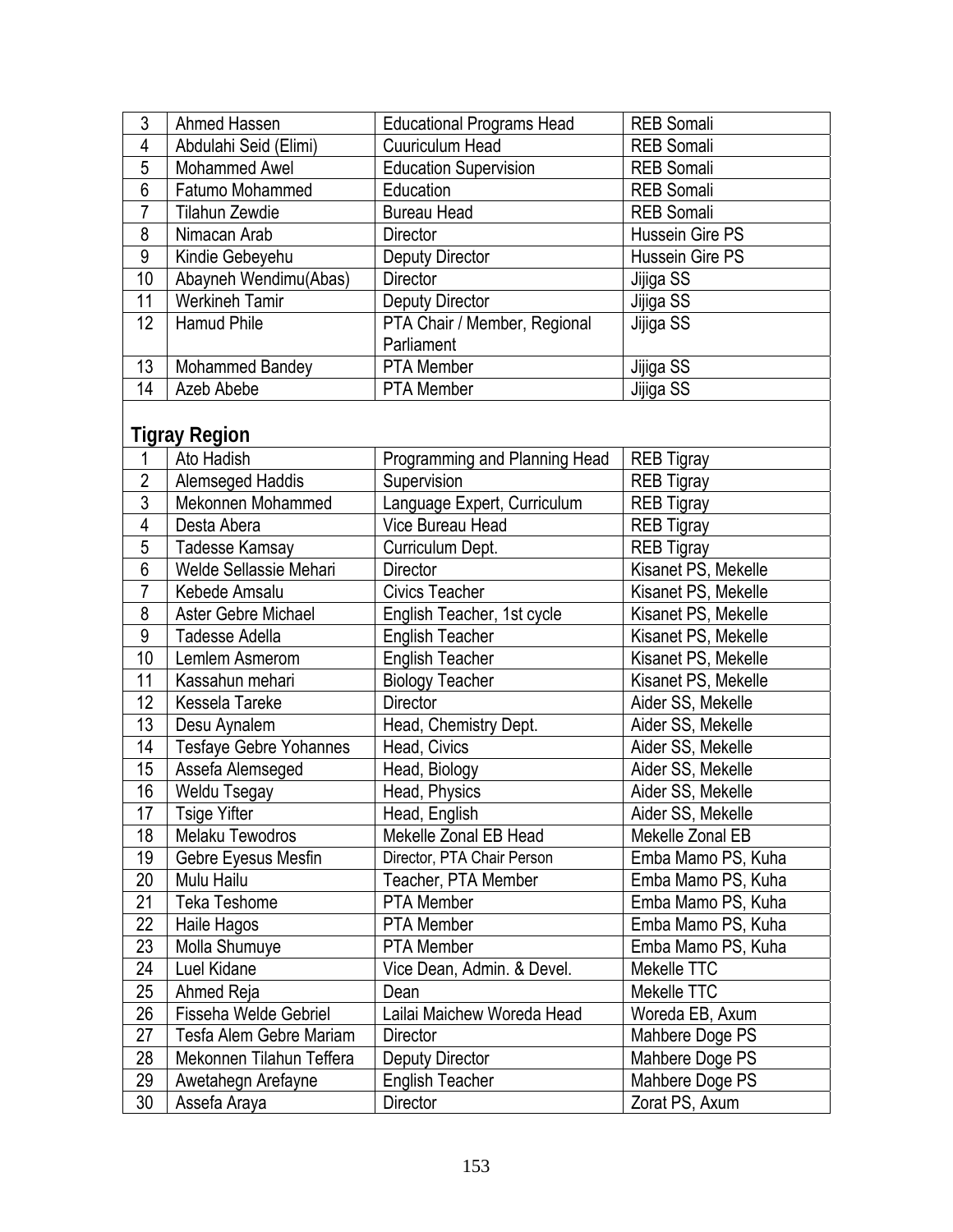| 31 | Atsede Zeru              | <b>Deputy Director</b>            | Zorat PS                 |
|----|--------------------------|-----------------------------------|--------------------------|
| 32 | Niguse Sahle             | Personel                          | Lailai Maichew Woreda EB |
| 33 | Godefa Berhe             | Student, at Practicum, N. Science | Zorat PS (Abi-Adi TTC)   |
| 34 | <b>Berhane Teklu</b>     | Practicum Student, Math           | Zorat PS (Abi-Adi TTC)   |
| 35 | <b>Efrem Girmay</b>      | Practicum Student, Civics         | Zorat PS (Abi-Adi TTC)   |
| 36 | Tekle Weini Haielom      | Practicum Student, English        | Zorat PS (Abi-Adi TTC)   |
| 37 | Senait Yigzaw            | Practicum Student, English        | Zorat PS (Abi-Adi TTC)   |
| 38 | <b>Gizachew Belay</b>    | Vice Academic Dean                | Adwa TTC                 |
| 39 | Berhan Teka              | Instructor, Civics                | Adwa TTC                 |
| 40 | Berhanu Ghidey           | Instructor, Pedagogy              | Adwa TTC                 |
| 41 | Yonas Mamo               | Instructor, English, Head         | Adwa TTC                 |
| 42 | <b>Berhe Taffere</b>     | Instructor, English, ELIP         | Adwa TTC                 |
| 43 | Gebre Tensae Berhe       | Instructor, History               | Adwa TTC                 |
| 44 | Ashenafi Gebre Giorgis   | Instructor, Amharic               | Adwa TTC                 |
| 45 | Alemnesh Gebre Sellassie | Ed. Capacity Building Head        | Adwa Zuria EB            |
| 46 | Hagos Weldu              | <b>PS Supervisor</b>              | Adwa Zuria EB            |
| 47 | Zafu Gebre Medhin        | <b>Director</b>                   | <b>Ouna Meraed PS</b>    |
| 48 | Gebre Egziabher T. Tsion | Teacher                           | <b>Ouna Meraed PS</b>    |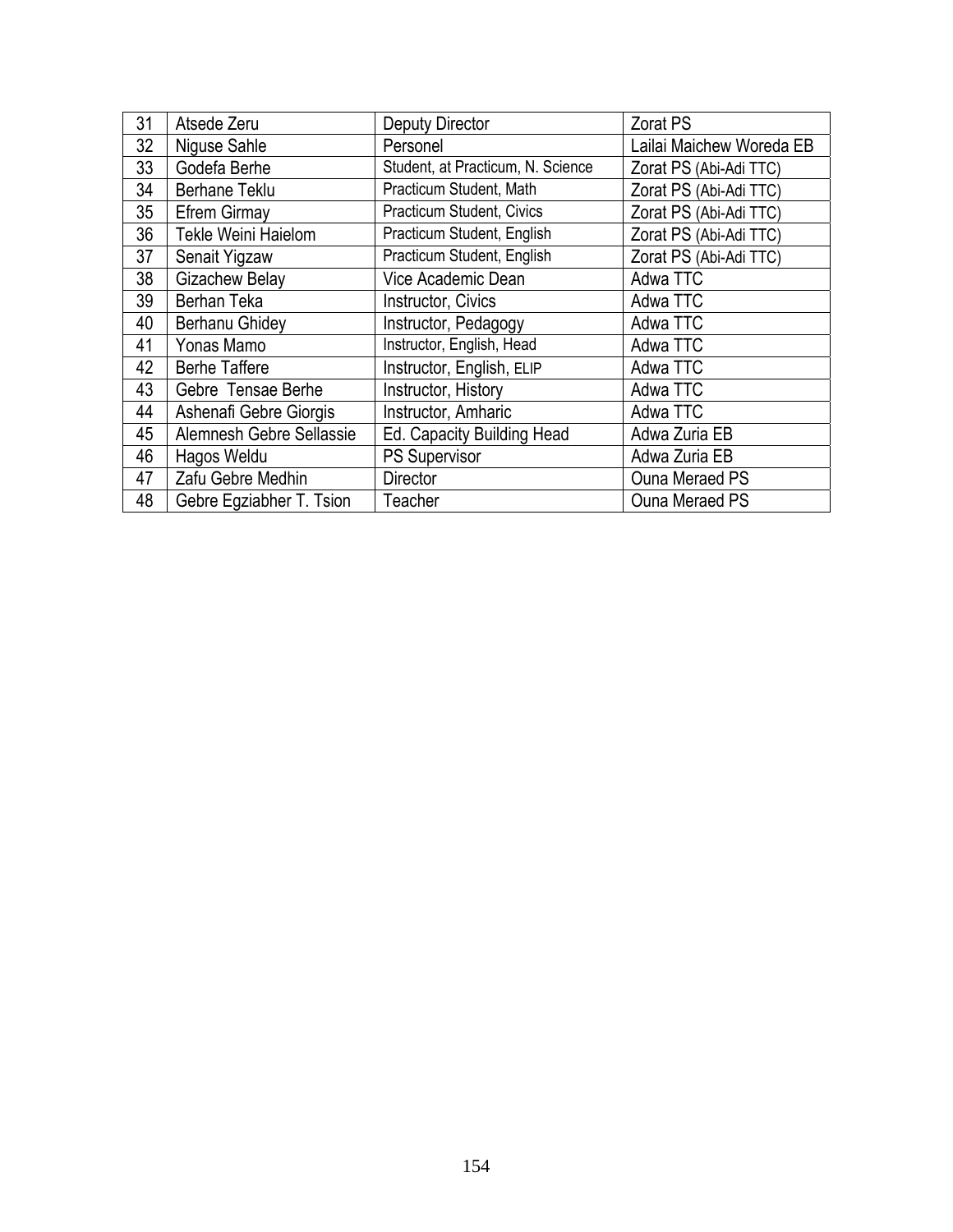### **APPENDIX C: SUMMARY OF DATA COLLECTED ETHIOPIA OCTOBER–DECEMBER 2006**

 Key: PS=primary school, SS=secondary school, TTC=teacher training college, T=teacher, S=student, P=parent, Tr=teacher trainer  *Note: Unfortunately we were not able to visit Dire Dawa (city administration) or Benshangul Gamuz region, so they are not listed here.* 

| <b>REGION</b><br>(CITY) | <b>Dates</b>                 | <b>REB</b><br>Inter-<br>views          | Woreda<br>Inter-<br>views              | <b>School observations</b><br>& interviews |                                                                                                 | <b>TTCs/</b><br><b>Univs</b>          | Question-<br>naires                                                                                            | Other                                               |
|-------------------------|------------------------------|----------------------------------------|----------------------------------------|--------------------------------------------|-------------------------------------------------------------------------------------------------|---------------------------------------|----------------------------------------------------------------------------------------------------------------|-----------------------------------------------------|
| (Addis<br>Ababa)        | 5-6 Oct,<br>$13 - 14$<br>Oct | Addis<br>Ababa<br>Educatio<br>n Bureau |                                        | 2 urban PS<br>1 urban SS                   | 7 obs in<br>gr1,4,7,9                                                                           | Kotebbe<br><b>CTE</b>                 | 4 bureau staff<br>1 SS principal<br>11 trainers                                                                | Ethiopian<br>Languages<br>Research<br>Centre        |
| Afar                    | 20 Oct                       |                                        | Awash<br>zone &<br>woreda              | 1 ABE<br>(rural)<br>1 urban SS             | 9 obs in<br>gr1,4,7,9,<br>11,12<br>Interviews:<br>Afar sec<br>students &<br>Girls' Club<br>reps |                                       | 1 REB staff<br>6 Afar<br>students                                                                              | Interview<br>with village<br>leaders                |
| Amhara                  | $14 - 17$<br>Nov             | <b>REB</b><br>Bahir<br>Dar             | <b>Bahir Dar</b><br>rural              | 4 rural PS<br>1 urban PS<br>1 urban SS     | 21 obs in<br>gr1,3,5,6,7,8,<br>9,10<br>Interview:<br>rural PS<br>students                       | Gonder TC<br><b>Bahir Dar</b><br>Univ | 4 prim.<br>teachers<br>6 sec.<br>teachers<br>15 sec.<br>students                                               | Interview at<br>Women's<br>Affairs<br><b>Bureau</b> |
| Gambella                | $10-13$<br>Oct               | Gambell<br>a REB                       |                                        | 2 urban PS<br>1 urban SS                   | 9 obs in<br>gr.1,3,5,7,<br>10                                                                   | Gambella<br><b>TTC</b>                | 34 prim.<br>students<br>10 sec.<br>students<br>17 prim & 4<br>sec tchrs<br>23 parents<br>3 teacher<br>trainers | Interview at<br>Women's<br>Affairs<br><b>Bureau</b> |
| Harar                   | 16 Oct                       | Harari<br><b>REB</b>                   |                                        | 3 urban PS                                 | 7 obs in<br>gr1,4,7,8                                                                           | Harari TC                             | 2 REB staff<br>6 TTC<br>educators<br>16 TTC<br>students                                                        |                                                     |
| Oromiya                 | 18 Oct,<br>31 Oct -<br>2 Nov | Oromiya<br><b>REB</b>                  | Asebe<br>Teferi<br>Adama<br>Ambo rural | 4 rural PS                                 | 13 obs in<br>gr.1,3,4,5,6,7,<br>8,9,11<br>Interview:<br>rural PS PTA<br>members                 | Adama TC<br>Private TC                | 6 REB staff<br>7 teachers                                                                                      | Interview<br>with group<br>of farmers               |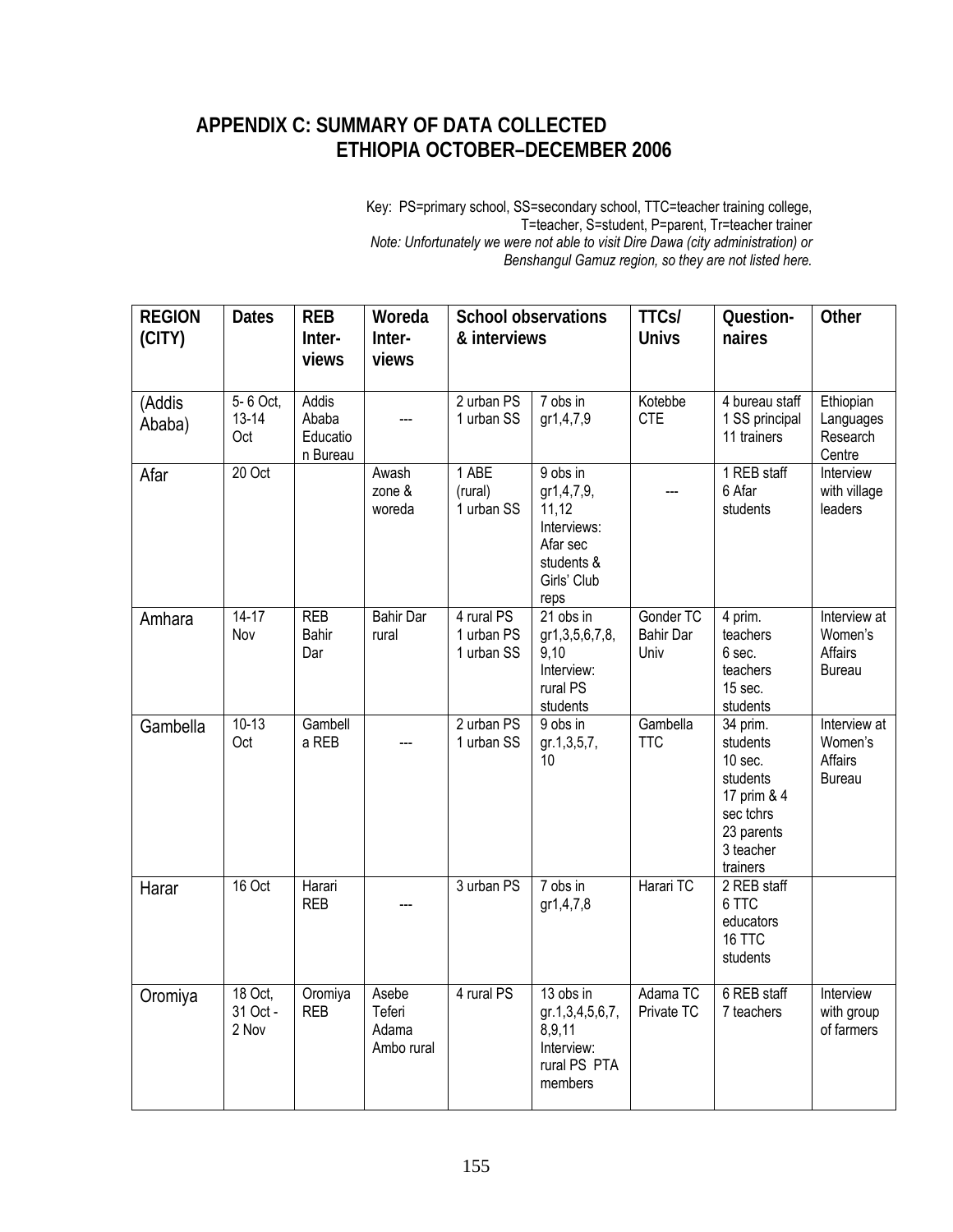| <b>SNNPR</b> | $23 - 24$<br>Oct | <b>SNNPR</b><br><b>REB</b>      | Gamo-Gofa<br>Arba Minch<br>Awassa<br>Dilla | 1 urban PS<br>7 rural PS<br>1 urban PS | 10 obs in<br>gr1, 2, 3, 4, 5, 7,<br>8 Interview<br>with groups of<br>students at 2<br>rural PSs | Arba Minch<br>ТC<br>Awassa TC | 9<br>zonal/woreda<br>staff<br>96 prim.<br>students<br>18 prim.<br>teachers<br>10 PS parents |  |
|--------------|------------------|---------------------------------|--------------------------------------------|----------------------------------------|-------------------------------------------------------------------------------------------------|-------------------------------|---------------------------------------------------------------------------------------------|--|
| Somali       | $17 - 18$<br>Oct | Somali<br><b>REB</b>            |                                            | 1 urban PS<br>1 urban SS               | $5$ obs in gr 1,<br>5, 8, 9                                                                     |                               | 3 REB staff<br>3 PTA reps<br>9 PS/SS<br>teachers<br>5 secSs                                 |  |
| Tigray       | 6-13 Nov         | Tigray<br>REB<br>Mekele<br>zone | Axum rural<br>Adwa rural                   | 1 urban PS<br>4 rural PS<br>1 urban SS | 18 obs in<br>gr1,2,3,4,5,6,<br>7,9,10                                                           | Mekele TC<br>Adwa TC          | 13 prim Ts<br>5 sec Ts<br>10 sec Ss<br>7 teacher<br>trainers                                |  |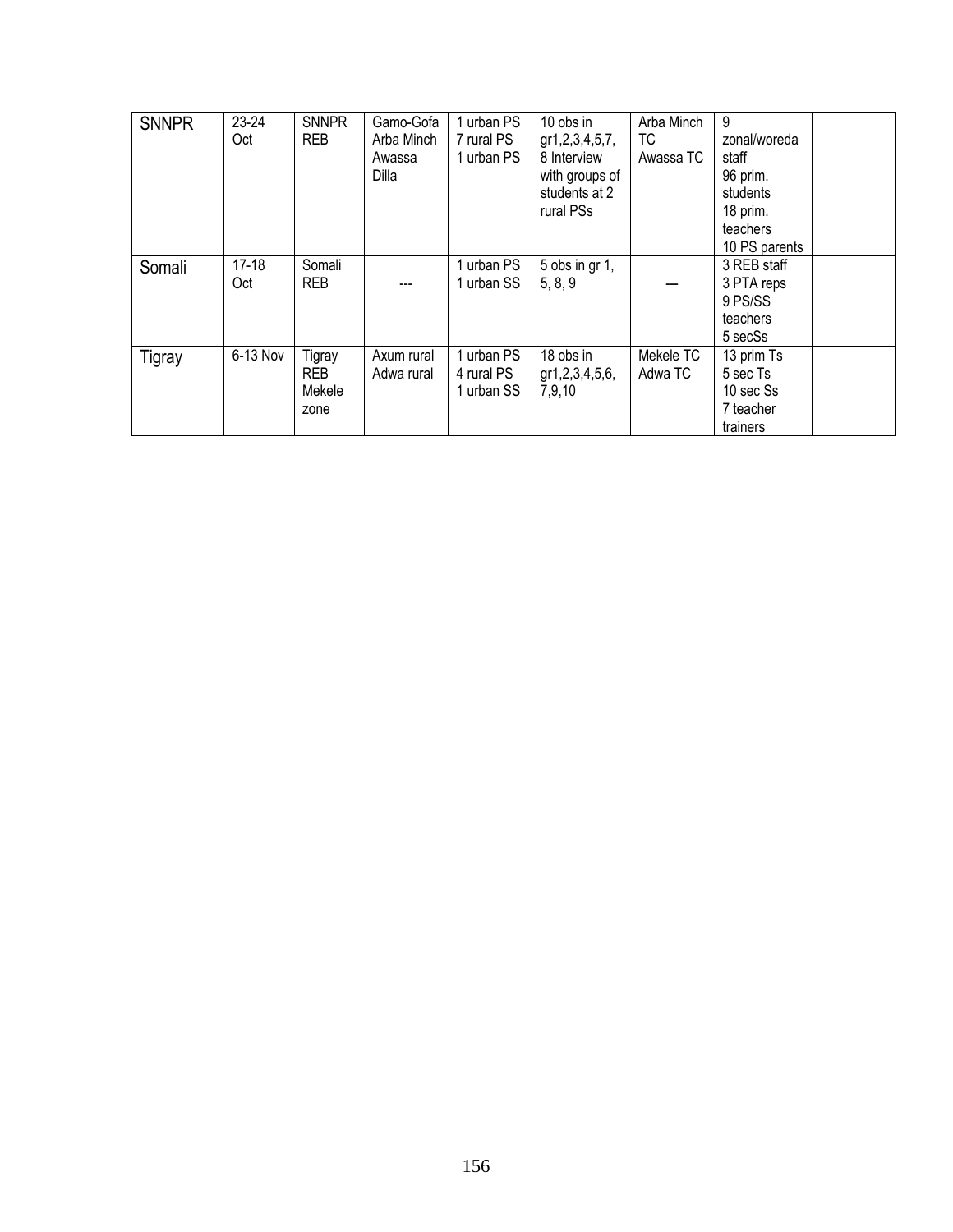### **APPENDIX D: Final itinerary of fieldwork completed Medium of Instruction Study, 24 Sept – 2 Dec**

| Date                   | Who and where                           | <b>Activities</b>                                  | Transportation        | <b>Remarks</b>       |
|------------------------|-----------------------------------------|----------------------------------------------------|-----------------------|----------------------|
| Sun                    | MA to Addis                             |                                                    | MA flight Mekele-     |                      |
| 24                     |                                         |                                                    | Addis                 |                      |
| Sept<br>Mon            | MA-BB in Addis                          | MA-BB begin consultancy                            |                       |                      |
| 25                     |                                         |                                                    |                       |                      |
| Sept                   |                                         |                                                    |                       |                      |
| Tues                   | MA-BB in Addis                          | MA-BB plan with UNDP,                              |                       |                      |
| $26 -$                 |                                         | develop travel itinerary                           |                       |                      |
| Tues                   |                                         | based on proposal from                             |                       |                      |
| 3 Oct<br>Wed           | <b>KH</b> arrives in Addis              | KH-CB                                              | KH flight Cape Town-  |                      |
| 4 Oct                  |                                         |                                                    | Addis                 |                      |
| <b>Thurs</b>           | KH-BB-MA in Addis at MoE                | Meeting with donors, MoE                           |                       | Group accompanied    |
| 5 Oct                  | & AAU                                   | officials & other                                  |                       | to ELRC, AAU by Dr.  |
|                        |                                         | stakeholders; meeting at                           |                       | Girma A.             |
|                        |                                         | Ethiopian Languages                                |                       |                      |
| Fri                    | KH-BB-MA meetings in                    | Research Centre (AAU)<br>Meeting with Ato Tadelle, |                       | Zemdu MoE            |
| 6 Oct                  | Addis Ababa City Education              | visit to Bole Gerji school                         |                       | <b>UNDP</b>          |
|                        | <b>Bureau</b>                           |                                                    |                       |                      |
| Sat                    | KH-BB-MA in Addis at MoE                | Meeting with MoE officials                         |                       | Due to short notice  |
| 7 Oct                  |                                         | & REB reps, Ato Bizuneh,                           |                       | only SNNPR and       |
|                        |                                         | refine instruments                                 |                       | Tigray reps attended |
| Sun<br>8 Oct           |                                         | KH, BB, MA refining<br>instruments                 |                       |                      |
| Mon                    | KH-BB-MA in Addis at MoE                | Meeting with Ato Fuad &                            |                       |                      |
| 9 Oct                  |                                         | task force group                                   |                       |                      |
| <b>Tues</b>            | <b>BB</b> to Gambella                   | KH-MA meeting at                                   | Car to Gambella       |                      |
| 10 Oct                 |                                         | <b>National Examinations</b>                       | BB flight to Gambella |                      |
|                        |                                         | Dept.<br>BB at Gambella REB                        |                       |                      |
| Wed                    | KH-MA in Addis at MoE                   | KK-MA meetings with TDP                            |                       |                      |
| 11 Oct                 | <b>BB</b> in Gambella                   | & ELIP; Kotebe College                             |                       |                      |
|                        |                                         | BB at Gambella TTC,                                |                       |                      |
|                        |                                         | schools, Women's Affairs                           |                       |                      |
|                        |                                         | <b>Bureau</b>                                      |                       |                      |
| <b>Thurs</b><br>12 Oct | KH-MA in Addis<br>BB in Gambella at REB | KH-MA meeting at ICDR,<br>Kotebe College           |                       |                      |
|                        |                                         | BB meeting with Nuer &                             |                       |                      |
|                        |                                         | Anguak language experts                            |                       |                      |
| Fri                    | BB back to Addis                        | BB meeting with prim.                              |                       |                      |
| 13 Oct                 |                                         | Teachers Gambella;                                 |                       |                      |
|                        |                                         | KH-MA mtg REB office;                              |                       |                      |
|                        |                                         | visits to Menelik II Primary<br>7 Secondary        |                       |                      |
| Sat                    |                                         | KH-MA Kotebe College -                             |                       |                      |
| 14 Oct                 |                                         | full day workshop; BB                              |                       |                      |
|                        |                                         | facilitate translations                            |                       |                      |
| Sun                    | KH-MA to Harar (Harari)                 |                                                    | Travel by car         |                      |
| 15 Oct                 |                                         |                                                    |                       |                      |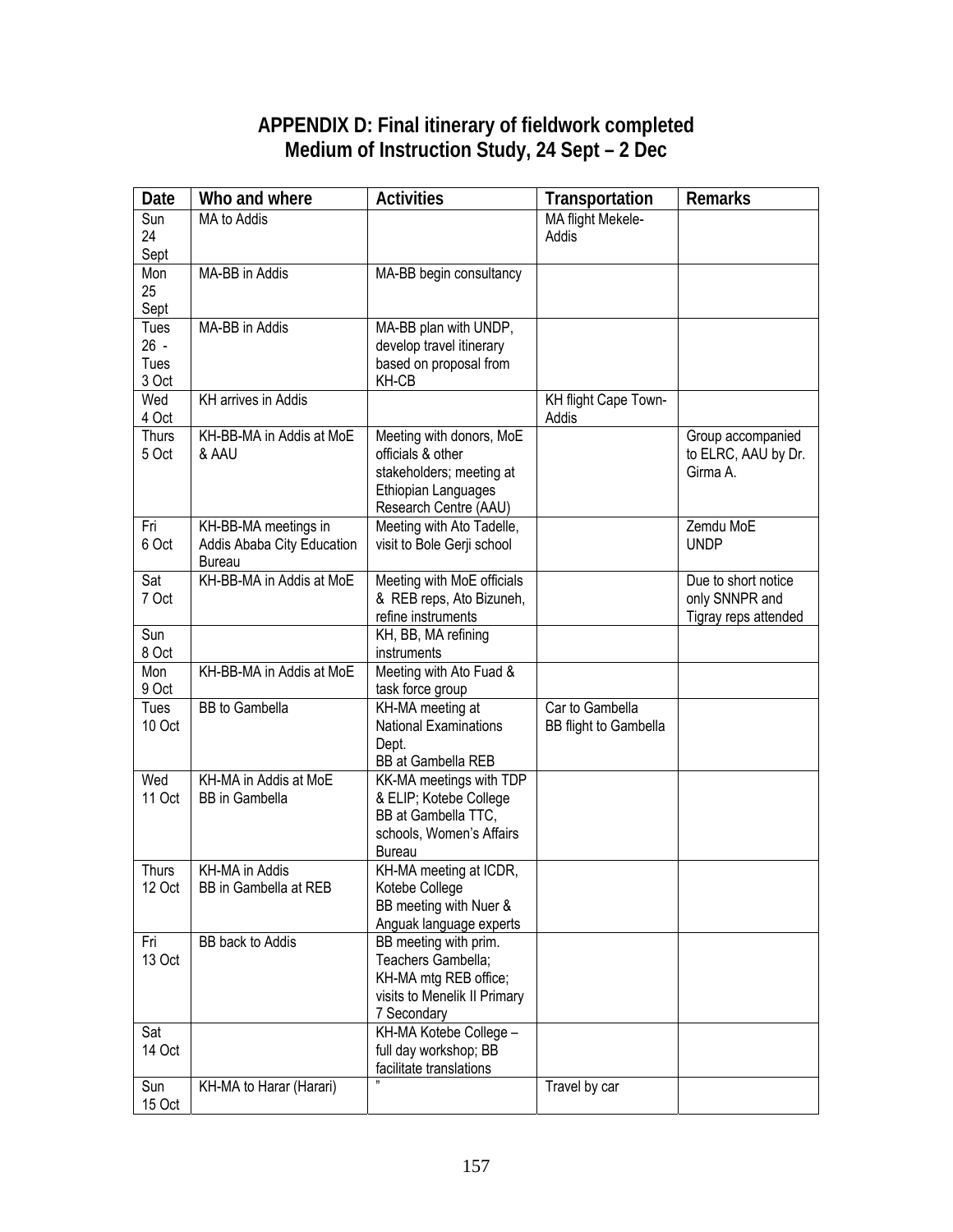| Mon           | KH-MA in Harar            | KH-MA to Harari REB and                 |                                    |                      |
|---------------|---------------------------|-----------------------------------------|------------------------------------|----------------------|
| 16 Oct        |                           | 3 prim. Schools;                        |                                    |                      |
| Tues          | KH-MA to Jijiga (Somali)  | KH-MA: Harari TTC:                      | CB flight Stockholm-               |                      |
| 17 Oct        |                           | KH-MA drive to Somali                   | Addis;                             |                      |
|               |                           | Mtg with REB heads.                     | KH-MA by car                       |                      |
| Wed           | <b>KH-MA</b> in Harar     | KH-MA to Somali REB,                    |                                    |                      |
| 18 Oct        | <b>BB</b> in Addis        | prim. & sec. schools                    | Car to OEB in Addis;               |                      |
|               | CB arrives in Addis       | BB-CB discuss fieldwork,                | Car Somali-Harar                   |                      |
|               |                           | have meeting with                       |                                    |                      |
|               |                           | Oromiya REB.                            |                                    |                      |
| <b>Thurs</b>  | KH-MA to Abse Teferi;     | School visits - rural                   | KH-MA by car                       |                      |
| 19 Oct        | travel to Awash           | Oromiya                                 |                                    |                      |
|               | BB-CB to Adama            |                                         |                                    |                      |
| Fri           | KH-MA meet BB-CB in       | KH-MA to WÖREDA, ABE                    | All travel by car (x2)             |                      |
| 20 Oct        | Awash (Afar), all back to | & prim. school; all to sec.             |                                    |                      |
|               | Addis                     | school                                  |                                    |                      |
| Sat           | All in Addis              | Mtg with S Dam-Hansen,                  |                                    |                      |
| 21 Oct        |                           | <b>UNDP</b>                             |                                    |                      |
| Sun           | All to Arba Minch, SNNPR  |                                         | 2 cars Addis-Arba                  |                      |
| 22 Oct        | $\pmb{u}$                 |                                         | Minch (Bekele, Abdu)               |                      |
| Mon           |                           | Refining of instruments,                |                                    | Eid - public holiday |
| 23 Oct        |                           | planning for analysis &                 |                                    | no official visits   |
|               | $\alpha$                  | report                                  |                                    | possible             |
| Tues          |                           | Arba Minch Zonal and                    |                                    |                      |
| 24 Oct        |                           | Woreda offices; rural                   |                                    |                      |
|               |                           | primary school visits;                  |                                    |                      |
|               |                           | urban TTC, secondary                    |                                    |                      |
|               |                           | school visits                           |                                    |                      |
| Wed           | All drive to Sodo         | Rural school visits                     |                                    |                      |
| 25 Oct        |                           | KH prepares documents                   |                                    |                      |
| <b>Thurs</b>  | KH-CB to Addis            | for 2 <sup>nd</sup> phase of fieldwork  | 1 car back to Addis                |                      |
| 26 Oct        | MA-BB to Awasa            | KH-CB planning remainder<br>of research |                                    |                      |
|               |                           | MA-BB to Awasa TTC                      | (Abdu)<br>Bekele's car replaced    |                      |
|               |                           |                                         |                                    |                      |
| Fri           | KH to Cape Town           | CB meetings with donors                 | by another<br>KH flight Addis-Cape |                      |
| 27 Oct        | CB in Addis               | & MoE                                   | Town                               |                      |
|               | MA-BB in Awasa            | MA-BB data collection                   |                                    |                      |
| Sat           | MA-BB back to Addis       | CB data analysis                        | 2 <sup>nd</sup> car back to Addis  |                      |
| 28 Oct        |                           |                                         | (Bekele's                          |                      |
|               |                           |                                         | replacement)                       |                      |
| <b>Sun 29</b> |                           |                                         |                                    |                      |
| Mon           | MA-BB-CB in Addis         | All at UNDP and MoE for                 | Car within Addis                   |                      |
| 30 Oct        |                           | meetings and logistical                 | (Yichekachew)                      |                      |
|               |                           | arrangments                             |                                    |                      |
| Tues          | BB-CB to Adama            | WOREDA, schools + TTC                   | Car to Adama (31                   | BB-CB accompanied    |
| 31 Oct        | MA in Addis               | MA research - exam                      | Oct-3 Nov) (Mesfin)                | by Mulugeta Adera of |
|               |                           | results                                 |                                    | <b>OEB</b>           |
| Wed           | <b>BB-CB</b> to Ambo      | BB-CB data analysis                     | $\mathbf{u}$                       |                      |
| 1 Nov         | MA in Addis               | MA research - exam                      |                                    |                      |
|               |                           | results                                 |                                    |                      |
| <b>Thurs</b>  | MA to Mekelle             | BB-CB rural WOREDA +                    | MA flight Addis-                   | $\pmb{\mathfrak{u}}$ |
| 2 Nov         | BB-CB in Ambo             | schools                                 | Mekele                             |                      |
| Fri           | <b>BB-CB</b> to Addis     | BB-CB data analysis                     | Car back to Addis                  | $\pmb{\mathfrak{u}}$ |
| 3 Nov         | MA in Mekelle             | MA setting up meetings                  |                                    |                      |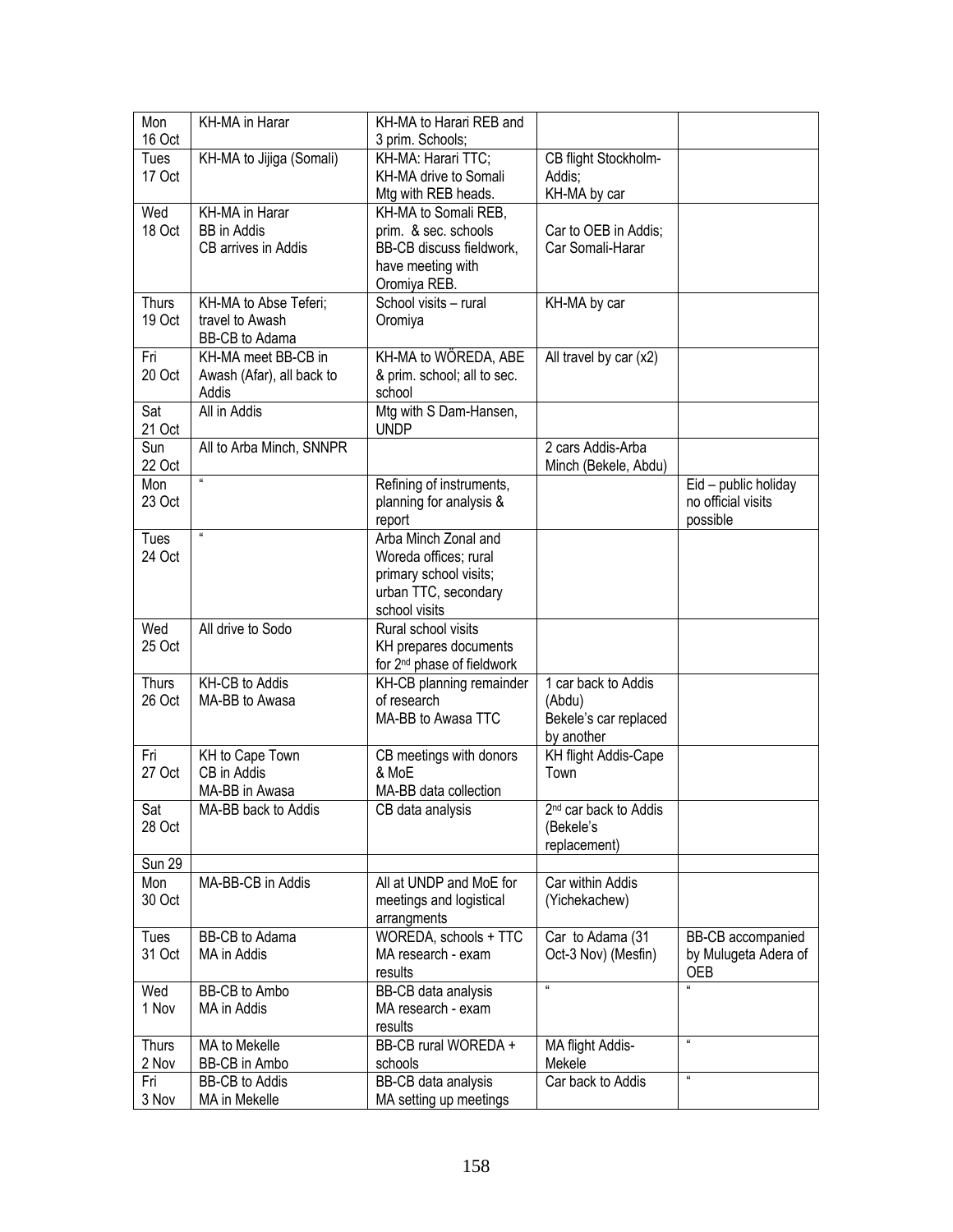| Sun<br>Car arrives in Mekelle<br>BB-CB fly to Mekelle<br>5 Nov<br>(Mohammed)<br>BB-CB flight Addis-<br>Mekelle<br>Mon<br>(BB-CB-MA in Mekelle)<br>Data collection and<br>(Car in Mekelle)<br>Schools have<br>6 Nov<br>organized gr. 1-3<br>analysis<br>English teacher<br>33<br>$\alpha$<br>Tues<br>Mekele city education<br>MoE sends workshop<br>office, REB curriculum<br>7 Nov<br>invitation to regions<br>office, primary school,<br>Mekelle TTC<br>Wed<br>Car drives to Axum<br>BB-CB-MA fly to Axum<br>Data analysis<br>8 Nov<br>BB-CB-MA flight<br>Mekelle-Axum<br><b>Thurs</b><br>(BB-CB-MA in Axum)<br>Rural WOREDA, primary<br>(Car in Axum)<br>9 Nov<br>school<br>n<br>33<br>Fri<br>Rural WOREDA, primary<br>Practicum students<br>10 Nov<br>school, Adwa TTC<br>acting as gr. 5<br>teachers<br>$\mathbf{u}$<br>$\boldsymbol{\mathfrak{u}}$<br>Sat 11<br>Data analysis<br>$\mathbf{u}$<br>n<br><b>Sun 12</b><br>n<br>BB-CB-MA to Adwa<br>Mon<br>Rural WOREDA & school<br>13 Nov<br>$\alpha$<br>Tues<br>Car drives to Gonder<br>BB-CB-MA to Gonder<br>14 Nov<br>BB-CB-MA fly to<br>Gonder<br>Gonder TTC and 2 rural<br>Wed<br>BB-CB-MA to Bahir Dar<br>15 Nov<br>schools outside Gonder<br>33<br><b>Thurs</b><br>REB, Women's bureau,<br>16 Nov<br>urban primary & urban<br>secondary<br>33<br>Fri<br>REB, rural schools<br>17 Nov<br>Sat 18<br>Data analysis<br>BB-CB-MA to Addis<br>Sun<br>Car returns to Addis<br>19 Nov<br>BB-CB-MA flight<br><b>Bahir Dar-Addis</b><br>(BB-CB-MA in Addis)<br>Mon<br>Data analysis and report<br>$20 -$<br>writing; extra meetings<br>27 Nov<br>with key people as needed<br>KH to Addis<br>KH flight Cape Town-<br>Tues<br>28 Nov<br>Addis<br>KH-BB-CB-MA flight<br>Afternoon meeting with<br>Wed<br>All to Mekelle<br>29 Nov<br>Addis-Mekelle<br>Ato Mesfin<br>(All in Mekelle)<br>Present WORKSHOP for<br><b>Thurs</b><br>30 Nov<br>regional reps, MoE,<br>donors & other<br>stakeholders<br>Team meeting to plan<br>Fri<br>BB-CB-KH return to Addis<br>KH-BB-CB flight<br>1 Dec<br>finalization of report<br>Mekelle-Addis<br>CB Addis-Stockholm,<br>KH to Cape Town,<br>Sat<br>CB to Stockholm<br>2 Dec<br>KH Addis-Cape Town | Sat 4v | $\pmb{u}$ | $\mathbf{a}$ |  |
|------------------------------------------------------------------------------------------------------------------------------------------------------------------------------------------------------------------------------------------------------------------------------------------------------------------------------------------------------------------------------------------------------------------------------------------------------------------------------------------------------------------------------------------------------------------------------------------------------------------------------------------------------------------------------------------------------------------------------------------------------------------------------------------------------------------------------------------------------------------------------------------------------------------------------------------------------------------------------------------------------------------------------------------------------------------------------------------------------------------------------------------------------------------------------------------------------------------------------------------------------------------------------------------------------------------------------------------------------------------------------------------------------------------------------------------------------------------------------------------------------------------------------------------------------------------------------------------------------------------------------------------------------------------------------------------------------------------------------------------------------------------------------------------------------------------------------------------------------------------------------------------------------------------------------------------------------------------------------------------------------------------------------------------------------------------------------------------------------------------------------------------------------------------------------------|--------|-----------|--------------|--|
|                                                                                                                                                                                                                                                                                                                                                                                                                                                                                                                                                                                                                                                                                                                                                                                                                                                                                                                                                                                                                                                                                                                                                                                                                                                                                                                                                                                                                                                                                                                                                                                                                                                                                                                                                                                                                                                                                                                                                                                                                                                                                                                                                                                    |        |           |              |  |
|                                                                                                                                                                                                                                                                                                                                                                                                                                                                                                                                                                                                                                                                                                                                                                                                                                                                                                                                                                                                                                                                                                                                                                                                                                                                                                                                                                                                                                                                                                                                                                                                                                                                                                                                                                                                                                                                                                                                                                                                                                                                                                                                                                                    |        |           |              |  |
|                                                                                                                                                                                                                                                                                                                                                                                                                                                                                                                                                                                                                                                                                                                                                                                                                                                                                                                                                                                                                                                                                                                                                                                                                                                                                                                                                                                                                                                                                                                                                                                                                                                                                                                                                                                                                                                                                                                                                                                                                                                                                                                                                                                    |        |           |              |  |
|                                                                                                                                                                                                                                                                                                                                                                                                                                                                                                                                                                                                                                                                                                                                                                                                                                                                                                                                                                                                                                                                                                                                                                                                                                                                                                                                                                                                                                                                                                                                                                                                                                                                                                                                                                                                                                                                                                                                                                                                                                                                                                                                                                                    |        |           |              |  |
|                                                                                                                                                                                                                                                                                                                                                                                                                                                                                                                                                                                                                                                                                                                                                                                                                                                                                                                                                                                                                                                                                                                                                                                                                                                                                                                                                                                                                                                                                                                                                                                                                                                                                                                                                                                                                                                                                                                                                                                                                                                                                                                                                                                    |        |           |              |  |
|                                                                                                                                                                                                                                                                                                                                                                                                                                                                                                                                                                                                                                                                                                                                                                                                                                                                                                                                                                                                                                                                                                                                                                                                                                                                                                                                                                                                                                                                                                                                                                                                                                                                                                                                                                                                                                                                                                                                                                                                                                                                                                                                                                                    |        |           |              |  |
|                                                                                                                                                                                                                                                                                                                                                                                                                                                                                                                                                                                                                                                                                                                                                                                                                                                                                                                                                                                                                                                                                                                                                                                                                                                                                                                                                                                                                                                                                                                                                                                                                                                                                                                                                                                                                                                                                                                                                                                                                                                                                                                                                                                    |        |           |              |  |
|                                                                                                                                                                                                                                                                                                                                                                                                                                                                                                                                                                                                                                                                                                                                                                                                                                                                                                                                                                                                                                                                                                                                                                                                                                                                                                                                                                                                                                                                                                                                                                                                                                                                                                                                                                                                                                                                                                                                                                                                                                                                                                                                                                                    |        |           |              |  |
|                                                                                                                                                                                                                                                                                                                                                                                                                                                                                                                                                                                                                                                                                                                                                                                                                                                                                                                                                                                                                                                                                                                                                                                                                                                                                                                                                                                                                                                                                                                                                                                                                                                                                                                                                                                                                                                                                                                                                                                                                                                                                                                                                                                    |        |           |              |  |
|                                                                                                                                                                                                                                                                                                                                                                                                                                                                                                                                                                                                                                                                                                                                                                                                                                                                                                                                                                                                                                                                                                                                                                                                                                                                                                                                                                                                                                                                                                                                                                                                                                                                                                                                                                                                                                                                                                                                                                                                                                                                                                                                                                                    |        |           |              |  |
|                                                                                                                                                                                                                                                                                                                                                                                                                                                                                                                                                                                                                                                                                                                                                                                                                                                                                                                                                                                                                                                                                                                                                                                                                                                                                                                                                                                                                                                                                                                                                                                                                                                                                                                                                                                                                                                                                                                                                                                                                                                                                                                                                                                    |        |           |              |  |
|                                                                                                                                                                                                                                                                                                                                                                                                                                                                                                                                                                                                                                                                                                                                                                                                                                                                                                                                                                                                                                                                                                                                                                                                                                                                                                                                                                                                                                                                                                                                                                                                                                                                                                                                                                                                                                                                                                                                                                                                                                                                                                                                                                                    |        |           |              |  |
|                                                                                                                                                                                                                                                                                                                                                                                                                                                                                                                                                                                                                                                                                                                                                                                                                                                                                                                                                                                                                                                                                                                                                                                                                                                                                                                                                                                                                                                                                                                                                                                                                                                                                                                                                                                                                                                                                                                                                                                                                                                                                                                                                                                    |        |           |              |  |
|                                                                                                                                                                                                                                                                                                                                                                                                                                                                                                                                                                                                                                                                                                                                                                                                                                                                                                                                                                                                                                                                                                                                                                                                                                                                                                                                                                                                                                                                                                                                                                                                                                                                                                                                                                                                                                                                                                                                                                                                                                                                                                                                                                                    |        |           |              |  |
|                                                                                                                                                                                                                                                                                                                                                                                                                                                                                                                                                                                                                                                                                                                                                                                                                                                                                                                                                                                                                                                                                                                                                                                                                                                                                                                                                                                                                                                                                                                                                                                                                                                                                                                                                                                                                                                                                                                                                                                                                                                                                                                                                                                    |        |           |              |  |
|                                                                                                                                                                                                                                                                                                                                                                                                                                                                                                                                                                                                                                                                                                                                                                                                                                                                                                                                                                                                                                                                                                                                                                                                                                                                                                                                                                                                                                                                                                                                                                                                                                                                                                                                                                                                                                                                                                                                                                                                                                                                                                                                                                                    |        |           |              |  |
|                                                                                                                                                                                                                                                                                                                                                                                                                                                                                                                                                                                                                                                                                                                                                                                                                                                                                                                                                                                                                                                                                                                                                                                                                                                                                                                                                                                                                                                                                                                                                                                                                                                                                                                                                                                                                                                                                                                                                                                                                                                                                                                                                                                    |        |           |              |  |
|                                                                                                                                                                                                                                                                                                                                                                                                                                                                                                                                                                                                                                                                                                                                                                                                                                                                                                                                                                                                                                                                                                                                                                                                                                                                                                                                                                                                                                                                                                                                                                                                                                                                                                                                                                                                                                                                                                                                                                                                                                                                                                                                                                                    |        |           |              |  |
|                                                                                                                                                                                                                                                                                                                                                                                                                                                                                                                                                                                                                                                                                                                                                                                                                                                                                                                                                                                                                                                                                                                                                                                                                                                                                                                                                                                                                                                                                                                                                                                                                                                                                                                                                                                                                                                                                                                                                                                                                                                                                                                                                                                    |        |           |              |  |
|                                                                                                                                                                                                                                                                                                                                                                                                                                                                                                                                                                                                                                                                                                                                                                                                                                                                                                                                                                                                                                                                                                                                                                                                                                                                                                                                                                                                                                                                                                                                                                                                                                                                                                                                                                                                                                                                                                                                                                                                                                                                                                                                                                                    |        |           |              |  |
|                                                                                                                                                                                                                                                                                                                                                                                                                                                                                                                                                                                                                                                                                                                                                                                                                                                                                                                                                                                                                                                                                                                                                                                                                                                                                                                                                                                                                                                                                                                                                                                                                                                                                                                                                                                                                                                                                                                                                                                                                                                                                                                                                                                    |        |           |              |  |
|                                                                                                                                                                                                                                                                                                                                                                                                                                                                                                                                                                                                                                                                                                                                                                                                                                                                                                                                                                                                                                                                                                                                                                                                                                                                                                                                                                                                                                                                                                                                                                                                                                                                                                                                                                                                                                                                                                                                                                                                                                                                                                                                                                                    |        |           |              |  |
|                                                                                                                                                                                                                                                                                                                                                                                                                                                                                                                                                                                                                                                                                                                                                                                                                                                                                                                                                                                                                                                                                                                                                                                                                                                                                                                                                                                                                                                                                                                                                                                                                                                                                                                                                                                                                                                                                                                                                                                                                                                                                                                                                                                    |        |           |              |  |
|                                                                                                                                                                                                                                                                                                                                                                                                                                                                                                                                                                                                                                                                                                                                                                                                                                                                                                                                                                                                                                                                                                                                                                                                                                                                                                                                                                                                                                                                                                                                                                                                                                                                                                                                                                                                                                                                                                                                                                                                                                                                                                                                                                                    |        |           |              |  |
|                                                                                                                                                                                                                                                                                                                                                                                                                                                                                                                                                                                                                                                                                                                                                                                                                                                                                                                                                                                                                                                                                                                                                                                                                                                                                                                                                                                                                                                                                                                                                                                                                                                                                                                                                                                                                                                                                                                                                                                                                                                                                                                                                                                    |        |           |              |  |
|                                                                                                                                                                                                                                                                                                                                                                                                                                                                                                                                                                                                                                                                                                                                                                                                                                                                                                                                                                                                                                                                                                                                                                                                                                                                                                                                                                                                                                                                                                                                                                                                                                                                                                                                                                                                                                                                                                                                                                                                                                                                                                                                                                                    |        |           |              |  |
|                                                                                                                                                                                                                                                                                                                                                                                                                                                                                                                                                                                                                                                                                                                                                                                                                                                                                                                                                                                                                                                                                                                                                                                                                                                                                                                                                                                                                                                                                                                                                                                                                                                                                                                                                                                                                                                                                                                                                                                                                                                                                                                                                                                    |        |           |              |  |
|                                                                                                                                                                                                                                                                                                                                                                                                                                                                                                                                                                                                                                                                                                                                                                                                                                                                                                                                                                                                                                                                                                                                                                                                                                                                                                                                                                                                                                                                                                                                                                                                                                                                                                                                                                                                                                                                                                                                                                                                                                                                                                                                                                                    |        |           |              |  |
|                                                                                                                                                                                                                                                                                                                                                                                                                                                                                                                                                                                                                                                                                                                                                                                                                                                                                                                                                                                                                                                                                                                                                                                                                                                                                                                                                                                                                                                                                                                                                                                                                                                                                                                                                                                                                                                                                                                                                                                                                                                                                                                                                                                    |        |           |              |  |
|                                                                                                                                                                                                                                                                                                                                                                                                                                                                                                                                                                                                                                                                                                                                                                                                                                                                                                                                                                                                                                                                                                                                                                                                                                                                                                                                                                                                                                                                                                                                                                                                                                                                                                                                                                                                                                                                                                                                                                                                                                                                                                                                                                                    |        |           |              |  |
|                                                                                                                                                                                                                                                                                                                                                                                                                                                                                                                                                                                                                                                                                                                                                                                                                                                                                                                                                                                                                                                                                                                                                                                                                                                                                                                                                                                                                                                                                                                                                                                                                                                                                                                                                                                                                                                                                                                                                                                                                                                                                                                                                                                    |        |           |              |  |
|                                                                                                                                                                                                                                                                                                                                                                                                                                                                                                                                                                                                                                                                                                                                                                                                                                                                                                                                                                                                                                                                                                                                                                                                                                                                                                                                                                                                                                                                                                                                                                                                                                                                                                                                                                                                                                                                                                                                                                                                                                                                                                                                                                                    |        |           |              |  |
|                                                                                                                                                                                                                                                                                                                                                                                                                                                                                                                                                                                                                                                                                                                                                                                                                                                                                                                                                                                                                                                                                                                                                                                                                                                                                                                                                                                                                                                                                                                                                                                                                                                                                                                                                                                                                                                                                                                                                                                                                                                                                                                                                                                    |        |           |              |  |
|                                                                                                                                                                                                                                                                                                                                                                                                                                                                                                                                                                                                                                                                                                                                                                                                                                                                                                                                                                                                                                                                                                                                                                                                                                                                                                                                                                                                                                                                                                                                                                                                                                                                                                                                                                                                                                                                                                                                                                                                                                                                                                                                                                                    |        |           |              |  |
|                                                                                                                                                                                                                                                                                                                                                                                                                                                                                                                                                                                                                                                                                                                                                                                                                                                                                                                                                                                                                                                                                                                                                                                                                                                                                                                                                                                                                                                                                                                                                                                                                                                                                                                                                                                                                                                                                                                                                                                                                                                                                                                                                                                    |        |           |              |  |
|                                                                                                                                                                                                                                                                                                                                                                                                                                                                                                                                                                                                                                                                                                                                                                                                                                                                                                                                                                                                                                                                                                                                                                                                                                                                                                                                                                                                                                                                                                                                                                                                                                                                                                                                                                                                                                                                                                                                                                                                                                                                                                                                                                                    |        |           |              |  |
|                                                                                                                                                                                                                                                                                                                                                                                                                                                                                                                                                                                                                                                                                                                                                                                                                                                                                                                                                                                                                                                                                                                                                                                                                                                                                                                                                                                                                                                                                                                                                                                                                                                                                                                                                                                                                                                                                                                                                                                                                                                                                                                                                                                    |        |           |              |  |
|                                                                                                                                                                                                                                                                                                                                                                                                                                                                                                                                                                                                                                                                                                                                                                                                                                                                                                                                                                                                                                                                                                                                                                                                                                                                                                                                                                                                                                                                                                                                                                                                                                                                                                                                                                                                                                                                                                                                                                                                                                                                                                                                                                                    |        |           |              |  |
|                                                                                                                                                                                                                                                                                                                                                                                                                                                                                                                                                                                                                                                                                                                                                                                                                                                                                                                                                                                                                                                                                                                                                                                                                                                                                                                                                                                                                                                                                                                                                                                                                                                                                                                                                                                                                                                                                                                                                                                                                                                                                                                                                                                    |        |           |              |  |
|                                                                                                                                                                                                                                                                                                                                                                                                                                                                                                                                                                                                                                                                                                                                                                                                                                                                                                                                                                                                                                                                                                                                                                                                                                                                                                                                                                                                                                                                                                                                                                                                                                                                                                                                                                                                                                                                                                                                                                                                                                                                                                                                                                                    |        |           |              |  |
|                                                                                                                                                                                                                                                                                                                                                                                                                                                                                                                                                                                                                                                                                                                                                                                                                                                                                                                                                                                                                                                                                                                                                                                                                                                                                                                                                                                                                                                                                                                                                                                                                                                                                                                                                                                                                                                                                                                                                                                                                                                                                                                                                                                    |        |           |              |  |
|                                                                                                                                                                                                                                                                                                                                                                                                                                                                                                                                                                                                                                                                                                                                                                                                                                                                                                                                                                                                                                                                                                                                                                                                                                                                                                                                                                                                                                                                                                                                                                                                                                                                                                                                                                                                                                                                                                                                                                                                                                                                                                                                                                                    |        |           |              |  |
|                                                                                                                                                                                                                                                                                                                                                                                                                                                                                                                                                                                                                                                                                                                                                                                                                                                                                                                                                                                                                                                                                                                                                                                                                                                                                                                                                                                                                                                                                                                                                                                                                                                                                                                                                                                                                                                                                                                                                                                                                                                                                                                                                                                    |        |           |              |  |
|                                                                                                                                                                                                                                                                                                                                                                                                                                                                                                                                                                                                                                                                                                                                                                                                                                                                                                                                                                                                                                                                                                                                                                                                                                                                                                                                                                                                                                                                                                                                                                                                                                                                                                                                                                                                                                                                                                                                                                                                                                                                                                                                                                                    |        |           |              |  |
|                                                                                                                                                                                                                                                                                                                                                                                                                                                                                                                                                                                                                                                                                                                                                                                                                                                                                                                                                                                                                                                                                                                                                                                                                                                                                                                                                                                                                                                                                                                                                                                                                                                                                                                                                                                                                                                                                                                                                                                                                                                                                                                                                                                    |        |           |              |  |
|                                                                                                                                                                                                                                                                                                                                                                                                                                                                                                                                                                                                                                                                                                                                                                                                                                                                                                                                                                                                                                                                                                                                                                                                                                                                                                                                                                                                                                                                                                                                                                                                                                                                                                                                                                                                                                                                                                                                                                                                                                                                                                                                                                                    |        |           |              |  |
|                                                                                                                                                                                                                                                                                                                                                                                                                                                                                                                                                                                                                                                                                                                                                                                                                                                                                                                                                                                                                                                                                                                                                                                                                                                                                                                                                                                                                                                                                                                                                                                                                                                                                                                                                                                                                                                                                                                                                                                                                                                                                                                                                                                    |        |           |              |  |
|                                                                                                                                                                                                                                                                                                                                                                                                                                                                                                                                                                                                                                                                                                                                                                                                                                                                                                                                                                                                                                                                                                                                                                                                                                                                                                                                                                                                                                                                                                                                                                                                                                                                                                                                                                                                                                                                                                                                                                                                                                                                                                                                                                                    |        |           |              |  |
|                                                                                                                                                                                                                                                                                                                                                                                                                                                                                                                                                                                                                                                                                                                                                                                                                                                                                                                                                                                                                                                                                                                                                                                                                                                                                                                                                                                                                                                                                                                                                                                                                                                                                                                                                                                                                                                                                                                                                                                                                                                                                                                                                                                    |        |           |              |  |
|                                                                                                                                                                                                                                                                                                                                                                                                                                                                                                                                                                                                                                                                                                                                                                                                                                                                                                                                                                                                                                                                                                                                                                                                                                                                                                                                                                                                                                                                                                                                                                                                                                                                                                                                                                                                                                                                                                                                                                                                                                                                                                                                                                                    |        |           |              |  |
|                                                                                                                                                                                                                                                                                                                                                                                                                                                                                                                                                                                                                                                                                                                                                                                                                                                                                                                                                                                                                                                                                                                                                                                                                                                                                                                                                                                                                                                                                                                                                                                                                                                                                                                                                                                                                                                                                                                                                                                                                                                                                                                                                                                    |        |           |              |  |
|                                                                                                                                                                                                                                                                                                                                                                                                                                                                                                                                                                                                                                                                                                                                                                                                                                                                                                                                                                                                                                                                                                                                                                                                                                                                                                                                                                                                                                                                                                                                                                                                                                                                                                                                                                                                                                                                                                                                                                                                                                                                                                                                                                                    |        |           |              |  |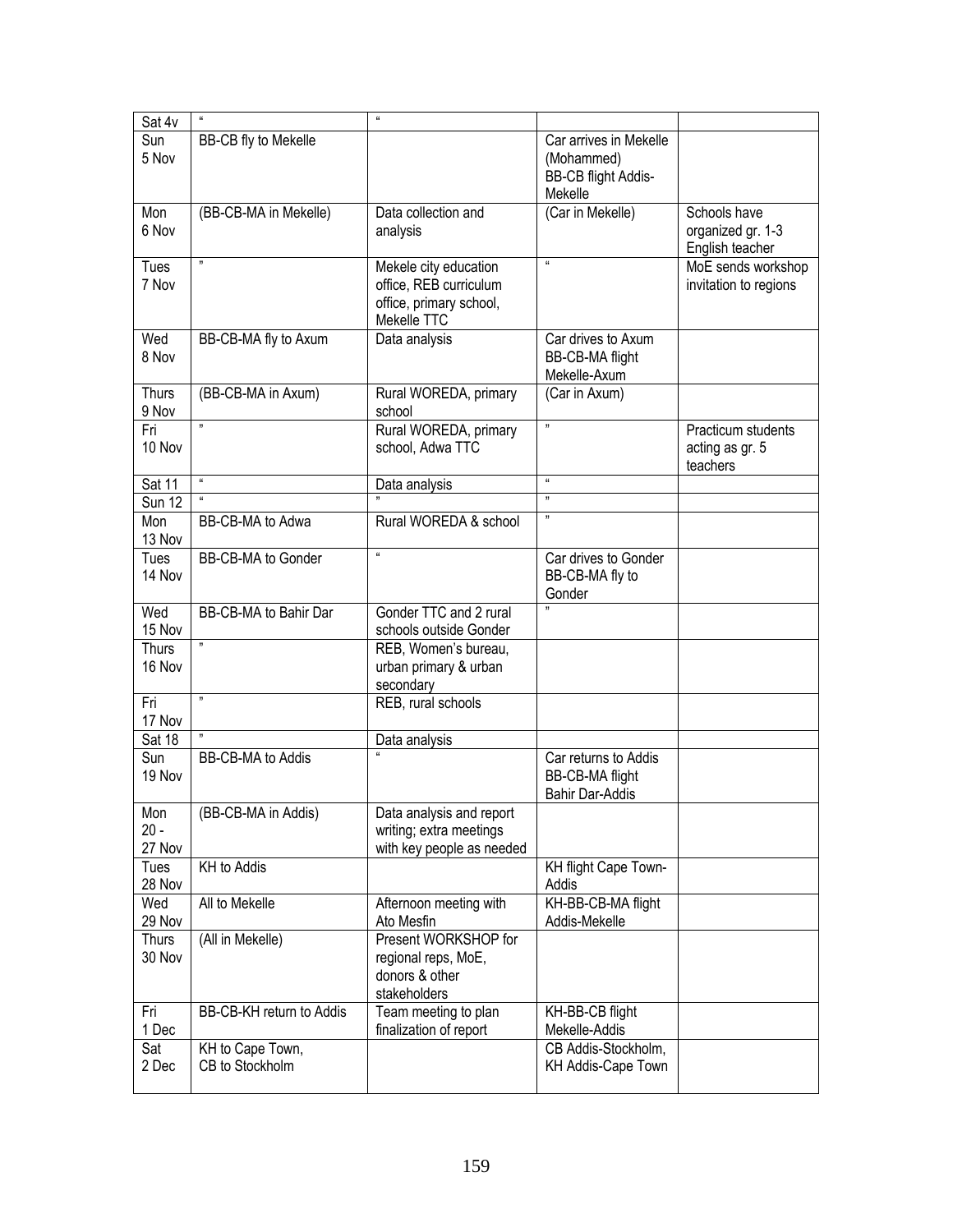### **APPENDIX E: LIST OF LOCAL LANGUAGE MATERIALS**

 **(Prepared by SIL Ethiopia)** 

#### **Bertha/Funj**

(The Bertha/Funji material is published in Latin script)

Educational books

*Bertha/Funj Primer,* 2005, REB of the Region 6 & SIL

*S'aká Ashárdídá Shaíné p'arune-áre* (How to Prevent soil Erosion) 2005, Addis Ababa, Benishangul-Gumuz Language Development & Non-formal Education Project, Translated from English, a Shell book

*Án Faas'athá S'is'íágú* (Let's Plant Trees) 2005, Addis Ababa, Benishangul-Gumuz Language Development & Non-formal Education Project, Translated from English, a Shell book

Traditional literature

*Gindalia (Riddles)* 2005, Benishangul-Gumuz Language Development & Non-formal Education Project

#### **Konso**

(The Konso material is published in Sabean script by EECMY, S.W.Synod)

Educational books

Transition primer from Amharic to Konso, 1993; 1999 2nd ed.; 2005 3rd ed.

*Fitala afa Xonso* (Konso basic primer,) 1997; 1999 2nd revised ed.; 2001 3rd revised ed.

Maths book 1, 1998; 2001 2<sup>nd</sup> ed.

Maths book 2, 2005

*Nakayta piita ka atika toytaatta,* (Book of basic health and hygiene), 2001

*Torra Katanna, Mataafa Kollissampayta* (Kande's story, Facilitator's Manual, translated from English with the permission of SIL, AFA) 2006, Addis Abeba, Ethiopia

*Torra Katanna, Mataafa Kollattampayya* (Kande's story, Student Book, translated from English with the permission of SIL, AFA) 2006, Addis Abeba, Ethiopia

#### Traditional literature

*Torra karra ka karma,* (Story of a squirrel and a lion), 1994

*Hiippa Xonso,* (Konso riddles), 1994

*Qamileeta alle pinaana pire,* (Monkey kills the wild animals), 1996; 2005 2nd ed.

*Torra a afa Xonso,* (Konso stories), 1997; 1999 2nd ed.

Contemporary fiction

(produced in a writers' workshop in 1998):

*Ela Fujuja* (The Spring of Fujuja – short stories about life in Konso)

*Harreeta Moyle* (Moyle's donkey – stories for children)

*Saara a afa Xonso* – poems

(composed by Ato Korra Garra):

*Helluma ka keranta* (Childhood and old age, unpublished)

*Dehaama a aakka Kalsho* (Advices of Father Kalsho, unpublished)

Since 1991 (for the Ethiopian year 1984) a wall calendar in Konso language has been published every year.

Christian literature (Scripture portions published by the Bible Society of Ethiopia)

The New way – a booklet from Bible Society's new readers' series (1980)

The Gospel of Mark (1986, out of print)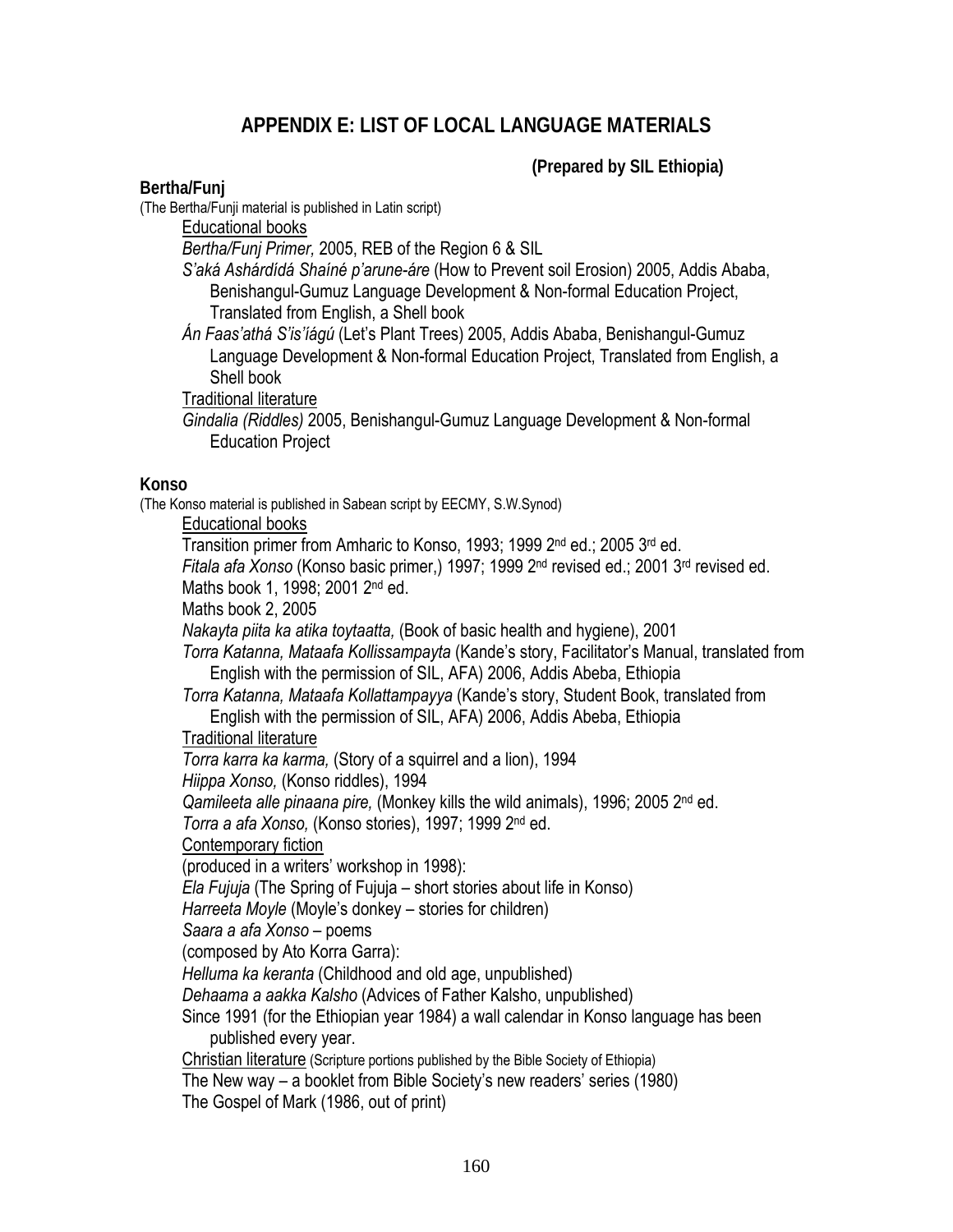The four Gospels in Konso (out of print) Konso hymns (1992; 1993 2<sup>nd</sup> ed.; 1995 3<sup>rd</sup> ed.; 2000 4<sup>th</sup> ed.; 2004 5<sup>th</sup> ed.) Small Cathecism (1995; 1998 2<sup>nd</sup> ed.; 1999 3<sup>rd</sup> ed.; 2004 4<sup>th</sup> ed.) Liturgy book (1995; 2000 2nd revised ed.) Acts and revelation (1996, out of print) Some of the epistles (1996, out of print) Sunday school book (1996; 2000 2nd ed.) Bible study material for Philippians and 1<sup>st</sup> John (2000; 2004 2<sup>nd</sup> ed.) Creation story, an easy reader (2001) Ruth, an easy reader (2001) Jonah, an easy reader (2001) Growing in faith; a book of Christian doctrine (2001) New Testament (2001; 2003 2nd ed.) Other literature in Konso language, produced by FARM Africa and Leiden University, using the Latin script:

- *Konso English Amharic Agricultural Dictionary,* by Yohannes Hadaya and Gemechu Gedeno. 1996. FARM Africa Farmers' Research Project. Technical Pamphlet No 10. Addis Abeba. Ethiopia.
	- *Torraa a Xonso 1,* by Korra Garra. 2003. The Department of African Languages and Cultures in Leiden University. The Netherlands.
	- *Torraa a Xonso 2*, eds. Henriette Daudey, Anne-Christie Hellenthal & Ongaye Oda. 2005. Mother tongue series, 2. The Department of African Languages and Cultures in Leiden University. The Netherlands.

#### **Koorete**

(Most of the Koorete material is published both in Sabean and in Latin script)

Educational books

*HIV EYDISE WAYSIW IICHUSHO? (*HIV/AIDS How can we prevent it?*)* by Abera Matadha, Zewde Addiso, Aklilo Xhergo, Mistire Gebre, 2002, Sidaama Literacy Project, Awassa *Siima garafa biya kafe* (A book on trachoma) 2003, Sidaama Litereracy Project, Awassa Koorete transition primer for those who are literate in Amharic 1997, Koorete Translation

Project, Amaaro – Kele

Traditional literature/Fiction

*Jhi'oy wodundo* (Traditional and other stories in Koorete language) 2003, Koorete Translation Project, Addis Ababa

#### Christian literature

- *Shufutte dorichi?* (Some Old testament stories) 1996, Koorete Translation Project, Amaaro Kele
- *Hanzowafa sekke wonto yelekko neni!* (From now on you are God's child) 2001, Addis Ababa
- *Matoose modhe odo* (The Gospel of Matthew in Koorete) 2001 Addis Ababa, Koorete Translation Project.
- *Marqose modhe odo* (The Gospel of Mark in Koorete) 1999 Addis Ababa, Koorete Translation Project
- *Yesuusay haybofa nuu looluse osakko e keenge* (New testament stories) 2000, Koorete translation Project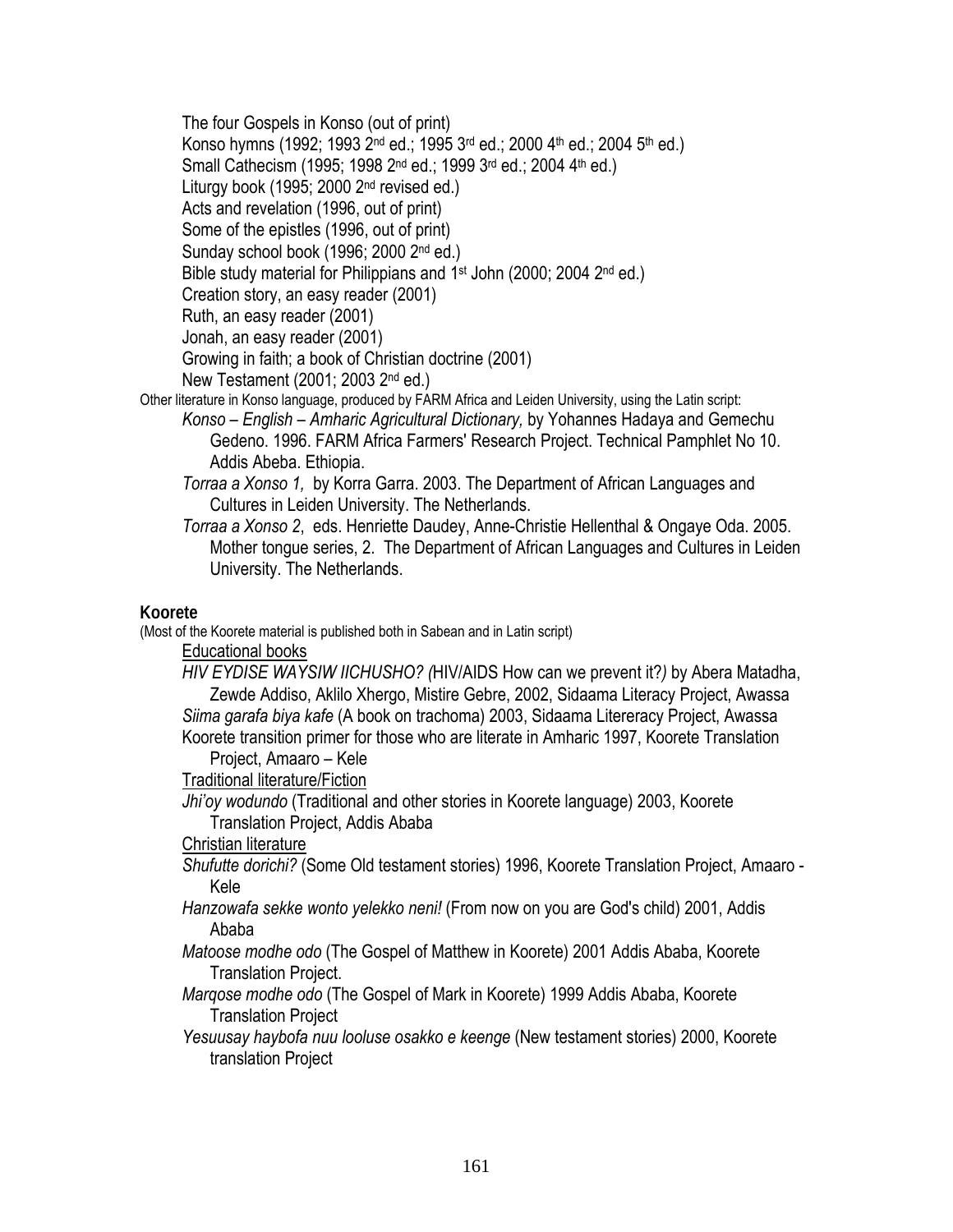#### **Majangir**

*Ato Majangerongk* (Language of Majang; Basic Primer in Latin script) 2006, Addis Ababa, Majang Translation and Literacy Project, trial edition

N.B. In early 1990's Ethiopian Evangelical church of Mekane Yesus (EECMY) published a transition primer and a few religious booklets in Majangir language, using the Sabean script. Now the language development work is going on in the Latin script.

#### **Me'en**

(The material in the Me'en language is published in Sabean script)

Basic literary materials: A set of 9 primers, 1994-95 Flash –cards (217 cards per set) Transition primer for those who know how to read Amharic, 1994, Me'en translation team Guide on handwriting Me'en Fidel chart Book on the Me'en fidels Other educational materials 5 books on development Gardening food- storage Nutrition HIV/ AIDS The human body and a trilingual word-list on body-parts Me'en traditional and nowadays' clothing **Birds** Me'en stories (fables) Christian literature The book of Genesis The Gospel of Mark The Gospel of Luke, 1996 The Acts of the Apostles, 1996 5 booklets on Bible stories

#### **Sidaama**

(The material in the Sidaama list below is published in the Latin script)

Educational books

- *Sidaamu Afii Rosu Xinti Hanafote, Maxaafa 1* (Sidama primer book 1) 2002, Awassa, Ethiopia: Sidama Literacy Project
- *Sidaamu Afii Rosu Xinti Hanafote Dhagge: roso 1-20* (Sidama language primer story book: lessons 1-20) 2002, Awasa, Ethiopia: Sidama Literacy Project
- *Sidaamu Afii Rosu Xinti Hanafote Dhagge: roso 21-40* (Sidama language primer story book: lessons 21-40) 2003, Awasa, Ethiopia: Sidama Literacy Project.
- *Sidaamu Afii Rosu Xinti Hanafote Maxaafa 2* (Sidama language primer book 2) 2003, Awasa, Ethiopia: Sidama Literacy Project

*Sidaamu Afiinni Qixxaabbinota Addi Addi Dhagge Amadino Maxaafa* (A story book in the Sidama language) 2002, Awasa, Ethiopia: Sidama Literacy Project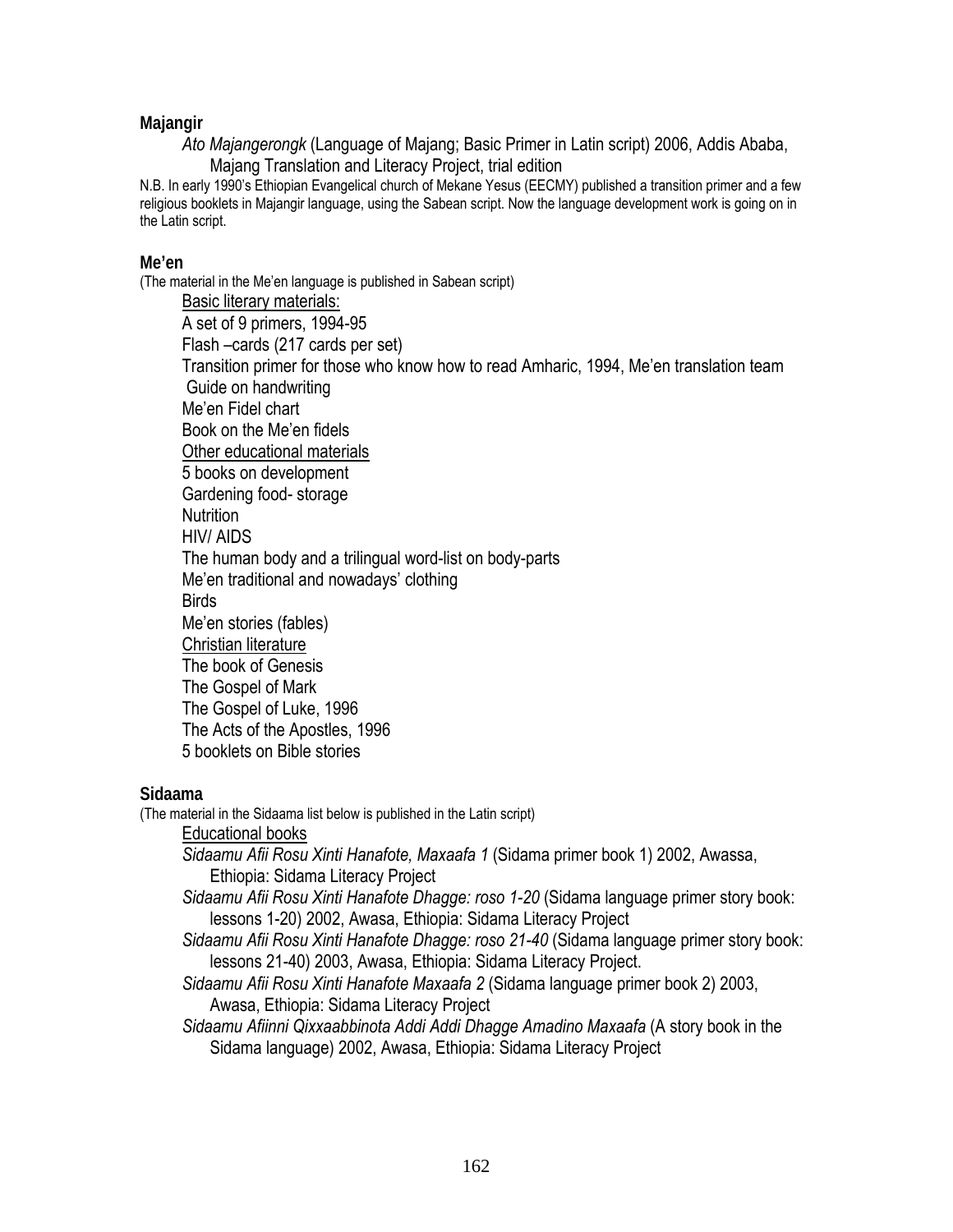*Sidaamu Afinni Qixxaawinoha HIV/EEDISI (AIDS) Yinanni Dhibbi Mayimma, Kulanno Maxaafa* (A book about HIV/AIDS in the Sidama language) Cheru, Berhanu; Sunaana Mekonnen; Andreas Bekele; Elias Lula; and Abera Lankamo. 2002, Awasa, Ethiopia: Sidama Literacy Project

*Baxisee Dhagee Rosasinchu Maxaafa* (Kande's story, Facilitator's Manual, translated from English with the permission of SIL AFA) 2006 Addis Ababa, Ethiopia, SIL, trial edition

*Baxisee Dhagee Rosaanotee Maxaafa* ( Kande's story, Student Book, translated from English with the permission of SIL AFA) 2006, Addis Ababa, Ethiopia, SIL, trial edition

#### Religious literature

*Ruuti* (an easy reader on the book of Ruth) 2001, Bible Society of Ethiopia

*Yoonaasi* (an easy reader on the book of Jonah) 2001, Bible Society of Ethiopia

*Abraami* (an easy reader about Abraham) 2001, Bible Society of Ethiopia 2003

N.B. There also is a Sidaama dictionary by Gasparini, and a book of Sidaama proverbs (unfortunately we do not have the details for the publisher and the year of publishing). The New Testament was published in Sidaama in the Sabean script in 1990 and in Latin script in 2001 by the Bible Society of Ethiopia. Before the ortography was changed into Latin the churches produced some literacy materials in the Sabean script.

#### **Silte**

(The Silte material is published in Sabean script)

#### **Dictionaries**

Silt'e - Amharic - English dictionary, (shorter version) 1995, Hussein Mohammed, Eeva Gutt Addis Ababa, SIL

Silt'e - Amharic - English dictionary, (with concise grammar) 1997, Addis Ababa University Press

Traditional literature

*Mehimachot - Yesilt'e misaleyawi anegageroch* (Silte proverbs in Silt'e and Amharic languages) 2002, Hussein M. Musa, Awel Muhamed

Religious literature

Abraham 1997 Addis Ababa Power of Jesus (portions of Acts) 1988 Addis Ababa

The life of Joseph 1988 Addis Ababa

### **Suri**

(The Suri material is published in Sabean fidel)

Educational books

*Dadaba bidelinya Suri, mada 1-8*. (Suri primer, 8 booklets) 1998, Addis Ababa: Surma Translation Project and Summer Institute of Linguistics.

*Dadaba kagaya surichen ko golachen ko aranjachen* (Suri-Amharic-English Language learning booklet,) 2002, Suri Translation Project

*Dadaba loga yokoneya zugu ahaa sur*i. (Book of stories people tell about the things of the Suri) 2000, Suri Literacy Project

*Loga kedhemesineneya* (Stories for learning) 2001, Suri Literacy Project

*Dadaba kotoyiya keginya* (A book that we read about animals) 2000, Suri Translation Project Small dictionary, Suri Translation Project 2002

*Dadaba toyiny* (A book of numbers) 2000, Suri Translation Project

Suri Maths book 1 ( numbers 1 - 10, basic operations, grade 1), 2006, Suri Literacy Project Suri Maths book 2 ( numbers 1 - 20, basic operations, grade 1), 2006, Suri Literacy Project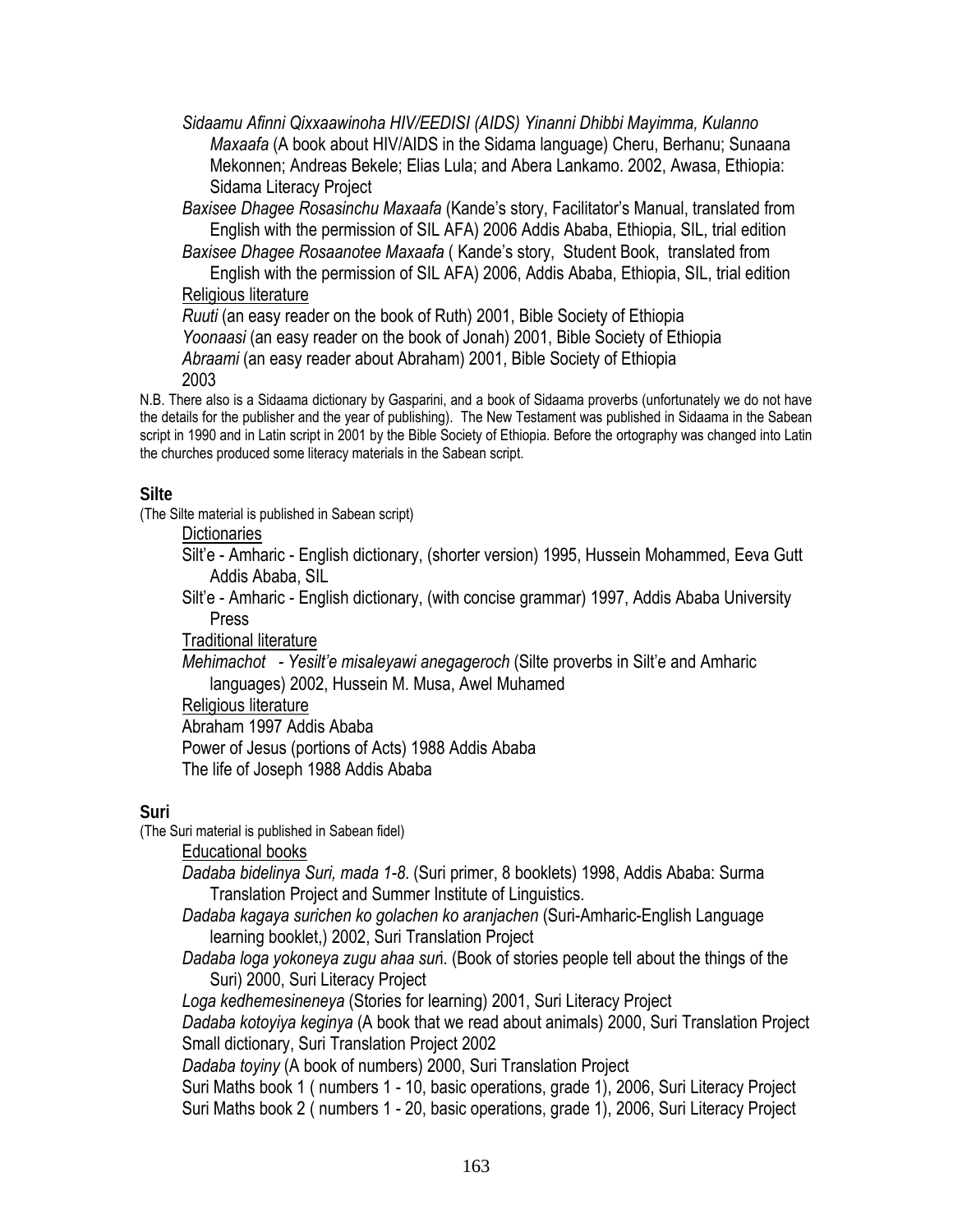Suri Maths book 2 ( numbers 20 - 100, basic operations, grade 1), 2004, Suri Literacy Project

Suri Maths book 3 ( numbers - 1000, complete grade 2 curriculum) 2004, Suri Literacy **Project** 

Tree planting booklet (basic knowledge about fruit trees and how to plant them), 2005, Suri Literacy Project

AIDS booklet, 2005, Suri Literacy Project

*England a ora bu gore* ( England - a big country) 2003, Suri Literacy Project

Posters for Community Literacy Board and classroom reading : Ethiopia, Addis Abeba, cattle diseases, wild life (lions, giraffes, zebras, ostriches, rhinos, hippos, bats, chitas...), the climbing history of Mount Everest, the Earth's Oceans and life in them, Tsunami, Olympic Games in Greece, Ethiopian Runners, Culture of the Massai and Samburu of Kenya, Lip- and Earplates from other parts of Africa, 2003- 2006 (continuously produced)

Easy readers:

*Kamana Arbaminshi, kunea Kite* (Kite in Arba Minch, story of a Suri student in boarding school), 2003, Suri Literacy Project

*Lo\_ga dhage\_ya erowu kali jhayno* (Stories children tell in the evening), 2004,

Suri Translation Project

What does the giraffe see? (Animal Story), 2003, Suri literacy project

What did the giraffe see, Diglot Amharic-Suri, 2005, Suri Literacy Project

Dance and songs, easy readers series, 2003 Suri Translation Project

Religious literature:

 *Sabana loga tumu* (Easy reader picture Bible), 2002, Tyndale House Publishers and Suri Translation Project

Christmas passage, Suri Translation project, 2002

*Yoseb: hira kunasa* (Joseph: the dreamer), 2003, Suri Literacy and Translation Projects Birth of Moses (easy reading Bible Shell Book), 2003

*Loga hira chala kuno samariyagiye* (The story of the Good Samaritan) 2004, Suri Translation Project

*Loga Yesus oyonya kuhudukoneya 12* (easy reading Bible Shell Book on Luke 2, 41 - 52), 2006, Suri Translation and Literacy Projects,

*Loga beraneya Yesusi zuga kobeya no* (easy reading Bible Shell Book on Luke 5, 1 - 11), 2006, Suri Translation and Literacy Projects,

*Loga hira muko karata keno Zekiwos* (easy reading Bible Shell Book on Luke 19, 1 - 10) 2006, Suri Translation and Literacy Projects

*Loga zuga ke komon ama gede na kibaysewo* (easy reading Bible Shell Book on Luke 17, 11-19), 2006, Suri Translation and Literacy Projects

*Kamanaa bere kodhesena Lukasi* (The gospel of Luke) 2004.

### **Yemsa**

(The Yemsa material is published in Latin script)

*Yèmsanì àrunì tìchù* (Yemsa primer) 2003, SIL

Educational, easy reading booklets

*Dànìěl gùmtàna mèttè* (Daniel has fever, a health booklet about fever treatment) 2002, Sokoru, produced with help of SIL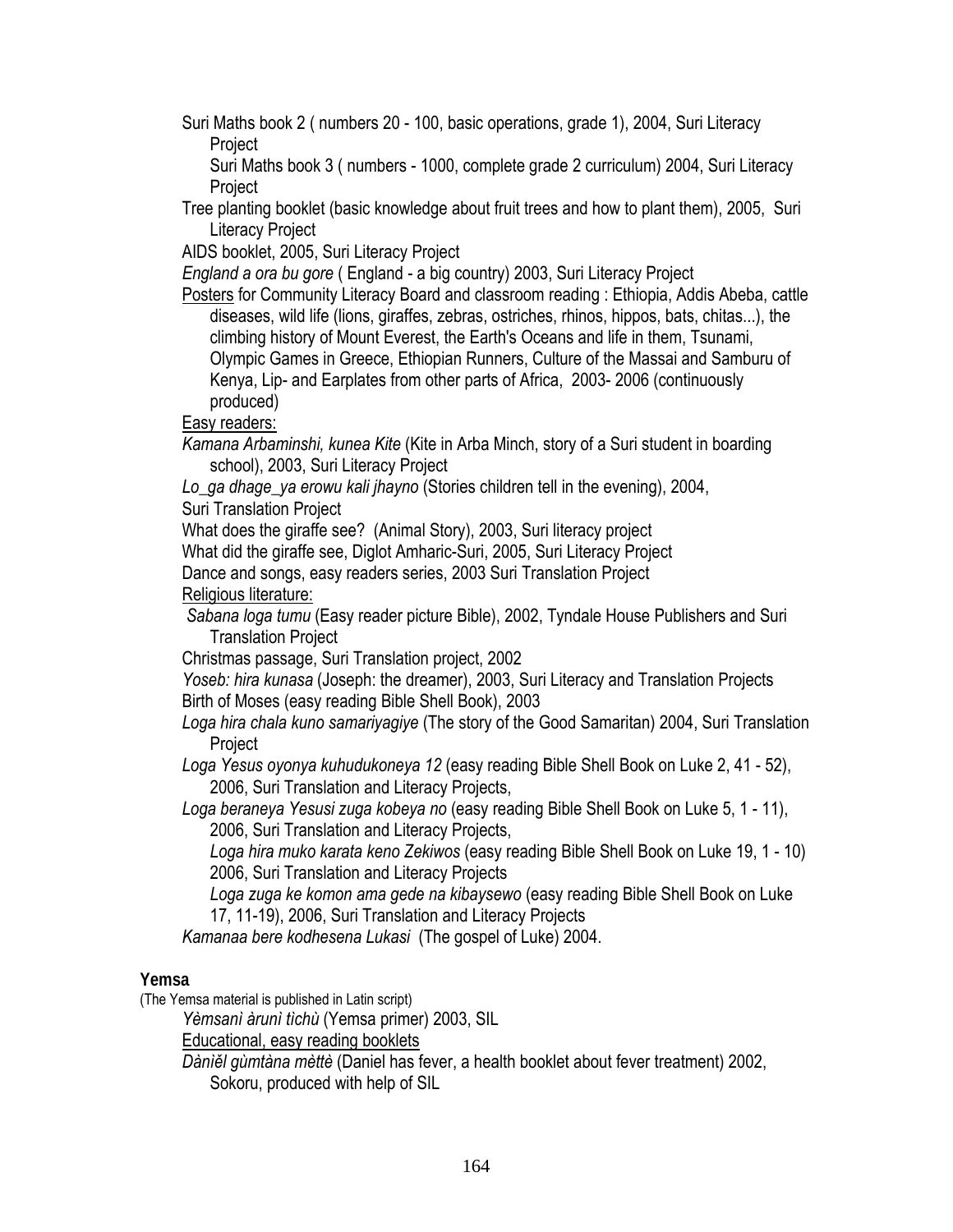*Zawnì dùpà* (Snake bites, a health booklet with information about poisonous and nonpoisonous snakes) 2002, Sokoru, produced with help of SIL

- *Bùr'unì gònyònewa sunbààse* (Names of wild animals) printed in 2000, revised in 2002, Sokoru, produced with help of SIL
- *Kààbàrè yère testò* (Small creatures) printed in 2000, revised in 2002, Sokoru, produced with help of SIL

*Yèmsanì faadnì àru* (The Yemsa counting system, numbers 1-10) printed in 2000, revised in 2002, Sokoru, produced with help of SIL

*Fààduk àrùtaro?* (Do you know how to count? An easy-reader booklet teaching adding and subtracting with numbers 1-10) printed in 2000, revised in 2002, Sokoru, produced with help of SIL

*Măshkà mèèni wòsto* (Women's work) 2002, Sokoru, produced with help of SIL

*Nàànì dìchà* (Child development, an easy-reader booklet) 2002, Sokoru, produced with help of SIL

*Ìsàr sìnnor* (Opposites, an easy-reader booklet) 2002, Sokoru, produced with help of SIL *Àfì àrunì kèèrtu fè* (Afi in school, an easy-reader booklet) printed in 2001, revised in 2002,

Sokoru, produced with help of SIL

#### Fiction and traditional literature

*Tammrati tochoni tichu* (Stories written by Taamrat) 2000, Sokoru, produced with help of SIL *Guutani tochoni tichu* (Guuta's written stories) by Guuta Gebre Silaase, 2000, Sokoru, produced with help of SIL

*Eetoni tochoniki'o* (Lion stories – traditional tales about lions) Sokoru, Yemsa Team Christian literature

*Yesusni koontoni tocho* (Christmas story) 1999, Sokoru, Yemsa Team

*Yesusni kitun kabu* (Jesus' death and resurrection: Easter story) 1999, Sokoru, Yemsa Team

#### **Gumuz**

Gumuz Primer A*,* 2005, REB of the Region 6 & SIL

Gumuz Primer B*,* 2005, REB of the Region 6 & SIL

N.B. New Testament has been published in the Gumuz language, and SIM, Comboni Sisters, and Norwegian Mission Society have worked on Gumuz language and produced some literacy in Sabean script. In 2005 a decision was made to use Latin script for Gumuz.

#### **Shinasha**

(Shinasha language community has decided to use Latin script) Shinasha Primer 2005, REB of the Region 6 & SIL

#### **Basketto**

(The Basketto material is published in Sabean script) Christian literature The gospel of Mark, 2006

#### **Bench**

(The Bench material is published in Sabean script) *Educational material*  Transition primer for those who are literate in Amharic 1988 1st ed. 1994 2nd ed. 1998 3rd ed., EECMY A basic primer, EECMY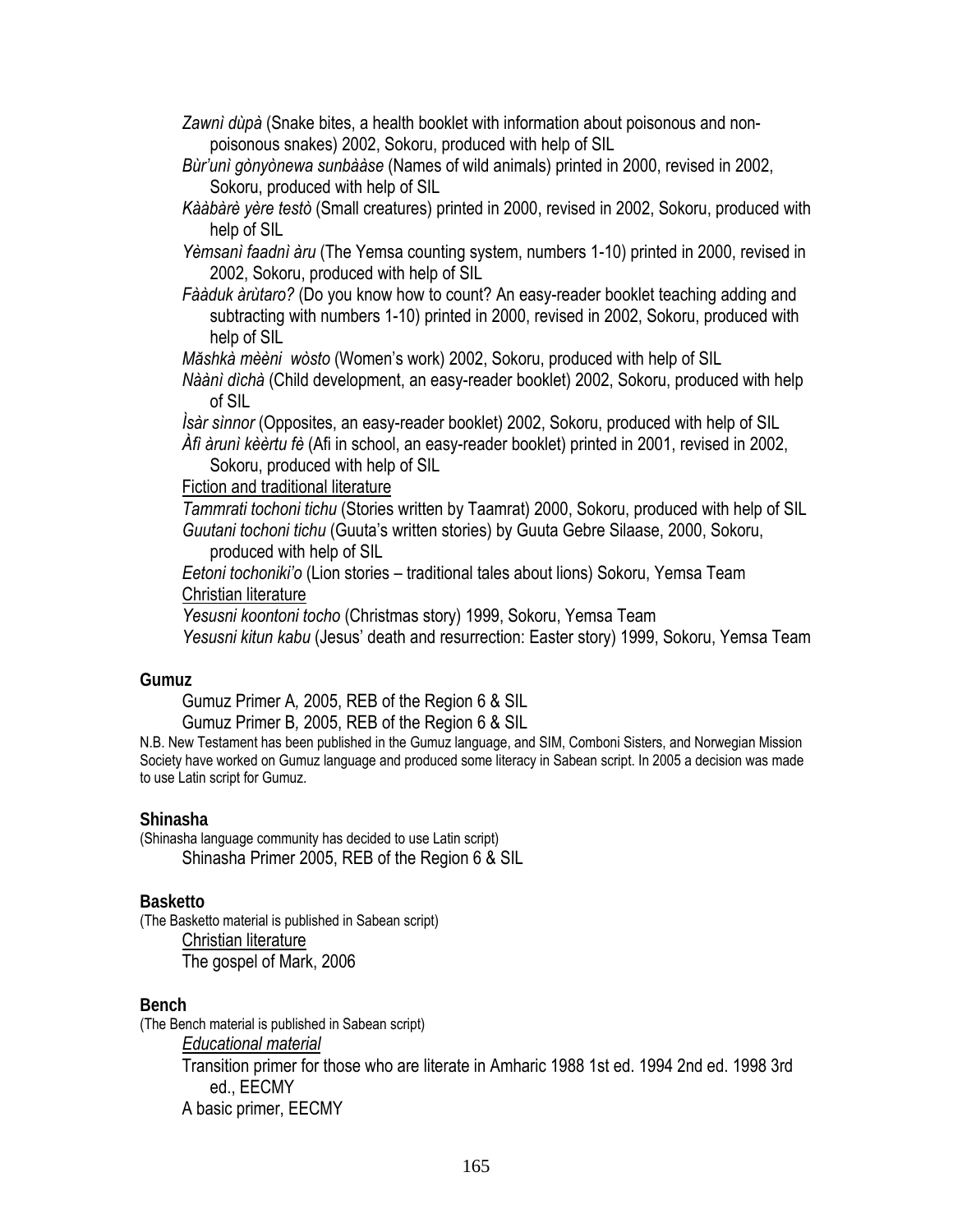#### Religious material

Miraculous fish catch, A Bible based shell book, 2005, EECMY New testament, 1990, Addis Abeba, Bible Society of Ethiopia The book of Genesis, 1991, Addis Abeba, Bible Society of Ethiopia The books of Ruth and Jonah, 1991, Addis Abeba, Bible Society of Ethiopia A Songbook, 1999, EECMY, South West Bethel Synod A Small book of Christian teaching by Martin Luther, 1999, EECMY, South West Bethel Synod

#### **Burji**

(The Burji material is published in Sabean script)

Educational material

Transition primer for those who are literate in Amharic, 1993, EECMY, South Synod Christian literature

*Haareya Dawwa* (New way – easy reader, miracles of Jesus) 1982, Bible Society of Ethiopia New testament, 1993, Addis Ababa, Bible Society of Ethiopia

#### **Dawro**

(The Dawro material is published both in Sabean and in Latin script)

Christian literature The gospel of Luke, 2006

#### **Gamo**

(The Gamo material is published in Latin script) Christian literature The gospel of Luke, 2006 Gedeo Educational material (in Sabean script) Transition primer for those who are literate in Amharic 1992, EECMY A basic primer, 1992, EECMY Religious material (in Sabean script) New testament, 1992, Addis Abeba, Bible Society of Ethiopia The book of Acts, 1980, Addis Abeba, Bible Society of Ethiopia Easy reading bible stories, 1978, Bible Society of Ethiopia Scripture portions from the Old Testament, SIM Religious material (in Latin script) Genesis, Ruth, and Jonah from the Old Testament

#### **Gofa**

(The Gofa material is published both in Sabean and in Latin script) Christian literature The gospel of Luke, 2006

#### **Hadiyya**

(The material in the list is published in the Latin script) Traditional literature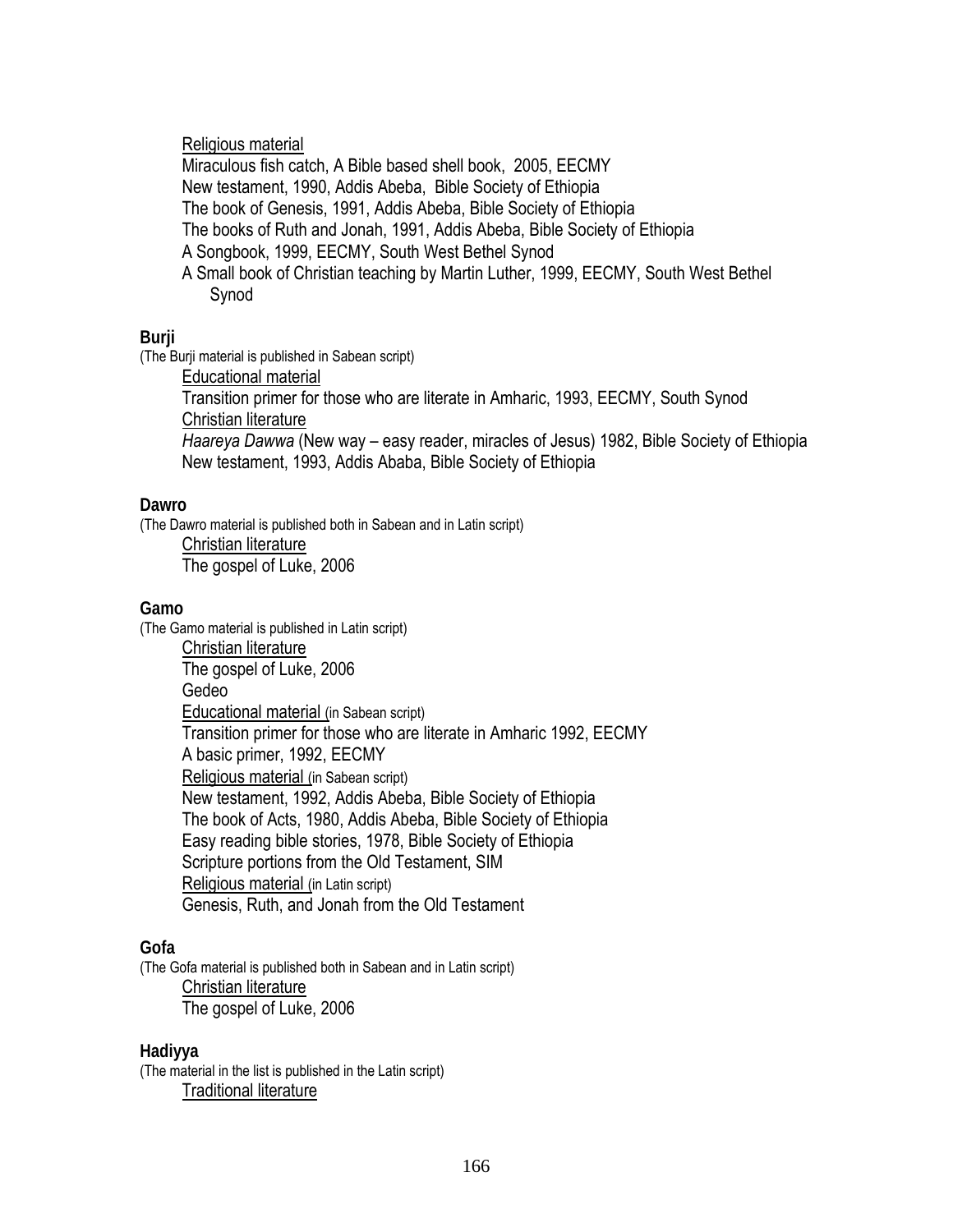#### *Heessi Hadiyyisinne (Traditional Hadiya stories)* 2006, Ethiopian Evangelical Church Mekane Yesus, South Central Synod

#### Religious literature

*Moollanni Yesuus Kiristoos Bikkina Maatiwoos Xaafukki Mishiraachcha* (The Gospel of Matthew) 2005, The Bible Society of Ethiopia

N.B. Before the Hadiyya orthography was changed into Latin, the New Testament was published in Hadiyya language by the Bible Society of Ethiopia, using the Sabean script. Presently a new version of the book with the Latin script is being made, and the Old Testament translation work is going on.

Previously Bible society of Ethiopia, EECMY and K'ale Hiwot Church have published several small booklets in Hadiyya language in the Sabean script. Most of them are Bible based, but some also traditional material like folkstories, riddles and proverbs. At the moment most of that material is out of print.

#### **Kambaata**

#### Religious literature (in the Latin script)

*Qarichcho Yesuus Kiristoositannee Yohaannis Xaaffo* (The Gospel of John) 2005, The Bible Society of Ethiopia

N.B. Before the Kambaata orthography was changed into Latin, the New Testament was published in Kambaata language by the Bible Society of Ethiopia, using the Sabean script. Presently a new version of the book with the Latin script is being made, and the Old Testament translation work is going on.

Previously Bible Society of Ethiopia, together with EECMY and K'ale Hiwot Church have published several small booklets in Kambaata language. Most of them are Bible based, and at the moment most of that material is out of print.

#### *Information about the literacy and literature situation in some other languages*  **Aari**

The New Testament has been published in Aari language by the Bible Society of Ethiopia. SIM has published materials in the Sabean script, including primers, health booklets, fables, and biblical materials. The church continues using the Sabean script, but is in the process of changing the ortography somewhat to make it phonologically more accurate.

#### **Banna** (may possibly be used also for Hamer)

SIM is doing some small scale basic literacy in Banna language, and have some materilas for that. They use Sabean script.

#### **Daasenech**

Some literacy materials and other literature is available in Daasenech language by a team in the Kenyan side of the border. South West Synod of EECMY has contacts with the team and has access to the materials.

#### **Kafa**

The New Testament has been published in Kafa language by the Bible Society of Ethiopia. Also, SIM has published literacy materials and Bible based materials both in Sabean and in Latin scripts.

#### **Maale**

Word for the World is running a literacy program in Maale language, and have published some materials for that. They use Sabean fidel.

#### **Mursi**

SIM is running a literacy program in Mursi.

#### **Wolayta**

Both the New and the Old Testaments have been published in Wolayta language by the Bible Society of Ethiopia. Also, SIM has published literacy materials and Bible based materials both in Sabean and in Latin scripts.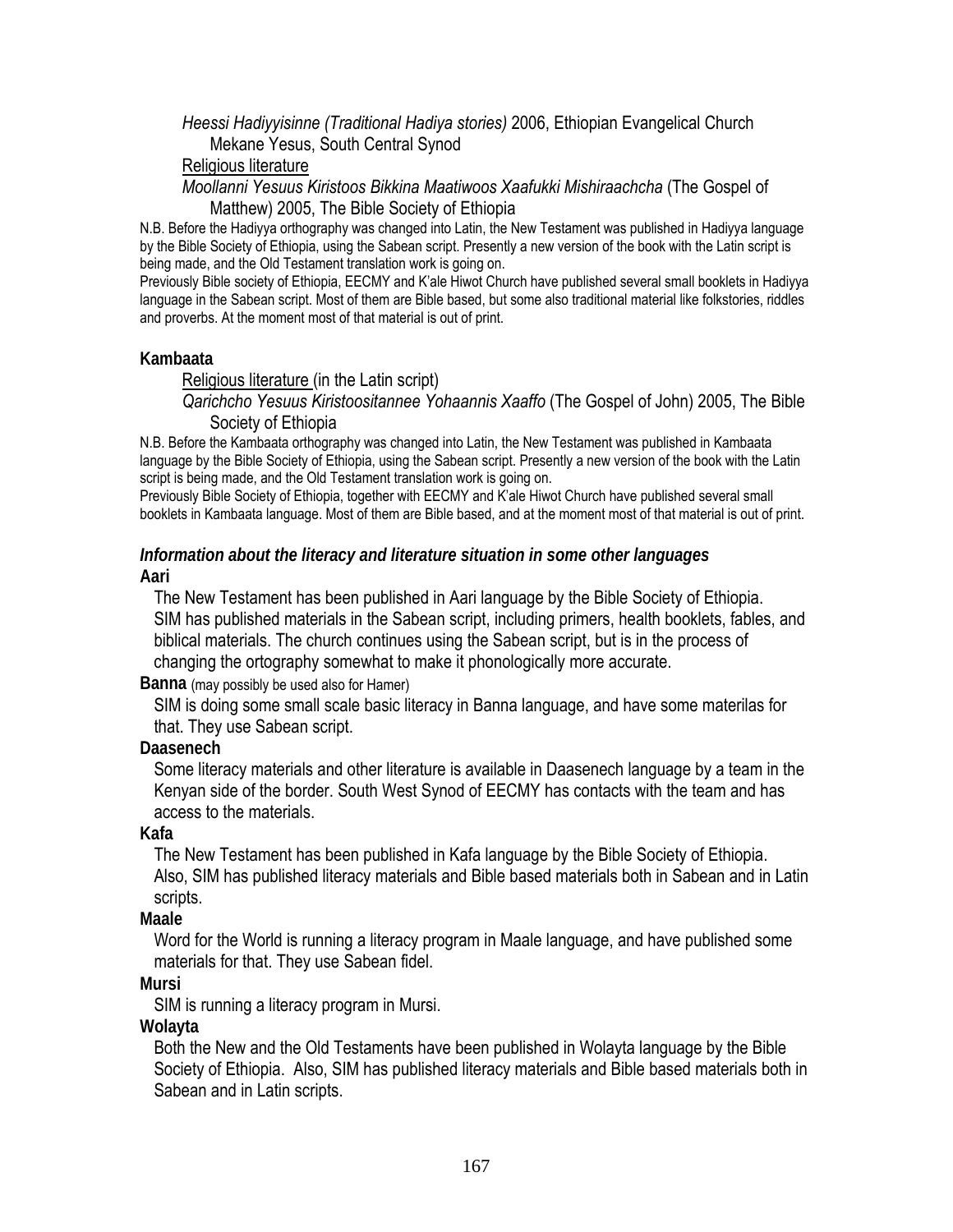Finally, below is a list of langauges that are not mentioned above, but that have the whole Bible or the New testament available. Often in connection with the Bible translation work at least a small amount of other literature has also been produced. Afar (NT) Anuak (Bible) Uduk (NT) Gurage (NT) Somali (Bible) Wolayta (Bible)

**N.B.** We have not included the substantial literature available in the three languages used by larger communities, i.e. **Amharic, Tigrinya, and Oromo**. Apart from the literature in the standard Oromo language, there is a separate set of primers available for the South Oromo in Latin script, published by EECMY, South Ethiopian Synod.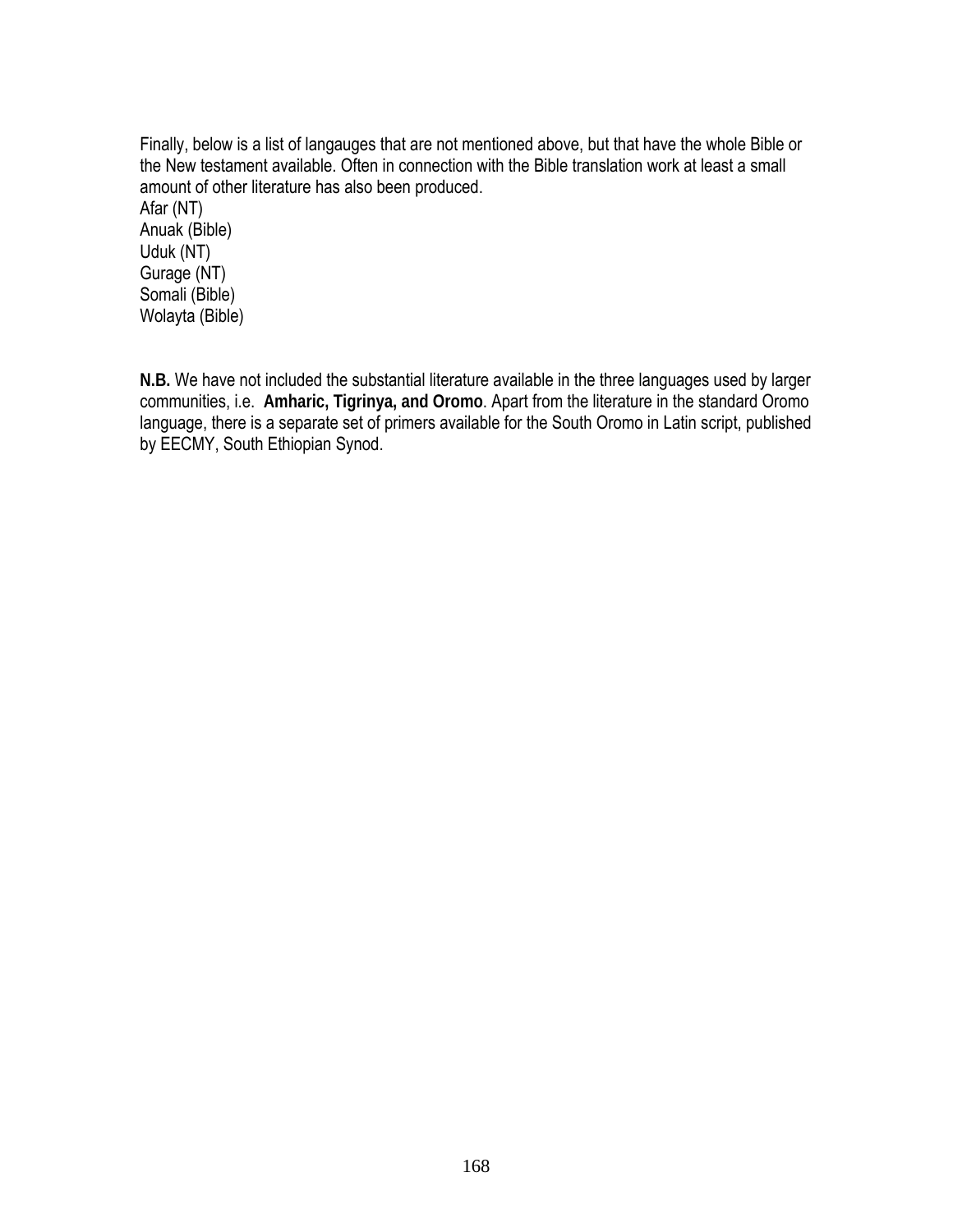### **APPENDIX F: WORKSHOP PROGRAMME**

### **Workshop on Medium of Instruction in Primary Education in Ethiopia**

#### **OBJECTIVES:**

- 1. Expose participants to findings of the research on medium of instruction (MOI)
- 2. Engage participants in discussion of the findings to provide feedback and further background for the research results
- 3. Encourage the sharing of information between regions and with the MoE, particularly with regard to best practices

#### **Members of the MOI research team:**

*Team leader*: Dr. Kathleen Heugh, Human Sciences Research Council, Cape Town Dr. Berhanu Bogale, Department of Foreign Languages, Addis Ababa University Ato Mekonnen Alemu, Mekelle University

Dr. Carol Benson, Centre for Teaching and Learning, Stockholm University

**MOE task force team:** Ato Bizuneh Takele, Ato Mesfin Derash

| <b>Time</b>              | <b>Activity</b>                                          | <b>Presenters</b> |
|--------------------------|----------------------------------------------------------|-------------------|
| $9:00-9:15(15 min)$      | Opening, objectives, introduction to the study           | Ato Fuad          |
| $9:15-9:45$ (30 min)     | Design of the study                                      | Kathleen          |
| $9:45-10:00$ (15 min)    | Issues in language learning                              | Carol             |
| 10:00-10:30 (30 min)     | Video clips from the fieldwork                           | Berhanu           |
|                          | (Brief discussion after each video clip)                 |                   |
| 10:30-10:45 (15 min)     | <b>TEA-COFFEE BREAK</b>                                  |                   |
| 10:45-11:15 (30 min)     | Regional groups review our regional profiles             | Mekonnen & Carol  |
|                          | (Group secretaries write group feedback for the team)    |                   |
| $11:15 - 11:45$ (30 min) | International research on mother tongue, second language | Kathleen          |
|                          | and bi/multilingual education                            |                   |
| 11:45-12:00 (15 min)     | Issues in using English as medium of instruction         | Berhanu           |
| 12:00-12:30 (30 min)     | <b>Discussion</b>                                        | Ato Bizuneh       |
| 12:30-14:00 (1.5 hrs)    | <b>LUNCH BREAK</b>                                       |                   |
| 14:00-14:30 (30 min)     | Main findings of the study and implications              | Carol & Mekonnen  |
| 14:30-15:00              | <b>Discussion</b>                                        | Ato Mesfin        |
| 15:00-15:15 (15 min)     | <b>TEA-COFFEE BREAK</b>                                  |                   |
| 15:15-15:45 (30 min)     | Recommendations, policy and planning implications        | Kathleen &        |
|                          |                                                          | Berhanu           |
| 15:45-16:15 (30 min)     | <b>Discussion</b>                                        | Ato Fuad          |
| 16:15-16:30 (15 min)     | Conclusion and closing                                   | MoE               |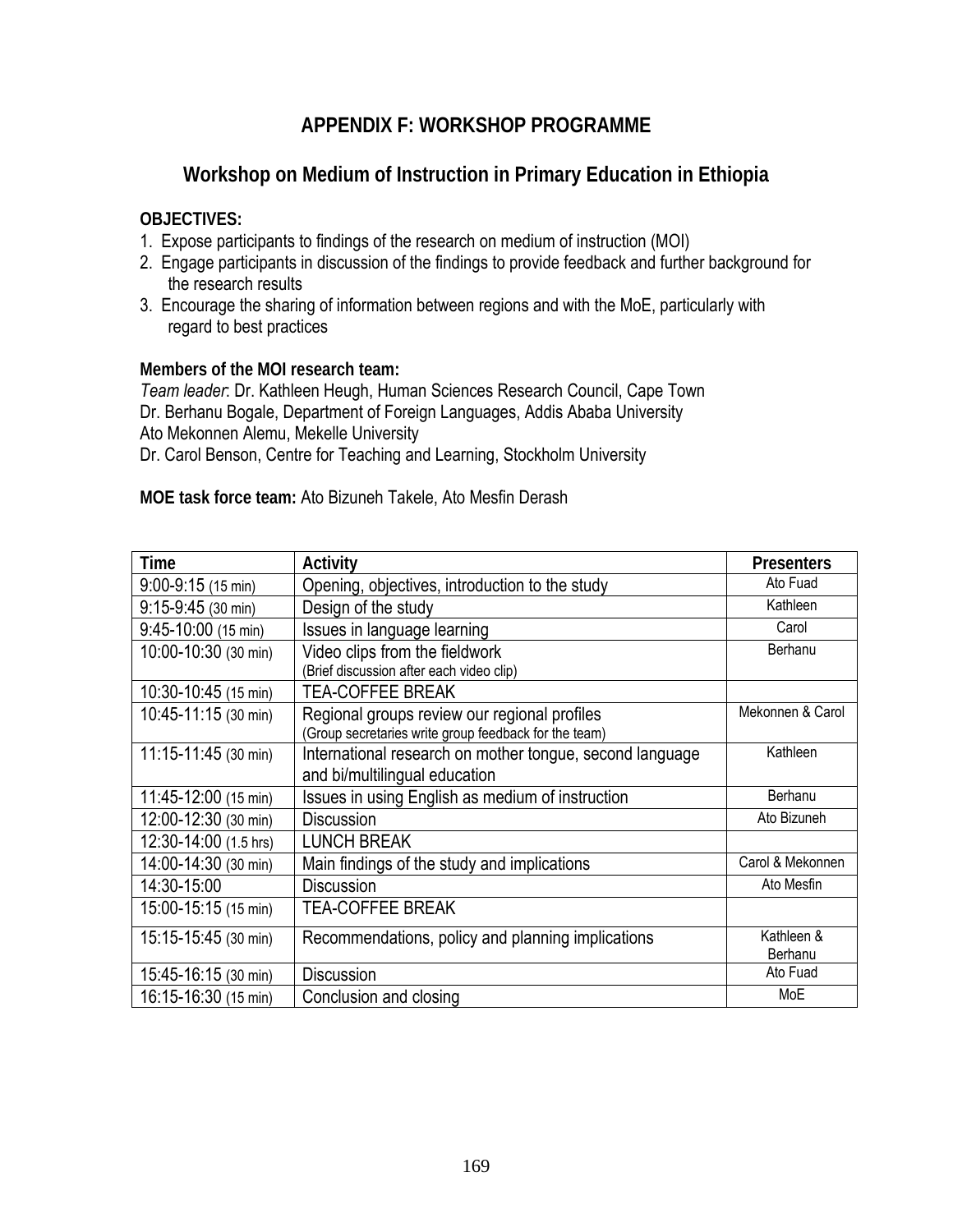## **APPENDIX G: Costs of Bilingual and Multilingual Education: excerpts from Grin (2005)**

| LANGUAGE<br>POLICY CASE                                                                   | <b>DESCRIPTION OF MEASURE</b>                                                                                                                                                        | <b>Key finding</b>                                                                                                                                                                                                                                                                                                    | <b>SOURCE</b>                                                               |
|-------------------------------------------------------------------------------------------|--------------------------------------------------------------------------------------------------------------------------------------------------------------------------------------|-----------------------------------------------------------------------------------------------------------------------------------------------------------------------------------------------------------------------------------------------------------------------------------------------------------------------|-----------------------------------------------------------------------------|
| French Lang-<br>uage Charter<br>("Bill 101"),<br>Québec, 1977                             | Set of measures to promote the<br>use of French as the main<br>language of the province of<br>Québec.                                                                                | Total cost of Charter is between 0.28% and 0.48%<br>of provincial GDP                                                                                                                                                                                                                                                 | Vaillancourt<br>(1987)                                                      |
| French Lang-<br>uage Charter<br>("Bill 101"),<br>Québec, 1977<br>Canadian<br>bilingualism | "Francisation" of firms (firms<br>with a staff of 50 or more must<br>offer internal communication in<br>French also)<br>Total expenditure on bilingual<br>programmes by the Canadian | Cost per employee and per firm ranges from CAD<br>85 to 115 (EUR 57 to 77), in 1984 dollars, for the<br>relatively costlier years of implementation; costs<br>expected to taper off after implementation phase<br>The provision of federal services in both official<br>languages represents 0.03% of the cost of all | Various studies<br>summarised by<br>Vaillancourt<br>(1996)<br>Canada (1991) |
|                                                                                           | federal government                                                                                                                                                                   | federal services. The total cost of all official<br>languages expenditures amounts to 0.44% of<br>federal spending.                                                                                                                                                                                                   |                                                                             |
| <b>Bilingual road</b><br>signs in Wales                                                   | Road signs in Wales give place<br>names in Welsh and English                                                                                                                         | Bilingualism of directional and safety signs costs<br>about 22 pence (33 cents) per resident and per<br>year.                                                                                                                                                                                                         | Grin and                                                                    |
| Sianel Pedwar<br>Cymru (S4C)                                                              | Welsh-medium television<br>programmes                                                                                                                                                | Person-hour cost of Welsh television (Welsh<br>programmes, Welsh-speaking audiences) stands<br>at about 50 cents.                                                                                                                                                                                                     | Vaillan-court<br>(1999)                                                     |
| Basque-medium<br>education                                                                | Operation of A, B and D<br>channels in the Basque<br>education system                                                                                                                | Extra cost is in the region of 4% of yearly cost per<br>student                                                                                                                                                                                                                                                       |                                                                             |
| Maya in<br>Guatemala                                                                      | Setting up of Maya-medium<br>education                                                                                                                                               | Extra cost is in the region of 4% to 5% cost per<br>student and per year                                                                                                                                                                                                                                              | Patrinos and<br>Velez (1996)                                                |
| Euroschool                                                                                | Joint summer camps for<br>children of various minority<br>language communities                                                                                                       | Total cost is EUR 600 per participating child                                                                                                                                                                                                                                                                         |                                                                             |
| Naíonraí                                                                                  | Irish-medium pre-schools                                                                                                                                                             | Average cost (incl. parents' contribution) is<br>EUR 400 per child and per year                                                                                                                                                                                                                                       |                                                                             |
| Yleisradio                                                                                | Swedish-language broadcasting<br>in Finland                                                                                                                                          | Average cost is 10 to 15 cents per person and per<br>hour                                                                                                                                                                                                                                                             | Grin, Moring et<br>al. (2002)                                               |
| Raidió na<br>Gaeltachta                                                                   | Irish-language radio                                                                                                                                                                 | Average cost is 20 cents per person and per hour                                                                                                                                                                                                                                                                      |                                                                             |
| Mentrau laith                                                                             | Associative network supporting<br>the use of Welsh in local<br>community project                                                                                                     | Average expenditure (Welsh Language Board<br>subsidy for year 2000/01) is EUR 2 per resident in<br>those predominantly Welsh-speaking areas in<br>which mentrau iaith have been set up                                                                                                                                |                                                                             |
| Euskal Telebista                                                                          | Making accessible Basque<br>television from Spain to Basque<br>speakers in France                                                                                                    | Cost of setting up and maintaining masts and<br>transmitters amounts to 2.5 cents per viewer and<br>per day.                                                                                                                                                                                                          |                                                                             |
| EU internal<br>communication                                                              | Maintaining 11 official<br>languages in the EU                                                                                                                                       | Ave. cost of translation and interpretation is EUR<br>1.82 per resident and per year; translation and<br>interpretation represent 0.8% of the EU budget.                                                                                                                                                              | Grin (2001,<br>2004a)                                                       |
|                                                                                           | Applying the same rule to a 25-<br>member EU with 20 official<br>languages*                                                                                                          | Average cost of translation and interpretation<br>would rise to about EUR 5.24 per resident and per<br>year**                                                                                                                                                                                                         |                                                                             |

Source: Grin (2004a in Grin 2005).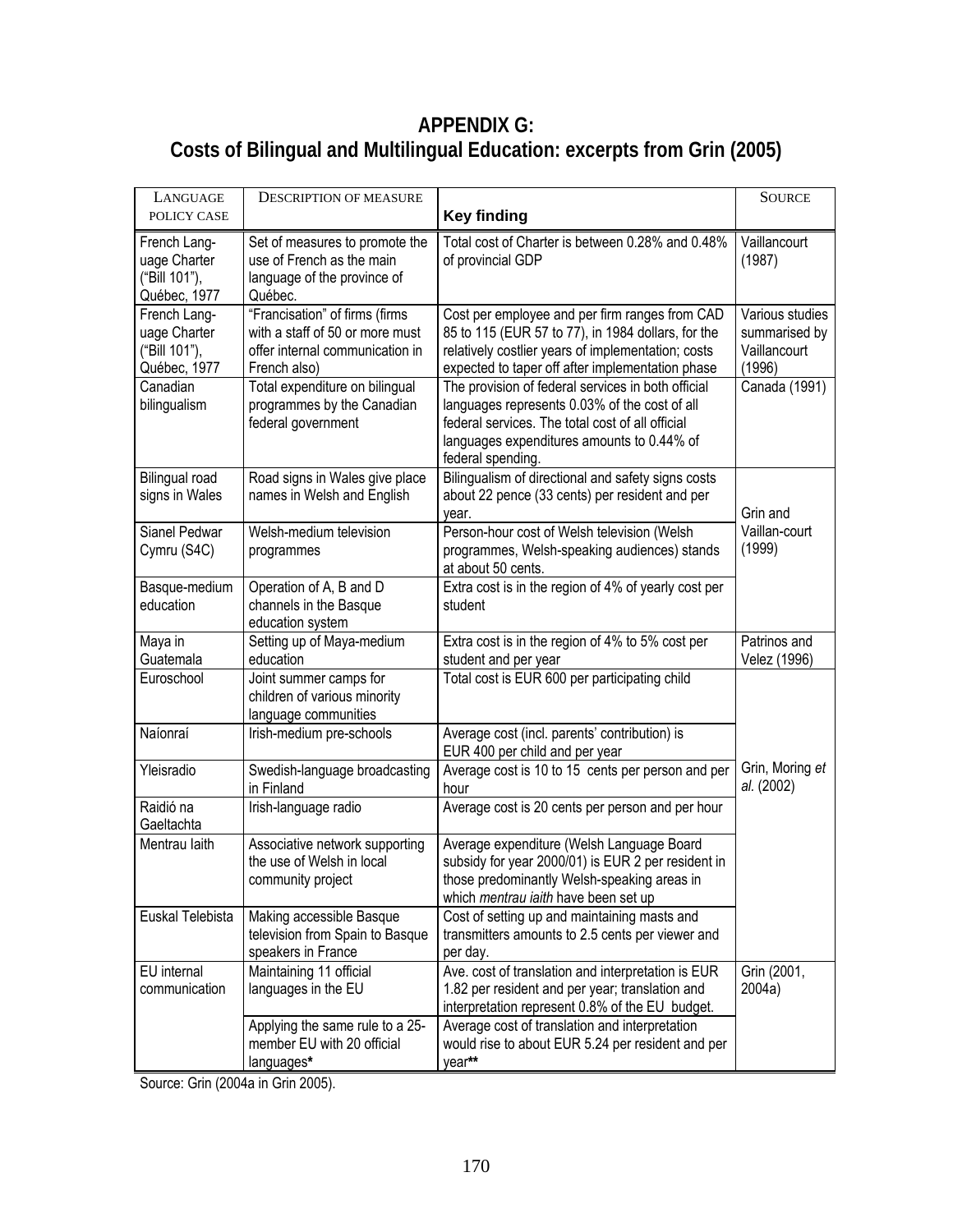*\*: with the titular language of the Czech Republic, Estonia, Hungary, Latvia, Lithuania, Malta, Poland, Slovakia, Slovenia becoming an EU working language; no additional EU working language for Cyprus.*  \*\*: Additional translation directions: [(20x19)-(11x10)] =270; average cost of translation direction: € 6.24; total extra

cost: € 1,684.8m; total EU translation costs: EUR (685.9 + 1,684.8) = EUR 2,370.7; total resident population after

enlargement: 377+ 75 = 452 million; resulting per-capita cost: EUR 5.24.

#### *Simulated Costing Exercise*

### TABLE 2: COST EFFECTS OF REPETITION AND DROP-OUTWITH LWC EDUCATION FOR ALL STUDENTS YEAR CUMULATIVE AVERAGE COST

| 1 LAIV                     | ◡◡┉◡∟◠⋯       |     |
|----------------------------|---------------|-----|
|                            | DROP-OUT RATE |     |
|                            |               |     |
| 1st                        |               | 100 |
| 2 <sub>nd</sub>            |               | 100 |
| 2 <sup>nd</sup> repeated   |               | 100 |
| 3 <sub>rd</sub>            | 5             | 95  |
| 4th                        | 10            | 90  |
| 4 <sup>th</sup> repeated   | 15            | 85  |
| 5 <sup>th</sup>            | 15            | 85  |
|                            |               | 655 |
| Cost of graduating student |               |     |

TABLE 3: COST EFFECTS OF REPETITION AND DROP-OUT WITH MT EDUCATION FOR MT STUDENTS

| YEAR                       | <b>CUMULATIVE</b><br>DROP-OUT RATE | AVERAGE<br>COST | AVERAGE COST<br>WITH 7.5% RISE |  |  |  |  |
|----------------------------|------------------------------------|-----------------|--------------------------------|--|--|--|--|
|                            |                                    |                 |                                |  |  |  |  |
| 1st                        |                                    | 100             | 107.5                          |  |  |  |  |
| 2 <sub>nd</sub>            | 0                                  | 100             | 107.5                          |  |  |  |  |
| 2 <sup>nd</sup> repeated   | 0                                  | 100             | 107.5                          |  |  |  |  |
| 3 <sub>rd</sub>            | 0                                  | 100             | 107.5                          |  |  |  |  |
| 4 <sup>th</sup>            | 5                                  | 95              | 102.1                          |  |  |  |  |
| 4 <sup>th</sup> repeated   | n.a.                               | n.a.            | n.a                            |  |  |  |  |
| 5 <sup>th</sup>            | 10                                 | 90              | 96.7                           |  |  |  |  |
|                            |                                    | 585             | 628.8                          |  |  |  |  |
| Cost of graduating student |                                    |                 |                                |  |  |  |  |

As shown by the fourth column in table 3, using the MT as LOLT results in a lower per capita cost (628.8 <

655), suggesting that even under conservative assumptions, offering MT-medium education actually pays for itself *( Grin 2005:22).*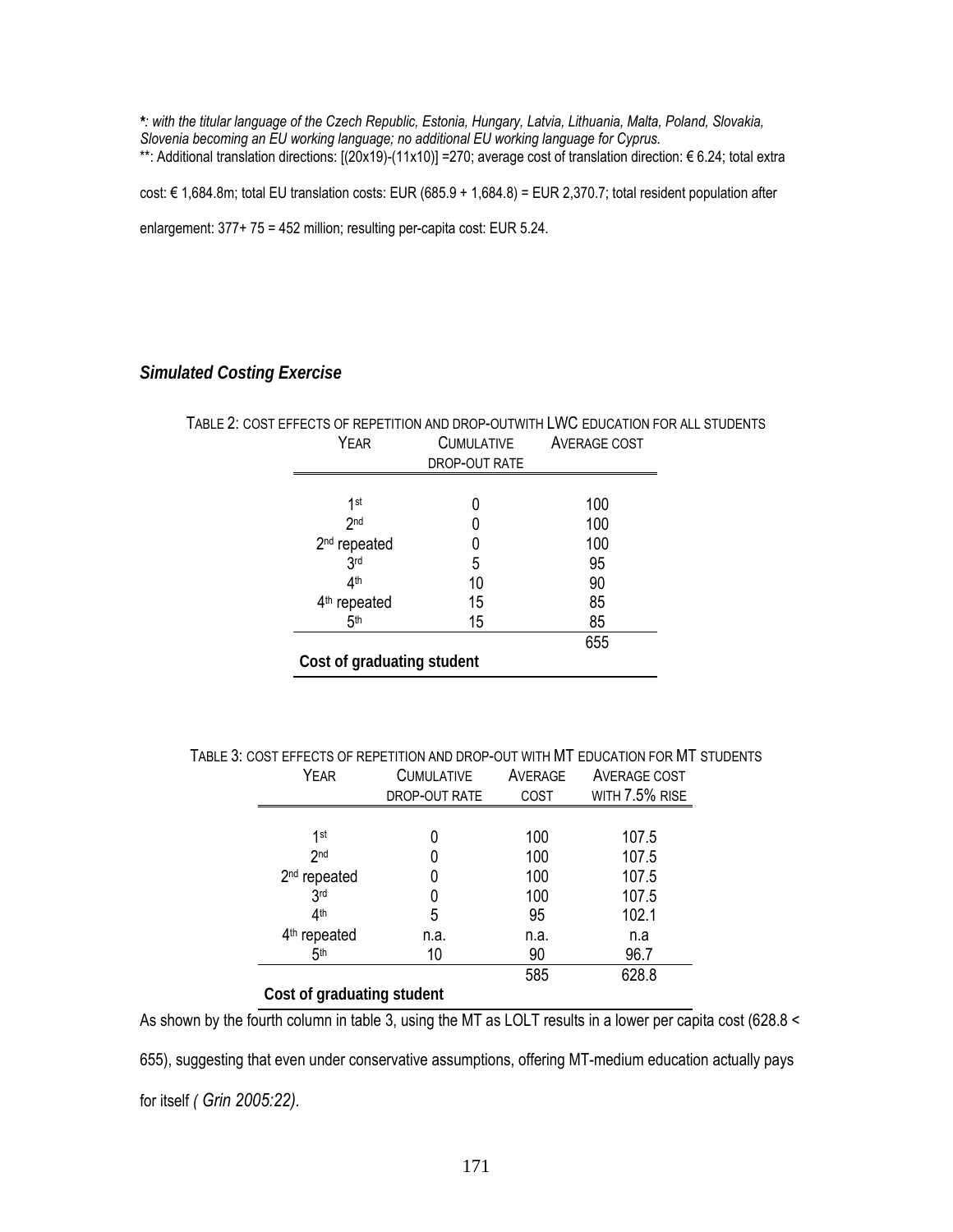"Under very general assumptions, it can be shown that LWC [international language of wider communication] education will generally be less expensive than MT education with respect to certain components of cost<sup>36</sup>, such as necessary language standardisation and the production of educational materials. The actual activity of teaching and training would by and large cost the same, irrespective of the language in which it takes place; this latter result extends to teacher training<sup>37</sup>. On balance, the analytical breakdown of items of expenditure leads us to expect MT education to be slightly more expensive than LWC education, in line with the finding, mentioned earlier, that moving from a unilingual (LWC) to a bilingual (LWC + MT) education system carries an extra cost in the 4% to 5% range. At the same time, MT will have an edge over LWC as a LOLT with respect educational outcomes, usually in the form of higher test scores, less repetition of grades and lower drop-out rates. Another implication of using the MT as LOLT, since it points to an overall increase in the number of years of schooling that students undergo, is that they will accumulate a higher stock of human capital. To the extent that human capital, is a predictor of labour productivity, and hence of earnings, developing an MT educational stream will eventually result in higher earnings38" (Grin 2005: 20-21).

 $\overline{a}$ 

<sup>&</sup>lt;sup>37</sup> Training MT teachers may carry a higher cost if all teacher training occurs through LWC, and *only* future MT teachers require *additional* training in order to be able to teach through the MT. This would then raise the question of the grounds on which the LWC is the medium of teacher training for all, and illustrate the frequent fact that seemingly higher costs for MT or minority language education are not a technical inevitability, but merely the result of some (eminently political) institutional arrangement.

<sup>38</sup> At least, so goes the story of standard human capital theory. On the relevance and limitations of the concept of human capital, see any education textbooks, e.g. Lemelin (1998), or contributions by Hinchcliffe or McNabb in Psacharopoulos (1987).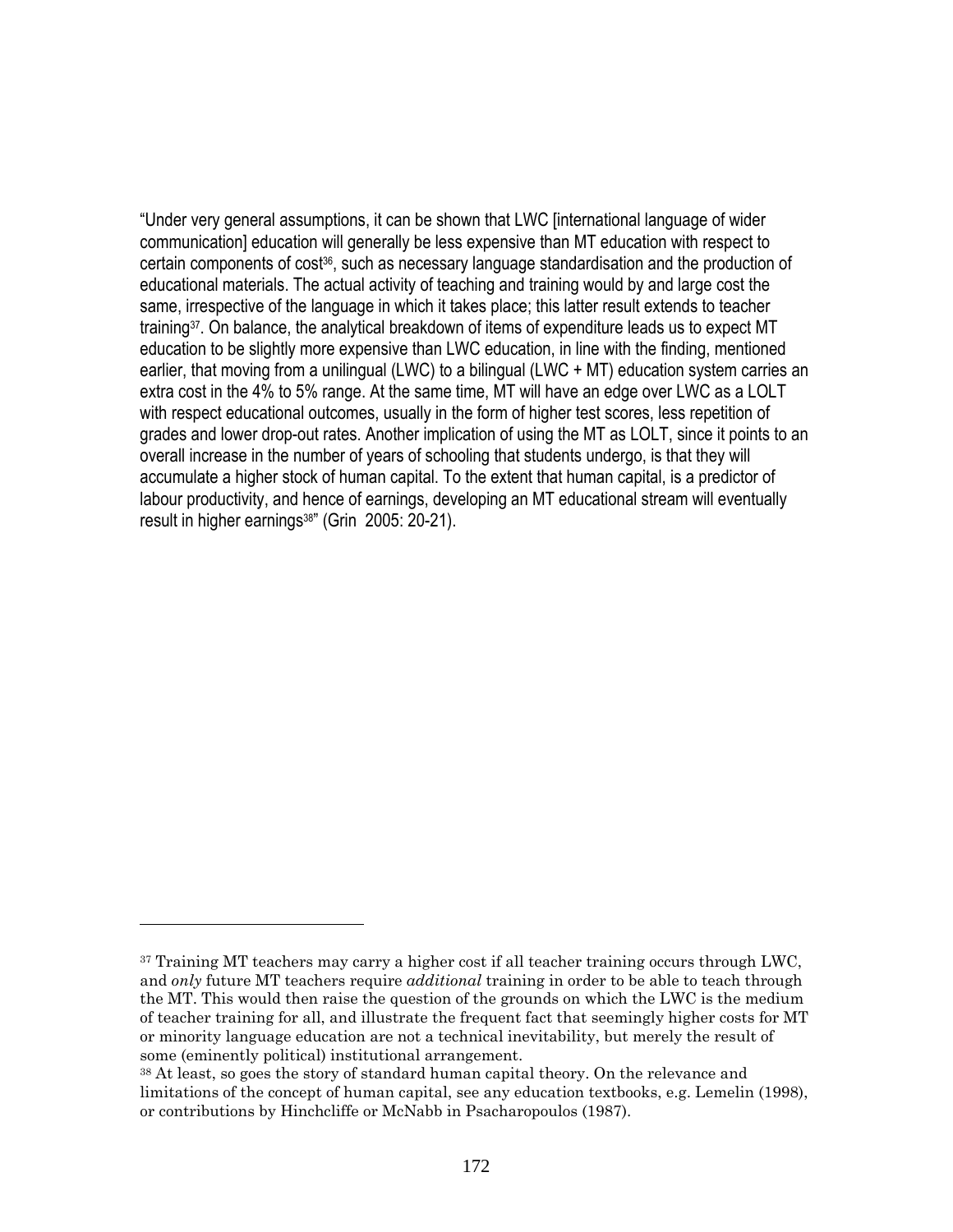### **APPENDIX H-1: QUESTIONNAIRE FOR EDUCATORS**

**PART A** 

## **STUDY ON MEDIUM OF INSTRUCTION IN PRIMARY SCHOOLS IN ETHIOPIA**

**The questionnaire is anonymous and your identity will remain protected.**  QUESTIONNAIRE FOR EDUCATORS (Teacher Educators, Directors, Teachers & Education Officials)

The purpose of this study is to collect information which will assist the study.

Your response will assist delivery of quality education in Ethiopian schools.

When you select an answer, please place  $\checkmark$  in the appropriate box or boxes in each line.

Please select more than one option where applicable.

Some questions require you to fill in other information.

|    | Please indicate which levels of formal<br>education you have completed.  |         | Grade 4 | Grade 6 | Grade 8 | Grade<br>10 | Grade<br>12 | TTI      | <b>TTC</b> | Univ<br>degree | Other: specify |           |            |
|----|--------------------------------------------------------------------------|---------|---------|---------|---------|-------------|-------------|----------|------------|----------------|----------------|-----------|------------|
| 2. | Which language/s did you use as a<br>medium of instruction when you were |         |         |         |         |             |             |          |            |                |                |           |            |
|    |                                                                          |         |         |         |         |             |             |          |            |                |                |           |            |
|    | a student at each of these levels?                                       |         |         |         |         |             |             |          |            |                |                |           |            |
| 3. | Your current position as                                                 | Student | Teacher | Teacher | Teacher | Teacher     | Teacher     | Teacher  | Teacher    | Teacher        | School         | Education | Education  |
|    | an educator is:                                                          | Teacher | Grade   | Grade   | Grade   | Grade       | Grade       | Educator | Educator   | Educator       | Principal      | Official  | Official   |
|    |                                                                          |         | 1-4     | $5-6$   | $7-8$   | $9 - 10$    | $11 - 12$   | TTI      | <b>TTC</b> | Univ           |                | Woreda    | <b>REB</b> |
| 4. | Please indicate the language                                             |         |         |         |         |             |             |          |            |                |                |           |            |
|    | medium/s that you use or have                                            |         |         |         |         |             |             |          |            |                |                |           |            |
|    | previously used as an educator at                                        |         |         |         |         |             |             |          |            |                |                |           |            |
|    | these levels.                                                            |         |         |         |         |             |             |          |            |                |                |           |            |
| 5. | Please indicate number of years                                          |         |         |         |         |             |             |          |            |                |                |           |            |
|    | working experience you have had at                                       |         |         |         |         |             |             |          |            |                |                |           |            |
|    | each of these educational levels.                                        |         |         |         |         |             |             |          |            |                |                |           |            |
| 6. | Please indicate the language/s you                                       |         |         |         |         |             |             |          |            |                |                |           |            |
|    | feel you are most competent to use at                                    |         |         |         |         |             |             |          |            |                |                |           |            |
|    | each of these educational levels.                                        |         |         |         |         |             |             |          |            |                |                |           |            |

**Thank you for participating in this study**.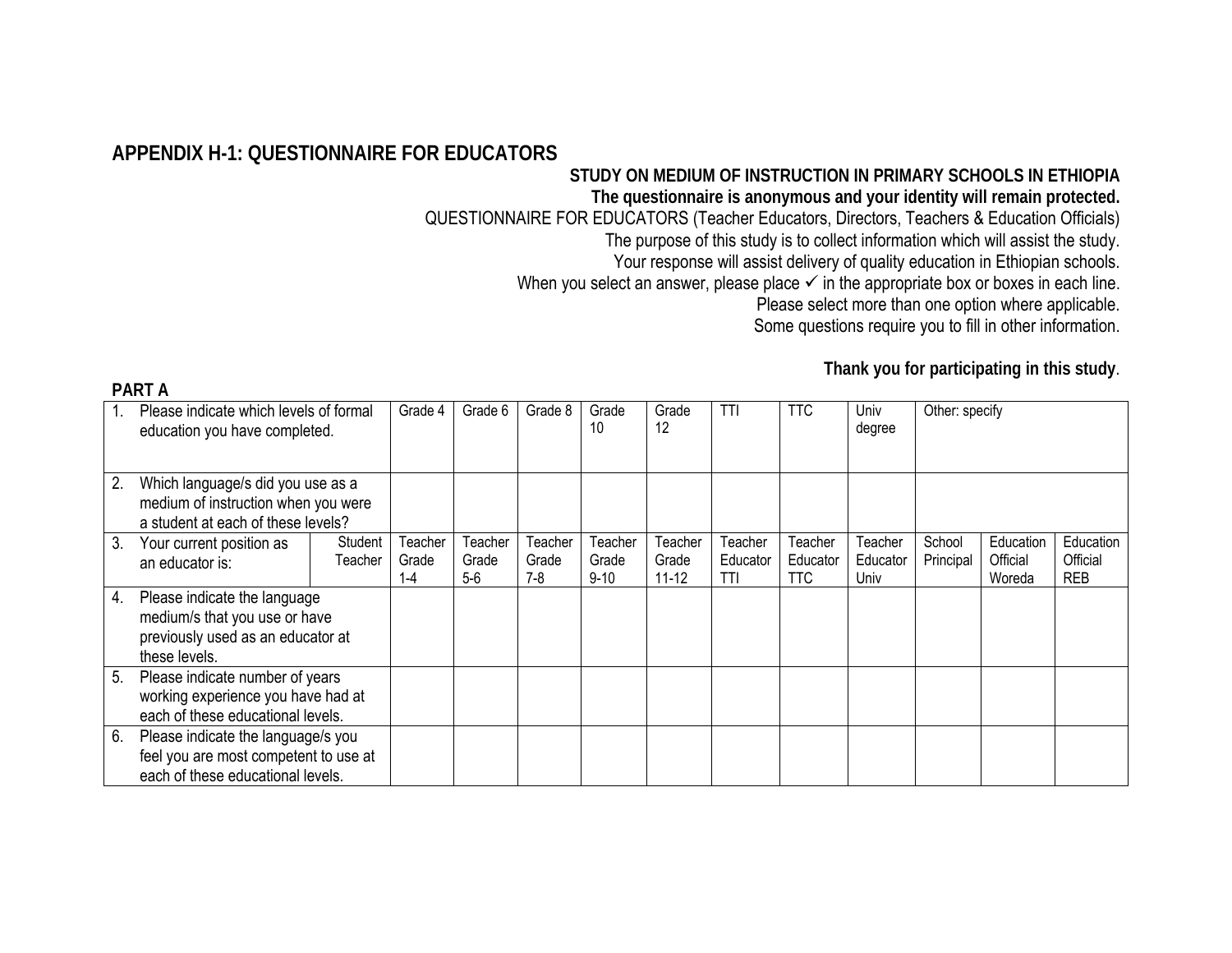#### **PART B**

|    | Questions about Students in this Region/Woreda/School                                                                                                                    | Grades<br>$1 - 4$ | Grades<br>$5-6$ | Grades<br>$7 - 8$ | Grades<br>$9 - 10$ | Grades<br>$11 - 12$ | TTI/<br><b>TTC</b> | Univ | N/A or<br>Don't<br>know | Do not<br>agree<br>with Q |
|----|--------------------------------------------------------------------------------------------------------------------------------------------------------------------------|-------------------|-----------------|-------------------|--------------------|---------------------|--------------------|------|-------------------------|---------------------------|
| 1. | School students are developing a satisfactory level of reading and<br>writing in the mother tongue at level/s:                                                           |                   |                 |                   |                    |                     |                    |      |                         |                           |
| 2. | Students, who are speakers of languages other than Amharic, are<br>making satisfactory progress in learning to read and write in<br>Amharic at level/s:                  |                   |                 |                   |                    |                     |                    |      |                         |                           |
| 3. | Students are making satisfactory progress in learning to read and<br>write in English at level/s:                                                                        |                   |                 |                   |                    |                     |                    |      |                         |                           |
| 4. | Students are ready to use the mother tongue as a medium of<br>instruction by which level?                                                                                |                   |                 |                   |                    |                     |                    |      |                         |                           |
| 5. | Students are ready to use English as a medium of instruction by<br>which level?                                                                                          |                   |                 |                   |                    |                     |                    |      |                         |                           |
| 6. | Students experience difficulties with learning to read and write with<br>two different scripts at which levels?                                                          |                   |                 |                   |                    |                     |                    |      |                         |                           |
| 7. | Students have difficulty understanding their school subjects when<br>English is used as a medium of instruction at level/s:                                              |                   |                 |                   |                    |                     |                    |      |                         |                           |
| 8. | Students can easily understand mathematics when it is taught in<br>English from level:                                                                                   |                   |                 |                   |                    |                     |                    |      |                         |                           |
| 9. | From which level can mathematics be taught in English without the<br>help of explanations in an Ethiopian language?                                                      |                   |                 |                   |                    |                     |                    |      |                         |                           |
|    | 10. From which level can natural sciences be taught in English without<br>the help of explanations in an Ethiopian language?                                             |                   |                 |                   |                    |                     |                    |      |                         |                           |
|    | 11. From which level can social sciences be taught in English without<br>the help of explanations in an Ethiopian language?                                              |                   |                 |                   |                    |                     |                    |      |                         |                           |
|    | 12. Students in this school are fully competent to use English medium<br>by the time they reach which level?                                                             |                   |                 |                   |                    |                     |                    |      |                         |                           |
|    | 13. If the school can only offer poor teaching of English, then it would<br>be better to continue using an Ethiopian language as the medium of<br>instruction at levels: |                   |                 |                   |                    |                     |                    |      |                         |                           |
|    | 14. If English is taught very well as a subject, then an Ethiopian<br>language should be used as the medium of instruction until:                                        |                   |                 |                   |                    |                     |                    |      |                         |                           |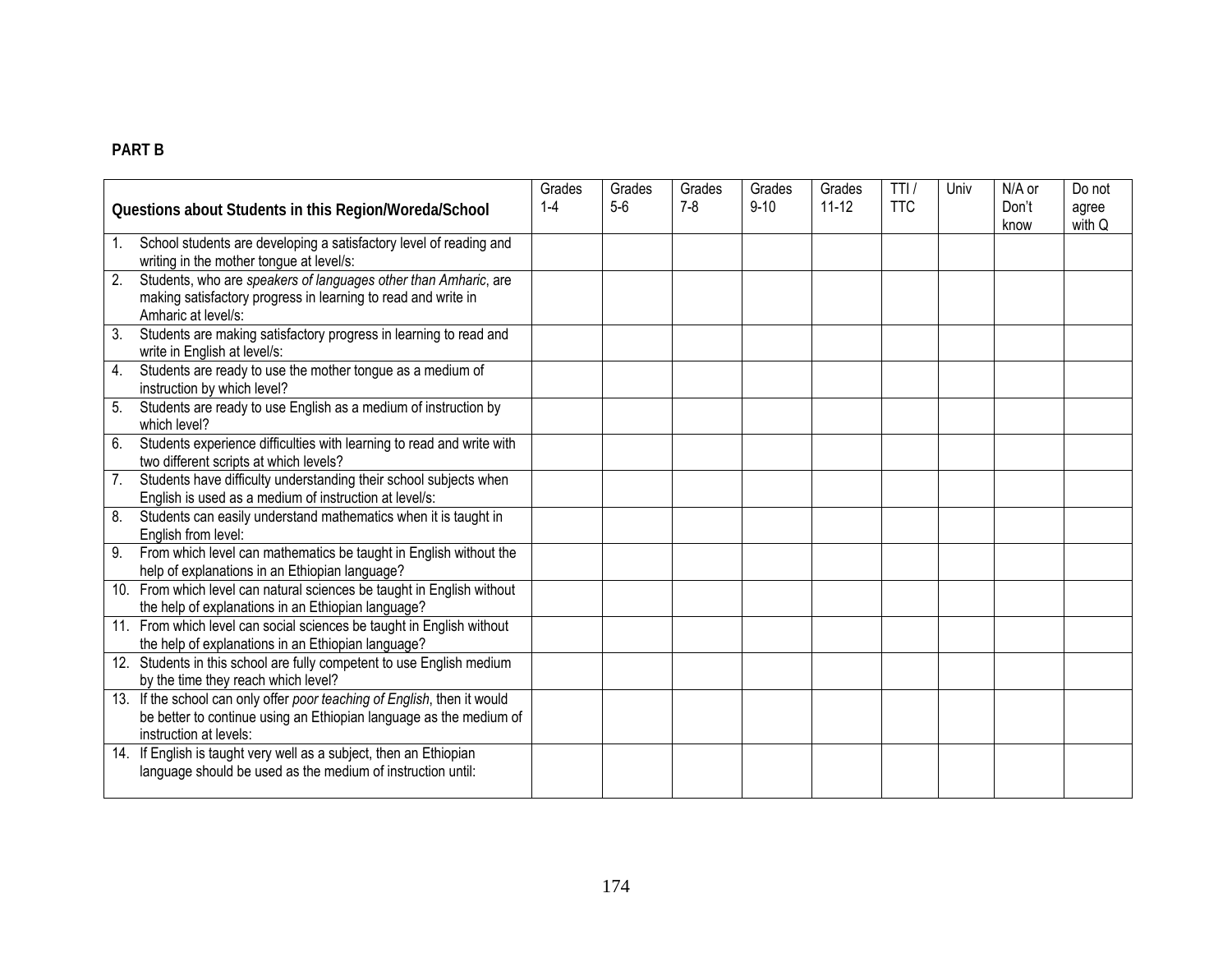|                                                                                                                                                | Grades<br>$1 - 4$ | Grades<br>$5-6$ | Grades<br>$7 - 8$ | Grades<br>$9 - 10$ | Grades<br>$11 - 12$ | TTI/<br><b>TTC</b> | Univ | N/A or<br>Don't<br>know | Do not<br>agree<br>with Q |
|------------------------------------------------------------------------------------------------------------------------------------------------|-------------------|-----------------|-------------------|--------------------|---------------------|--------------------|------|-------------------------|---------------------------|
| 15. If English is taught very well as a subject, then the regional<br>language + Amharic should be used as the medium of<br>instruction until: |                   |                 |                   |                    |                     |                    |      |                         |                           |
| 16. The regional language + English should both be used as<br>medium of instruction (bilingual education) at levels:                           |                   |                 |                   |                    |                     |                    |      |                         |                           |
| 17. Girls achieve better at school than boys at which levels?                                                                                  |                   |                 |                   |                    |                     |                    |      |                         |                           |
| 18. Boys achieve better at school than girls at which levels?                                                                                  |                   |                 |                   |                    |                     |                    |      |                         |                           |
| 19. Girls outnumber boys in school at which level?                                                                                             |                   |                 |                   |                    |                     |                    |      |                         |                           |
| 20. Boys outnumber girls in school at which level?                                                                                             |                   |                 |                   |                    |                     |                    |      |                         |                           |
| Questions about text books in this Region                                                                                                      |                   |                 |                   |                    |                     |                    |      |                         |                           |
| 21. Text books in Ethiopian languages as subjects are sufficiently<br>available at levels:                                                     |                   |                 |                   |                    |                     |                    |      |                         |                           |
| 22. Text books in Ethiopian languages for subjects across the<br>curriculum are sufficiently available at levels:                              |                   |                 |                   |                    |                     |                    |      |                         |                           |
| 23. Text books in English for subjects across the curriculum are<br>sufficiently available at levels:                                          |                   |                 |                   |                    |                     |                    |      |                         |                           |
| 24. If possible, text books for subjects across the curriculum<br>should be available in regional Ethiopian languages at levels:               |                   |                 |                   |                    |                     |                    |      |                         |                           |
| 25. Bilingual text books (Ethiopian language + English) should<br>be available for subjects across the curriculum at levels:                   |                   |                 |                   |                    |                     |                    |      |                         |                           |
| 26. Bilingual text books (regional language and Amharic) should<br>be available for subjects across the curriculum at levels:                  |                   |                 |                   |                    |                     |                    |      |                         |                           |
| 27. Text books for subjects across the curriculum should be<br>provided in English-only, at levels:                                            |                   |                 |                   |                    |                     |                    |      |                         |                           |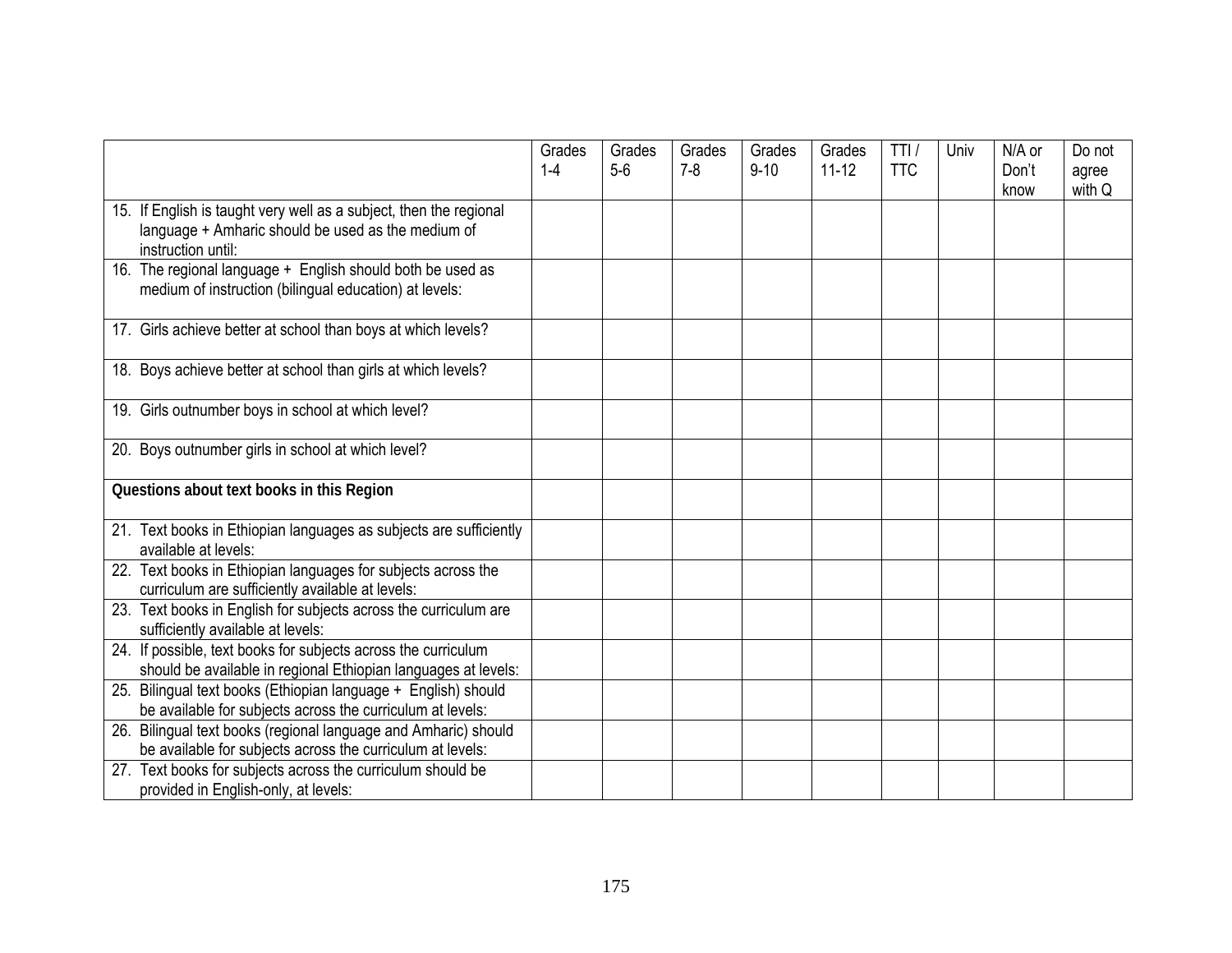| <b>Assessment in this Region</b>      |                                                                   | Grades<br>$1 - 4$ | Grades<br>$5-6$ | Grades<br>$7 - 8$ | Grades<br>$9 - 10$ | Grades<br>$11 - 12$ | TTI/<br><b>TTC</b> | Univ | N/A or<br>Don't | Do not<br>agree |
|---------------------------------------|-------------------------------------------------------------------|-------------------|-----------------|-------------------|--------------------|---------------------|--------------------|------|-----------------|-----------------|
|                                       |                                                                   |                   |                 |                   |                    |                     |                    |      | know            | with Q          |
|                                       | 28. Students should be taught and tested in an Ethiopian          |                   |                 |                   |                    |                     |                    |      |                 |                 |
|                                       | language until level:                                             |                   |                 |                   |                    |                     |                    |      |                 |                 |
|                                       | 29. Students should be taught and tested in an Ethiopian          |                   |                 |                   |                    |                     |                    |      |                 |                 |
|                                       | language + English (bilingual teaching & assessment) at           |                   |                 |                   |                    |                     |                    |      |                 |                 |
|                                       | levels:                                                           |                   |                 |                   |                    |                     |                    |      |                 |                 |
| 30.                                   | Students should be taught and tested in the regional              |                   |                 |                   |                    |                     |                    |      |                 |                 |
|                                       | language + Amharic (bilingual teaching & assessment) at           |                   |                 |                   |                    |                     |                    |      |                 |                 |
|                                       | levels:                                                           |                   |                 |                   |                    |                     |                    |      |                 |                 |
|                                       | 31. Students should be taught and tested in 3 languages           |                   |                 |                   |                    |                     |                    |      |                 |                 |
|                                       | (regional language, Amharic + English) at levels:                 |                   |                 |                   |                    |                     |                    |      |                 |                 |
|                                       | 32. Students who write tests and examinations for mathematics.    |                   |                 |                   |                    |                     |                    |      |                 |                 |
|                                       | science, history, geography, etc., through the medium of          |                   |                 |                   |                    |                     |                    |      |                 |                 |
|                                       | English, should not be penalised if they answer questions in      |                   |                 |                   |                    |                     |                    |      |                 |                 |
|                                       | an Ethiopian language, at levels:                                 |                   |                 |                   |                    |                     |                    |      |                 |                 |
| <b>Teachers and teacher education</b> |                                                                   |                   |                 |                   |                    |                     |                    |      |                 |                 |
|                                       | 33. At which level/s do you think you are competent to teach in a |                   |                 |                   |                    |                     |                    |      |                 |                 |
|                                       | regional Ethiopian language?                                      |                   |                 |                   |                    |                     |                    |      |                 |                 |
|                                       | 34. At which level/s do you think you are able to teach both in a |                   |                 |                   |                    |                     |                    |      |                 |                 |
|                                       | regional Ethiopian language + Amharic?                            |                   |                 |                   |                    |                     |                    |      |                 |                 |
|                                       | 35. At which level are you competent to teach through the         |                   |                 |                   |                    |                     |                    |      |                 |                 |
|                                       | medium of English?                                                |                   |                 |                   |                    |                     |                    |      |                 |                 |
|                                       | 36. At which level/s are you competent to teach through both a    |                   |                 |                   |                    |                     |                    |      |                 |                 |
|                                       | regional Ethiopian language + English?                            |                   |                 |                   |                    |                     |                    |      |                 |                 |
|                                       | 37. At which level/s are you competent to teach in 3 languages    |                   |                 |                   |                    |                     |                    |      |                 |                 |
|                                       | (regional Ethiopian language, Amharic + English)?                 |                   |                 |                   |                    |                     |                    |      |                 |                 |
|                                       | 38. Teacher education should be provided in the medium of         |                   |                 |                   |                    |                     |                    |      |                 |                 |
|                                       | Ethiopian languages, for teachers who will teach at level/s:      |                   |                 |                   |                    |                     |                    |      |                 |                 |
| 39.                                   | Teacher education should be provided through the medium of        |                   |                 |                   |                    |                     |                    |      |                 |                 |
|                                       | both an Ethiopian language + English, for teachers who will       |                   |                 |                   |                    |                     |                    |      |                 |                 |
|                                       | teach at level/s:                                                 |                   |                 |                   |                    |                     |                    |      |                 |                 |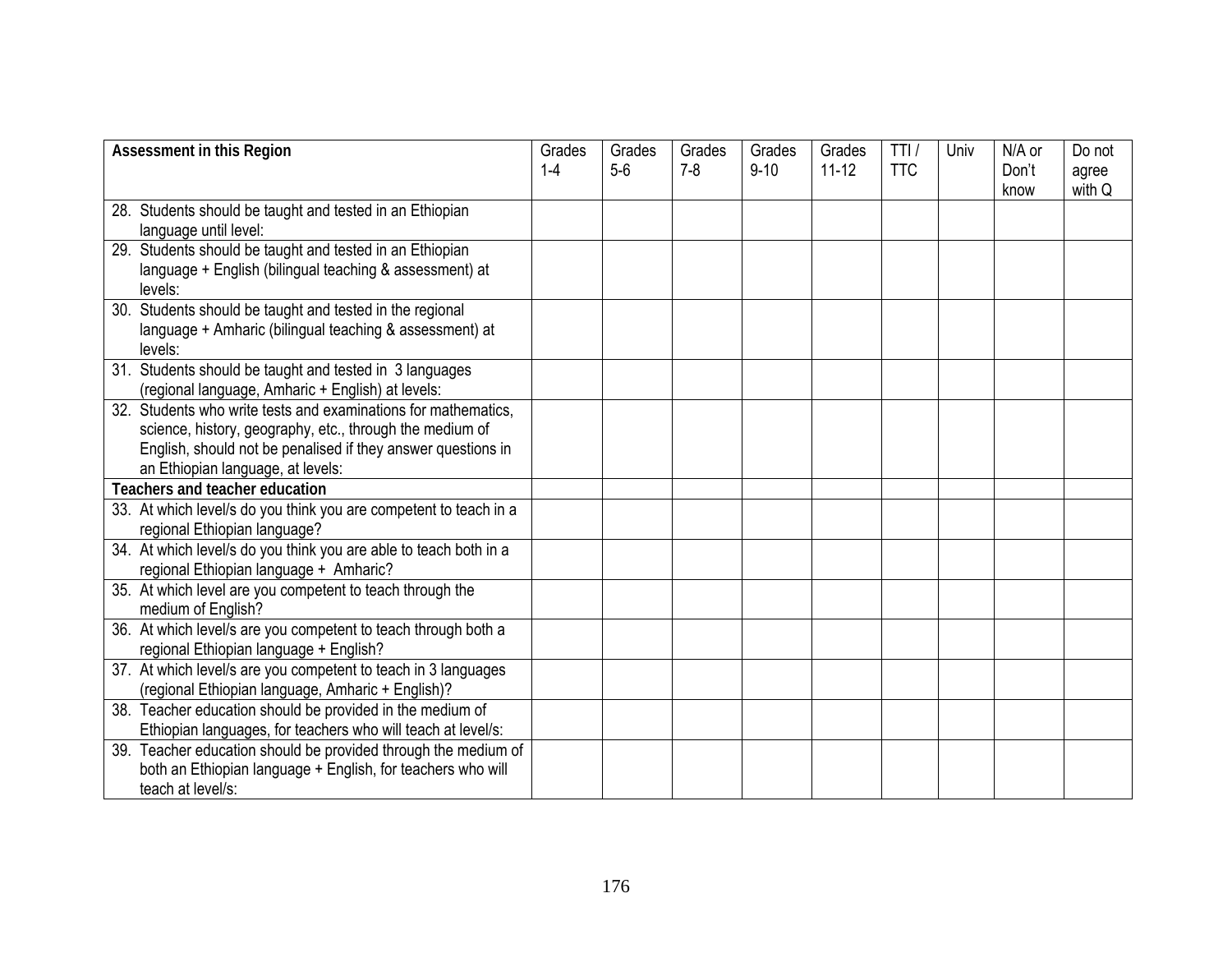|                                                                   | Grades<br>$1 - 4$ | Grades<br>$5-6$ | Grades<br>$7 - 8$ | Grades<br>$9 - 10$ | Grades<br>$11 - 12$ | TTI<br><b>TTC</b> | Univ | N/A or<br>Don't | Do not<br>agree |
|-------------------------------------------------------------------|-------------------|-----------------|-------------------|--------------------|---------------------|-------------------|------|-----------------|-----------------|
|                                                                   |                   |                 |                   |                    |                     |                   |      | know            | with Q          |
| Teacher education should be provided through the medium of<br>40. |                   |                 |                   |                    |                     |                   |      |                 |                 |
| 3 languages (a regional Ethiopian language, Amharic +             |                   |                 |                   |                    |                     |                   |      |                 |                 |
| English) for teachers who will teach at level/s:                  |                   |                 |                   |                    |                     |                   |      |                 |                 |
| 41. Teacher education should be provided through the medium of    |                   |                 |                   |                    |                     |                   |      |                 |                 |
| English only, for teachers who will teach at level/s:             |                   |                 |                   |                    |                     |                   |      |                 |                 |
|                                                                   |                   |                 |                   |                    |                     |                   |      |                 |                 |
| A Serious Challenge to successful teaching and learning in        |                   |                 |                   |                    |                     |                   |      |                 |                 |
| this Woreda or Regions is that:                                   |                   |                 |                   |                    |                     |                   |      |                 |                 |
| 42. Teachers do not have sufficient knowledge of the content      |                   |                 |                   |                    |                     |                   |      |                 |                 |
| subjects at the following level/s:                                |                   |                 |                   |                    |                     |                   |      |                 |                 |
| 43. Teachers do not have sufficient knowledge of the medium of    |                   |                 |                   |                    |                     |                   |      |                 |                 |
| instruction at the following level/s:                             |                   |                 |                   |                    |                     |                   |      |                 |                 |
| 44. The home language / mother tongue of the learners is not the  |                   |                 |                   |                    |                     |                   |      |                 |                 |
| same as the medium of instruction in level/s:                     |                   |                 |                   |                    |                     |                   |      |                 |                 |
| 45. There are large numbers of students in the classroom at       |                   |                 |                   |                    |                     |                   |      |                 |                 |
| $level/s$ :                                                       |                   |                 |                   |                    |                     |                   |      |                 |                 |
| 46. There is a shortage of text books in Ethiopian languages at   |                   |                 |                   |                    |                     |                   |      |                 |                 |
| level/s:                                                          |                   |                 |                   |                    |                     |                   |      |                 |                 |
| 47. There is a shortage of text books in English at level/s:      |                   |                 |                   |                    |                     |                   |      |                 |                 |
| General:                                                          |                   |                 |                   |                    |                     |                   |      |                 |                 |
| 48. Parents are happy with the current medium of instruction in   |                   |                 |                   |                    |                     |                   |      |                 |                 |
| the school at level/s:                                            |                   |                 |                   |                    |                     |                   |      |                 |                 |
| 49. You are happy with the current medium of instruction in the   |                   |                 |                   |                    |                     |                   |      |                 |                 |
| education system at level/s:                                      |                   |                 |                   |                    |                     |                   |      |                 |                 |
| 50. If you are a parent of children please indicate their present |                   |                 |                   |                    |                     |                   |      |                 |                 |
| level/s of education.                                             |                   |                 |                   |                    |                     |                   |      |                 |                 |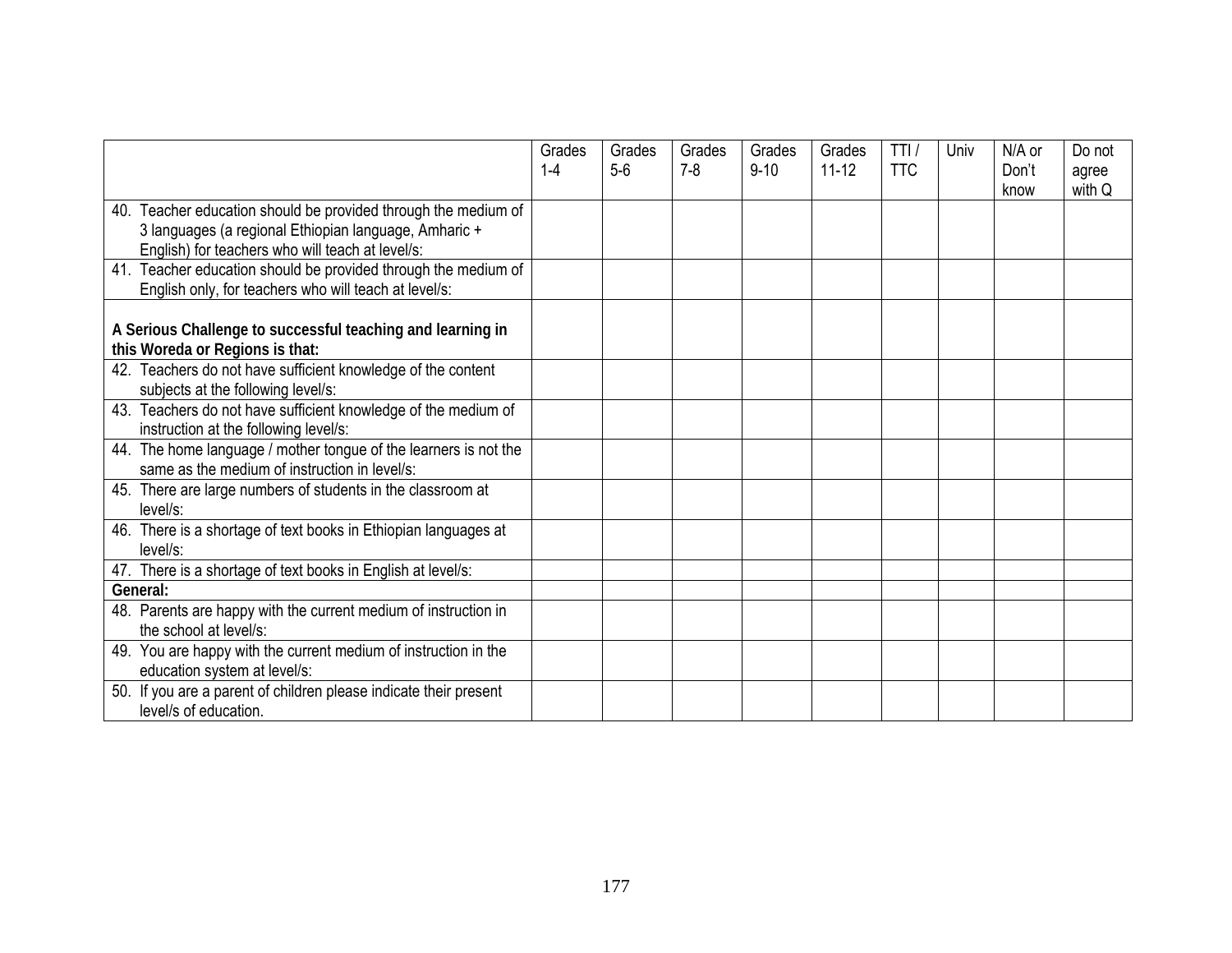| <b>PART C</b> |                                                                                                                                                                                                          |  |
|---------------|----------------------------------------------------------------------------------------------------------------------------------------------------------------------------------------------------------|--|
|               | 1. If you think that students experience difficulties in using different<br>languages or scripts, can you explain?                                                                                       |  |
|               | 2. Are parents involved in making decisions about language<br>education or other education issues in the school? Comment.                                                                                |  |
| 3.            | Do parents have strong views on language education issues<br>which should be heard by regional or federal government?<br>Comment.                                                                        |  |
| 4.            | If you are a parent, how do you contribute to decisions about<br>language or other education issues?                                                                                                     |  |
|               | 5. As an educator, how do you contribute to educational<br>decisions?                                                                                                                                    |  |
| 6.            | How could parents interact with district/ regional or federal<br>government on educational matters?                                                                                                      |  |
|               | 7. If you think that language issues affect girls' achievement in<br>school more than that of boys, can you explain?                                                                                     |  |
| 8.            | Why is there a sometimes mismatch between language of<br>instruction in TTCs (English) and the medium of instruction in<br>schools (2 <sup>nd</sup> cycle Primary)? Who makes the regional<br>decisions? |  |
| 9.            | Would it be possible to train teachers to teach all school<br>subjects (except English as a subject) from Grades 1-8 in<br>Ethiopian languages?                                                          |  |
|               | 10. If you could make recommendations to the regional or national<br>ministries of education about language education matters what<br>would you like to suggest?                                         |  |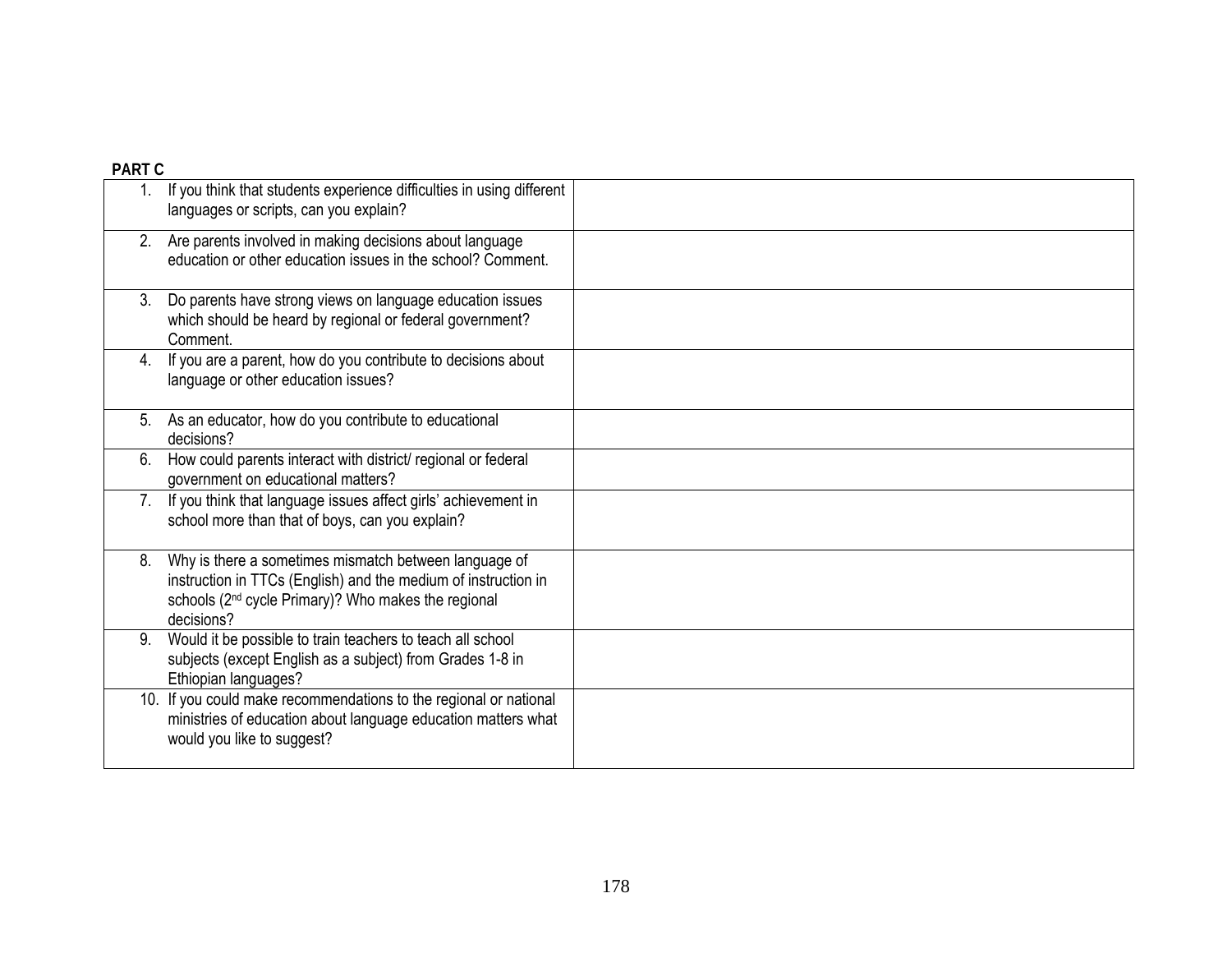### **APPENDIX H-2: QUESTIONNAIRE FOR PARENTS**

## **STUDY ON MEDIUM OF INSTRUCTION IN PRIMARY SCHOOLS IN ETHIOPIA**

**The questionnaire is anonymous and your identity will remain protected.** 

### QUESTIONNAIRE/ INTERVIEW SHEET FOR PARENTS

The purpose of this study is to collect information which will assist the study.

Your response will assist delivery of quality education in Ethiopian schools.

When you select an answer, please place  $\checkmark$  in the appropriate box or boxes in each line.

Please select more than one option where applicable.

Some questions require you to fill in other information.

**Thank you for participating in this study**.

#### **RESEARCHERS TO ASSIST IN ADMINISTRATION OF THIS INSTRUMENT**

|                |                                                                          | Gr 1-4 | Gr 5-6 | Gr 7-8 | Gr 9-10 | Gr11-12 | <b>TTI/TTC</b> | Univ |
|----------------|--------------------------------------------------------------------------|--------|--------|--------|---------|---------|----------------|------|
| 1 <sub>1</sub> | If you have had formal education, which level have you completed?        |        |        |        |         |         |                |      |
| 2.             | Which language/s did you use as a medium of instruction when you were    |        |        |        |         |         |                |      |
|                | a student at:                                                            |        |        |        |         |         |                |      |
| 3.             | The medium of instruction should be the regional Ethiopian language:     |        |        |        |         |         |                |      |
| 4.             | The medium of instruction should be Amharic at:                          |        |        |        |         |         |                |      |
| 5.             | The medium of instruction should be English at :                         |        |        |        |         |         |                |      |
| 6.             | Students should have very good teaching of English, Amharic and the      |        |        |        |         |         |                |      |
|                | regional language at:                                                    |        |        |        |         |         |                |      |
| 7.             | Students should have 2 languages (regional Ethiopian language +          |        |        |        |         |         |                |      |
|                | English) as languages of teaching & examination at:                      |        |        |        |         |         |                |      |
| 8.             | Students should have 3 languages (regional language, Amharic and         |        |        |        |         |         |                |      |
|                | English) as languages of teaching & examination at:                      |        |        |        |         |         |                |      |
| 9.             | As long as English is taught very well as a subject, then an Ethiopian   |        |        |        |         |         |                |      |
|                | language should be used as the medium of instruction to the end of:      |        |        |        |         |         |                |      |
| 10.            | Teachers are able to use the regional language better than they are able |        |        |        |         |         |                |      |
|                | to use English as a medium of instruction at:                            |        |        |        |         |         |                |      |
| 11.            | Teachers are able to use Amharic better than they are able to use the    |        |        |        |         |         |                |      |
|                | regional language for teaching at:                                       |        |        |        |         |         |                |      |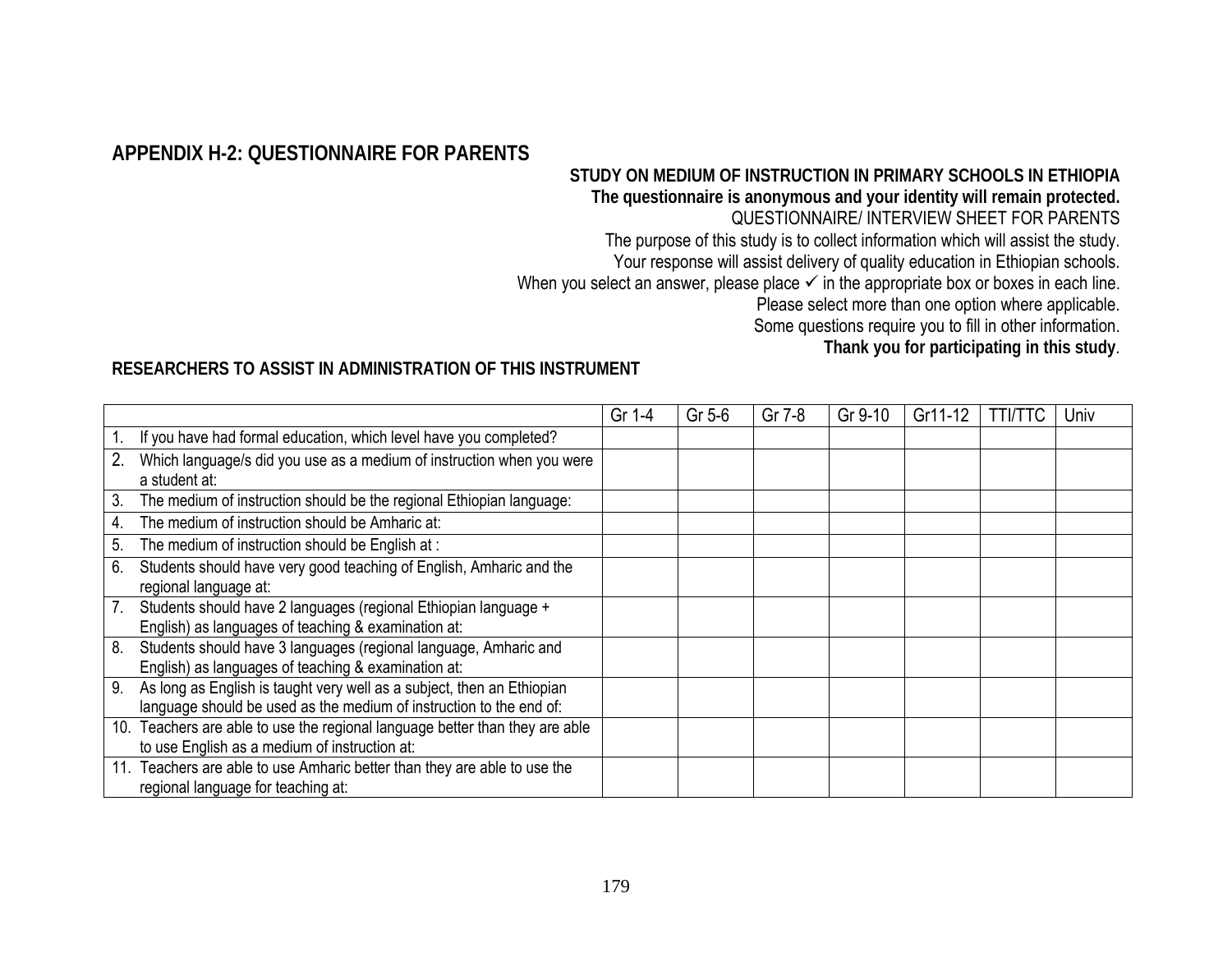|          | 12. Teachers are able to use English better than they can use an Ethiopian<br>language for teaching at:                                        |  |  |  |  |
|----------|------------------------------------------------------------------------------------------------------------------------------------------------|--|--|--|--|
|          | 13. Which language/s do you prefer to use with your community?                                                                                 |  |  |  |  |
|          | 14. Which language/s do you use, or would you use for employment?                                                                              |  |  |  |  |
|          | 15. The most useful language/s for work in this district are:                                                                                  |  |  |  |  |
|          | 16. The most useful language/s for work in this region are:                                                                                    |  |  |  |  |
|          | 17. The most useful language/s for work in Ethiopia are:                                                                                       |  |  |  |  |
|          | 18. Do students experience difficulties in using different languages or<br>scripts? Explain.                                                   |  |  |  |  |
|          | 19. Are parents involved in making decisions about language education or<br>other education issues in the school? Comment.                     |  |  |  |  |
|          | 20. Do parents have strong views on language education issues which<br>should be heard by regional or federal government? Comment.             |  |  |  |  |
| issues?  | 21. How do you contribute to decisions about language or other education                                                                       |  |  |  |  |
|          | 22. Do you think that your children should be allowed to make their own<br>decisions about educational decisions?                              |  |  |  |  |
|          | 23. How could parents interact with Woreda or the Regional Bureau on<br>language or educational matters?                                       |  |  |  |  |
|          | 24. If you think that language issues affect girls' achievement in school more<br>than that of boys, can you explain?                          |  |  |  |  |
| suggest? | 25. If you could make recommendations to the Woreda or Regional Bureau<br>of Education about language education matters what would you like to |  |  |  |  |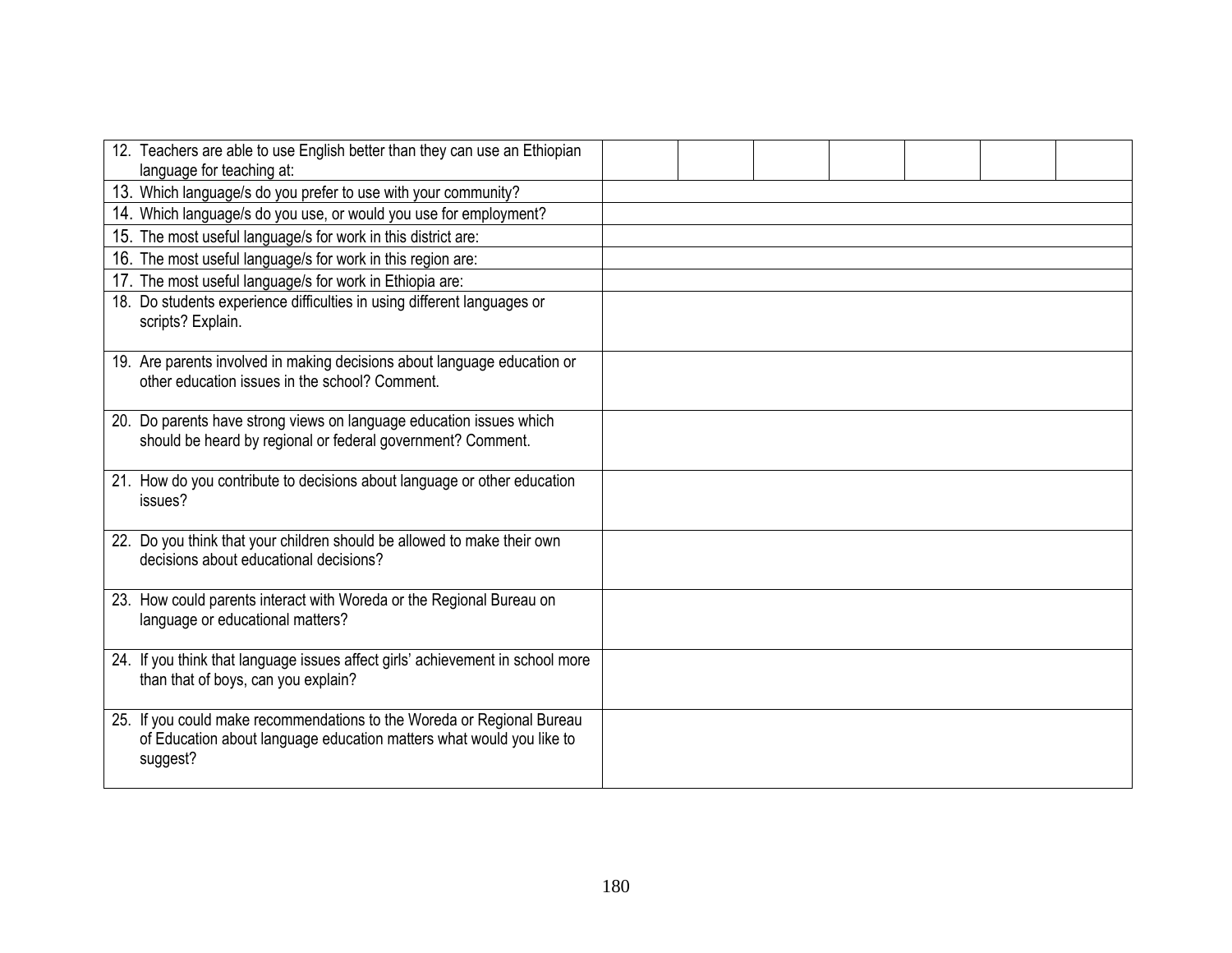# **APPENDIX H-3: QUESTIONNAIRE FOR STUDENTS**

# **STUDY ON MEDIUM OF INSTRUCTION IN PRIMARY SCHOOLS IN ETHIOPIA**

#### **The questionnaire is anonymous and your identity will remain protected.**

### QUESTIONNAIRE/ INTERVIEW SHEET FOR STUDENTS

The purpose of this study is to collect information which will assist the study.

Your response will assist delivery of quality education in Ethiopian schools.

When you select an answer, please place  $\checkmark$  in the appropriate box or boxes in each line.

Please select more than one option where applicable.

Some questions require you to fill in other information.

**Thank you for participating in this study**.

#### **RESEARCHERS TO ASSIST IN ADMINISTRATION OF THIS INSTRUMENT**

|    |                                                                                                                                                  | Gr 1-4 | Gr 5-6 | Gr 7-8 | Gr 9-10 | Gr11-12 | <b>TTI/TTC</b> | Univ |
|----|--------------------------------------------------------------------------------------------------------------------------------------------------|--------|--------|--------|---------|---------|----------------|------|
|    | If you have had formal education, which level have you completed?                                                                                |        |        |        |         |         |                |      |
| 2. | Which language/s did you use as a medium of instruction when you<br>were a student at:                                                           |        |        |        |         |         |                |      |
| 3. | The medium of instruction should be the regional Ethiopian<br>language at which levels?                                                          |        |        |        |         |         |                |      |
|    | The medium of instruction should be Amharic at which levels?                                                                                     |        |        |        |         |         |                |      |
| 5. | The medium of instruction should be English at which levels?                                                                                     |        |        |        |         |         |                |      |
| 6. | Students should have very good teaching of English, Amharic and<br>the regional language at which levels?                                        |        |        |        |         |         |                |      |
|    | Students should have both a regional Ethiopian language and<br>English as the language of teaching & examination at which levels?                |        |        |        |         |         |                |      |
| 8. | Students should have the regional language, Amharic and English<br>as the language of teaching & examination at which levels?                    |        |        |        |         |         |                |      |
| 9. | As long as English is taught very well as a subject, then an<br>Ethiopian language should be used as the medium of instruction to<br>the end of: |        |        |        |         |         |                |      |
|    | 10. Teachers are able to use the regional language better than they are<br>able to use English as a medium of instruction at:                    |        |        |        |         |         |                |      |
|    | 11. Teachers are able to use Amharic better than they are able to use<br>the regional language for teaching at:                                  |        |        |        |         |         |                |      |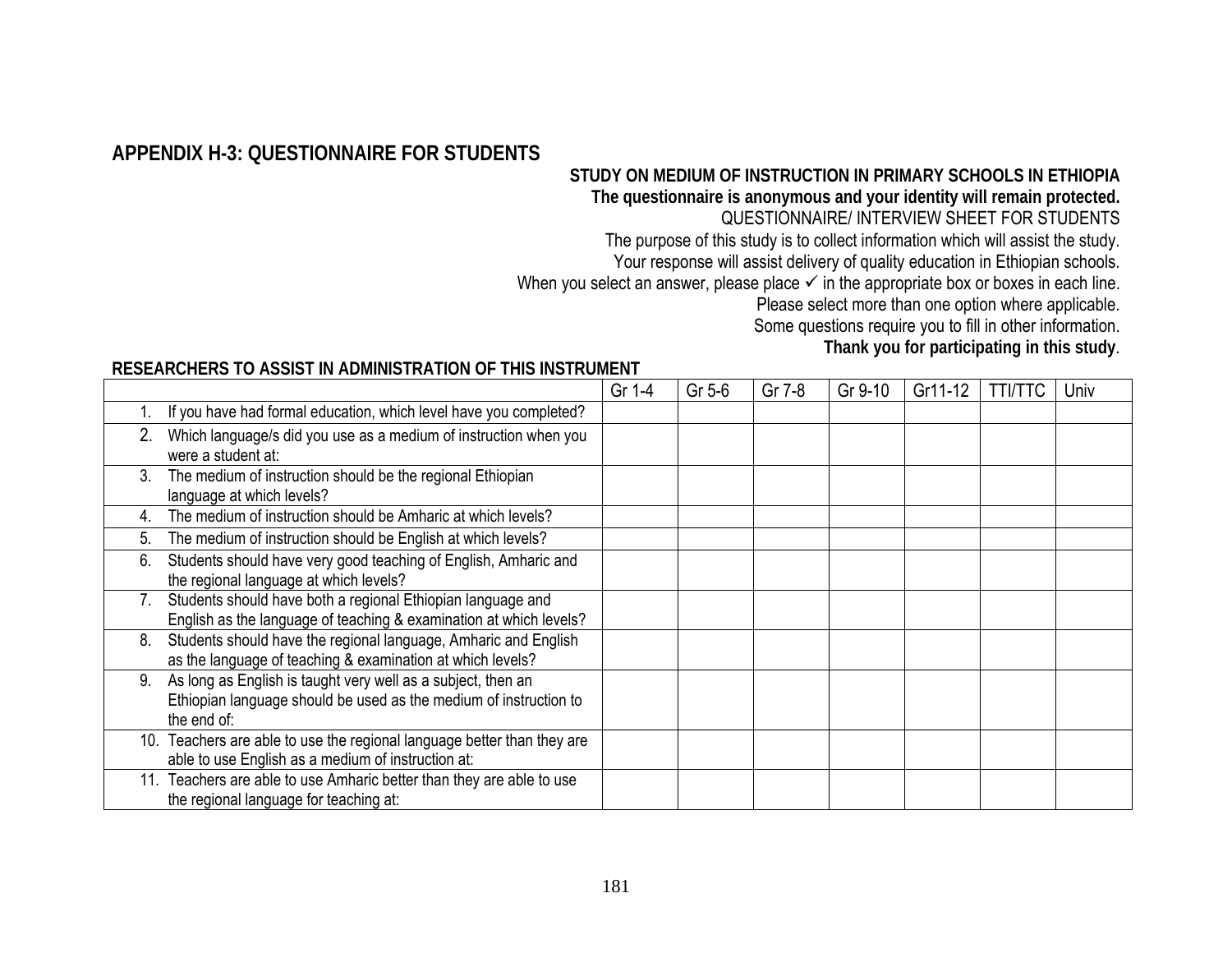| 12. Teachers are able to use English better than they can use an<br>Ethiopian language for teaching at:                                       |  |  |  |  |
|-----------------------------------------------------------------------------------------------------------------------------------------------|--|--|--|--|
| 13. Which language/s you prefer to use with your community?                                                                                   |  |  |  |  |
| 14. Which language/s would you use for employment?                                                                                            |  |  |  |  |
| 15. The most useful language/s for work in this district are:                                                                                 |  |  |  |  |
| 16. The most useful language/s for work in this region are:                                                                                   |  |  |  |  |
| 17. The most useful language/s for work in Ethiopia are:                                                                                      |  |  |  |  |
| 18. Do students experience difficulties in using different languages or<br>scripts? Explain.                                                  |  |  |  |  |
| 19. Are parents involved in making decisions about language education<br>or other education issues in the school? Comment.                    |  |  |  |  |
| 20. Do parents have strong views on language education issues which<br>should be heard by regional or federal government? Comment.            |  |  |  |  |
| 21. Do you think that students should be allowed to make their own<br>decisions about educational decisions?                                  |  |  |  |  |
| 22. Can parents influence the Woreda or Regional Bureau on<br>educational matters? How?                                                       |  |  |  |  |
| 23. If you think that language issues affect girls' achievement in school<br>more than that of boys, can you explain?                         |  |  |  |  |
| 24. If you could make recommendations to the Woreda or Regional<br>Bureau about language education matters what would you like to<br>suggest? |  |  |  |  |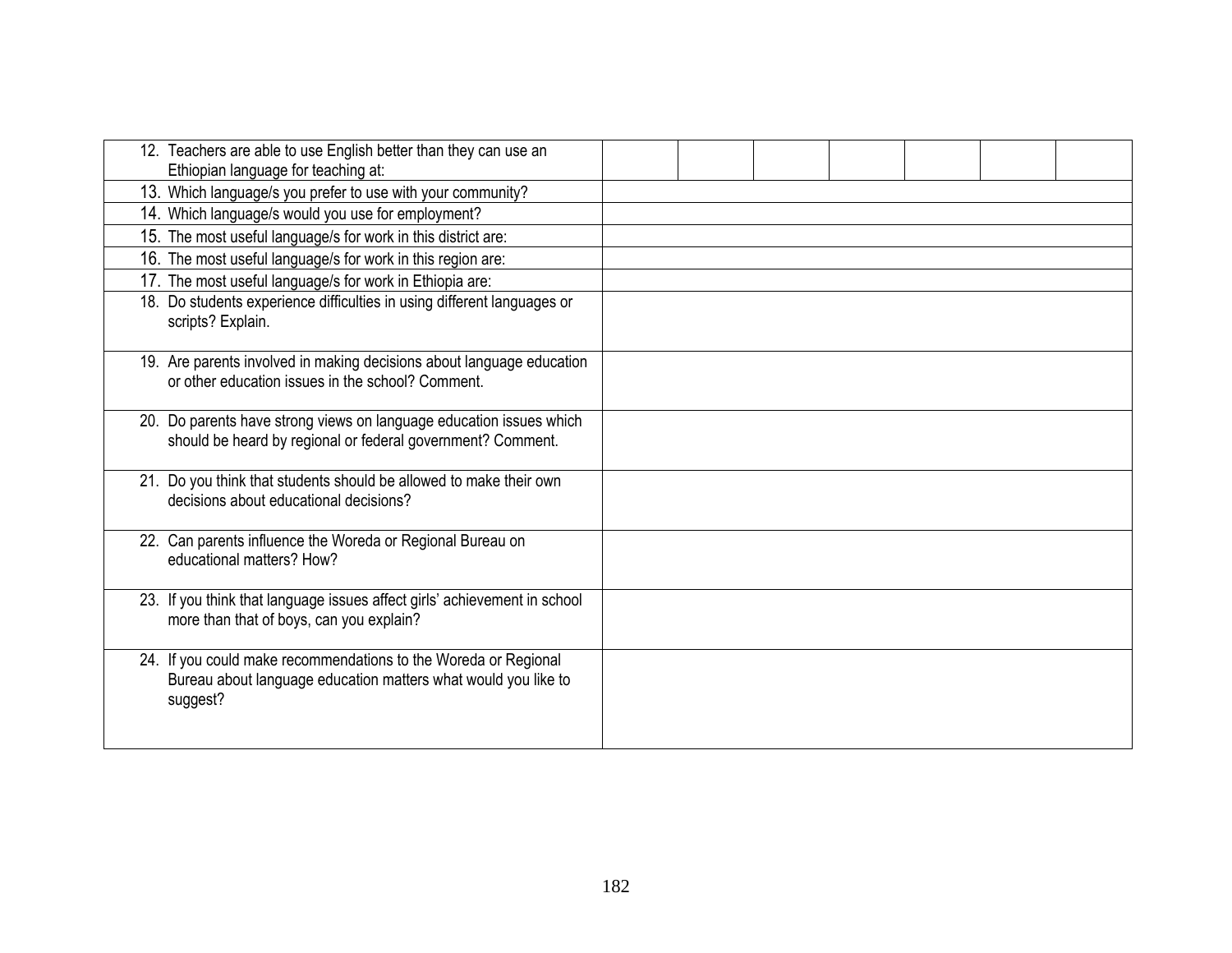# **APPENDIX H-4: QUESTIONNAIRE FOR REBs**

Medium of Instruction Research Project – Ethiopia **Community Community Construction Research Project – Ethiopia** 

**Data Collection Needs: Regional Bureaus & Woredas** 

Information Requested of each Regional Bureau Officer assigned to this project: We would be very grateful if you could collect the information in the questionnaire in this document for the Research Team before they visit your Region.

|                | <b>NAME OF REGION:</b>                                                                                                            | Please complete as much information in this questionnaire, and<br>attach any additional information you have to the document. |
|----------------|-----------------------------------------------------------------------------------------------------------------------------------|-------------------------------------------------------------------------------------------------------------------------------|
|                | How many woredas are there in the region and<br>where are they located?                                                           |                                                                                                                               |
| $\overline{2}$ | Number of schools in region:<br>[Primary 1, Primary 2, Secondary]<br>government schools, public, private                          |                                                                                                                               |
| 3              | Location and names of schools and principals (if possible). Please<br>attach this information.                                    |                                                                                                                               |
| 4              | Which language/s are used as medium of instruction in the region?                                                                 |                                                                                                                               |
| 5              | Which languages taught as a subject per grade?                                                                                    |                                                                                                                               |
| 6              | Which language/s are used as medium of instruction in each woreda.                                                                |                                                                                                                               |
| $\overline{7}$ | What is the drop-out (attrition) rate per grade in the region? Are there<br>differences in the drop-out rate between the woredas? |                                                                                                                               |
| 8              | Repeater rate per grade                                                                                                           |                                                                                                                               |
| 9              | Teacher: pupil ratio - averages in each woreda, and the whole Region                                                              |                                                                                                                               |
| 10             | Information on how text-books are provided in each region and woreda<br>[finances, subjects/grades, shortages]                    |                                                                                                                               |